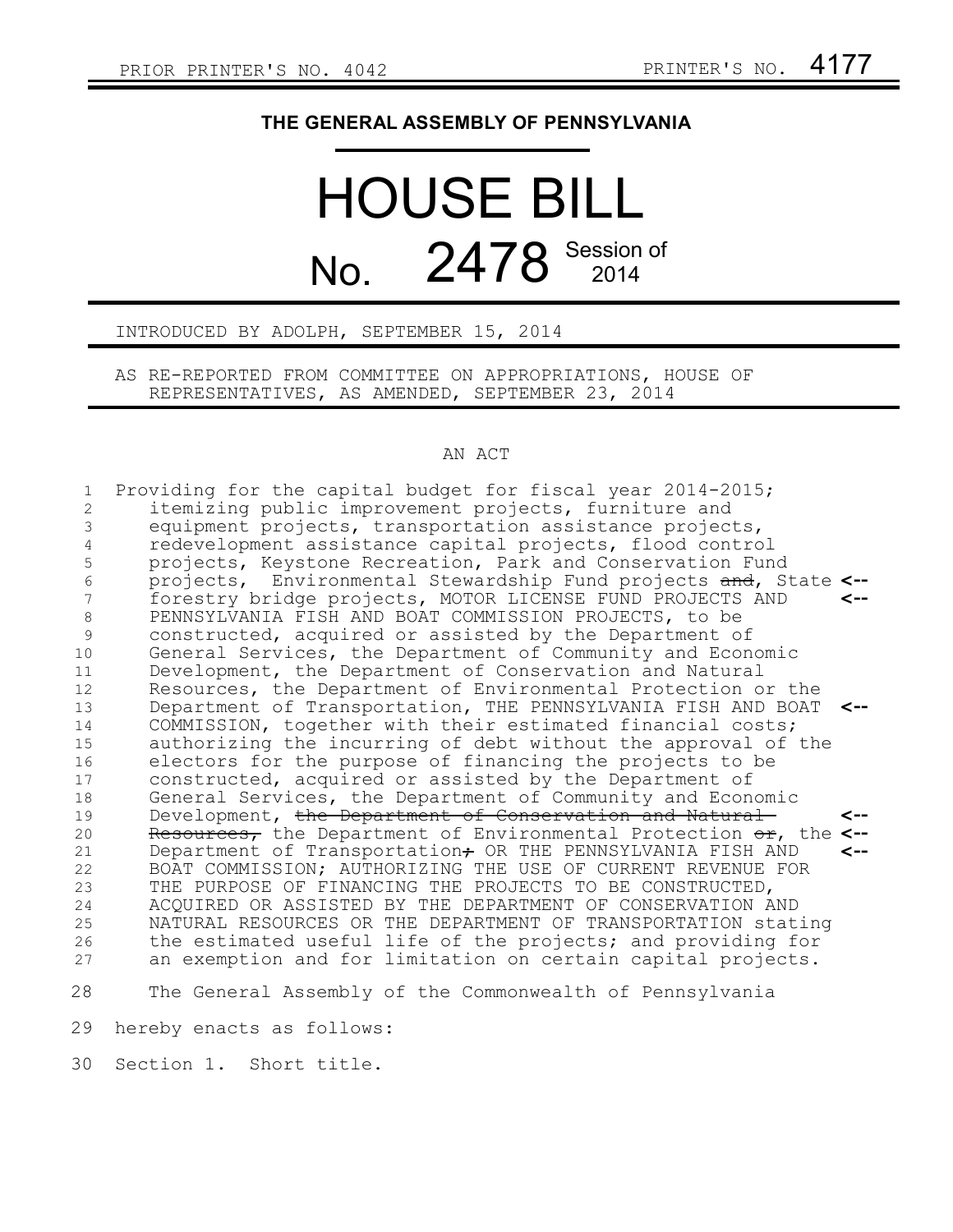This act shall be known and may be cited as the Capital Budget Project Itemization Act of 2014-2015. 1 2

Section 2. Total authorizations. 3

(a) Public improvements.--The total authorization for the additional capital projects in the category of public improvement projects itemized in section 3 and to be acquired or constructed by the Department of General Services, its successors or assigns, and to be financed by the incurring of debt shall be  $$565,191,000$  \$949,966,000. 4 5 6 7 8 9

**<--**

**<--**

**<--**

(b) Furniture and equipment.--The total authorization for the additional capital projects in the category of public improvement projects consisting of the acquisition of original movable furniture and equipment to complete public improvement projects itemized in section 4 and to be acquired by the Department of General Services, its successors or assigns, and to be financed by the incurring of debt shall be  $$1,600,000-$ \$19,600,000. 10 11 12 13 14 15 16 17

(c) Transportation assistance.--The total authorization for the capital projects in the category of transportation assistance projects itemized in section 5 with respect to which an interest is to be acquired in or constructed by the Department of Transportation, its successors or assigns, and to be financed by the incurring of debt shall be \$451,893,000-\$554,771,000. **<-- <--** 18 19 20 21 22 23 24

(d) Redevelopment assistance.--The total authorization for the capital projects in the category of redevelopment assistance capital projects itemized in section 6 for capital grants by the Department of Community and Economic Development, its successors or assigns, and to be financed by the incurring of debt, shall be \$787,027,000 \$1,512,030,000. **<--** 25 26 27 28 29 30

20140HB2478PN4177 - 2 -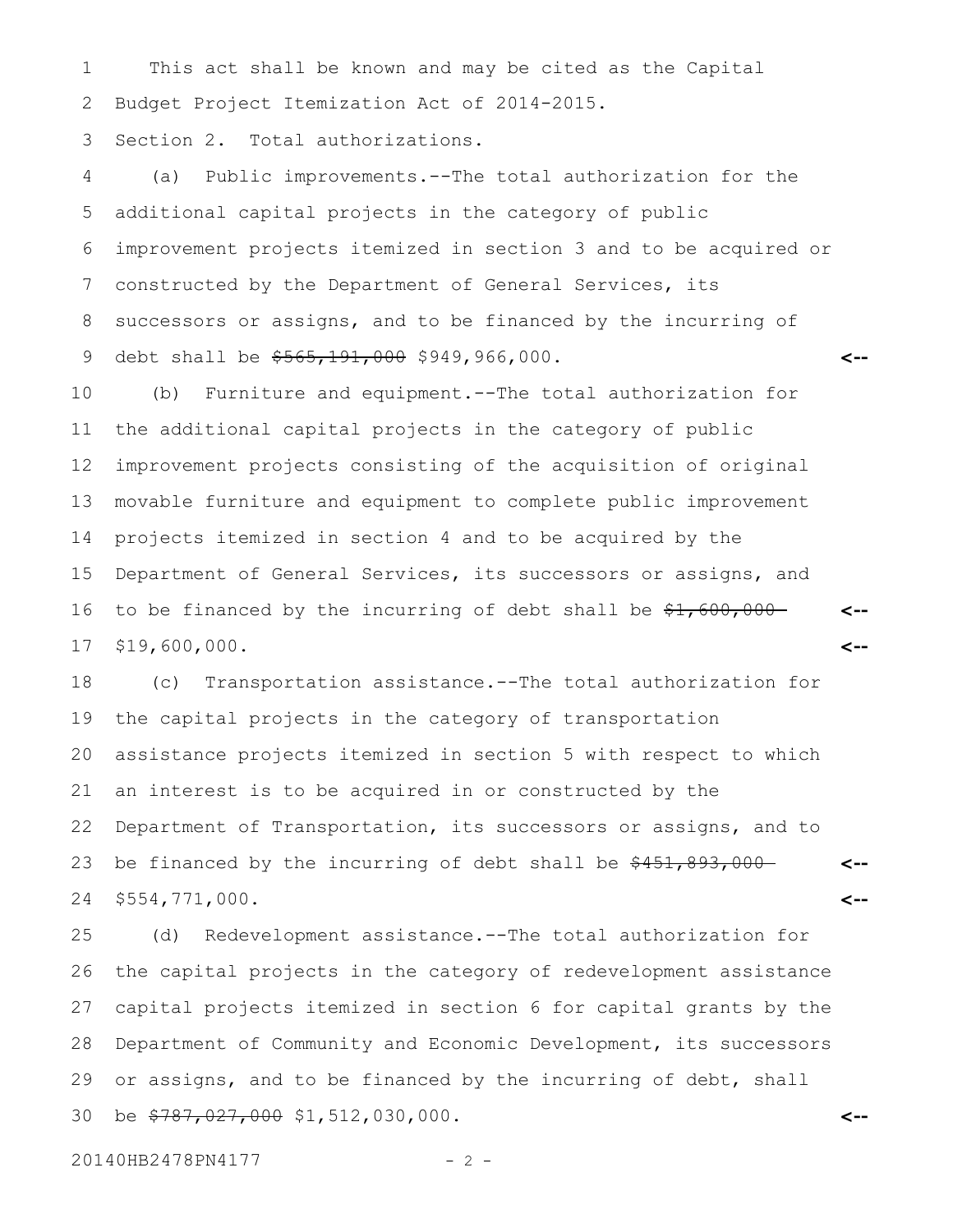(e) Flood control.--The total authorization for the capital projects in the category of flood control projects itemized in section 7 and to be constructed by the Department of Environmental Protection, its successors or assigns, and to be financed by the incurring of debt, shall be  $$48,205,000-$ \$62,502,000. 1 2 3 4 5 6

**<--**

**<--**

(f) Keystone Recreation, Park and Conservation Fund.--The total authorization for the capital projects in the category of public improvement projects itemized in section 8 and to be constructed by the Department of Conservation and Natural Resources, its successors or assigns, and to be financed from current revenues in the Keystone Recreation, Park and Conservation Fund shall be  $\frac{20,015,000}{24,040,000}$ . **<--** 7 8 9 10 11 12 13

(g) Environmental Stewardship Fund current revenue projects.--The total authorization for the capital projects in the category of public improvement projects itemized in section 9 to be acquired or developed by the Department of Conservation and Natural Resources and to be financed by current revenues of the Environmental Stewardship Fund under executive authorization shall be  $\frac{27}{7}740,000$  \$13,840,000. **<--** 14 15 16 17 18 19 20

(h) State forestry bridge projects.--The total authorization for the capital projects itemized in section 10 to be constructed by the Department of Conservation and Natural Resources, its successors or assigns, and to be financed by oil company franchise tax revenues under 75 Pa.C.S. § 9502(a)(2)(iv) (relating to imposition of tax) shall be \$3,750,000 \$9,060,000. **<--** (i) Motor License Fund current revenue projects.--The total authorization for the capital projects in the category of public improvement projects itemized in section 11 to be acquired or developed by the Department of Transportation and to be financed 21 22 23 24 25 26 27 28 29 30

20140HB2478PN4177 - 3 -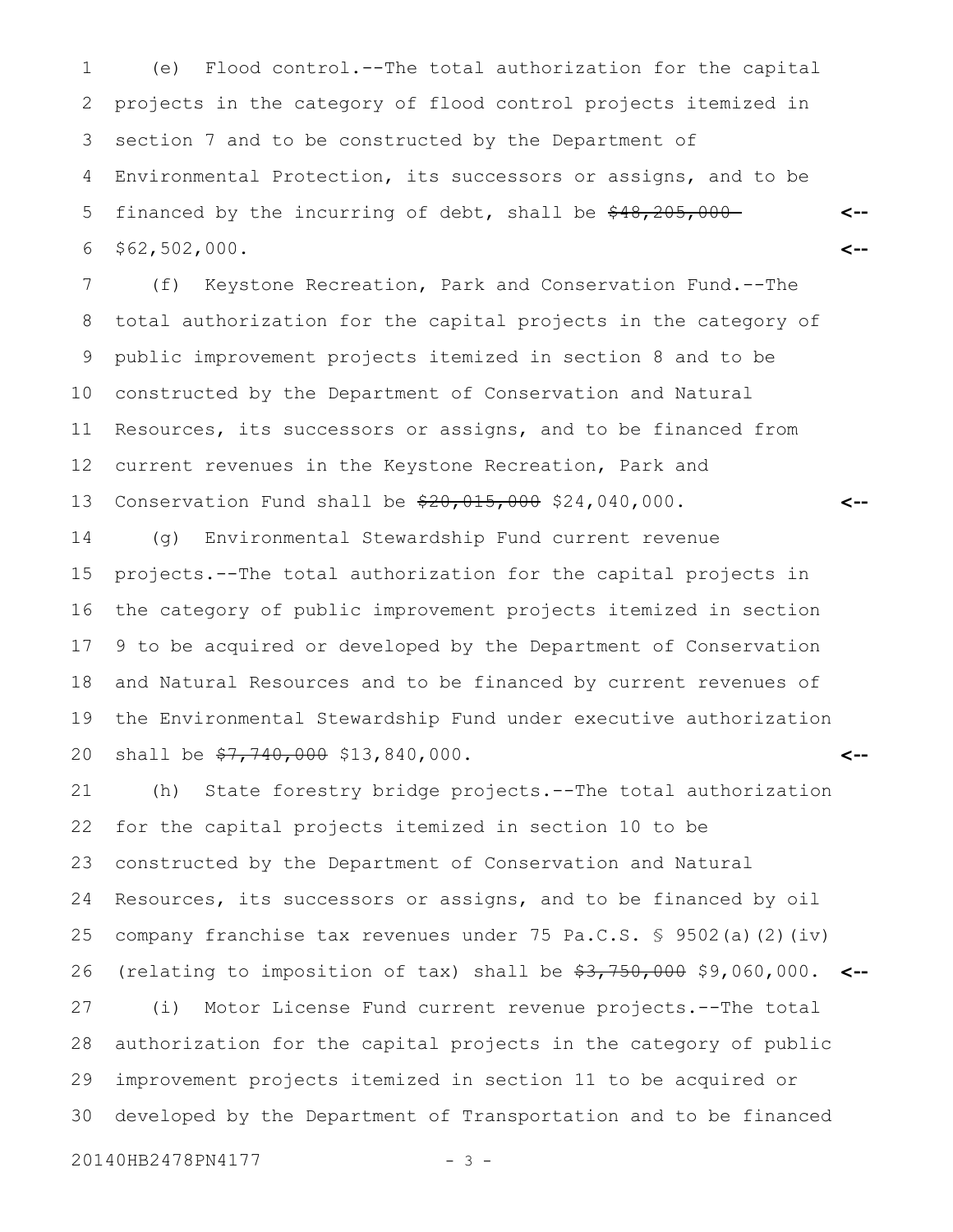by current revenues of the Motor License Fund pursuant to executive authorization shall be \$407,500,000. 1 2

(J) FISH FUND AND BOAT FUND PROJECTS.--THE TOTAL AUTHORIZATION FOR THE CAPITAL PROJECTS IN THE CATEGORY OF PUBLIC IMPROVEMENT PROJECTS ITEMIZED IN SECTION 11.1 TO BE ACQUIRED OR DEVELOPED BY THE PENNSYLVANIA FISH AND BOAT COMMISSION AND TO BE FINANCED BY THE INCURRING OF DEBT OR BY CURRENT REVENUES OF THE FISH FUND AND THE BOAT FUND PURSUANT TO EXECUTIVE AUTHORIZATION SHALL BE \$15,093,000. **<--** 3 4 5 6 7 8 9

Section 3. Itemization of public improvement capital projects. Additional capital projects in the category of public improvement projects to be constructed or acquired by the Department of General Services, its successors or assigns, and to be financed by the incurring of debt, are hereby itemized, together with their respective estimated financial costs, as follows: 10 11 12 13 14 15 16

- Project Total Project Allocation (1) Department of Agriculture (i) Farm Show Complex (A) Provide for maintenance and upgrades to various sections of the Farm Show Complex FACILITIES AND GROUNDS Project Allocation 14,000,000 (Base Project Allocation - 17 18 19 20 21 22 23 24 25
- \$12,600,000) 26
- (Design & Contingencies \$1,400,000) 27

(2) Department of Conservation and Natural 28

Resources 29

(I) BALD EAGLE STATE FOREST 30

20140HB2478PN4177 - 4 -

**<--**

**<--**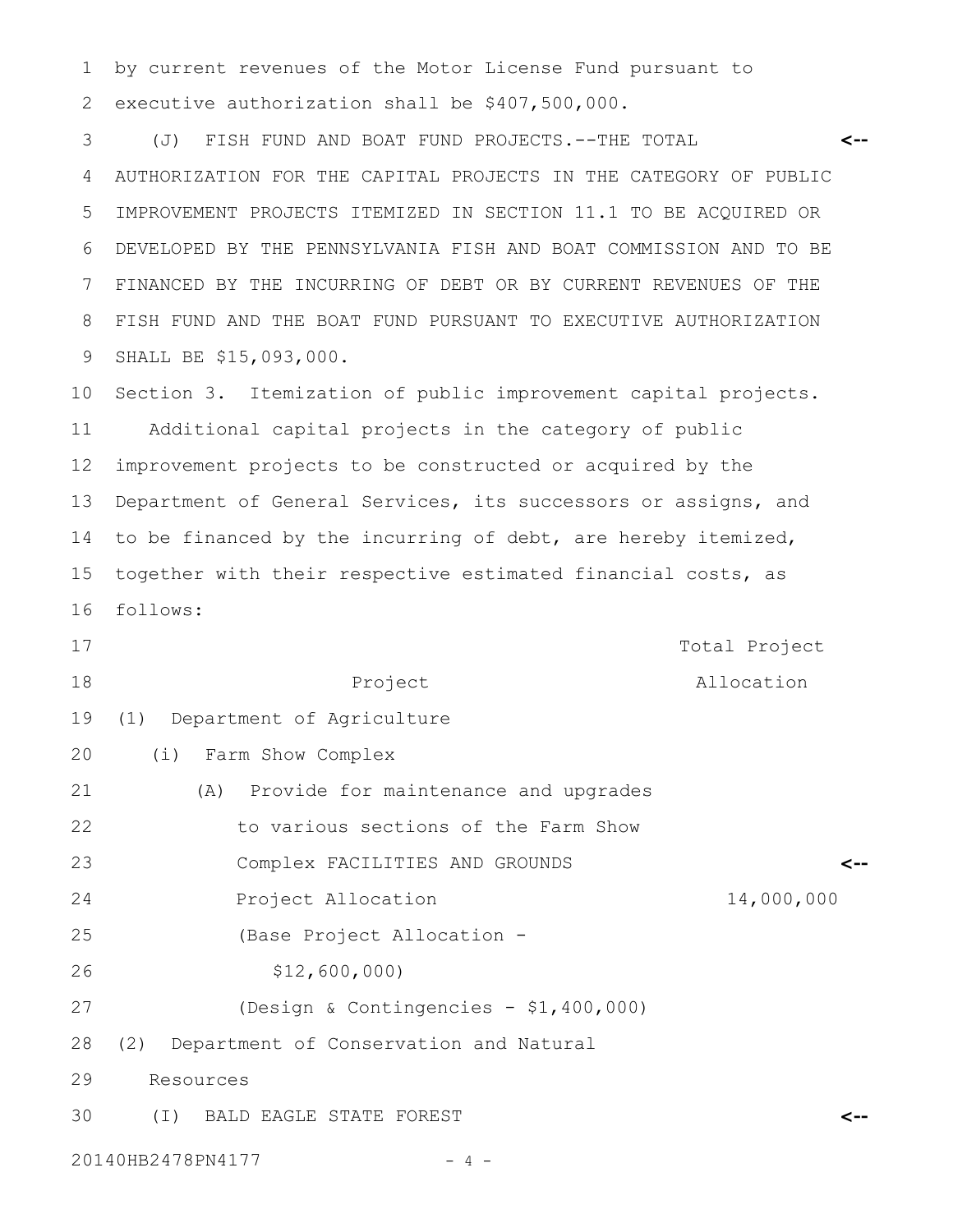| 1            | BREACH AND REMOVE STONY RUN DAM<br>(A)    |            |
|--------------|-------------------------------------------|------------|
| $\mathbf{2}$ | PROJECT ALLOCATION                        | 3,000,000  |
| 3            | (BASE PROJECT ALLOCATION - \$3,000,000)   |            |
| 4            | (II) COWANS GAP STATE PARK                |            |
| 5            | (A) CONSTRUCT A NEW PARK OFFICE AND       |            |
| 6            | VISITOR CENTER                            |            |
| 7            | PROJECT ALLOCATION                        | 6,000,000  |
| 8            | (BASE PROJECT ALLOCATION - \$6,000,000)   |            |
| 9            | (III) DELAWARE CANAL STATE PARK           |            |
| 10           | REHABILITATE THE HISTORIC CANAL<br>(A)    |            |
| 11           | STRUCTURE AND VARIOUS PUBLIC              |            |
| 12           | FACILITIES                                |            |
| 13           | PROJECT ALLOCATION                        | 28,000,000 |
| 14           | (BASE PROJECT ALLOCATION -                |            |
| 15           | \$28,000,000                              |            |
| 16           | (IV) DIVISION OF FOREST FIRE PROTECTION,  |            |
| 17           | LUZERNE COUNTY                            |            |
| 18           | (A) REBUILD HAZLETON AIR OPERATIONS       |            |
| 19           | BUILDING, INCLUDING SITE IMPROVEMENTS     |            |
| 20           | PROJECT ALLOCATION                        | 3,000,000  |
| 21           | (BASE PROJECT ALLOCATION - \$3,000,000)   |            |
| 22           | (V) ELK STATE FOREST                      |            |
| 23           | (A) REPLACE BROOKS RUN FOREST MAINTENANCE |            |
| 24           | HEADQUARTERS AND STORAGE BUILDING         |            |
| 25           | PROJECT ALLOCATION                        | 3,500,000  |
| 26           | (BASE PROJECT ALLOCATION - \$3,500,000)   |            |
| 27           | (B) REPLACE HICKS RUN FOREST MAINTENANCE  |            |
| 28           | HEADQUARTERS                              |            |
| 29           | PROJECT ALLOCATION                        | 3,000,000  |
| 30           | (BASE PROJECT ALLOCATION - \$3,000,000)   |            |
|              |                                           |            |

20140HB2478PN4177 - 5 -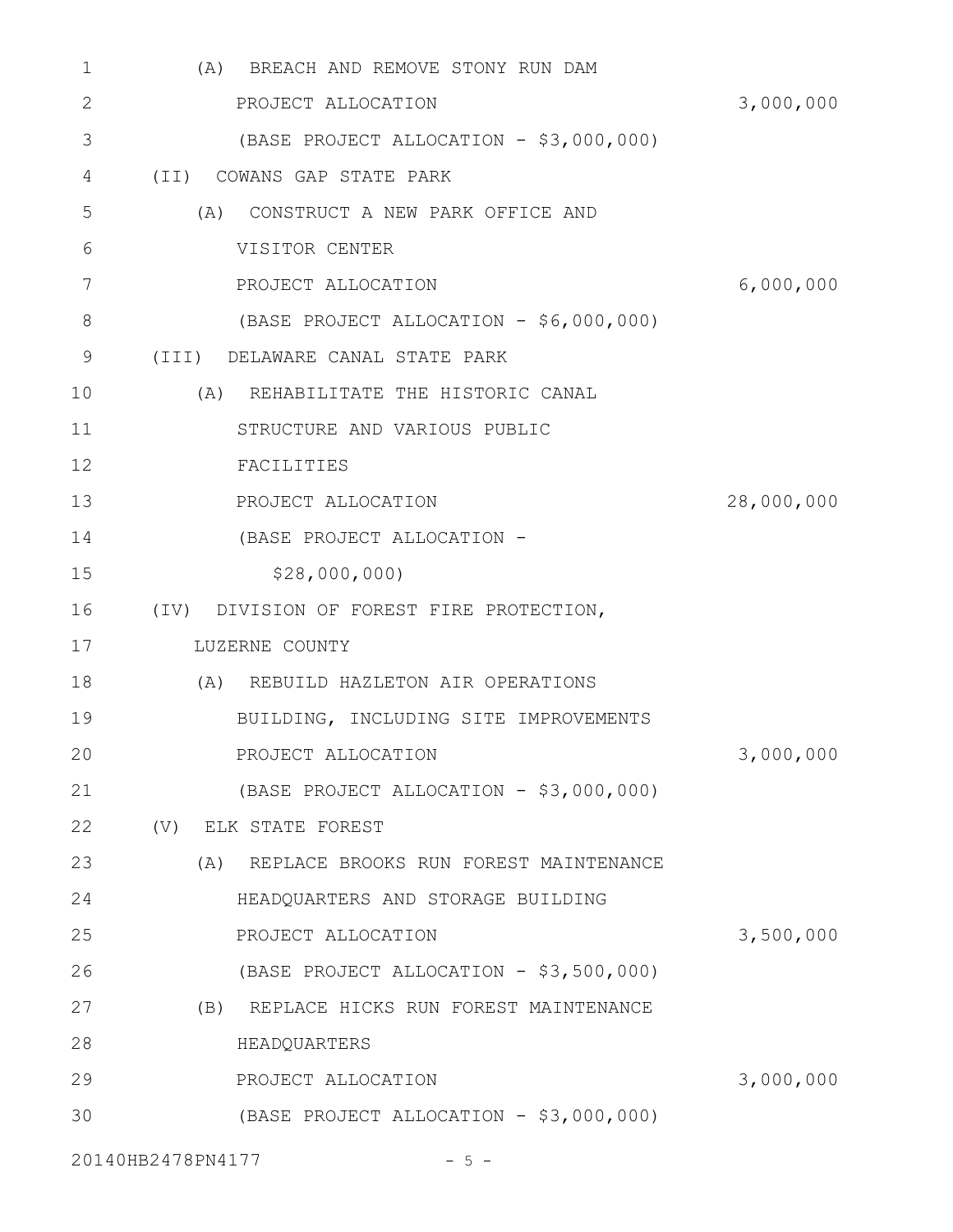| 1            | LACKAWANNA STATE FOREST<br>(VI)              |            |
|--------------|----------------------------------------------|------------|
| $\mathbf{2}$ | (A)<br>BREACH AND REMOVE EDGERTON DAM        |            |
| 3            | PROJECT ALLOCATION                           | 2,500,000  |
| 4            | (BASE PROJECT ALLOCATION - \$2,500,000)      |            |
| 5            | (VII)<br>MICHAUX STATE FOREST                |            |
| 6            | CONSTRUCT RESOURCE MANAGEMENT CENTER<br>(A)  |            |
| 7            | AND STORAGE BUILDING                         |            |
| 8            | PROJECT ALLOCATION                           | 8,000,000  |
| 9            | (BASE PROJECT ALLOCATION - \$8,000,000)      |            |
| 10           | (VIII)<br>SHIKELLAMY STATE PARK              |            |
| 11           | (A)<br>REHABILITATE MARINA BUILDING AND MAIN |            |
| 12           | MARINA AREA                                  |            |
| 13           | PROJECT ALLOCATION                           | 3,000,000  |
| 14           | (BASE PROJECT ALLOCATION - \$3,000,000)      |            |
| 15           | (IX) SPROUL STATE FOREST                     |            |
| 16           | REPLACE SNOW SHOE FOREST MAINTENANCE<br>(A)  |            |
| 17           | HEADQUARTERS                                 |            |
| 18           | PROJECT ALLOCATION                           | 3,000,000  |
| 19           | (BASE PROJECT ALLOCATION - \$3,000,000)      |            |
| 20           | (X)<br>TIADAGHTON STATE FOREST               |            |
| 21           | (A)<br>CONSTRUCT HEPBURN STREET FISHWAY      |            |
| 22           | PROJECT ALLOCATION                           | 10,000,000 |
| 23           | (BASE PROJECT ALLOCATION -                   |            |
| 24           | \$10,000,000)                                |            |
| 25           | (XI) Washington Crossing Historic Park       |            |
| 26           | Construction and infrastructure<br>(A)       |            |
| 27           | improvements to comply with State Park       |            |
| 28           | standards                                    |            |
| 29           | Project Allocation                           | 5,000,000  |
| 30           | (Base Project Allocation - \$5,000,000)      |            |
|              | 20140HB2478PN4177<br>$-6-$                   |            |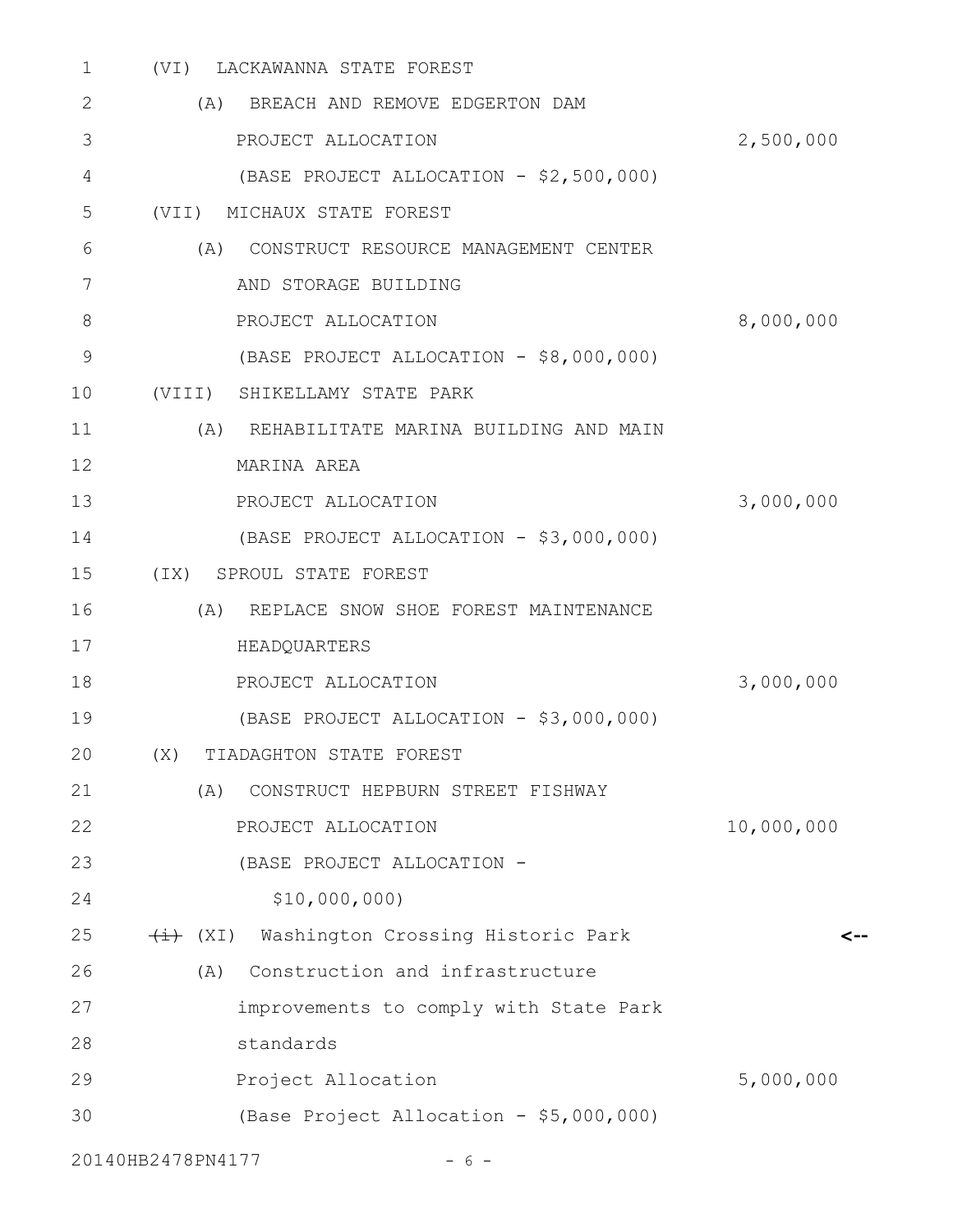(3) Department of Corrections 1

| $\overline{2}$ | State Correctional Institution at Albion<br>(i) |            |
|----------------|-------------------------------------------------|------------|
| 3              | Replace all institutional cameras and<br>(A)    |            |
| 4              | system components and add cameras               |            |
| 5              | Project Allocation                              | 1,875,000  |
| 6              | (Base Project Allocation - \$1,500,000)         |            |
| 7              | (Design & Contingencies - \$375,000)            |            |
| 8              | Renovate or replace the institution's<br>(B)    |            |
| 9              | chilled water system, including                 |            |
| 10             | chillers, cooling towers and other              |            |
| 11             | system components                               |            |
| 12             | Project Allocation                              | 1,875,000  |
| 13             | (Base Project Allocation - \$1,500,000)         |            |
| 14             | (Design & Contingencies - \$375,000)            |            |
| 15             | State Correctional Institution at<br>(i)        |            |
| 16             | Cambridge Springs                               |            |
| 17             | Replace current fire alarm system<br>(A)        |            |
| 18             | Project Allocation                              | 1,250,000  |
| 19             | (Base Project Allocation - \$1,000,000)         |            |
| 20             | (Design & Contingencies - \$250,000)            |            |
| 21             | (iii) State Correctional Institution at Camp    |            |
| 22             | Hill                                            |            |
| 23             | Install new gravity flow sewer lines<br>(A)     |            |
| 24             | and remove pumping systems                      |            |
| 25             | Project Allocation                              | 931,000    |
| 26             | (Base Project Allocation - \$745,000)           |            |
| 27             | (Design & Contingencies - \$186,000)            |            |
| 28             | Construct replacement water<br>(B)              |            |
| 29             | purification plant                              |            |
| 30             | Project Allocation                              | 12,750,000 |
|                | 20140HB2478PN4177<br>$-7-$                      |            |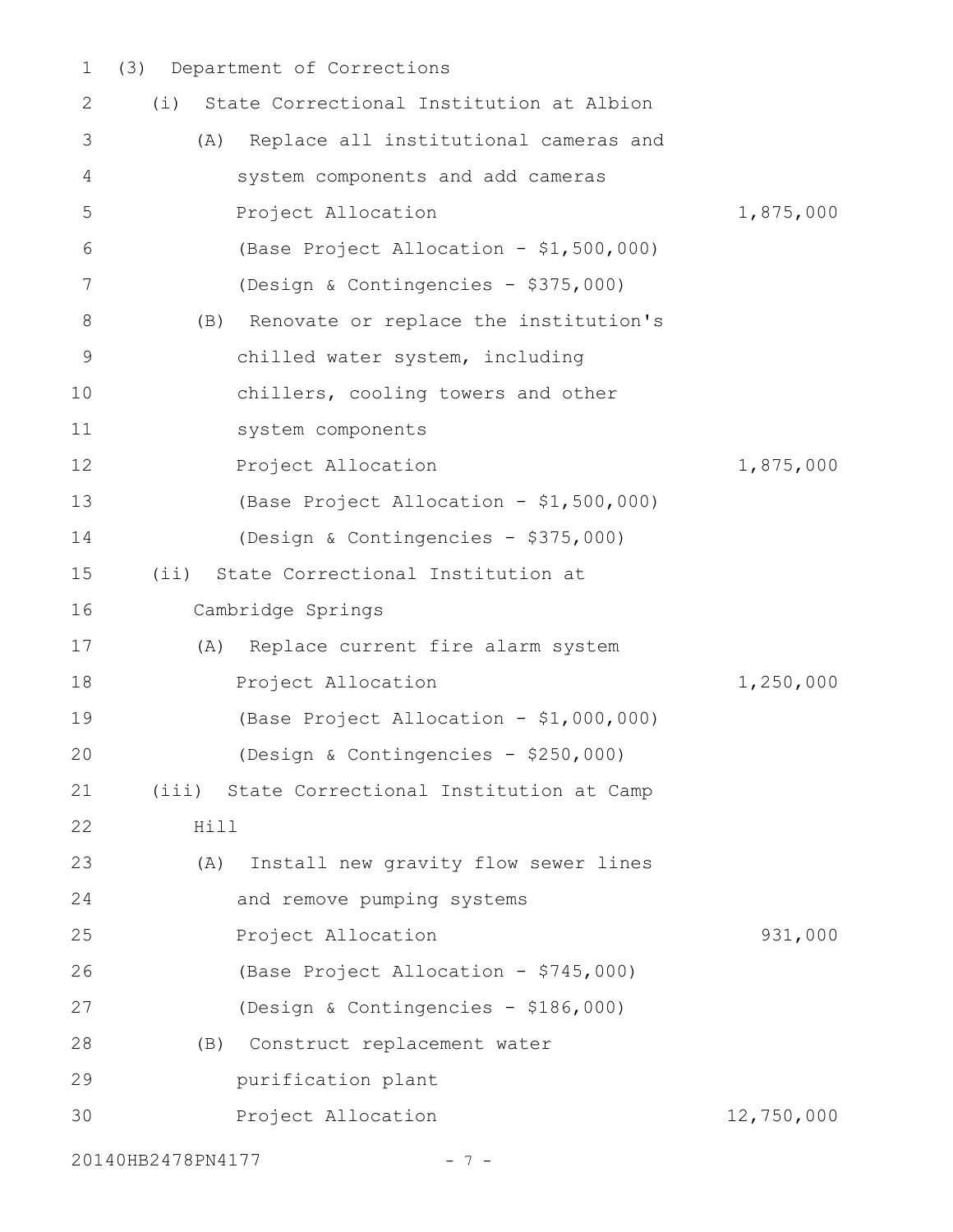| 1  | (Base Project Allocation -                       |                                      |            |
|----|--------------------------------------------------|--------------------------------------|------------|
| 2  | \$10, 200, 000)                                  |                                      |            |
| 3  | (Design & Contingencies - \$2,550,000)           |                                      |            |
| 4  | State Correctional Institution at Forest<br>(iv) |                                      |            |
| 5  | (A)                                              | Renovate and paint the institution's |            |
| 6  | water tower                                      |                                      |            |
| 7  | Project Allocation                               |                                      | 575,000    |
| 8  | (Base Project Allocation - \$460,000)            |                                      |            |
| 9  | (Design & Contingencies - \$115,000)             |                                      |            |
| 10 | Replace power inverter systems in<br>(B)         |                                      |            |
| 11 | various buildings                                |                                      |            |
| 12 | Project Allocation                               |                                      | 875,000    |
| 13 | (Base Project Allocation - \$700,000)            |                                      |            |
| 14 | (Design & Contingencies - \$175,000)             |                                      |            |
| 15 | State Correctional Institution at Muncy<br>(v)   |                                      |            |
| 16 | Replace automatic temperature<br>(A)             |                                      |            |
| 17 | controls for heating and air                     |                                      |            |
| 18 | conditioning systems in various                  |                                      |            |
| 19 | buildings                                        |                                      |            |
| 20 | Project Allocation                               |                                      | 750,000    |
| 21 | (Base Project Allocation - \$600,000)            |                                      |            |
| 22 | (Design & Contingencies - \$150,000)             |                                      |            |
| 23 | Construct new diagnostic<br>(B)                  |                                      |            |
| 24 | classification center equipped with              |                                      |            |
| 25 | inmate cells, a medical section,                 |                                      |            |
| 26 | psychology group area and feeding                |                                      |            |
| 27 | areas                                            |                                      |            |
| 28 | Project Allocation                               |                                      | 27,500,000 |
| 29 | (Base Project Allocation -                       |                                      |            |
| 30 | \$22,000,000                                     |                                      |            |
|    |                                                  |                                      |            |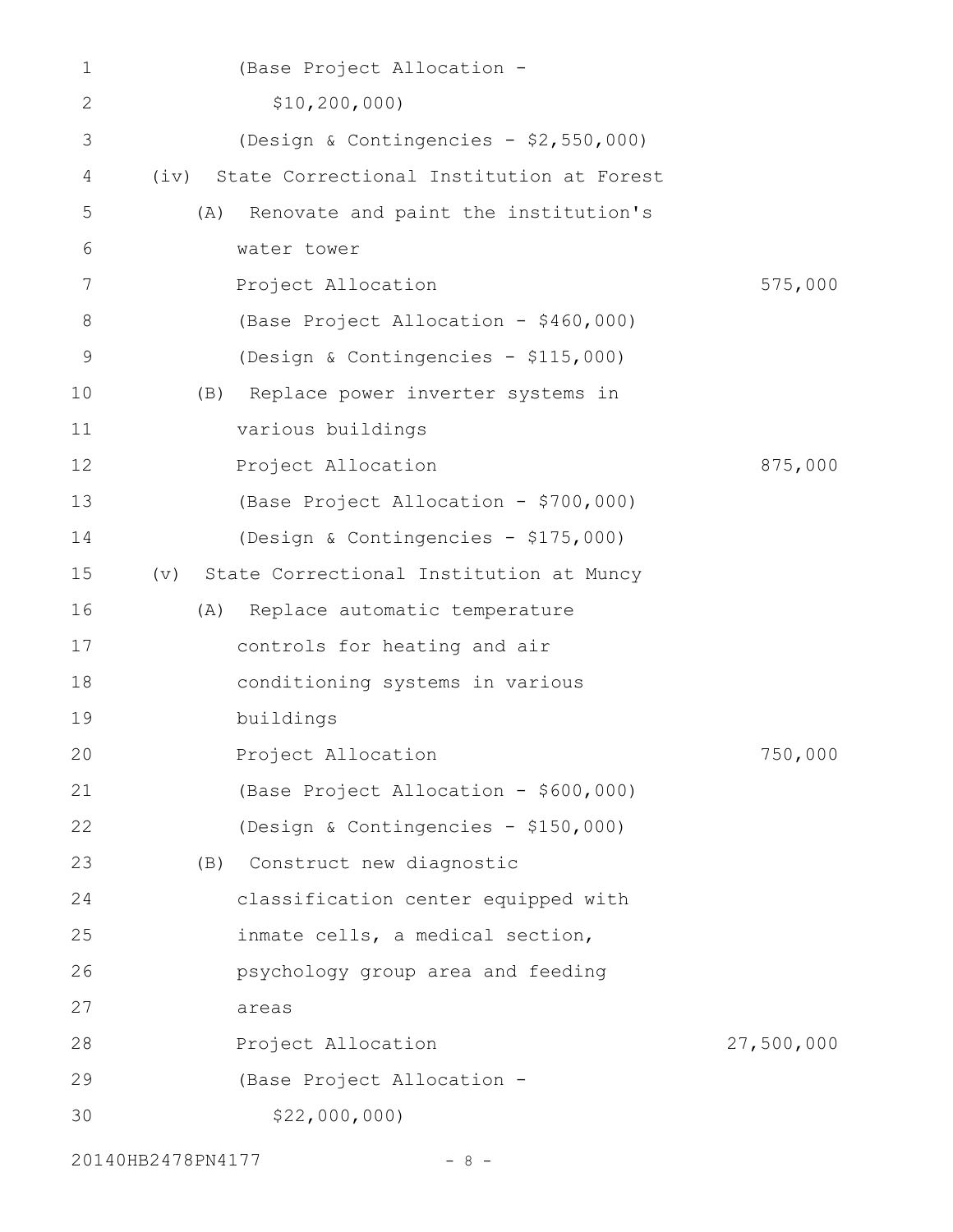| 1  | (Design & Contingencies - \$5,500,000)            |           |
|----|---------------------------------------------------|-----------|
| 2  | State Correctional Institution at Pine<br>(vi)    |           |
| 3  | Grove                                             |           |
| 4  | Provide for additional cameras and<br>(A)         |           |
| 5  | equipment                                         |           |
| 6  | Project Allocation                                | 475,000   |
| 7  | (Base Project Allocation - \$380,000)             |           |
| 8  | (Design & Contingencies - \$95,000)               |           |
| 9  | State Correctional Institution at<br>(vii)        |           |
| 10 | Waymart                                           |           |
| 11 | (A) Replace HVAC system in C Block and            |           |
| 12 | install independent controls                      |           |
| 13 | Project Allocation                                | 3,750,000 |
| 14 | (Base Project Allocation - \$3,000,000)           |           |
| 15 | (Design & Contingencies - \$750,000)              |           |
| 16 | (B) Replace HVAC system in Building No.1          |           |
| 17 | and install independent controls                  |           |
| 18 | Project Allocation                                | 2,500,000 |
| 19 | (Base Project Allocation - \$2,000,000)           |           |
| 20 | (Design & Contingencies - \$500,000)              |           |
| 21 | (4) Department of Education                       |           |
| 22 | $(\top)$<br>COMMUNITY COLLEGE OF ALLEGHENY COUNTY | <--       |
| 23 | (A)<br>INFRASTRUCTURE, RENOVATION AND             |           |
| 24 | RELATED COSTS TO ADVANCE THE KINBER               |           |
| 25 | CONNECTIVITY PROJECT AT WEST HILLS                |           |
| 26 | CENTER                                            |           |
| 27 | PROJECT ALLOCATION                                | 250,000   |
| 28 | (BASE PROJECT ALLOCATION - \$250,000)             |           |
| 29 | (B) CONSTRUCTION, RENOVATION AND OTHER            |           |
| 30 | RELATED COSTS FOR COMMUNITY COLLEGE OF            |           |
|    |                                                   |           |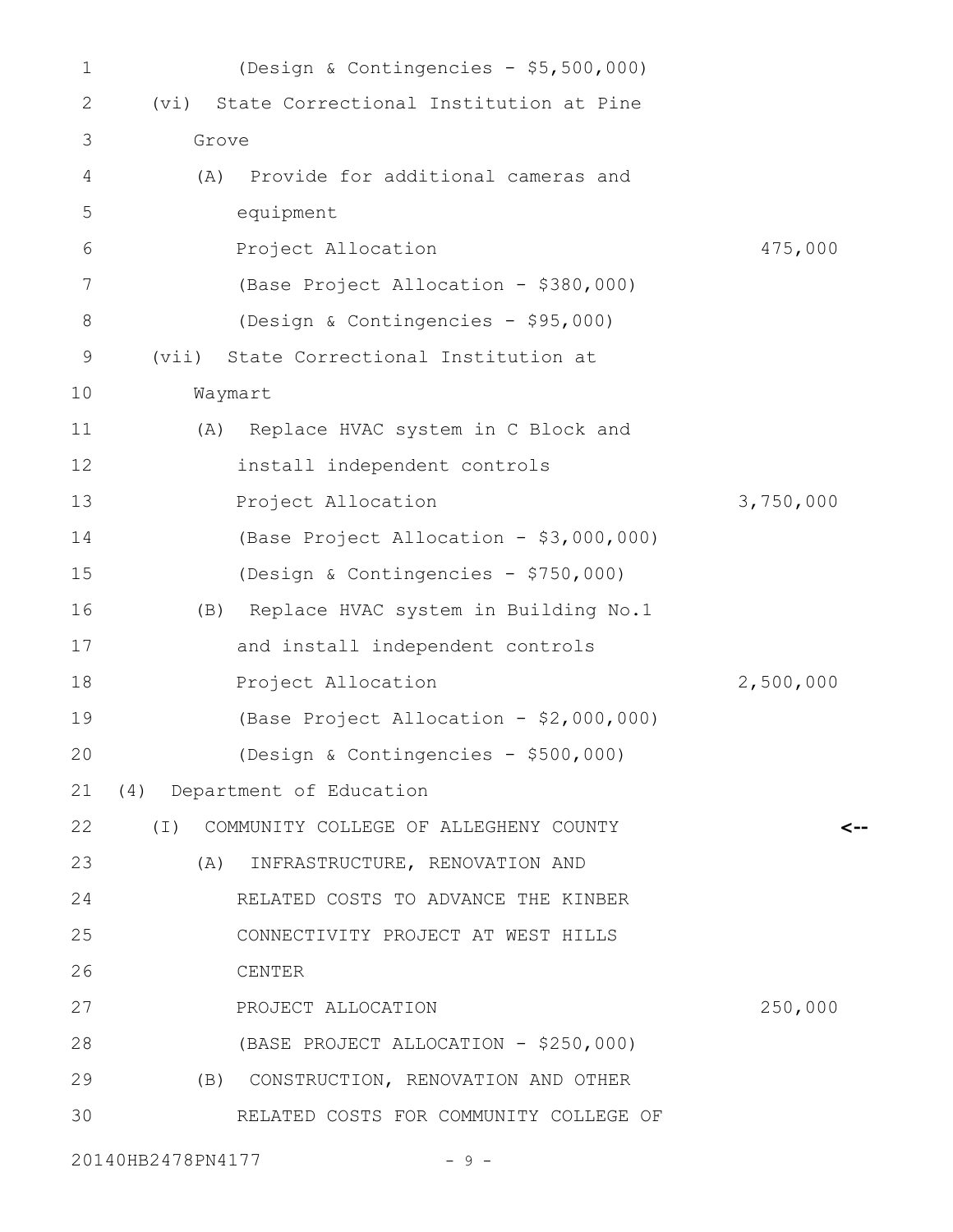| $\mathbf 1$ | ALLEGHENY COUNTY RIDGE AVENUE          |            |
|-------------|----------------------------------------|------------|
| 2           | REVITALIZATION                         |            |
| 3           | PROJECT ALLOCATION                     | 11,300,000 |
| 4           | (BASE PROJECT ALLOCATION -             |            |
| 5           | \$11,300,000                           |            |
| 6           | (C) CONSTRUCTION, INFRASTRUCTURE,      |            |
| 7           | RENOVATION, REDEVELOPMENT AND OTHER    |            |
| 8           | RELATED COSTS FOR ELECTRICAL AND       |            |
| 9           | NETWORK OPERATIONS SAFETY UPGRADES AT  |            |
| 10          | THE COMMUNITY COLLEGE OF ALLEGHENY     |            |
| 11          | COUNTY BOYCE CAMPUS AND OFFICE OF      |            |
| 12          | COLLEGE SERVICES                       |            |
| 13          | PROJECT ALLOCATION                     | 350,000    |
| 14          | (BASE PROJECT ALLOCATION - \$350,000)  |            |
| 15          | (D) CONSTRUCTION, INFRASTRUCTURE,      |            |
| 16          | RENOVATION AND OTHER RELATED COSTS TO  |            |
| 17          | REPLACE ROOFS AND DECKS OF LIBRARY     |            |
| 18          | BUILDING AT THE ALLEGHENY NORTH SHORE  |            |
| 19          | CAMPUS AND TO REPLACE THE BUILDING     |            |
| 20          | DECKS AND DRAINS AT SOUTH CAMPUS FOR   |            |
| 21          | BUILDINGS C AND D                      |            |
| 22          | PROJECT ALLOCATION                     | 350,000    |
| 23          | (BASE PROJECT ALLOCATION - \$350,000)  |            |
| 24          | (E) CONSTRUCTION, INFRASTRUCTURE,      |            |
| 25          | RENOVATION, REDEVELOPMENT AND OTHER    |            |
| 26          | RELATED COSTS TO ENHANCE FACILITIES    |            |
| 27          | AND UPGRADE INFORMATION TECHNOLOGY     |            |
| 28          | INFRASTRUCTURE AT COMMUNITY COLLEGE OF |            |
| 29          | ALLEGHENY COUNTY'S BOYCE CAMPUS        |            |
| 30          | PROJECT ALLOCATION                     | 125,000    |
|             |                                        |            |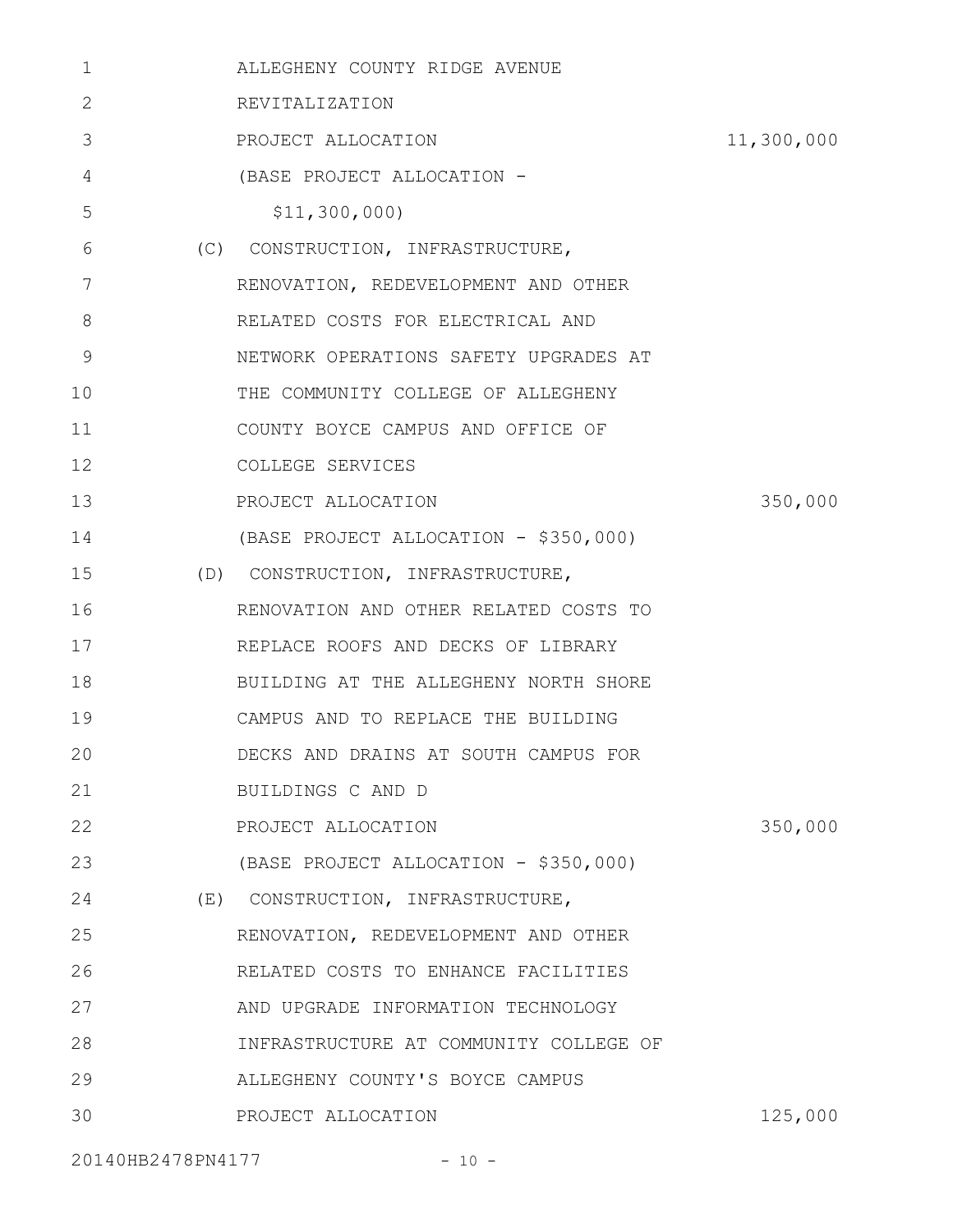| 1  | (BASE PROJECT ALLOCATION - \$125,000)       |            |
|----|---------------------------------------------|------------|
| 2  | (F) CONSTRUCTION, INFRASTRUCTURE,           |            |
| 3  | RENOVATION, REDEVELOPMENT AND OTHER         |            |
| 4  | RELATED COSTS FOR SCIENCE LABS AT THE       |            |
| 5  | COMMUNITY COLLEGE OF ALLEGHENY COUNTY       |            |
| 6  | BOYCE AND SOUTH CAMPUSES                    |            |
| 7  | PROJECT ALLOCATION                          | 2,700,000  |
| 8  | (BASE PROJECT ALLOCATION - \$2,700,000)     |            |
| 9  | (II) LEHIGH CARBON COMMUNITY COLLEGE        |            |
| 10 | CONSTRUCTION AND RELATED COSTS TO<br>(A)    |            |
| 11 | CONSTRUCT AND EQUIP A VETERINARY            |            |
| 12 | TEACHING HOSPITAL                           |            |
| 13 | PROJECT ALLOCATION                          | 1,000,000  |
| 14 | (BASE PROJECT ALLOCATION - \$1,000,000)     |            |
| 15 | (III) Lincoln University                    | <--        |
| 16 | Renovate the Manuel Rivero Gymnasium<br>(A) |            |
| 17 | Project Allocation                          | 30,000,000 |
| 18 | (Base Project Allocation -                  |            |
| 19 | \$24,000,000                                |            |
| 20 | (Design & Contingencies - $$6,000,000)$     |            |
| 21 | (IV) NORTHAMPTON COMMUNITY COLLEGE          | <--        |
| 22 | CONSTRUCTION, INFRASTRUCTURE,<br>(A)        |            |
| 23 | RENOVATION AND RELATED COSTS FOR THE        |            |
| 24 | BUILDING OF AN ADDITION TO THE CURRENT      |            |
| 25 | AUTOMOTIVE TECHNOLOGY TRAINING              |            |
| 26 | FACILITY IN BETHLEHEM TOWNSHIP              |            |
| 27 | PROJECT ALLOCATION                          | 1,400,000  |
| 28 | (BASE PROJECT ALLOCATION - \$1,400,000)     |            |
| 29 | (B) CONSTRUCTION, INFRASTRUCTURE AND        |            |
| 30 | RELATED COSTS FOR THE RENOVATION OF         |            |
|    |                                             |            |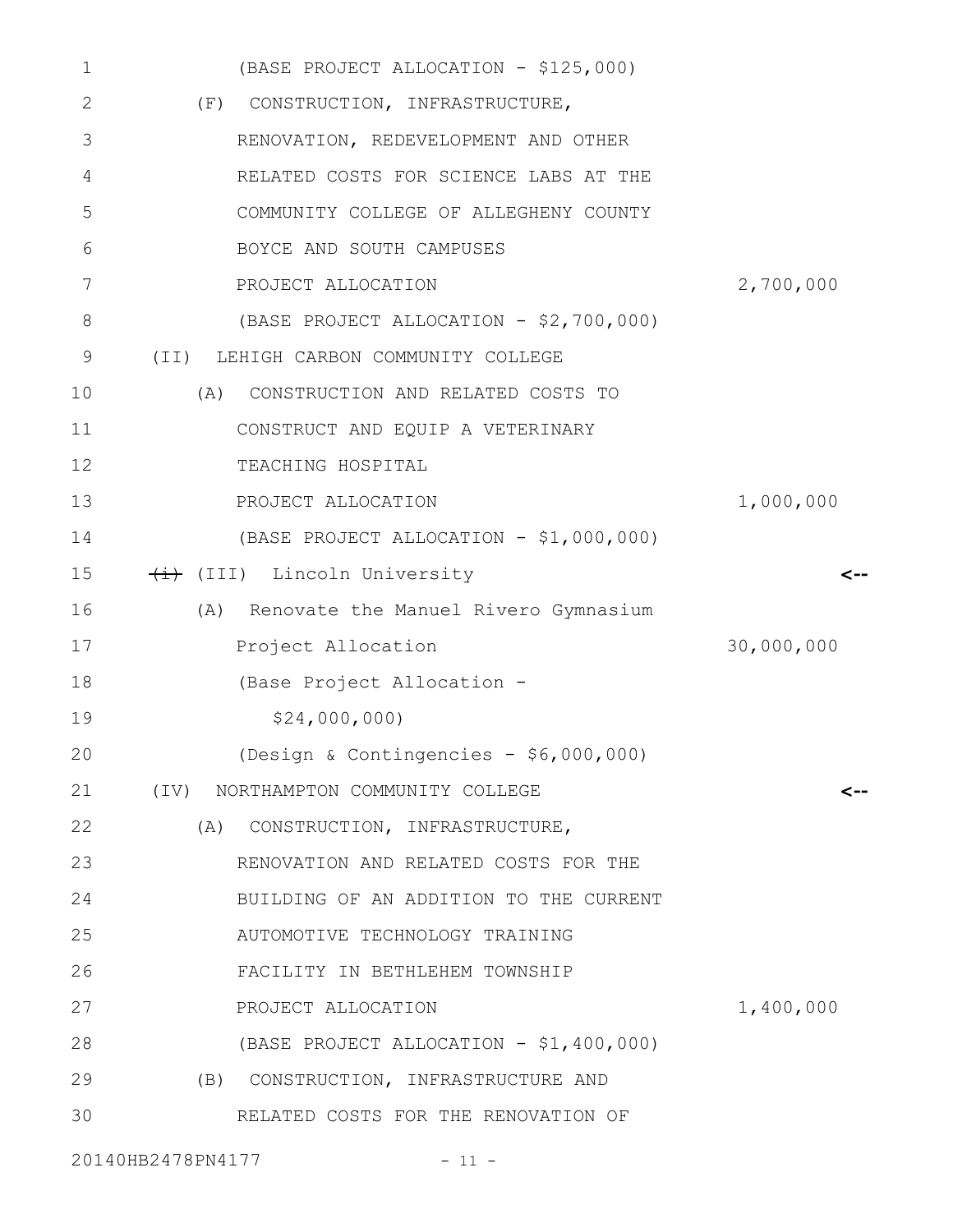| 1            |                    | HARTZELL TECHNOLOGY HALL IN BETHLEHEM   |            |
|--------------|--------------------|-----------------------------------------|------------|
| $\mathbf{2}$ | TOWNSHIP           |                                         |            |
| 3            | PROJECT ALLOCATION |                                         | 1,000,000  |
| 4            |                    | (BASE PROJECT ALLOCATION - \$1,000,000) |            |
| 5            |                    | (C) CONSTRUCTION, INFRASTRUCTURE AND    |            |
| 6            |                    | RELATED COSTS TO CONSTRUCT A            |            |
| 7            |                    | CONFERENCE CENTER LINKED TO THE         |            |
| 8            |                    | HARTZELL TECHNOLOGY HALL AND THE        |            |
| 9            |                    | CULINARY SCHOOL IN BETHLEHEM TOWNSHIP   |            |
| 10           | PROJECT ALLOCATION |                                         | 2,000,000  |
| 11           |                    | (BASE PROJECT ALLOCATION - \$2,000,000) |            |
| 12           |                    | (D) CONSTRUCTION, INFRASTRUCTURE AND    |            |
| 13           |                    | RELATED COSTS FOR A SHELL BUILDING TO   |            |
| 14           |                    | SUPPORT LINEWORKER TRAINING AND FALL    |            |
| 15           |                    | PROTECTION TRAINING IN BETHLEHEM        |            |
| 16           | TOWNSHIP           |                                         |            |
| 17           | PROJECT ALLOCATION |                                         | 1,300,000  |
| 18           |                    | (BASE PROJECT ALLOCATION - \$1,300,000) |            |
| 19           |                    | (V) The Pennsylvania State University   | <--        |
| 20           |                    | (A) Rehabilitate the Hosler Building    |            |
| 21           | Project Allocation |                                         | 42,000,000 |
| 22           |                    | (Base Project Allocation -              |            |
| 23           | \$35,000,000       |                                         |            |
| 24           |                    | (Design & Contingencies - \$7,000,000)  |            |
| 25           |                    | (B) Construction, infrastructure,       |            |
| 26           |                    | redevelopment, renovation and related   |            |
| 27           |                    | costs for pedestrian safety, public     |            |
| 28           |                    | improvements, campus security upgrades  |            |
| 29           |                    | and flood control improvements at Penn  |            |
| 30           |                    | State Hershey Medical Center            |            |
|              |                    |                                         |            |

20140HB2478PN4177 - 12 -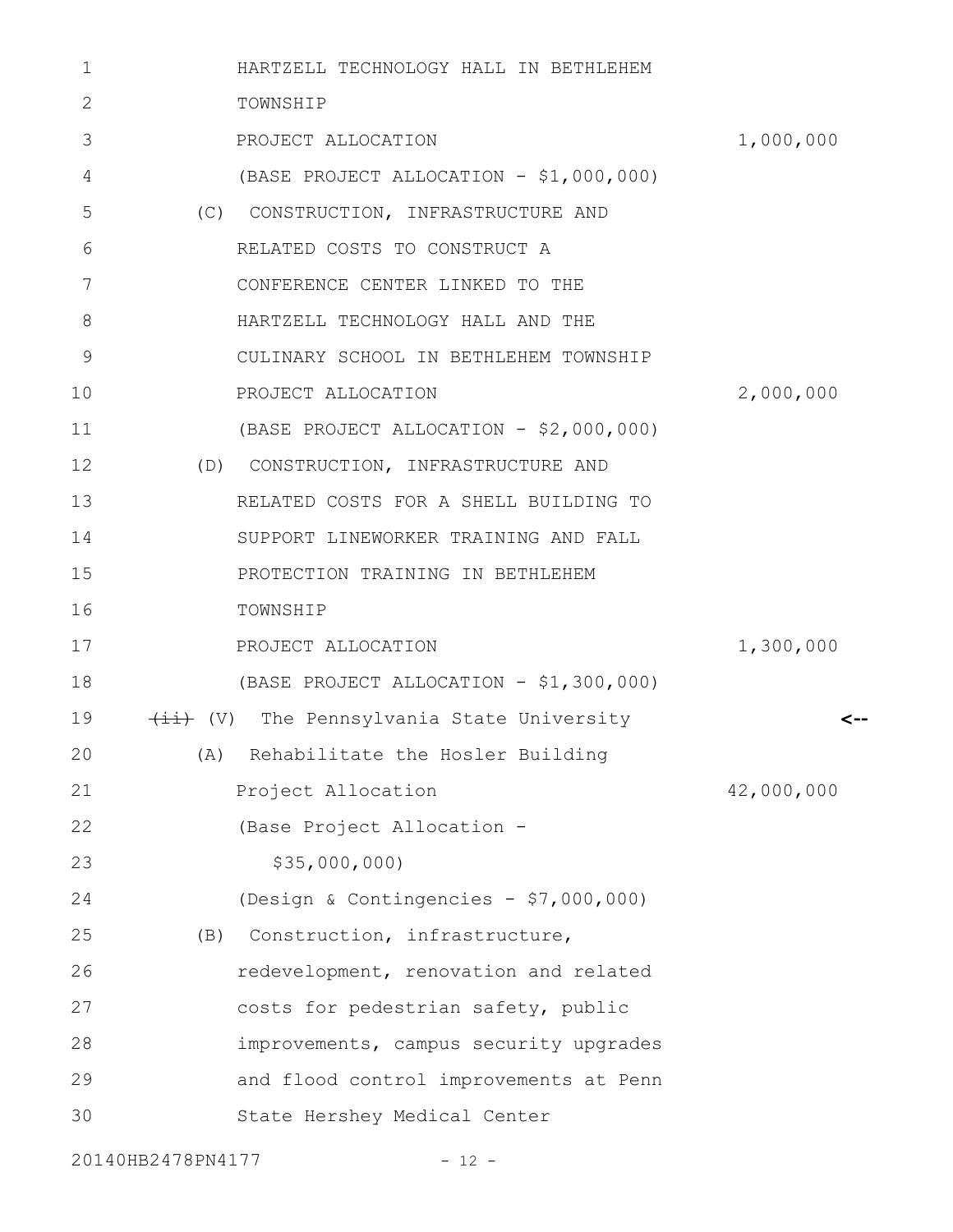| 1             | Project Allocation                        | 25,000,000 |
|---------------|-------------------------------------------|------------|
| 2             | (Base Project Allocation -                |            |
| 3             | \$25,000,000                              |            |
| 4             | Construction, acquisition,<br>(C)         |            |
| 5             | redevelopment, renovation and related     |            |
| 6             | costs for student pedestrian safety,      |            |
| 7             | infrastructure improvements, campus       |            |
| 8             | security upgrades and flood control       |            |
| $\mathcal{G}$ | improvements to Pennsylvania State        |            |
| 10            | University Harrisburg Campus              |            |
| 11            | Project Allocation                        | 20,000,000 |
| 12            | (Base Project Allocation -                |            |
| 13            | \$20,000,000                              |            |
| 14            | (VI) Temple University                    | <--        |
| 15            | Purchase the old William Penn High<br>(A) |            |
| 16            | School property for future growth         |            |
| 17            | Project Allocation                        | 10,000,000 |
| 18            | (Base Project Allocation - \$5,000,000)   |            |
| 19            | (Land Allocation - $$4,000,000$ )         |            |
| 20            | (Design & Contingencies - $$1,000,000$ )  |            |
| 21            | (VII) Thaddeus Stevens College of         | <--        |
| 22            | Technology                                |            |
| 23            | (A) Expand the technology center to meet  |            |
| 24            | current and future demands                |            |
| 25            | Project Allocation                        | 5,000,000  |
| 26            | (Base Project Allocation - \$4,400,000)   |            |
| 27            | (Design & Contingencies - \$600,000)      |            |
| 28            | (VIII) University of Pittsburgh           | <--        |
| 29            | (A) Provide for continued maintenance and |            |
| 30            | upgrades on all campuses                  |            |
|               |                                           |            |

20140HB2478PN4177 - 13 -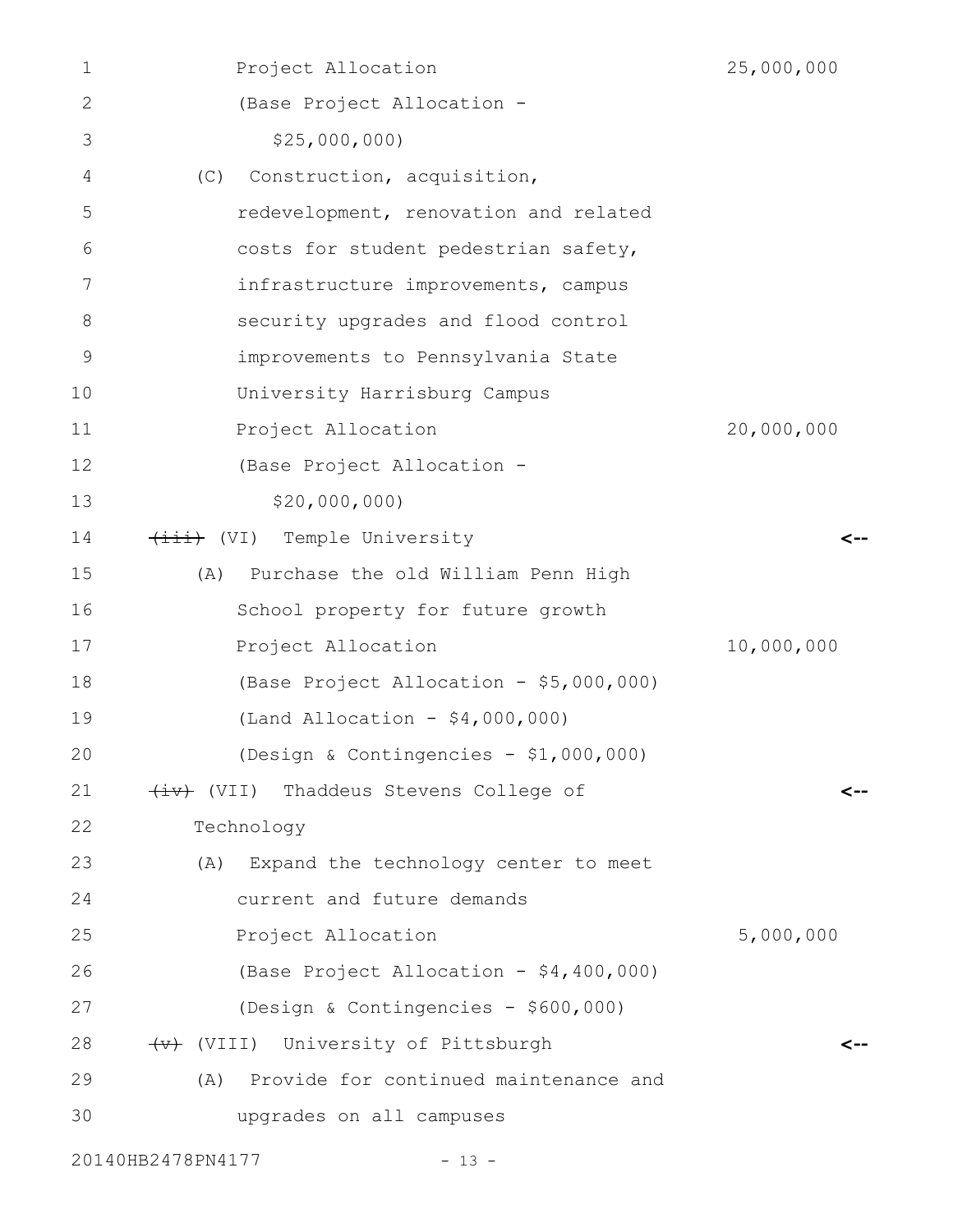| 1                 |     | Project Allocation                     | 20,000,000 |
|-------------------|-----|----------------------------------------|------------|
| 2                 |     | (Base Project Allocation -             |            |
| 3                 |     | \$16,000,000                           |            |
| 4                 |     | (Design & Contingencies - \$4,000,000) |            |
| 5                 | (B) | Construction, infrastructure,          |            |
| 6                 |     | redevelopment and other related costs  |            |
| 7                 |     | for Hillman Library renovation         |            |
| 8                 |     | Project Allocation                     | 15,000,000 |
| 9                 |     | (Base Project Allocation -             |            |
| 10                |     | \$15,000,000                           |            |
| 11                | (C) | Construction, infrastructure,          |            |
| 12                |     | redevelopment, renovation and other    |            |
| 13                |     | related costs for Schenley Quadrangle  |            |
| 14                |     | Project Allocation                     | 20,000,000 |
| 15                |     | (Base Project Allocation -             |            |
| 16                |     | \$20,000,000                           |            |
| 17                | (D) | Construction, infrastructure,          |            |
| 18                |     | redevelopment, renovation and other    |            |
| 19                |     | related costs for new building         |            |
| 20                |     | Project Allocation                     | 50,000,000 |
| 21                |     | (Base Project Allocation -             |            |
| 22                |     | \$50,000,000                           |            |
| 23                | (E) | Construction, infrastructure,          |            |
| 24                |     | redevelopment, renovation and other    |            |
| 25                |     | related costs for deferred maintenance |            |
| 26                |     | Project Allocation                     | 20,000,000 |
| 27                |     | (Base Project Allocation -             |            |
| 28                |     | \$20,000,000                           |            |
| 29                | (F) | Construction, infrastructure,          |            |
| 30                |     | redevelopment, renovation and other    |            |
| 20140HB2478PN4177 |     | $-14 -$                                |            |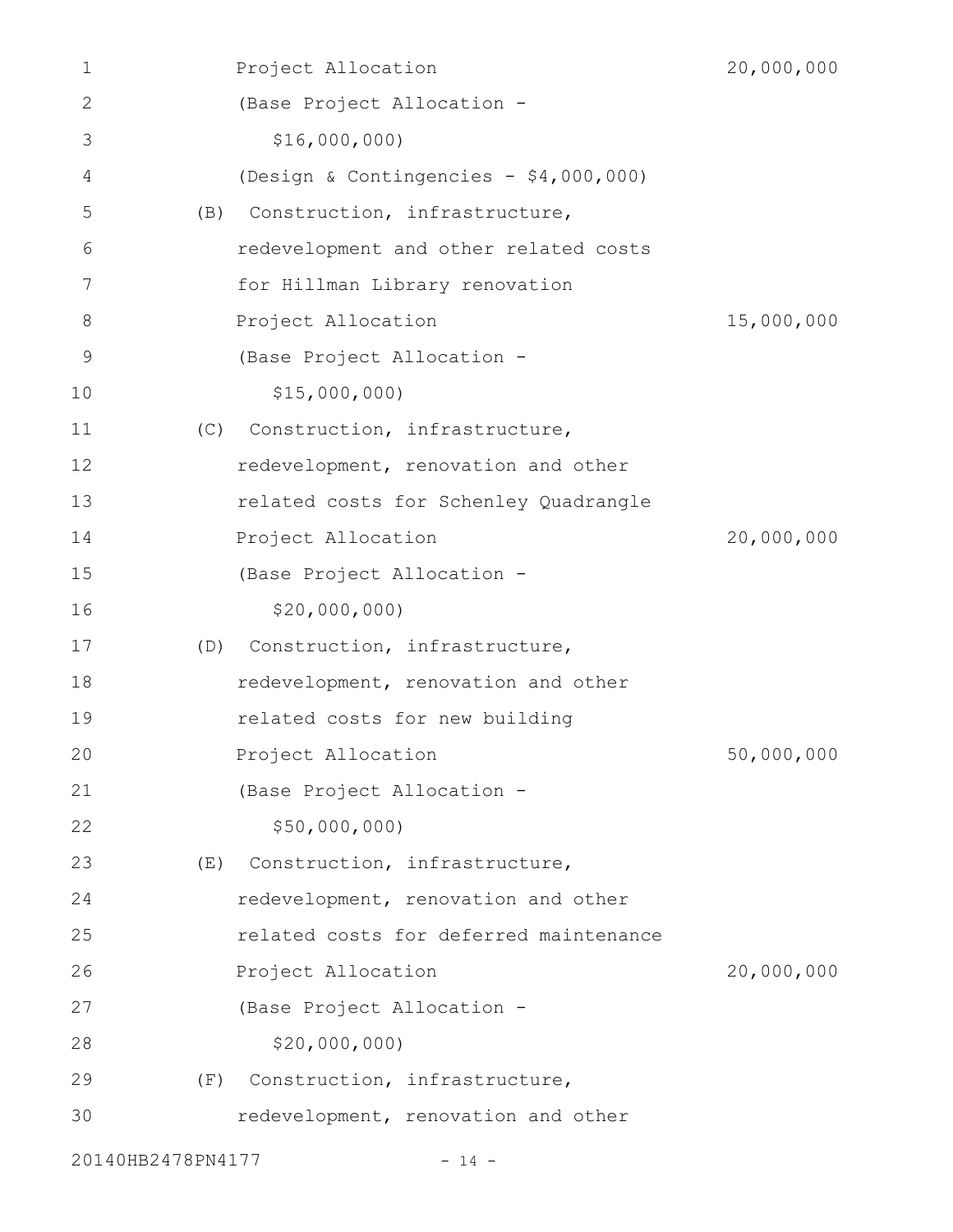| $\mathbf 1$   |     | related costs for energy conservation    |                           |
|---------------|-----|------------------------------------------|---------------------------|
| 2             |     | initiatives                              |                           |
| 3             |     | Project Allocation                       | 10,000,000                |
| 4             |     | (Base Project Allocation -               |                           |
| 5             |     | \$10,000,000                             |                           |
| 6             | (G) | Construction, infrastructure,            |                           |
| 7             |     | redevelopment, renovation and other      |                           |
| 8             |     | related costs for Clapp, Langley and     |                           |
| $\mathcal{G}$ |     | Crawford Complex                         |                           |
| 10            |     | Project Allocation                       | 25,000,000                |
| 11            |     | (Base Project Allocation -               |                           |
| 12            |     | \$25,000,000                             |                           |
| 13            | (H) | University of Pittsburgh, Bradford       |                           |
| 14            |     | Campus renovation and infrastructure     |                           |
| 15            |     | upgrades to Hanley Library               |                           |
| 16            |     | Project Allocation                       | 25,000,000                |
| 17            |     | (Base Project Allocation -               |                           |
| 18            |     | \$25,000,000                             |                           |
| 19            | (5) | Pennsylvania Emergency Management Agency |                           |
|               |     | 20 (i) State Fire Academy                |                           |
| 21            | (A) | Expand DEMOLITION AND REMOVAL OF         |                           |
| 22            |     | EXISTING FACILITY WHERE NECESSARY AND    |                           |
| 23            |     | EXPAND facility, including training      |                           |
| 24            |     | space for unconventional gas drilling,   |                           |
| 25            |     | props and gear parking and a memorial    |                           |
| 26            |     | to fallen firefighters                   |                           |
| 27            |     | Project Allocation                       | $5,000,000$ <--           |
| 28            |     | (Base Project Allocation - \$4,000,000)  |                           |
| 29            |     | PROJECT ALLOCATION                       | $10,000,000 \leftarrow -$ |
| 30            |     | (BASE PROJECT ALLOCATION - \$9,000,000)  |                           |
|               |     |                                          |                           |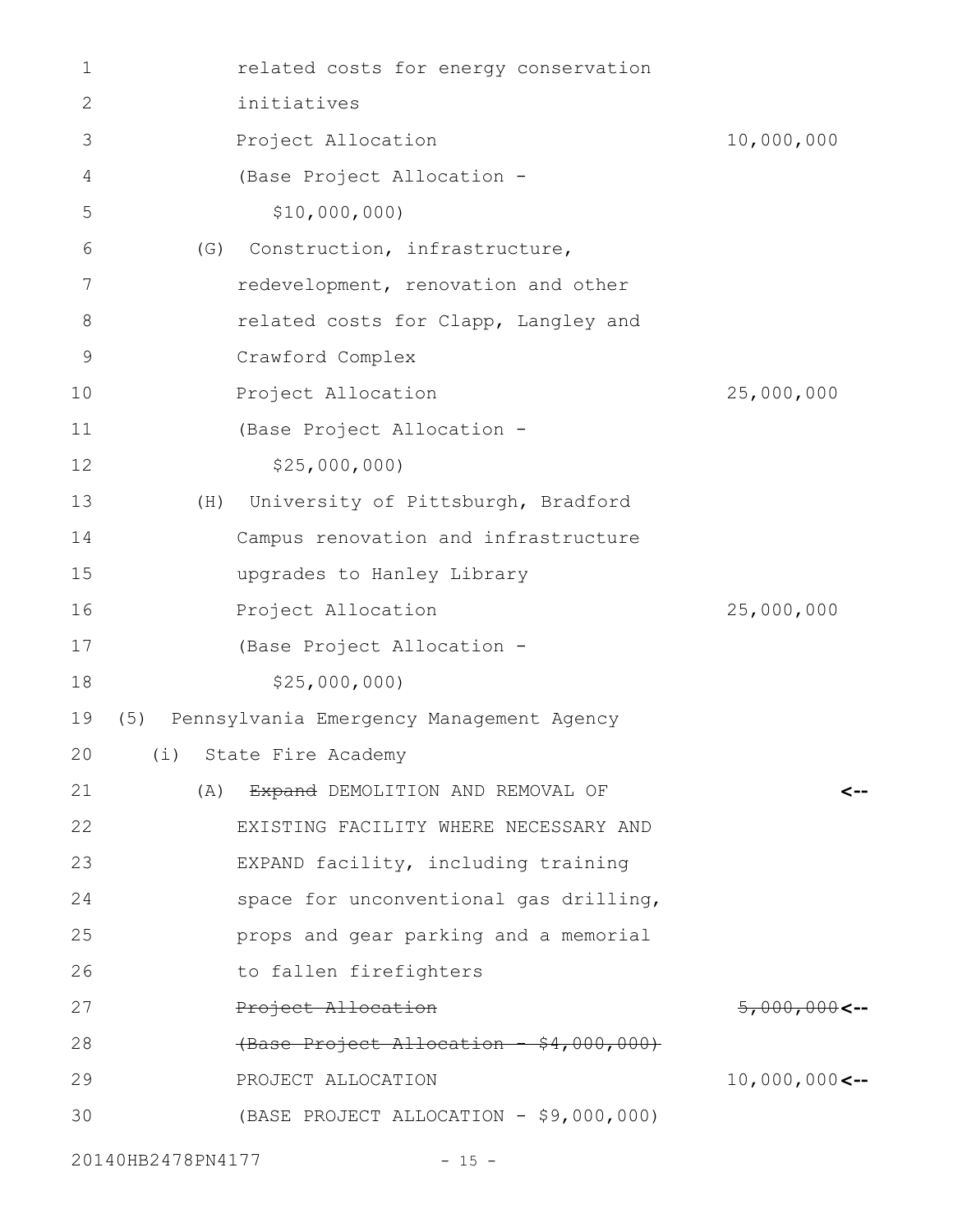| $\mathbf 1$ | $(Land$ Allocation - \$500,000)               |           |
|-------------|-----------------------------------------------|-----------|
| 2           | (Design & Contingencies - \$500,000)          |           |
| 3           | (i)<br>Western Area office building           |           |
| 4           | Demolish current facility and<br>(A)          |           |
| 5           | construct new facility to meet current        |           |
| 6           | needs                                         |           |
| 7           | Project Allocation                            | 3,350,000 |
| 8           | (Base Project Allocation - \$3,000,000)       |           |
| 9           | (Design & Contingencies - \$350,000)          |           |
| 10          | Department of Environmental Protection<br>(6) |           |
| 11          | Bradford County<br>(i)                        |           |
| 12          | Provide additional funding for DGS<br>(A)     |           |
| 13          | Project 181-26                                |           |
| 14          | Project Allocation                            | 1,875,000 |
| 15          | (Base Project Allocation - \$1,500,000)       |           |
| 16          | (Design & Contingencies - \$375,000)          |           |
| 17          | (ii) Butler County                            |           |
| 18          | Provide additional funding for DGS<br>(A)     |           |
| 19          | Project 183-21                                |           |
| 20          | Project Allocation                            | 3,125,000 |
| 21          | (Base Project Allocation - \$2,500,000)       |           |
| 22          | (Design & Contingencies - \$625,000)          |           |
| 23          | (iii) Clearfield County                       |           |
| 24          | Provide additional funding for DGS<br>(A)     |           |
| 25          | Project 182-14                                |           |
| 26          | Project Allocation                            | 3,125,000 |
| 27          | (Base Project Allocation - \$2,500,000)       |           |
| 28          | (Design & Contingencies - \$625,000)          |           |
| 29          | (B) Provide additional funding for DGS        |           |
| 30          | Project 182-22                                |           |
|             |                                               |           |

20140HB2478PN4177 - 16 -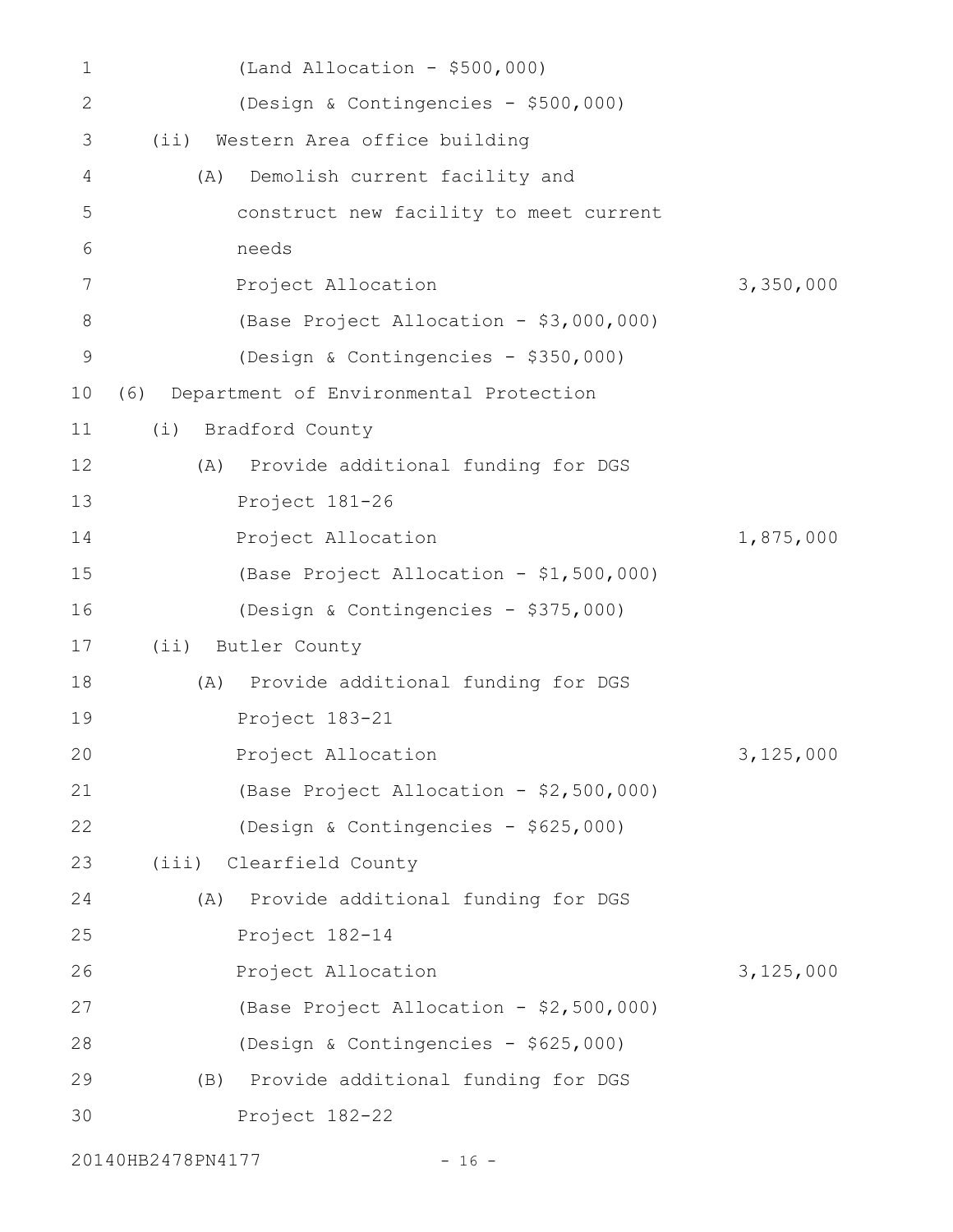| 1            | Project Allocation                         | 1,875,000   |
|--------------|--------------------------------------------|-------------|
| $\mathbf{2}$ | (Base Project Allocation - \$1,500,000)    |             |
| 3            | (Design & Contingencies - \$375,000)       |             |
| 4            | Provide additional funding for Orrs<br>(C) |             |
| 5            | Run flood protection                       |             |
| 6            | Project Allocation                         | 1,875,000   |
| 7            | (Base Project Allocation - \$1,500,000)    |             |
| 8            | (Design & Contingencies - \$375,000)       |             |
| 9            | Lycoming County<br>(iv)                    |             |
| 10           | Provide additional funding for<br>(A)      |             |
| 11           | Loyalsock Creek flood protection           |             |
| 12           | Project Allocation                         | 6, 250, 000 |
| 13           | (Base Project Allocation - \$5,000,000)    |             |
| 14           | (Design & Contingencies - \$1,250,000)     |             |
| 15           | (v)<br>Luzerne County                      |             |
| 16           | Provide additional funding for DGS<br>(A)  |             |
| 17           | Project 181-20                             |             |
| 18           | Project Allocation                         | 600,000     |
| 19           | (Base Project Allocation - \$500,000)      |             |
| 20           | (Design & Contingencies - \$100,000)       |             |
| 21           | (B) Provide flood protection for the town  |             |
| 22           | of Duryea, including rehabilitating        |             |
| 23           | the levee as well as watershed and         |             |
| 24           | channel improvements                       |             |
| 25           | Project Allocation                         | 4,000,000   |
| 26           | (Base Project Allocation - \$3,200,000)    |             |
| 27           | (Design & Contingencies - \$800,000)       |             |
| 28           | McKean County<br>(vi)                      |             |
| 29           | Provide additional funding for DGS<br>(A)  |             |
| 30           | Project 182-10                             |             |
|              | 20140HB2478PN4177<br>$-17 -$               |             |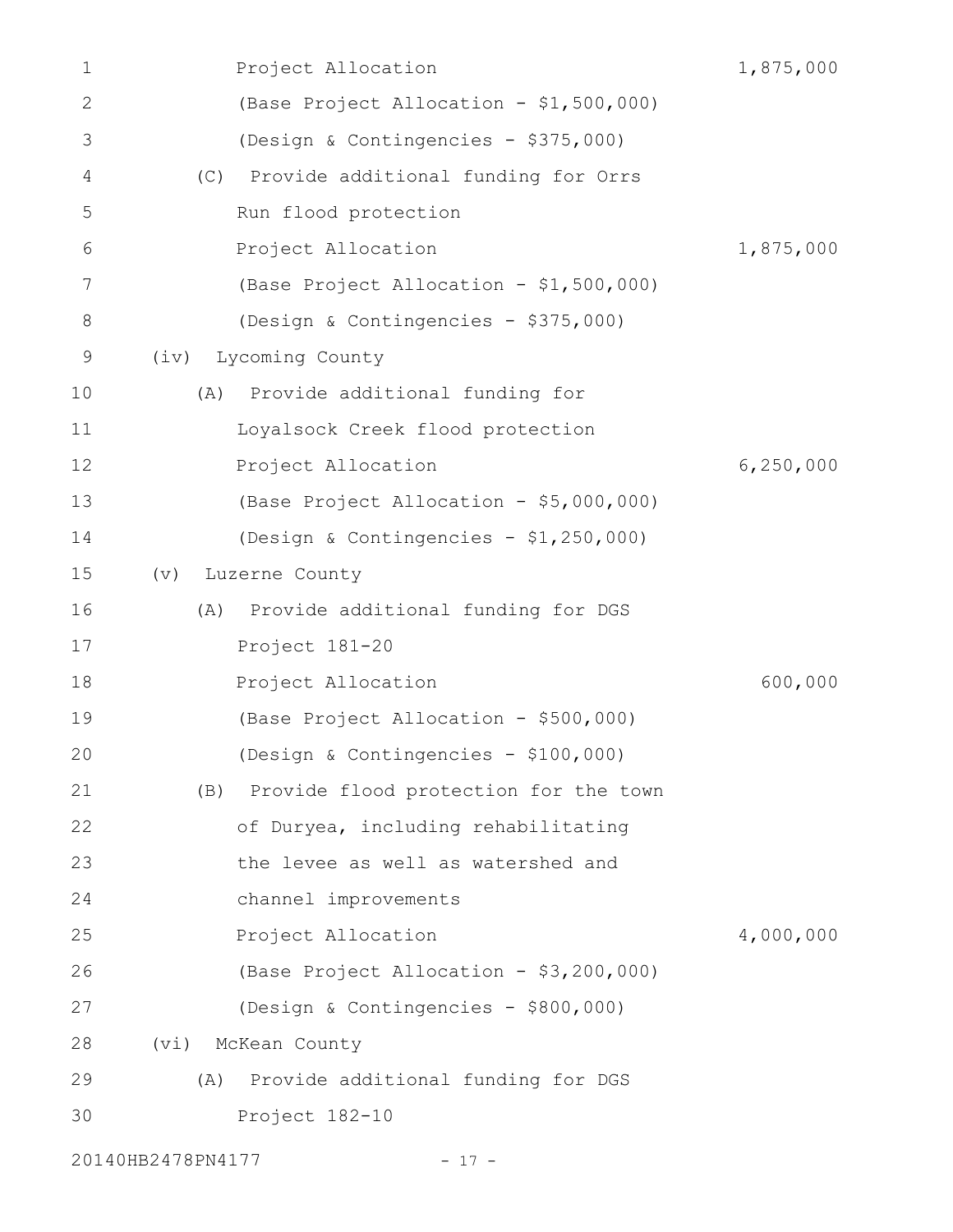| 1            | Project Allocation                         | 6,875,000   |
|--------------|--------------------------------------------|-------------|
| $\mathbf{2}$ | (Base Project Allocation - \$5,500,000)    |             |
| 3            | (Design & Contingencies - \$1,375,000)     |             |
| 4            | Northumberland County<br>(vii)             |             |
| 5            | Provide additional funding for DGS<br>(A)  |             |
| 6            | Project 182-19                             |             |
| 7            | Project Allocation                         | 1,875,000   |
| 8            | (Base Project Allocation - \$1,500,000)    |             |
| 9            | (Design & Contingencies - \$375,000)       |             |
| 10           | Tioga County<br>(viii)                     |             |
| 11           | Provide additional funding for Camp<br>(A) |             |
| 12           | Brook flood protection                     |             |
| 13           | Project Allocation                         | 6, 250, 000 |
| 14           | (Base Project Allocation - \$5,000,000)    |             |
| 15           | (Design & Contingencies - \$1,250,000)     |             |
| 16           | Department of General Services<br>(7)      |             |
| 17           | Dauphin County<br>(i)                      |             |
| 18           | Provide additional funding for DGS<br>(A)  |             |
| 19           | Project 948-81, Capitol Complex            |             |
| 20           | rehabilitation                             |             |
| 21           | Project Allocation                         | 5,000,000   |
| 22           | (Base Project Allocation - \$4,000,000)    |             |
| 23           | (Design & Contingencies - \$1,000,000)     |             |
| 24           | (B) Repair spalling concrete tunnel        |             |
| 25           | ceilings in the steam tunnels leading      |             |
| 26           | from the North Office Building to the      |             |
| 27           | South Office Building and the Central      |             |
| 28           | Plant                                      |             |
| 29           | Project Allocation                         | 2,200,000   |
| 30           | (Base Project Allocation - \$2,000,000)    |             |
|              |                                            |             |

20140HB2478PN4177 - 18 -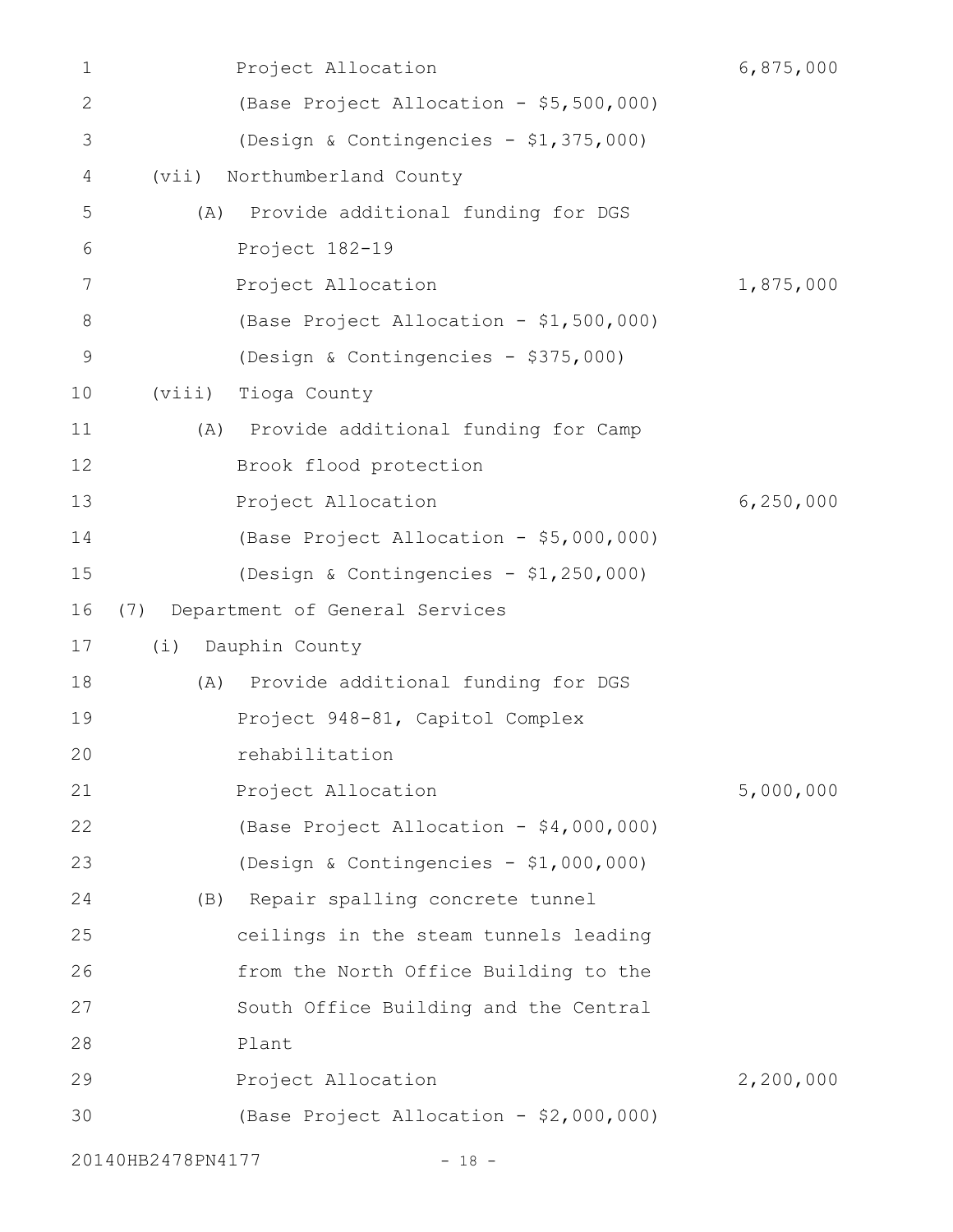| 1                 |     | (Design & Contingencies - \$200,000)    |           |
|-------------------|-----|-----------------------------------------|-----------|
| $\mathbf{2}$      | (C) | Replace existing interior lighting      |           |
| 3                 |     | control system at the Keystone          |           |
| 4                 |     | Building                                |           |
| 5                 |     | Project Allocation                      | 385,000   |
| 6                 |     | (Base Project Allocation - \$350,000)   |           |
| 7                 |     | (Design & Contingencies - \$35,000)     |           |
| 8                 | (D) | Replace four generators located at      |           |
| 9                 |     | the P2 level of the East Wing of the    |           |
| 10                |     | Capitol Complex                         |           |
| 11                |     | Project Allocation                      | 2,200,000 |
| 12                |     | (Base Project Allocation - \$2,000,000) |           |
| 13                |     | (Design & Contingencies - \$200,000)    |           |
| 14                | (E) | Renovate boiler 3 at the DGS Annex      |           |
| 15                |     | Central Plant                           |           |
| 16                |     | Project Allocation                      | 650,000   |
| 17                |     | (Base Project Allocation - \$550,000)   |           |
| 18                |     | (Design & Contingencies - \$100,000)    |           |
| 19                | (E) | Renovations and repairs to the          |           |
| 20                |     | Arsenal Building                        |           |
| 21                |     | Project Allocation                      | 4,000,000 |
| 22                |     | (Base Project Allocation - \$4,000,000) |           |
| 23                | (G) | Life/Safety upgrades at Labor and       |           |
| 24                |     | Industry Building                       |           |
| 25                |     | Project Allocation                      | 2,000,000 |
| 26                |     | (Base Project Allocation - \$2,000,000) |           |
| 27                | (H) | Life/Safety upgrades at Health and      |           |
| 28                |     | Welfare Building                        |           |
| 29                |     | Project Allocation                      | 2,000,000 |
| 30                |     | (Base Project Allocation - \$2,000,000) |           |
| 20140HB2478PN4177 |     | $-19 -$                                 |           |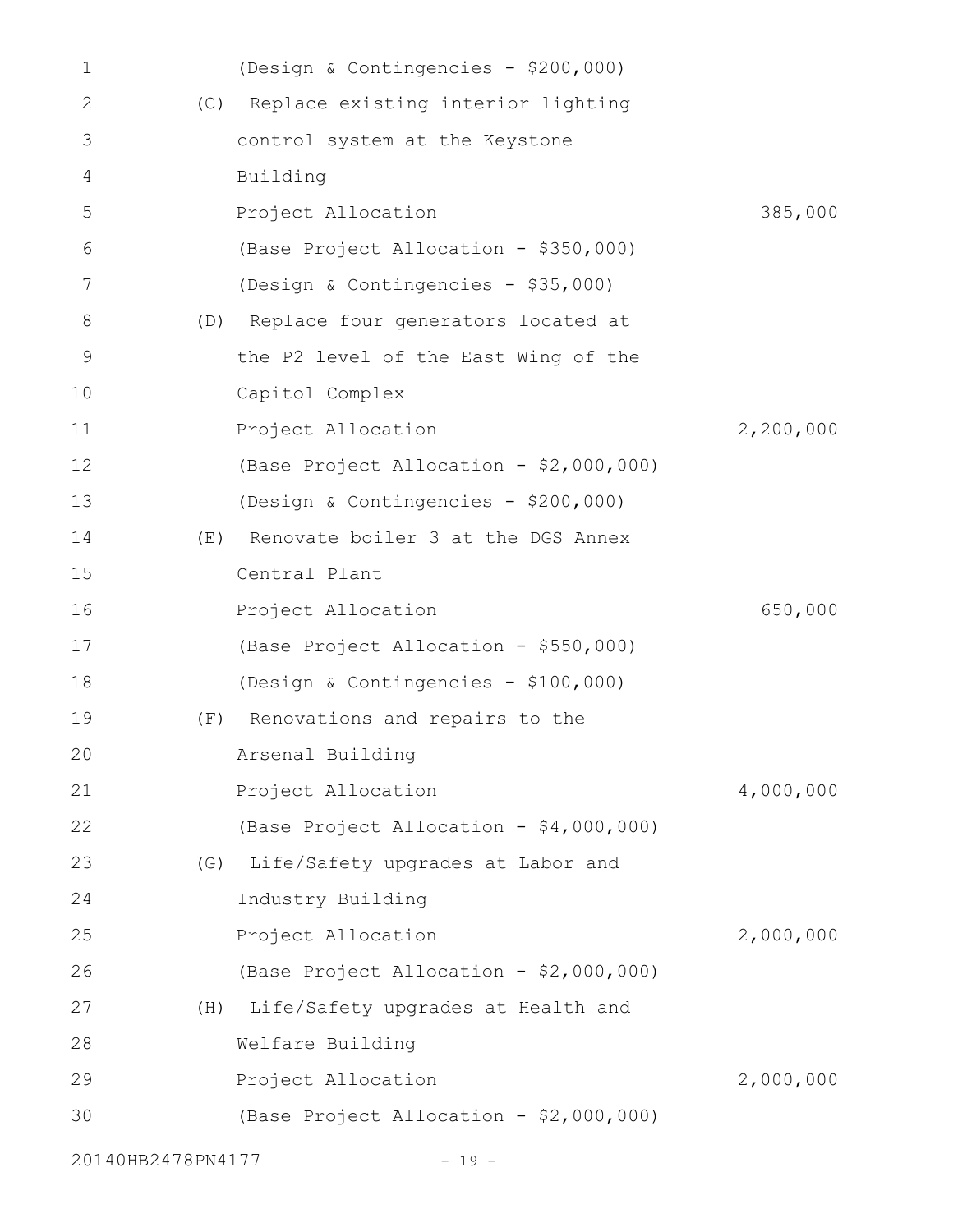| $\mathbf 1$   | Interior renovations within the East<br>$(\top)$    |            |
|---------------|-----------------------------------------------------|------------|
| 2             | Wing Building                                       |            |
| 3             | Project Allocation                                  | 2,000,000  |
| 4             | (Base Project Allocation - \$2,000,000)             |            |
| 5             | (J) ADDITIONAL FUNDING TO RENOVATE                  | <--        |
| 6             | ELEVATORS IN THE FINANCE BUILDING                   |            |
| 7             | INCLUDING MOTORS AND REMODELING                     |            |
| 8             | PROJECT ALLOCATION                                  | 1,200,000  |
| $\mathcal{G}$ | (BASE PROJECT ALLOCATION - \$1,200,000)             |            |
| 10            | ADDITIONAL FUNDING TO RENOVATE<br>(K)               |            |
| 11            | ELEVATORS IN THE FORUM BUILDING                     |            |
| 12            | INCLUDING MOTORS AND REMODELING                     |            |
| 13            | PROJECT ALLOCATION                                  | 1,200,000  |
| 14            | (BASE PROJECT ALLOCATION - \$1,200,000)             |            |
| 15            | (8) Pennsylvania Historical and Museum              |            |
| 16            | Commission                                          |            |
| 17            | (i) State Archives Building                         |            |
| 18            | (A) Acquire and renovate off-site                   |            |
| 19            | building and renovate current site                  |            |
| 20            | Project Allocation                                  | 30,000,000 |
| 21            | (Base Project Allocation -                          |            |
| 22            | \$30,000,000)                                       |            |
| 23            | (9) Department of Military and Veterans Affairs     |            |
| 24            | $(\top)$<br>SOUTHWESTERN VETERANS CENTER, ALLEGHENY | <--        |
| 25            | COUNTY                                              |            |
| 26            | (A)<br>ADDITIONAL FUNDING TO REHABILITATE           |            |
| 27            | THE SOUTHWESTERN VETERANS CENTER,                   |            |
| 28            | INCLUDING LIFE SAFETY AND REGULATORY                |            |
| 29            | DEFICIENCIES                                        |            |
| 30            | PROJECT ALLOCATION                                  | 4,000,000  |
|               | 20140HB2478PN4177<br>$-20 -$                        |            |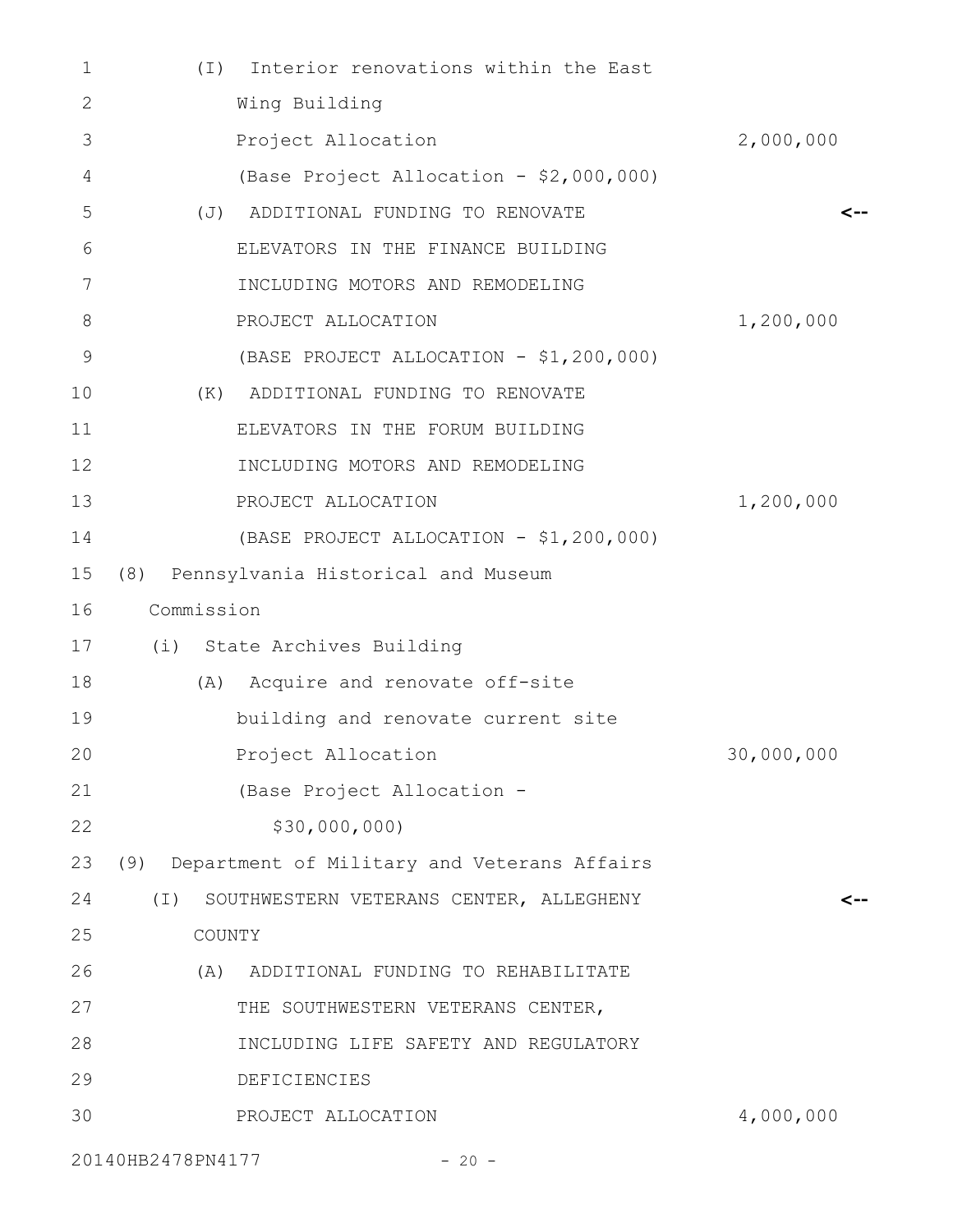| $\mathbf{1}$ | (BASE PROJECT ALLOCATION - \$4,000,000)   |           |
|--------------|-------------------------------------------|-----------|
| 2            | (II) Berks Readiness Center, Berks County | <--       |
| 3            | (A) Provide for acquisition of land for   |           |
| 4            | new readiness center in Berks County      |           |
| 5            | Project Allocation                        | 2,000,000 |
| 6            | (Land Allocation - $$2,000,000)$          |           |
| 7            | (III) HOLLIDAYSBURG VETERANS HOME, BLAIR  | <--       |
| 8            | COUNTY                                    |           |
| 9            | (A)<br>ADDITIONAL FUNDING TO REHABILITATE |           |
| 10           | THE HOLLIDAYSBURG VETERANS HOME,          |           |
| 11           | INCLUDING LIFE SAFETY AND REGULATORY      |           |
| 12           | <b>DEFICIENCIES</b>                       |           |
| 13           | PROJECT ALLOCATION                        | 4,000,000 |
| 14           | (BASE PROJECT ALLOCATION - \$4,000,000)   |           |
| 15           | (IV) Bucks Readiness Center, Bucks        | <--       |
| 16           | County                                    |           |
| 17           | (A) Provide for acquisition of land for   |           |
| 18           | new readiness center in Bucks County      |           |
| 19           | Project Allocation                        | 3,500,000 |
| 20           | (Land Allocation - \$3,500,000)           |           |
| 21           | (V) SOUTHEASTERN VETERANS CENTER, CHESTER | <--       |
| 22           | COUNTY                                    |           |
| 23           | (A) ADDITIONAL FUNDING TO REHABILITATE    |           |
| 24           | THE SOUTHEASTERN VETERANS CENTER,         |           |
| 25           | INCLUDING LIFE SAFETY AND REGULATORY      |           |
| 26           | <b>DEFICIENCIES</b>                       |           |
| 27           | PROJECT ALLOCATION                        | 4,000,000 |
| 28           | (BASE PROJECT ALLOCATION - \$4,000,000)   |           |
| 29           | (VI) PENNSYLVANIA SOLDIERS' AND SAILORS'  |           |
| 30           | HOME, ERIE COUNTY                         |           |
|              |                                           |           |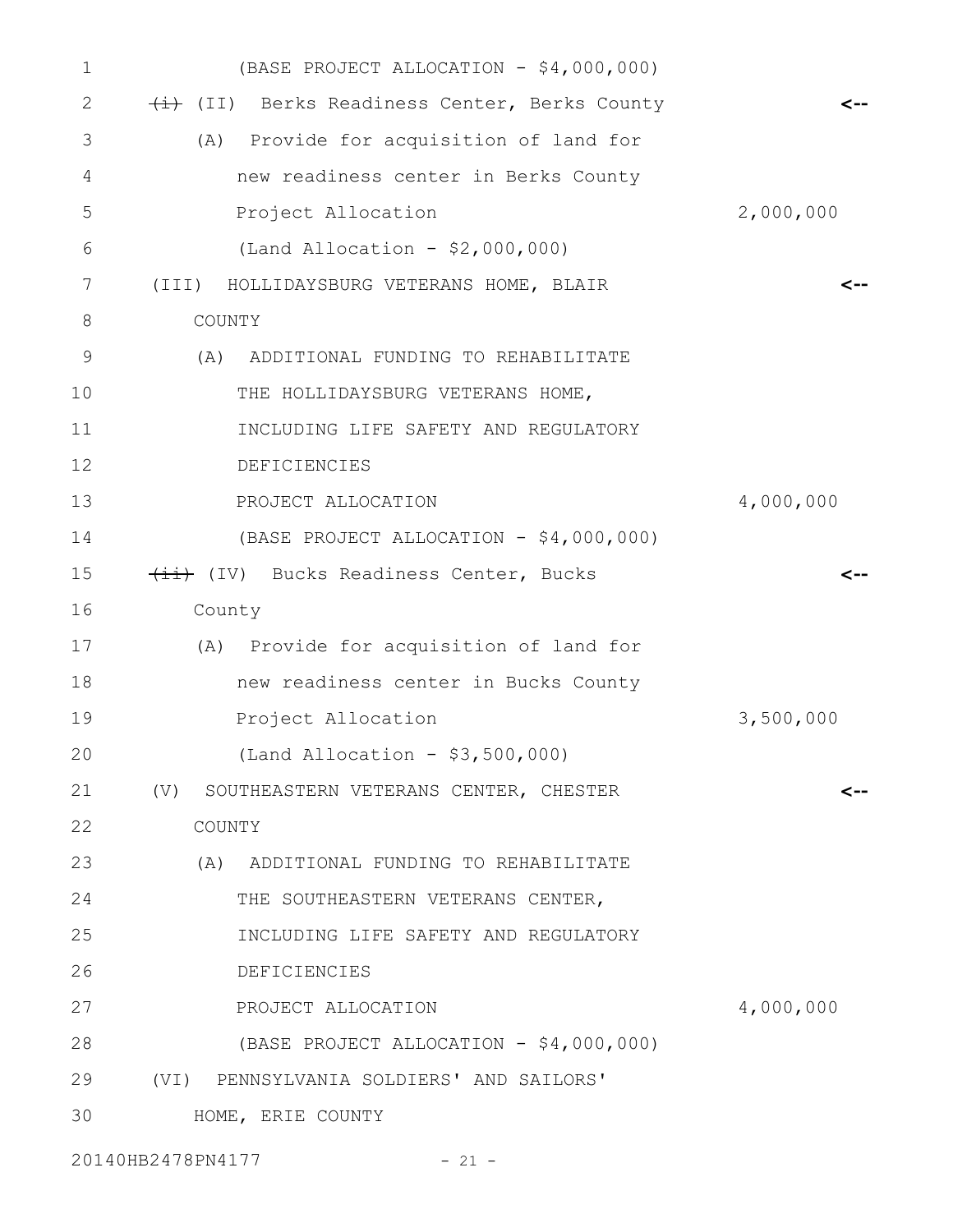| $\mathbf{1}$ | (A) ADDITIONAL FUNDING TO REHABILITATE       |           |
|--------------|----------------------------------------------|-----------|
| 2            | THE PENNSYLVANIA SOLDIERS' AND               |           |
| 3            | SAILORS' HOME, INCLUDING LIFE SAFETY         |           |
| 4            | AND REGULATORY DEFICIENCIES                  |           |
| 5            | PROJECT ALLOCATION                           | 4,000,000 |
| 6            | (BASE PROJECT ALLOCATION - \$4,000,000)      |           |
| 7            | (VII) GINO J. MERLI VETERANS CENTER,         |           |
| 8            | LACKAWANNA COUNTY                            |           |
| 9            | (A) ADDITIONAL FUNDING TO REHABILITATE       |           |
| 10           | GINO J. MERLI VETERANS CENTER,               |           |
| 11           | INCLUDING LIFE SAFETY AND REGULATORY         |           |
| 12           | DEFICIENCIES                                 |           |
| 13           | PROJECT ALLOCATION                           | 4,000,000 |
| 14           | (BASE PROJECT ALLOCATION - \$4,000,000)      |           |
| 15           | (VIII) PENNSYLVANIA VETERANS MEMORIAL - FORT |           |
| 16           | INDIANTOWN GAP VETERANS CEMETERY, LEBANON    |           |
| 17           | COUNTY                                       |           |
| 18           | (A) REHABILITATE THE PENNSYLVANIA            |           |
| 19           | VETERANS' MEMORIAL LOCATED AT FORT           |           |
| 20           | INDIANTOWN GAP VETERANS' CEMETERY            |           |
| 21           | PROJECT ALLOCATION                           | 3,600,000 |
| 22           | (BASE PROJECT ALLOCATION - \$3,600,000)      |           |
| 23           | (IX) SUSQUEHANNA VALLEY COMMUNITY EDUCATION  |           |
| 24           | PROJECT, NORTHUMBERLAND COUNTY               |           |
| 25           | (A) CONSTRUCTION, INFRASTRUCTURE,            |           |
| 26           | ACQUISITION OF EQUIPMENT, RENOVATION         |           |
| 27           | AND RELATED COSTS TO ESTABLISH A             |           |
| 28           | PENNSYLVANIA COMMUNITY COLLEGE IN            |           |
| 29           | NORTHUMBERLAND COUNTY                        |           |
| 30           | PROJECT ALLOCATION                           | 1,500,000 |
|              |                                              |           |

20140HB2478PN4177 - 22 -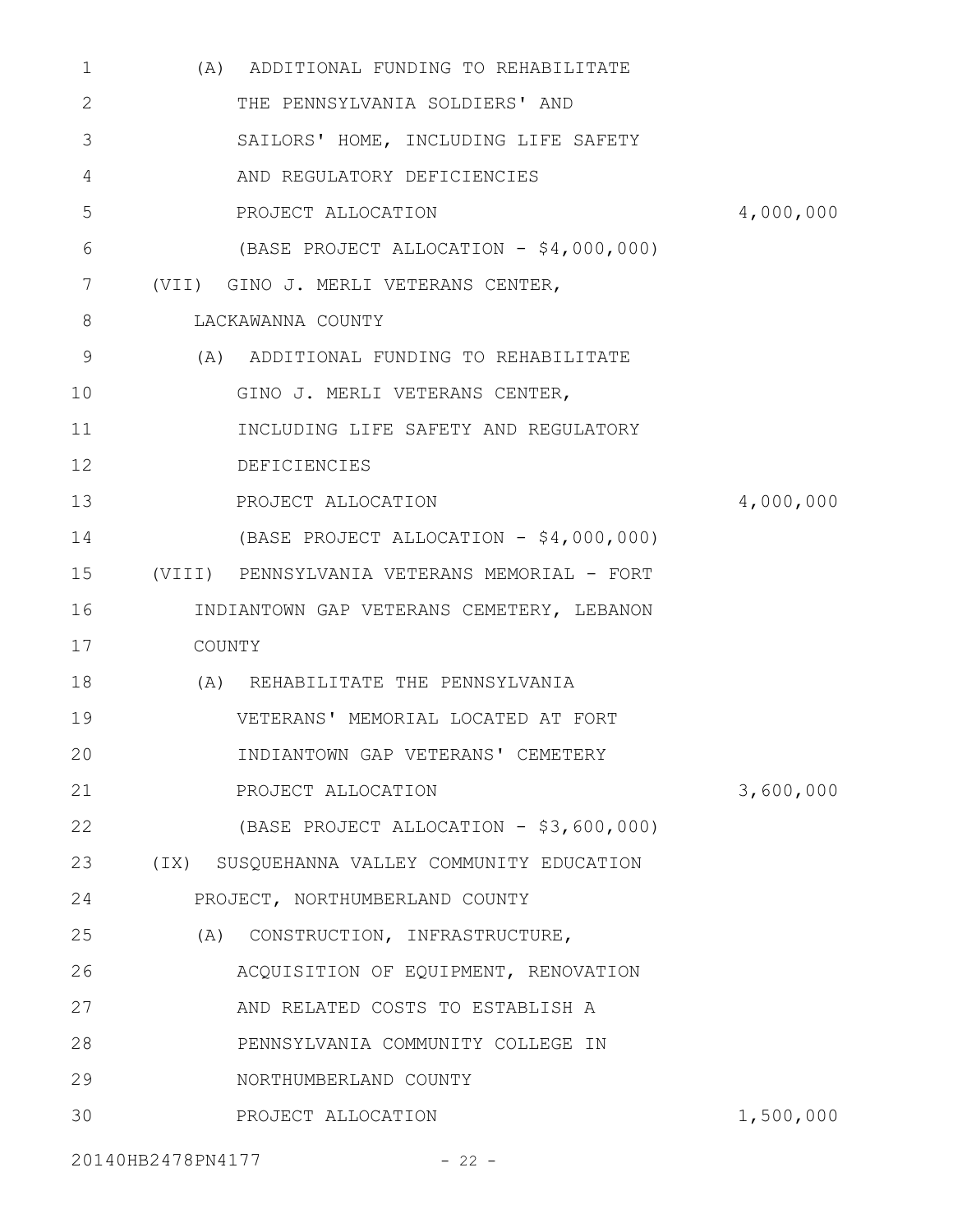| $\mathbf 1$       | (BASE PROJECT ALLOCATION - \$1,500,000)                     |           |
|-------------------|-------------------------------------------------------------|-----------|
| 2                 | (X) DELAWARE VALLEY VETERANS HOME,                          |           |
| 3                 | PHILADELPHIA COUNTY                                         |           |
| 4                 | (A) ADDITIONAL FUNDING TO REHABILITATE                      |           |
| 5                 | THE DELAWARE VALLEY VETERANS HOME,                          |           |
| 6                 | INCLUDING LIFE SAFETY AND REGULATORY                        |           |
| 7                 | DEFICIENCIES                                                |           |
| 8                 | PROJECT ALLOCATION                                          | 4,000,000 |
| $\mathcal{G}$     | (BASE PROJECT ALLOCATION - \$4,000,000)                     |           |
| 10                | (XI) Eastern Central Readiness Center,                      | <--       |
| 11                | various counties                                            |           |
| 12                | (A) Provide for acquisition of land for                     |           |
| 13                | new readiness center in Carbon County                       |           |
| 14                | or Schuylkill County                                        |           |
| 15                | Project Allocation                                          | 2,000,000 |
| 16                | (Land Allocation - $$2,000,000)$                            |           |
| 17                | (XII) East North East Readiness Center,                     |           |
| 18                | various counties                                            |           |
| 19<br>(A)         | Provide for acquisition of land for                         |           |
| 20                | new readiness center in Lehigh County                       |           |
| 21                | or Northampton County                                       |           |
| 22                | Project Allocation                                          | 3,000,000 |
| 23                | (Land Allocation - $$3,000,000)$                            |           |
| 24                | $\overline{\text{w}}$ (XIII) Northeastern Readiness Center, | <--       |
| 25                | various counties                                            |           |
| 26                | (A) Provide for acquisition of land for                     |           |
| 27                | new readiness center in Bradford                            |           |
| 28                | County, Luzerne County or Wyoming                           |           |
| 29                | County                                                      |           |
| 30                | Project Allocation                                          | 2,000,000 |
| 20140HB2478PN4177 | $-23 -$                                                     |           |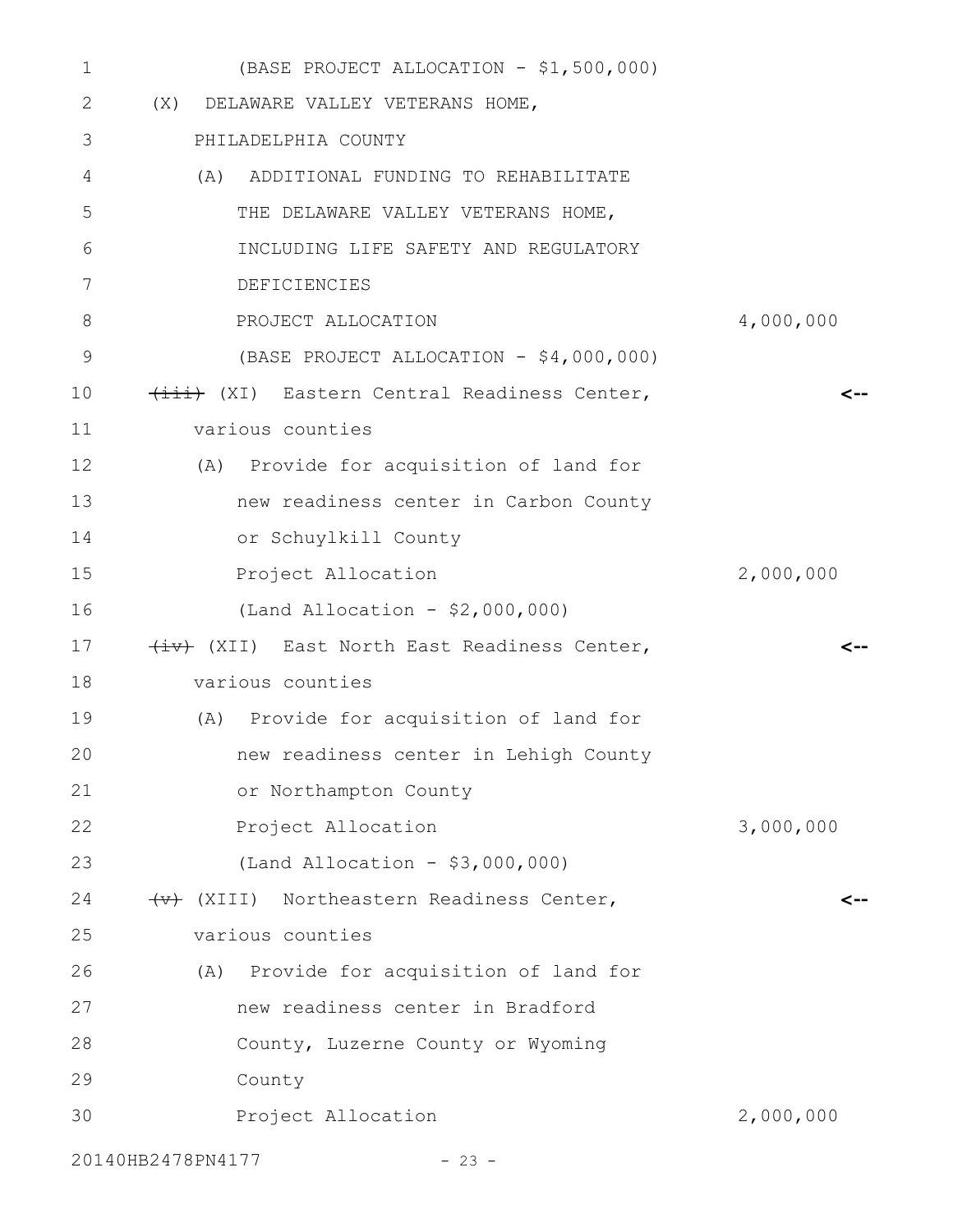| $\mathbf 1$       | (Land Allocation - $$2,000,000)$            |           |
|-------------------|---------------------------------------------|-----------|
| 2                 | (Vi) Western Readiness Center, various      |           |
| 3                 | counties                                    |           |
| 4                 | Provide for acquisition of land for<br>(A)  |           |
| 5                 | new readiness center in Allegheny           |           |
| 6                 | County, Armstrong County or Butler          |           |
| 7                 | County                                      |           |
| 8                 | Project Allocation                          | 2,000,000 |
| $\mathsf 9$       | (Land Allocation - $$2,000,000)$            |           |
| 10                | (Wii) (XV) West Northwest Readiness Center, |           |
| 11                | various counties                            |           |
| $12 \overline{ }$ | (A) Provide for acquisition of land for     |           |
| 13                | new readiness center in Lawrence            |           |
| 14                | County or Mercer County                     |           |
| 15                | Project Allocation                          | 2,000,000 |
| 16                | (Land Allocation - $$2,000,000)$            |           |
| 17                | (10) Department of Public Welfare           |           |
| 18                | (i) Clarks Summit State Hospital            |           |
| 19                | Install new water line from<br>(A)          |           |
| 20                | chlorination building to two                |           |
| 21                | reservoirs                                  |           |
| 22                | Project Allocation                          | 1,800,000 |
| 23                | (Base Project Allocation - \$1,440,000)     |           |
| 24                | (Design & Contingencies - \$360,000)        |           |
| 25                | Upgrade current wastewater treatment<br>(B) |           |
| 26                | plan                                        |           |
| 27                | Project Allocation                          | 5,000,000 |
| 28                | (Base Project Allocation - \$4,000,000)     |           |
| 29                | (Design & Contingencies - $$1,000,000)$     |           |
| 30                | Ebensburg Center<br>(i)                     |           |
|                   |                                             |           |

20140HB2478PN4177 - 24 -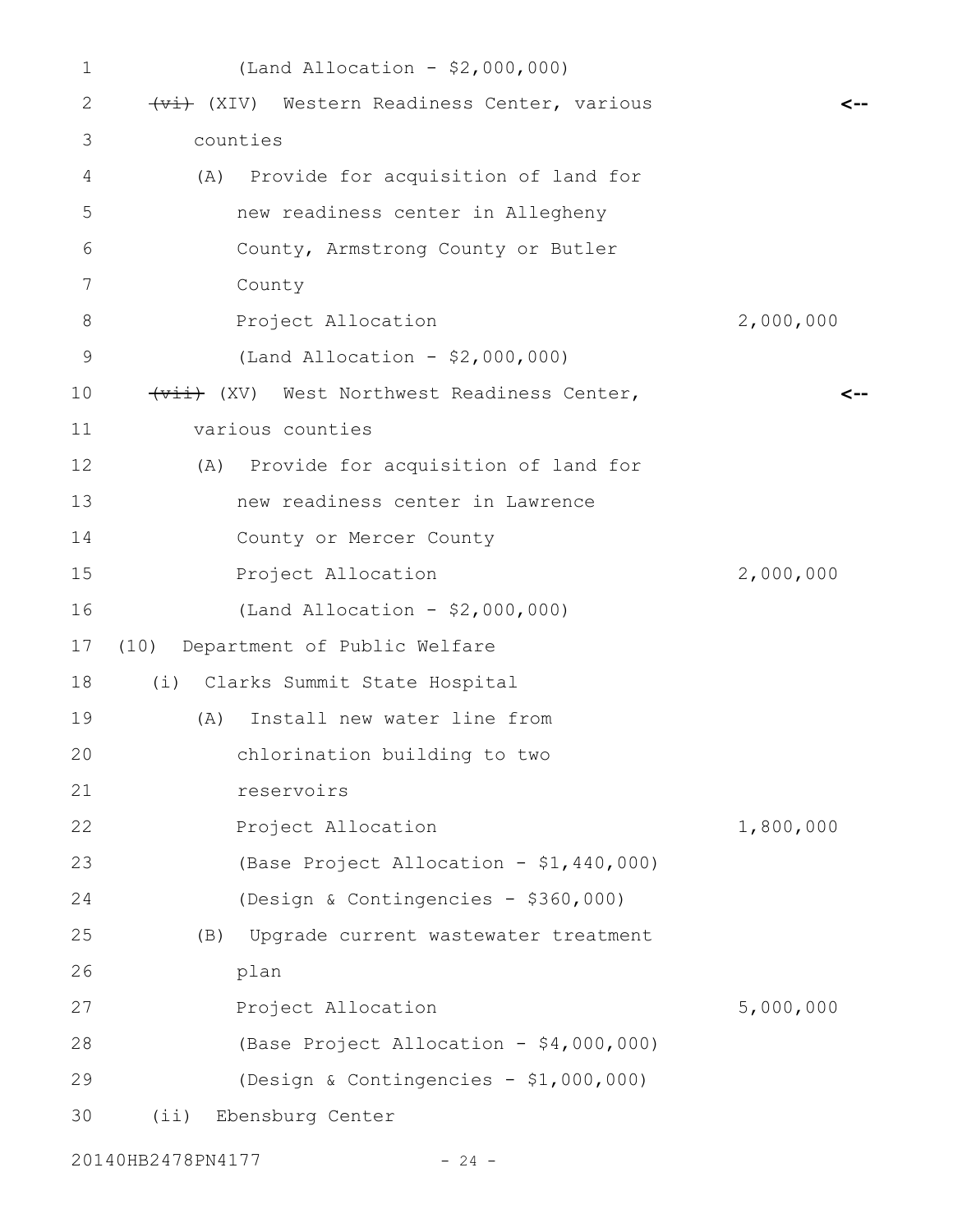| 1              | Replace water lines throughout<br>(A)            |           |
|----------------|--------------------------------------------------|-----------|
| 2              | facility                                         |           |
| 3              | Project Allocation                               | 1,500,000 |
| $\overline{4}$ | (Base Project Allocation - \$1,200,000)          |           |
| 5              | (Design & Contingencies - \$300,000)             |           |
| 6              | Install automatic electrical main<br>(B)         |           |
| 7              | switching system to existing                     |           |
| 8              | facility's back-up generator system              |           |
| 9              | Project Allocation                               | 2,000,000 |
| 10             | (Base Project Allocation - \$1,600,000)          |           |
| 11             | (Design & Contingencies - \$400,000)             |           |
| 12             | (iii) Loysville Youth Development Center         |           |
| 13             | Replace existing fixtures and shutoff<br>(A)     |           |
| 14             | valves and add new hydrants throughout           |           |
| 15             | campus                                           |           |
| 16             | Project Allocation                               | 700,000   |
| 17             | (Base Project Allocation - \$560,000)            |           |
| 18             | (Design & Contingencies - \$140,000)             |           |
| 19             | North Central Secure Treatment Unit<br>$(i\vee)$ |           |
| 20             | (A) Replace flat rubber roof at facility         |           |
| 21             | Project Allocation                               | 500,000   |
| 22             | (Base Project Allocation - \$400,000)            |           |
| 23             | (Design & Contingencies - \$100,000)             |           |
| 24             | Polk Center<br>$(\triangledown)$                 |           |
| 25             | Replace elevators and controls in<br>(A)         |           |
| 26             | residential buildings                            |           |
| 27             | Project Allocation                               | 800,000   |
| 28             | (Base Project Allocation - \$640,000)            |           |
| 29             | (Design & Contingencies - \$160,000)             |           |
| 30             | Selinsgrove Center<br>(vi)                       |           |
|                |                                                  |           |

20140HB2478PN4177 - 25 -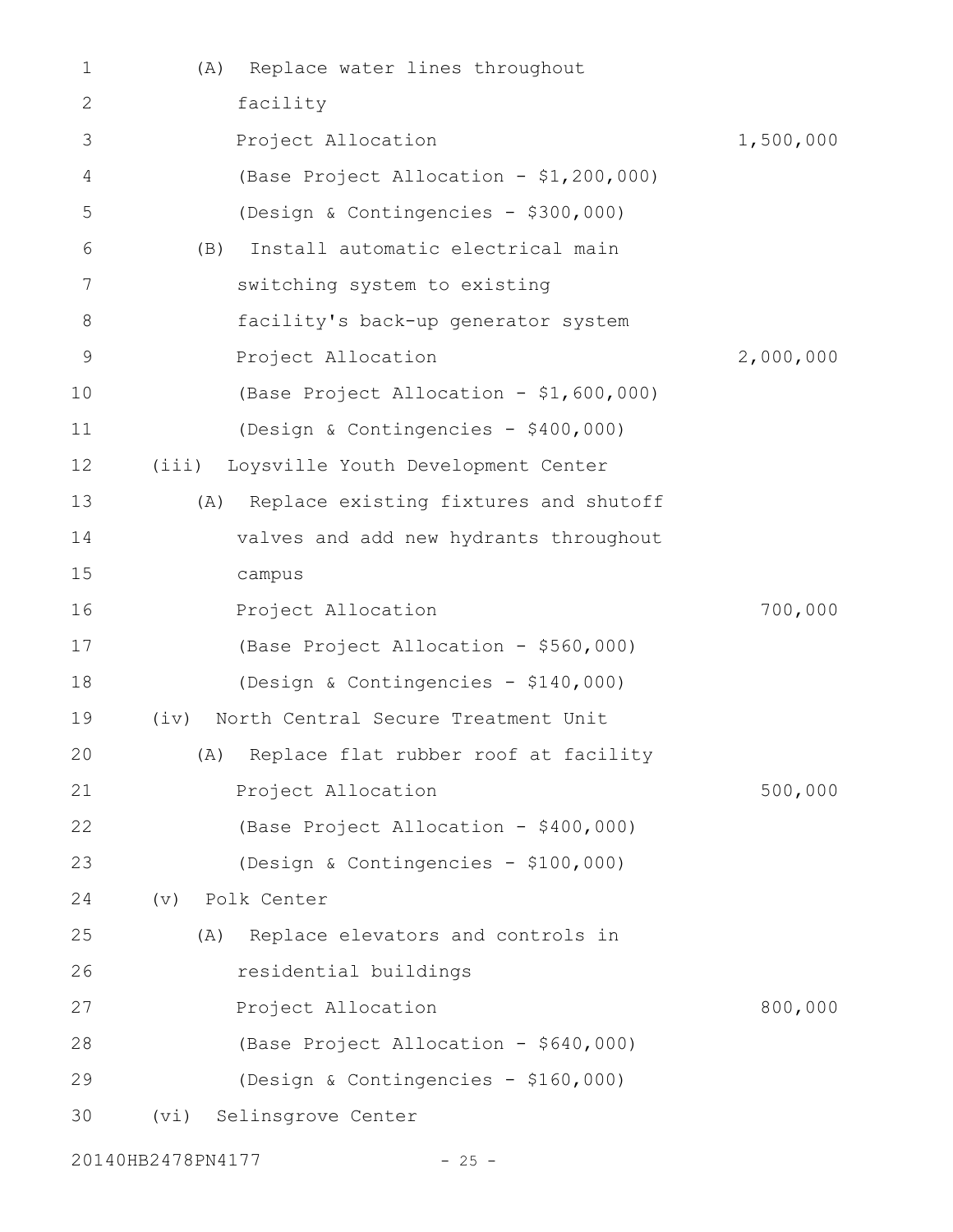| 1            | (A)               | Replace elevators and controls          |           |
|--------------|-------------------|-----------------------------------------|-----------|
| $\mathbf{2}$ |                   | throughout facility                     |           |
| 3            |                   | Project Allocation                      | 500,000   |
| 4            |                   | (Base Project Allocation - \$400,000)   |           |
| 5            |                   | (Design & Contingencies - \$100,000)    |           |
| 6            | (vii)             | South Mountain Secure Treatment Unit    |           |
| 7            | (A)               | Refurbish existing gymnasium shell,     |           |
| 8            |                   | including HVAC and infrastructure       |           |
| $\mathsf 9$  |                   | Project Allocation                      | 500,000   |
| 10           |                   | (Base Project Allocation - \$400,000)   |           |
| 11           |                   | (Design & Contingencies - \$100,000)    |           |
| 12           | (B)               | Replace current electrical              |           |
| 13           |                   | distribution equipment, including       |           |
| 14           |                   | panels, substations and switches        |           |
| 15           |                   | Project Allocation                      | 4,000,000 |
| 16           |                   | (Base Project Allocation - \$3,200,000) |           |
| 17           |                   | (Design & Contingencies - \$800,000)    |           |
| 18           | (viii)            | Torrance State Hospital                 |           |
| 19           | (A)               | Replace water filtration system and     |           |
| 20           |                   | water treatment facility                |           |
| 21           |                   | Project Allocation                      | 6,000,000 |
| 22           |                   | (Base Project Allocation - \$4,800,000) |           |
| 23           |                   | (Design & Contingencies - \$1,200,000)  |           |
| 24           | (ix)              | Warren State Hospital                   |           |
| 25           | (A)               | Install HVAC                            |           |
| 26           |                   | Project Allocation                      | 6,000,000 |
| 27           |                   | (Base Project Allocation - \$4,800,000) |           |
| 28           |                   | (Design & Contingencies - \$1,200,000)  |           |
| 29           | (x)               | Wernersville State Hospital             |           |
| 30           | (A)               | Replace roofs on various buildings      |           |
|              | 20140HB2478PN4177 | $-26 -$                                 |           |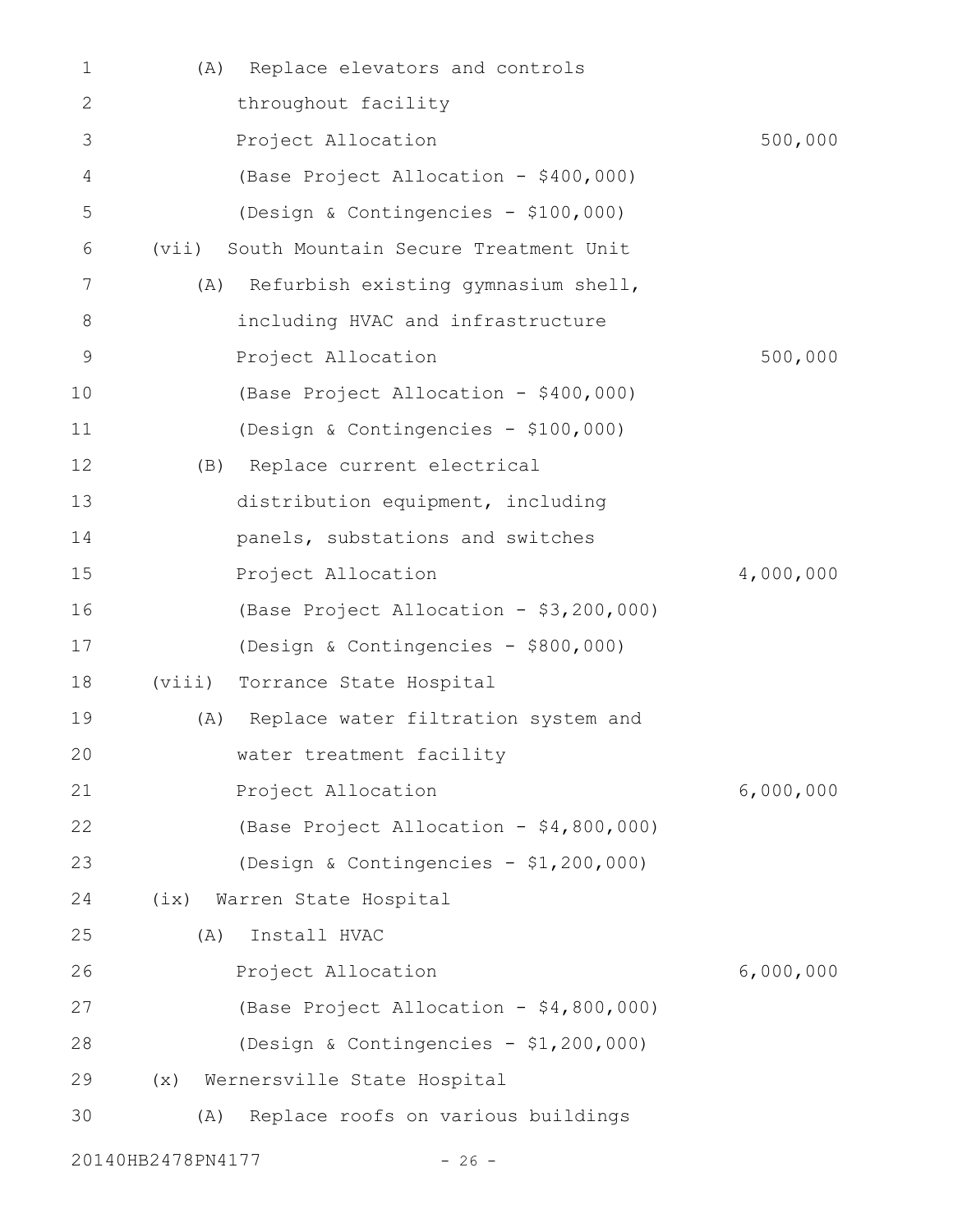| 1             | Project Allocation                                | 2,500,000  |
|---------------|---------------------------------------------------|------------|
| $\mathbf{2}$  | (Base Project Allocation - \$2,000,000)           |            |
| 3             | (Design & Contingencies - \$500,000)              |            |
| 4             | (xi)<br>White Haven Center                        |            |
| 5             | Replace single-pane windows with<br>(A)           |            |
| 6             | energy-efficient windows on various               |            |
| 7             | buildings                                         |            |
| $8\,$         | Project Allocation                                | 2,500,000  |
| $\mathcal{G}$ | (Base Project Allocation - \$2,000,000)           |            |
| 10            | (Design & Contingencies - \$500,000)              |            |
| 11            | Pennsylvania State Police<br>(11)                 |            |
| 12            | Reading Headquarters, Berks County<br>(i)         |            |
| 13            | Design and construct new headquarters<br>(A)      |            |
| 14            | facility                                          |            |
| 15            | Project Allocation                                | 11,450,000 |
| 16            | (Base Project Allocation - \$8,500,000)           |            |
| 17            | (Land Allocation - $$1,000,000)$                  |            |
| 18            | (Design & Contingencies - \$1,950,000)            |            |
| 19            | Lancaster Headquarters, Lancaster County<br>(iii) |            |
| 20            | (A) Design and construct new headquarters         |            |
| 21            | facility                                          |            |
| 22            | Project Allocation                                | 15,325,000 |
| 23            | (Base Project Allocation -                        |            |
| 24            | \$12, 225, 000)                                   |            |
| 25            | (Land Allocation - $$1,000,000)$                  |            |
| 26            | (Design & Contingencies - \$2,100,000)            |            |
| 27            | (12) STATE SYSTEM OF HIGHER EDUCATION             | <--        |
| 28            | $(\top)$<br>BLOOMSBURG UNIVERSITY                 |            |
| 29            | RENOVATE AND PROVIDE ADDITIONAL FUNDS<br>(A)      |            |
| 30            | FOR MCCORMICK CENTER                              |            |
|               | 20140HB2478PN4177<br>$-27 -$                      |            |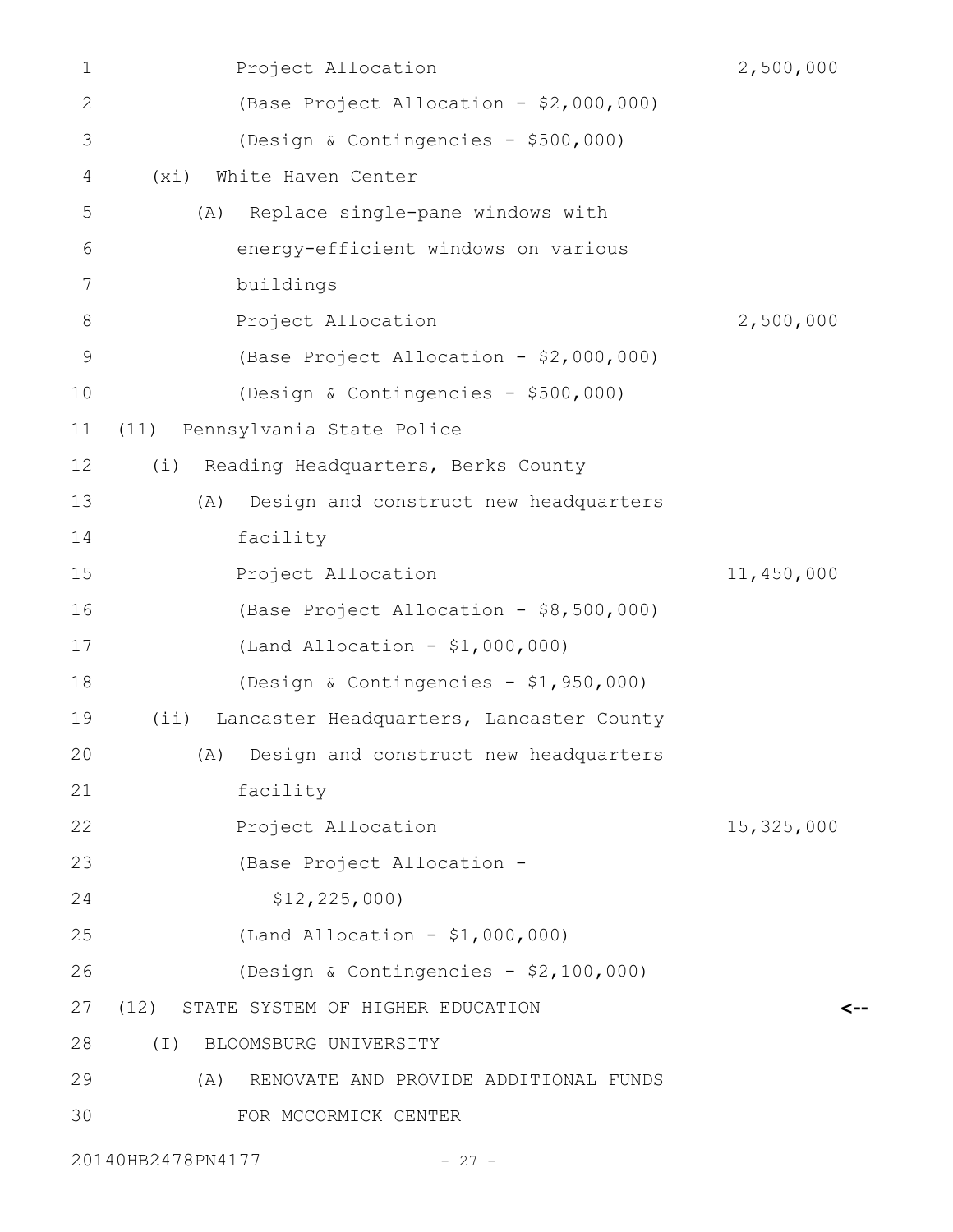| $\mathbf 1$  | PROJECT ALLOCATION                       | 2,500,000  |
|--------------|------------------------------------------|------------|
| $\mathbf{2}$ | (BASE PROJECT ALLOCATION - \$2,500,000)  |            |
| 3            | (TI)<br>CALIFORNIA UNIVERSITY            |            |
| 4            | CONSTRUCT AND PROVIDE ADDITIONAL<br>(A)  |            |
| 5            | FUNDS FOR SCIENCE BUILDING               |            |
| 6            | PROJECT ALLOCATION                       | 45,000,000 |
| 7            | (BASE PROJECT ALLOCATION -               |            |
| 8            | \$45,000,000                             |            |
| 9            | (B)<br>RENOVATE MORGAN HALL              |            |
| 10           | PROJECT ALLOCATION                       | 15,000,000 |
| 11           | (BASE PROJECT ALLOCATION -               |            |
| 12           | \$15,000,000                             |            |
| 13           | EDINBORO UNIVERSITY<br>$(\text{III})$    |            |
| 14           | (A)<br>RENOVATE B.F. LIBRARY, INCLUDING  |            |
| 15           | ADDITION                                 |            |
| 16           | PROJECT ALLOCATION                       | 30,000,000 |
| 17           | (BASE PROJECT ALLOCATION -               |            |
| 18           | \$30,000,000)                            |            |
| 19           | $(\mathrm{IV})$<br>INDIANA UNIVERSITY    |            |
| 20           | (A)<br>DEMOLISH FOSTER HALL              |            |
| 21           | PROJECT ALLOCATION                       | 3,000,000  |
| 22           | (BASE PROJECT ALLOCATION - \$3,000,000)  |            |
| 23           | (V) LOCK HAVEN UNIVERSITY                |            |
| 24           | (A)<br>RENOVATE ROBINSON LEARNING CENTER |            |
| 25           | PROJECT ALLOCATION                       | 20,000,000 |
| 26           | (BASE PROJECT ALLOCATION -               |            |
| 27           | \$20,000,000                             |            |
| 28           | (B) RENOVATE STEVENSON LIBRARY           |            |
| 29           | PROJECT ALLOCATION                       | 25,000,000 |
| 30           | (BASE PROJECT ALLOCATION -               |            |
|              |                                          |            |

20140HB2478PN4177 - 28 -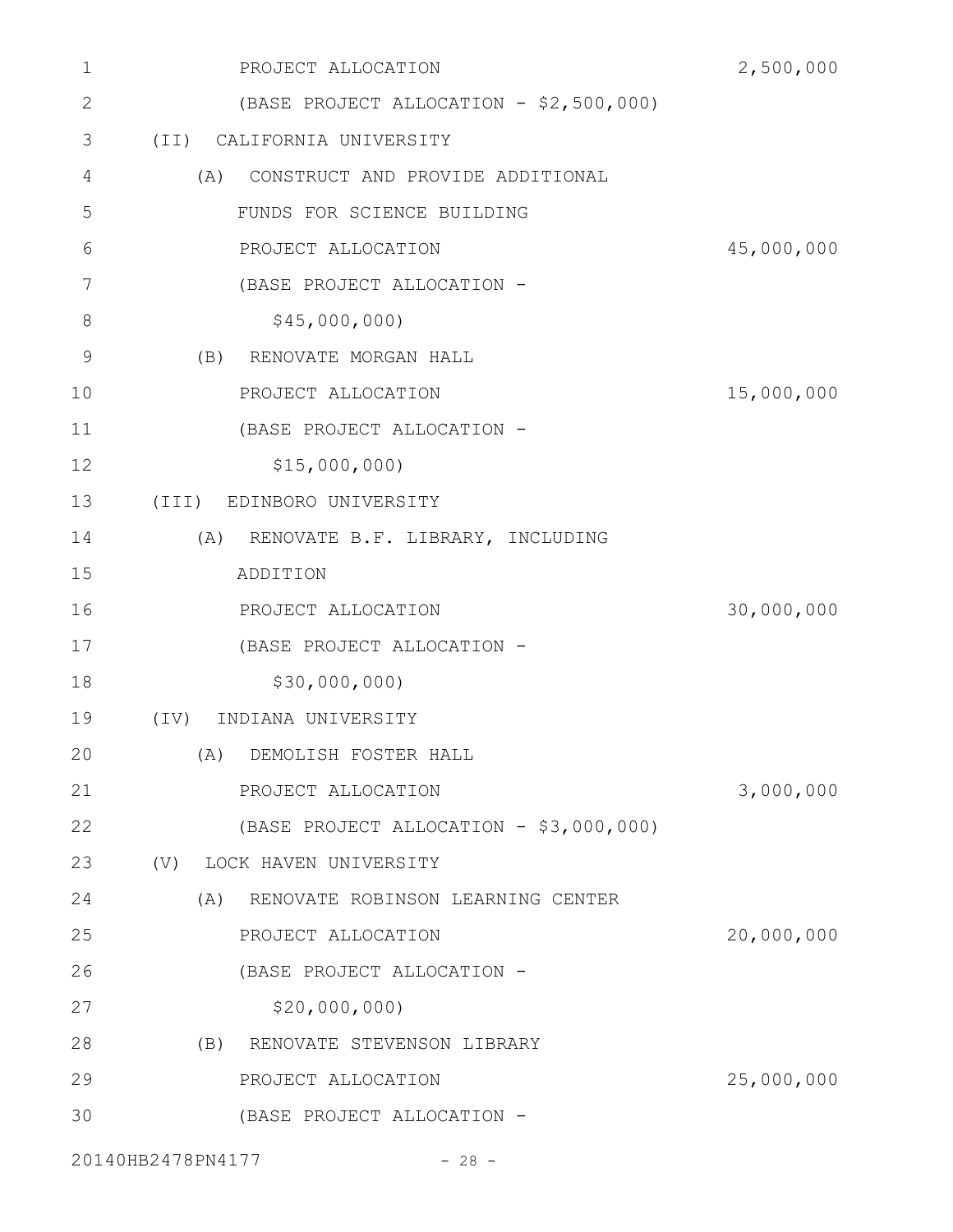| 1             | \$25,000,000                                 |            |
|---------------|----------------------------------------------|------------|
| 2             | (VI) MILLERSVILLE UNIVERSITY                 |            |
| 3             | CONSTRUCT NEW ACADEMIC BUILDING<br>(A)       |            |
| 4             | PROJECT ALLOCATION                           | 25,000,000 |
| 5             | (BASE PROJECT ALLOCATION -                   |            |
| 6             | \$25,000,000                                 |            |
| 7             | (VII) SHIPPENSBURG UNIVERSITY                |            |
| 8             | (A)<br>RENOVATE AND PROVIDE ADDITIONAL FUNDS |            |
| $\mathcal{G}$ | FOR FRANKLIN SCIENCE CENTER                  |            |
| 10            | PROJECT ALLOCATION                           | 35,000,000 |
| 11            | (BASE PROJECT ALLOCATION -                   |            |
| 12            | \$35,000,000                                 |            |
| 13            | (VIII) SLIPPERY ROCK UNIVERSITY              |            |
| 14            | (A) RENOVATE AND PROVIDE ADDITIONAL FUNDS    |            |
| 15            | FOR STUDENT SUCCESS CENTER                   |            |
| 16            | PROJECT ALLOCATION                           | 3,000,000  |
| 17            | (BASE PROJECT ALLOCATION - \$3,000,000)      |            |
| 18            | (B) CONSTRUCT INDUSTRIAL SAFETY              |            |
| 19            | LABORATORY BUILDING                          |            |
| 20            | PROJECT ALLOCATION                           | 15,000,000 |
| 21            | (BASE PROJECT ALLOCATION -                   |            |
| 22            | \$15,000,000                                 |            |
| 23            | (TX)<br>WEST CHESTER UNIVERSITY              |            |
| 24            | (A)<br>RENOVATE AND PROVIDE ADDITIONAL FUNDS |            |
| 25            | FOR LAWRENCE HALL                            |            |
| 26            | PROJECT ALLOCATION                           | 20,000,000 |
| 27            | (BASE PROJECT ALLOCATION -                   |            |
| 28            | \$20,000,000                                 |            |
| 29            | CONSTRUCT AND PROVIDE ADDITIONAL<br>(B)      |            |
| 30            | FUNDS FOR SOUTH CAMPUS ATHLETICS             |            |
|               |                                              |            |

20140HB2478PN4177 - 29 -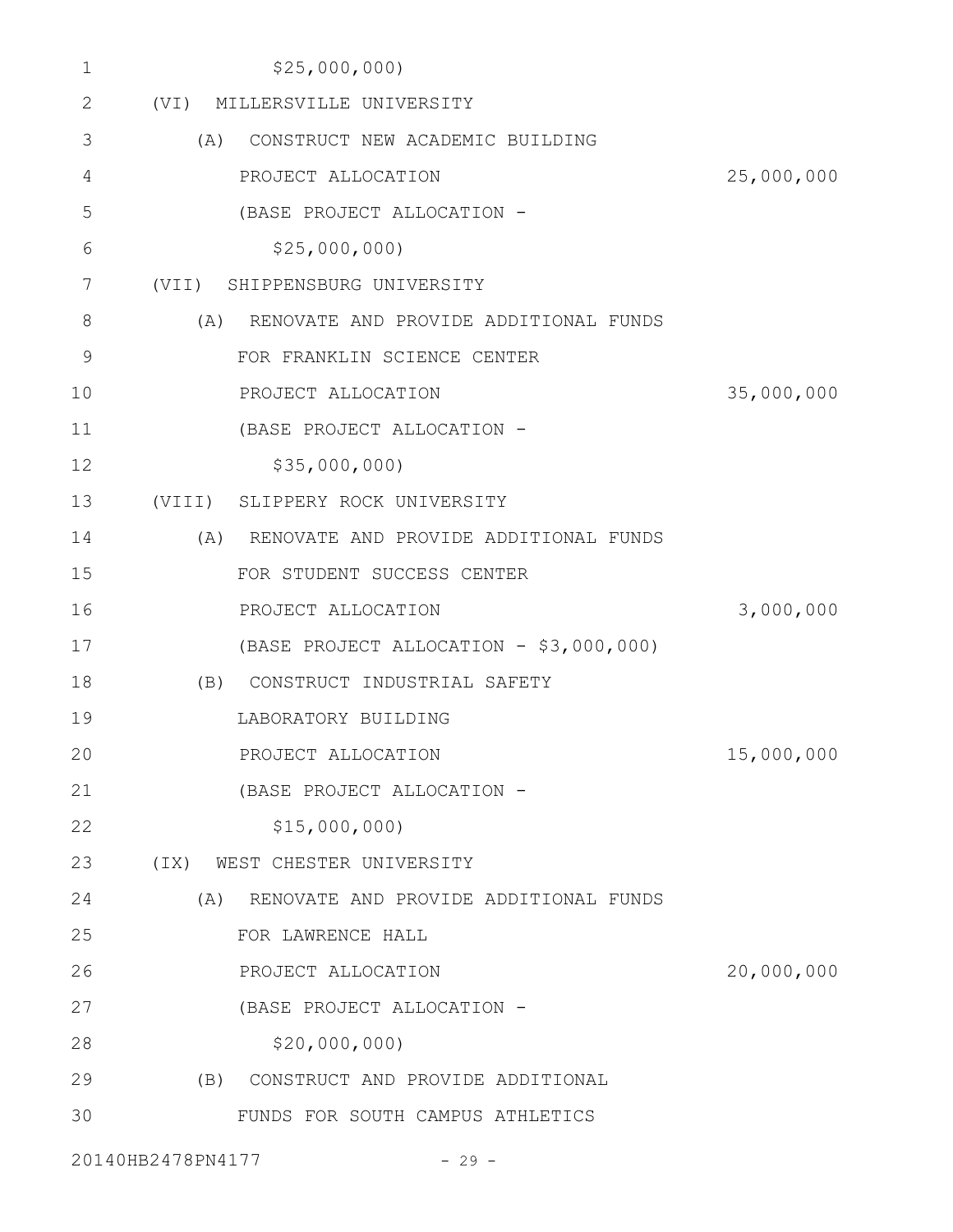| $\mathbf 1$  | FACILITY                                                        |               |
|--------------|-----------------------------------------------------------------|---------------|
| $\mathbf{2}$ | PROJECT ALLOCATION                                              | 15,000,000    |
| 3            | (BASE PROJECT ALLOCATION -                                      |               |
| 4            | \$15,000,000                                                    |               |
| 5            | Section 4. Itemization of furniture and equipment projects.     |               |
| 6            | Additional capital projects in the category of public           |               |
| 7            | improvement projects consisting of the acquisition of movable   |               |
| 8            | furniture and equipment to complete public improvement projects |               |
| 9            | and to be purchased by the Department of General Services, its  |               |
| 10           | successors or assigns, and to be financed by the incurring of   |               |
| 11           | debt are hereby itemized, together with their estimated         |               |
| 12           | financial cost, as follows:                                     |               |
| 13           |                                                                 | Total Project |
| 14           | Project                                                         | Allocation    |
| 15           | Department of Education<br>(1)                                  |               |
| 16           | University of Pittsburgh<br>(i)                                 |               |
| 17           | Provide original furniture and<br>(A)                           |               |
| 18           | equipment to deferred maintenance                               |               |
| 19           | Phase VIII                                                      |               |
| 20           | Project Allocation                                              | 1,600,000     |
| 21           | (Base Project Allocation - \$1,600,000)                         |               |
| 22           | (2) STATE SYSTEM OF HIGHER EDUCATION                            | <--           |
| 23           | (I) EDINBORO UNIVERSITY                                         |               |
| 24           | (A) PROVIDE ORIGINAL FURNITURE AND                              |               |
| 25           | EQUIPMENT FOR B.F. LIBRARY ADDITION                             |               |
| 26           | AND RENOVATION                                                  |               |
| 27           | PROJECT ALLOCATION                                              | 2,000,000     |
| 28           | (BASE PROJECT ALLOCATION - \$2,000,000)                         |               |
| 29           | (II) KUTZTOWN UNIVERSITY                                        |               |
| 30           | (A)<br>PROVIDE ORIGINAL FURNITURE AND                           |               |
|              | 20140HB2478PN4177<br>$-30 -$                                    |               |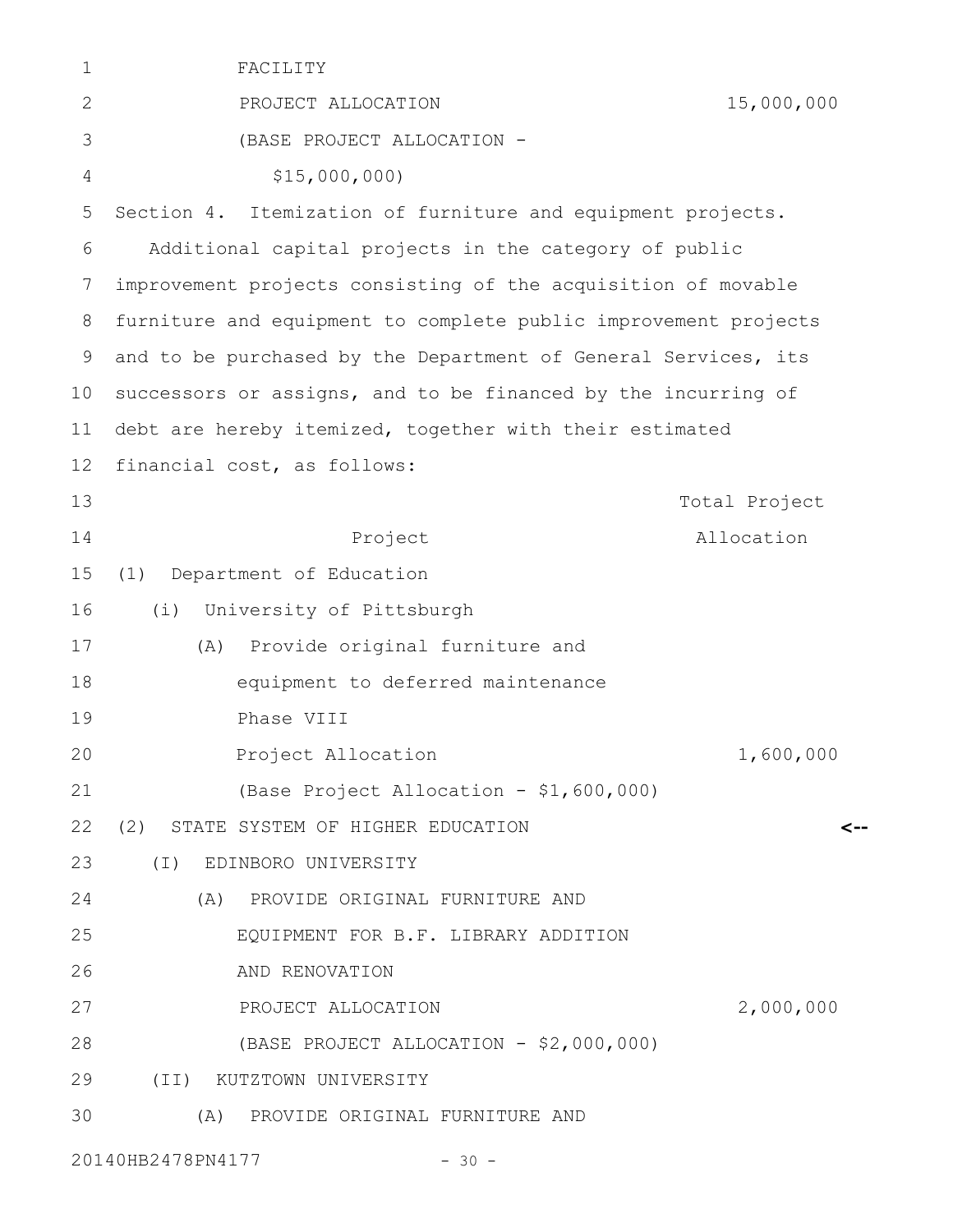| 1            | EQUIPMENT FOR DEFRANCESCO EDUCATION                             |  |
|--------------|-----------------------------------------------------------------|--|
| $\mathbf{2}$ | BUILDING RENOVATION                                             |  |
| 3            | PROJECT ALLOCATION<br>1,000,000                                 |  |
| 4            | (BASE PROJECT ALLOCATION - \$1,000,000)                         |  |
| 5            | (III) SHIPPENSBURG UNIVERSITY                                   |  |
| 6            | (A) PROVIDE ORIGINAL FURNITURE AND                              |  |
| 7            | EQUIPMENT FOR FRANKLIN SCIENCE CENTER                           |  |
| 8            | RENOVATION                                                      |  |
| 9            | 9,000,000<br>PROJECT ALLOCATION                                 |  |
| 10           | (BASE PROJECT ALLOCATION - \$9,000,000)                         |  |
| 11           | (IV) SLIPPERY ROCK UNIVERSITY                                   |  |
| 12           | (A)<br>PROVIDE ORIGINAL FURNITURE AND                           |  |
| 13           | EQUIPMENT FOR INDUSTRIAL SAFETY                                 |  |
| 14           | LABORATORY BUILDING                                             |  |
| 15           | 2,000,000<br>PROJECT ALLOCATION                                 |  |
| 16           | (BASE PROJECT ALLOCATION - \$2,000,000)                         |  |
| 17           | (V)<br>WEST CHESTER UNIVERSITY                                  |  |
| 18           | PROVIDE ORIGINAL FURNITURE AND<br>(A)                           |  |
| 19           | EQUIPMENT FOR STURZEBECKER HEALTH                               |  |
| 20           | SCIENCE CENTER ADDITION                                         |  |
| 21           | PROJECT ALLOCATION<br>4,000,000                                 |  |
| 22           | (BASE PROJECT ALLOCATION - \$4,000,000)                         |  |
| 23           | Section 5. Itemization of transportation assistance projects.   |  |
| 24           | Mass transit.--Additional capital projects in the<br>(a)        |  |
| 25           | category of transportation assistance projects for mass transit |  |
| 26           | in which an interest is to be acquired or constructed by the    |  |
| 27           | Department of Transportation, its successors or assigns, and to |  |
| 28           | be financed by the incurring of debt are hereby itemized,       |  |
| 29           | together with their estimated financial costs, as follows:      |  |
| 30           | Total Project                                                   |  |
|              | 20140HB2478PN4177<br>$-31 -$                                    |  |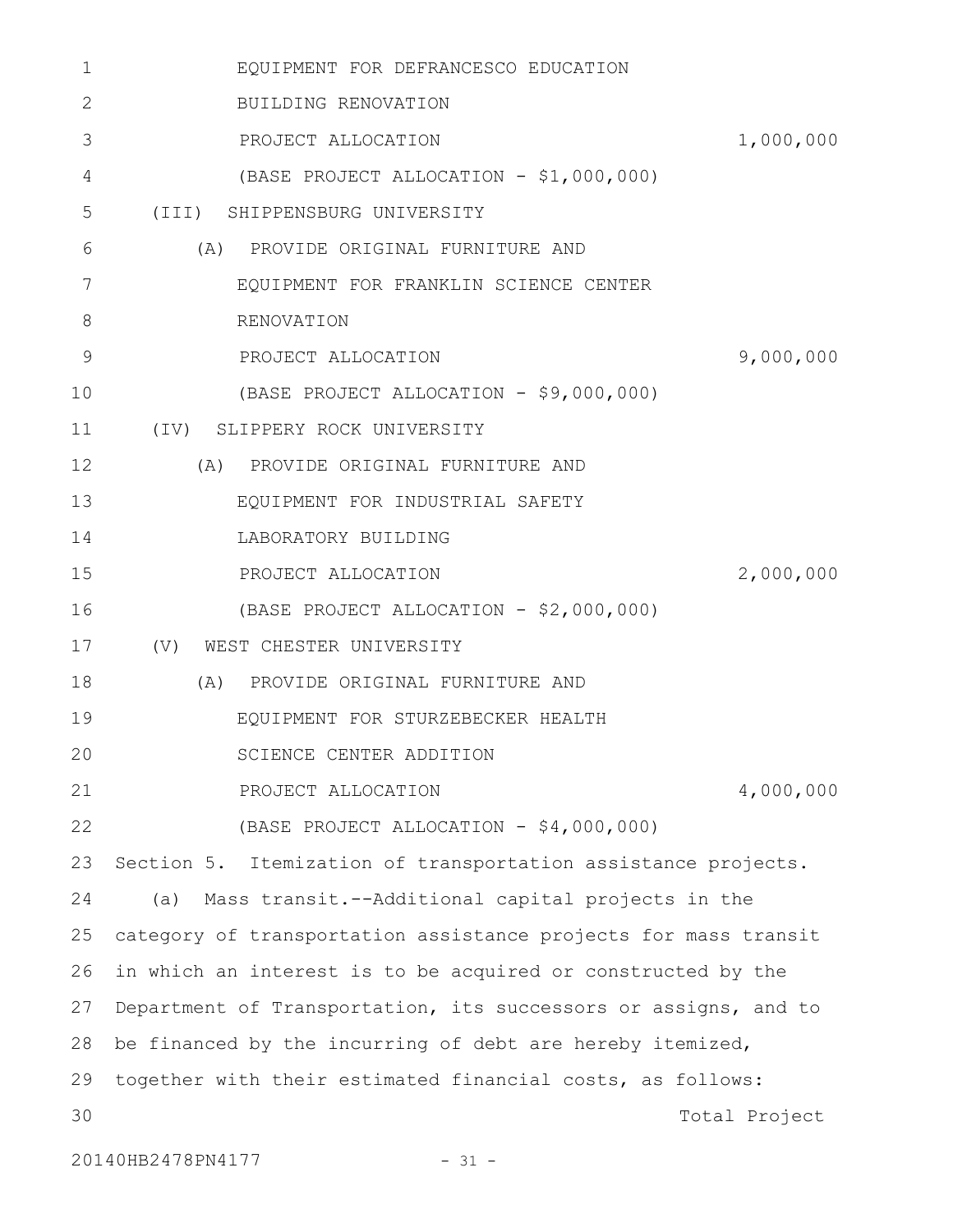| $\mathbf 1$  |     | Project                                     | Allocation |
|--------------|-----|---------------------------------------------|------------|
| $\mathbf{2}$ | (1) | Beaver County Transportation Authority      |            |
| 3            |     | Construct CNG fueling station and<br>(A)    |            |
| 4            |     | renovate maintenance facility               |            |
| 5            |     | Project Allocation                          | 574,000    |
| 6            |     | (Base Project Allocation - \$517,000)       |            |
| 7            |     | (Design & Contingencies - \$57,000)         |            |
| 8            | (2) | Berks Area Reading Transportation Authority |            |
| 9            |     | Replace buses that have exceeded<br>(A)     |            |
| 10           |     | their useful life                           |            |
| 11           |     | Project Allocation                          | 850,000    |
| 12           |     | (Base Project Allocation - \$850,000)       |            |
| 13           | (3) | Butler Transit Authority                    |            |
| 14           |     | (A) Provide funding for purchase of new     |            |
| 15           |     | or used buses                               |            |
| 16           |     | Project Allocation                          | 779,000    |
| 17           |     | (Base Project Allocation - \$779,000)       |            |
| 18           | (4) | Cambria County Transit Authority            |            |
| 19           |     | Rehabilitate facilities and other<br>(A)    |            |
| 20           |     | miscellaneous improvements                  |            |
| 21           |     | Project Allocation                          | 581,000    |
| 22           |     | (Base Project Allocation - \$523,000)       |            |
| 23           |     | (Design & Contingencies - \$58,000)         |            |
| 24           | (5) | Centre Area Transportation Authority        |            |
| 25           |     | Replace buses that have exceeded<br>(A)     |            |
| 26           |     | their useful life                           |            |
| 27           |     | Project Allocation                          | 1,379,000  |
| 28           |     | (Base Project Allocation - \$1,379,000)     |            |
| 29           |     | (6) County of Lackawanna Transit System     |            |
| 30           |     | Replace buses that have exceeded<br>(A)     |            |
|              |     | 20140HB2478PN4177<br>$-32 -$                |            |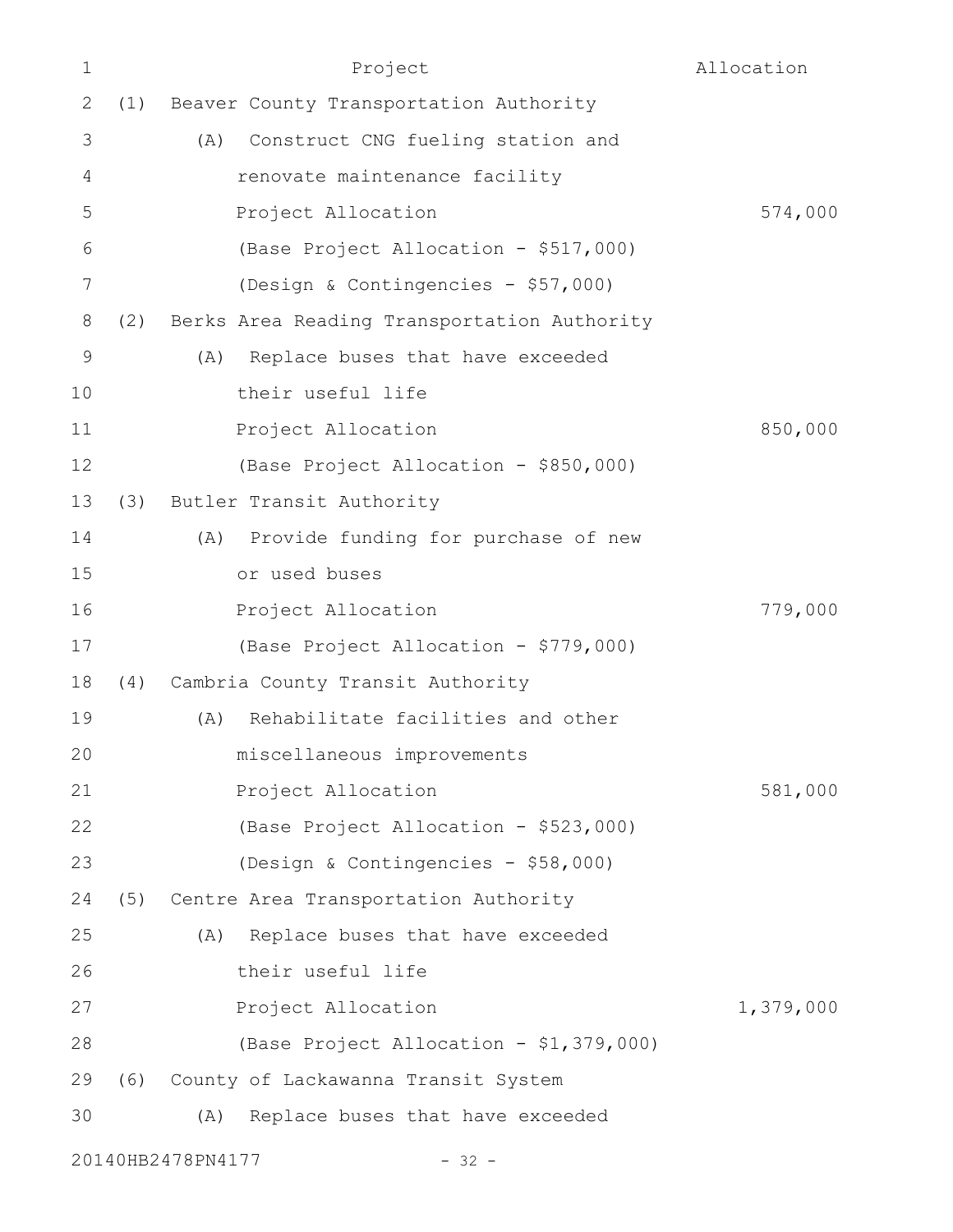| $\mathbf 1$  |                   | their useful life                           |           |
|--------------|-------------------|---------------------------------------------|-----------|
| $\mathbf{2}$ |                   | Project Allocation                          | 726,000   |
| 3            |                   | (Base Project Allocation - \$726,000)       |           |
| 4            | (7)               | Hazleton Public Transit                     |           |
| 5            |                   | Replace buses that have exceeded<br>(A)     |           |
| 6            |                   | their useful life                           |           |
| 7            |                   | Project Allocation                          | 87,000    |
| $8\,$        |                   | (Base Project Allocation - \$87,000)        |           |
| 9            | (8)               | Leigh LEHIGH and Northampton Transportation | <--       |
| 10           | Authority         |                                             |           |
| 11           |                   | (A) Acquisition and other related costs     |           |
| 12           |                   | for the purchase of transit buses           |           |
| 13           |                   | Project Allocation                          | 698,000   |
| 14           |                   | (Base Project Allocation - \$698,000)       |           |
| 15           |                   | (B) Acquisition and other related costs     |           |
| 16           |                   | for the purchase of minibuses               |           |
| 17           |                   | Project Allocation                          | 281,000   |
| 18           |                   | (Base Project Allocation - \$281,000)       |           |
| 19           | (9)               | LYCOMING COUNTY                             |           |
| 20           |                   | (A) PURCHASE COMPRESSED NATURAL GAS         |           |
| 21           |                   | VEHICLES                                    |           |
| 22           |                   | PROJECT ALLOCATION                          | 3,500,000 |
| 23           |                   | (BASE PROJECT ALLOCATION - \$3,500,000)     |           |
| 24           |                   | $(10)$ Mid Mon Valley                       | <--       |
| 25           |                   | (A) Replace buses that have exceeded        |           |
| 26           |                   | their useful life                           |           |
| 27           |                   | Project Allocation                          | 395,000   |
| 28           |                   | (Base Project Allocation - \$395,000)       |           |
| 29           |                   | (10) (11) Monroe County Transit Authority   |           |
| 30           |                   | (A)<br>Design and construct park and ride   |           |
|              | 20140HB2478PN4177 | $-33 -$                                     |           |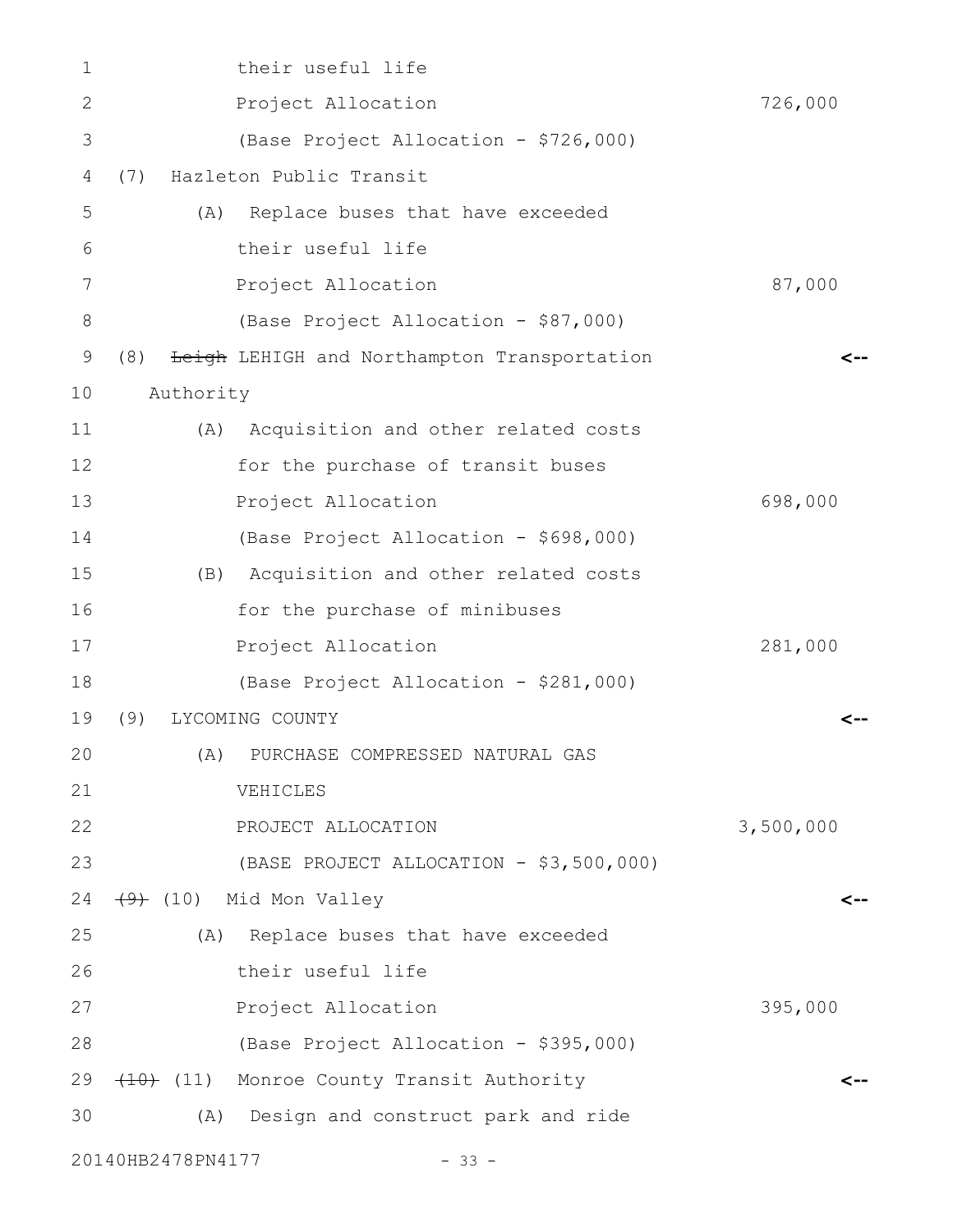| 1  |                   | lot for MCTA customers                  |            |
|----|-------------------|-----------------------------------------|------------|
| 2  |                   | Project Allocation                      | 387,000    |
| 3  |                   | (Base Project Allocation - \$348,000)   |            |
| 4  |                   | (Design & Contingencies - \$39,000)     |            |
| 5  | (B)               | Construct new maintenance facility      |            |
| 6  |                   | building                                |            |
| 7  |                   | Project Allocation                      | 581,000    |
| 8  |                   | (Base Project Allocation - \$523,000)   |            |
| 9  |                   | (Design & Contingencies - \$58,000)     |            |
| 10 |                   | (12) Port Authority of Allegheny County |            |
| 11 | (A)               | Expand bus system, including            |            |
| 12 |                   | construction, technology updates and    |            |
| 13 |                   | vehicle acquisition for Bus Rapid       |            |
| 14 |                   | Transit Program                         |            |
| 15 |                   | Project Allocation                      | 49,582,000 |
| 16 |                   | (Base Project Allocation -              |            |
| 17 |                   | \$44,624,000                            |            |
| 18 |                   | (Design & Contingencies - \$4,958,000)  |            |
| 19 | (B)               | Replace major components of bus and     |            |
| 20 |                   | fixed guideway system as part of        |            |
| 21 |                   | Section 5307 Program                    |            |
| 22 |                   | Project Allocation                      | 4,723,000  |
| 23 |                   | (Base Project Allocation - \$4,251,000) |            |
| 24 |                   | (Design & Contingencies - \$472,000)    |            |
| 25 |                   | (C) Replace buses and rehabilitate      |            |
| 26 |                   | various facilities and infrastructure   |            |
| 27 |                   | as part of Bus and Bus Facilities       |            |
| 28 |                   | Program                                 |            |
| 29 |                   | Project Allocation                      | 697,000    |
| 30 |                   | (Base Project Allocation - \$627,000)   |            |
|    | 20140HB2478PN4177 | $-34 -$                                 |            |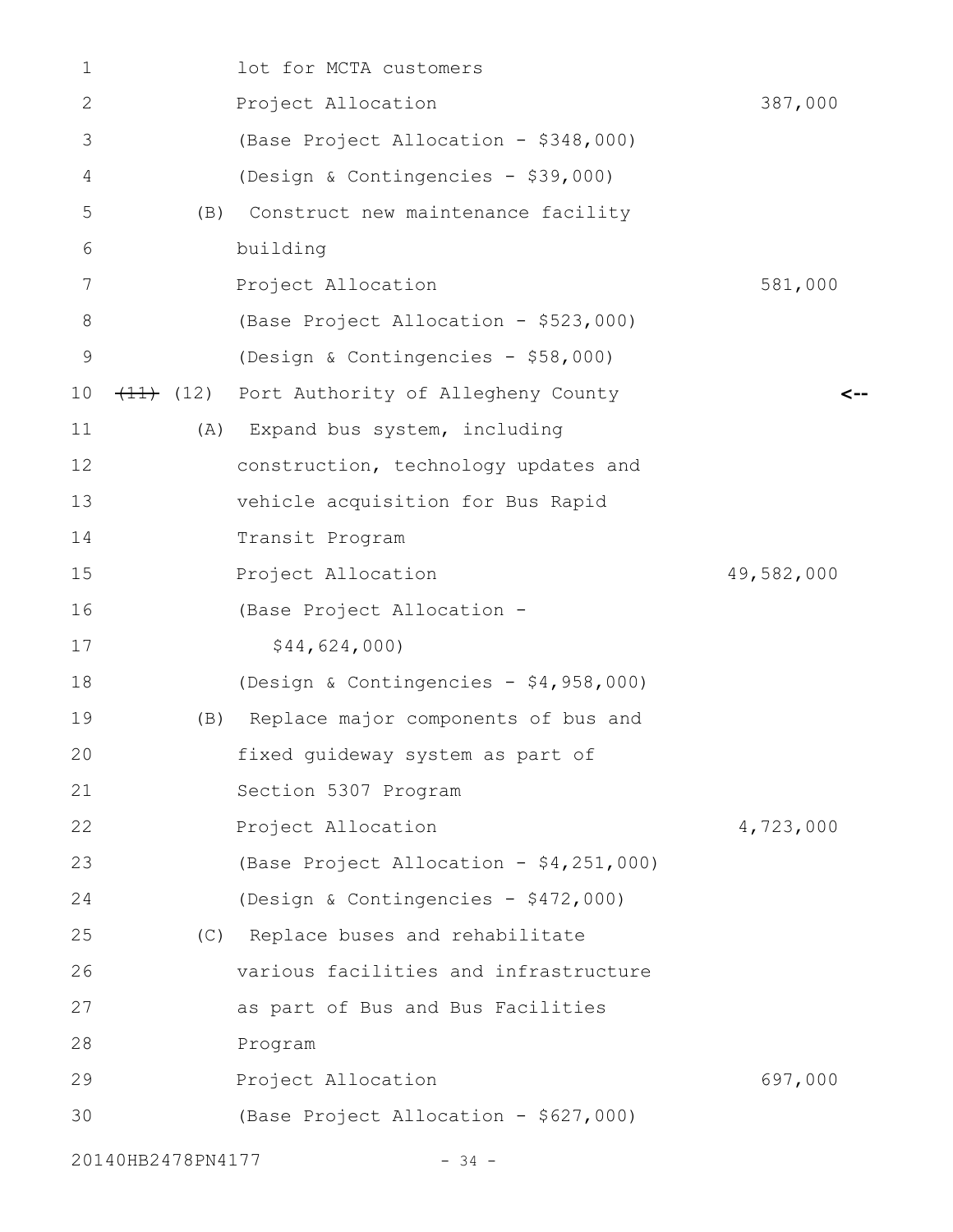| 1             |     | (Design & Contingencies - \$70,000)       |            |
|---------------|-----|-------------------------------------------|------------|
| 2             | (D) | Rehabilitate or replace existing          |            |
| 3             |     | facilities and infrastructure as part     |            |
| 4             |     | of Federal grant program                  |            |
| 5             |     | Project Allocation                        | 6,484,000  |
| 6             |     | (Base Project Allocation - \$5,836,000)   |            |
| 7             |     | (Design & Contingencies - \$648,000)      |            |
| 8             | (E) | Purchase 70 replacement buses as part     |            |
| $\mathcal{G}$ |     | of Section 5307 Flex Funds Program        |            |
| 10            |     | Project Allocation                        | 1,836,000  |
| 11            |     | (Base Project Allocation - \$1,652,000)   |            |
| 12            |     | (Design & Contingencies - \$184,000)      |            |
| 13            |     | (F) Provide for capital improvements to   |            |
| 14            |     | stations, signals, track and buildings    |            |
| 15            |     | as part of Infrastructure Safety          |            |
| 16            |     | Renewal Program                           |            |
| 17            |     | Project Allocation                        | 14,516,000 |
| 18            |     | (Base Project Allocation -                |            |
| 19            |     | \$13,064,000                              |            |
| 20            |     | (Design & Contingencies - \$1,452,000)    |            |
| 21            |     | (G) Provide for overhaul of rolling stock |            |
| 22            |     | as part of Vehicle Overhaul Program       |            |
| 23            |     | Project Allocation                        | 3,387,000  |
| 24            |     | (Base Project Allocation - \$3,048,000)   |            |
| 25            |     | (Design & Contingencies - \$339,000)      |            |
| 26            |     | (H) CONSTRUCTION, INFRASTRUCTURE,         |            |
| 27            |     | REDEVELOPMENT AND OTHER RELATED COSTS     |            |
| 28            |     | FOR EAST BUSWAY EXTENSION                 |            |
| 29            |     | PROJECT ALLOCATION                        | 3,867,000  |
| 30            |     | (BASE PROJECT ALLOCATION - \$3,867,000)   |            |
|               |     |                                           |            |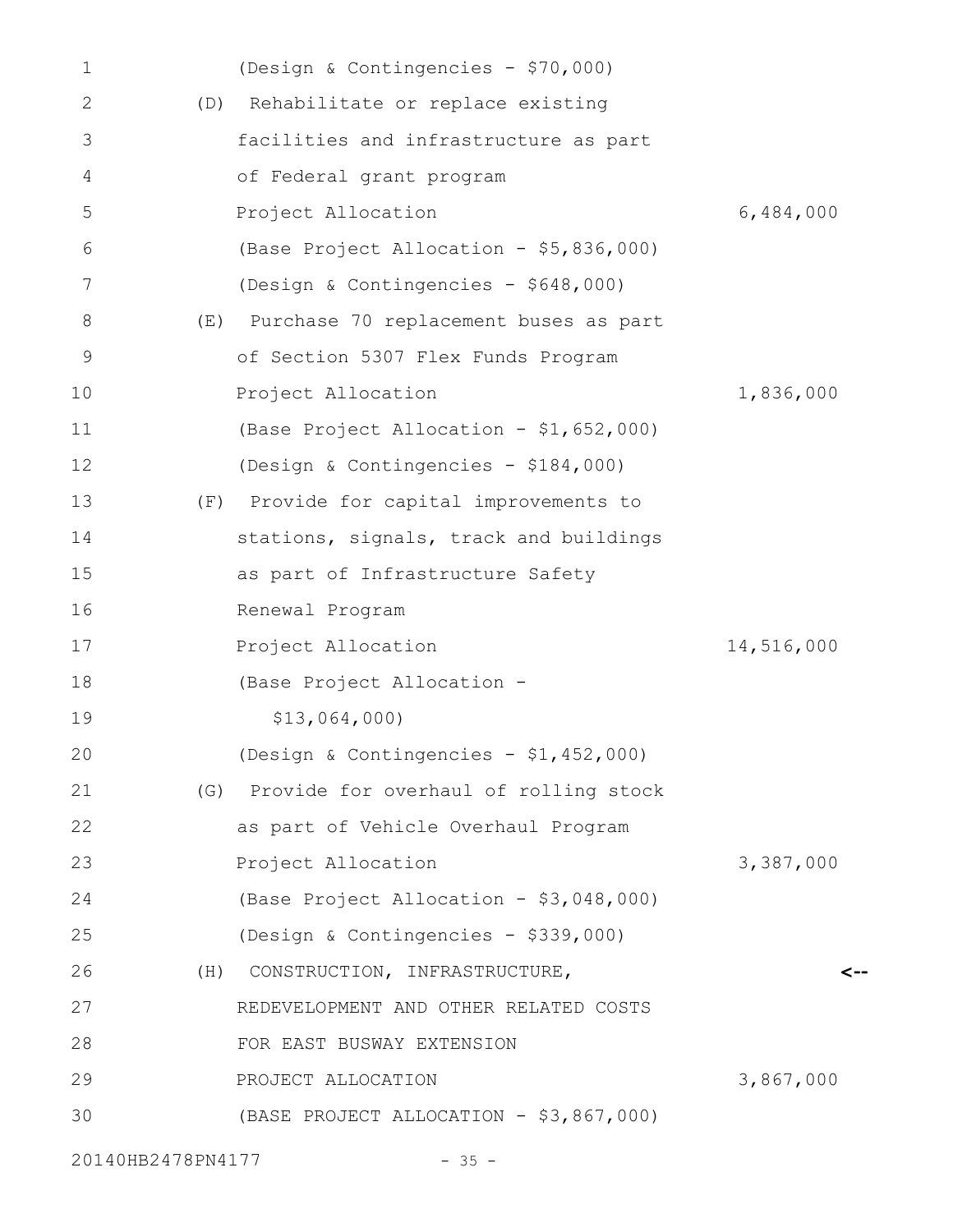| $\mathbf 1$ |     | (13) River Valley Transit              | <--        |
|-------------|-----|----------------------------------------|------------|
| 2           |     | (A) Expand River Transit Center to     |            |
| 3           |     | accommodate needs                      |            |
| 4           |     | Project Allocation                     | 968,000    |
| 5           |     | (Base Project Allocation - \$871,000)  |            |
| 6           |     | (Design & Contingencies - \$97,000)    |            |
| 7           |     | (B) Construct CNG fueling station and  |            |
| 8           |     | renovate the maintenance facility to   |            |
| $\mathsf 9$ |     | accommodate CNG vehicles               |            |
| 10          |     | Project Allocation                     | 731,000    |
| 11          |     | (Base Project Allocation - \$658,000)  |            |
| 12          |     | (Design & Contingencies - \$73,000)    |            |
| 13          |     | (C) Replace rolling stock that has met |            |
| 14          |     | its useful life                        |            |
| 15          |     | Project Allocation                     | 484,000    |
| 16          |     | (Base Project Allocation - \$484,000)  |            |
| 17          |     | (14) Schuylkill Transportation System  |            |
| 18          |     | (A) Expand existing facility to        |            |
| 19          |     | accommodate current and future needs   |            |
| 20          |     | Project Allocation                     | 581,000    |
| 21          |     | (Base Project Allocation - \$523,000)  |            |
| 22          |     | (Design & Contingencies - \$58,000)    |            |
| 23          |     | (14) (15) Southeastern Pennsylvania    | <--        |
| 24          |     | Transportation Authority               |            |
| 25          | (A) | Replace buses and rehabilitate         |            |
| 26          |     | various facilities as part of          |            |
| 27          |     | Urbanized Area Formula Program         |            |
| 28          |     | Project Allocation                     | 47,613,000 |
| 29          |     | (Base Project Allocation -             |            |
| 30          |     | \$42,852,000)                          |            |
|             |     |                                        |            |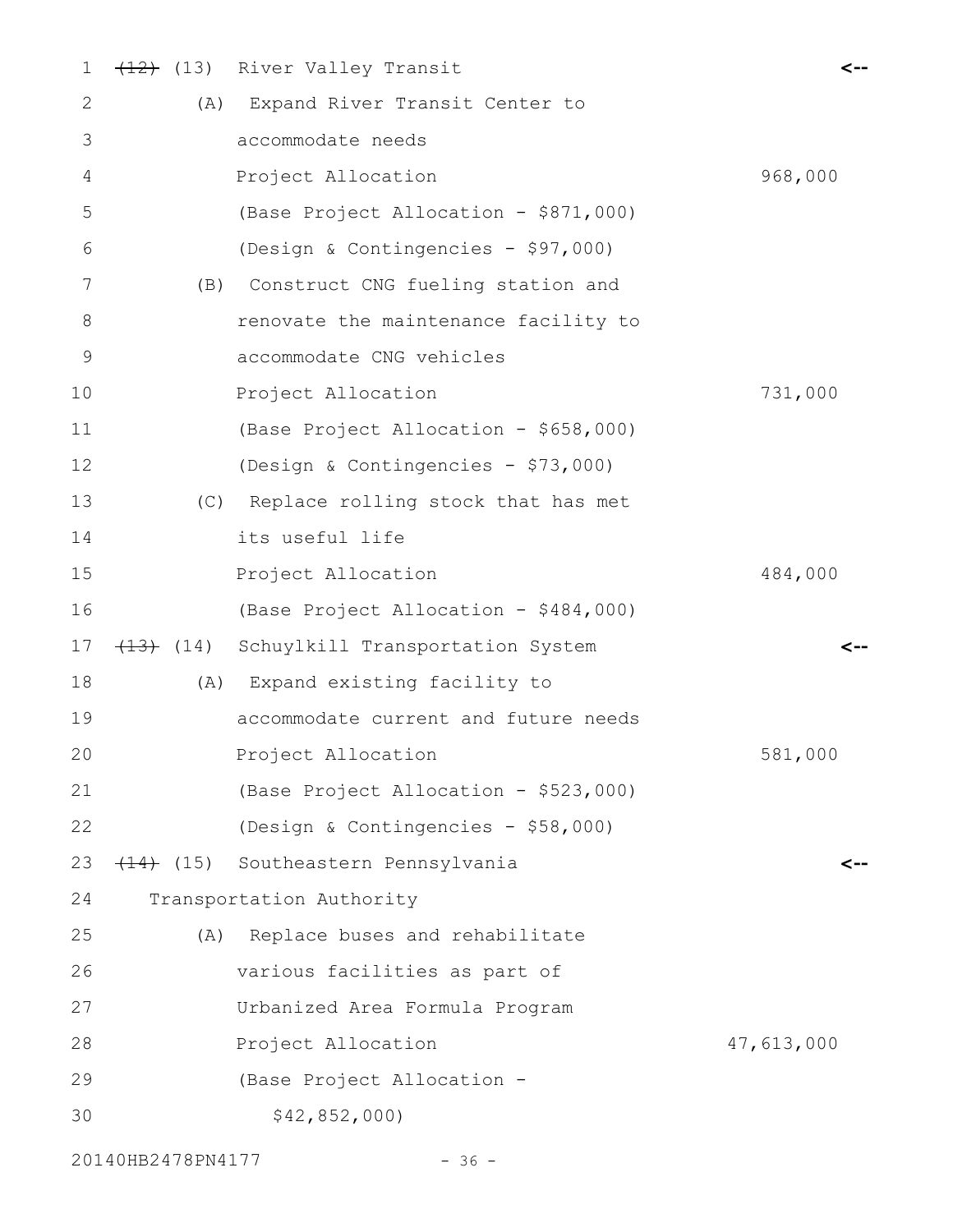| 1                 |     | (Design & Contingencies - \$4,761,000)  |            |
|-------------------|-----|-----------------------------------------|------------|
| 2                 | (B) | Rehabilitate or replace various         |            |
| 3                 |     | facilities and infrastructure as part   |            |
| 4                 |     | of State of Good Repair Program         |            |
| 5                 |     | Project Allocation                      | 51,097,000 |
| 6                 |     | (Base Project Allocation -              |            |
| 7                 |     | \$45, 987, 000)                         |            |
| 8                 |     | (Design & Contingencies - \$5,110,000)  |            |
| 9                 | (C) | Replace buses and rehabilitate          |            |
| 10                |     | various facilities and infrastructure   |            |
| 11                |     | as part of Bus and Bus Facilities       |            |
| 12                |     | Program                                 |            |
| 13                |     | Project Allocation                      | 3,484,000  |
| 14                |     | (Base Project Allocation - \$3,136,000) |            |
| 15                |     | (Design & Contingencies - \$348,000)    |            |
| 16                |     | (D) Repair or rehabilitate various      |            |
| 17                |     | facilities and infrastructure as part   |            |
| 18                |     | of Bus Purchase Flex Program            |            |
| 19                |     | Project Allocation                      | 8,266,000  |
| 20                |     | (Base Project Allocation - \$7,439,000) |            |
| 21                |     | (Design & Contingencies - \$827,000)    |            |
| 22                |     | (E) Rehabilitate or replace existing    |            |
| 23                |     | facilities and infrastructure as part   |            |
| 24                |     | of Federal grant program                |            |
| 25                |     | Project Allocation                      | 5,807,000  |
| 26                |     | (Base Project Allocation - \$5,226,000) |            |
| 27                |     | (Design & Contingencies - \$581,000)    |            |
| 28                |     | (F) Restore transit and railroad        |            |
| 29                |     | infrastructure, including maintenance   |            |
| 30                |     | support facilities, as part of          |            |
| 20140HB2478PN4177 |     | $-37 -$                                 |            |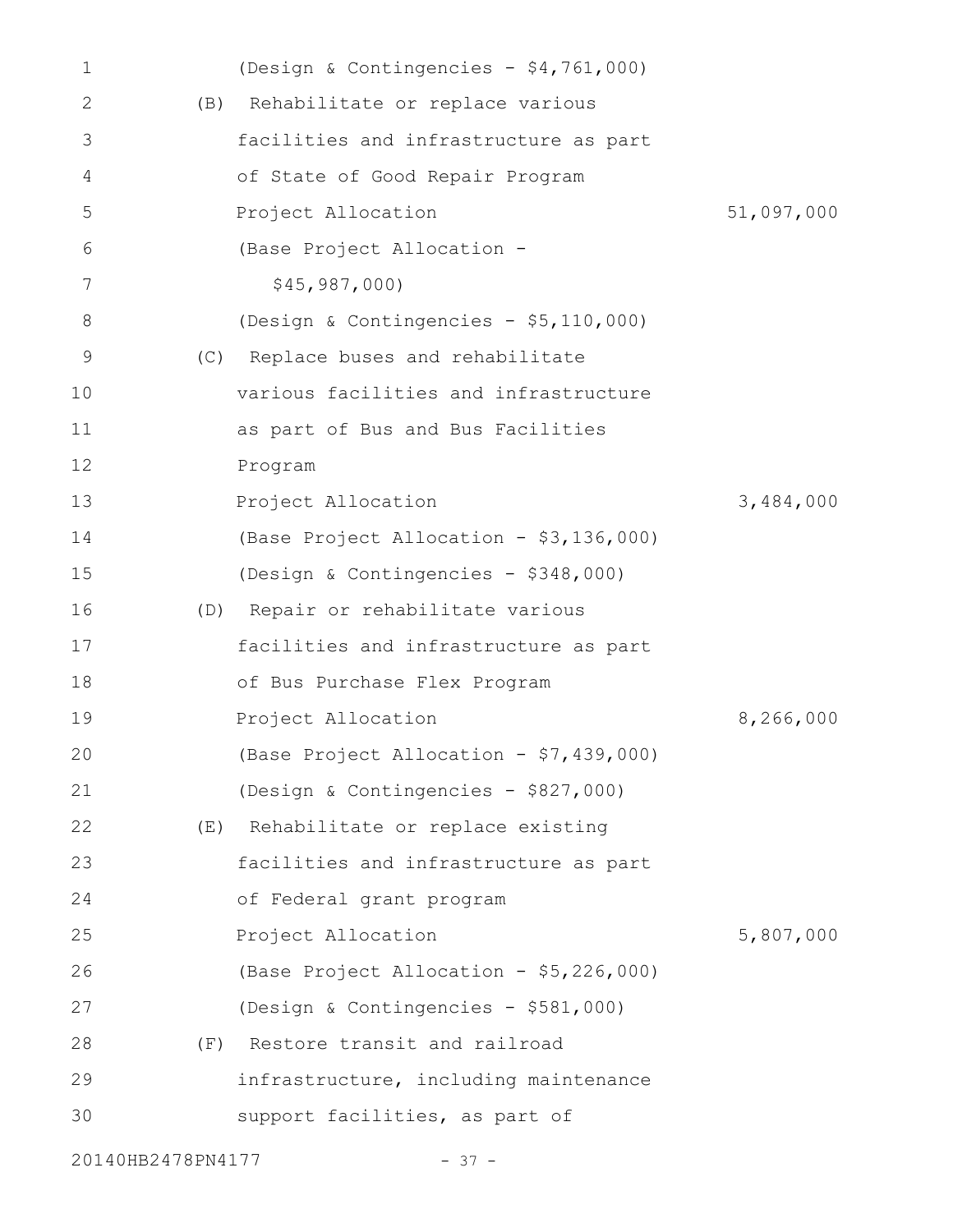| $\mathbf{1}$ |                   | Infrastructure Safety Renewal Program                  |              |
|--------------|-------------------|--------------------------------------------------------|--------------|
| 2            |                   | Project Allocation                                     | 69,678,000   |
| 3            |                   | (Base Project Allocation -                             |              |
| 4            |                   | \$62, 710, 000)                                        |              |
| 5            |                   | (Design & Contingencies - \$6,968,000)                 |              |
| 6            | (G)               | Rehabilitate or replace various                        |              |
| 7            |                   | facilities and infrastructure as part                  |              |
| 8            |                   | of State of Good Repair Program                        |              |
| 9            |                   | Project Allocation                                     | 19,356,000   |
| 10           |                   | (Base Project Allocation -                             |              |
| 11           |                   | \$17,420,000                                           |              |
| 12           |                   | (Design & Contingencies - \$1,936,000)                 |              |
| 13           | (H)               | Replace existing assets as part of                     |              |
| 14           |                   | Vehicle Overhaul Program                               |              |
| 15           |                   | Project Allocation                                     | 55, 162, 000 |
| 16           |                   | (Base Project Allocation -                             |              |
| 17           |                   | \$49,646,000                                           |              |
| 18           |                   | (Design & Contingencies - \$5,516,000)                 |              |
| 19           |                   | (15) Westmoreland County Transportation                | <--          |
| 20           | Authority         |                                                        |              |
| 21           | (A)               | Purchase property and construct park                   |              |
| 22           |                   | and ride lot for MCTA customers                        |              |
| 23           |                   | Project Allocation                                     | 581,000      |
| 24           |                   | $(Land$ Allocation - \$145,000)                        |              |
| 25           |                   | (Design & Contingencies - \$436,000)                   |              |
| 26           |                   | (16) (17) York Adams Transportation Authority          |              |
| 27           |                   | (A) Replacement of rolling stock                       |              |
| 28           |                   | Project Allocation                                     | 892,000      |
| 29           |                   | (Base Project Allocation - \$892,000)                  |              |
| 30           | (b)               | Rural and intercity rail.--Additional capital projects |              |
|              | 20140HB2478PN4177 | $-38 -$                                                |              |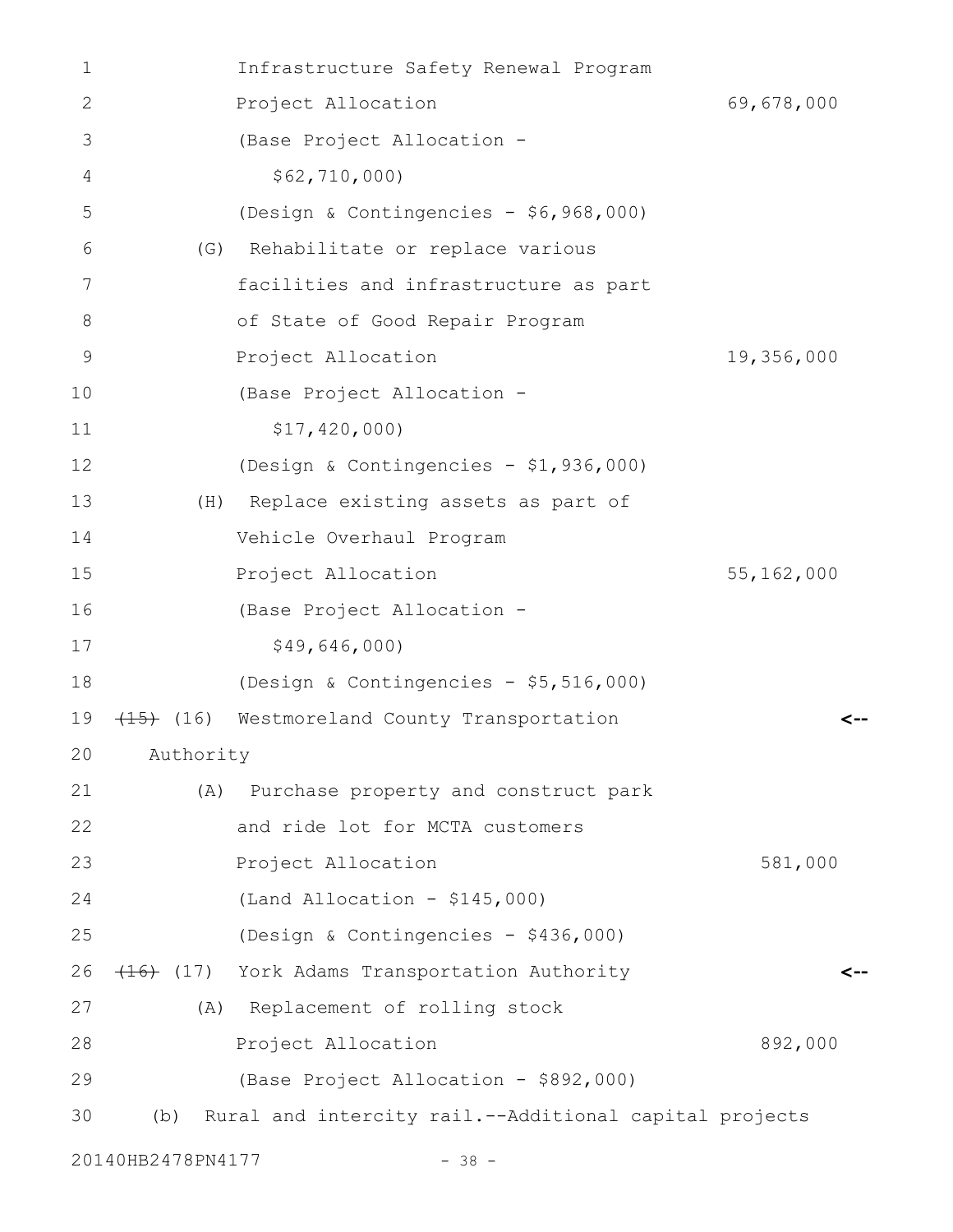in the category of transportation assistance projects for rural and intercity rail service projects to be constructed or with 3 respect to which an interest is to be acquired by the Department of Transportation, its successors or assigns and to be financed by the incurring of debt are hereby itemized, together with their respective estimated financial costs, as follows: Project Total Project Allocation (1) Dauphin County (1) ALLEGHENY COUNTY (I) CITY OF PITTSBURGH (A) ACQUISITION, CONSTRUCTION, INFRASTRUCTURE, REDEVELOPMENT, RENOVATION, ABATEMENT OF HAZARDOUS MATERIALS AND OTHER RELATED COSTS FOR IMPROVEMENTS TO THE RAIL LINE NEAR BAKERY SQUARE PROJECT ALLOCATION 20,000,000 (BASE PROJECT ALLOCATION - \$20,000,000) (II) DORMONT BOROUGH (A) CONSTRUCTION, INFRASTRUCTURE, REDEVELOPMENT AND OTHER RELATED COSTS FOR IMPROVEMENTS ALONG THE PORT AUTHORITY'S LIGHT RAIL TRANSIT LINE PROJECT ALLOCATION 12,000,000 (BASE PROJECT ALLOCATION - \$12,000,000) (III) WIMERDING BOROUGH (A) ACQUISITION, CONSTRUCTION, **<-- <--** 1 2 4 5 6 7 8 9 10 11 12 13 14 15 16 17 18 19 20 21 22 23 24 25 26 27 28 29 30

20140HB2478PN4177 - 39 -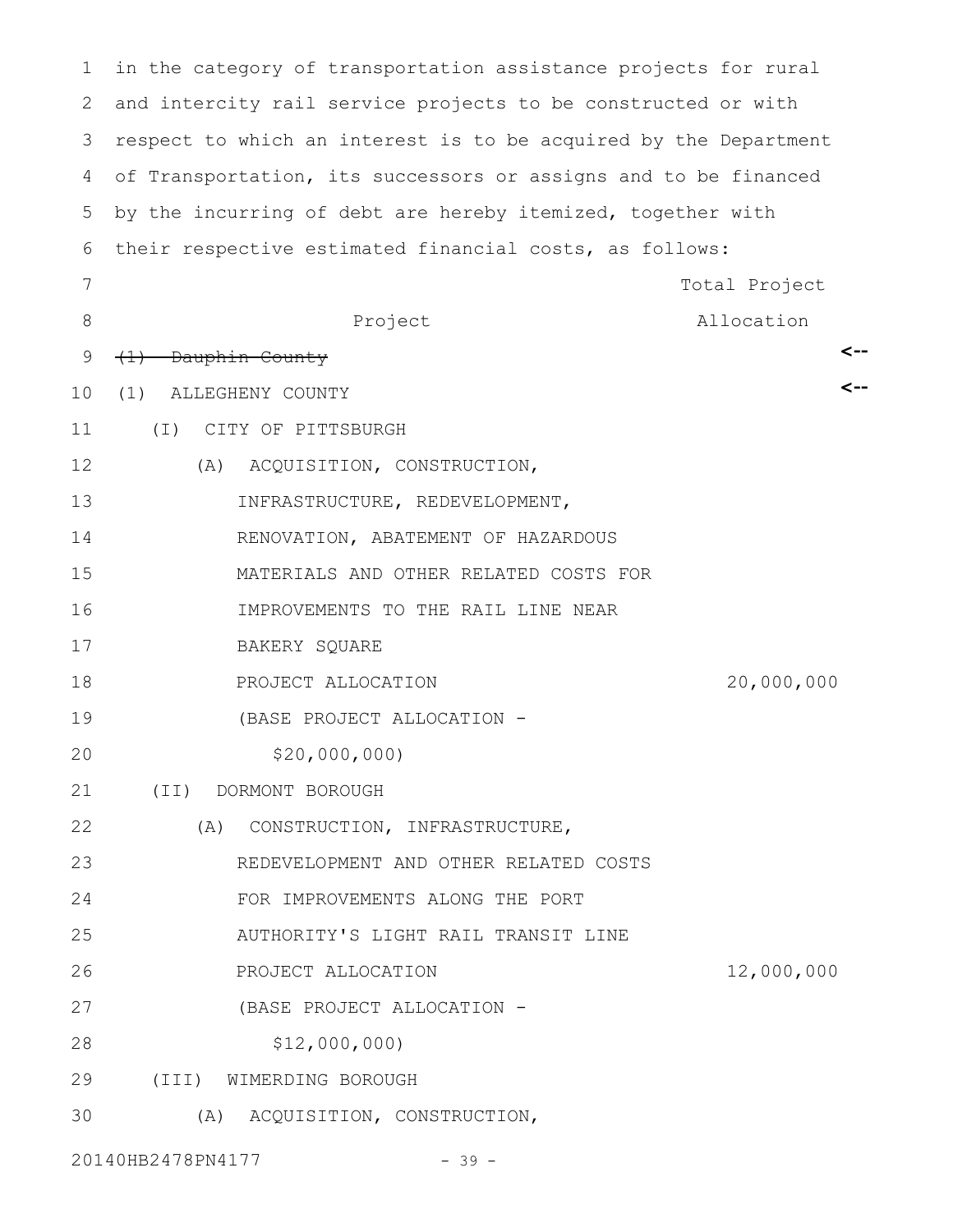| 1  | INFRASTRUCTURE, REDEVELOPMENT,          |            |
|----|-----------------------------------------|------------|
| 2  | RENOVATION, ABATEMENT OF HAZARDOUS      |            |
| 3  | MATERIALS AND OTHER RELATED COSTS FOR   |            |
| 4  | IMPROVING A RAIL LINE ALONG ALLEGHENY   |            |
| 5  | PETROLEUM FACILITY                      |            |
| 6  | PROJECT ALLOCATION                      | 20,000,000 |
| 7  | (BASE PROJECT ALLOCATION -              |            |
| 8  | \$20,000,000                            |            |
| 9  | (2) BEAVER COUNTY                       |            |
| 10 | (I) AMBRIDGE BOROUGH                    |            |
| 11 | (A) ACQUISITION, CONSTRUCTION,          |            |
| 12 | INFRASTRUCTURE, REDEVELOPMENT,          |            |
| 13 | RENOVATION, ABATEMENT OF HAZARDOUS      |            |
| 14 | MATERIALS AND OTHER RELATED COSTS FOR   |            |
| 15 | IMPROVING A RAIL LINE ALONG ALLEGHENY   |            |
| 16 | PETROLEUM FACILITY                      |            |
| 17 | PROJECT ALLOCATION                      | 10,000,000 |
| 18 | (BASE PROJECT ALLOCATION -              |            |
| 19 | \$10,000,000                            |            |
|    | 20 (3) BLAIR COUNTY                     |            |
| 21 | (I) EVERETT RAILROAD COMPANY            |            |
| 22 | (A) REHABILITATE RAIL INFRASTRUCTURE,   |            |
| 23 | INCLUDING, ENGINEERING, PROJECT         |            |
| 24 | MANAGEMENT, RAIL, TIES, BALLAST AND     |            |
| 25 | OTHER RELATED MATERIALS                 |            |
| 26 | PROJECT ALLOCATION                      | 1,500,000  |
| 27 | (BASE PROJECT ALLOCATION - \$1,500,000) |            |
| 28 | (4) BRADFORD COUNTY                     |            |
| 29 | (I) WYALUSING BOROUGH                   |            |
| 30 | (A) CONSTRUCT A RAIL TRANSLOAD AND      |            |
|    |                                         |            |

20140HB2478PN4177 - 40 -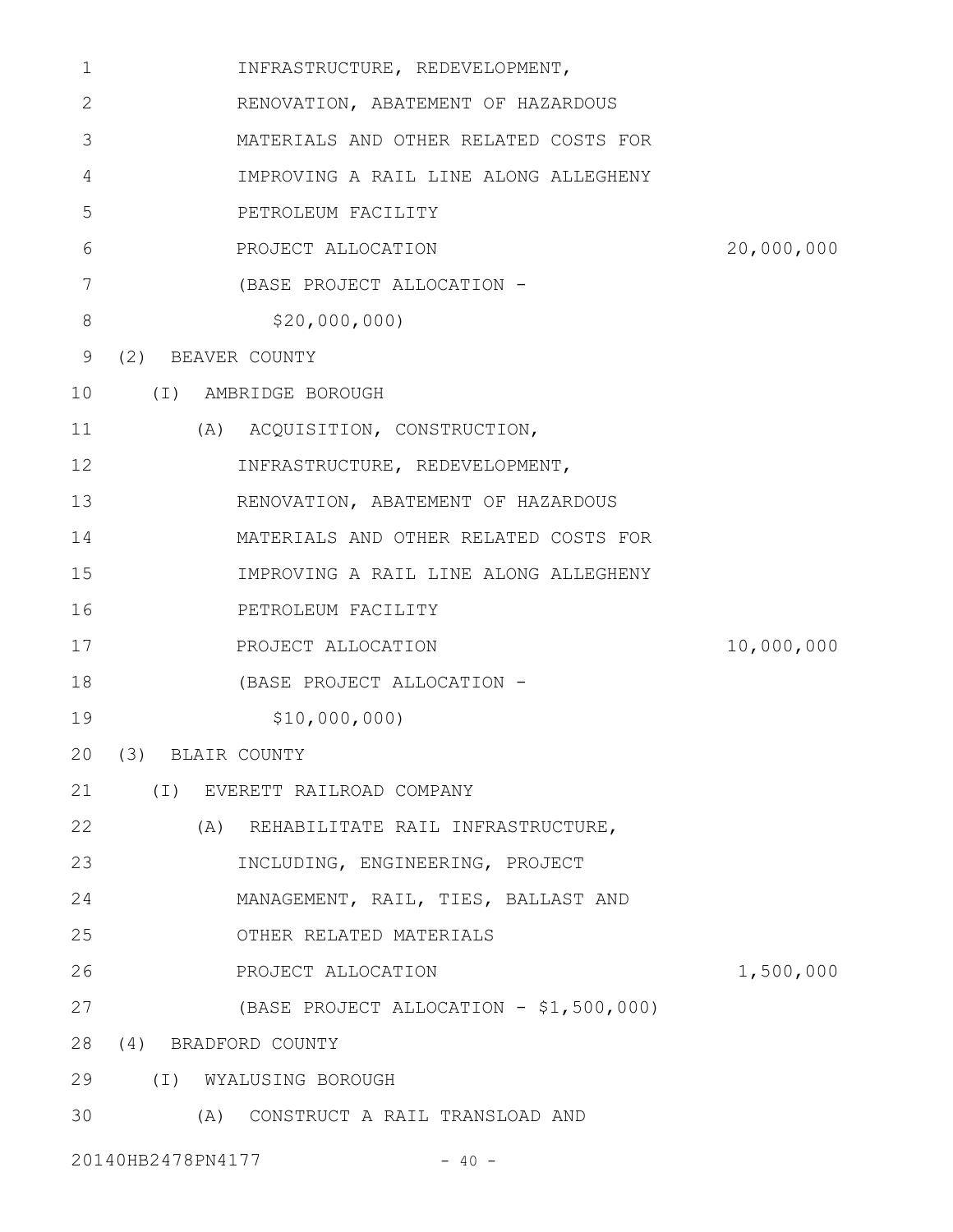| 1               | MATERIAL STORAGE FACILITY, INCLUDING    |           |
|-----------------|-----------------------------------------|-----------|
| 2               | LAND ACQUISITION, SITE PREPARATION,     |           |
| 3               | ENGINEERING, PERMITTING, RAIL, TIES,    |           |
| 4               | BALLAST, STORAGE TRACKS, SWITCHES,      |           |
| 5               | TRANSLOAD EQUIPMENT, INSTALL TRUCK      |           |
| 6               | SCALE AND CONSTRUCT A                   |           |
| 7               | LOADING/UNLOADING AREA                  |           |
| 8               | PROJECT ALLOCATION                      | 1,800,000 |
| 9               | (BASE PROJECT ALLOCATION - \$1,800,000) |           |
| 10 <sub>o</sub> | (5) CHESTER COUNTY                      |           |
| 11              | (I) BRANDYWINE VALLEY RAILROAD          |           |
| 12              | (A) REPAIR BRIDGES, REHABILITATE RAIL   |           |
| 13              | INFRASTRUCTURE AND IMPROVE FREIGHT      |           |
| 14              | YARDS, INCLUDING ENGINEERING,           |           |
| 15              | DRAINAGE, RAIL, TIES, BALLAST,          |           |
| 16              | SWITCHES AND ALL RAIL-RELATED           |           |
| 17              | MATERIALS NECESSARY FOR PROJECT         |           |
| 18              | COMPLETION                              |           |
| 19              | PROJECT ALLOCATION                      | 2,500,000 |
| 20              | (BASE PROJECT ALLOCATION - \$2,500,000) |           |
| 21              | (6) CLINTON COUNTY                      |           |
| 22              | (I) CITY OF LOCK HAVEN                  |           |
| 23              | (A) CONSTRUCTION, RENOVATION AND OTHER  |           |
| 24              | RELATED COSTS TO RECONSTRUCT A RAIL     |           |
| 25              | LINE INCLUDING A NEW ACCESS ROAD,       |           |
| 26              | SIDINGS AND FACILITY IMPROVEMENTS       |           |
| 27              | PROJECT ALLOCATION                      | 1,540,000 |
| 28              | (BASE PROJECT ALLOCATION - \$1,540,000) |           |
| 29              | (7) DAUPHIN COUNTY                      |           |
| 30              | (i) Swatara Township                    |           |

20140HB2478PN4177 - 41 -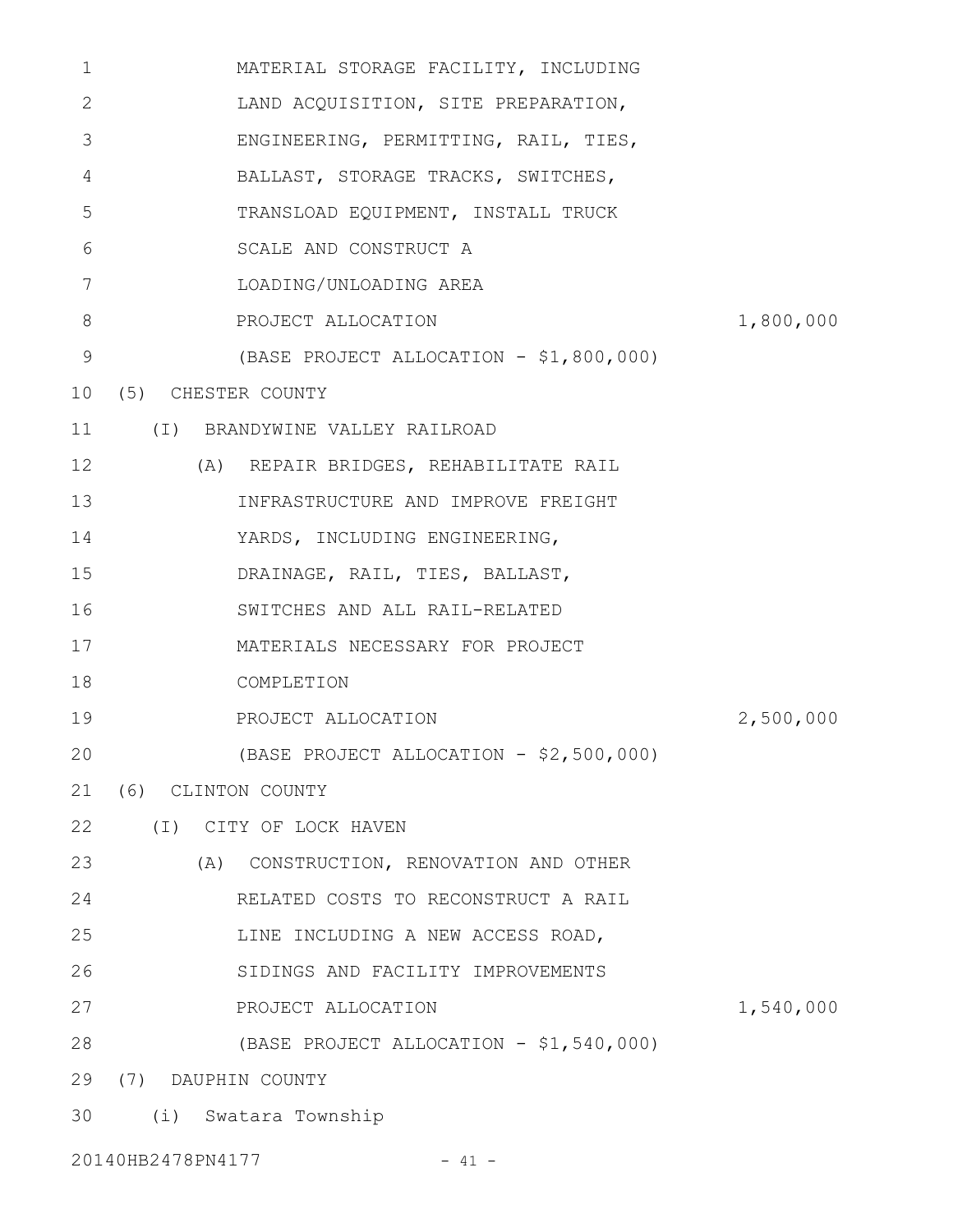| 1  | (A) Acquisition, construction,                 |            |
|----|------------------------------------------------|------------|
| 2  | redevelopment, renovation and related          |            |
| 3  | costs for Norfolk Southern Railroad            |            |
| 4  | upgrades and improvements to                   |            |
| 5  | infrastructure within proximity to             |            |
| 6  | Rutherford Rail Yard                           |            |
| 7  | Project Allocation                             | 50,000,000 |
| 8  | (Base Project Allocation -                     |            |
| 9  | \$50,000,000                                   |            |
| 10 | (8)<br>FAYETTE COUNTY                          | <--        |
| 11 | $(\top)$<br>COUNTY PROJECTS                    |            |
| 12 | (A) REHABILITATE, RECONFIGURE EXISTING         |            |
| 13 | INFRASTRUCTURE AND CONSTRUCT                   |            |
| 14 | ADDITIONAL TRACK FOR CAR STORAGE AND           |            |
| 15 | UNLOADING MATERIALS IN FAYETTE COUNTY,         |            |
| 16 | INCLUDING ENGINEERING, SITE                    |            |
| 17 | PREPARATION, RAIL, TIES, BALLAST AND           |            |
| 18 | OTHER RAIL-RELATED MATERIALS                   |            |
| 19 | PROJECT ALLOCATION                             | 2,800,000  |
| 20 | (BASE PROJECT ALLOCATION - \$2,800,000)        |            |
| 21 | $\left(\frac{2}{2}\right)$ (9) Lawrence County | <--        |
| 22 | (i) Bessemer and Mahoning Boroughs BOROUGH     | <--        |
| 23 | AND MAHONING TOWNSHIP                          | <--        |
| 24 | (A) Construction, acquisition,                 |            |
| 25 | infrastructure, redevelopment,                 |            |
| 26 | abatement of hazardous materials,              |            |
| 27 | renovation, rehabilitation and other           |            |
| 28 | related costs for the installation of          |            |
| 29 | rail lines                                     |            |
| 30 | Project Allocation                             | 10,000,000 |
|    | 20140HB2478PN4177<br>$-42 -$                   |            |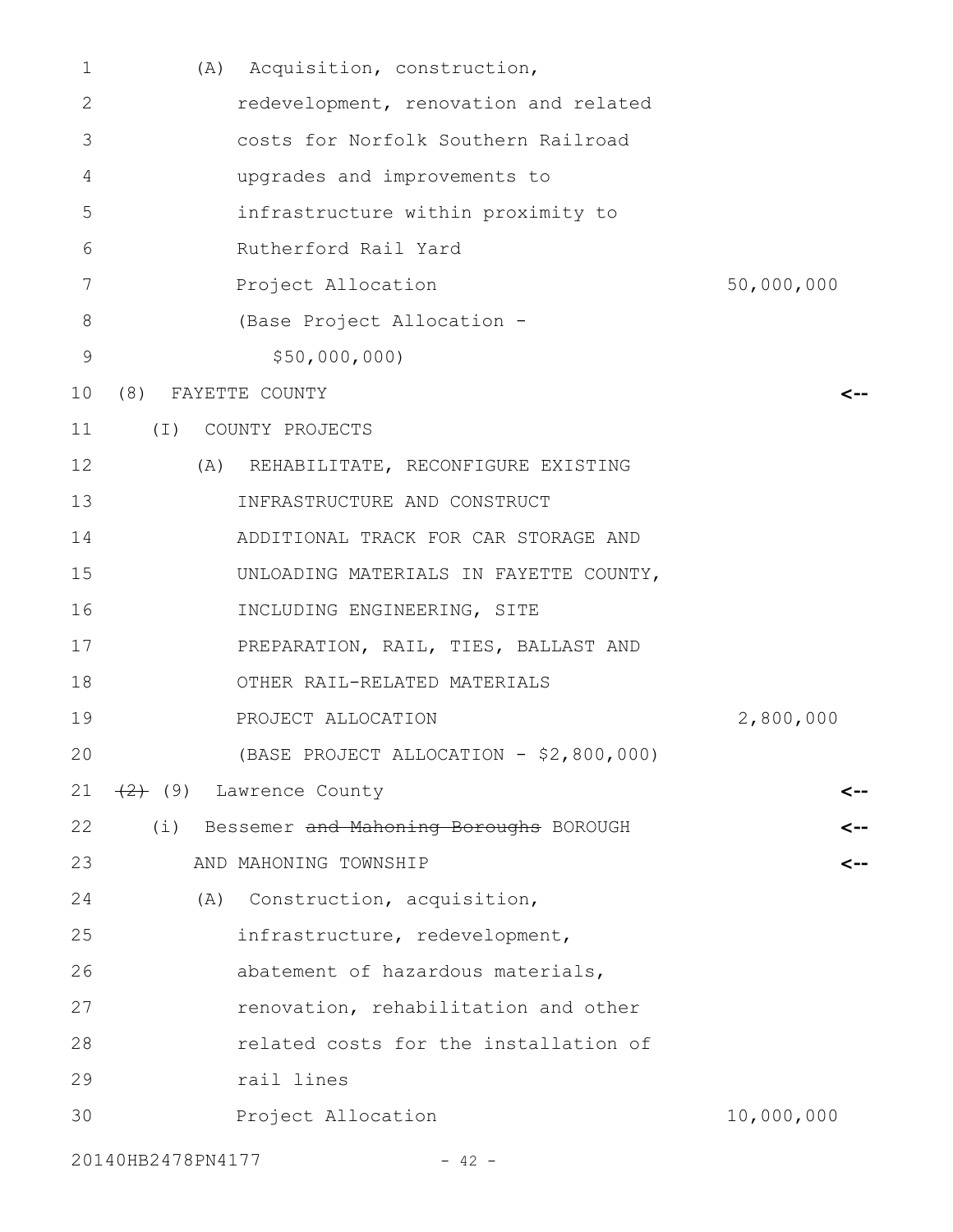| 1  | (Base Project Allocation -              |            |
|----|-----------------------------------------|------------|
| 2  | \$10,000,000                            |            |
| 3  | Ellwood City Borough<br>(iii)           |            |
| 4  | Construction, infrastructure,<br>(A)    |            |
| 5  | renovation, rehabilitation and other    |            |
| 6  | related costs for a railroad underpass  |            |
| 7  | Project Allocation                      | 500,000    |
| 8  | (Base Project Allocation - \$500,000)   |            |
| 9  | City of New Castle<br>(iii)             |            |
| 10 | Construction, acquisition,<br>(A)       |            |
| 11 | infrastructure, redevelopment,          |            |
| 12 | abatement of hazardous materials,       |            |
| 13 | renovation, rehabilitation and other    |            |
| 14 | related costs for the installation of   |            |
| 15 | rail lines                              |            |
| 16 | Project Allocation                      | 5,000,000  |
| 17 | (Base Project Allocation - \$5,000,000) |            |
| 18 | Neshannock Township<br>(iv)             |            |
| 19 | Construction, acquisition,<br>(A)       |            |
| 20 | infrastructure and other related costs  |            |
| 21 | for the installation of rail lines at   |            |
| 22 | Millennium Technology Park              |            |
| 23 | Project Allocation                      | 15,000,000 |
| 24 | (Base Project Allocation -              |            |
| 25 | \$15,000,000                            |            |
| 26 | New Beaver Borough<br>(v)               |            |
| 27 | Construction, acquisition,<br>(A)       |            |
| 28 | infrastructure, redevelopment,          |            |
| 29 | abatement of hazardous materials,       |            |
| 30 | renovation, rehabilitation and other    |            |
|    | 20140HB2478PN4177<br>$-43 -$            |            |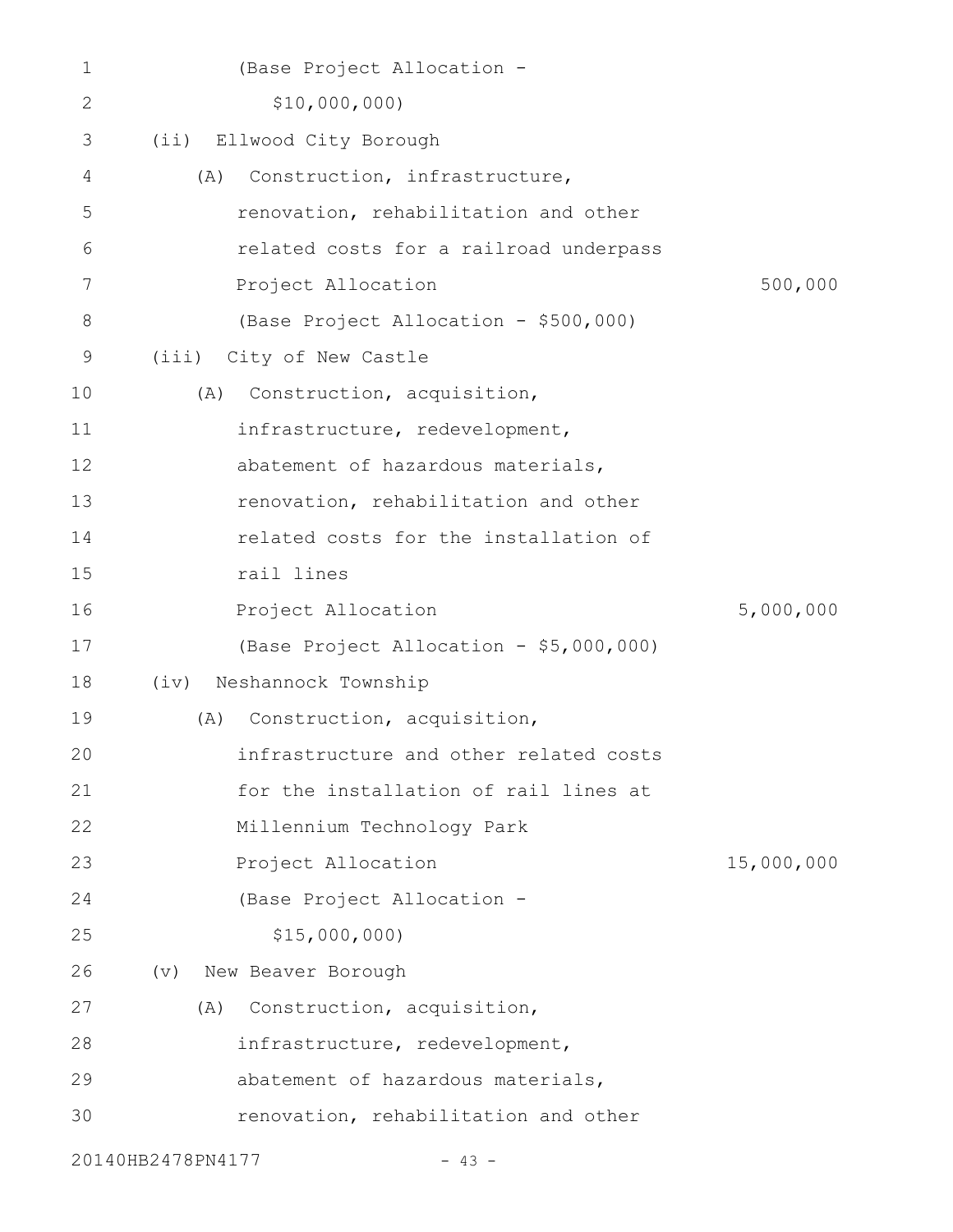| 1                 | related costs for the installation of   |           |
|-------------------|-----------------------------------------|-----------|
| 2                 | rail lines at New Beaver Commercial     |           |
| 3                 | Park                                    |           |
| 4                 | Project Allocation                      | 3,000,000 |
| 5                 | (Base Project Allocation - \$3,000,000) |           |
| 6                 | (10) LUZERNE COUNTY                     |           |
| 7<br>$(\top)$     | COUNTY PROJECTS                         |           |
| 8                 | (A) EXTEND RAIL SERVICE TO RECYCLING    |           |
| 9                 | FACILITY AND EXPAND TRANSLOAD           |           |
| 10                | OPERATION IN LUZERNE COUNTY, INCLUDING  |           |
| 11                | LAND ACQUISITION, SITE PREPARATION,     |           |
| 12                | ENGINEERING, PERMITTING, RAIL, TIES,    |           |
| 13                | BALLAST, STORAGE TRACKS, SWITCHES,      |           |
| 14                | TRANSLOAD EQUIPMENT, PAVING AND         |           |
| 15                | CONSTRUCT AN ENCLOSED STORAGE AREA      |           |
| 16                | PROJECT ALLOCATION                      | 1,000,000 |
| 17                | (BASE PROJECT ALLOCATION - \$1,000,000) |           |
| 18                | (11) Mercer County                      | -->       |
| 19                | (i) City of Farrell                     |           |
| 20                | (A) Construction, infrastructure,       |           |
| 21                | renovation, rehabilitation and other    |           |
| 22                | related costs for a car thawing system  |           |
| 23                | and related facilities                  |           |
| 24                | Project Allocation                      | 3,500,000 |
| 25                | (Base Project Allocation - \$3,500,000) |           |
| 26                | (ii) City of Sharon                     |           |
| 27<br>(A)         | Construction, infrastructure,           |           |
| 28                | renovation, rehabilitation and other    |           |
| 29                | related costs for rail facility         |           |
| 30                | Project Allocation                      | 1,050,000 |
| 20140HB2478PN4177 | - 44 -                                  |           |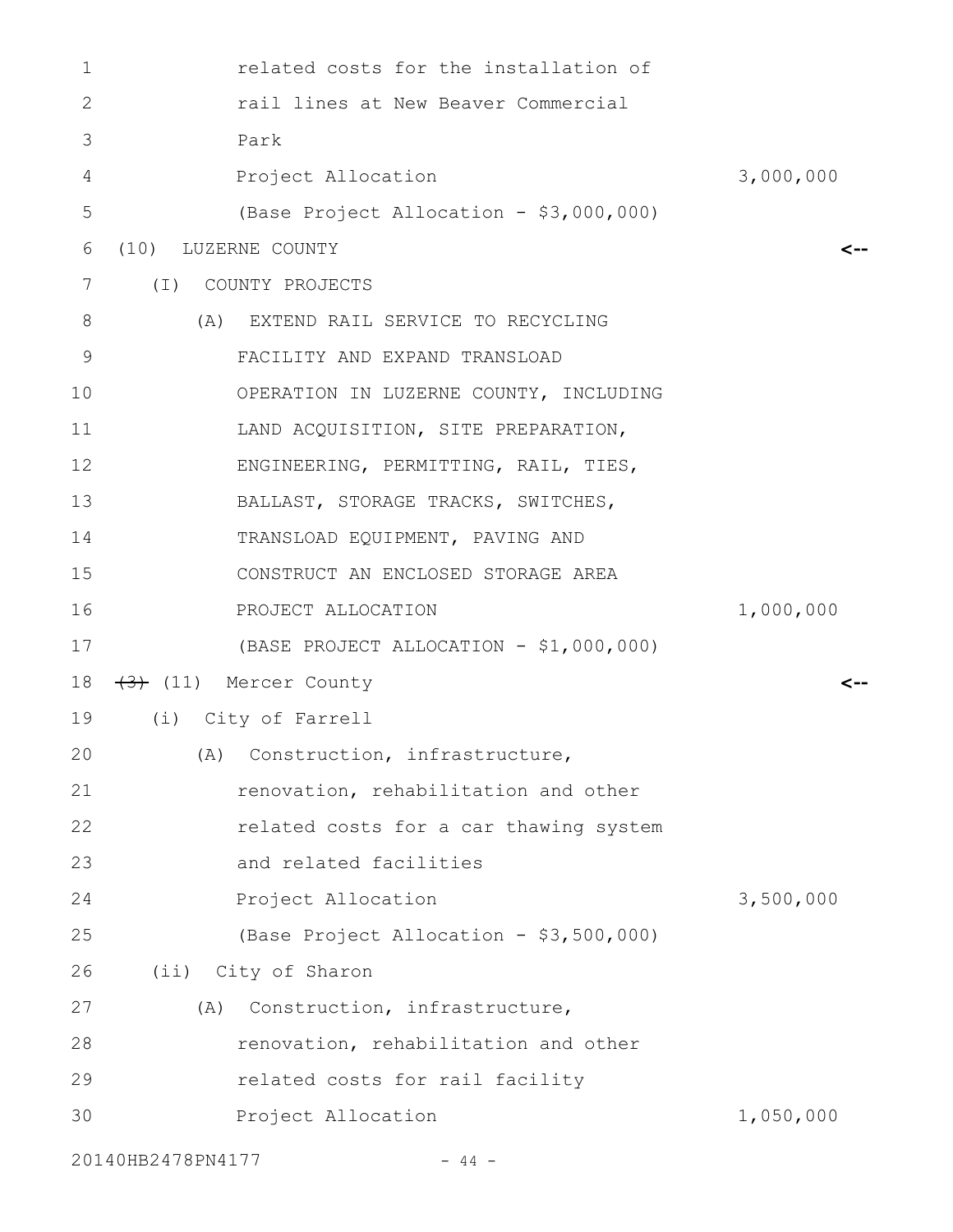| 1  | (Base Project Allocation - \$1,050,000)        |           |
|----|------------------------------------------------|-----------|
| 2  | Sharpsville Borough<br>(iii)                   |           |
| 3  | Construction, infrastructure and<br>(A)        |           |
| 4  | other related costs for transload              |           |
| 5  | railroad siding facility                       |           |
| 6  | Project Allocation                             | 7,000,000 |
| 7  | (Base Project Allocation - \$7,000,000)        |           |
| 8  | $\overline{4}$ (12) Monroe County              |           |
| 9  | East Stroudsburg Borough<br>(i)                |           |
| 10 | Construction and related costs for<br>(A)      |           |
| 11 | replacement of a railroad bridge               |           |
| 12 | Project Allocation                             | 1,200,000 |
| 13 | (Base Project Allocation - \$1,200,000)        |           |
| 14 | (13) MONTGOMERY COUNTY                         | <--       |
| 15 | $(\top)$<br>UPPER MERION AND PLYMOUTH RAILROAD |           |
| 16 | (A)<br>CONSTRUCT NEW STORAGE TRACKS,           |           |
| 17 | REHABILITATE BRIDGES AND RAIL                  |           |
| 18 | INFRASTRUCTURE AND UPGRADE TRACKS              |           |
| 19 | WITHIN PLYMOUTH YARD, INCLUDING LAND           |           |
| 20 | ACQUISITION, SITE PREPARATION,                 |           |
| 21 | ENGINEERING, PERMITTING, DRAINAGE,             |           |
| 22 | RAIL, TIES BALLAST, SWITCHES AND ALL           |           |
| 23 | RAIL-RELATED MATERIALS NECESSARY FOR           |           |
| 24 | PROJECT COMPLETION                             |           |
| 25 | PROJECT ALLOCATION                             | 2,000,000 |
| 26 | (BASE PROJECT ALLOCATION - \$2,000,000)        |           |
| 27 | (14) NORTHUMBERLAND COUNTY                     |           |
| 28 | (I) BOYD STATION, LLC                          |           |
| 29 | (A) EXPAND EXISTING INFRASTRUCTURE TO          |           |
| 30 | INCREASE CAPACITY IN TRANSLOADING AND          |           |
|    | 20140HB2478PN4177<br>$-45 -$                   |           |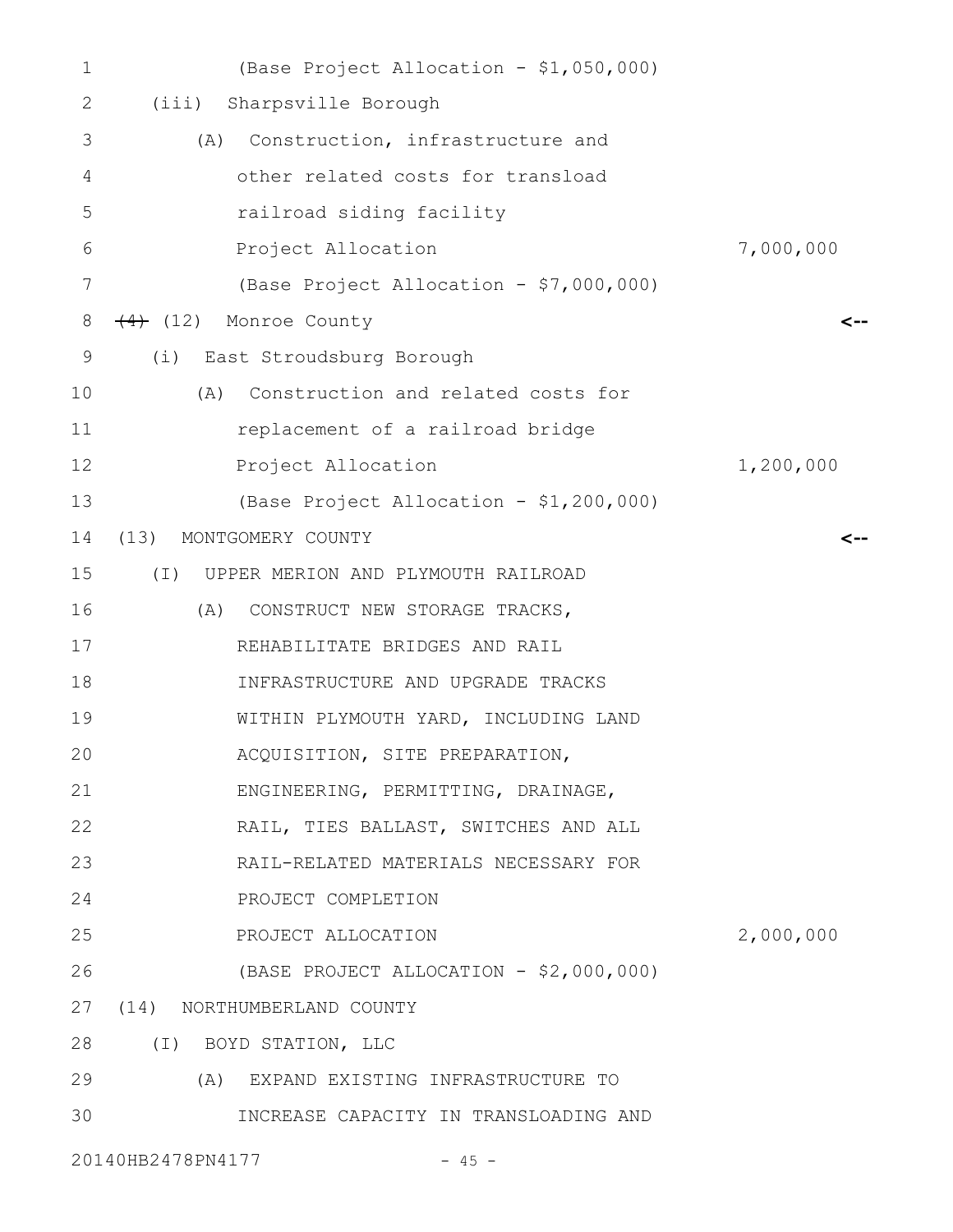| 1            | PROCESSING OF AGRICULTURAL COMMODITIES   |           |
|--------------|------------------------------------------|-----------|
| $\mathbf{2}$ | IN NORTHUMBERLAND COUNTY, INCLUDING      |           |
| 3            | SITE PREPARATION, ENGINEERING,           |           |
| 4            | PERMITTING, GRADING, RAIL TIES,          |           |
| 5            | BALLAST, SWITCHES AND CONSTRUCTION OF    |           |
| 6            | TRANSLOADING EQUIPMENT AND ADDITIONAL    |           |
| 7            | STORAGE UNITS                            |           |
| 8            | PROJECT ALLOCATION                       | 4,000,000 |
| 9            | (BASE PROJECT ALLOCATION - \$4,000,000)  |           |
| 10           | (15) SEDA-COG JOINT RAIL AUTHORITY       |           |
| 11           | (I) BLAIR, CENTRE, COLUMBIA AND LYCOMING |           |
| 12           | COUNTIES                                 |           |
| 13           | (A) UPGRADE 22 RAILROAD BRIDGES IN       |           |
| 14           | CENTRAL PENNSYLVANIA TO ENSURE SAFE      |           |
| 15           | AND EFFICIENT RAIL FREIGHT SERVICE       |           |
| 16           | PROJECT ALLOCATION                       | 1,911,000 |
| 17           | (BASE PROJECT ALLOCATION - \$1,911,000)  |           |
| 18           | (II) COLUMBIA COUNTY                     |           |
| 19           | (A) RECONSTRUCT RAILROAD ROADBED AND     |           |
| 20           | RELATED TRACK AND CONSTRUCT AND          |           |
| 21           | IMPROVE DRAINAGE FACILITIES TO PROTECT   |           |
| 22           | RAILROAD FROM FLOOD DAMAGE               |           |
| 23           | PROJECT ALLOCATION                       | 1,470,000 |
| 24           | (BASE PROJECT ALLOCATION - \$1,470,000)  |           |
| 25           | (III) LYCOMING COUNTY                    |           |
| 26           | (A) PURCHASE INDUSTRIAL PROPERTY IN      |           |
| 27           | CLINTON TOWNSHIP, LYCOMING COUNTY AND    |           |
| 28           | REHABILITATE AND CONSTRUCT YARD TRACK    |           |
| 29           | AND RELATED FACILITIES                   |           |
| 30           | PROJECT ALLOCATION                       | 1,750,000 |
|              |                                          |           |

20140HB2478PN4177 - 46 -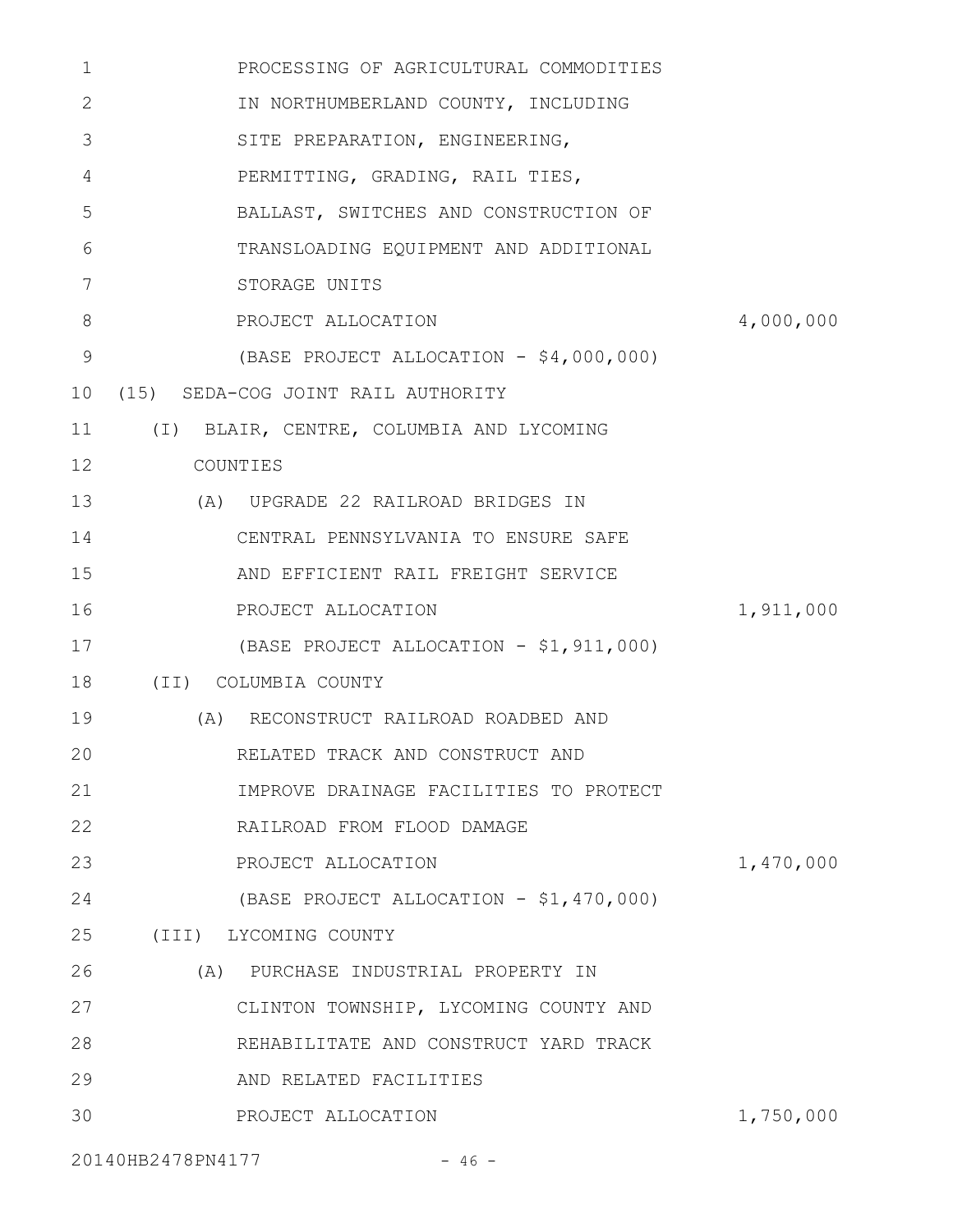| 1  | (BASE PROJECT ALLOCATION - \$1,750,000) |           |
|----|-----------------------------------------|-----------|
| 2  | (IV) MIFFLIN COUNTY                     |           |
| 3  | (A) REHABILITATE AND CONSTRUCT YARD     |           |
| 4  | TRACKS AND RELATED SITE DEVELOPMENT IN  |           |
| 5  | NORTH YARDS                             |           |
| 6  | PROJECT ALLOCATION                      | 1,750,000 |
| 7  | (BASE PROJECT ALLOCATION - \$1,750,000) |           |
| 8  | (B) RECONSTRUCT RAILROAD ROADBED AND    |           |
| 9  | TRACK AND IMPROVE SUBGRADE AND          |           |
| 10 | DRAINAGE ON MIFFLIN COUNTY INDUSTRIAL   |           |
| 11 | PARK RAIL SPUR                          |           |
| 12 | PROJECT ALLOCATION                      | 1,050,000 |
| 13 | (BASE PROJECT ALLOCATION - \$1,050,000) |           |
| 14 | (16) YORK COUNTY                        |           |
| 15 | (I) CITY OF YORK                        |           |
| 16 | (A) ACQUISITION, CONSTRUCTION,          |           |
| 17 | INFRASTRUCTURE, REDEVELOPMENT,          |           |
| 18 | RENOVATION AND OTHER RELATED COSTS FOR  |           |
| 19 | CONTINENTAL SQUARE RENOVATION PROJECT   |           |
| 20 | PROJECT ALLOCATION                      | 3,500,000 |
| 21 | (BASE PROJECT ALLOCATION - \$3,500,000) |           |
| 22 | (17) MULTIPLE COUNTIES                  |           |
| 23 | (I) BLAIR, CENTRE, CLINTON, COLUMBIA,   |           |
| 24 | LYCOMING, MONTOUR, MIFFLIN AND          |           |
| 25 | NORTHUMBERLAND COUNTIES                 |           |
| 26 | (A) CONSTRUCTION, RENOVATION AND OTHER  |           |
| 27 | RELATED COSTS TO UPGRADE AND CONSTRUCT  |           |
| 28 | TWENTY-TWO RAILROAD BRIDGES ON SHORT    |           |
| 29 | LINE RAILROADS                          |           |
| 30 | PROJECT ALLOCATION                      | 1,900,000 |
|    | 20140HB2478PN4177<br>$-47 -$            |           |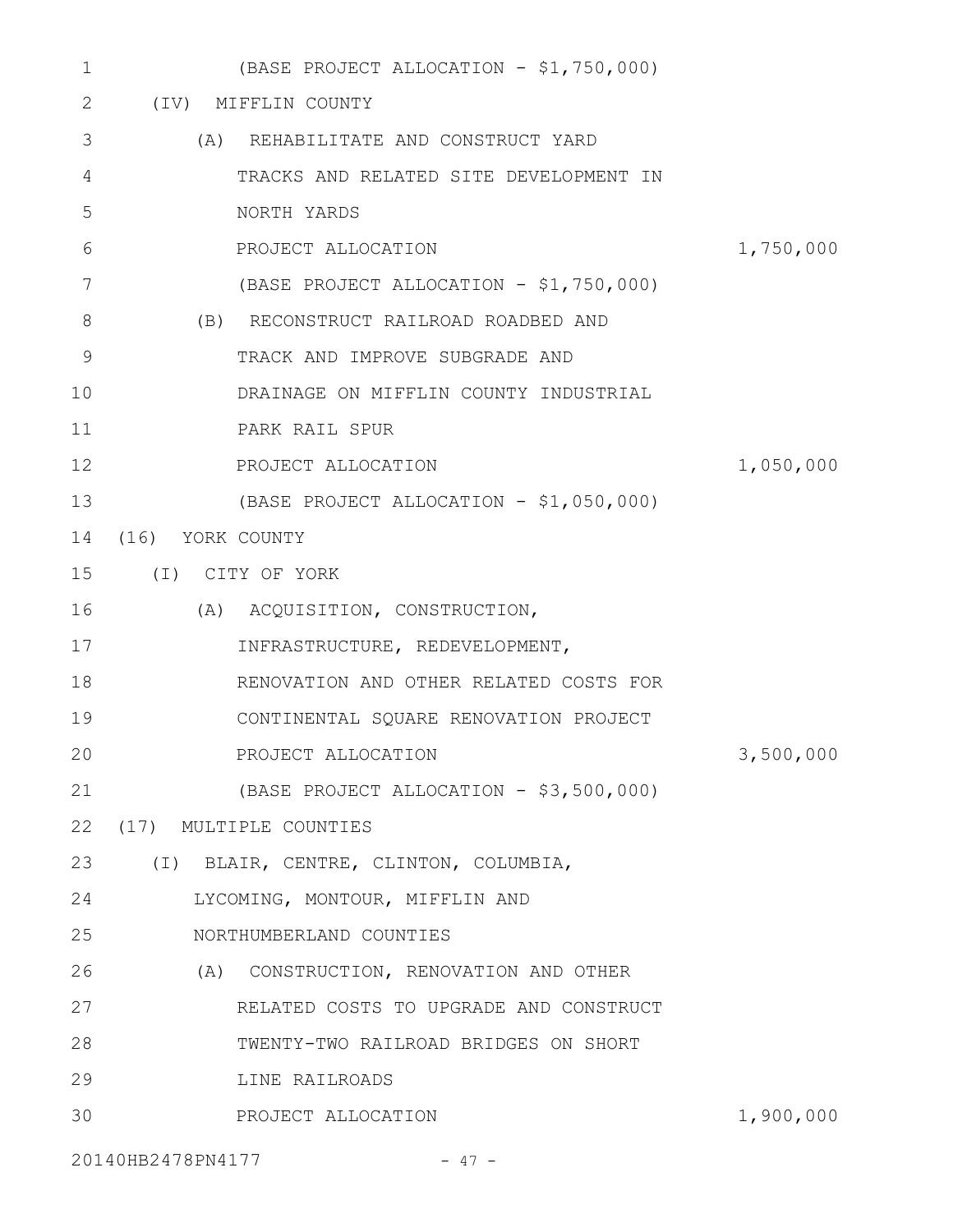| 1            | (BASE PROJECT ALLOCATION - \$1,900,000)                          |
|--------------|------------------------------------------------------------------|
| $\mathbf{2}$ | (II) CLINTON, COLUMBIA, LYCOMING AND MONTOUR                     |
| 3            | COUNTIES                                                         |
| 4            | (A)<br>CONSTRUCTION, RENOVATION AND OTHER                        |
| 5            | RELATED COSTS TO CONSTRUCT, EXPAND AND                           |
| 6            | REHABILITATE RAILROAD TRACKS AND                                 |
| 7            | SIDINGS                                                          |
| 8            | 2,340,000<br>PROJECT ALLOCATION                                  |
| $\mathsf 9$  | (BASE PROJECT ALLOCATION - \$2,340,000)                          |
| 10           | Air transportation.--Additional capital projects in the<br>(C)   |
| 11           | category of transportation assistance projects for air           |
| 12           | transportation service to which an interest is to be acquired by |
| 13           | the Department of Transportation, its successors or assigns and  |
| 14           | to be financed by the incurring of debt are hereby itemized,     |
| 15           | together with their respective estimated financial costs, as     |
| 16           | follows:                                                         |
| 17           | Total Project                                                    |
| 18           | Project<br>Allocation                                            |
| 19           | Adams County<br>(1)                                              |
|              | 20 (i) Cumberland Township                                       |
| 21           | Rehabilitation of existing aviation<br>(A)                       |
| 22           | facilities and construction of new                               |
| 23           | hangars, taxiways and airport related                            |
| 24           | buildings at Gettysburg Regional                                 |
| 25           | Airport                                                          |
| 26           | 700,000<br>Project Allocation                                    |
| 27           | (Base Project Allocation - \$700,000)                            |
| 28           | (2)<br>Dauphin County                                            |
| 29           | Susquehanna Area Regional Airport<br>(i)                         |
| 30           | Authority                                                        |
|              |                                                                  |

20140HB2478PN4177 - 48 -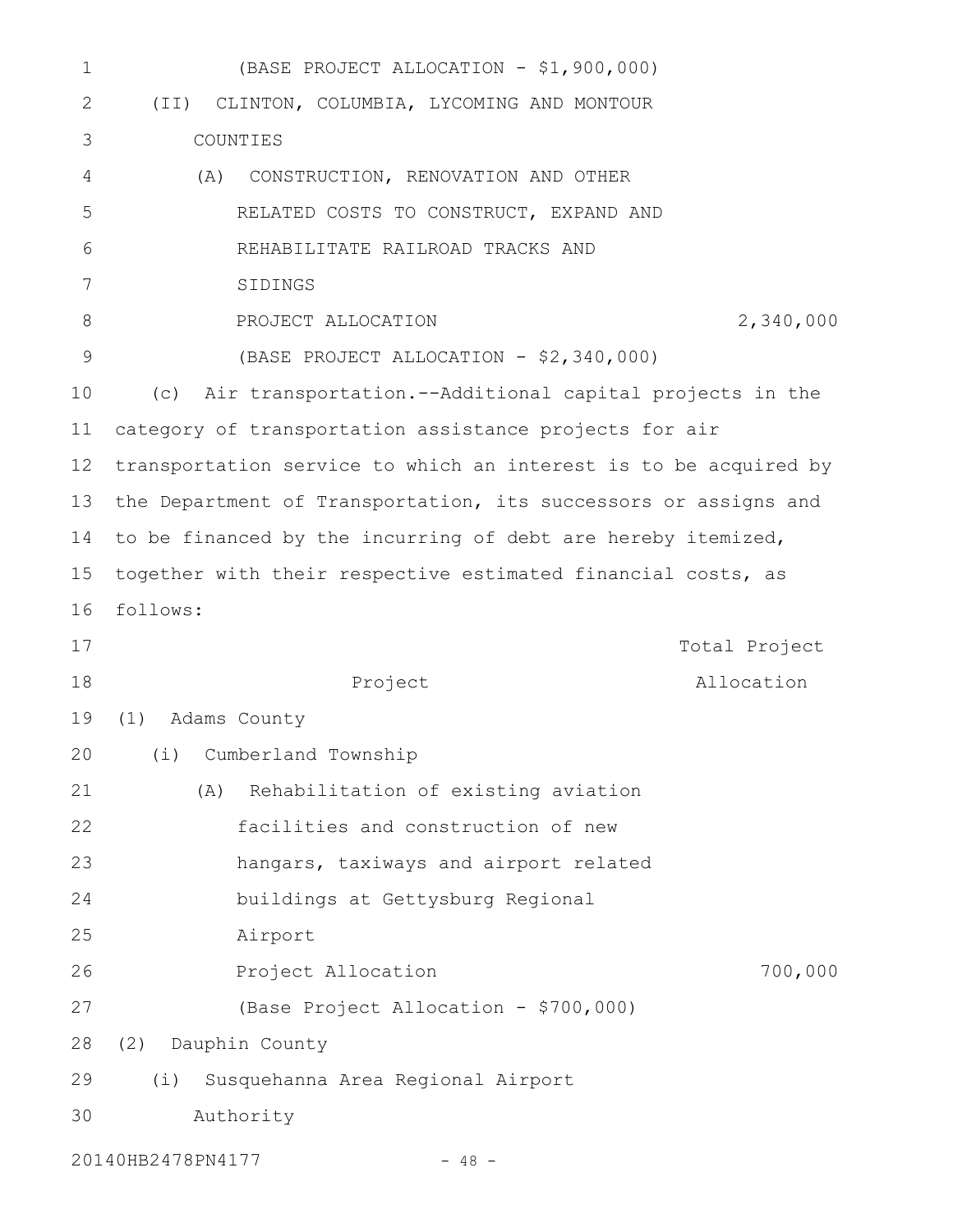| $\mathbf{1}$ |                   | Rehabilitation of existing aviation<br>(A)                   |           |
|--------------|-------------------|--------------------------------------------------------------|-----------|
| 2            |                   | facilities and construction,                                 |           |
| 3            |                   | infrastructure and related costs of                          |           |
| 4            |                   | new hangars, taxiways and airport                            |           |
| 5            |                   | related buildings at Harrisburg                              |           |
| 6            |                   | International Airport                                        |           |
| 7            |                   | Project Allocation                                           | 1,000,000 |
| 8            |                   | (Base Project Allocation - \$1,000,000)                      |           |
| 9            | (3)               | FRANKLIN COUNTY                                              | <--       |
| 10           | $(\top)$          | SUSQUEHANNA AREA REGIONAL AIRPORT                            |           |
| 11           |                   | AUTHORITY                                                    |           |
| 12           |                   | (A) REHABILITATION OF EXISTING AVIATION                      |           |
| 13           |                   | FACILITIES AND CONSTRUCTION OF NEW                           |           |
| 14           |                   | HANGARS, TAXIWAYS AND AIRPORT RELATED                        |           |
| 15           |                   | BUILDINGS AT FRANKLIN COUNTY REGIONAL                        |           |
| 16           |                   | AIRPORT IN GREENE TOWNSHIP                                   |           |
| 17           |                   | PROJECT ALLOCATION                                           | 700,000   |
| 18           |                   | (BASE PROJECT ALLOCATION - \$700,000)                        |           |
| 19           |                   | $(4)$ York County                                            |           |
| 20           |                   | (i) Susquehanna Area Regional Airport                        |           |
| 21           |                   | Authority                                                    |           |
| 22           |                   | Rehabilitation of existing aviation<br>(A)                   |           |
| 23           |                   | facilities and construction of new                           |           |
| 24           |                   | hangars, taxiways and airport related                        |           |
| 25           |                   | buildings at Capital City Airport                            |           |
| 26           |                   | Project Allocation                                           | 700,000   |
| 27           |                   | (Base Project Allocation - \$700,000)                        |           |
| 28           |                   | Section 6. Itemization of redevelopment assistance projects. |           |
| 29           | (a)               | Additional capital projects in the category of               |           |
| 30           |                   | redevelopment assistance projects for capital grants by the  |           |
|              | 20140HB2478PN4177 | $-49 -$                                                      |           |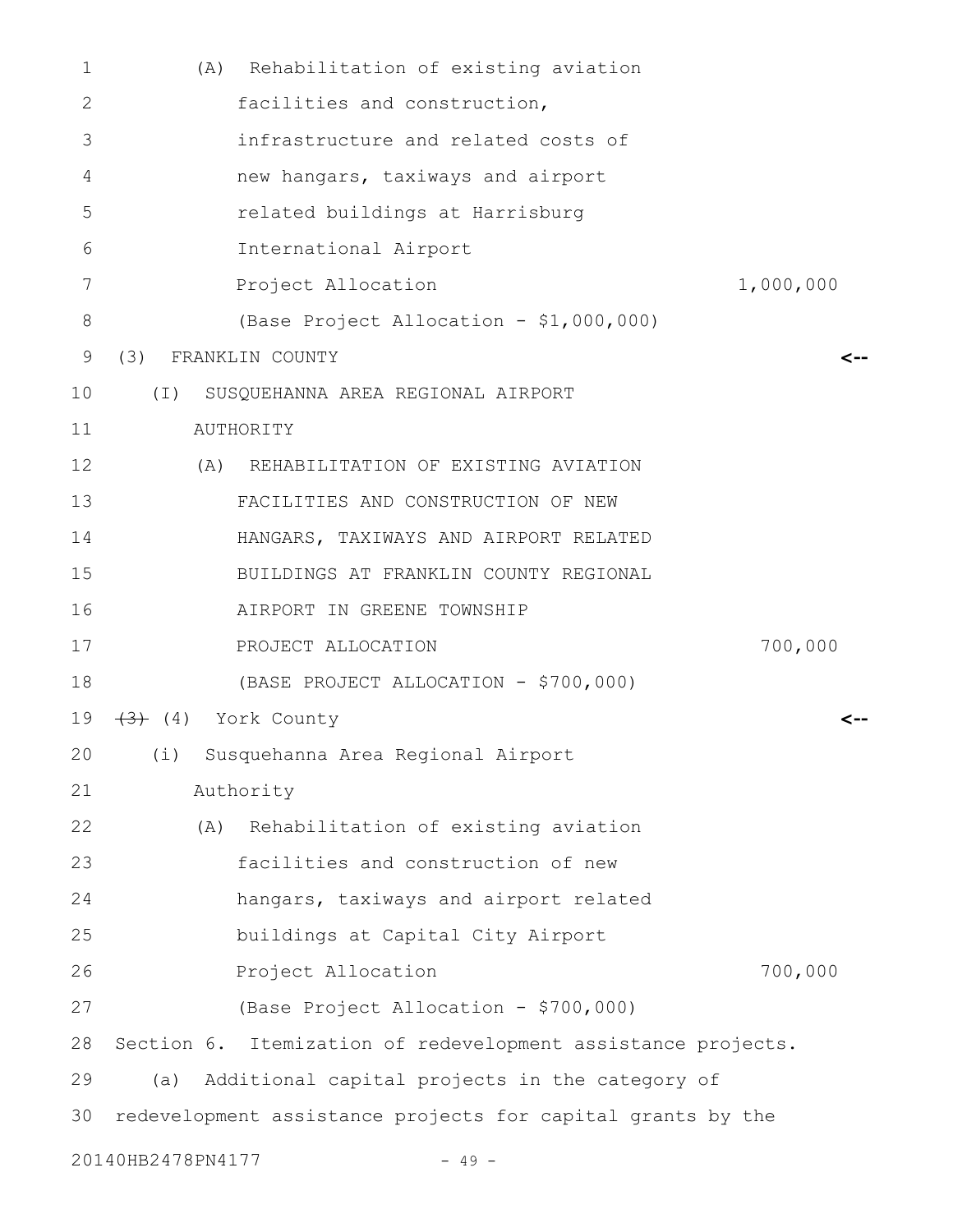| 1             | Department of Community and Economic Development, its successors |               |
|---------------|------------------------------------------------------------------|---------------|
| 2             | or assigns, authorized under the provisions of the act of May    |               |
| 3             | 20, 1949 (P.L.1633, No.493), known as the Housing and            |               |
| 4             | Redevelopment Assistance Law, and redevelopment assistance       |               |
| 5             | capital projects and to be financed by the incurring of debt,    |               |
| 6             | are hereby itemized, together with their estimated financial     |               |
| 7             | costs, as follows:                                               |               |
| 8             |                                                                  | Total Project |
| $\mathcal{G}$ | Project                                                          | Allocation    |
| 10            | (1)<br>Adams County                                              |               |
| 11            | (i) County projects (Reserved)                                   | <--           |
| 12            | INFRASTRUCTURE, CONSTRUCTION,<br>(A)                             |               |
| 13            | EQUIPMENT AND OTHER RELATED COSTS TO                             |               |
| 14            | KNOUSE FOODS, INCORPORATED FOR                                   |               |
| 15            | ECONOMIC DEVELOPMENT                                             |               |
| 16            | PROJECT ALLOCATION                                               | 4,000,000     |
| 17            | (BASE PROJECT ALLOCATION - \$4,000,000)                          |               |
| 18            | Cumberland Township<br>(i)                                       |               |
| 19            | Construction, infrastructure,<br>(A)                             |               |
| 20            | acquisition and related costs for an                             |               |
| 21            | economic development project at                                  |               |
| 22            | Gettysburg Regional Airport                                      |               |
| 23            | Project Allocation                                               | 5,000,000     |
| 24            | (Base Project Allocation - \$5,000,000)                          |               |
| 25            | (2) Allegheny County                                             |               |
| 26            | (i) County projects (Reserved)                                   |               |
| 27            | (A)<br>CONSTRUCTION, INFRASTRUCTURE,                             |               |
| 28            | REDEVELOPMENT, RENOVATION AND OTHER                              |               |
| 29            | RELATED COSTS FOR THE SEWICKLEY CAMPUS                           |               |
| 30            | INTERMEDIATE CARE FACILITY IN                                    |               |
|               | 20140HB2478PN4177<br>$-50 -$                                     |               |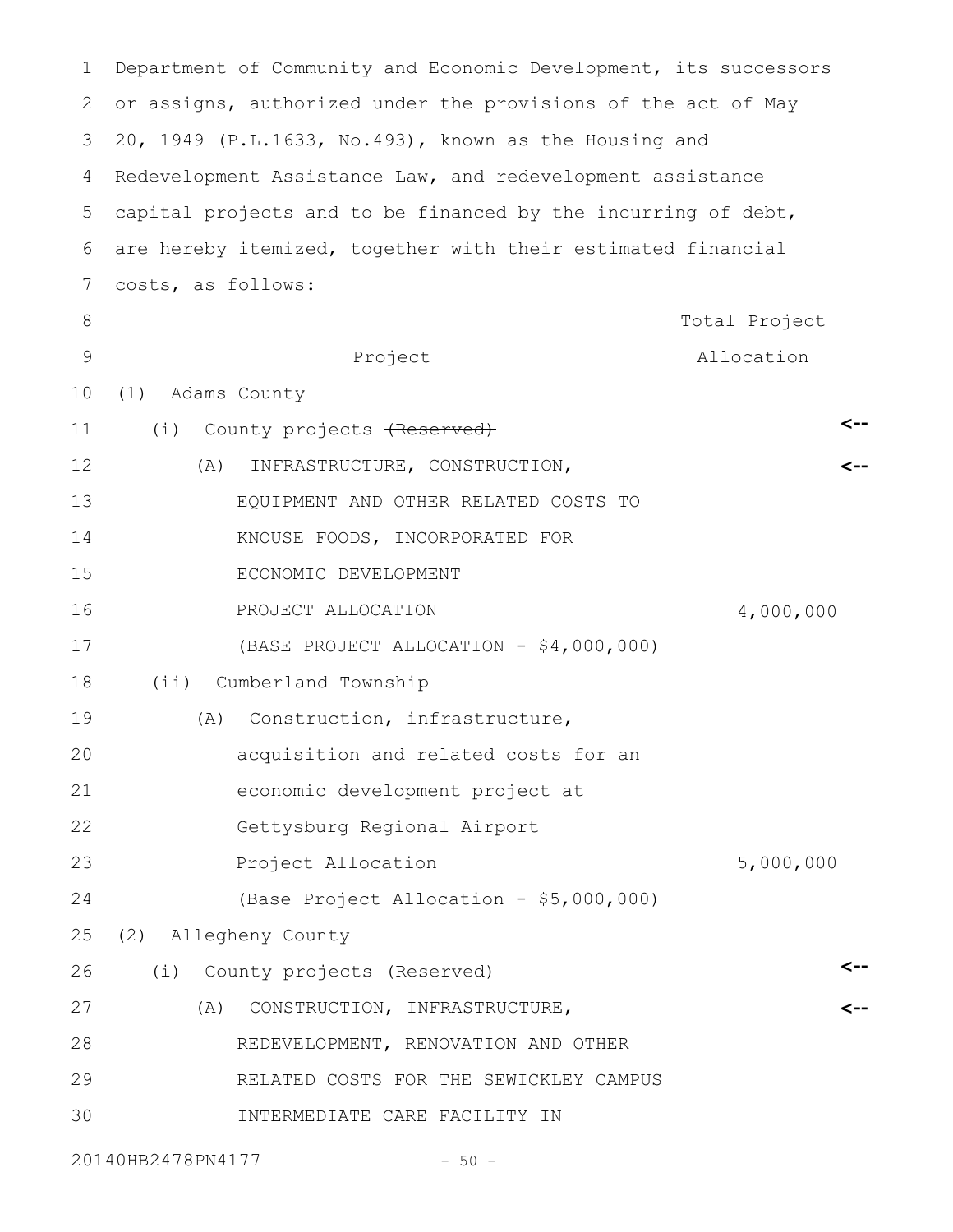| 1  | SEWICKLEY TOWNSHIP AND OHIO BOROUGH     |            |
|----|-----------------------------------------|------------|
| 2  | PROJECT ALLOCATION                      | 1,000,000  |
| 3  | (BASE PROJECT ALLOCATION - \$1,000,000) |            |
| 4  | (ii) City of Pittsburgh                 |            |
| 5  | Construction, infrastructure,<br>(A)    |            |
| 6  | renovation and other related costs for  |            |
| 7  | the Allegheny County Courthouse         |            |
| 8  | Project Allocation                      | 20,000,000 |
| 9  | (Base Project Allocation -              |            |
| 10 | \$20,000,000                            |            |
| 11 | Construction, infrastructure,<br>(B)    |            |
| 12 | renovation, rehabilitation and other    |            |
| 13 | related costs for the City-County       |            |
| 14 | Building                                |            |
| 15 | Project Allocation                      | 2,600,000  |
| 16 | (Base Project Allocation - \$2,600,000) |            |
| 17 | (C) Construction, acquisition,          |            |
| 18 | infrastructure and other related costs  |            |
| 19 | for a renovation project at Duquesne    |            |
| 20 | University                              |            |
| 21 | Project Allocation                      | 20,000,000 |
| 22 | (Base Project Allocation -              |            |
| 23 | \$20,000,000                            |            |
| 24 | Construction, acquisition,<br>(D)       |            |
| 25 | infrastructure and other related costs  |            |
| 26 | for an educational complex              |            |
| 27 | Project Allocation                      | 5,500,000  |
| 28 | (Base Project Allocation - \$5,500,000) |            |
| 29 | Construction, infrastructure,<br>(E)    |            |
| 30 | renovation, rehabilitation and other    |            |
|    | 20140HB2478PN4177<br>$-51 -$            |            |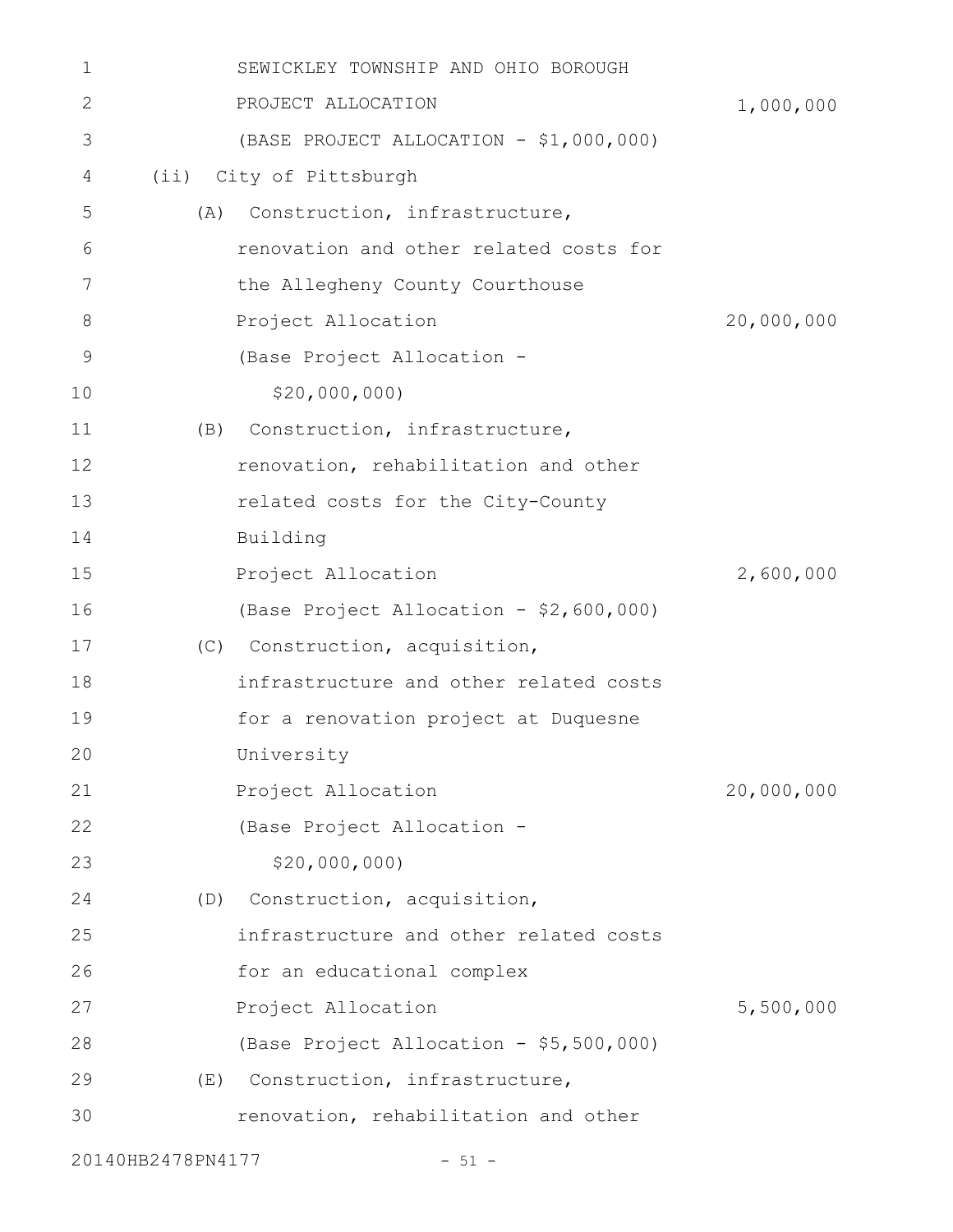| 1  |                  | related costs for the John P. Robin     |            |
|----|------------------|-----------------------------------------|------------|
| 2  |                  | Civic Building                          |            |
| 3  |                  | Project Allocation                      | 1,000,000  |
| 4  |                  | (Base Project Allocation - \$1,000,000) |            |
| 5  | (F)              | Construction, infrastructure,           |            |
| 6  |                  | renovation, rehabilitation and other    |            |
| 7  |                  | related costs for the Municipal Courts  |            |
| 8  |                  | Building                                |            |
| 9  |                  | Project Allocation                      | 1,000,000  |
| 10 |                  | (Base Project Allocation - \$1,000,000) |            |
| 11 | (G)              | Construction, infrastructure,           |            |
| 12 |                  | redevelopment and other related costs   |            |
| 13 |                  | for a parking facility on the North     |            |
| 14 |                  | Side of Pittsburgh                      |            |
| 15 |                  | Project Allocation                      | 7,000,000  |
| 16 |                  | (Base Project Allocation - \$7,000,000) |            |
| 17 | (H)              | Construction, acquisition,              |            |
| 18 |                  | infrastructure, renovation,             |            |
| 19 |                  | rehabilitation and other related costs  |            |
| 20 |                  | for a public safety training facility   |            |
| 21 |                  | Project Allocation                      | 2,500,000  |
| 22 |                  | (Base Project Allocation - \$2,500,000) |            |
| 23 | $(\top)$         | Construction, redevelopment,            |            |
| 24 |                  | renovation, rehabilitation and other    |            |
| 25 |                  | related costs for the Union Trust       |            |
| 26 |                  | Building project                        |            |
| 27 |                  | Project Allocation                      | 10,000,000 |
| 28 |                  | (Base Project Allocation -              |            |
| 29 |                  | \$10,000,000)                           |            |
| 30 | $(\overline{J})$ | ACQUISITION, CONSTRUCTION,              |            |
|    |                  |                                         |            |

**<--**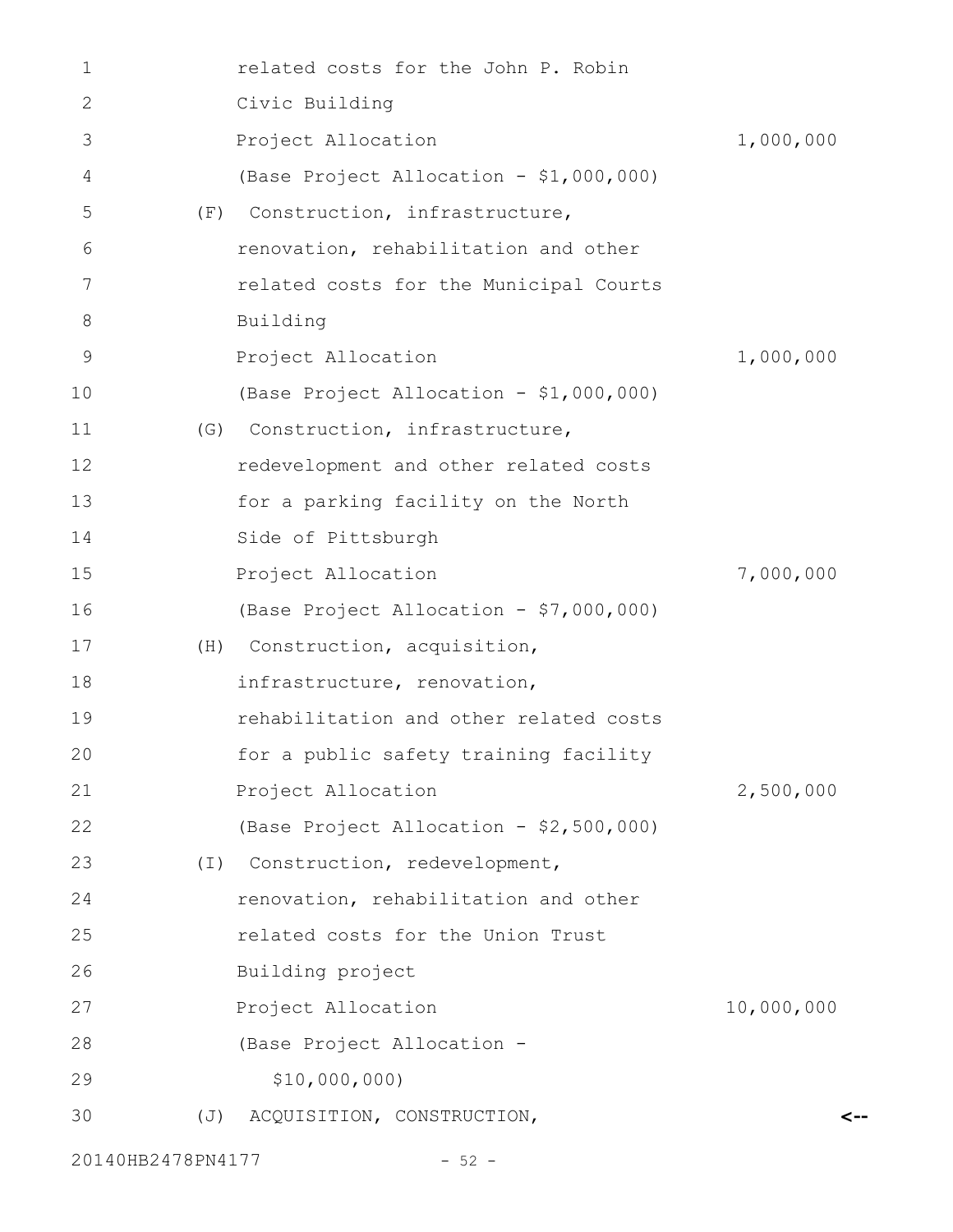| 1  | INFRASTRUCTURE, REDEVELOPMENT,          |            |
|----|-----------------------------------------|------------|
| 2  | RENOVATION, ABATEMENT OF HAZARDOUS      |            |
| 3  | MATERIALS AND OTHER RELATED COSTS FOR   |            |
| 4  | DEVELOPMENT OF THE PROVIDENT CHARTER    |            |
| 5  | SCHOOL                                  |            |
| 6  | PROJECT ALLOCATION                      | 2,000,000  |
| 7  | (BASE PROJECT ALLOCATION - \$2,000,000) |            |
| 8  | (K) ACQUISITION, CONSTRUCTION,          |            |
| 9  | INFRASTRUCTURE, REDEVELOPMENT,          |            |
| 10 | RENOVATION, ABATEMENT OF HAZARDOUS      |            |
| 11 | MATERIALS AND OTHER RELATED COSTS FOR   |            |
| 12 | EXPANSION OF BAKERY SQUARE, INCLUDING   |            |
| 13 | CONSTRUCTION AND IMPROVEMENTS TO THE    |            |
| 14 | RAIL LINE                               |            |
| 15 | PROJECT ALLOCATION                      | 20,000,000 |
| 16 | (BASE PROJECT ALLOCATION -              |            |
| 17 | \$20,000,000                            |            |
| 18 | (L) ACQUISITION, CONSTRUCTION,          |            |
| 19 | INFRASTRUCTURE, REDEVELOPMENT,          |            |
| 20 | RENOVATION, ABATEMENT OF HAZARDOUS      |            |
| 21 | MATERIALS AND OTHER RELATED COSTS FOR   |            |
| 22 | AN ECONOMIC DEVELOPMENT PROJECT         |            |
| 23 | PROJECT ALLOCATION                      | 15,000,000 |
| 24 | (BASE PROJECT ALLOCATION -              |            |
| 25 | \$15,000,000                            |            |
| 26 | (III) GREEN TREE BOROUGH                |            |
| 27 | (A) CONSTRUCTION, INFRASTRUCTURE,       |            |
| 28 | RENOVATION AND OTHER RELATED COSTS FOR  |            |
| 29 | SIDEWALK IMPROVEMENT PROJECT            |            |
| 30 | PROJECT ALLOCATION                      | 1,000,000  |
|    | 20140HB2478PN4177<br>$-53 -$            |            |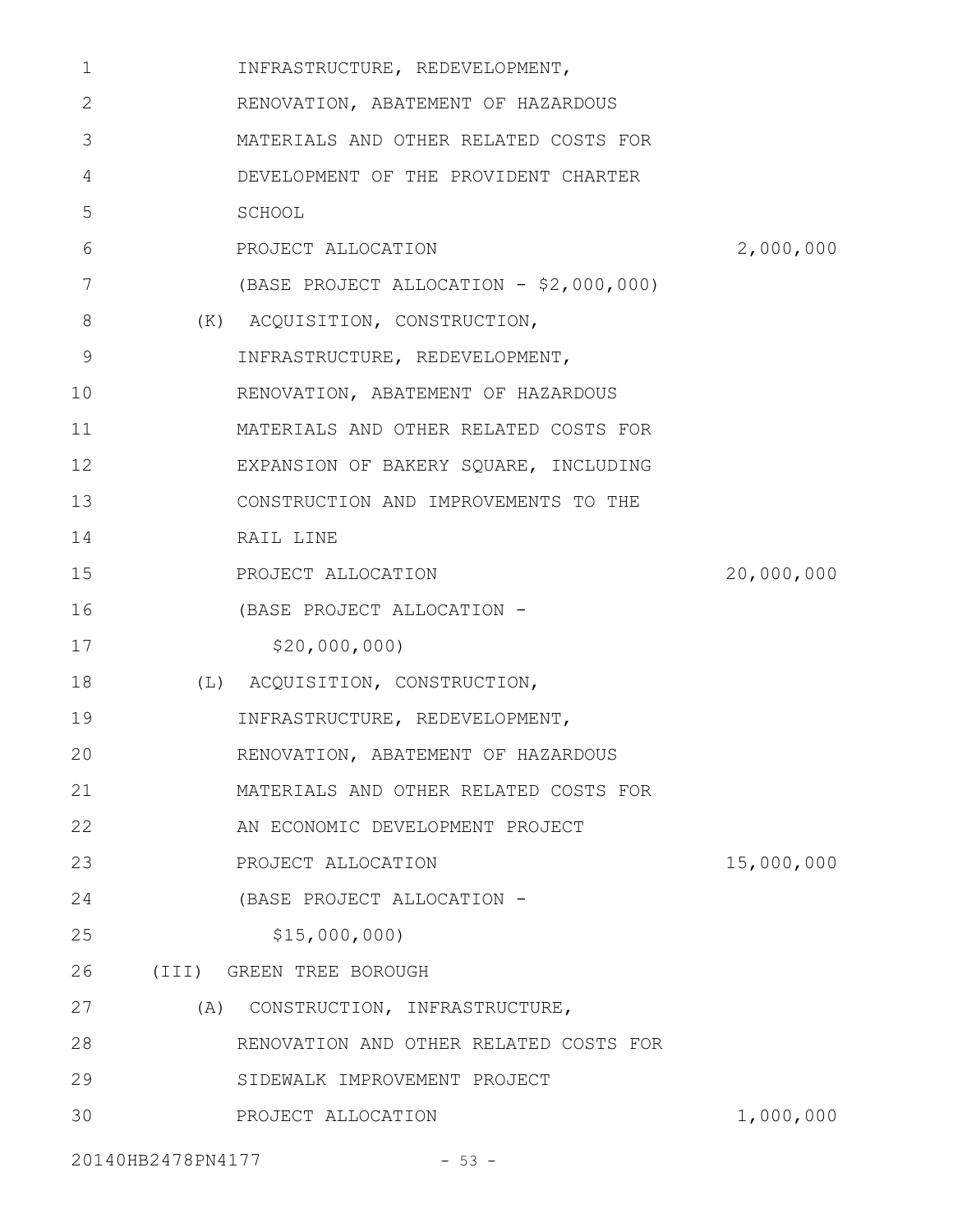| $\mathbf 1$ | (BASE PROJECT ALLOCATION - \$1,000,000) |            |
|-------------|-----------------------------------------|------------|
| 2           | (IV) Monroeville Borough                |            |
| 3           | (A) Acquisition, infrastructure,        |            |
| 4           | renovation and other related costs for  |            |
| 5           | Pittsburgh Supercomputing Center        |            |
| 6           | Project Allocation                      | 550,000    |
| 7           | (Base Project Allocation - \$550,000)   |            |
| 8           | (V) O'Hara Township                     | <--        |
| $\mathsf 9$ | (A) Construction, infrastructure and    |            |
| 10          | related costs for a community center    |            |
| 11          | building                                |            |
| 12          | Project Allocation                      | 1,000,000  |
| 13          | (Base Project Allocation - \$1,000,000) |            |
| 14          | SEWICKLEY BOROUGH<br>(VI)               |            |
| 15          | (A) CONSTRUCTION, LAND ACQUISITION,     |            |
| 16          | INFRASTRUCTURE AND OTHER COSTS RELATED  |            |
| 17          | TO AN OFFICE BUILDING AND PARKING       |            |
| 18          | GARAGE                                  |            |
| 19          | PROJECT ALLOCATION                      | 3,000,000  |
| 20          | (BASE PROJECT ALLOCATION - \$3,000,000) |            |
| 21          | (VII) WIMERDING BOROUGH                 |            |
| 22          | (A) ACQUISITION, CONSTRUCTION,          |            |
| 23          | INFRASTRUCTURE, REDEVELOPMENT,          |            |
| 24          | RENOVATION, ABATEMENT OF HAZARDOUS      |            |
| 25          | MATERIALS AND OTHER RELATED COSTS FOR   |            |
| 26          | EXPANSION OF THE ALLEGHENY PETROLEUM    |            |
| 27          | HEADQUARTERS, INCLUDING IMPROVING A     |            |
| 28          | RAIL LINE                               |            |
| 29          | PROJECT ALLOCATION                      | 20,000,000 |
| 30          | (BASE PROJECT ALLOCATION -              |            |
|             |                                         |            |

20140HB2478PN4177 - 54 -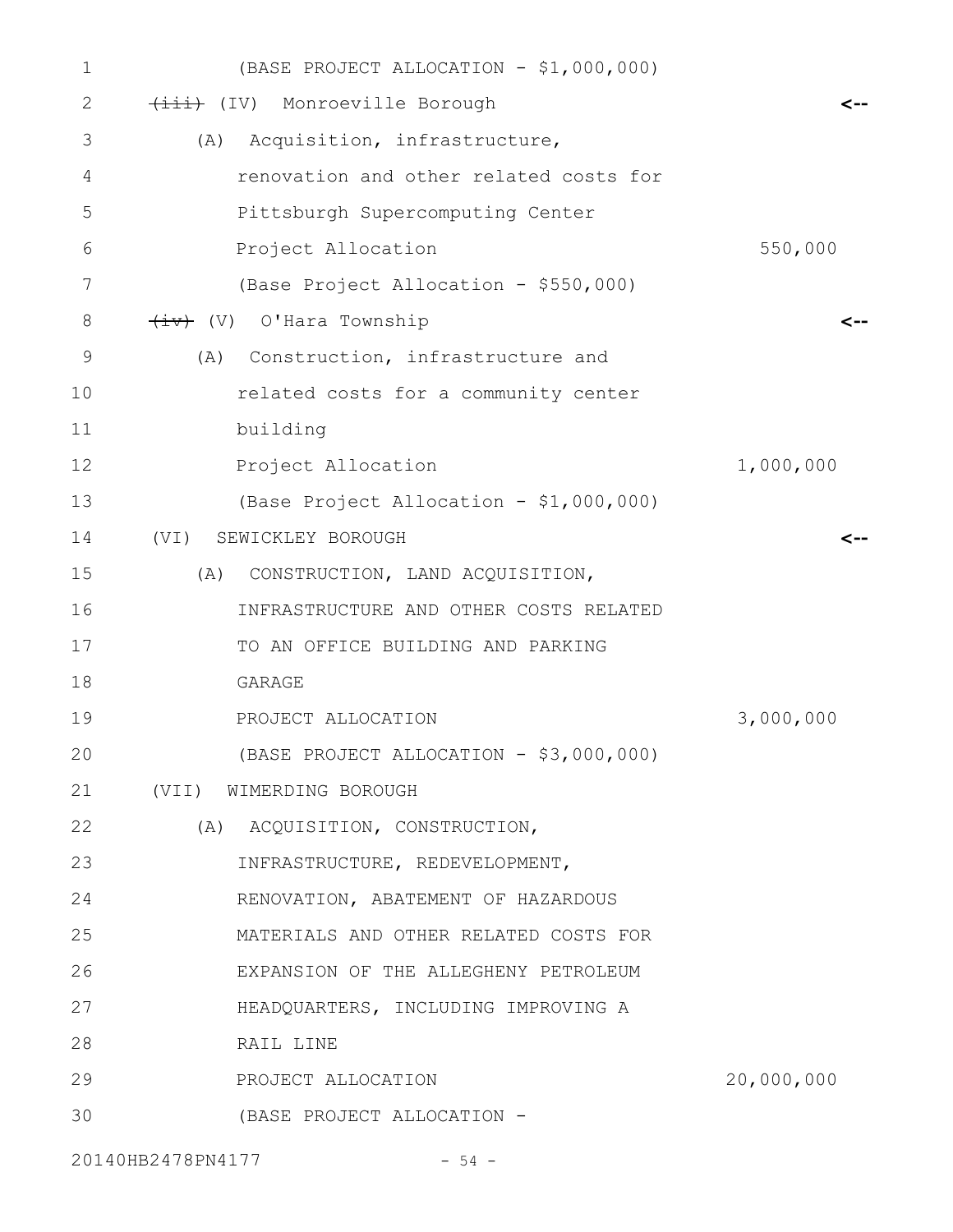| 1           | \$20,000,000)                           |           |
|-------------|-----------------------------------------|-----------|
| 2           | (3) Armstrong County (Reserved)         |           |
| 3           | Beaver County<br>(4)                    |           |
| 4           | (i)<br>County projects                  |           |
| 5           | Acquisition, construction,<br>(A)       |           |
| 6           | renovation, infrastructure,             |           |
| 7           | redevelopment, abatement of hazardous   |           |
| 8           | materials and other related costs for   |           |
| $\mathsf 9$ | Ambridge Harmony Redevelopment Project  |           |
| 10          | Project Allocation                      | 6,000,000 |
| 11          | (Base Project Allocation - \$6,000,000) |           |
| 12          | Acquisition, construction,<br>(B)       |           |
| 13          | renovation, infrastructure,             |           |
| 14          | redevelopment, abatement of hazardous   |           |
| 15          | materials and other related costs for   |           |
| 16          | industrial site improvements and        |           |
| 17          | cleanup in Koppel Borough and Big       |           |
| 18          | Beaver Borough                          |           |
| 19          | Project Allocation                      | 5,000,000 |
| 20          | (Base Project Allocation - \$5,000,000) |           |
| 21          | Acquisition, construction,<br>(C)       |           |
| 22          | renovation, infrastructure,             |           |
| 23          | redevelopment, abatement of hazardous   |           |
| 24          | materials and other related costs for   |           |
| 25          | blight removal                          |           |
| 26          | Project Allocation                      | 7,500,000 |
| 27          | (Base Project Allocation - \$7,500,000) |           |
| 28          | (ii) City of Beaver Falls               |           |
| 29          | Construction, acquisition,<br>(A)       |           |
| 30          | infrastructure, abatement of hazardous  |           |
|             | 20140HB2478PN4177<br>$-55 -$            |           |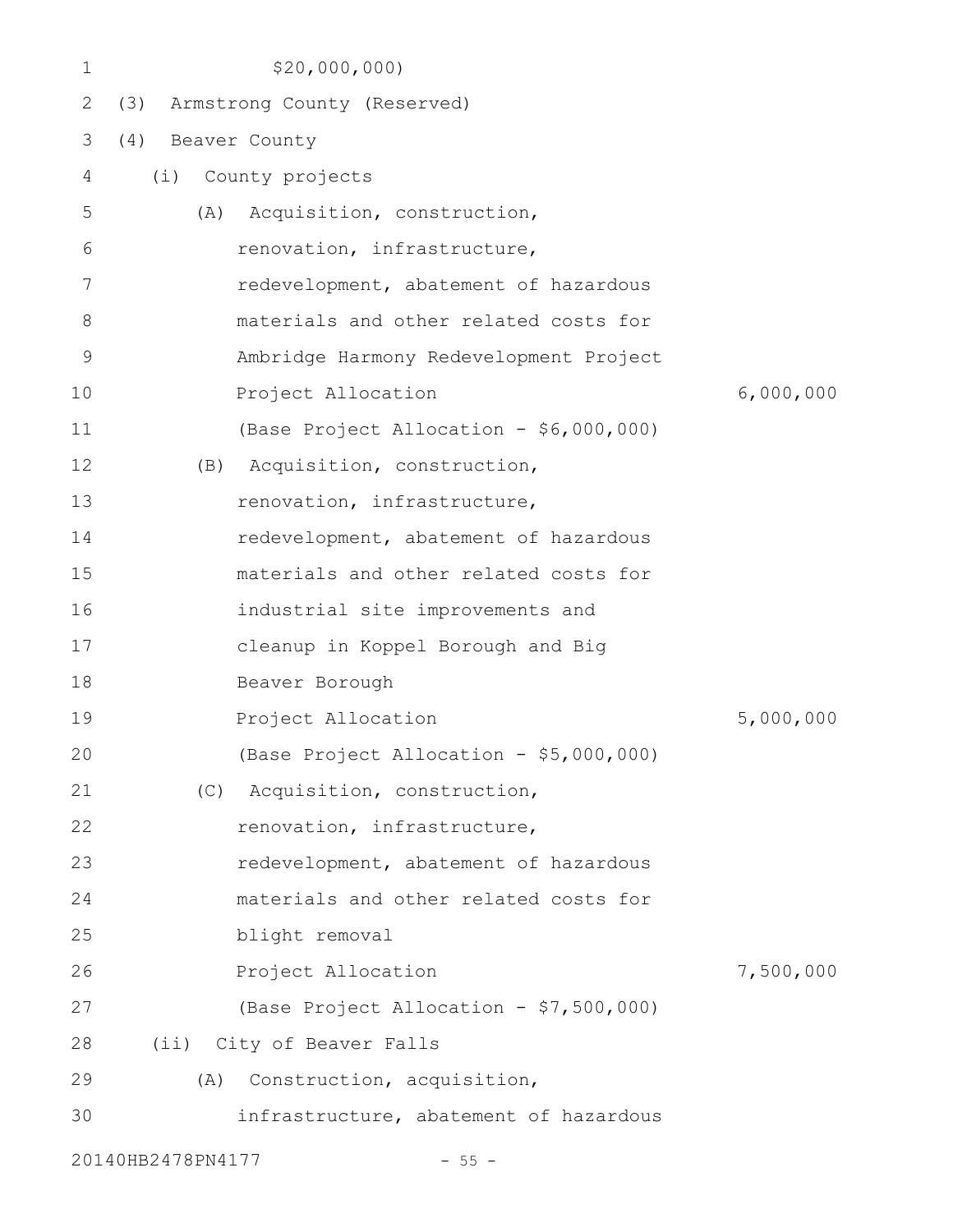| 1  |     | materials, renovation, rehabilitation   |           |
|----|-----|-----------------------------------------|-----------|
| 2  |     | and other related costs of a community  |           |
| 3  |     | center and public plaza                 |           |
| 4  |     | Project Allocation                      | 5,000,000 |
| 5  |     | (Base Project Allocation - \$5,000,000) |           |
| 6  | (B) | Construction, acquisition,              |           |
| 7  |     | infrastructure, redevelopment,          |           |
| 8  |     | abatement of hazardous materials,       |           |
| 9  |     | renovation, rehabilitation and other    |           |
| 10 |     | related costs for a mixed use building  |           |
| 11 |     | project                                 |           |
| 12 |     | Project Allocation                      | 2,500,000 |
| 13 |     | (Base Project Allocation - \$2,500,000) |           |
| 14 |     | (C) Construction, acquisition,          |           |
| 15 |     | infrastructure, redevelopment,          |           |
| 16 |     | renovation, rehabilitation, site        |           |
| 17 |     | development and other related costs of  |           |
| 18 |     | the revitalization of the business      |           |
| 19 |     | district of Beaver Falls                |           |
| 20 |     | Project Allocation                      | 5,000,000 |
| 21 |     | (Base Project Allocation - \$5,000,000) |           |
| 22 |     | (D) Construction, acquisition,          |           |
| 23 |     | infrastructure, redevelopment,          |           |
| 24 |     | renovation, rehabilitation, site        |           |
| 25 |     | development and other related costs of  |           |
| 26 |     | the master plan for the Beaver Falls    |           |
| 27 |     | park systems                            |           |
| 28 |     | Project Allocation                      | 500,000   |
| 29 |     | (Base Project Allocation - \$500,000)   |           |
| 30 | (E) | Construction, acquisition,              |           |
|    |     |                                         |           |

20140HB2478PN4177 - 56 -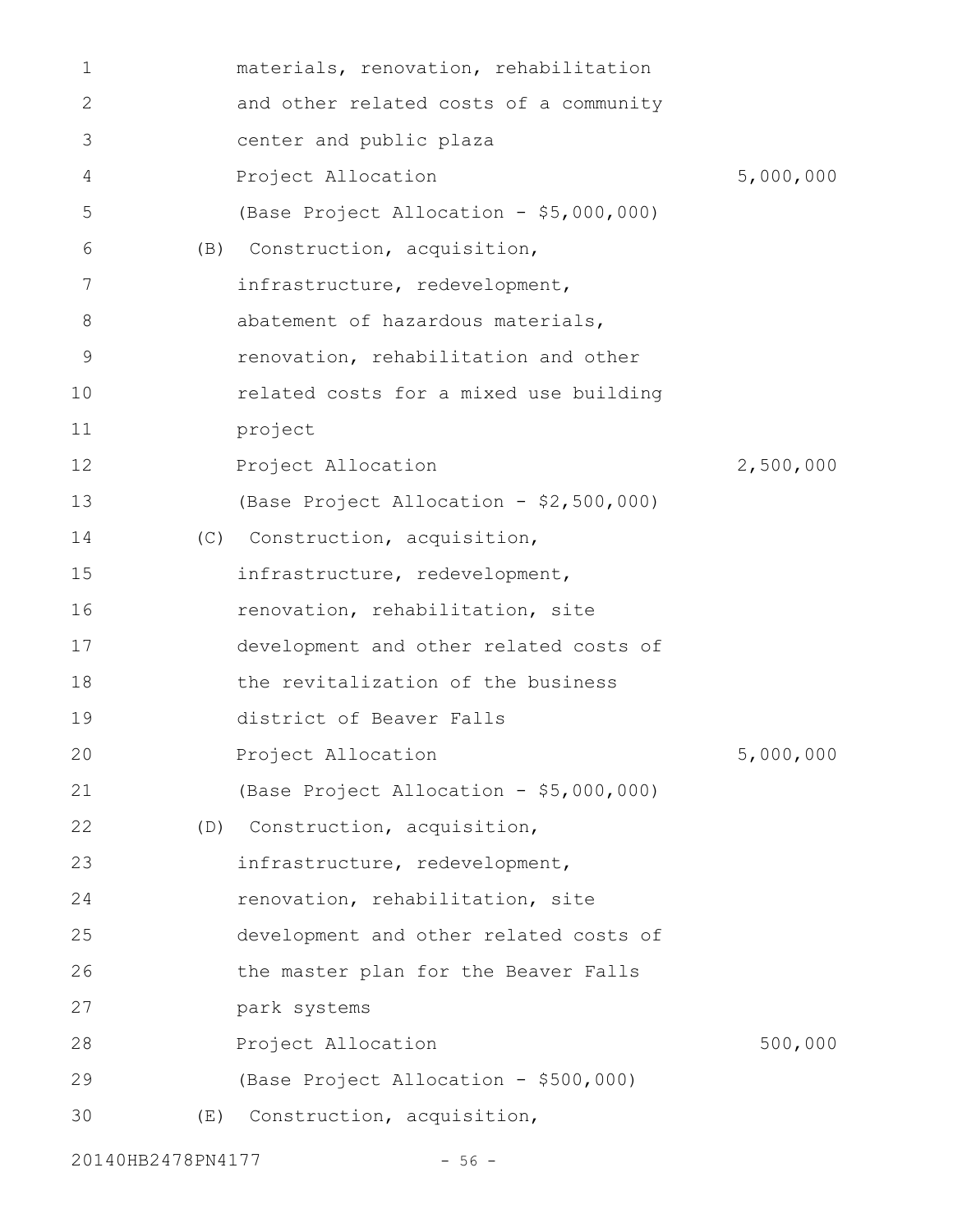| $\mathbf 1$ |                   | infrastructure, redevelopment,          |            |
|-------------|-------------------|-----------------------------------------|------------|
| 2           |                   | renovation, rehabilitation, site        |            |
| 3           |                   | development and other related costs of  |            |
| 4           |                   | the Beaver Falls Riverfront             |            |
| 5           |                   | Development                             |            |
| 6           |                   | Project Allocation                      | 5,000,000  |
| 7           |                   | (Base Project Allocation - \$5,000,000) |            |
| 8           |                   | (II.1) AMBRIDGE BOROUGH                 |            |
| 9           |                   | (A) ACQUISITION, CONSTRUCTION,          |            |
| 10          |                   | INFRASTRUCTURE, REDEVELOPMENT,          |            |
| 11          |                   | RENOVATION, ABATEMENT OF HAZARDOUS      |            |
| 12          |                   | MATERIALS AND OTHER RELATED COSTS FOR   |            |
| 13          |                   | EXPANSION OF THE ALLEGHENY PETROLEUM    |            |
| 14          |                   | FACILITY, INCLUDING IMPROVING A RAIL    |            |
| 15          |                   | LINE                                    |            |
| 16          |                   | PROJECT ALLOCATION                      | 10,000,000 |
| 17          |                   | (BASE PROJECT ALLOCATION -              |            |
| 18          |                   | \$10,000,000)                           |            |
| 19          | (iii)             | Baden Borough                           |            |
| 20          | (A)               | Acquisition, construction,              |            |
| 21          |                   | renovation, infrastructure,             |            |
| 22          |                   | redevelopment, abatement of hazardous   |            |
| 23          |                   | materials and other related costs for   |            |
| 24          |                   | Baden Development Project               |            |
| 25          |                   | Project Allocation                      | 5,000,000  |
| 26          |                   | (Base Project Allocation - \$5,000,000) |            |
| 27          |                   | (iv) Center Township                    |            |
| 28          | (A)               | Acquisition, construction,              |            |
| 29          |                   | renovation, infrastructure,             |            |
| 30          |                   | redevelopment and other related costs   |            |
|             | 20140HB2478PN4177 | $-57 -$                                 |            |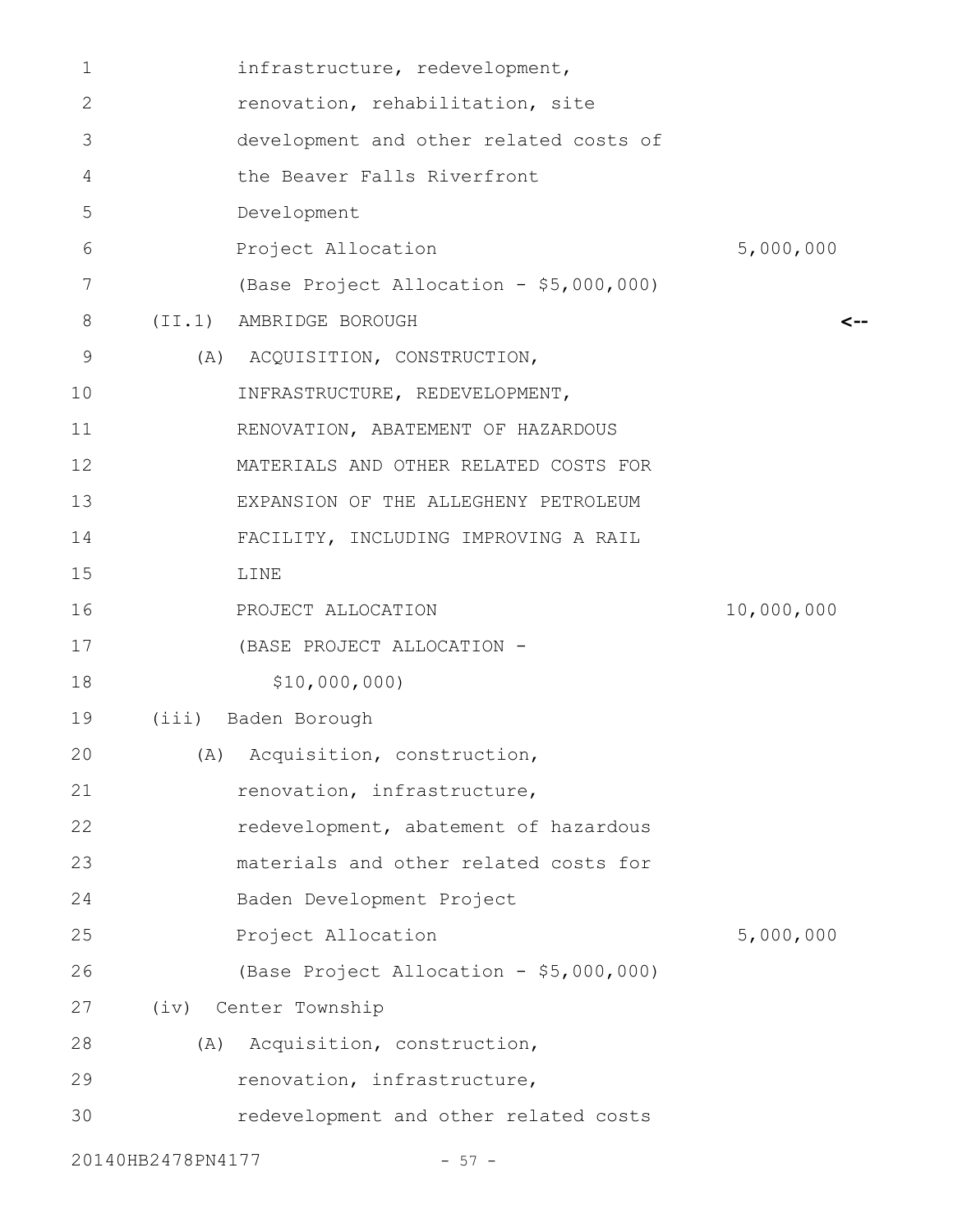| 1            | for Center Township development areas   |            |
|--------------|-----------------------------------------|------------|
| $\mathbf{2}$ | Project Allocation                      | 10,000,000 |
| 3            | (Base Project Allocation -              |            |
| 4            | \$10,000,000)                           |            |
| 5            | Hopewell Township<br>(v)                |            |
| 6            | Acquisition, construction,<br>(A)       |            |
| 7            | renovation, infrastructure,             |            |
| 8            | redevelopment and other related costs   |            |
| $\mathsf 9$  | for Hopewell Development Area           |            |
| 10           | Project Allocation                      | 10,000,000 |
| 11           | (Base Project Allocation -              |            |
| 12           | \$10,000,000                            |            |
| 13           | Midland Borough<br>(vi)                 |            |
| 14           | Acquisition, construction,<br>(A)       |            |
| 15           | renovation, infrastructure,             |            |
| 16           | redevelopment, abatement of hazardous   |            |
| 17           | materials and other related costs for   |            |
| 18           | industrial site improvements and        |            |
| 19           | cleanup                                 |            |
| 20           | Project Allocation                      | 5,000,000  |
| 21           | (Base Project Allocation - \$5,000,000) |            |
| 22           | (vii)<br>Monaca Borough                 |            |
| 23           | Acquisition, construction,<br>(A)       |            |
| 24           | renovation, infrastructure,             |            |
| 25           | redevelopment, abatement of hazardous   |            |
| 26           | materials and other related costs for   |            |
| 27           | industrial site improvements and        |            |
| 28           | cleanup                                 |            |
| 29           | Project Allocation                      | 10,000,000 |
| 30           | (Base Project Allocation -              |            |
|              | 20140HB2478PN4177<br>$-58 -$            |            |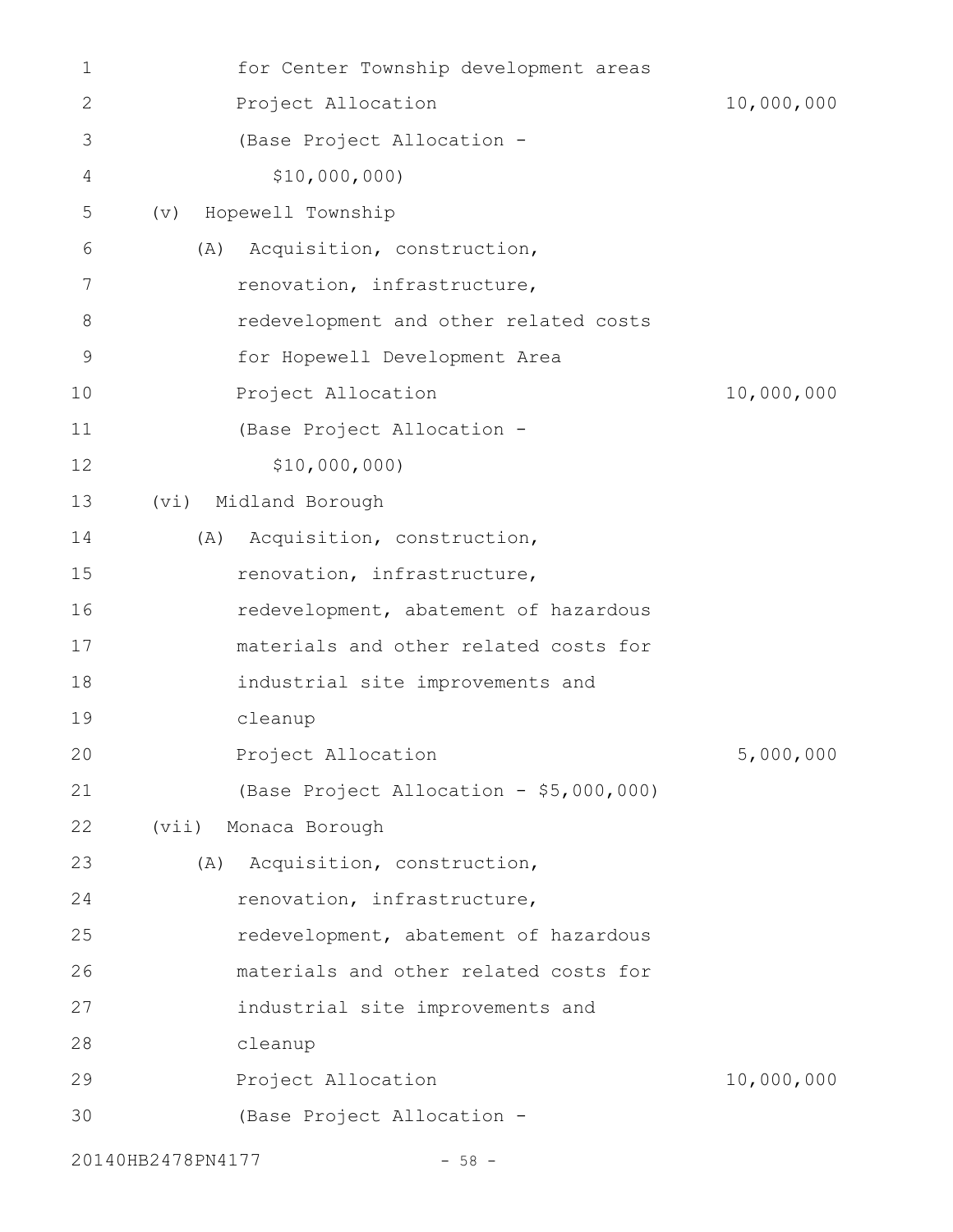| 1  |                   | \$10,000,000                            |           |
|----|-------------------|-----------------------------------------|-----------|
| 2  | (viii)            | New NORTH Sewickley Township            |           |
| 3  | (A)               | Acquisition, construction,              |           |
| 4  |                   | renovation, infrastructure,             |           |
| 5  |                   | redevelopment, abatement of hazardous   |           |
| 6  |                   | materials and other related costs for   |           |
| 7  |                   | New Sewickley Development Project       |           |
| 8  |                   | Project Allocation                      | 5,000,000 |
| 9  |                   | (Base Project Allocation - \$5,000,000) |           |
| 10 | (B)               | Construction, acquisition,              |           |
| 11 |                   | infrastructure and other related costs  |           |
| 12 |                   | for a hotel project                     |           |
| 13 |                   | Project Allocation                      | 5,000,000 |
| 14 |                   | (Base Project Allocation - \$5,000,000) |           |
| 15 |                   | (ix) Potter Township                    |           |
| 16 |                   | (A) Acquisition, construction,          |           |
| 17 |                   | renovation, infrastructure,             |           |
| 18 |                   | redevelopment, abatement of hazardous   |           |
| 19 |                   | materials and other related costs for   |           |
| 20 |                   | industrial site improvements and        |           |
| 21 |                   | cleanup                                 |           |
| 22 |                   | Project Allocation                      | 5,000,000 |
| 23 |                   | (Base Project Allocation - \$5,000,000) |           |
| 24 |                   | (x) Rochester Borough                   |           |
| 25 |                   | (A) Acquisition, construction,          |           |
| 26 |                   | renovation, infrastructure, abatement   |           |
| 27 |                   | of hazardous materials and other        |           |
| 28 |                   | related costs for Rochester Area        |           |
| 29 |                   | riverfront                              |           |
| 30 |                   | Project Allocation                      | 3,000,000 |
|    | 20140HB2478PN4177 | $-59 -$                                 |           |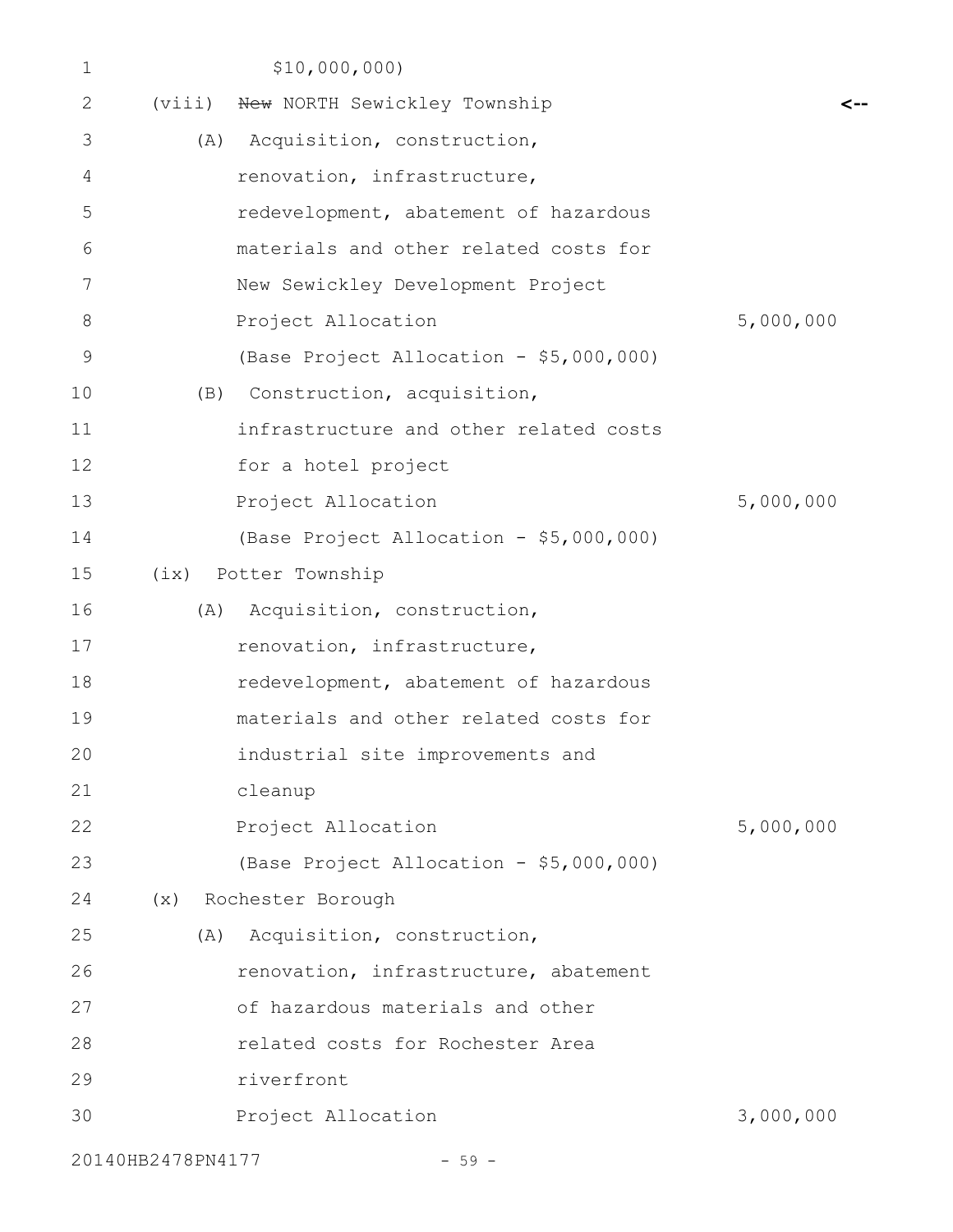| 1  | (Base Project Allocation - \$3,000,000) |           |
|----|-----------------------------------------|-----------|
| 2  | (5) Bedford County (Reserved)           |           |
| 3  | (6) Berks County                        |           |
| 4  | (i) County projects (Reserved)          |           |
| 5  | (II) CITY OF READING                    | <--       |
| 6  | (A) CONSTRUCTION, INFRASTRUCTURE,       |           |
| 7  | REDEVELOPMENT, RENOVATION, ABATEMENT    |           |
| 8  | OF HAZARDOUS MATERIALS AND OTHER        |           |
| 9  | RELATED COSTS FOR REDEVELOPMENT AT 35   |           |
| 10 | NORTH 6TH STREET                        |           |
| 11 | PROJECT ALLOCATION                      | 5,500,000 |
| 12 | (BASE PROJECT ALLOCATION - \$5,500,000) |           |
| 13 | (B) CONSTRUCTION, INFRASTRUCTURE,       |           |
| 14 | REDEVELOPMENT, RENOVATION, ABATEMENT    |           |
| 15 | OF HAZARDOUS MATERIALS AND OTHER        |           |
| 16 | RELATED COSTS FOR THE EXPANSION OF A    |           |
| 17 | PARKING GARAGE                          |           |
| 18 | PROJECT ALLOCATION                      | 3,400,000 |
| 19 | (BASE PROJECT ALLOCATION - \$3,400,000) |           |
| 20 | (III) WEST READING BOROUGH              |           |
| 21 | (A) ACQUISITION, CONSTRUCTION,          |           |
| 22 | INFRASTRUCTURE, REDEVELOPMENT,          |           |
| 23 | DEMOLITION AND OTHER RELATED COSTS FOR  |           |
| 24 | A PUBLIC PARKING FACILITY               |           |
| 25 | PROJECT ALLOCATION                      | 5,000,000 |
| 26 | (BASE PROJECT ALLOCATION - \$5,000,000) |           |
| 27 | (IV) Wyomissing Borough                 | <--       |
| 28 | (A) Acquisition, construction,          |           |
| 29 | demolition, infrastructure              |           |
| 30 | improvements and revitalization of a    |           |
|    | 20140HB2478PN4177<br>$-60 -$            |           |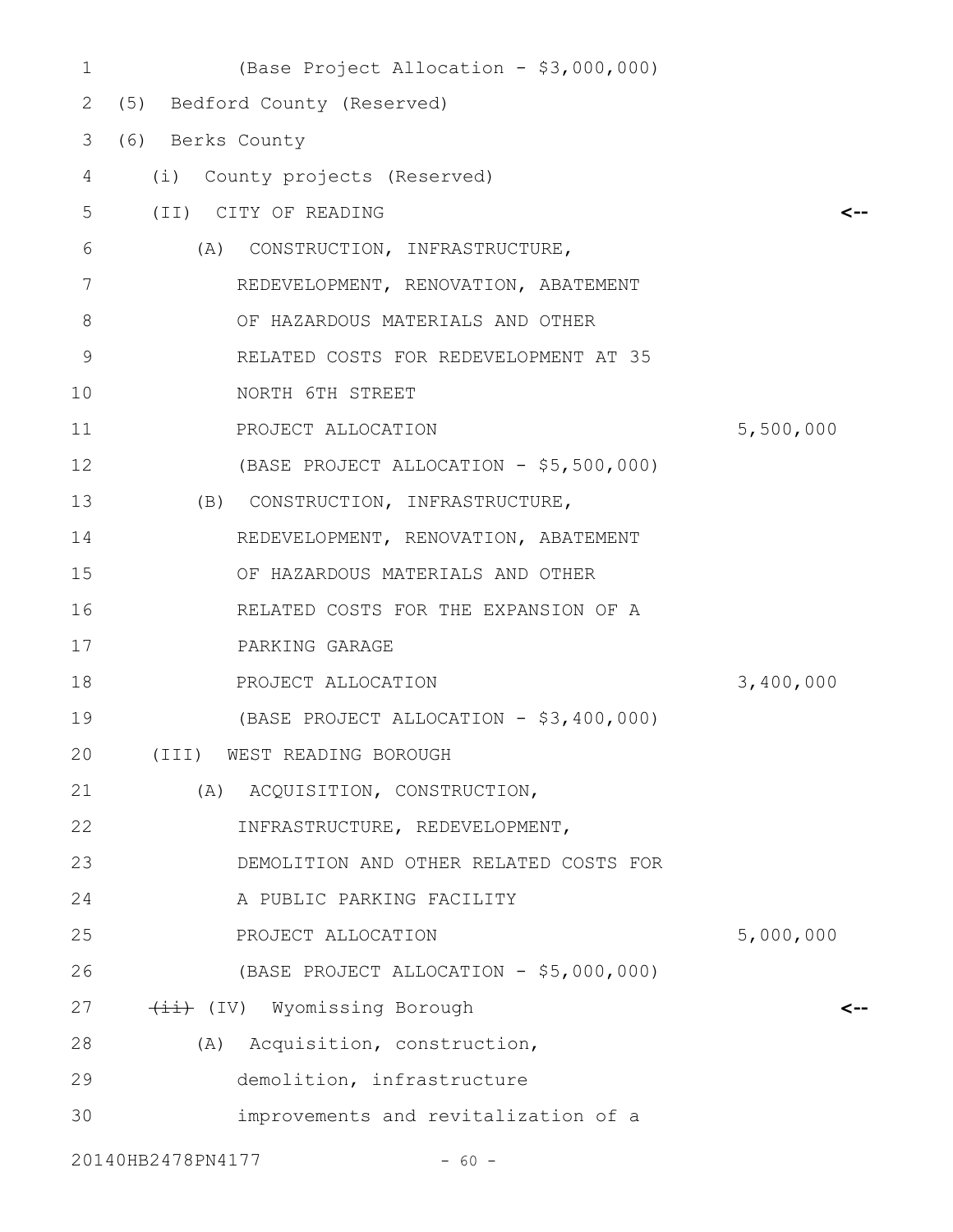| $\mathbf 1$   | development site                        |            |
|---------------|-----------------------------------------|------------|
| 2             | Project Allocation                      | 12,000,000 |
| 3             | (Base Project Allocation -              |            |
| 4             | \$12,000,000                            |            |
| 5             | (7) Blair County (Reserved)             |            |
| 6             | (8) Bradford County                     |            |
| 7             | County projects (Reserved)<br>(i)       |            |
| 8             | (ii) Towanda Borough                    |            |
| $\mathcal{G}$ | (A)<br>Construction, infrastructure and |            |
| 10            | related costs of a cogeneration         |            |
| 11            | project for Global Tungsten and         |            |
| 12            | Powders Corporation                     |            |
| 13            | Project Allocation                      | 5,000,000  |
| 14            | (Base Project Allocation - \$5,000,000) |            |
| 15            | WYALUSING BOROUGH<br>(III)              | <--        |
| 16            | CONSTRUCTION, INFRASTRUCTURE AND<br>(A) |            |
| 17            | RELATED COSTS TO PROVIDE NATURAL GAS    |            |
| 18            | DISTRIBUTION TO WYALUSING BOROUGH       |            |
| 19            | PROJECT ALLOCATION                      | 1,000,000  |
| 20            | (BASE PROJECT ALLOCATION - \$1,000,000) |            |
| 21            | (9) Bucks County                        |            |
| 22            | (i) County projects                     |            |
| 23            | (A)<br>Construction, infrastructure and |            |
| 24            | related costs for a First Tee indoor    |            |
| 25            | instructional facility                  |            |
| 26            | Project Allocation                      | 500,000    |
| 27            | (Base Project Allocation - \$500,000)   |            |
| 28            | (ii) Bensalem Township                  |            |
| 29            | Construction, infrastructure,<br>(A)    |            |
| 30            | renovation and related costs for the    |            |
|               | 20140HB2478PN4177<br>$-61 -$            |            |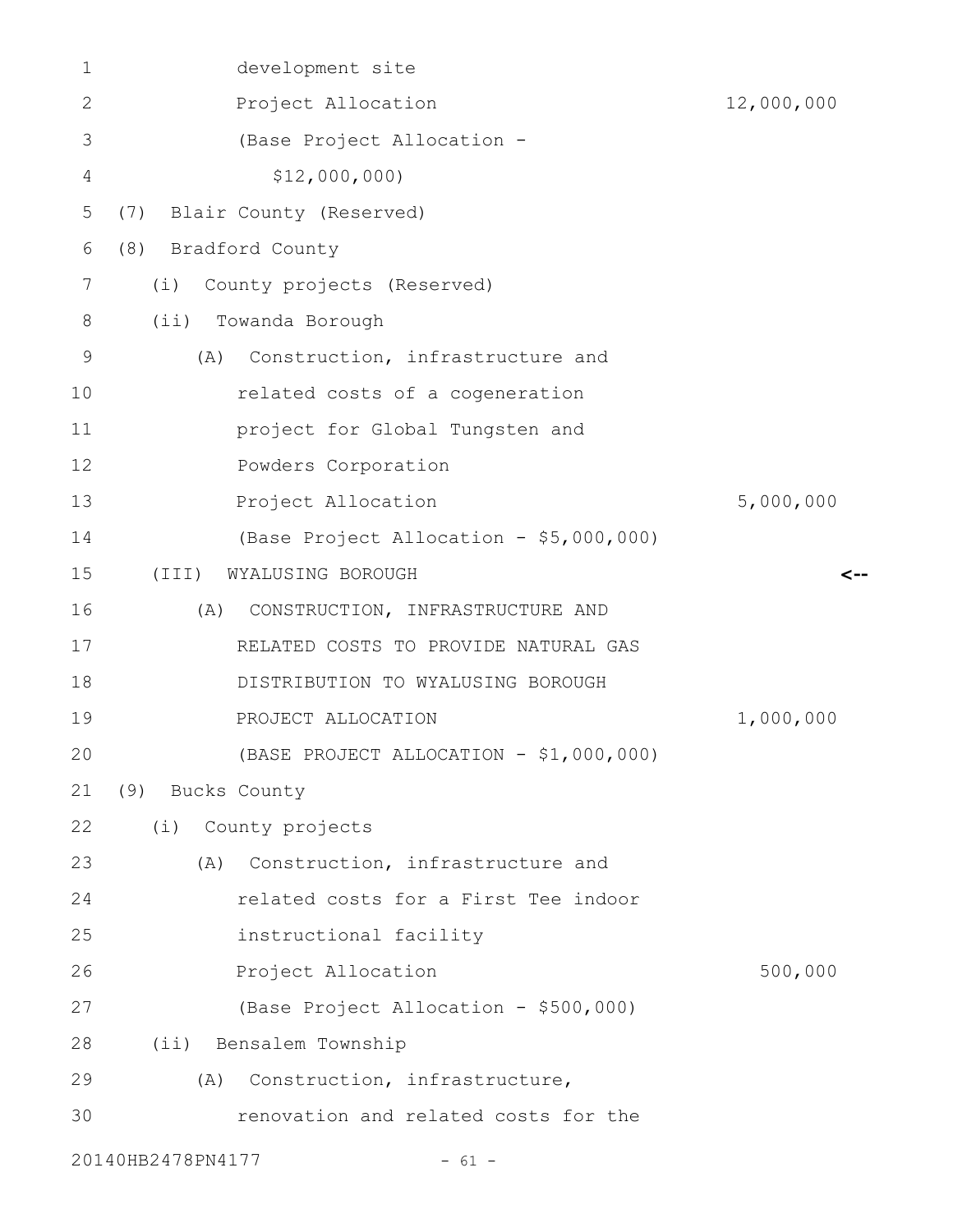| 1  | conversion of a building into a         |           |
|----|-----------------------------------------|-----------|
| 2  | community sports and recreation         |           |
| 3  | facility and a community theater        |           |
| 4  | Project Allocation                      | 2,000,000 |
| 5  | (Base Project Allocation - \$2,000,000) |           |
| 6  | (III) BUCKINGHAM TOWNSHIP               | <--       |
| 7  | CONSTRUCTION, INFRASTRUCTURE AND<br>(A) |           |
| 8  | RELATED COSTS FOR THE RENOVATION AND    |           |
| 9  | EXPANSION OF THE BUCKS COUNTY           |           |
| 10 | BIOTECHNOLOGY CENTER                    |           |
| 11 | PROJECT ALLOCATION                      | 4,500,000 |
| 12 | (BASE PROJECT ALLOCATION - \$4,500,000) |           |
| 13 | (IV) DOYLESTOWN TOWNSHIP                |           |
| 14 | CONSTRUCTION, INFRASTRUCTURE AND<br>(A) |           |
| 15 | RELATED COSTS FOR RENOVATION AND        |           |
| 16 | EXPANSION OF THE RICHARD A. REIF HEART  |           |
| 17 | INSTITUTE AT DOYLESTOWN HOSPITAL        |           |
| 18 | PROJECT ALLOCATION                      | 2,500,000 |
| 19 | (BASE PROJECT ALLOCATION - \$2,500,000) |           |
| 20 | (V) LOWER MAKEFIELD TOWNSHIP            |           |
| 21 | (A)<br>CONSTRUCTION, INFRASTRUCTURE AND |           |
| 22 | OTHER RELATED COSTS FOR A PEDESTRIAN    |           |
| 23 | OVERPASS                                |           |
| 24 | PROJECT ALLOCATION                      | 1,250,000 |
| 25 | (BASE PROJECT ALLOCATION - \$1,250,000) |           |
| 26 | (B) CONSTRUCTION, INFRASTRUCTURE AND    |           |
| 27 | OTHER RELATED COSTS FOR A COMMUNITY     |           |
| 28 | CENTER                                  |           |
| 29 | PROJECT ALLOCATION                      | 1,000,000 |
| 30 | (BASE PROJECT ALLOCATION - \$1,000,000) |           |
|    | 20140HB2478PN4177<br>$-62 -$            |           |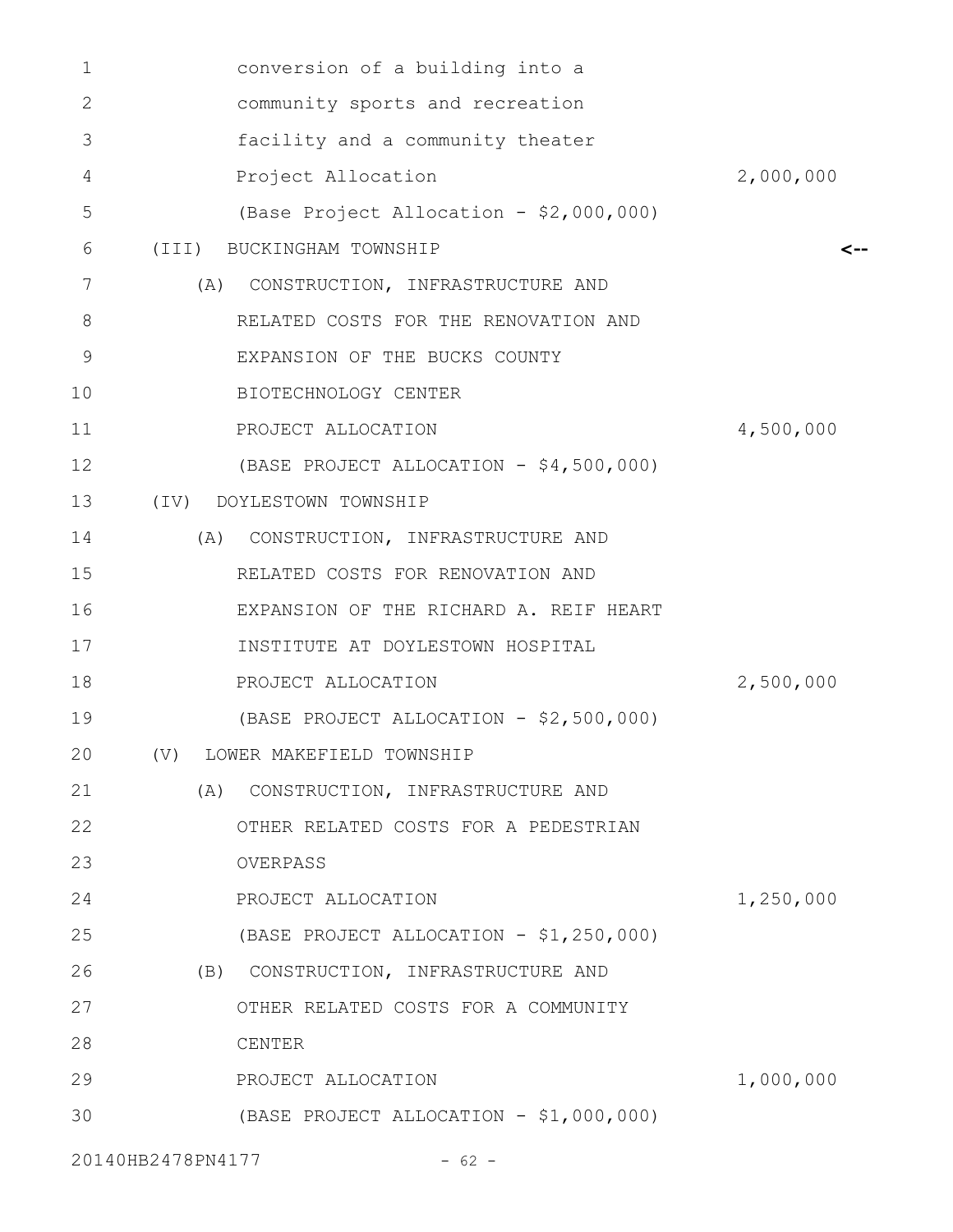| $\mathbf 1$    | MORRISVILLE BOROUGH<br>(VI)                |            |
|----------------|--------------------------------------------|------------|
| 2              | (A) CONSTRUCTION, INFRASTRUCTURE,          |            |
| 3              | REDEVELOPMENT, RENOVATION AND OTHER        |            |
| 4              | RELATED COSTS FOR IMPROVEMENTS TO          |            |
| 5              | FACILITIES AT WILLIAMSON PARK              |            |
| 6              | PROJECT ALLOCATION                         | 1,000,000  |
| 7              | (BASE PROJECT ALLOCATION - \$1,000,000)    |            |
| 8              | (VII) New Hope Borough                     | <--        |
| $\overline{9}$ | (A)<br>Construction, infrastructure and    |            |
| 10             | related costs for the redevelopment of     |            |
| 11             | the former Odette's site                   |            |
| 12             | Project Allocation                         | 10,000,000 |
| 13             | (Base Project Allocation -                 |            |
| 14             | \$10,000,000                               |            |
| 15             | (VIII) NEWTOWN TOWNSHIP                    | <--        |
| 16             | (A) CONSTRUCTION, INFRASTRUCTURE AND       |            |
| 17             | OTHER RELATED COSTS FOR A COMMUNITY        |            |
| 18             | CENTER                                     |            |
| 19             | PROJECT ALLOCATION                         | 2,000,000  |
| 20             | (BASE PROJECT ALLOCATION - \$2,000,000)    |            |
| 21             | (iv) Northampton township (IX) NORTHAMPTON |            |
| 22             | TOWNSHIP                                   |            |
| 23             | (A) Construction, infrastructure and       |            |
| 24             | related costs for a police station         |            |
| 25             | Project Allocation                         | 2,500,000  |
| 26             | (Base Project Allocation - \$2,500,000)    |            |
| 27             | (X)<br>YARDLEY BOROUGH                     | <--        |
| 28             | RENOVATION AND OTHER RELATED COSTS<br>(A)  |            |
| 29             | FOR THE BROCK CREEK EMBANKMENT REPAIR      |            |
| 30             | PROJECT                                    |            |
|                |                                            |            |

20140HB2478PN4177 - 63 -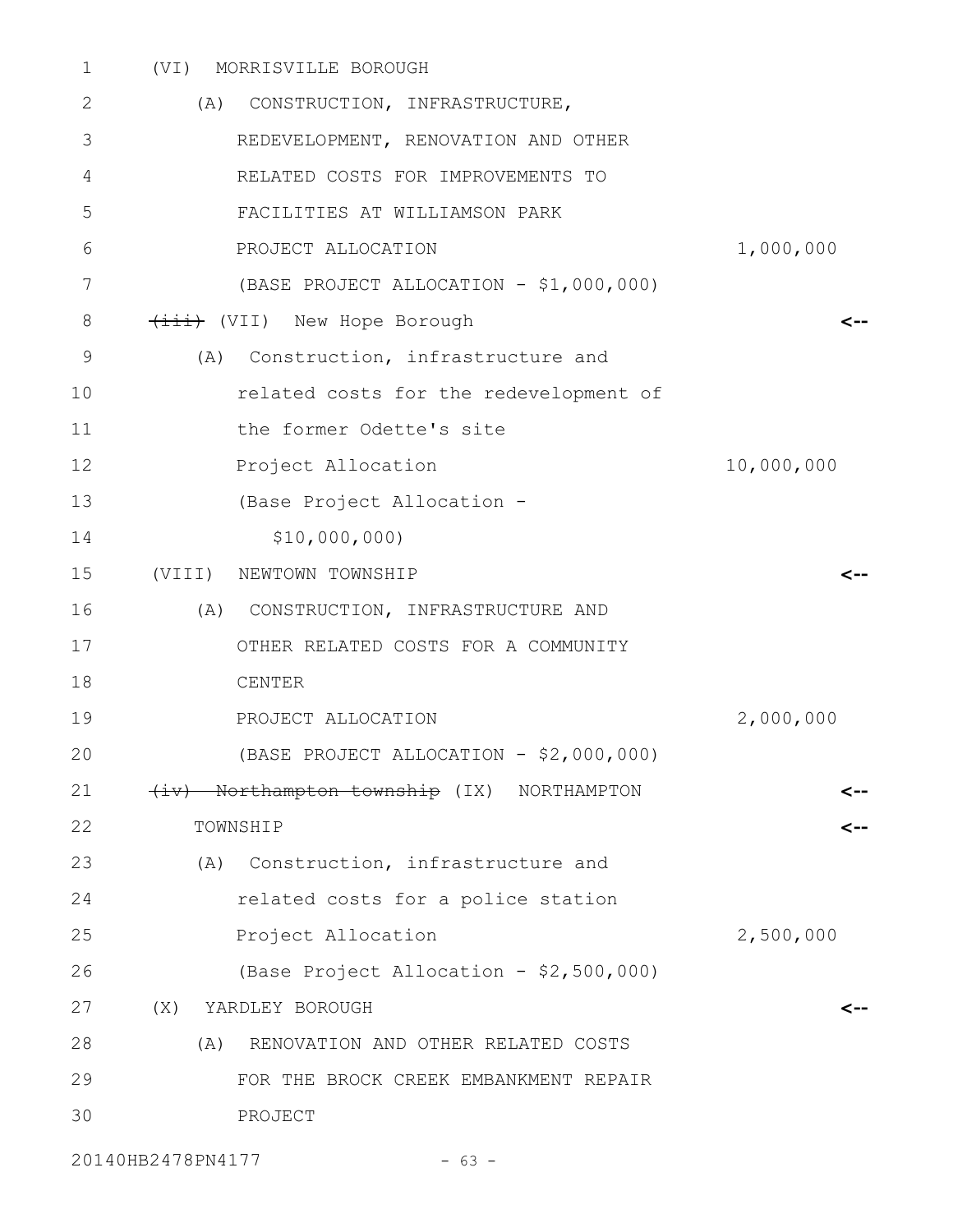| 1       | PROJECT ALLOCATION                      | 200,000   |
|---------|-----------------------------------------|-----------|
| 2       | (BASE PROJECT ALLOCATION - \$200,000)   |           |
| 3       | (B) CONSTRUCTION, RENOVATION AND OTHER  |           |
| 4       | RELATED COSTS FOR THE BROCK CREEK       |           |
| 5       | DISCHARGE PROJECT                       |           |
| 6       | PROJECT ALLOCATION                      | 25,000    |
| 7       | (BASE PROJECT ALLOCATION - \$25,000)    |           |
| 8       | (10)<br>Butler County (Reserved)        |           |
| 9       | (11) Cambria County (Reserved)          |           |
| 10      | (12) Cameron County (Reserved)          |           |
| 11      | (13) Carbon County (Reserved)           |           |
| $12 \,$ | (14) Centre County (Reserved)           |           |
| 13      | (15) Chester County                     |           |
| 14      | (i)<br>County projects (Reserved)       |           |
| 15      | (ii) City of Coatesville                |           |
| 16      | Construction, infrastructure and<br>(A) |           |
| 17      | related costs for the renovation of     |           |
| 18      | the Graystone Mansion                   |           |
| 19      | Project Allocation                      | 500,000   |
| 20      | (Base Project Allocation - \$500,000)   |           |
| 21      | CONSTRUCTION, REDEVELOPMENT AND<br>(B)  | <--       |
| 22      | RELATED COSTS TO THE EXPANSION AND      |           |
| 23      | RENOVATION OF THE NEW TRIPOLI FIRE      |           |
| 24      | STATION                                 |           |
| 25      | PROJECT ALLOCATION                      | 5,000,000 |
| 26      | (BASE PROJECT ALLOCATION - \$5,000,000) |           |
| 27      | (C) CONSTRUCTION, INFRASTRUCTURE AND    |           |
| 28      | RELATED COSTS FOR A COMMERCIAL OFFICE   |           |
| 29      | <b>BUILDING</b>                         |           |
| 30      | PROJECT ALLOCATION                      | 5,000,000 |
|         | 20140HB2478PN4177<br>$-64 -$            |           |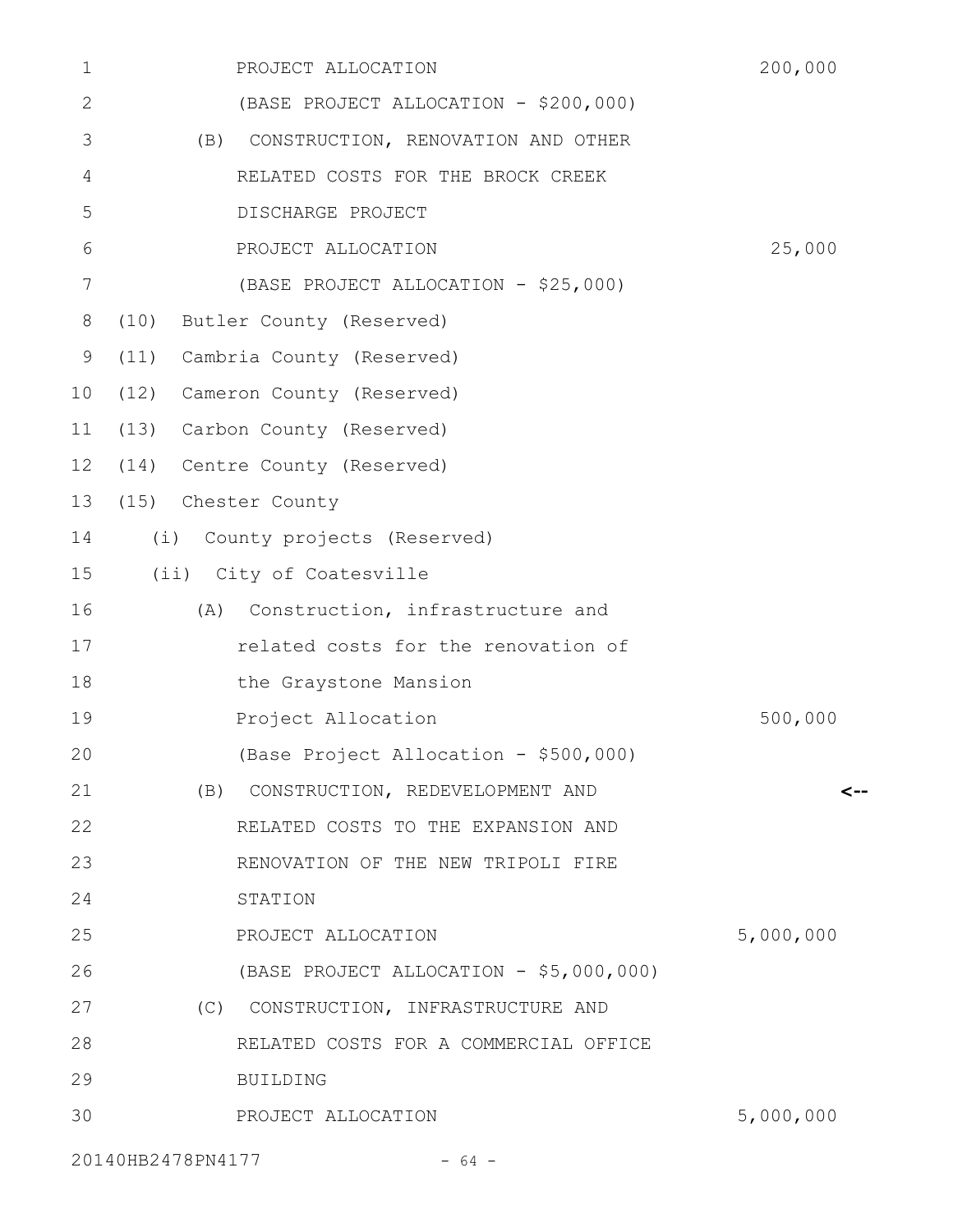| $\mathbf 1$ | (BASE PROJECT ALLOCATION - \$5,000,000)      |           |
|-------------|----------------------------------------------|-----------|
| 2           | (III) WILLISTOWN TOWNSHIP                    |           |
| 3           | CONSTRUCTION, ACQUISITION AND RELATED<br>(A) |           |
| 4           | COSTS FOR TWO ADDICTION REHABILITATION       |           |
| 5           | AND COUNSELING RESIDENTIAL FACILITIES        |           |
| 6           | AND OFFICES                                  |           |
| 7           | PROJECT ALLOCATION                           | 8,500,000 |
| 8           | (BASE PROJECT ALLOCATION - \$8,500,000)      |           |
| 9           | (16) Clarion County (Reserved)               |           |
| 10          | (17) Clearfield County (Reserved)            |           |
| 11          | (18) Clinton County (Reserved)               |           |
| 12          | (19) Columbia County (Reserved)              |           |
| 13          | (I) COUNTY PROJECTS (RESERVED)               |           |
| 14          | (II) BRIAR CREEK BOROUGH                     |           |
| 15          | (A) FOR COSTS ASSOCIATED WITH THE            |           |
| 16          | RENOVATION OF A COMMUNITY POOL AND           |           |
| 17          | PARK                                         |           |
| 18          | PROJECT ALLOCATION                           | 500,000   |
| 19          | (BASE PROJECT ALLOCATION - \$500,000)        |           |
| 20          | (20)<br>Crawford County (Reserved)           |           |
| 21          | Cumberland County<br>(21)                    |           |
| 22          | (i)<br>County projects                       |           |
| 23          | Land acquisition, infrastructure<br>(A)      |           |
| 24          | improvements, demolition, site               |           |
| 25          | improvement, renovation, addition,           |           |
| 26          | utility expansion, construction,             |           |
| 27          | purchase of medically necessary              |           |
| 28          | fixtures and other related costs for         |           |
| 29          | facilities of the Holy Spirit Health         |           |
| 30          | System                                       |           |
|             |                                              |           |

20140HB2478PN4177 - 65 -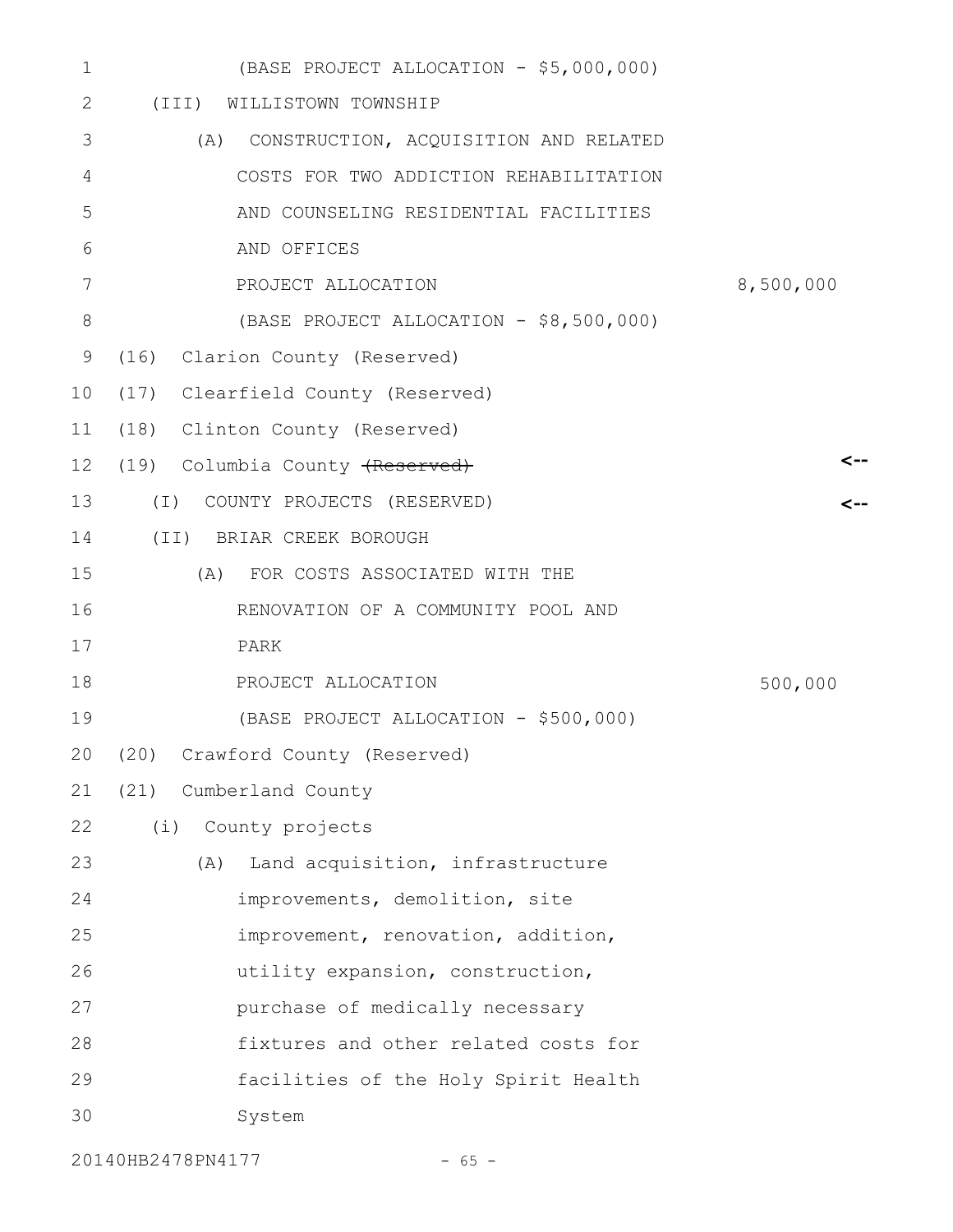| 1            | Project Allocation                      | 10,000,000 |
|--------------|-----------------------------------------|------------|
| $\mathbf{2}$ | (Base Project Allocation -              |            |
| 3            | \$10,000,000)                           |            |
| 4            | (ii) East Pennsboro Township            |            |
| 5            | Construction, infrastructure,<br>(A)    |            |
| 6            | redevelopment and related costs for     |            |
| 7            | the Summerdale mixed-use development    |            |
| 8            | project, Cumberland County Industrial   |            |
| 9            | Development Authority                   |            |
| 10           | Project Allocation                      | 15,000,000 |
| 11           | (Base Project Allocation -              |            |
| 12           | \$15,000,000                            |            |
| 13           | (III)<br>SOUTH MIDDLETON TOWNSHIP       | <--        |
| 14           | (A) ACQUISITION, CONSTRUCTION,          |            |
| 15           | INFRASTRUCTURE, REDEVELOPMENT,          |            |
| 16           | RENOVATION AND RELATED COSTS FOR A      |            |
| 17           | PLANNED DEVELOPMENT CONSISTING OF A     |            |
| 18           | MIX OF RESIDENTIAL UNITS, RETAIL AND    |            |
| 19           | LIGHT INDUSTRIAL USES                   |            |
| 20           | PROJECT ALLOCATION                      | 3,000,000  |
| 21           | (BASE PROJECT ALLOCATION - \$3,000,000) |            |
| 22           | (22)<br>Dauphin County                  |            |
| 23           | (i) County projects                     |            |
| 24           | Land acquisition, infrastructure<br>(A) |            |
| 25           | improvements, demolition, site          |            |
| 26           | improvement, renovation, addition,      |            |
| 27           | utility expansion, construction,        |            |
| 28           | purchase of medically necessary         |            |
| 29           | fixtures and other related costs for    |            |
| 30           | facilities of the Holy Spirit Health    |            |
|              | 20140HB2478PN4177<br>$-66 -$            |            |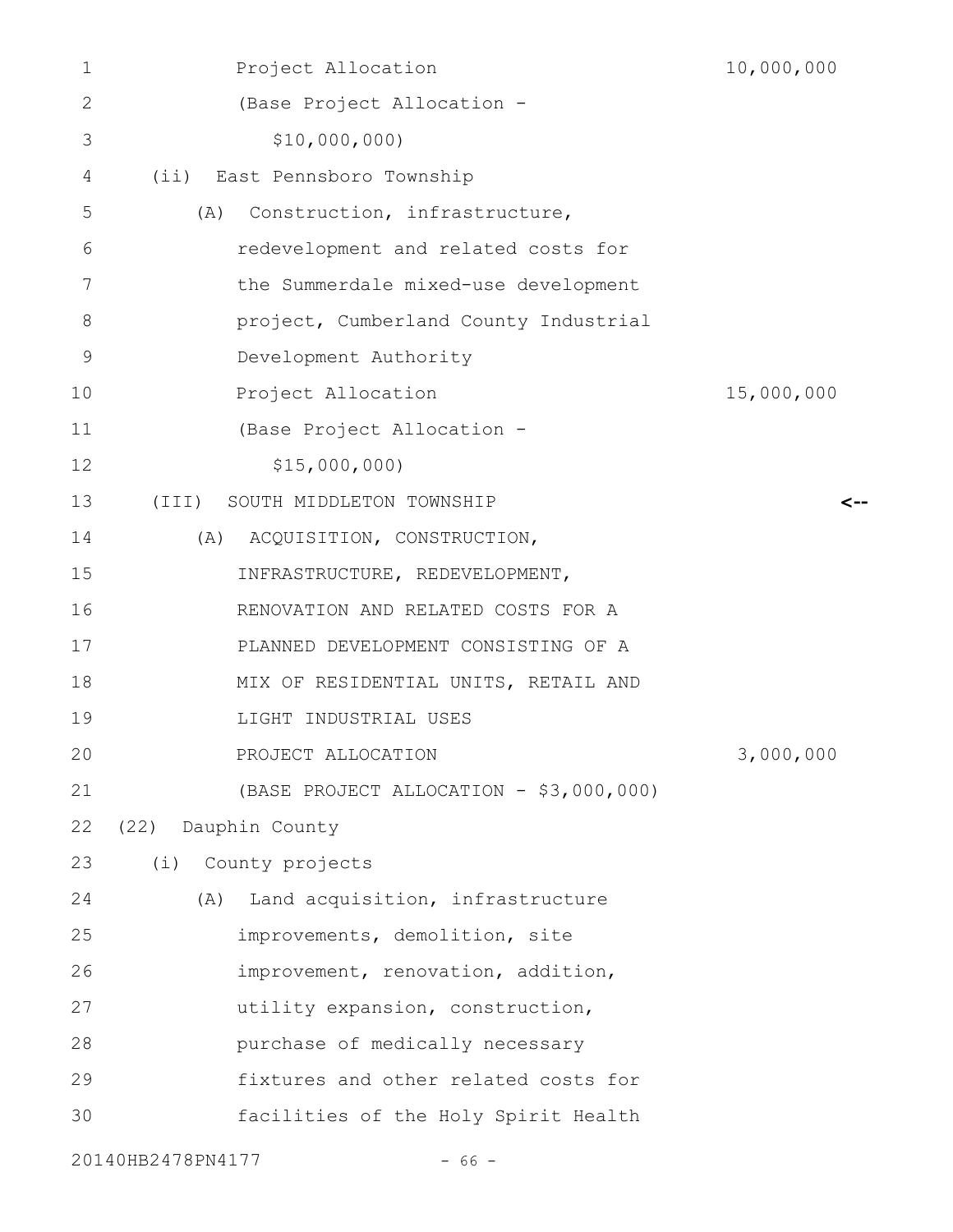| $\mathbf 1$       | System                                  |            |
|-------------------|-----------------------------------------|------------|
| 2                 | Project Allocation                      | 10,000,000 |
| 3                 | (Base Project Allocation -              |            |
| 4                 | \$10,000,000                            |            |
| 5                 | ACQUISITION, CONSTRUCTION,<br>(B)       | <--        |
| 6                 | REDEVELOPMENT AND RELATED COSTS FOR A   |            |
| 7                 | PUBLIC PARK                             |            |
| 8                 | PROJECT ALLOCATION                      | 500,000    |
| 9                 | (BASE PROJECT ALLOCATION - \$500,000)   |            |
| 10                | (ii) City of Harrisburg                 |            |
| 11                | Construction, infrastructure,<br>(A)    |            |
| 12                | redevelopment, renovation,              |            |
| 13                | rehabilitation and other related costs  |            |
| 14                | for a soccer and multipurpose sports    |            |
| 15                | and recreation complex at City Island   |            |
| 16                | Project Allocation                      | 7,000,000  |
| 17                | (Base Project Allocation - \$7,000,000) |            |
| 18                | Construction, acquisition,<br>(B)       |            |
| 19                | infrastructure, redevelopment,          |            |
| 20                | renovation, rehabilitation and other    |            |
| 21                | related costs of a senior residential   |            |
| 22                | and care center                         |            |
| 23                | Project Allocation                      | 10,000,000 |
| 24                | (Base Project Allocation -              |            |
| 25                | \$10,000,000                            |            |
| 26                | Construction, acquisition,<br>(C)       |            |
| 27                | infrastructure, redevelopment,          |            |
| 28                | renovation, rehabilitation and other    |            |
| 29                | related costs for blight elimination    |            |
| 30                | in the City of Harrisburg downtown      |            |
| 20140HB2478PN4177 | - 67 -                                  |            |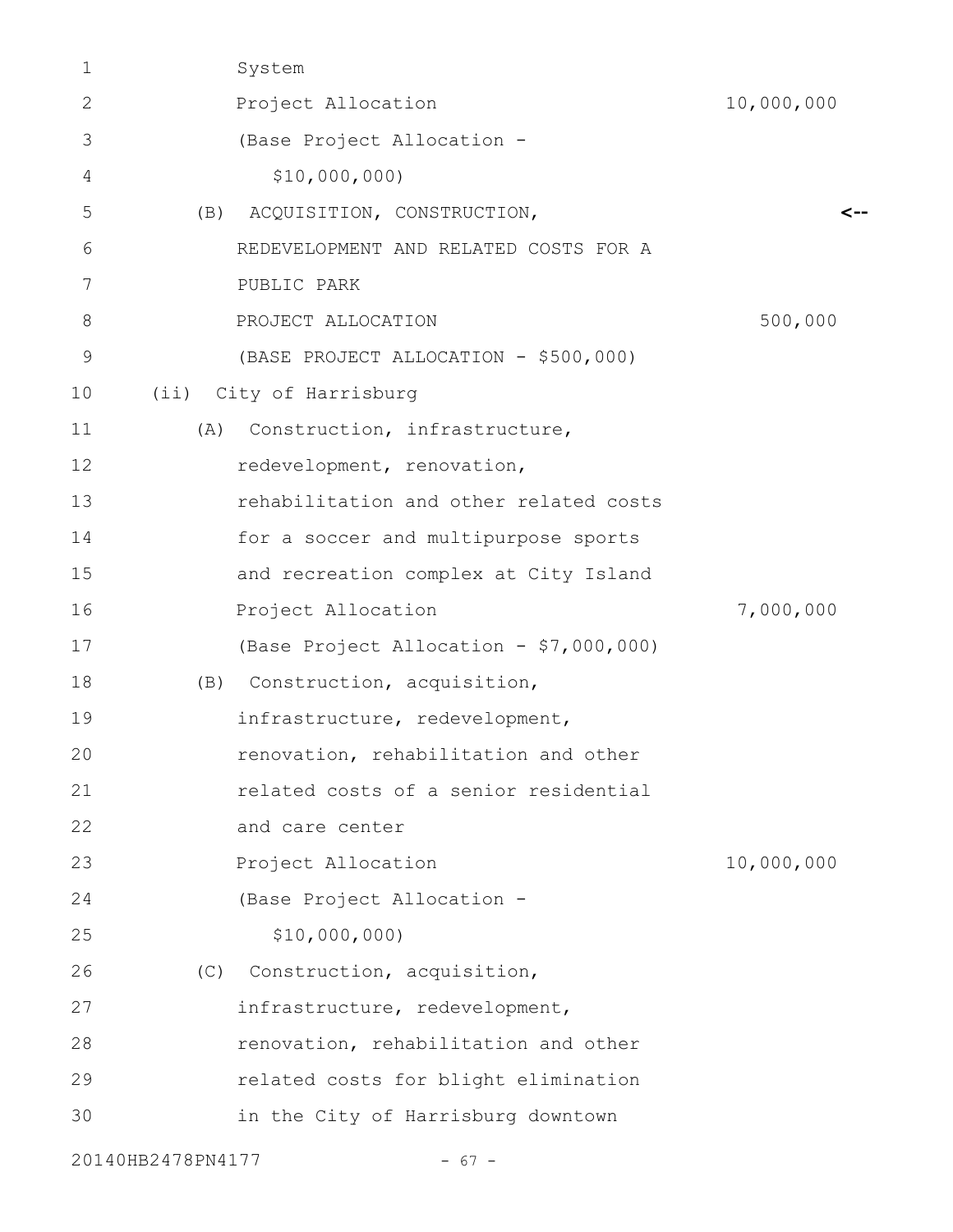| 1  | business district                       |           |
|----|-----------------------------------------|-----------|
| 2  | Project Allocation                      | 5,000,000 |
| 3  | (Base Project Allocation - \$5,000,000) |           |
| 4  | (D) Construction, infrastructure,       |           |
| 5  | redevelopment, renovation,              |           |
| 6  | rehabilitation and other related costs  |           |
| 7  | for the Strawberry Square Complex       |           |
| 8  | Project Allocation                      | 1,000,000 |
| 9  | (Base Project Allocation - \$1,000,000) |           |
| 10 | CONSTRUCTION, INFRASTRUCTURE,<br>(E)    | <--       |
| 11 | RENOVATION AND RELATED COSTS FOR        |           |
| 12 | NECESSARY IMPROVEMENTS TO HARRISBURG    |           |
| 13 | UNIVERSITY                              |           |
| 14 | PROJECT ALLOCATION                      | 1,600,000 |
| 15 | (BASE PROJECT ALLOCATION - \$1,600,000) |           |
| 16 | Hummelstown Borough<br>(iii)            |           |
| 17 | Construction, infrastructure,<br>(A)    |           |
| 18 | redevelopment, renovation and related   |           |
| 19 | costs for pedestrian safety and         |           |
| 20 | streetscape improvements                |           |
| 21 | Project Allocation                      | 5,000,000 |
| 22 | (Base Project Allocation - \$5,000,000) |           |
| 23 | Middletown Borough<br>(iv)              |           |
| 24 | Construction, infrastructure,<br>(A)    |           |
| 25 | redevelopment, renovation and related   |           |
| 26 | costs for pedestrian safety             |           |
| 27 | improvements and restoration,           |           |
| 28 | revitalization of historical buildings  |           |
| 29 | in Middletown Borough Industrial and    |           |
| 30 | Commercial Development Authority        |           |
|    | 20140HB2478PN4177<br>$-68 -$            |           |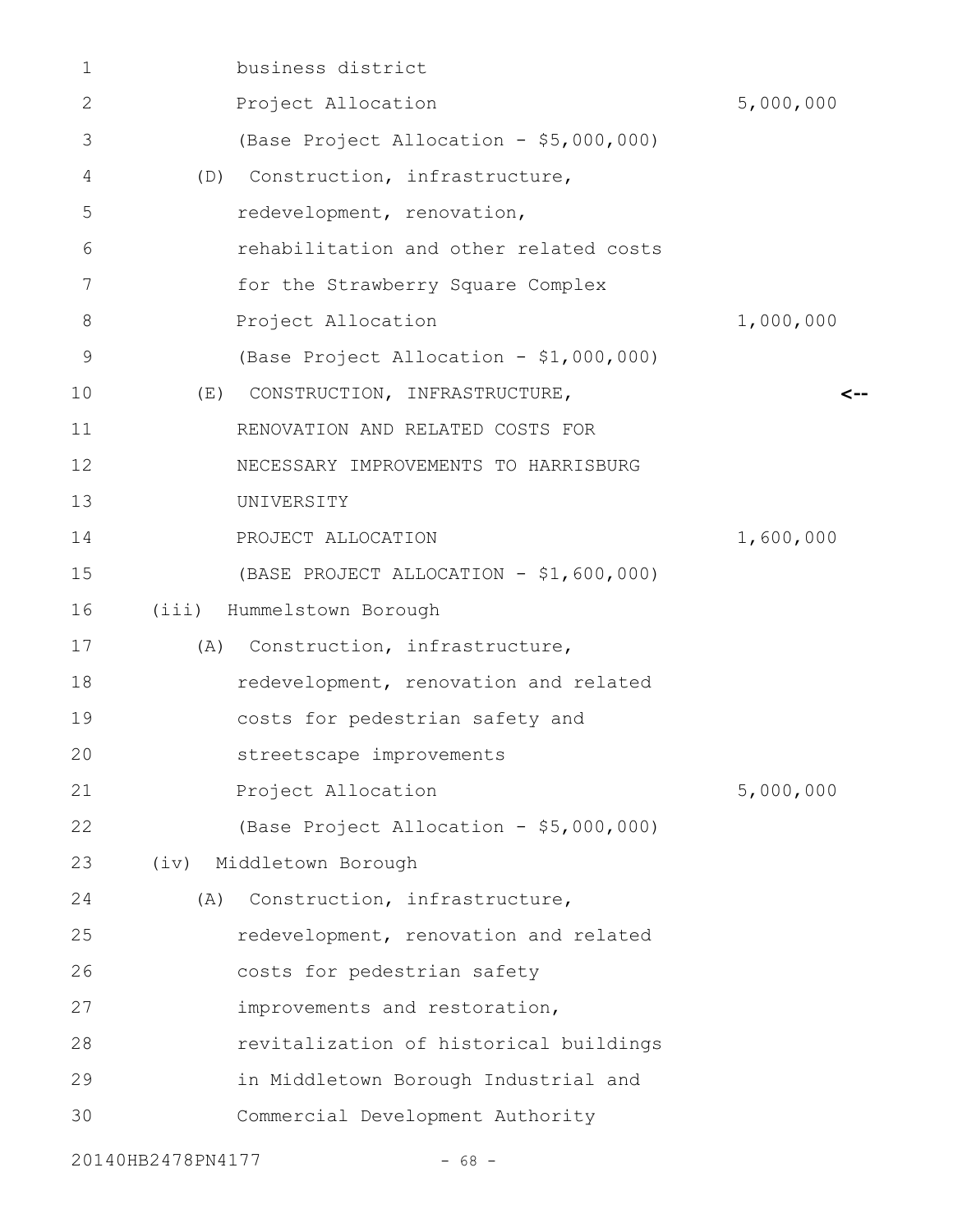| 1            |                   |     | Project Allocation                       | 15,000,000 |
|--------------|-------------------|-----|------------------------------------------|------------|
| $\mathbf{2}$ |                   |     | (Base Project Allocation -               |            |
| 3            |                   |     | \$15,000,000                             |            |
| 4            | $(\triangledown)$ |     | Derry Township Industrial and Commercial |            |
| 5            |                   |     | Development Authority                    |            |
| 6            |                   | (A) | Acquisition, construction,               |            |
| 7            |                   |     | infrastructure, redevelopment,           |            |
| 8            |                   |     | renovation and related costs for an      |            |
| 9            |                   |     | urban downtown revitalization project    |            |
| 10           |                   |     | Project Allocation                       | 30,000,000 |
| 11           |                   |     | (Base Project Allocation -               |            |
| 12           |                   |     | \$30,000,000)                            |            |
| 13           |                   | (B) | Construction, infrastructure,            |            |
| 14           |                   |     | redevelopment, renovation and related    |            |
| 15           |                   |     | costs to bring a historical facility     |            |
| 16           |                   |     | up to current building codes and ADA     |            |
| 17           |                   |     | requirements                             |            |
| 18           |                   |     | Project Allocation                       | 10,000,000 |
| 19           |                   |     | (Base Project Allocation -               |            |
| 20           |                   |     | \$10,000,000)                            |            |
| 21           |                   | (C) | Construction, infrastructure,            |            |
| 22           |                   |     | redevelopment, renovation and related    |            |
| 23           |                   |     | costs for upgrades to existing           |            |
| 24           |                   |     | township recreational site, including    |            |
| 25           |                   |     | ADA upgrades to existing buildings and   |            |
| 26           |                   |     | facilities and improvements to           |            |
| 27           |                   |     | existing sports fields                   |            |
| 28           |                   |     | Project Allocation                       | 5,000,000  |
| 29           |                   |     | (Base Project Allocation - \$5,000,000)  |            |
| 30           |                   | (D) | Acquisition, construction,               |            |
|              |                   |     |                                          |            |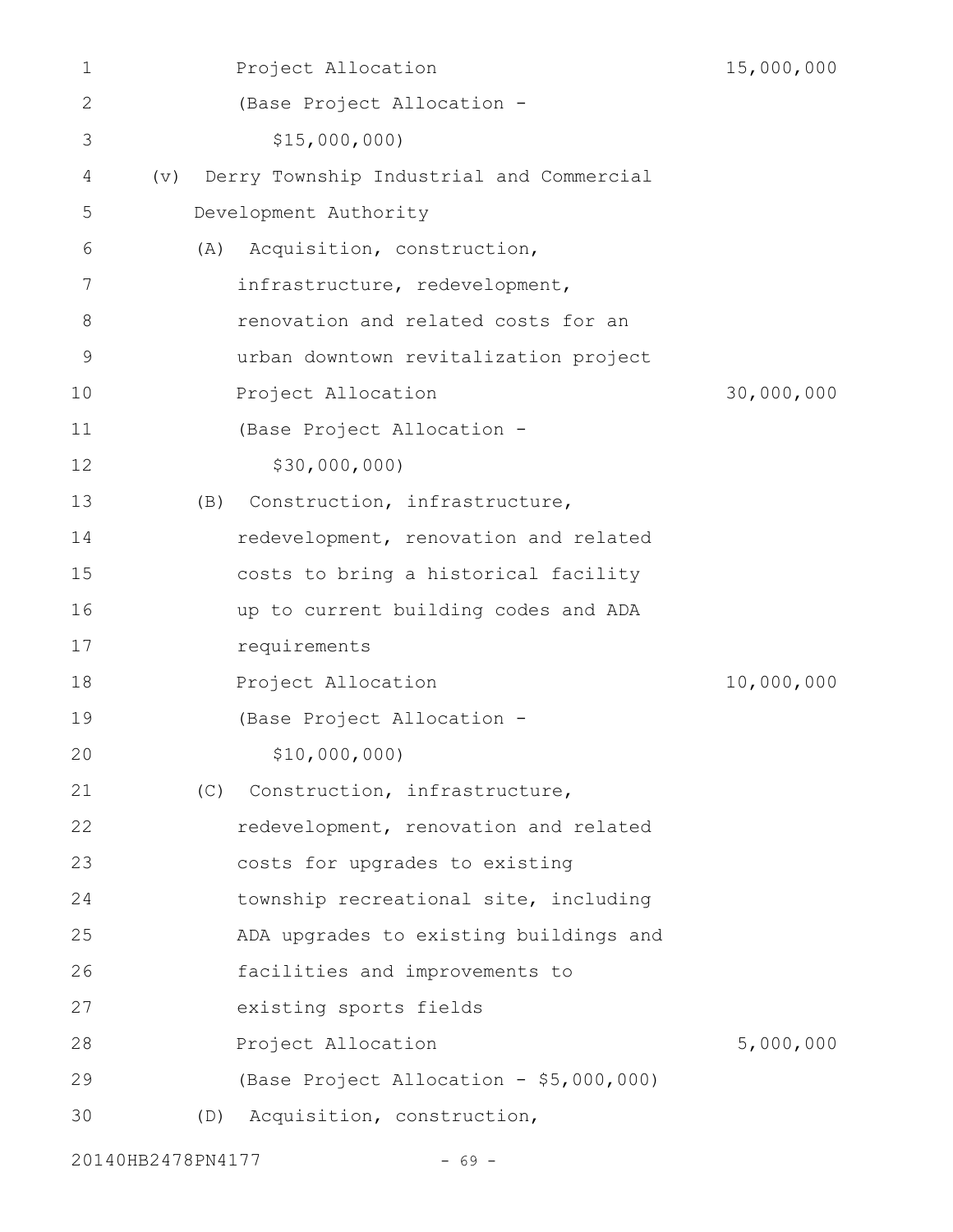| 1  | infrastructure and related costs for a  |            |
|----|-----------------------------------------|------------|
| 2  | regional economic development project   |            |
| 3  | Project Allocation                      | 50,000,000 |
| 4  | (Base Project Allocation -              |            |
| 5  | \$50,000,000                            |            |
| 6  | Construction, infrastructure,<br>(E)    |            |
| 7  | redevelopment, renovation and related   |            |
| 8  | costs for pedestrian safety, public     |            |
| 9  | improvements, campus security upgrades  |            |
| 10 | and flood control improvements at Penn  |            |
| 11 | State Hershey Medical Center            |            |
| 12 | Project Allocation                      | 25,000,000 |
| 13 | (Base Project Allocation -              |            |
| 14 | \$25,000,000                            |            |
| 15 | Lower Swatara Township<br>(vi)          |            |
| 16 | Acquisition, construction,<br>(A)       |            |
| 17 | infrastructure and related costs for    |            |
| 18 | an economic development project at      |            |
| 19 | Harrisburg International Airport        |            |
| 20 | Project Allocation                      | 5,000,000  |
| 21 | (Base Project Allocation - \$5,000,000) |            |
| 22 | (B) Construction, acquisition,          |            |
| 23 | redevelopment, renovation and related   |            |
| 24 | costs for student pedestrian safety,    |            |
| 25 | infrastructure improvements, campus     |            |
| 26 | security upgrades and flood control     |            |
| 27 | improvements at Pennsylvania State      |            |
| 28 | University Harrisburg Campus            |            |
| 29 | Project Allocation                      | 20,000,000 |
| 30 | (Base Project Allocation -              |            |
|    |                                         |            |

20140HB2478PN4177 - 70 -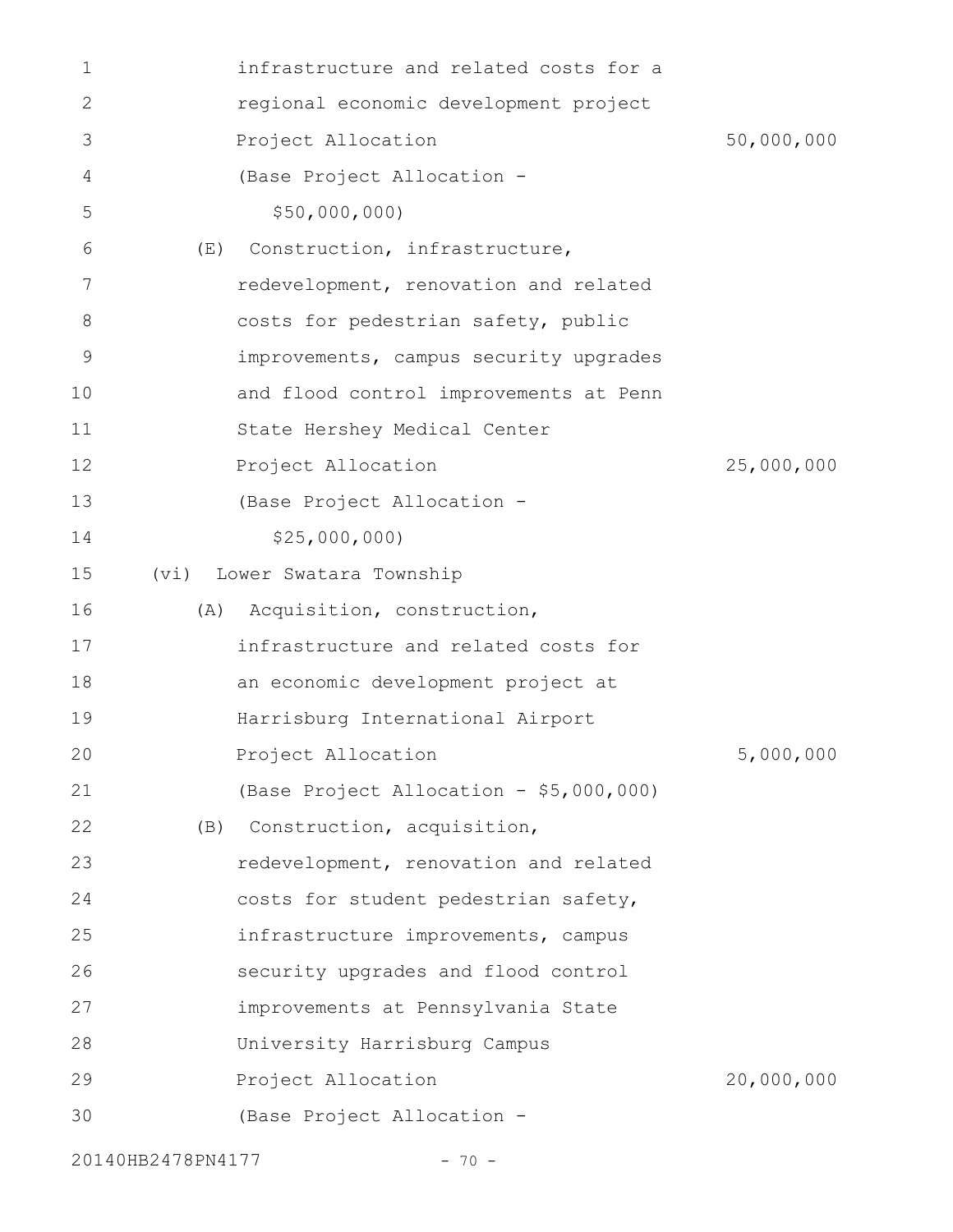| $\mathbf 1$ | \$20,000,000                            |            |
|-------------|-----------------------------------------|------------|
| 2           | Swatara Township<br>(vii)               |            |
| 3           | Acquisition, construction,<br>(A)       |            |
| 4           | redevelopment, renovation and related   |            |
| 5           | costs for Norfolk Southern Railroad     |            |
| 6           | upgrades and improvements to            |            |
| 7           | infrastructure within proximity to      |            |
| 8           | Rutherford Rail Yard                    |            |
| $\mathsf 9$ | Project Allocation                      | 50,000,000 |
| 10          | (Base Project Allocation -              |            |
| 11          | \$50,000,000)                           |            |
| 12          | (23)<br>Delaware County                 |            |
| 13          | (i) County projects                     |            |
| 14          | Construction, infrastructure,<br>(A)    |            |
| 15          | redevelopment and related costs for     |            |
| 16          | infrastructure improvements,            |            |
| 17          | rehabilitation, renovation and other    |            |
| 18          | capital projects                        |            |
| 19          | Project Allocation                      | 20,000,000 |
| 20          | (Base Project Allocation                |            |
| 21          | \$20,000,000                            |            |
| 22          | (B) ACQUISITION, CONSTRUCTION,          | <--        |
| 23          | INFRASTRUCTURE AND RELATED COSTS FOR    |            |
| 24          | THE ESTABLISHMENT OF AN ECONOMIC        |            |
| 25          | DEVELOPMENT INCUBATOR, DELAWARE COUNTY  |            |
| 26          | REDEVELOPMENT AUTHORITY                 |            |
| 27          | PROJECT ALLOCATION                      | 4,000,000  |
| 28          | (BASE PROJECT ALLOCATION - \$4,000,000) |            |
| 29          | (C) ACQUISITION, CONSTRUCTION,          |            |
| 30          | INFRASTRUCTURE AND RELATED COSTS FOR    |            |
|             | 20140HB2478PN4177<br>$-71 -$            |            |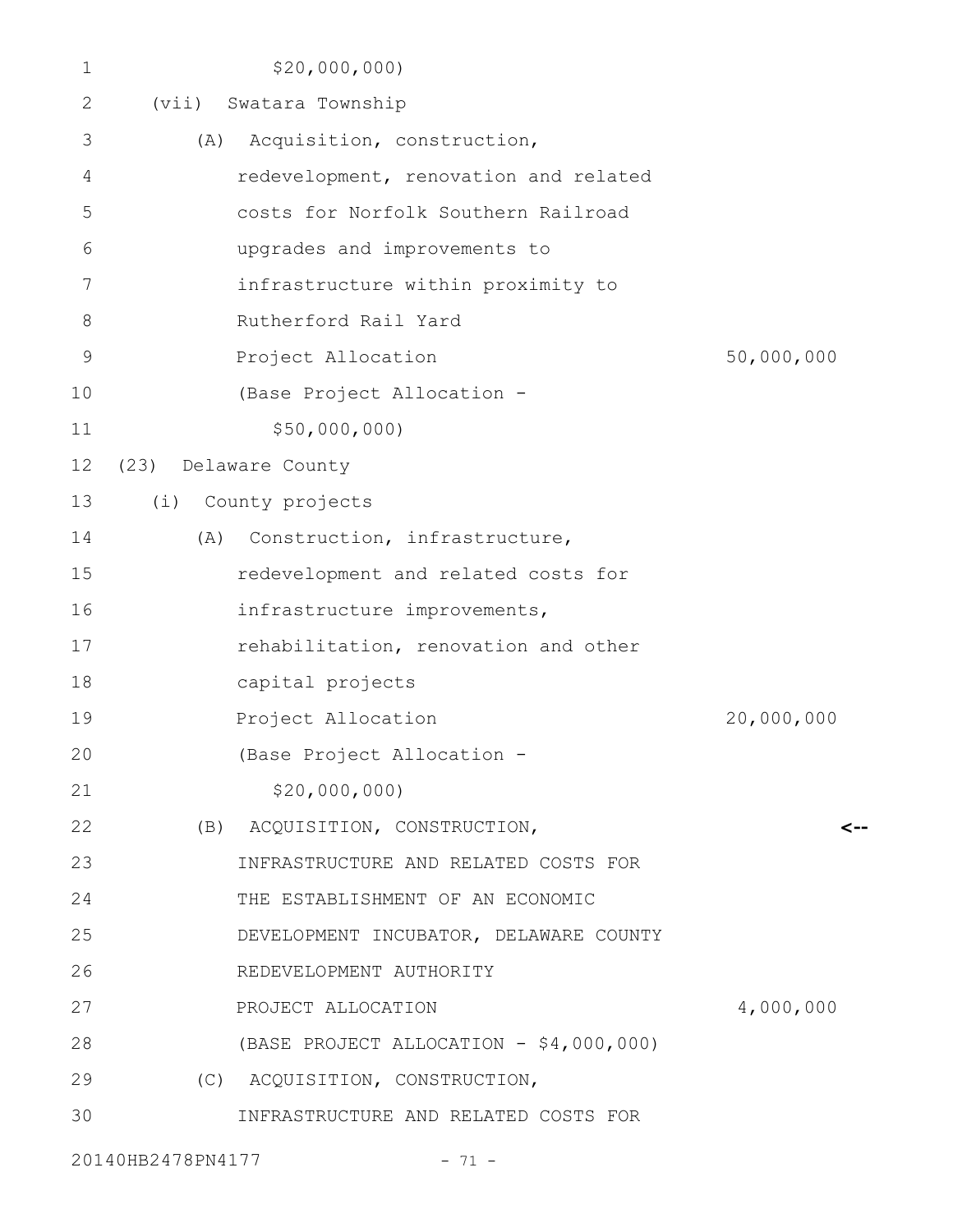| 1                 | AN ECONOMIC DEVELOPMENT PROJECT,        |            |
|-------------------|-----------------------------------------|------------|
| 2                 | DELAWARE COUNTY REDEVELOPMENT           |            |
| 3                 | AUTHORITY                               |            |
| 4                 | PROJECT ALLOCATION                      | 10,000,000 |
| 5                 | (BASE PROJECT ALLOCATION -              |            |
| 6                 | \$10,000,000)                           |            |
| 7                 | (D) NEUMANN UNIVERSITY CAMPUS AND       |            |
| 8                 | COMMUNITY IMPROVEMENTS                  |            |
| 9                 | PROJECT ALLOCATION                      | 2,750,000  |
| 10                | (BASE PROJECT ALLOCATION - \$2,750,000) |            |
| 11                | (II) CHESTER HEIGHTS BOROUGH            |            |
| 12                | (A)<br>CONSTRUCTION, INFRASTRUCTURE AND |            |
| 13                | RELATED COSTS FOR THE EXPANSION OF      |            |
| 14                | WAWA, INCORPORATED'S RED ROOF FACILITY  |            |
| 15                | PROJECT ALLOCATION                      | 10,000,000 |
| 16                | (BASE PROJECT ALLOCATION -              |            |
| 17                | \$10,000,000)                           |            |
| 18                | (B) CONSTRUCTION, INFRASTRUCTURE,       |            |
| 19                | REDEVELOPMENT AND RELATED COSTS FOR     |            |
| 20                | RENOVATION AND EXPANSION OF AN          |            |
| 21                | EXISTING BUILDING THAT SERVES AS THE    |            |
| 22                | FIRE STATION AND BOROUGH HALL           |            |
| 23                | PROJECT ALLOCATION                      | 500,000    |
| 24                | (BASE PROJECT ALLOCATION - \$500,000)   |            |
| 25                | (III) Darby Borough                     |            |
| 26                | (A) Construction, renovation,           |            |
| 27                | infrastructure, redevelopment and       |            |
| 28                | other related costs for Darby Free      |            |
| 29                | Library                                 |            |
| 30                | Project Allocation                      | 500,000    |
| 20140HB2478PN4177 | $-72 -$                                 |            |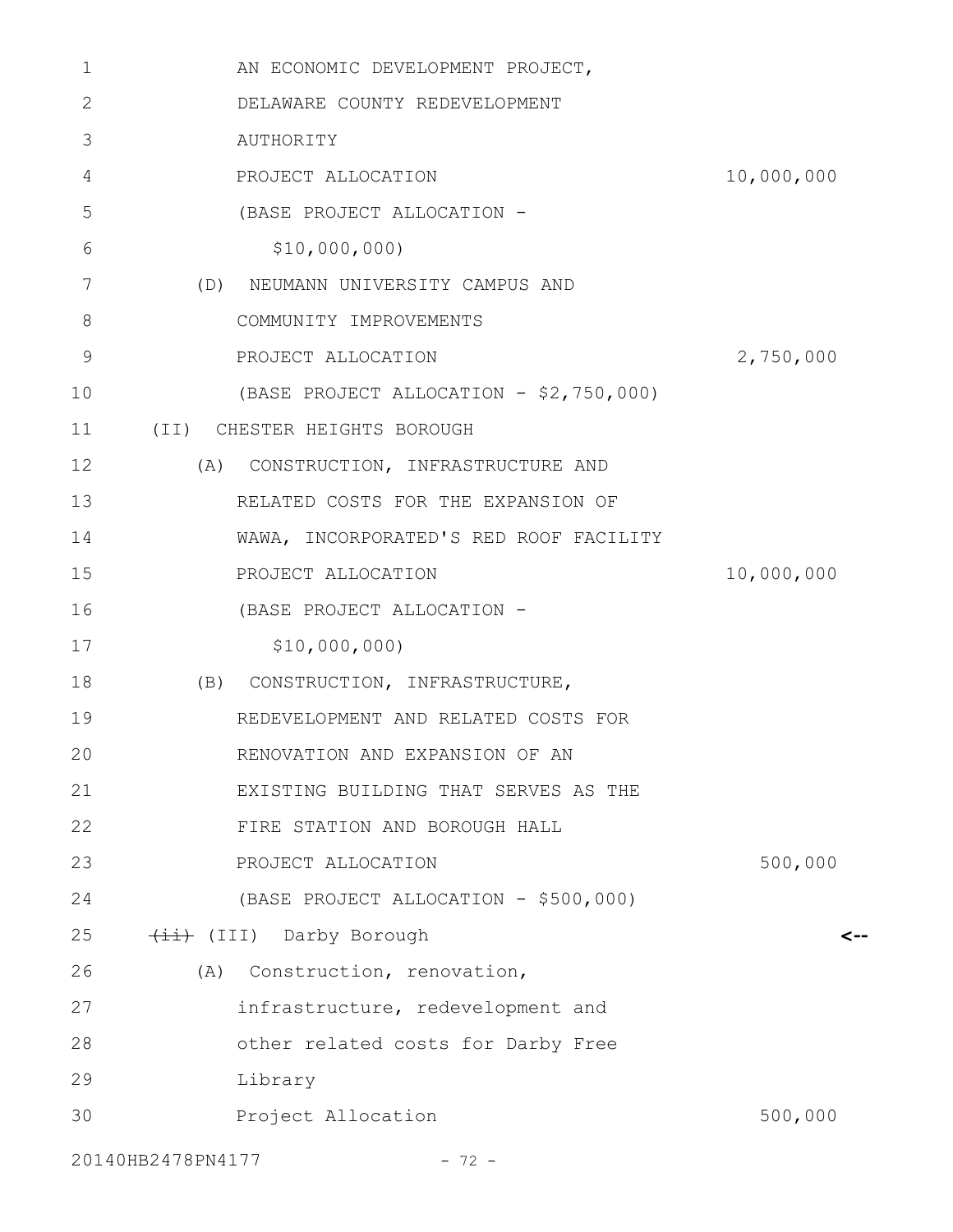| $\mathbf 1$ |                   | (Base Project Allocation - \$500,000)   |           |
|-------------|-------------------|-----------------------------------------|-----------|
| 2           |                   | (B) CONSTRUCTION, INFRASTRUCTURE,       |           |
| 3           |                   | RENOVATION, REDEVELOPMENT AND OTHER     |           |
| 4           |                   | RELATED COSTS FOR UPGRADES FOR DARBY    |           |
| 5           |                   | LIBRARY COMPANY                         |           |
| 6           |                   | PROJECT ALLOCATION                      | 500,000   |
| 7           |                   | (BASE PROJECT ALLOCATION - \$500,000)   |           |
| 8           |                   | (IV) MARPLE TOWNSHIP                    |           |
| 9           |                   | (A) CONSTRUCTION, INFRASTRUCTURE AND    |           |
| 10          |                   | RELATED COSTS FOR A NEW MUNICIPAL       |           |
| 11          |                   | POLICE STATION AND MAGISTERIAL          |           |
| 12          |                   | DISTRICT COURT                          |           |
| 13          |                   | PROJECT ALLOCATION                      | 4,100,000 |
| 14          |                   | (BASE PROJECT ALLOCATION - \$4,100,000) |           |
| 15          |                   | (B) CONSTRUCTION, INFRASTRUCTURE AND    |           |
| 16          |                   | RELATED COSTS FOR EXPANSION AND         |           |
| 17          |                   | RENOVATIONS TO THE MARPLE TOWNSHIP      |           |
| 18          |                   | MUNICIPAL COMPLEX AND MARPLE PUBLIC     |           |
| 19          |                   | LIBRARY                                 |           |
| 20          |                   | PROJECT ALLOCATION                      | 654,000   |
| 21          |                   | (BASE PROJECT ALLOCATION - \$654,000)   |           |
| 22          |                   | (V) MORTON BOROUGH                      |           |
| 23          |                   | (A) RENOVATION AND RELATED COSTS FOR    |           |
| 24          |                   | MORTON BOROUGH MUNICIPAL COMPLEX        |           |
| 25          |                   | PROJECT ALLOCATION                      | 500,000   |
| 26          |                   | (BASE PROJECT ALLOCATION - \$500,000)   |           |
| 27          |                   | (VI) NEWTOWN TOWNSHIP                   |           |
| 28          |                   | (A) CONSTRUCTION, INFRASTRUCTURE,       |           |
| 29          |                   | REDEVELOPMENT, RENOVATION, SITE         |           |
| 30          |                   | PREPARATION AND RELATED COSTS TO        |           |
|             | 20140HB2478PN4177 | $-73 -$                                 |           |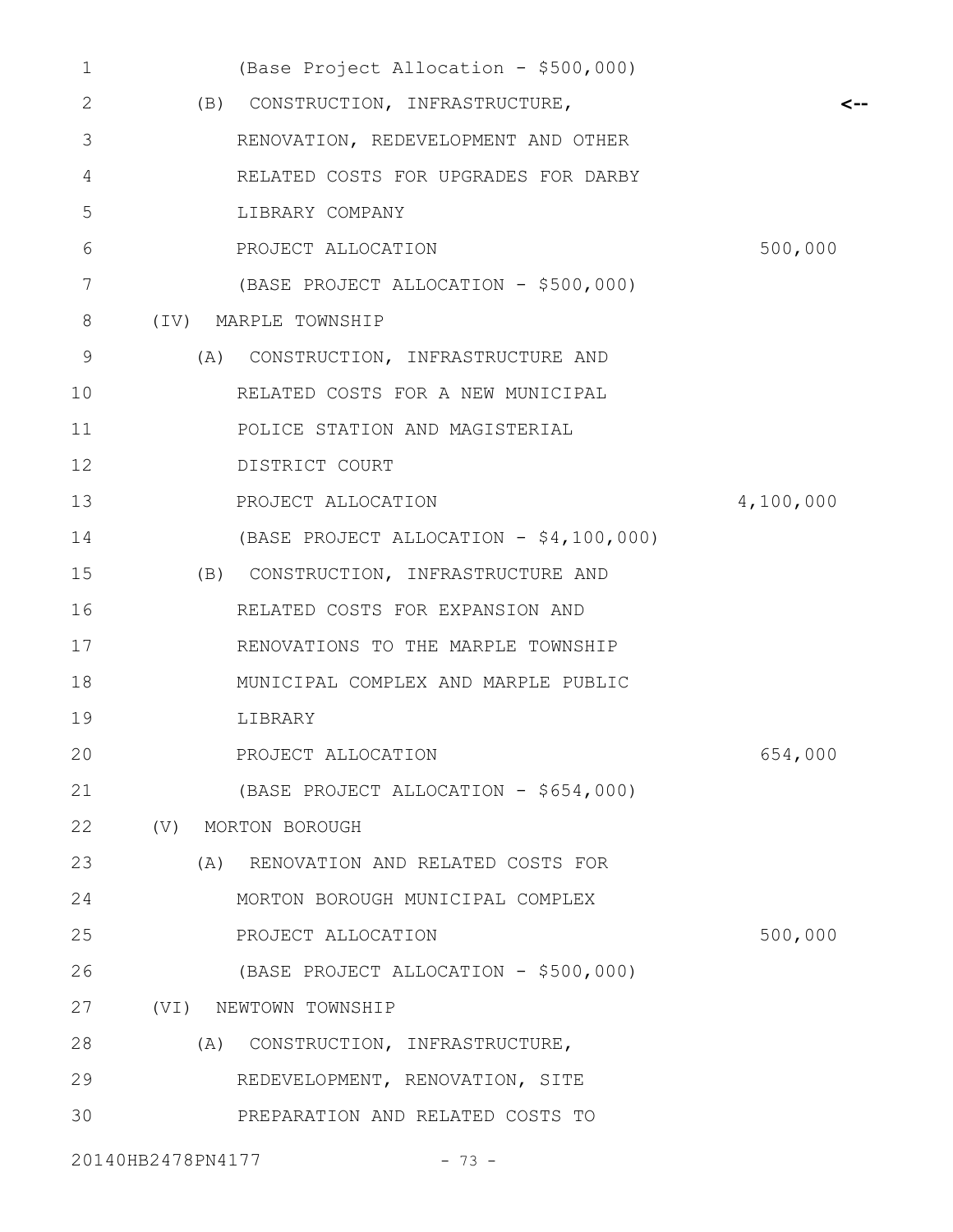| 1  | EXPAND EXISTING MELMARK PLANT            |            |
|----|------------------------------------------|------------|
| 2  | PROJECT ALLOCATION                       | 10,000,000 |
| 3  | (BASE PROJECT ALLOCATION -               |            |
| 4  | \$10,000,000)                            |            |
| 5  | (VII) RADNOR TOWNSHIP                    |            |
| 6  | (A) CONSTRUCTION, INFRASTRUCTURE AND     |            |
| 7  | RELATED COSTS FOR UPDATES AND            |            |
| 8  | IMPROVEMENTS TO A TOWNSHIP PARK          |            |
| 9  | PROJECT ALLOCATION                       | 900,000    |
| 10 | (BASE PROJECT ALLOCATION - \$900,000)    |            |
| 11 | (B) RENOVATION, CONSTRUCTION AND RELATED |            |
| 12 | COSTS FOR THE EXPANSION OF THE           |            |
| 13 | MEMORIAL LIBRARY OF RADNOR TOWNSHIP      |            |
| 14 | PROJECT ALLOCATION                       | 3,900,000  |
| 15 | (BASE PROJECT ALLOCATION - \$3,900,000)  |            |
| 16 | (C) CONSTRUCTION, INFRASTRUCTURE,        |            |
| 17 | REDEVELOPMENT, RENOVATION AND RELATED    |            |
| 18 | COSTS FOR A NEW EDUCATIONAL FACILITY     |            |
| 19 | ON THE CAMPUS OF VILLANOVA UNIVERSITY    |            |
| 20 | FOR ACADEMY OF NOTRE DAME DE NAMUR       |            |
| 21 | PROJECT ALLOCATION                       | 5,000,000  |
| 22 | (BASE PROJECT ALLOCATION - \$5,000,000)  |            |
| 23 | (VIII) SPRINGFIELD TOWNSHIP              |            |
| 24 | (A) CONSTRUCTION, INFRASTRUCTURE,        |            |
| 25 | RENOVATION AND RELATED COSTS FOR THE     |            |
| 26 | REDEVELOPMENT OF TOWNSHIP PUBLIC         |            |
| 27 | SAFETY AND PUBLIC RECREATIONAL           |            |
| 28 | FACILITIES                               |            |
| 29 | PROJECT ALLOCATION                       | 2,500,000  |
| 30 | (BASE PROJECT ALLOCATION - \$2,500,000)  |            |
|    |                                          |            |

20140HB2478PN4177 - 74 -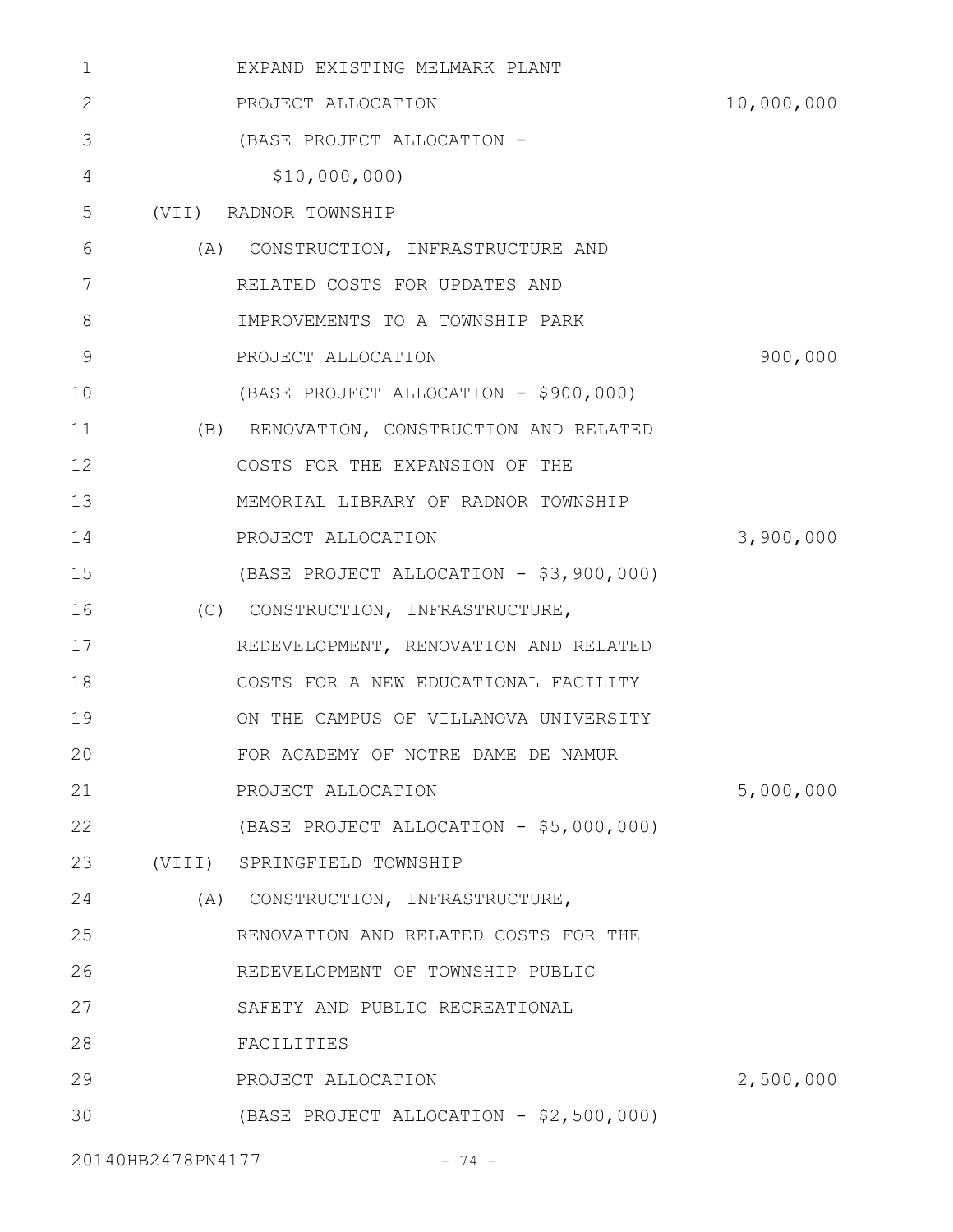| 1             | (24) Elk County (Reserved)                  |           |
|---------------|---------------------------------------------|-----------|
| 2             | (25) Erie County                            |           |
| 3             | (i)<br>County projects (Reserved)           |           |
| 4             | (ii) Harborcreek Township                   |           |
| 5             | Construction, renovation and related<br>(A) |           |
| 6             | costs for the renovation and expansion      |           |
| 7             | of the municipal building                   |           |
| 8             | Project Allocation                          | 1,500,000 |
| $\mathcal{G}$ | (Base Project Allocation - \$1,500,000)     |           |
| 10            | (26) Fayette County (Reserved)              |           |
| 11            | (27) Forest County (Reserved)               |           |
| 12            | (28) Franklin County                        |           |
| 13            | (i) County projects (Reserved)              |           |
| 14            | $(\exists \exists)$<br>ANTRIM TOWNSHIP      |           |
| 15            | (A) ACQUISITION, CONSTRUCTION,              |           |
| 16            | INFRASTRUCTURE AND OTHER RELATED COSTS      |           |
| 17            | FOR A NEW TISSUE PAPER MANUFACTURING        |           |
| 18            | AND DISTRIBUTION OPERATION                  |           |
| 19            | PROJECT ALLOCATION                          | 5,000,000 |
| 20            | BASE PROJECT ALLOCATION - \$5,000,000)      |           |
| 21            | (III) Greene Township                       |           |
| 22            | (A) Rehabilitation of existing aviation-    |           |
| 23            | facilities and construction of new-         |           |
| 24            | hangars, taxiways and airport related-      |           |
| 25            | buildings at Franklin County Regional-      |           |
| 26            | Airport                                     |           |
| 27            | Project Allocation                          | 700,000   |
| 28            | (Base Project Allocation - \$700,000)       |           |
| 29            | (B) (A) Construction, infrastructure,       |           |
| 30            | acquisition and related costs for an        |           |
|               |                                             |           |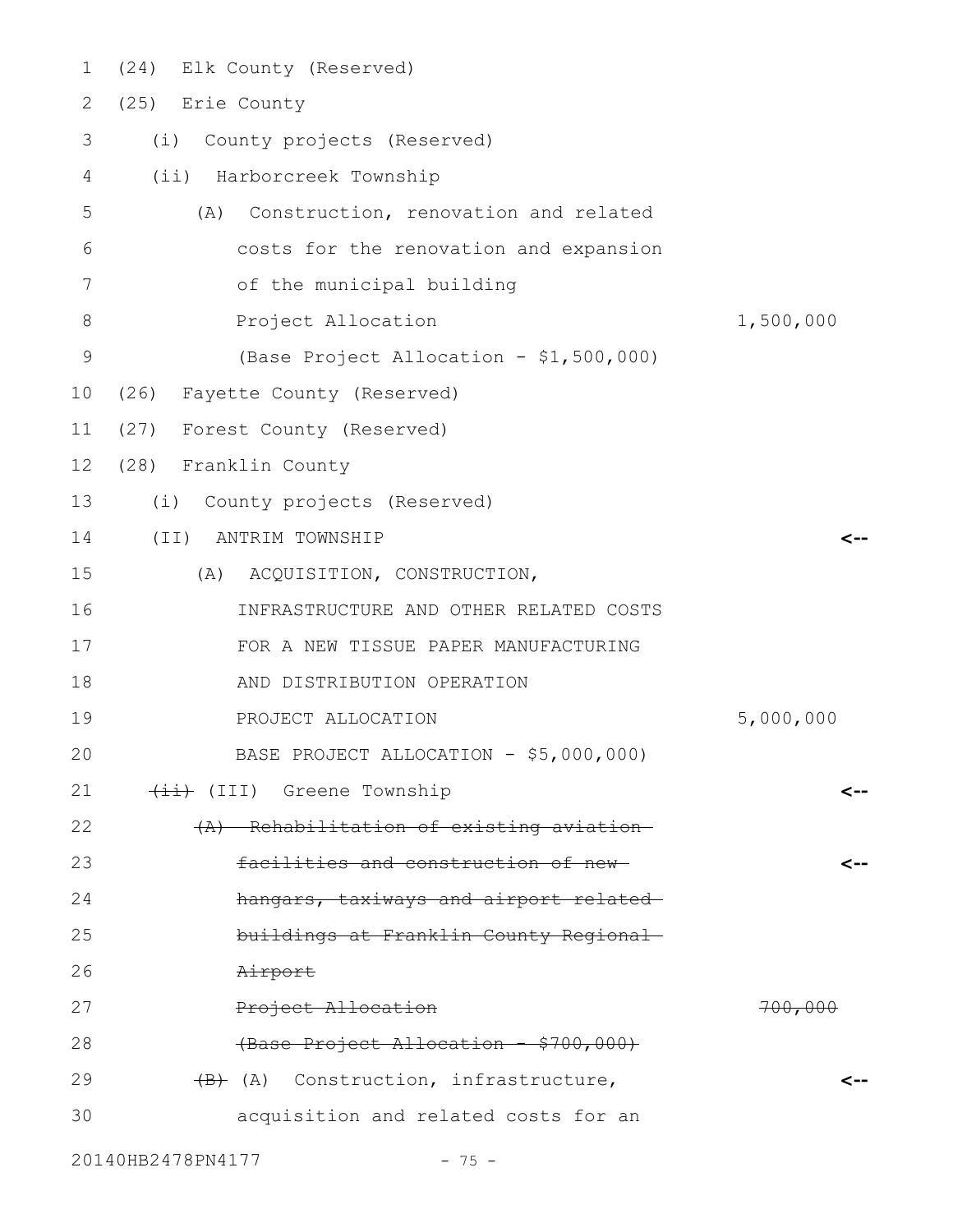| 1              | economic development project at         |              |
|----------------|-----------------------------------------|--------------|
| 2              | Franklin County Regional Airport        |              |
| 3              | Project Allocation                      | 5,000,000    |
| $\overline{4}$ | (Base Project Allocation - \$5,000,000) |              |
| 5              | (29)<br>Fulton County (Reserved)        |              |
| 6              | (30)<br>Greene County (Reserved)        |              |
| 7              | (31)<br>Huntingdon County (Reserved)    |              |
| 8              | (32)<br>Indiana County (Reserved)       |              |
| 9              | (33)<br>Jefferson County (Reserved)     |              |
| 10             | (34)<br>Juniata County (Reserved)       |              |
| 11             | (35) Lackawanna County (Reserved)       |              |
| 12             | COUNTY PROJECTS (RESERVED)<br>(I)       | $\leftarrow$ |
| 13             | (II) MOSCOW BOROUGH                     |              |
| 14             | (A) CONSTRUCTION, ACQUISITION,          |              |
| 15             | INFRASTRUCTURE, REDEVELOPMENT,          |              |
| 16             | ABATEMENT OF HAZARDOUS MATERIALS,       |              |
| 17             | RENOVATION, REHABILITATION AND OTHER    |              |
| 18             | RELATED COSTS FOR AN ECONOMIC           |              |
| 19             | DEVELOPMENT PROJECT                     |              |
| 20             | PROJECT ALLOCATION                      | 2,500,000    |
| 21             | (BASE PROJECT ALLOCATION - \$2,500,000) |              |
| 22             | (36) Lancaster County                   |              |
| 23             | (i) County projects (Reserved)          |              |
| 24             | (II) CITY OF LANCASTER                  | <--          |
| 25             | (A) CONSTRUCTION, INFRASTRUCTURE AND    |              |
| 26             | OTHER RELATED COSTS FOR LIBRARY         |              |
| 27             | EXPANSION PROJECT                       |              |
| 28             | PROJECT ALLOCATION                      | 5,000,000    |
| 29             | (BASE PROJECT ALLOCATION - \$5,000,000) |              |
| 30             | (B) CONSTRUCTION, INFRASTRUCTURE,       |              |
|                |                                         |              |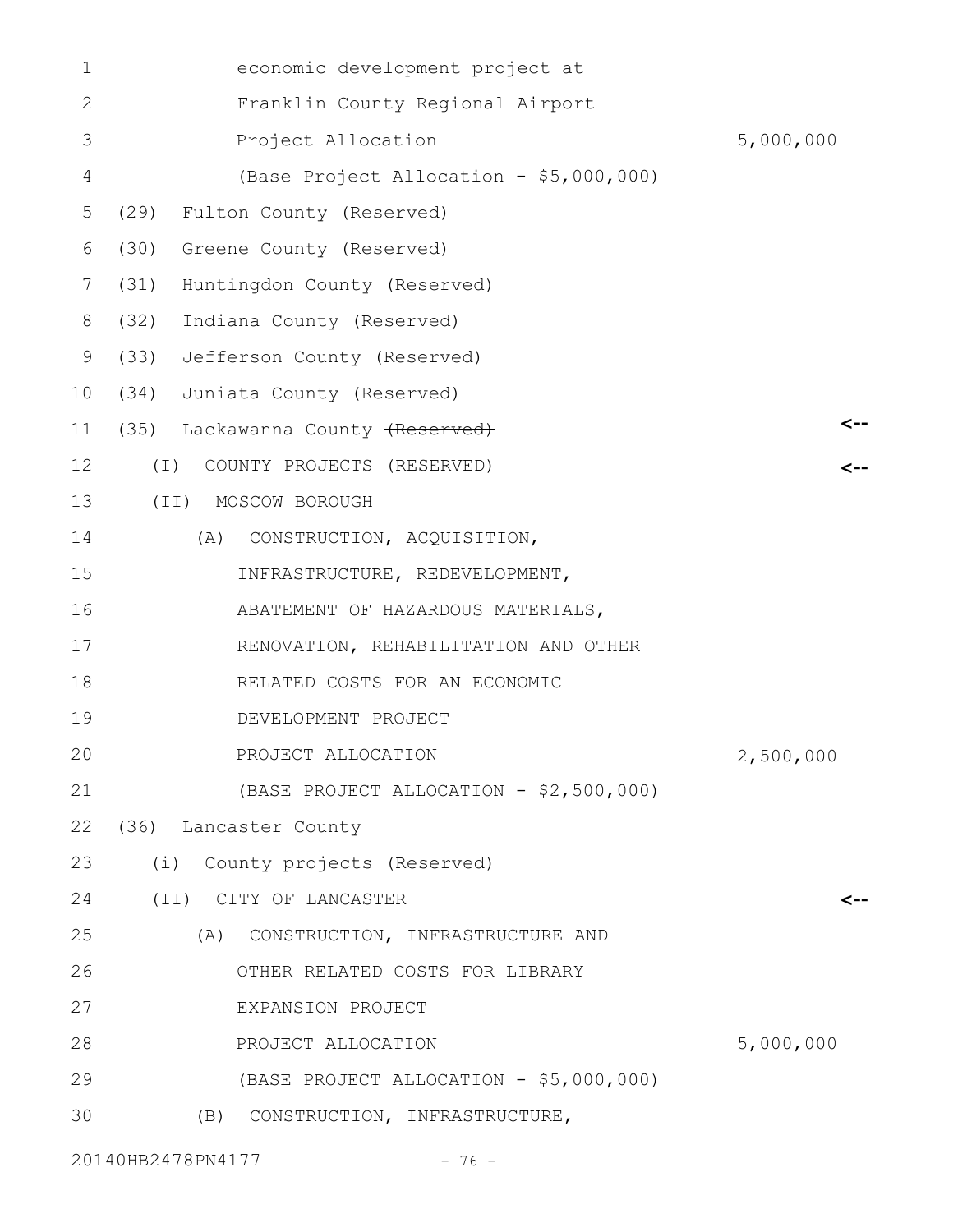| 1                 | REDEVELOPMENT AND OTHER RELATED COSTS  |            |
|-------------------|----------------------------------------|------------|
| 2                 | FOR DEVELOPMENT OF DOWNTOWN            |            |
| 3                 | PROJECT ALLOCATION                     | 15,000,000 |
| 4                 | (BASE PROJECT ALLOCATION -             |            |
| 5                 | \$15,000,000                           |            |
| 6                 | (C) CONSTRUCTION, INFRASTRUCTURE,      |            |
| 7                 | REDEVELOPMENT AND OTHER RELATED COSTS  |            |
| 8                 | FOR DEVELOPMENT OF CENTRAL MARKET      |            |
| 9                 | DISTRICT                               |            |
| 10                | PROJECT ALLOCATION                     | 10,000,000 |
| 11                | (BASE PROJECT ALLOCATION -             |            |
| 12                | \$10,000,000)                          |            |
| 13                | (D) ACQUISITION, CONSTRUCTION,         |            |
| 14                | INFRASTRUCTURE, REDEVELOPMENT AND      |            |
| 15                | OTHER RELATED COSTS FOR REVITALIZATION |            |
| 16                | INITIATIVES IN NORTHWESTERN AREA       |            |
| 17                | PROJECT ALLOCATION                     | 15,000,000 |
| 18                | (BASE PROJECT ALLOCATION -             |            |
| 19                | \$15,000,000                           |            |
| 20                | (E) ACQUISITION, CONSTRUCTION,         |            |
| 21                | INFRASTRUCTURE, REDEVELOPMENT AND      |            |
| 22                | OTHER RELATED COSTS FOR REVITALIZATION |            |
| 23                | INITIATIVES IN NORTHEASTERN AREA       |            |
| 24                | PROJECT ALLOCATION                     | 10,000,000 |
| 25                | (BASE PROJECT ALLOCATION -             |            |
| 26                | \$10,000,000)                          |            |
| 27                | (F) ACQUISITION, CONSTRUCTION,         |            |
| 28                | INFRASTRUCTURE, REDEVELOPMENT AND      |            |
| 29                | OTHER RELATED COSTS FOR REVITALIZATION |            |
| 30                | INITIATIVES IN SOUTHWESTERN AREA       |            |
| 20140HB2478PN4177 | $-77-$                                 |            |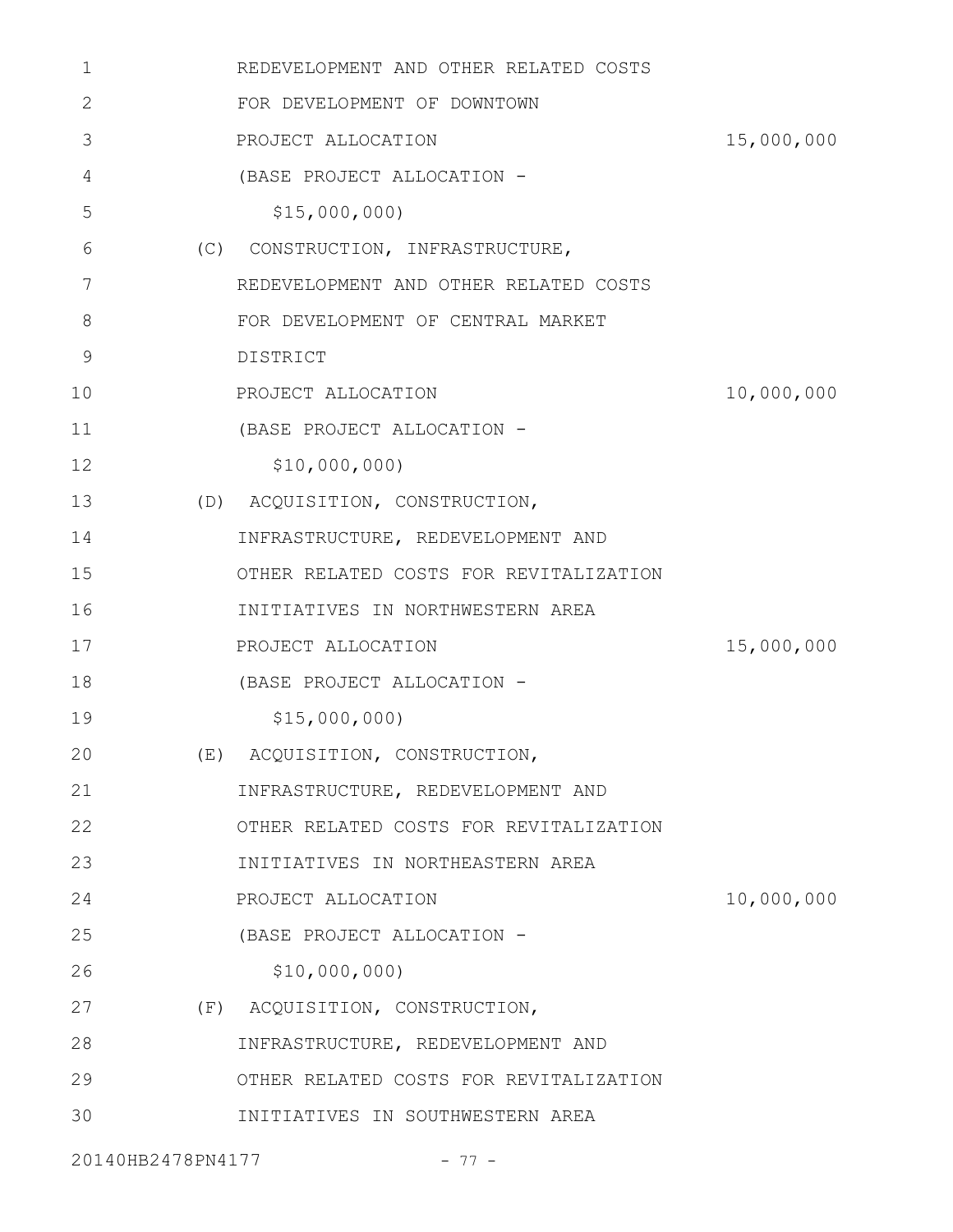| 1                 | PROJECT ALLOCATION                      | 7,000,000 |
|-------------------|-----------------------------------------|-----------|
| 2                 | (BASE PROJECT ALLOCATION - \$7,000,000) |           |
| 3                 | (III) Columbia Borough                  | <--       |
| 4<br>(A)          | Construction, infrastructure,           |           |
| 5                 | redevelopment, renovation and related   |           |
| 6                 | costs for the Columbia Market House     |           |
| 7                 | Project Allocation                      | 500,000   |
| 8                 | (Base Project Allocation - \$500,000)   |           |
| 9                 | (iii) (IV) East Lampeter Township       |           |
| 10<br>(A)         | Construction, infrastructure,           |           |
| 11                | renovation and related costs for the    |           |
| 12                | development of a recreational area      |           |
| 13                | Project Allocation                      | 1,000,000 |
| 14                | (Base Project Allocation - \$1,000,000) |           |
| 15                | (B) Construction, infrastructure,       |           |
| 16                | acquisition, renovation and related     |           |
| 17                | costs for the redevelopment of the      |           |
| 18                | Lancaster Host property                 |           |
| 19                | Project Allocation                      | 2,500,000 |
| 20                | (Base Project Allocation - \$2,500,000) |           |
| 21                | (V) LITITZ BOROUGH                      | <--       |
| 22                | (A)<br>CONSTRUCTION, INFRASTRUCTURE,    |           |
| 23                | ACQUISITION, REDEVELOPMENT AND RELATED  |           |
| 24                | COSTS FOR CONSTRUCTING A                |           |
| 25                | MULTISTRUCTURE MIXED USE DEVELOPMENT    |           |
| 26                | PROJECT ALLOCATION                      | 8,000,000 |
| 27                | (BASE PROJECT ALLOCATION - \$8,000,000) |           |
| 28                | (VI) Manheim Borough                    | <--       |
| 29                | (A) Construction, infrastructure and    |           |
| 30                | related costs for a police department   |           |
| 20140HB2478PN4177 | $-78 -$                                 |           |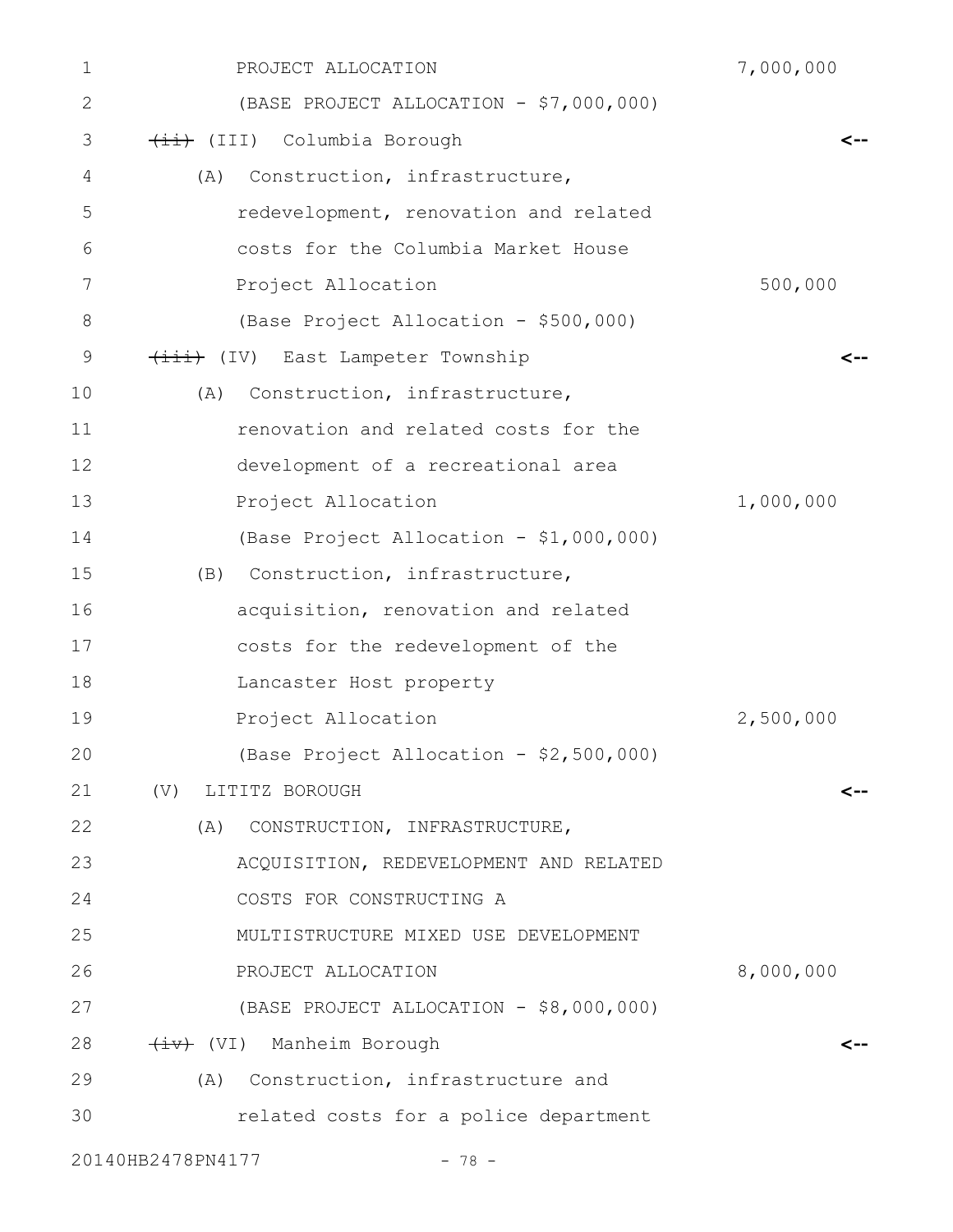| 1            | building                                |            |
|--------------|-----------------------------------------|------------|
| $\mathbf{2}$ | Project Allocation                      | 1,500,000  |
| 3            | (Base Project Allocation - \$1,500,000) |            |
| 4            | (B) CONSTRUCTION, INFRASTRUCTURE,       | <--        |
| 5            | RENOVATION AND RELATED COSTS FOR        |            |
| 6            | EXPANSION AND OTHER CHANGES TO THE      |            |
| 7            | ALUMAX MILL PRODUCTS PLANT AND          |            |
| 8            | PROPERTY                                |            |
| 9            | PROJECT ALLOCATION                      | 1,000,000  |
| 10           | (BASE PROJECT ALLOCATION - \$1,000,000) |            |
| 11           | (VII) STRASBURG TOWNSHIP                |            |
| 12           | (A) ACQUISITION, CONSTRUCTION,          |            |
| 13           | INFRASTRUCTURE AND OTHER RELATED COSTS  |            |
| 14           | FOR STRASBURG RAIL ROAD REDEVELOPMENT   |            |
| 15           | AND REHABILITATION PROJECTS             |            |
| 16           | PROJECT ALLOCATION                      | 10,500,000 |
| 17           | (BASE PROJECT ALLOCATION -              |            |
| 18           | \$10,500,000                            |            |
| 19           | (VIII) West Lampeter Township           |            |
| 20           | (A) Construction, redevelopment,        |            |
| 21           | renovation and related costs for        |            |
| 22           | upgrades and improvements to Village    |            |
| 23           | Park                                    |            |
| 24           | Project Allocation                      | 1,500,000  |
| 25           | (Base Project Allocation - \$1,500,000) |            |
| 26           | (37) Lawrence County                    |            |
| 27           | (i) County projects                     |            |
| 28           | Construction, acquisition,<br>(A)       |            |
| 29           | infrastructure, redevelopment,          |            |
| 30           | abatement of hazardous materials,       |            |
|              | 20140HB2478PN4177<br>$-79 -$            |            |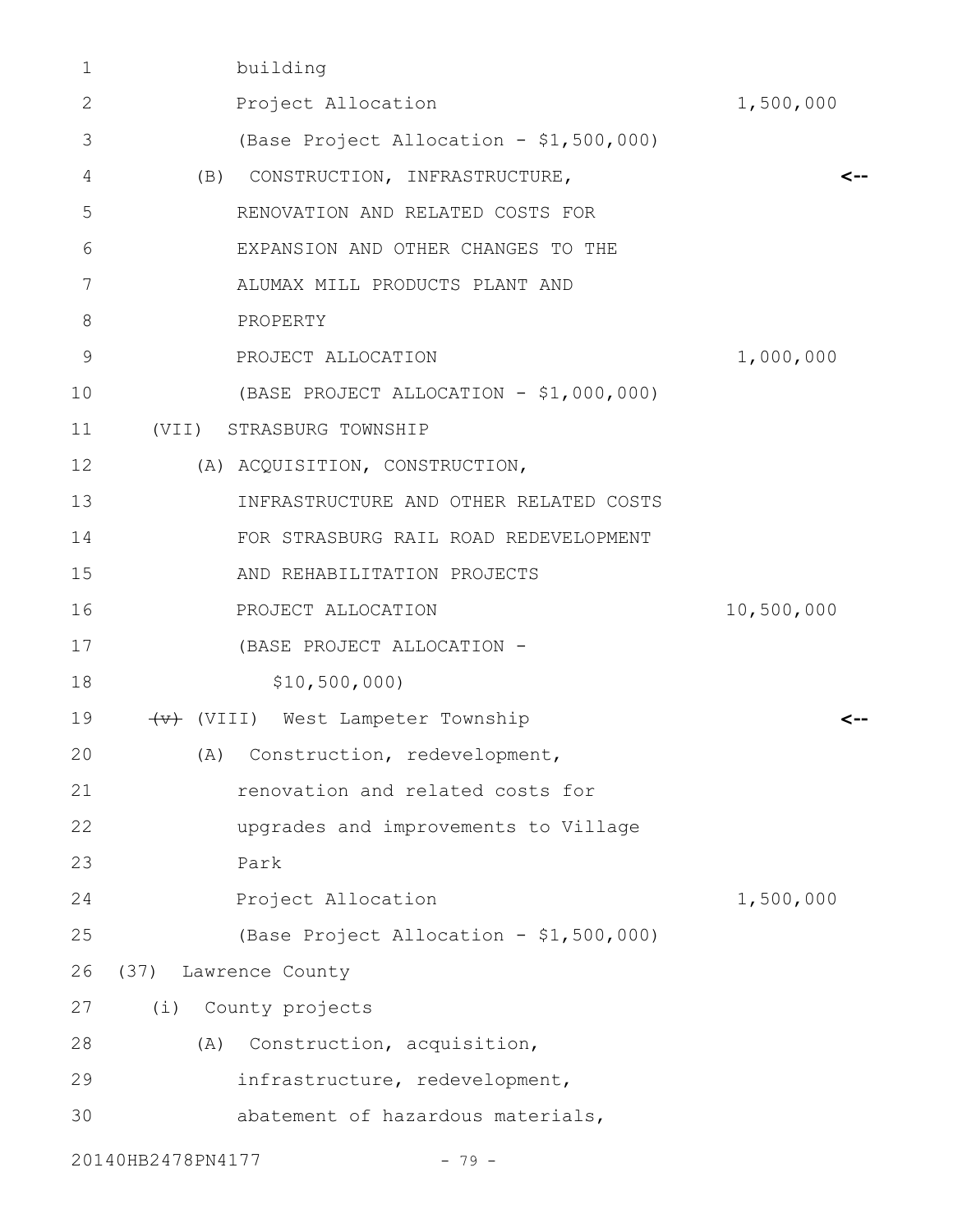| $\mathbf{1}$      |     | renovation, rehabilitation and other    |            |
|-------------------|-----|-----------------------------------------|------------|
| 2                 |     | related costs for the development of a  |            |
| 3                 |     | former cement plant in Bessemer and     |            |
| 4                 |     | Mahoning Boroughs BOROUGH AND MAHONING  | <--        |
| 5                 |     | TOWNSHIP                                |            |
| 6                 |     | Project Allocation                      | 10,000,000 |
| 7                 |     | (Base Project Allocation -              |            |
| 8                 |     | \$10,000,000)                           |            |
| 9                 | (B) | Construction, acquisition,              |            |
| 10                |     | infrastructure, redevelopment,          |            |
| 11                |     | abatement of hazardous materials,       |            |
| 12                |     | renovation, rehabilitation and other    |            |
| 13                |     | related costs to assist in the          |            |
| 14                |     | development of the equine industry      |            |
| 15                |     | Project Allocation                      | 5,000,000  |
| 16                |     | (Base Project Allocation - \$5,000,000) |            |
| 17                |     | (C) Construction, acquisition,          |            |
| 18                |     | infrastructure, redevelopment,          |            |
| 19                |     | abatement of hazardous materials,       |            |
| 20                |     | renovation, rehabilitation and other    |            |
| 21                |     | related costs to assist with the        |            |
| 22                |     | removal of blight                       |            |
| 23                |     | Project Allocation                      | 7,250,000  |
| 24                |     | (Base Project Allocation - \$7,250,000) |            |
| 25                |     | (D) Construction, acquisition,          |            |
| 26                |     | infrastructure, redevelopment,          |            |
| 27                |     | abatement of hazardous materials,       |            |
| 28                |     | renovation, rehabilitation and other    |            |
| 29                |     | related costs for the redevelopment of  |            |
| 30                |     | the I-376 industrial/commercial         |            |
| 20140HB2478PN4177 |     | $-80 -$                                 |            |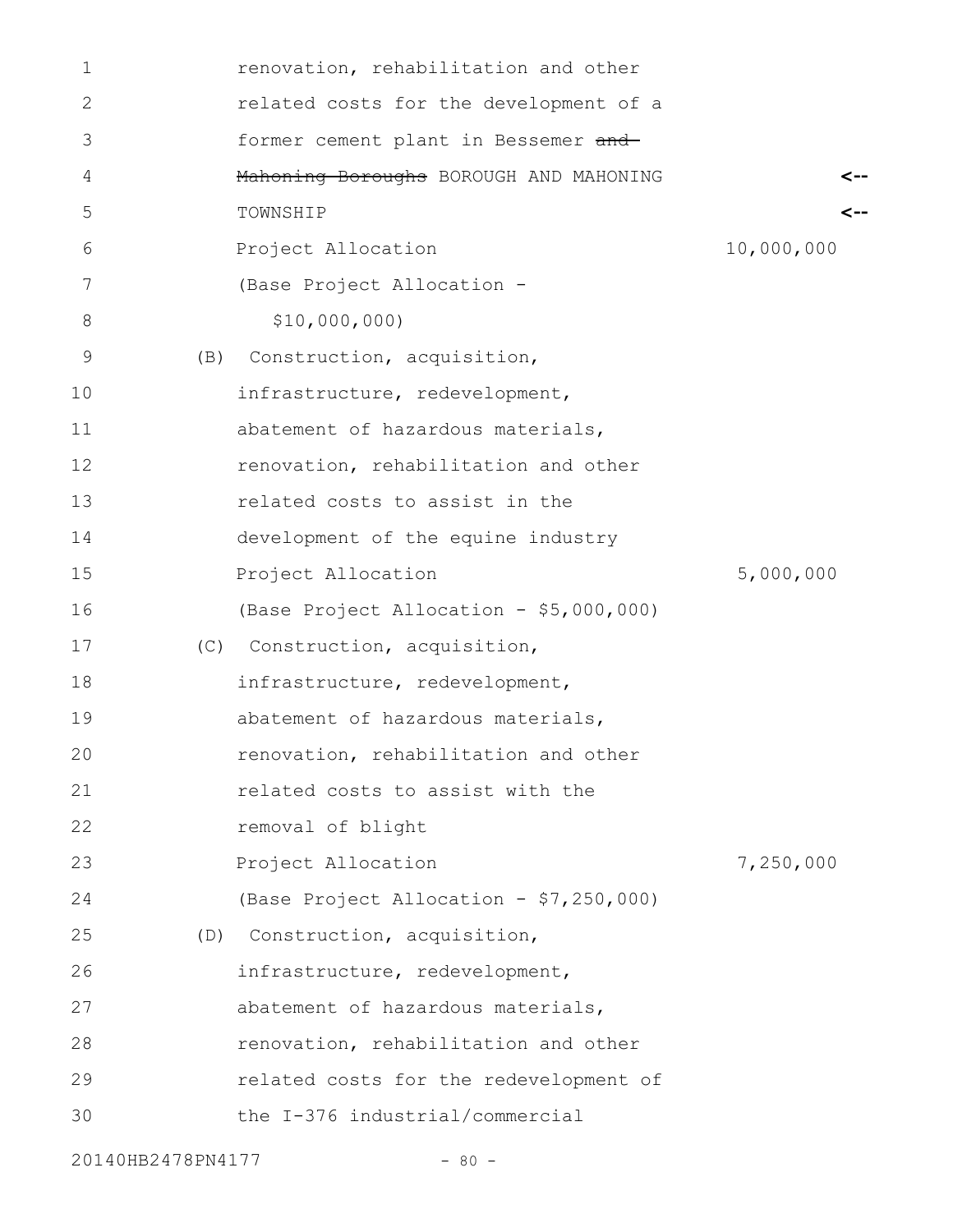|     | Project Allocation<br>(Base Project Allocation - | 12,500,000                     |
|-----|--------------------------------------------------|--------------------------------|
|     |                                                  |                                |
|     |                                                  |                                |
|     | \$12,500,000                                     |                                |
| (E) | Construction, acquisition,                       |                                |
|     | infrastructure, redevelopment,                   |                                |
|     | abatement of hazardous materials,                |                                |
|     | renovation, rehabilitation and other             |                                |
|     | related costs for the development of             |                                |
|     | the Route 18 industrial/commercial               |                                |
|     | corridor                                         |                                |
|     | Project Allocation                               | 12,500,000                     |
|     | (Base Project Allocation -                       |                                |
|     | \$12,500,000                                     |                                |
| (F) | Construction, acquisition,                       |                                |
|     | infrastructure, redevelopment,                   |                                |
|     | abatement of hazardous materials,                |                                |
|     | renovation, rehabilitation and other             |                                |
|     | related costs for the development of             |                                |
|     | Route 65 industrial/commercial                   |                                |
|     | corridor                                         |                                |
|     | Project Allocation                               | 5,000,000                      |
|     | (Base Project Allocation - \$5,000,000)          |                                |
|     |                                                  |                                |
|     | infrastructure, redevelopment,                   |                                |
|     | abatement of hazardous materials,                |                                |
|     | renovation, rehabilitation and other             |                                |
|     | related costs for the development of             |                                |
|     | Route 422 industrial/commercial                  |                                |
|     | corridor                                         |                                |
|     |                                                  | (G) Construction, acquisition, |

20140HB2478PN4177 - 81 -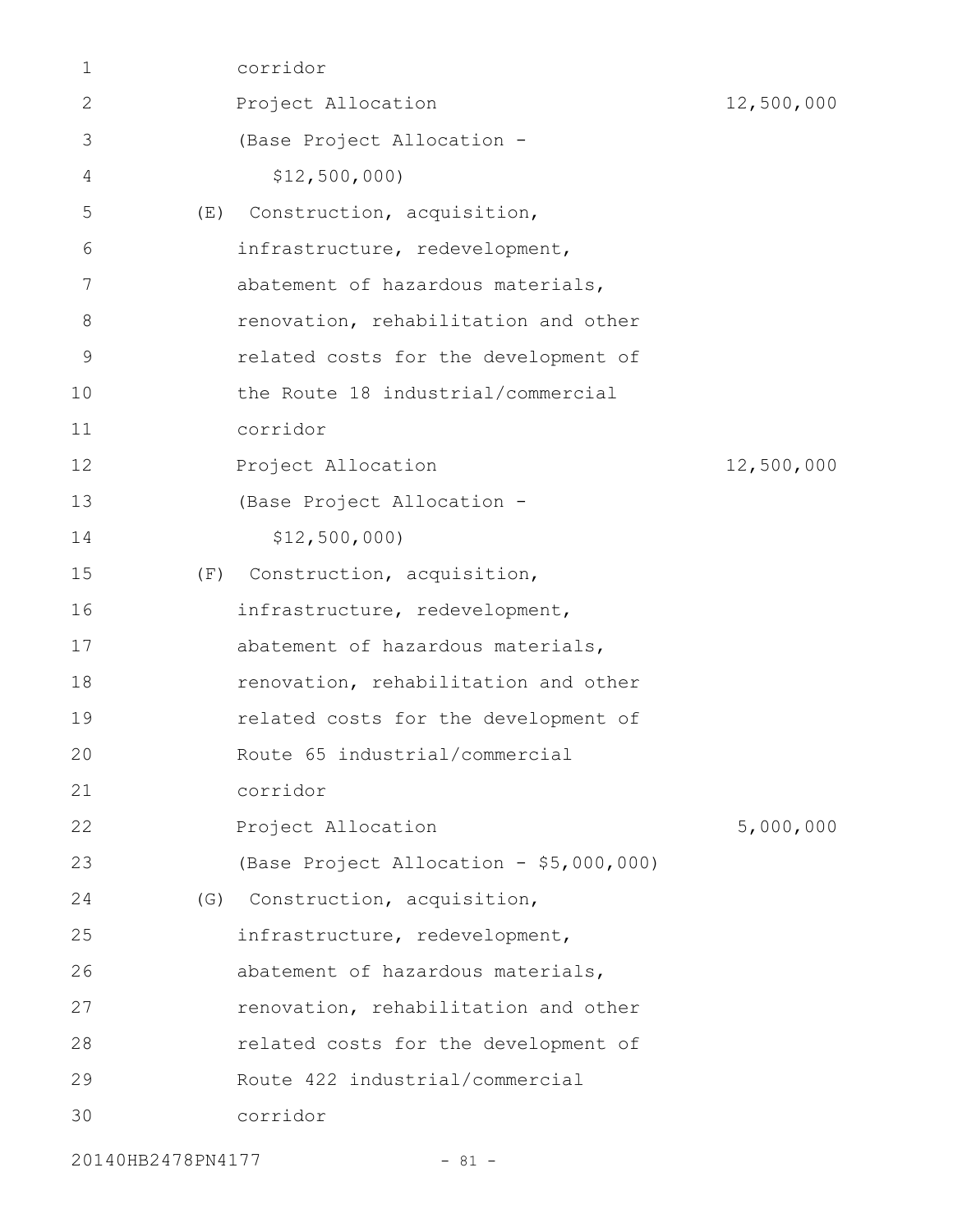| 1                 |     | Project Allocation                      | 12,500,000 |
|-------------------|-----|-----------------------------------------|------------|
| $\mathbf{2}$      |     | (Base Project Allocation -              |            |
| 3                 |     | \$12,500,000                            |            |
| 4                 | (i) | City of New Castle                      |            |
| 5                 | (A) | Construction, infrastructure,           |            |
| 6                 |     | redevelopment, abatement of hazardous   |            |
| 7                 |     | materials for a compressed natural gas  |            |
| 8                 |     | filling station for the needs of        |            |
| 9                 |     | public and nonpublic vehicle fleets     |            |
| 10                |     | Project Allocation                      | 1,000,000  |
| 11                |     | (Base Project Allocation - \$1,000,000) |            |
| 12                | (B) | Construction, infrastructure,           |            |
| 13                |     | redevelopment, renovation,              |            |
| 14                |     | rehabilitation and other related costs  |            |
| 15                |     | for the YMCA                            |            |
| 16                |     | Project Allocation                      | 1,000,000  |
| 17                |     | (Base Project Allocation - \$1,000,000) |            |
| 18                | (C) | Construction, acquisition,              |            |
| 19                |     | infrastructure, redevelopment,          |            |
| 20                |     | abatement of hazardous materials,       |            |
| 21                |     | renovation, rehabilitation and other    |            |
| 22                |     | related costs for the redevelopment of  |            |
| 23                |     | commercial sites                        |            |
| 24                |     | Project Allocation                      | 10,000,000 |
| 25                |     | (Base Project Allocation -              |            |
| 26                |     | \$10,000,000                            |            |
| 27                |     | (D) Construction, acquisition,          |            |
| 28                |     | infrastructure, redevelopment,          |            |
| 29                |     | abatement of hazardous materials,       |            |
| 30                |     | renovation, rehabilitation and other    |            |
| 20140HB2478PN4177 |     | $-82 -$                                 |            |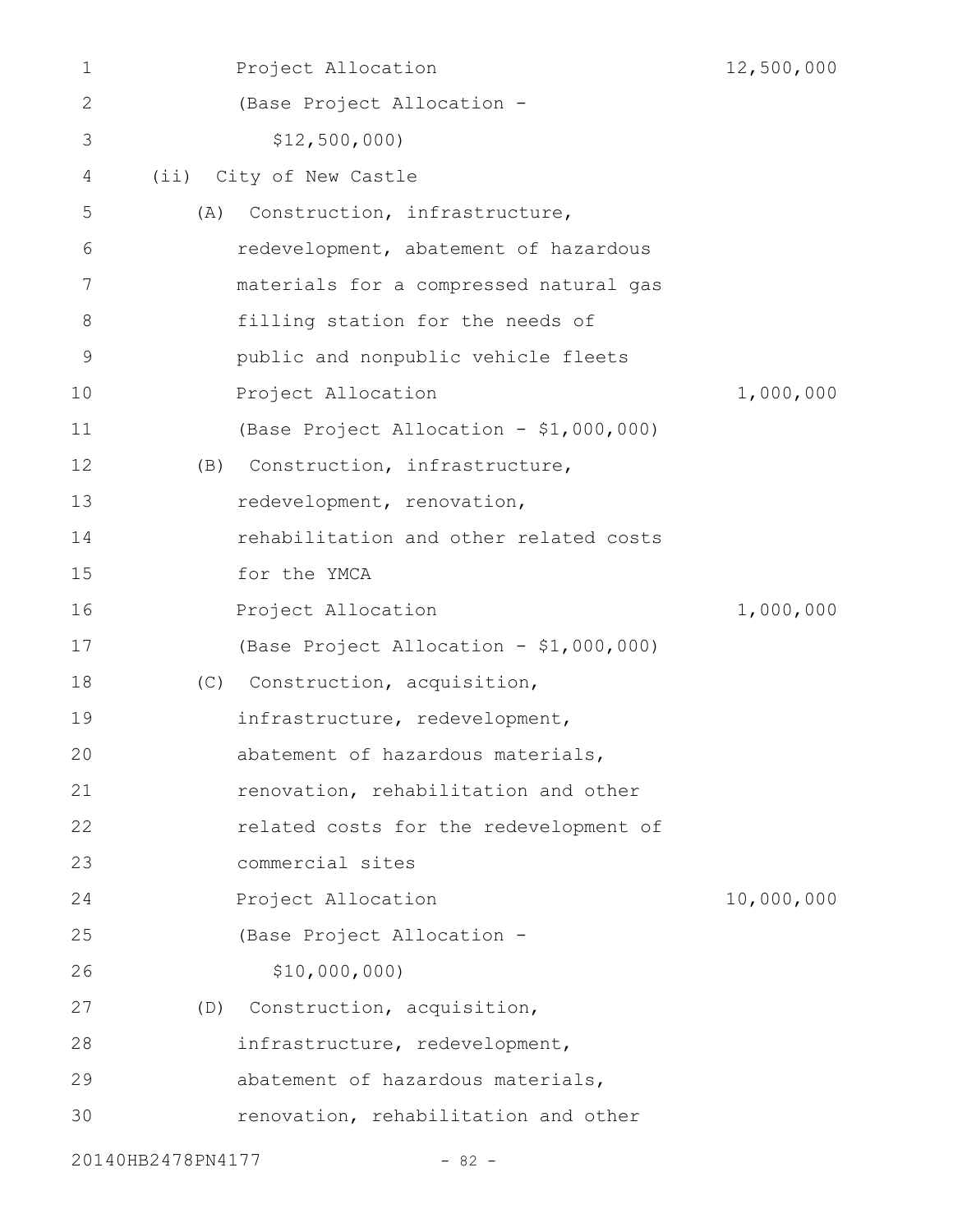| 1              | related costs for a heavy industrial    |            |
|----------------|-----------------------------------------|------------|
| 2              | facility                                |            |
| 3              | Project Allocation                      | 5,000,000  |
| 4              | (Base Project Allocation - \$5,000,000) |            |
| 5              | (iii)<br>Hickory Township               |            |
| 6              | Construction, acquisition,<br>(A)       |            |
| 7              | infrastructure and other related costs  |            |
| 8              | to construct a 911 Emergency and        |            |
| $\overline{9}$ | Training Center                         |            |
| 10             | Project Allocation                      | 10,000,000 |
| 11             | (Base Project Allocation -              |            |
| 12             | \$10,000,000                            |            |
| 13             | (iv) Neshannock Township                |            |
| 14             | Construction, acquisition,<br>(A)       |            |
| 15             | infrastructure and other related costs  |            |
| 16             | for the development of the Millennium   |            |
| 17             | Technology Park                         |            |
| 18             | Project Allocation                      | 15,000,000 |
| 19             | (Base Project Allocation -              |            |
| 20             | \$15,000,000)                           |            |
| 21             | New Beaver Borough<br>$(\triangledown)$ |            |
| 22             | Construction, acquisition,<br>(A)       |            |
| 23             | infrastructure, redevelopment,          |            |
| 24             | abatement of hazardous materials,       |            |
| 25             | renovation, rehabilitation and other    |            |
| 26             | related costs for the redevelopment of  |            |
| 27             | a business park                         |            |
| 28             | Project Allocation                      | 3,000,000  |
| 29             | (Base Project Allocation - \$3,000,000) |            |
| 30             | (38)<br>Lebanon County                  |            |
|                |                                         |            |

20140HB2478PN4177 - 83 -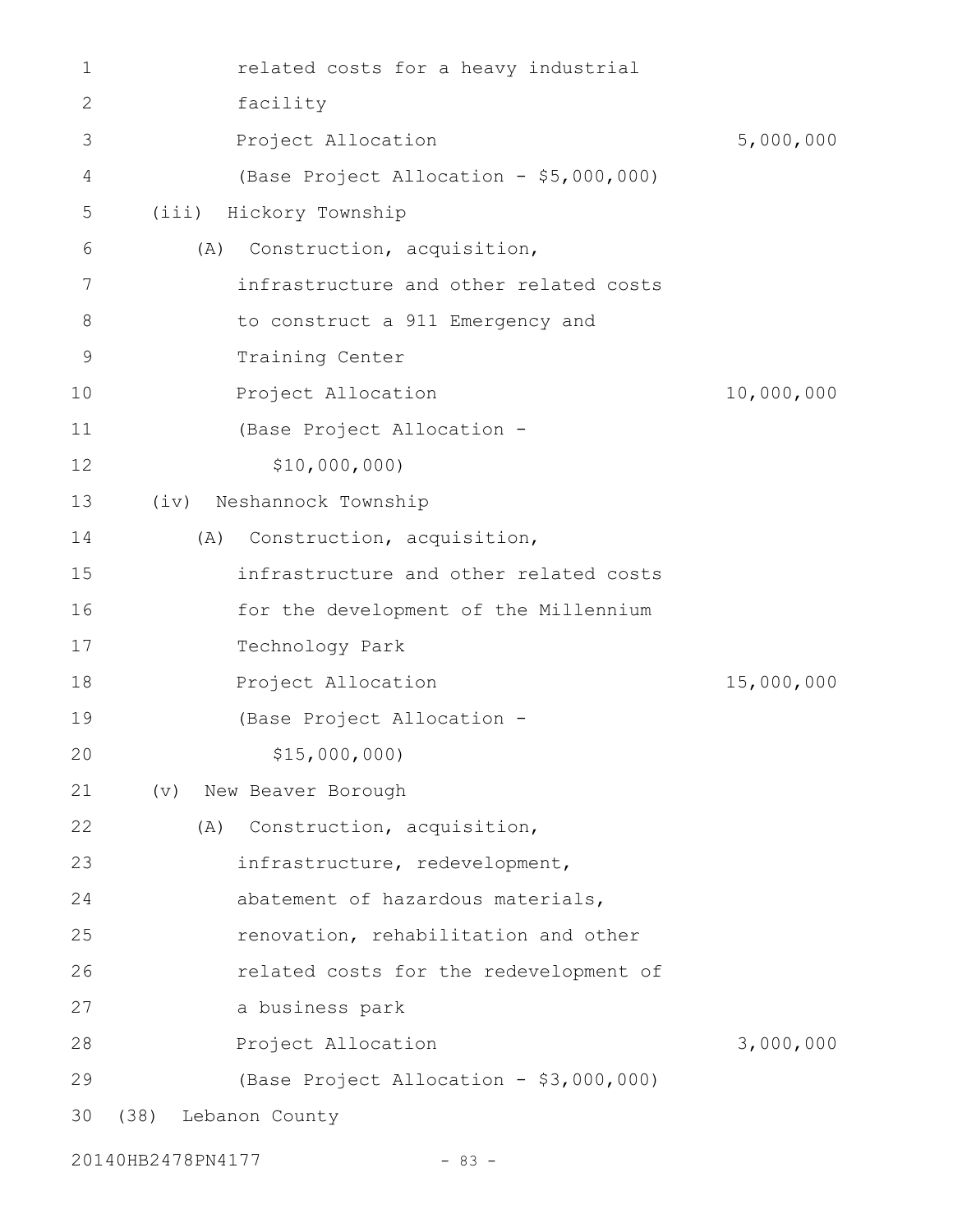| $\mathbf 1$    | (i)  | County projects                         |           |
|----------------|------|-----------------------------------------|-----------|
| 2              | (A)  | Acquisition, construction,              |           |
| 3              |      | infrastructure and related costs for    |           |
| 4              |      | new or renovated health care related    |           |
| 5              |      | capital facilities or equipment at      |           |
| 6              |      | various locations within the county     |           |
| $\overline{7}$ |      | for Good Samaritan Hospital and any     |           |
| 8              |      | successor                               |           |
| $\overline{9}$ |      | Project Allocation                      | 5,000,000 |
| 10             |      | (Base Project Allocation - \$5,000,000) |           |
| 11             | (i)  | Palmyra Borough                         |           |
| 12             | (A)  | Construction, infrastructure and        |           |
| 13             |      | related costs of a new fire station     |           |
| 14             |      | for the Palmyra Fire Department         |           |
| 15             |      | Project Allocation                      | 2,000,000 |
| 16             |      | (Base Project Allocation - \$2,000,000) |           |
| 17             | (39) | Lehigh County                           |           |
| 18             | (i)  | County projects (Reserved)              |           |
| 19             |      | (ii) City of Allentown                  |           |
| 20             |      | (A) Construction, renovation,           |           |
| 21             |      | infrastructure, redevelopment,          |           |
| 22             |      | abatement of hazardous materials and    |           |
| 23             |      | other related costs for Pool Science    |           |
| 24             |      | Center                                  |           |
| 25             |      | Project Allocation                      | 1,000,000 |
| 26             |      | (Base Project Allocation - \$1,000,000) |           |
| 27             | (B)  | Construction, infrastructure,           |           |
| 28             |      | renovation and other related costs for  |           |
| 29             |      | expansion of Early Head Start-          |           |
| 30             |      | SafeStart program                       |           |
|                |      |                                         |           |

20140HB2478PN4177 - 84 -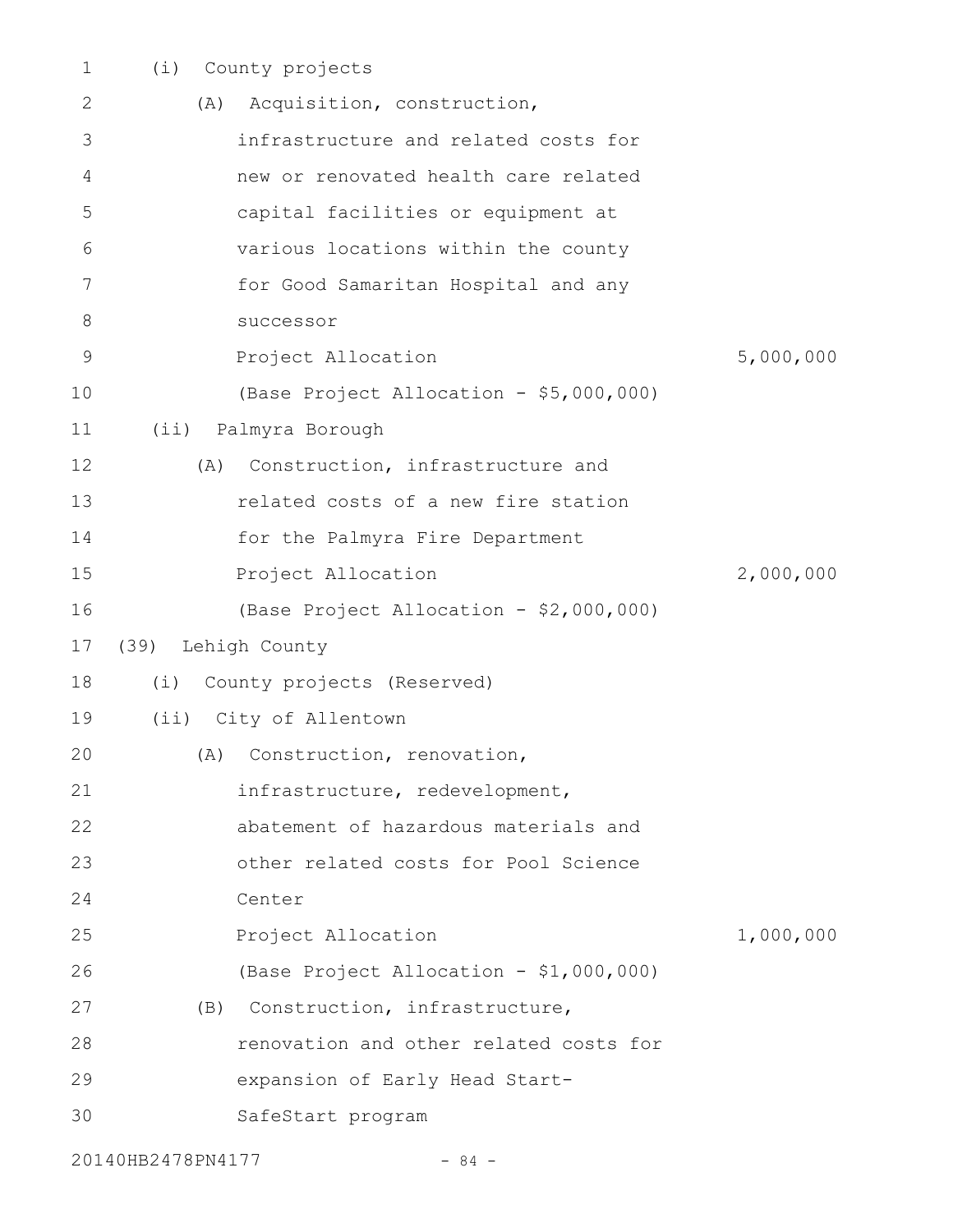| 1                 |     | Project Allocation                      | 500,000   |
|-------------------|-----|-----------------------------------------|-----------|
| 2                 |     | (Base Project Allocation - \$500,000)   |           |
| 3                 |     | (C) Construction, infrastructure,       |           |
| 4                 |     | redevelopment, renovation and other     |           |
| 5                 |     | related costs for the Phoebe Allentown  |           |
| 6                 |     | Health Care Center                      |           |
| 7                 |     | Project Allocation                      | 2,500,000 |
| 8                 |     | (Base Project Allocation - \$2,500,000) |           |
| 9                 | (D) | Construction, renovation,               |           |
| 10                |     | rehabilitation and other related costs  |           |
| 11                |     | for a YMCA and YWCA facility            |           |
| 12                |     | Project Allocation                      | 752,000   |
| 13                |     | (Base Project Allocation - \$752,000)   |           |
| 14                | (E) | Construction, renovation,               |           |
| 15                |     | infrastructure, redevelopment,          |           |
| 16                |     | abatement of hazardous materials and    |           |
| 17                |     | other related costs for Cedar Crest     |           |
| 18                |     | College redevelopment projects          |           |
| 19                |     | Project Allocation                      | 2,000,000 |
| 20                |     | (Base Project Allocation - \$2,000,000) |           |
| 21                | (F) | Construction, infrastructure,           |           |
| 22                |     | redevelopment, abatement of hazardous   |           |
| 23                |     | materials and other related costs at a  |           |
| 24                |     | former incinerator site                 |           |
| 25                |     | Project Allocation                      | 3,000,000 |
| 26                |     | (Base Project Allocation - \$3,000,000) |           |
| 27                | (G) | Construction, infrastructure,           |           |
| 28                |     | redevelopment, abatement of hazardous   |           |
| 29                |     | materials, renovation, rehabilitation   |           |
| 30                |     | and other related costs for a former    |           |
| 20140HB2478PN4177 |     | $-85 -$                                 |           |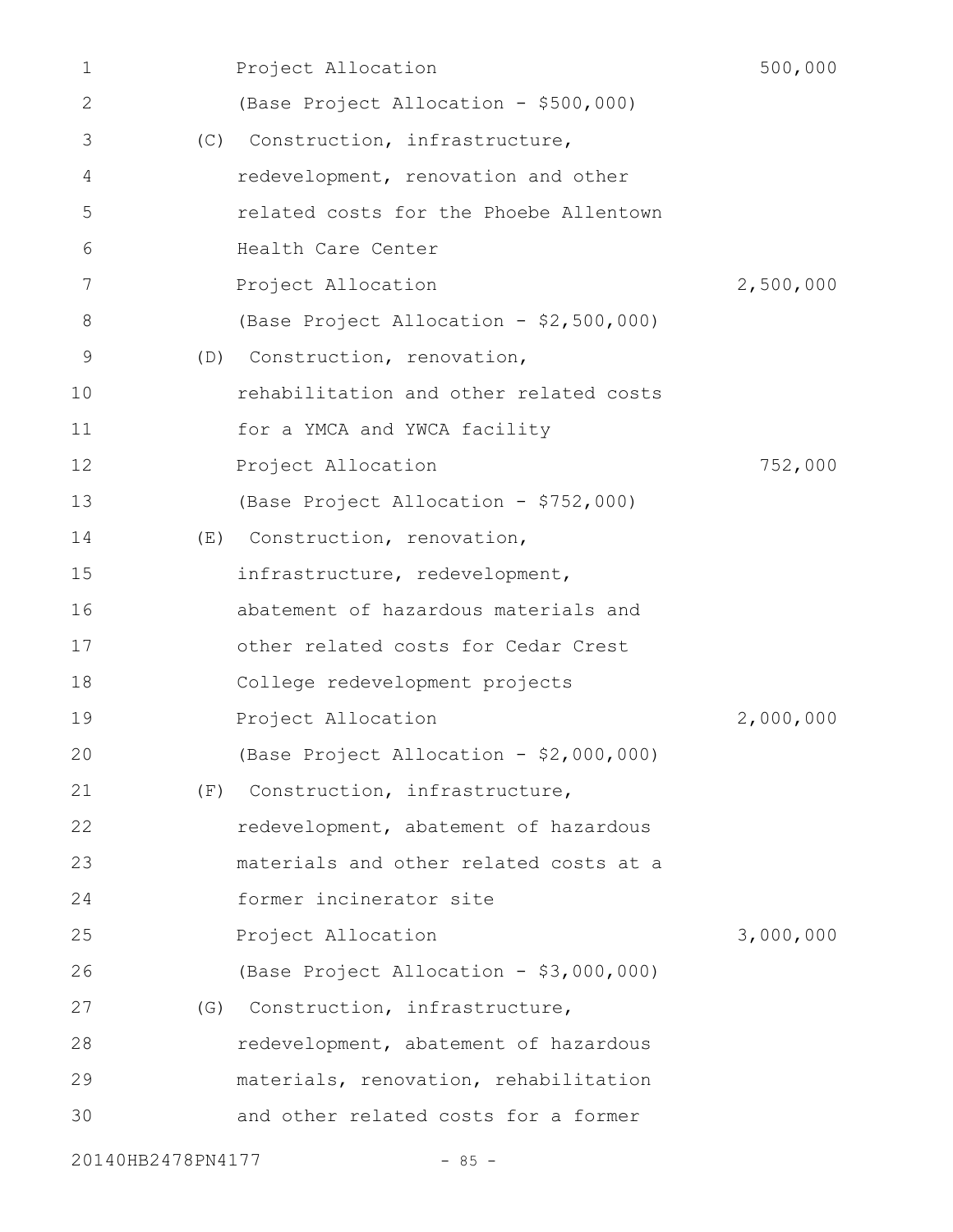| 1  |          | manufacturing site                      |            |
|----|----------|-----------------------------------------|------------|
| 2  |          | Project Allocation                      | 5,000,000  |
| 3  |          | (Base Project Allocation - \$5,000,000) |            |
| 4  | (H)      | Acquisition, construction,              |            |
| 5  |          | infrastructure, redevelopment and       |            |
| 6  |          | other related costs of a multiuse       |            |
| 7  |          | residential, commercial and parking     |            |
| 8  |          | facility                                |            |
| 9  |          | Project Allocation                      | 5,000,000  |
| 10 |          | (Base Project Allocation - \$5,000,000) |            |
| 11 | $(\top)$ | Construction, renovation                |            |
| 12 |          | rehabilitation and other related costs  |            |
| 13 |          | of a mixed use development located in   |            |
| 14 |          | or near a former silk mill building     |            |
| 15 |          | Project Allocation                      | 4,000,000  |
| 16 |          | (Base Project Allocation - \$4,000,000) |            |
| 17 |          | (J) ACQUISITION, CONSTRUCTION,          | -->        |
| 18 |          | INFRASTRUCTURE, RENOVATION AND OTHER    |            |
| 19 |          | RELATED COSTS FOR A MANUFACTURING AND   |            |
| 20 |          | INDUSTRIAL MULTITENANT PARK             |            |
| 21 |          | PROJECT ALLOCATION                      | 20,000,000 |
| 22 |          | (BASE PROJECT ALLOCATION -              |            |
| 23 |          | \$20,000,000                            |            |
| 24 |          | (K) RENOVATION AND OTHER RELATED COSTS  |            |
| 25 |          | FOR IMPROVEMENTS TO THE FORMER LUCENT   |            |
| 26 |          | SEMICONDUCTOR OFFICE BUILDING           |            |
| 27 |          | PROJECT ALLOCATION                      | 5,000,000  |
| 28 |          | (BASE PROJECT ALLOCATION - \$5,000,000) |            |
| 29 |          | (L) CONSTRUCTION, INFRASTRUCTURE AND    |            |
| 30 |          | OTHER RELATED COSTS FOR A MIXED USE     |            |
|    |          |                                         |            |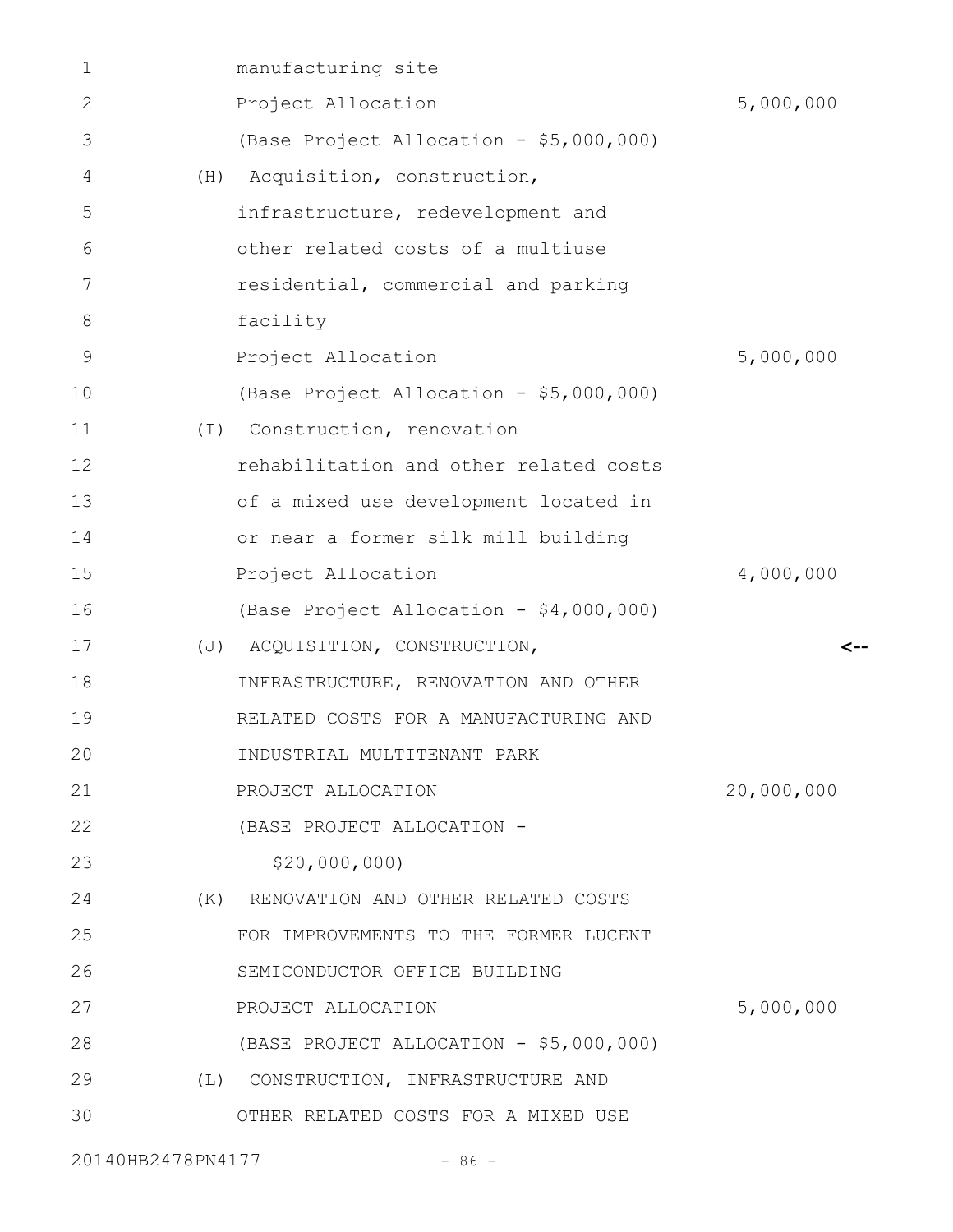| 1           | RESIDENTIAL COTTAGE DEVELOPMENT           |           |
|-------------|-------------------------------------------|-----------|
| 2           | PROJECT ALLOCATION                        | 3,000,000 |
| 3           | (BASE PROJECT ALLOCATION - \$3,000,000)   |           |
| 4           | (M) CONSTRUCTION, REDEVELOPMENT,          |           |
| 5           | RENOVATION AND OTHER RELATED COSTS FOR    |           |
| 6           | AMERICA ON WHEELS MUSEUM                  |           |
| 7           | PROJECT ALLOCATION                        | 500,000   |
| 8           | (BASE PROJECT ALLOCATION - \$500,000)     |           |
| $\mathsf 9$ | (N) CONSTRUCTION, INFRASTRUCTURE,         |           |
| 10          | RENOVATION AND OTHER RELATED COSTS FOR    |           |
| 11          | ALLENTOWN ART MUSEUM                      |           |
| 12          | PROJECT ALLOCATION                        | 5,000,000 |
| 13          | (BASE PROJECT ALLOCATION - \$5,000,000)   |           |
| 14          | (III) HEIDELBERG TOWNSHIP                 |           |
| 15          | (A) CONSTRUCTION, INFRASTRUCTURE AND      |           |
| 16          | RELATED COSTS FOR A NEW MUNICIPAL         |           |
| 17          | FACILITY SERVICE CENTER                   |           |
| 18          | PROJECT ALLOCATION                        | 600,000   |
| 19          | (BASE PROJECT ALLOCATION - \$600,000)     |           |
| 20          | (IV) LYNN TOWNSHIP                        |           |
| 21          | (A) CONSTRUCTION, REDEVELOPMENT AND       |           |
| 22          | RELATED COSTS FOR THE EXPANSION AND       |           |
| 23          | RENOVATION OF THE NEW TRIPOLI FIRE        |           |
| 24          | STATION                                   |           |
| 25          | PROJECT ALLOCATION                        | 855,000   |
| 26          | (BASE PROJECT ALLOCATION - \$855,000)     |           |
| 27          | (V) UPPER MACUNGIE TOWNSHIP               |           |
| 28          | (A) ACQUISITION, CONSTRUCTION AND RELATED |           |
| 29          | COSTS TO PURCHASE LAND AND CONSTRUCT A    |           |
| 30          | TRUCK INSPECTION/WEIGH STATION FOR        |           |
|             | 20140HB2478PN4177<br>$-87 -$              |           |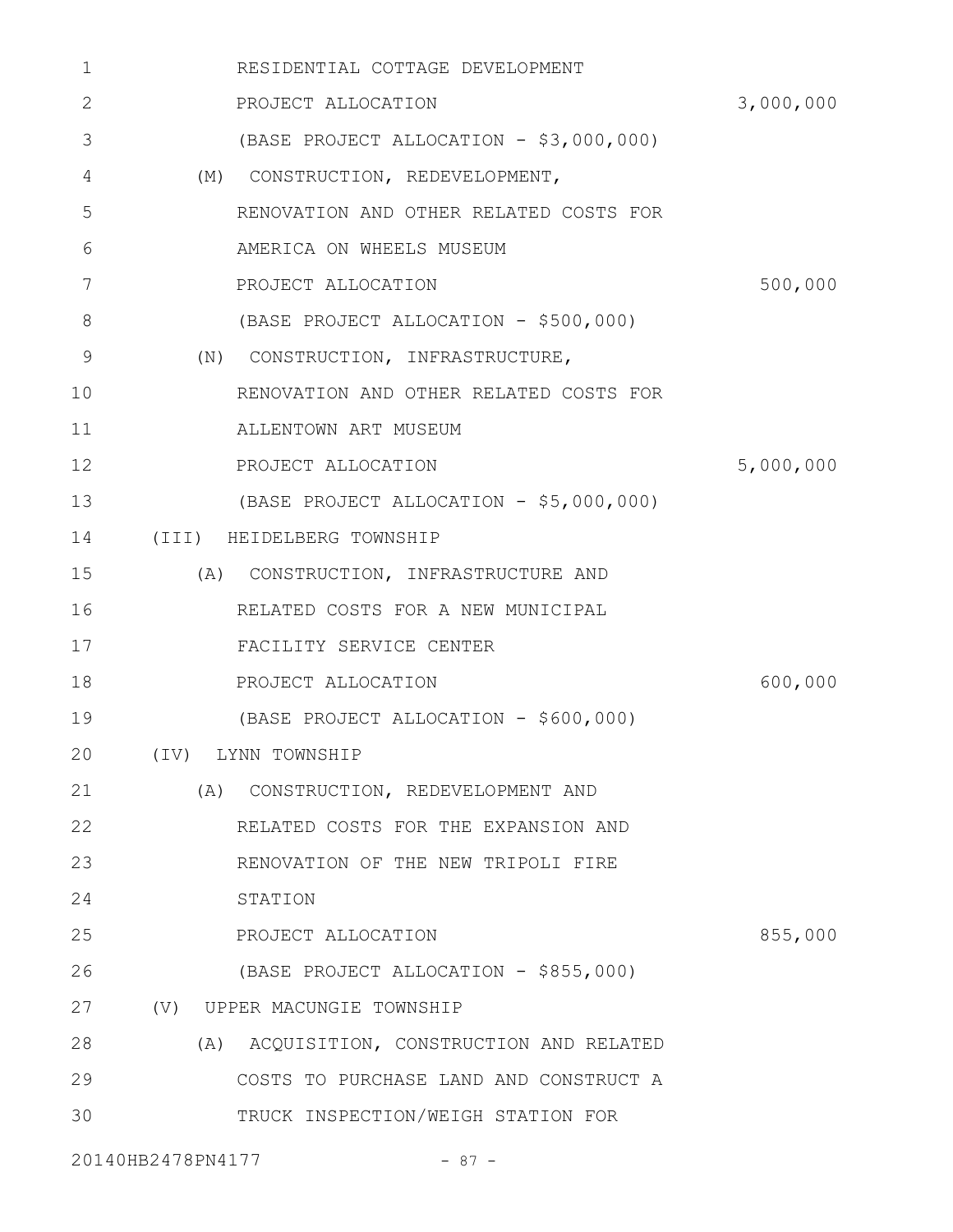| 1  | AREA POLICE USE                         |           |
|----|-----------------------------------------|-----------|
| 2  | PROJECT ALLOCATION                      | 500,000   |
| 3  | (BASE PROJECT ALLOCATION - \$500,000)   |           |
| 4  | (B) CONSTRUCT PARKING, SIDEWALKS,       |           |
| 5  | LANDSCAPING AND INTERSECTION            |           |
| 6  | IMPROVEMENT ON HAMILTON BOULEVARD AND   |           |
| 7  | TREXLERTOWN ROAD                        |           |
| 8  | PROJECT ALLOCATION                      | 500,000   |
| 9  | (BASE PROJECT ALLOCATION - \$500,000)   |           |
| 10 | (C) ACQUISITION, CONSTRUCTION,          |           |
| 11 | INFRASTRUCTURE AND RELATED COSTS FOR A  |           |
| 12 | NEW PARKLAND COMMUNITY LIBRARY          |           |
| 13 | <b>BUILDING</b>                         |           |
| 14 | PROJECT ALLOCATION                      | 1,000,000 |
| 15 | (BASE PROJECT ALLOCATION - \$1,000,000) |           |
| 16 | (D) CONSTRUCTION, ACQUISITION,          |           |
| 17 | INFRASTRUCTURE AND RELATED COSTS FOR    |           |
| 18 | THE WEST END GATEWAY PARK AND RIDE      |           |
| 19 | FACILITY                                |           |
| 20 | PROJECT ALLOCATION                      | 500,000   |
| 21 | (BASE PROJECT ALLOCATION - \$500,000)   |           |
| 22 | (40) Luzerne County (Reserved)          | <--       |
| 23 | (I) COUNTY PROJECTS (RESERVED)          |           |
| 24 | (II) CITY OF PITTSTON                   |           |
| 25 | (A) CONSTRUCTION, ACQUISITION,          |           |
| 26 | INFRASTRUCTURE, REDEVELOPMENT,          |           |
| 27 | ABATEMENT OF HAZARDOUS MATERIALS,       |           |
| 28 | RENOVATION, REHABILITATION AND OTHER    |           |
| 29 | RELATED COSTS FOR AN ECONOMIC           |           |
| 30 | DEVELOPMENT PROJECT                     |           |
|    |                                         |           |

20140HB2478PN4177 - 88 -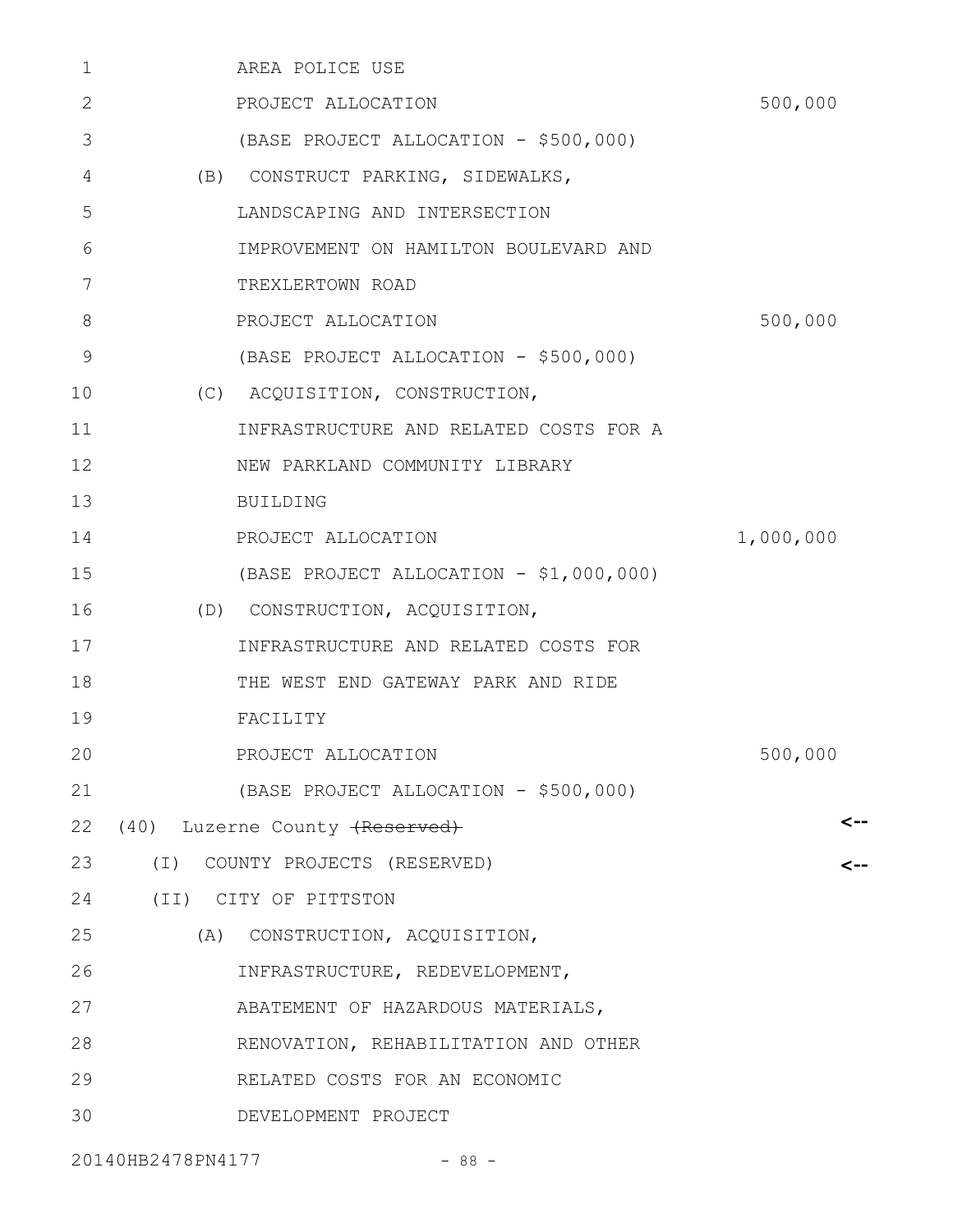| 1             | PROJECT ALLOCATION                      | 3,500,000 |
|---------------|-----------------------------------------|-----------|
| 2             | (BASE PROJECT ALLOCATION - \$3,500,000) |           |
| 3             | Lycoming County<br>(41)                 |           |
| 4             | (i) County projects                     |           |
| 5             | Infrastructure, construction and<br>(A) |           |
| 6             | related costs for development of the    |           |
| 7             | Timber Run Industrial Park in Brady     |           |
| 8             | and Gregg Townships                     |           |
| $\mathcal{G}$ | Project Allocation                      | 1,200,000 |
| 10            | (Base Project Allocation - \$1,200,000) |           |
| 11            | (ii) City of Williamsport               |           |
| 12            | Acquisition, remediation,<br>(A)        |           |
| 13            | construction, infrastructure and        |           |
| 14            | related costs for redevelopment of      |           |
| 15            | brownfield sites                        |           |
| 16            | Project Allocation                      | 5,000,000 |
| 17            | (Base Project Allocation - \$5,000,000) |           |
| 18            | (B) Construction, infrastructure,       |           |
| 19            | acquisition, renovation and related     |           |
| 20            | costs for an economic development       |           |
| 21            | initiative within the Old City area     |           |
| 22            | and the Gateway Commission area         |           |
| 23            | Project Allocation                      | 2,300,000 |
| 24            | (Base Project Allocation - \$2,300,000) |           |
| 25            | (C)<br>CONSTRUCTION, INFRASTRUCTURE,    |           |
| 26            | RENOVATION AND OTHER RELATED COSTS FOR  |           |
| 27            | A MULTICULTURAL COMMUNITY CENTER        |           |
| 28            | PROJECT ALLOCATION                      | 1,000,000 |
| 29            | (BASE PROJECT ALLOCATION - \$1,000,000  |           |
| 30            | (D) CONSTRUCTION, INFRASTRUCTURE,       |           |
|               |                                         |           |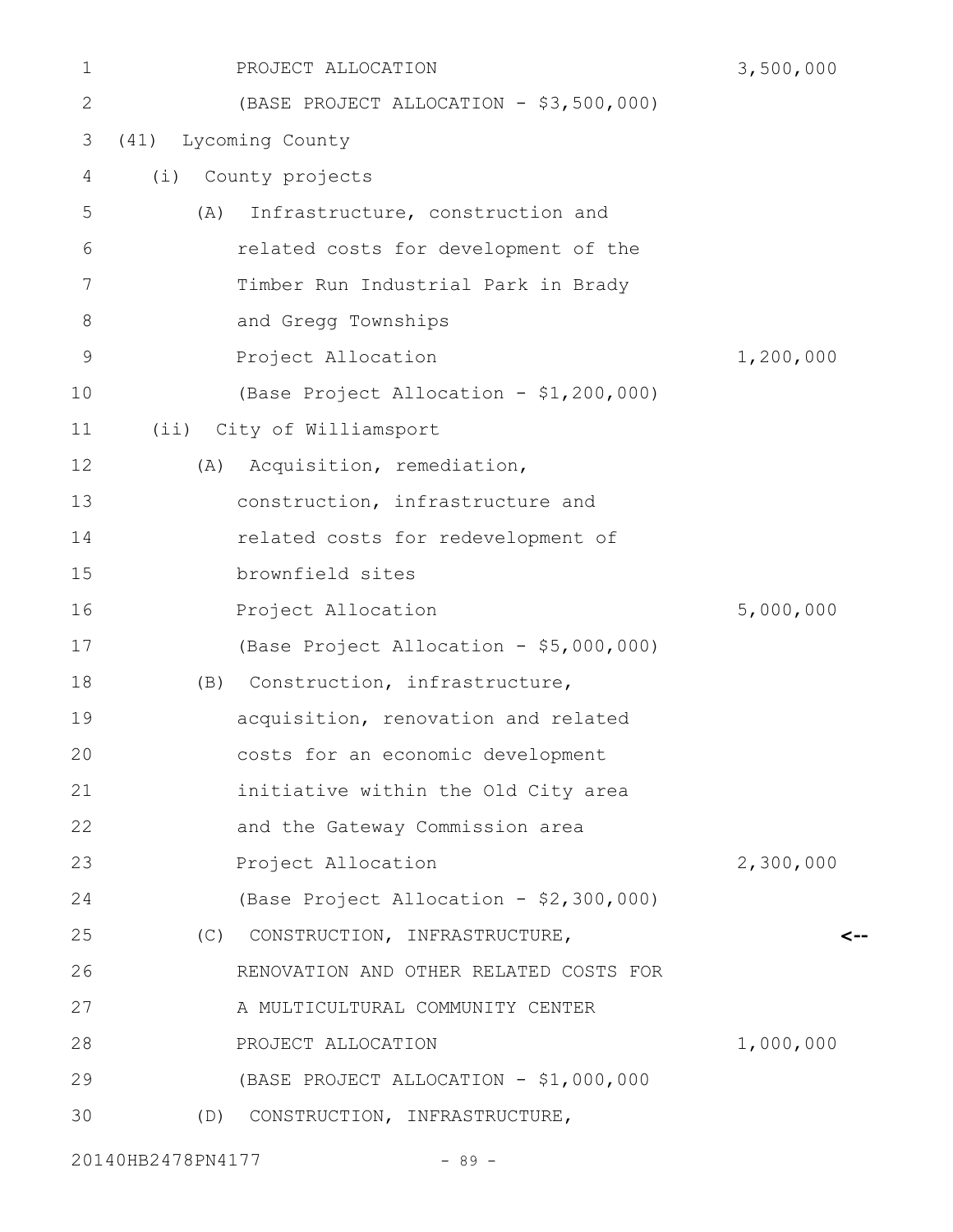| 1            |                   | RENOVATION AND OTHER RELATED COSTS FOR  |           |
|--------------|-------------------|-----------------------------------------|-----------|
| $\mathbf{2}$ |                   | A PROJECT AT WILLIAMSPORT AREA SCHOOL   |           |
| 3            |                   | DISTRICT                                |           |
| 4            |                   | PROJECT ALLOCATION                      | 500,000   |
| 5            |                   | (BASE PROJECT ALLOCATION - \$500,000    |           |
| 6            |                   | (E) CONSTRUCTION, INFRASTRUCTURE,       |           |
| 7            |                   | RENOVATION, REDEVELOPMENT AND OTHER     |           |
| 8            |                   | RELATED COSTS FOR A STADIUM AT BOWMAN   |           |
| 9            |                   | FIELD                                   |           |
| 10           |                   | PROJECT ALLOCATION                      | 1,500,000 |
| 11           |                   | (BASE PROJECT ALLOCATION - \$1,500,000  |           |
| 12           |                   | (F) ACQUISITION, CONSTRUCTION,          |           |
| 13           |                   | INFRASTRUCTURE, REDEVELOPMENT,          |           |
| 14           |                   | RENOVATION AND OTHER RELATED COSTS FOR  |           |
| 15           |                   | EAST END REVITALIZATION PROJECT         |           |
| 16           |                   | PROJECT ALLOCATION                      | 3,000,000 |
| 17           |                   | (BASE PROJECT ALLOCATION - \$3,000,000  |           |
| 18           |                   | (G) ACQUISITION, CONSTRUCTION,          |           |
| 19           |                   | INFRASTRUCTURE, REDEVELOPMENT,          |           |
| 20           |                   | RENOVATION, ABATEMENT OF HAZARDOUS      |           |
| 21           |                   | MATERIALS AND OTHER RELATED COSTS FOR   |           |
| 22           |                   | RENOVATIONS TO A CHURCH IN A            |           |
| 23           |                   | HISTORICAL DISTRICT                     |           |
| 24           |                   | PROJECT ALLOCATION                      | 5,000,000 |
| 25           |                   | (BASE PROJECT ALLOCATION - \$5,000,000  |           |
| 26           |                   | (iii) Muncy Township                    |           |
| 27           |                   | (A) Renovation and expansion of Eastern |           |
| 28           |                   | Lycoming YMCA Community Center          |           |
| 29           |                   | Project Allocation                      | 1,000,000 |
| 30           |                   | (Base Project Allocation - \$1,000,000) |           |
|              | 20140HB2478PN4177 | $-90 -$                                 |           |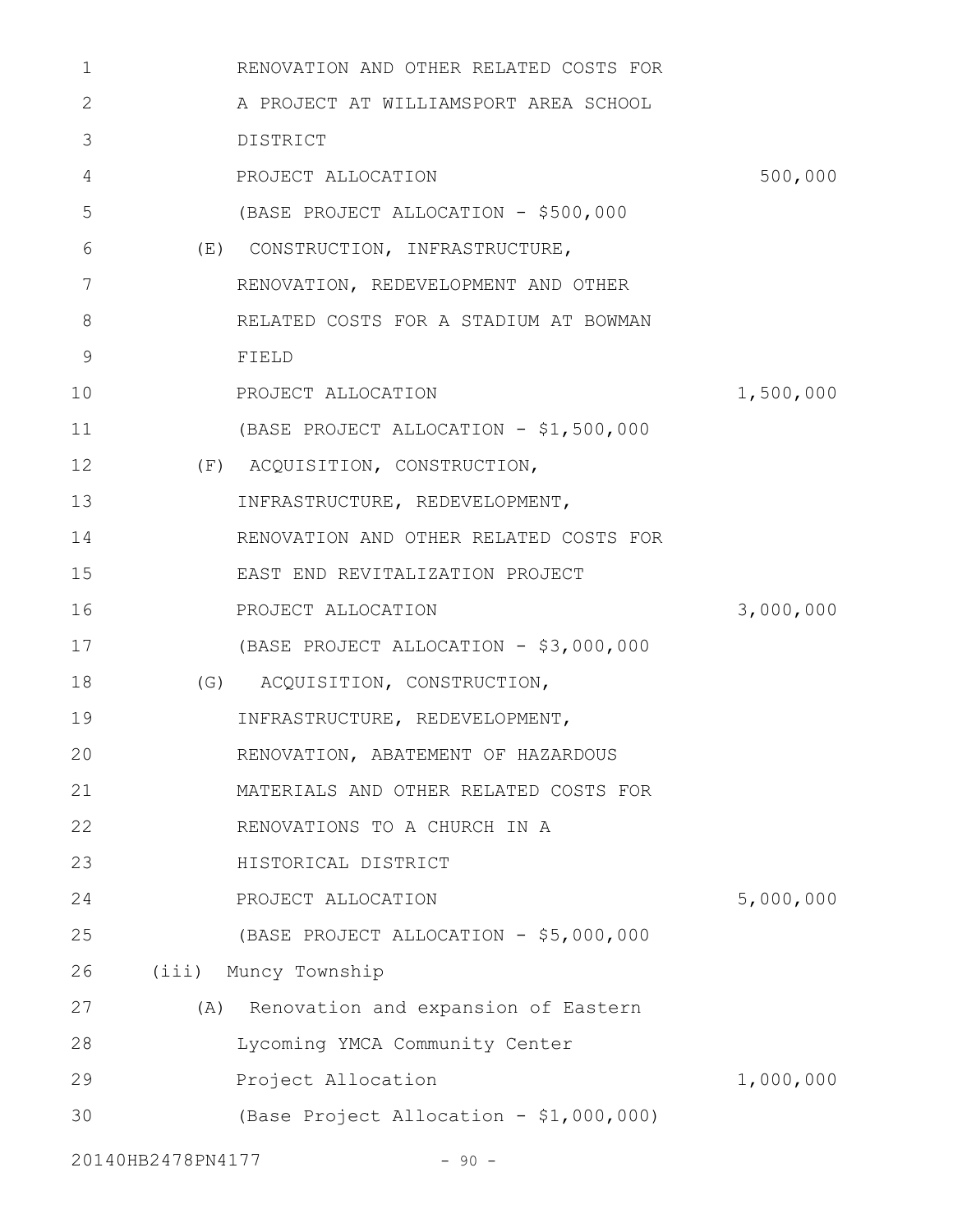(42) McKean County 1

| 2           | (i)                | County projects (Reserved)               |            |
|-------------|--------------------|------------------------------------------|------------|
| 3           |                    | (ii) City of Bradford                    |            |
| 4           | (A)                | Redevelopment, acquisition,              |            |
| 5           |                    | infrastructure and related costs for     |            |
| 6           |                    | recreational improvements, renovation    |            |
| 7           |                    | of existing facilities and the           |            |
| 8           |                    | construction of new facilities in city   |            |
| $\mathsf 9$ |                    | owned parks and the Kessel Athletic      |            |
| 10          |                    | Complex and the continued development    |            |
| 11          |                    | of the Tuna Valley Trail Association     |            |
| 12          |                    | Trail System                             |            |
| 13          |                    | Project Allocation                       | 5,000,000  |
| 14          |                    | (Base Project Allocation - \$5,000,000)  |            |
| 15          |                    | (B) Acquisition of property, demolition, |            |
| 16          |                    | renovation, new construction and         |            |
| 17          |                    | related costs including infrastructure   |            |
| 18          |                    | improvements for the development of      |            |
| 19          |                    | housing to stabilize aging and           |            |
| 20          |                    | declining housing stock                  |            |
| 21          |                    | Project Allocation                       | 5,000,000  |
| 22          |                    | (Base Project Allocation - \$5,000,000)  |            |
| 23          |                    | (C) SITE CLEARANCE, DEMOLITION,          | <--        |
| 24          |                    | INFRASTRUCTURE, CONSTRUCTION,            |            |
| 25          |                    | EQUIPMENT AND OTHER RELATED COSTS TO     |            |
| 26          |                    | AMERICAN REFINING GROUP FOR REFINEMENT   |            |
| 27          |                    | OF PENNSYLVANIA GRADE CRUDE OILS         |            |
| 28          |                    | PROJECT ALLOCATION                       | 10,000,000 |
| 29          |                    | (BASE PROJECT ALLOCATION - \$10,000,000  |            |
| 30          | (43) Mercer County |                                          |            |
|             |                    |                                          |            |

20140HB2478PN4177 - 91 -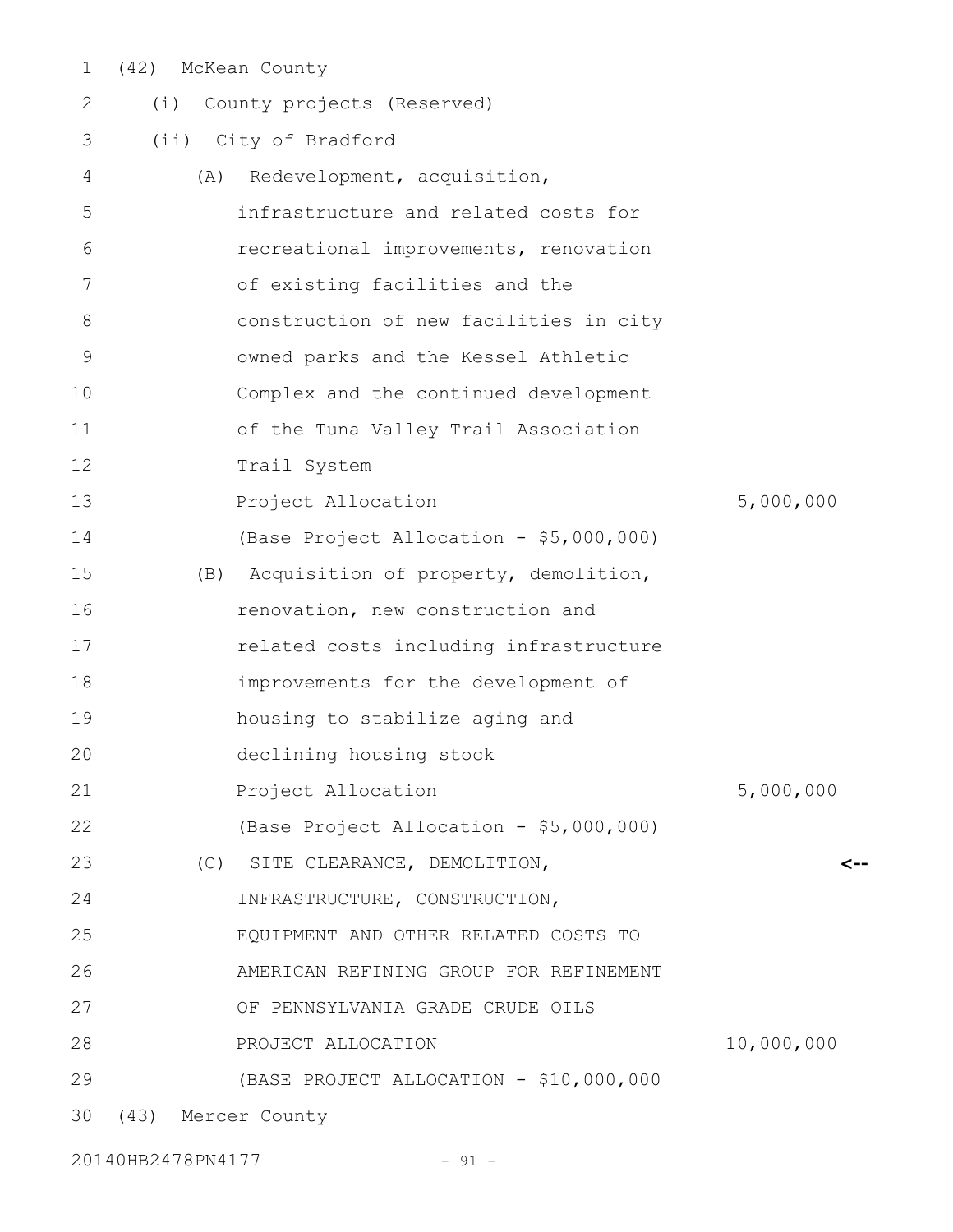| 1  | (i)<br>County projects                  |           |
|----|-----------------------------------------|-----------|
| 2  | Acquisition, infrastructure,<br>(A)     |           |
| 3  | redevelopment, abatement of hazardous   |           |
| 4  | materials and other related costs to    |           |
| 5  | redevelop blighted areas in Mercer      |           |
| 6  | County                                  |           |
| 7  | Project Allocation                      | 2,500,000 |
| 8  | (Base Project Allocation - \$2,500,000) |           |
| 9  | Construction, infrastructure and<br>(B) |           |
| 10 | other related costs for an economic     |           |
| 11 | development project in Mercer County    |           |
| 12 | Project Allocation                      | 2,000,000 |
| 13 | (Base Project Allocation - \$2,000,000) |           |
| 14 | (ii) City of Farrell                    |           |
| 15 | Acquisition, infrastructure,<br>(A)     |           |
| 16 | redevelopment, abatement of hazardous   |           |
| 17 | materials and other related costs to    |           |
| 18 | redevelop a blighted area               |           |
| 19 | Project Allocation                      | 1,500,000 |
| 20 | (Base Project Allocation - \$1,500,000) |           |
| 21 | (iii) City of Sharon                    |           |
| 22 | (A) Construction, infrastructure,       |           |
| 23 | redevelopment and other related costs   |           |
| 24 | for redevelopment activities in         |           |
| 25 | downtown City of Sharon                 |           |
| 26 | Project Allocation                      | 500,000   |
| 27 | (Base Project Allocation - \$500,000)   |           |
| 28 | (iv) Greene Township                    |           |
| 29 | Construction, infrastructure,<br>(A)    |           |
| 30 | redevelopment, renovation and related   |           |
|    | 20140HB2478PN4177<br>$-92 -$            |           |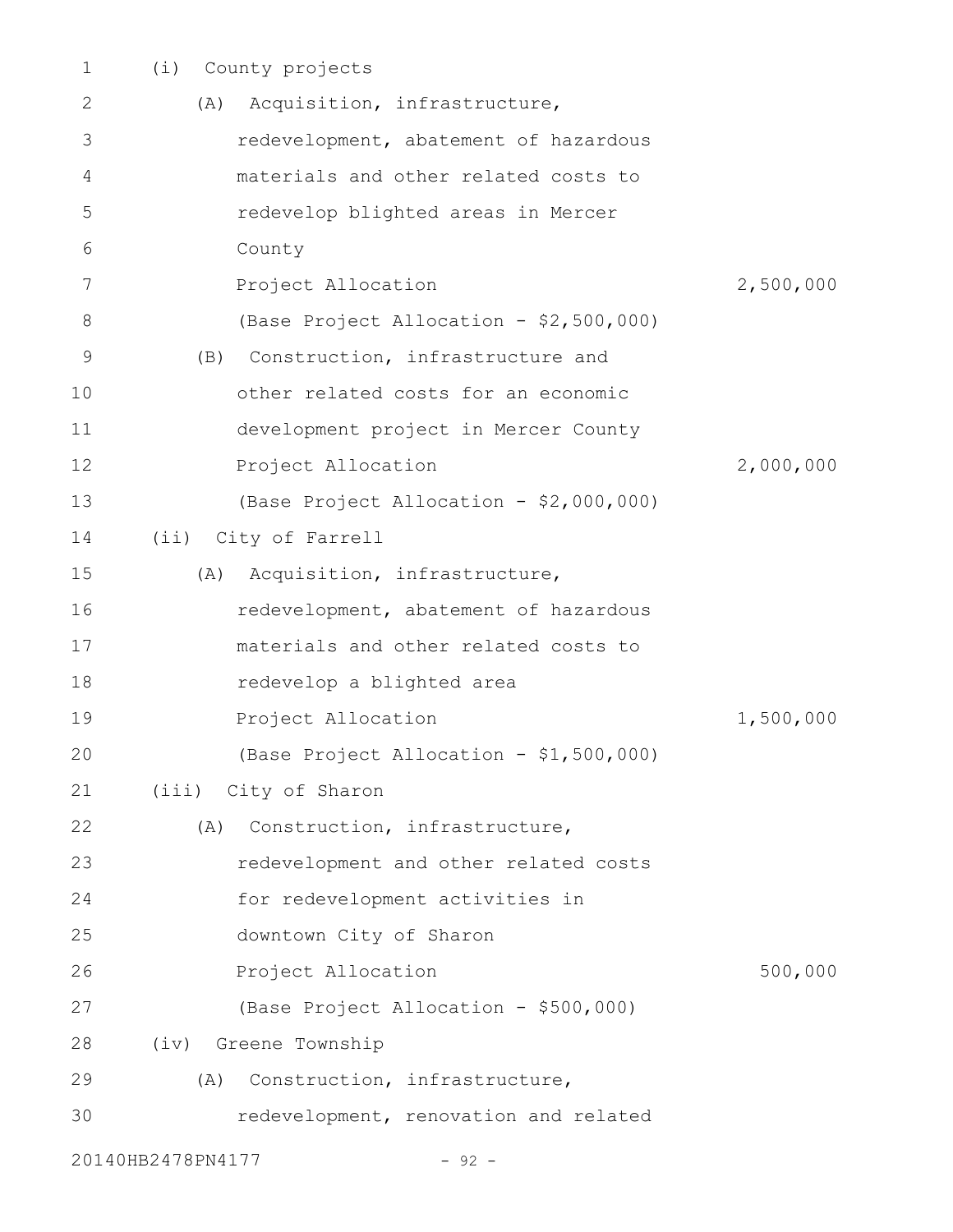| 1  | costs for equipment and the expansion   |           |
|----|-----------------------------------------|-----------|
| 2  | of Combined Systems, Inc.               |           |
| 3  | Project Allocation                      | 4,000,000 |
| 4  | (Base Project Allocation - \$4,000,000) |           |
| 5  | (44) Mifflin County (Reserved)          | <--       |
| 6  | COUNTY PROJECTS (RESERVED)<br>$(\top)$  | <--       |
| 7  | (TI)<br>DERRY TOWNSHIP                  |           |
| 8  | (A)<br>CONSTRUCTION, ACQUISITION,       |           |
| 9  | INFRASTRUCTURE AND RELATED COSTS FOR    |           |
| 10 | THE DEVELOPMENT OF A PARCEL FOR A NEW   |           |
| 11 | LIFE SCIENCES COMPLEX                   |           |
| 12 | PROJECT ALLOCATION                      | 4,000,000 |
| 13 | (BASE PROJECT ALLOCATION - \$4,000,000) |           |
| 14 | (III) GRANVILLE TOWNSHIP                |           |
| 15 | CONSTRUCTION, INFRASTRUCTURE,<br>(A)    |           |
| 16 | RENOVATION, ABATEMENT OF HAZARDOUS      |           |
| 17 | MATERIALS AND RELATED COSTS FOR THE     |           |
| 18 | REDEVELOPMENT OF A BROWNFIELD SITE AND  |           |
| 19 | BUILDINGS WITH THE MCIDC PLAZA          |           |
| 20 | PROJECT ALLOCATION                      | 3,000,000 |
| 21 | (BASE PROJECT ALLOCATION - \$3,000,000) |           |
| 22 | $(\text{IV})$<br>LEWISTOWN BOROUGH      |           |
| 23 | (A)<br>CONSTRUCTION, ACQUISITION,       |           |
| 24 | INFRASTRUCTURE AND RELATED COSTS FOR    |           |
| 25 | THE RENOVATION OF AN INDUSTRIAL         |           |
| 26 | FACILITY                                |           |
| 27 | PROJECT ALLOCATION                      | 1,250,000 |
| 28 | (BASE PROJECT ALLOCATION - \$1,250,000) |           |
| 29 | (45) Monroe County                      |           |
| 30 | (i) County projects (Reserved)          |           |
|    |                                         |           |

20140HB2478PN4177 - 93 -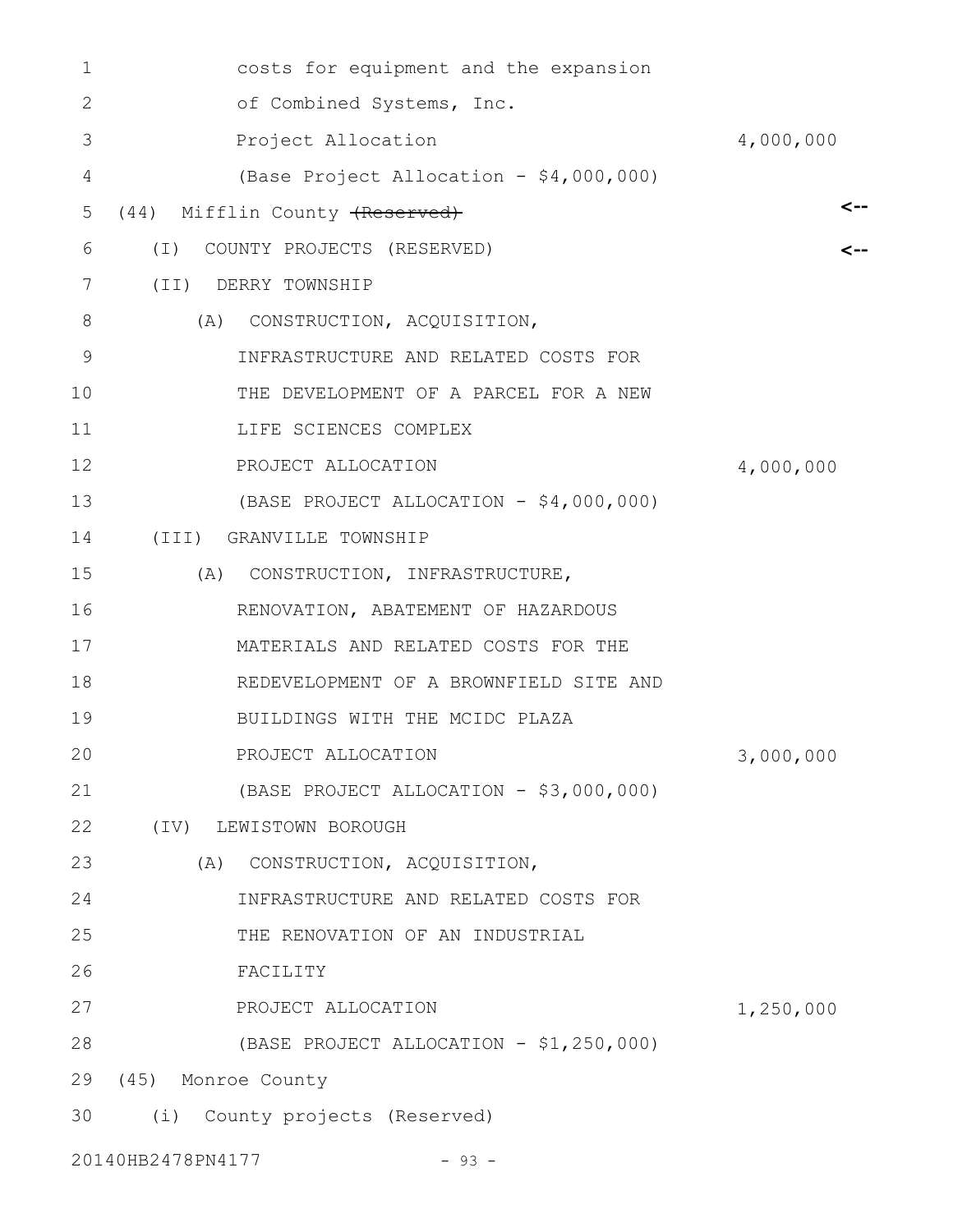| $\mathbf 1$ | (TI) | EAST STROUDSBURG BOROUGH                |           |
|-------------|------|-----------------------------------------|-----------|
| 2           |      | (A) ACQUISITION, CONSTRUCTION,          |           |
| 3           |      | INFRASTRUCTURE, RENOVATION AND RELATED  |           |
| 4           |      | COSTS FOR POCONO CHAMBER OF COMMERCE    |           |
| 5           |      | <b>BUILDING</b>                         |           |
| 6           |      | PROJECT ALLOCATION                      | 500,000   |
| 7           |      | (BASE PROJECT ALLOCATION - \$500,000)   |           |
| 8           |      | (III) Mount Pocono Borough              | <--       |
| 9           | (A)  | Construction, infrastructure and        |           |
| 10          |      | related costs for expansion of a fire   |           |
| 11          |      | company building                        |           |
| 12          |      | Project Allocation                      | 750,000   |
| 13          |      | (Base Project Allocation - \$750,000)   |           |
| 14          |      | (46) Montgomery County                  |           |
| 15          |      | (i) County projects (Reserved)          |           |
| 16          |      | (ii) Cheltanham Township                |           |
| 17          | (A)  | Renovation, rehabilitation and other    |           |
| 18          |      | related costs of Salus University       |           |
| 19          |      | facilities in Elkins Park               |           |
| 20          |      | Project Allocation                      | 2,500,000 |
| 21          |      | (Base Project Allocation - \$2,500,000) |           |
| 22          |      | (B) CONSTRUCTION, INFRASTRUCTURE AND    | <--       |
| 23          |      | OTHER RELATED COSTS FOR SIDEWALK        |           |
| 24          |      | INFRASTRUCTURE AND STREETSCAPE          |           |
| 25          |      | DEVELOPMENT                             |           |
| 26          |      | PROJECT ALLOCATION                      | 3,000,000 |
| 27          |      | (BASE PROJECT ALLOCATION - \$3,000,000) |           |
| 28          |      | (C) CONSTRUCTION, RENOVATION AND OTHER  |           |
| 29          |      | RELATED COSTS FOR TOWNSHIP              |           |
| 30          |      | ADMINISTRATION BUILDING                 |           |
|             |      |                                         |           |

20140HB2478PN4177 - 94 -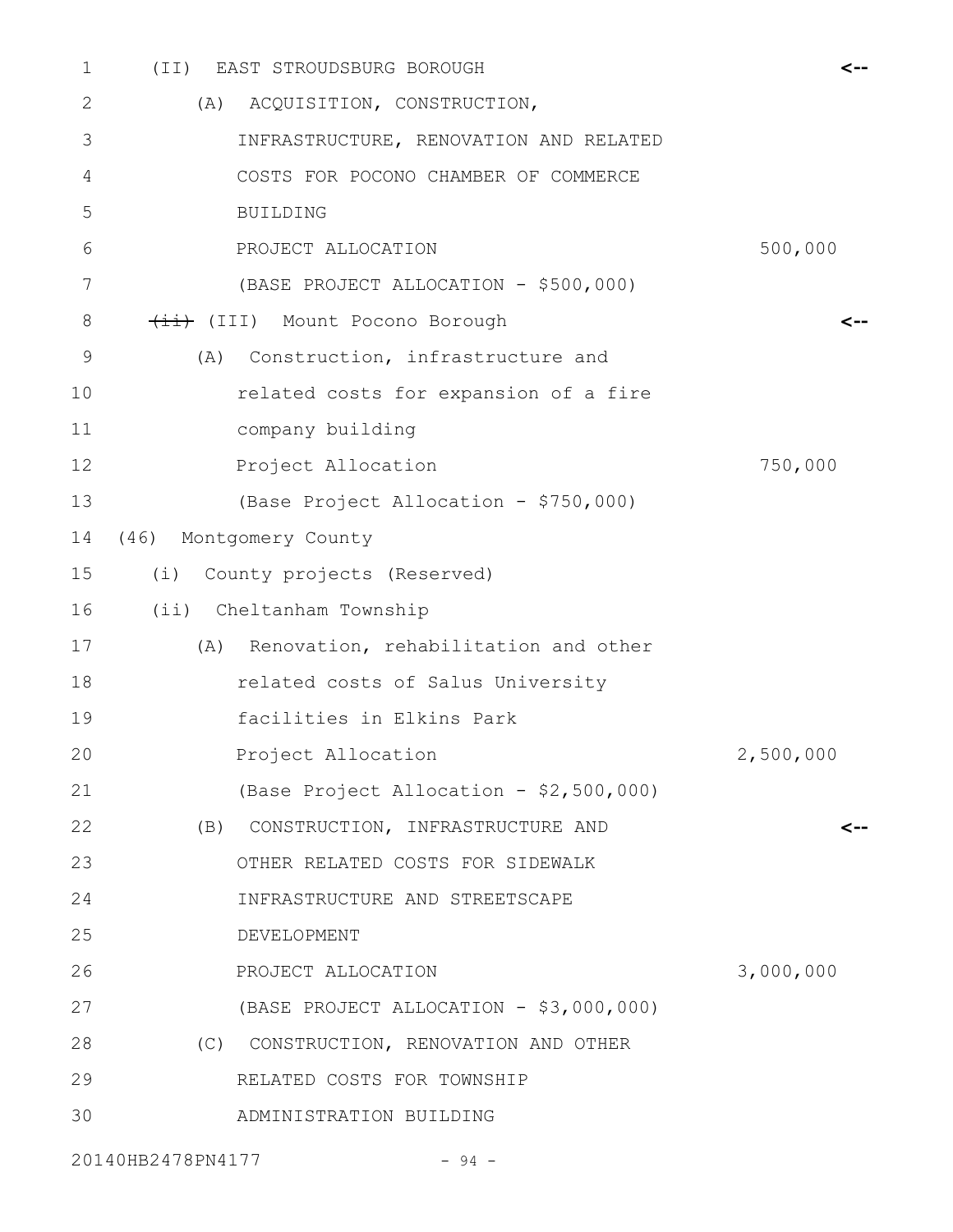| 1           |                   | PROJECT ALLOCATION                      | 5,000,000 |
|-------------|-------------------|-----------------------------------------|-----------|
| 2           |                   | (BASE PROJECT ALLOCATION - \$5,000,000) |           |
| 3           |                   | (D) ACQUISITION, CONSTRUCTION,          |           |
| 4           |                   | INFRASTRUCTURE, REDEVELOPMENT AND       |           |
| 5           |                   | OTHER RELATED COSTS FOR PUBLIC PARKING  |           |
| 6           |                   | DOWNTOWN                                |           |
| 7           |                   | PROJECT ALLOCATION                      | 750,000   |
| 8           |                   | (BASE PROJECT ALLOCATION - \$750,000)   |           |
| $\mathsf 9$ |                   | (E) CONSTRUCTION, INFRASTRUCTURE AND    |           |
| 10          |                   | OTHER RELATED COSTS FOR STREETSCAPE     |           |
| 11          |                   | ENHANCEMENTS, SIGNAGE AND TRAFFIC       |           |
| 12          |                   | IMPROVEMENTS                            |           |
| 13          |                   | PROJECT ALLOCATION                      | 1,829,000 |
| 14          |                   | (BASE PROJECT ALLOCATION - \$1,829,000) |           |
| 15          |                   | (F) ACQUISITION, CONSTRUCTION,          |           |
| 16          |                   | INFRASTRUCTURE, REDEVELOPMENT AND       |           |
| 17          |                   | OTHER RELATED COSTS FOR RELOCATION OF   |           |
| 18          |                   | PUBLIC WORKS FACILITY                   |           |
| 19          |                   | PROJECT ALLOCATION                      | 7,500,000 |
| 20          |                   | (BASE PROJECT ALLOCATION - \$7,500,000) |           |
| 21          | (iii)             | Conshohocken Borough                    |           |
| 22          | (A)               | Construction, redevelopment and other   |           |
| 23          |                   | related costs for the construction of   |           |
| 24          |                   | an office headquarters in Conshohocken  |           |
| 25          |                   | Project Allocation                      | 8,000,000 |
| 26          |                   | (Base Project Allocation - \$8,000,000) |           |
| 27          |                   | (iv) Hatfield Borough                   |           |
| 28          | (A)               | Construction, infrastructure,           |           |
| 29          |                   | redevelopment, renovation and related   |           |
| 30          |                   | costs for a new borough office          |           |
|             | 20140HB2478PN4177 | $-95 -$                                 |           |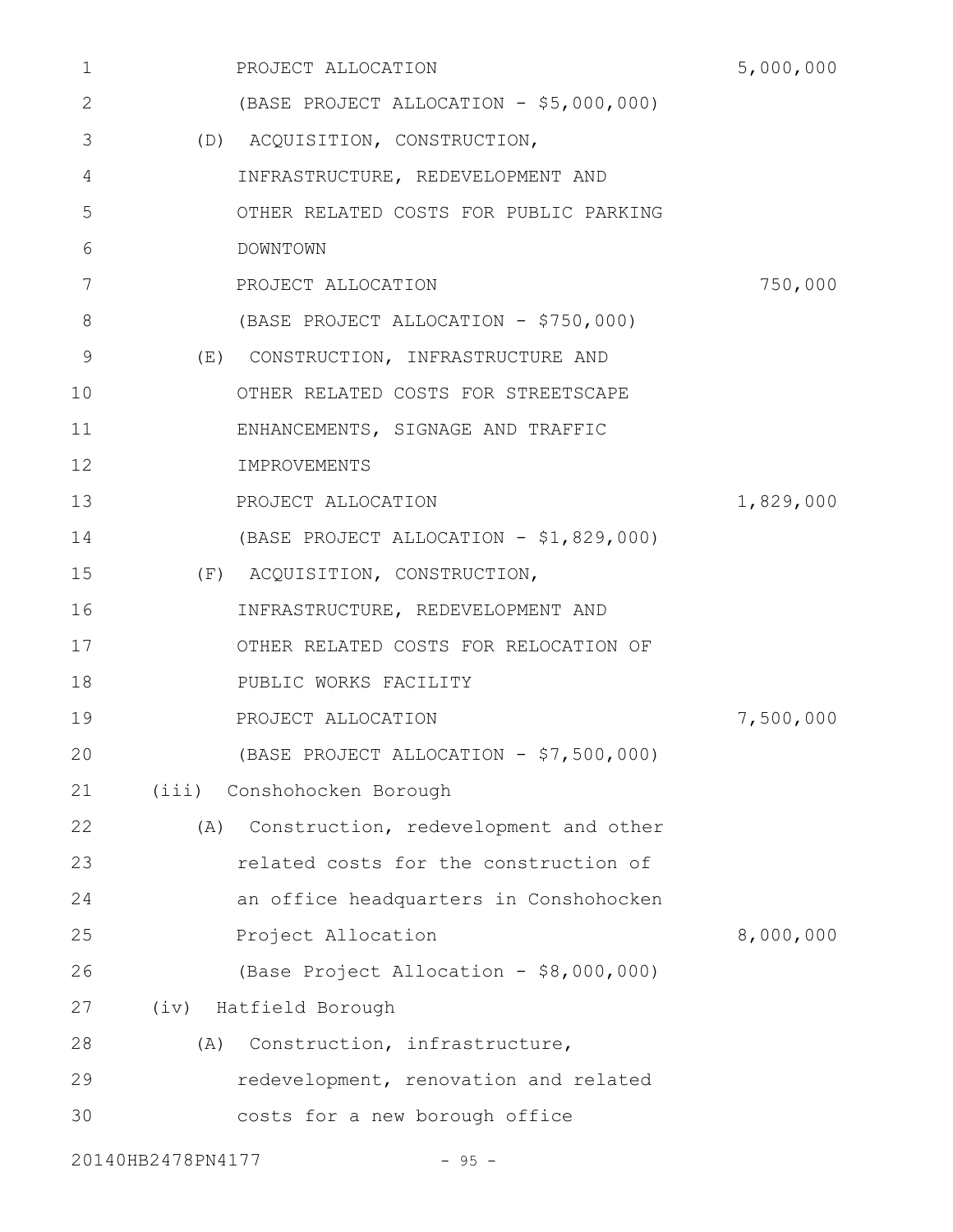| 1             | Project Allocation                           | 1,500,000  |
|---------------|----------------------------------------------|------------|
| $\mathbf{2}$  | (Base Project Allocation - \$1,500,000)      |            |
| 3             | HATFIELD TOWNSHIP<br>(V)                     | <--        |
| 4             | (A) ACQUISITION AND RELATED COSTS FOR        |            |
| 5             | DEVELOPMENT OF GREEN SPACE                   |            |
| 6             | PROJECT ALLOCATION                           | 1,000,000  |
| 7             | (BASE PROJECT ALLOCATION - \$1,000,000)      |            |
| 8             | HORSHAM TOWNSHIP<br>(VI)                     |            |
| $\mathcal{G}$ | CONSTRUCTION, INFRASTRUCTURE AND<br>(A)      |            |
| 10            | RELATED COSTS FOR A NEW MUNICIPAL            |            |
| 11            | <b>BUILDING</b>                              |            |
| 12            | PROJECT ALLOCATION                           | 4,000,000  |
| 13            | (BASE PROJECT ALLOCATION - \$4,000,000)      |            |
| 14            | (VII) Lower Gwynedd Township                 | <--        |
| 15            | (A) Construction, infrastructure and         |            |
| 16            | related costs for a new fire and             |            |
| 17            | ambulance substation                         |            |
| 18            | Project Allocation                           | 1,250,000  |
| 19            | (Base Project Allocation - \$1,250,000)      |            |
| 20            | <del>(vi)</del> (VIII) Lower Merion Township | <--        |
| 21            | (A)<br>Construction, infrastructure,         |            |
| 22            | renovation and other related costs for       |            |
| 23            | the Bryn Mawr Hospital                       |            |
| 24            | Project Allocation                           | 10,000,000 |
| 25            | (Base Project Allocation -                   |            |
| 26            | \$10,000,000)                                |            |
| 27            | CONSTRUCTION, RENOVATION AND OTHER<br>(B)    | <--        |
| 28            | RELATED COSTS FOR MERION MERCY ACADEMY       |            |
| 29            | CONSTRUCTION PROJECT                         |            |
| 30            | PROJECT ALLOCATION                           | 7,000,000  |
|               |                                              |            |

20140HB2478PN4177 - 96 -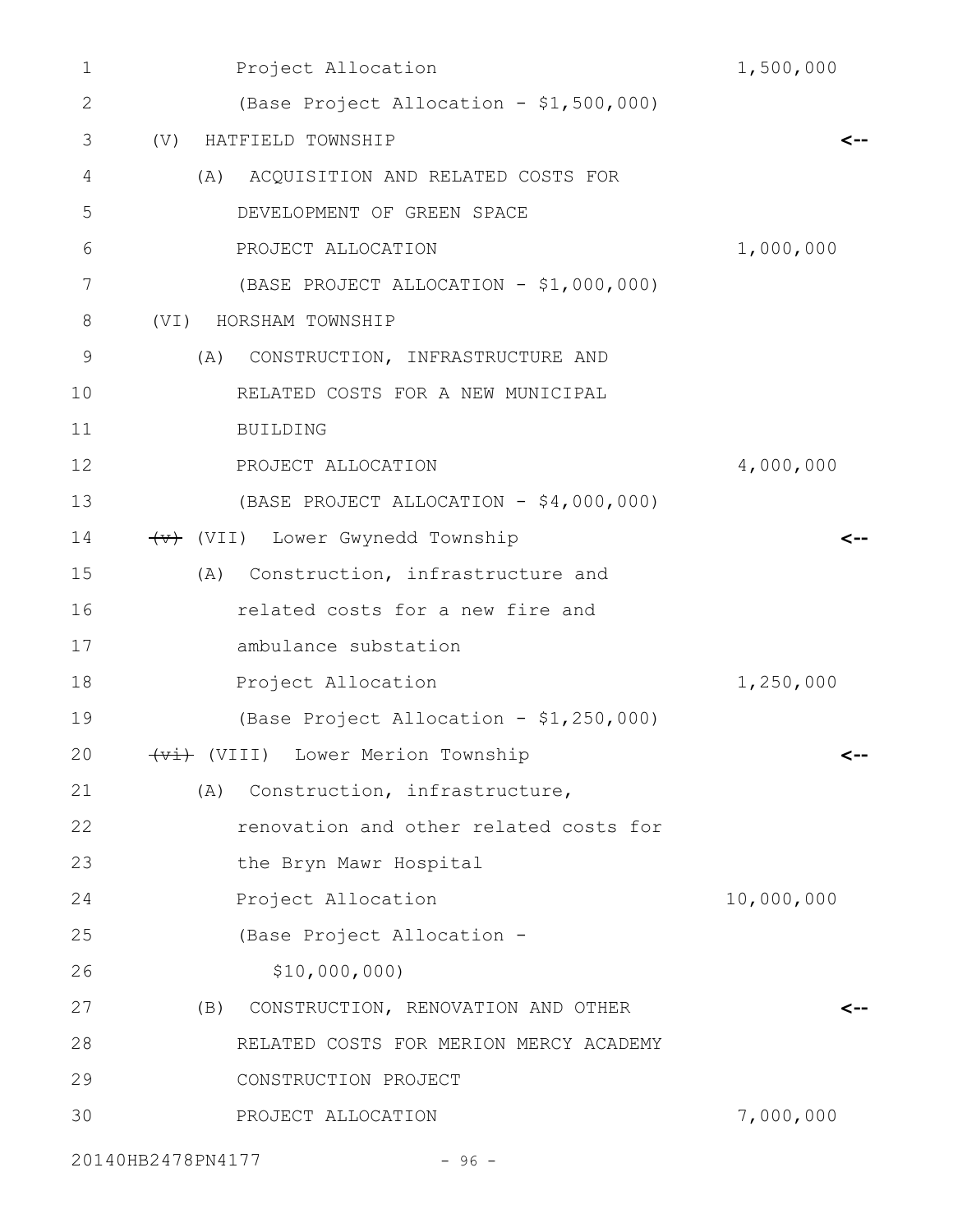| $\mathbf 1$   | (BASE PROJECT ALLOCATION - \$7,000,000) |           |
|---------------|-----------------------------------------|-----------|
| 2             | (Vii) (IX) Pottstown Borough            |           |
| 3             | (A) Construction, rehabilitation and    |           |
| 4             | related costs for the renovation of     |           |
| 5             | the Pottstown Regional Public Library   |           |
| 6             | Project Allocation                      | 500,000   |
| 7             | (Base Project Allocation - \$500,000)   |           |
| 8             | (B) Construction, infrastructure,       |           |
| $\mathcal{G}$ | renovation and related costs for the    |           |
| 10            | rehabilitation and improvements to the  |           |
| 11            | Pottstown Regional Public Library       |           |
| 12            | Project Allocation                      | 500,000   |
| 13            | (Base Project Allocation - \$500,000)   |           |
| 14            | (X) SPRINGFIELD TOWNSHIP                |           |
| 15            | (A)<br>CONSTRUCTION, INFRASTRUCTURE,    |           |
| 16            | REDEVELOPMENT AND OTHER RELATED COSTS   |           |
| 17            | FOR EAST MILL ROAD BRIDGE               |           |
| 18            | PROJECT ALLOCATION                      | 1,516,000 |
| 19            | (BASE PROJECT ALLOCATION - \$1,516,000) |           |
| 20            | (viii) (XI) Whitpain Township           | <--       |
| 21            | Construction infrastructure,<br>(A)     |           |
| 22            | redevelopment and related costs for a   |           |
| 23            | new firehouse                           |           |
| 24            | Project Allocation                      | 2,000,000 |
| 25            | (Base Project Allocation - \$2,000,000) |           |
| 26            | (B) Construction, acquisition,          |           |
| 27            | infrastructure, redevelopment,          |           |
| 28            | renovation, rehabilitation, abatement   |           |
| 29            | of hazardous materials and other costs  |           |
| 30            | related to the Ambler Area Boys and     |           |
|               | 20140HB2478PN4177<br>$-97 -$            |           |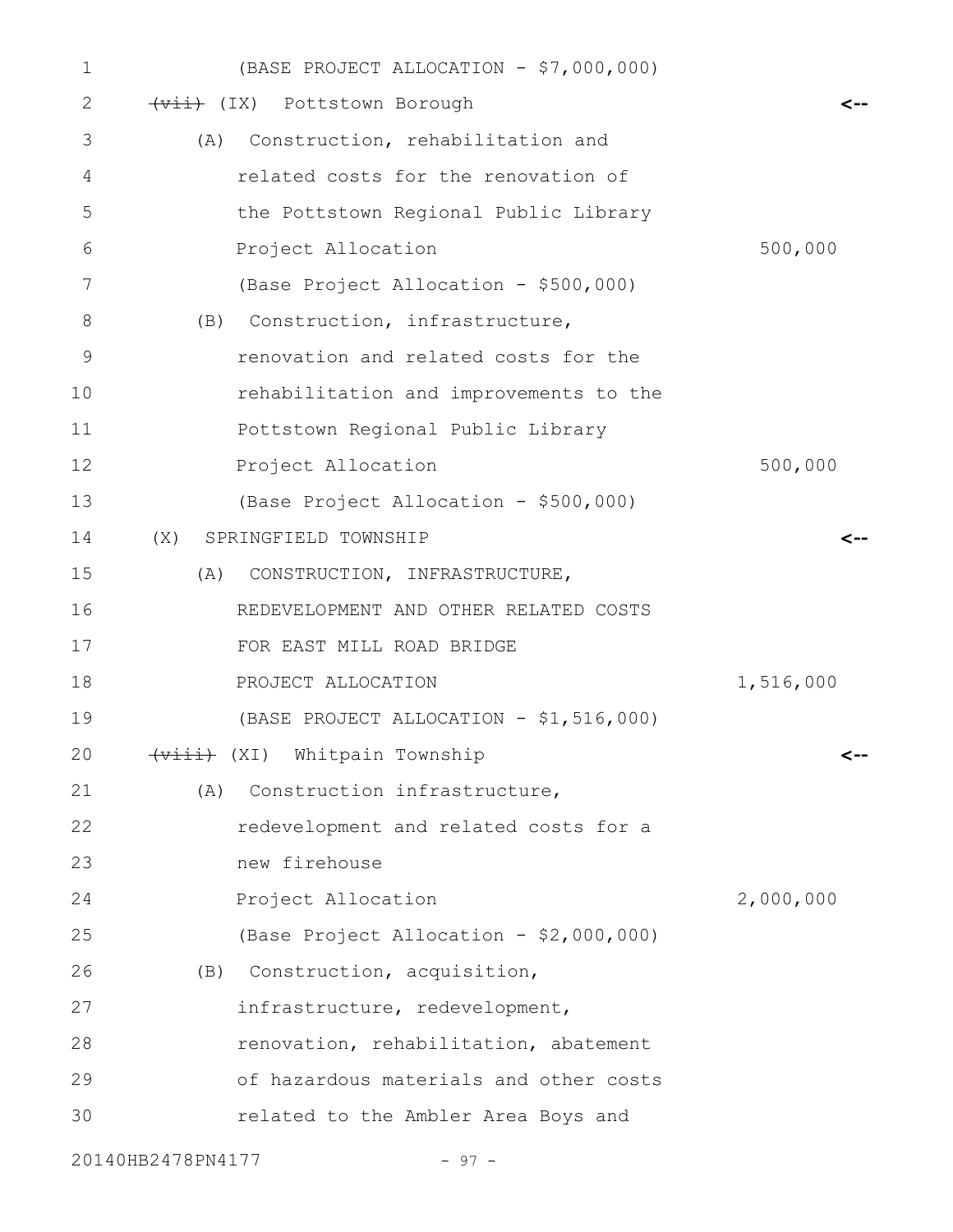| 1           | Girls Club                               |            |
|-------------|------------------------------------------|------------|
| 2           | Project Allocation                       | 4,000,000  |
| 3           | (Base Project Allocation - \$4,000,000)  |            |
| 4           | (47) Montour County (Reserved)           |            |
| 5           | (48) Northampton County                  |            |
| 6           | County projects (Reserved)<br>(i)        |            |
| 7           | (TI)<br>CITY OF BETHLEHEM                | <--        |
| 8           | CONSTRUCTION, INFRASTRUCTURE AND<br>(A)  |            |
| $\mathsf 9$ | RELATED COSTS FOR THE RENOVATION OF A    |            |
| 10          | BUILDING FOR OFFICE SPACE FOR LEHIGH     |            |
| 11          | UNIVERSITY AND SHARED COMMUNITY SPACE    |            |
| 12          | PROJECT ALLOCATION                       | 5,000,000  |
| 13          | (BASE PROJECT ALLOCATION - \$5,000,000)  |            |
| 14          | (B) CONSTRUCTION, INFRASTRUCTURE AND     |            |
| 15          | RELATED COSTS FOR THE RENOVATION OF A    |            |
| 16          | BLIGHTED PROPERTY FOR LEHIGH             |            |
| 17          | UNIVERSITY MOUNTAINTOP CAMPUS            |            |
| 18          | PROJECT ALLOCATION                       | 10,000,000 |
| 19          | (BASE PROJECT ALLOCATION -               |            |
| 20          | \$10,000,000)                            |            |
| 21          | (C)<br>CONSTRUCTION, INFRASTRUCTURE,     |            |
| 22          | RENOVATION AND OTHER RELATED COSTS FOR   |            |
| 23          | EXPANSION OF BEN FRANKLIN TECHVENTURES   |            |
| 24          | INCUBATOR FACILITY                       |            |
| 25          | PROJECT ALLOCATION                       | 3,000,000  |
| 26          | (BASE PROJECT ALLOCATION - \$3,000,000)  |            |
| 27          | (D) ACQUISITION OF RESEARCH FACILITY AND |            |
| 28          | CONSTRUCTION AND OTHER RELATED COSTS     |            |
| 29          | FOR EXPANSION, CONSERVATION AND          |            |
| 30          | RENOVATION OF VARIOUS HISTORIC           |            |
|             |                                          |            |

20140HB2478PN4177 - 98 -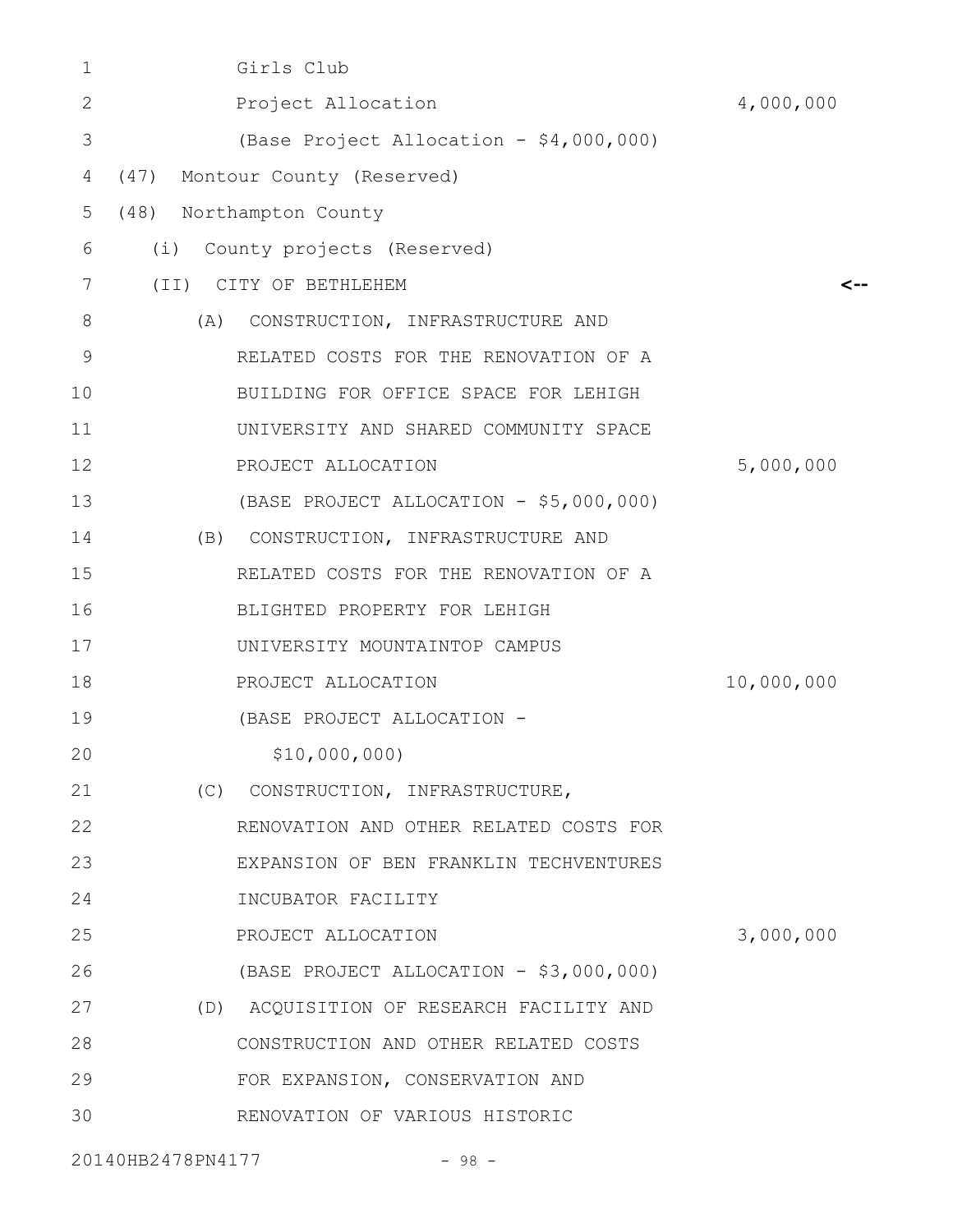| $\mathbf{1}$ |                            | PROPERTIES OF THE HISTORIC BETHLEHEM    |           |
|--------------|----------------------------|-----------------------------------------|-----------|
| 2            | PARTNERSHIP                |                                         |           |
| 3            |                            | PROJECT ALLOCATION                      | 4,000,000 |
| 4            |                            | (BASE PROJECT ALLOCATION - \$4,000,000) |           |
| 5            | (III) FREEMANSBURG BOROUGH |                                         |           |
| 6            | (A)                        | CONSTRUCTION, INFRASTRUCTURE,           |           |
| 7            |                            | RENOVATION AND OTHER RELATED COSTS FOR  |           |
| 8            |                            | MUNICIPAL POLICE, FIRE, PUBLIC WORKS    |           |
| 9            |                            | AND ADMINISTRATION BUILDINGS            |           |
| 10           |                            | PROJECT ALLOCATION                      | 1,800,000 |
| 11           |                            | (BASE PROJECT ALLOCATION - \$1,800,000) |           |
| 12           | (IV) Pen Argyl Borough     |                                         | <--       |
| 13           |                            | (A) Construction and related costs for  |           |
| 14           |                            | replacement of the Pen Argyl Public     |           |
| 15           | Municipal Pool             |                                         |           |
| 16           |                            | Project Allocation                      | 1,500,000 |
| 17           |                            | (Base Project Allocation - \$1,500,000) |           |
| 18           |                            | (B) Construction, infrastructure and    |           |
| 19           |                            | related costs for a new fire company    |           |
| 20           | building                   |                                         |           |
| 21           |                            | Project Allocation                      | 500,000   |
| 22           |                            | (Base Project Allocation - \$500,000)   |           |
| 23           |                            | (C) Construction, infrastructure and    |           |
| 24           |                            | related costs for the expansion of a    |           |
| 25           | YMCA building              |                                         |           |
| 26           |                            | Project Allocation                      | 500,000   |
| 27           |                            | (Base Project Allocation - \$500,000)   |           |
| 28           | (V)<br>WILLIAMS TOWNSHIP   |                                         | <--       |
| 29           | (A)                        | CONSTRUCTION, INFRASTRUCTURE,           |           |
| 30           |                            | REDEVELOPMENT AND OTHER RELATED COSTS   |           |
|              | 20140HB2478PN4177          | $-99 -$                                 |           |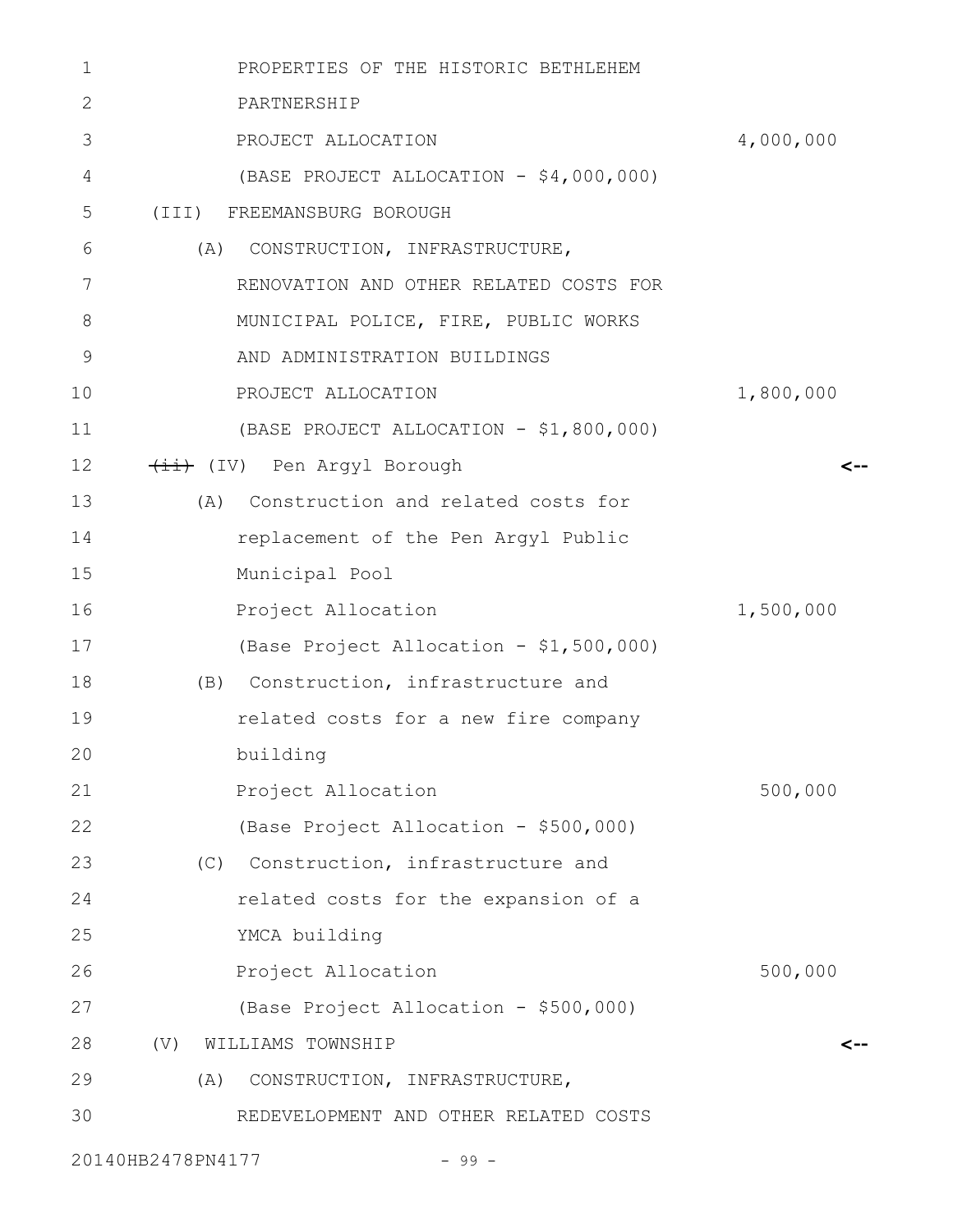| 1  | FOR MUNICIPAL PARK DEVELOPMENT            |           |
|----|-------------------------------------------|-----------|
| 2  | PROJECT ALLOCATION                        | 500,000   |
| 3  | (BASE PROJECT ALLOCATION - \$500,000)     |           |
| 4  | (49) Northumberland County (Reserved)     | <--       |
| 5  | (I) COUNTY PROJECTS (RESERVED)            |           |
| 6  | (II) CITY OF SHAMOKIN                     |           |
| 7  | (A) ACQUISITION, DEMOLITION, RENOVATION,  |           |
| 8  | ABATEMENT OF HAZARDOUS MATERIALS,         |           |
| 9  | CONSTRUCTION AND RELATED COSTS FOR THE    |           |
| 10 | REMOVAL AND REDEVELOPMENT OF BLIGHTED     |           |
| 11 | AND ABANDONED PROPERTIES                  |           |
| 12 | PROJECT ALLOCATION                        | 1,500,000 |
| 13 | (BASE PROJECT ALLOCATION - \$1,500,000)   |           |
| 14 | (B) ACQUISITION, RENOVATION, ABATEMENT OF |           |
| 15 | HAZARDOUS MATERIALS AND RELATED COSTS     |           |
| 16 | FOR THE REMOVAL AND REDEVELOPMENT OF      |           |
| 17 | AN ABANDONED FACTORY                      |           |
| 18 | PROJECT ALLOCATION                        | 500,000   |
| 19 | (BASE PROJECT ALLOCATION - \$500,000)     |           |
| 20 | (III) MILTON BOROUGH                      |           |
| 21 | (A) CONSTRUCTION, REDEVELOPMENT,          |           |
| 22 | RENOVATIONS AND RELATED COSTS TO          |           |
| 23 | EXPAND AND INDUSTRIAL FACILITY            |           |
| 24 | PROJECT ALLOCATION                        | 5,000,000 |
| 25 | (BASE PROJECT ALLOCATION - \$5,000,000)   |           |
| 26 | (IV) RALPHO TOWNSHIP                      |           |
| 27 | (A) CONSTRUCTION, INFRASTRUCTURE,         |           |
| 28 | RENOVATION AND RELATED COSTS TO           |           |
| 29 | ADDRESS RECREATION AND CIVIC PROJECTS,    |           |
| 30 | INCLUDING ALL HOME DAYS PARK AND          |           |
|    | 20140HB2478PN4177<br>$-100 -$             |           |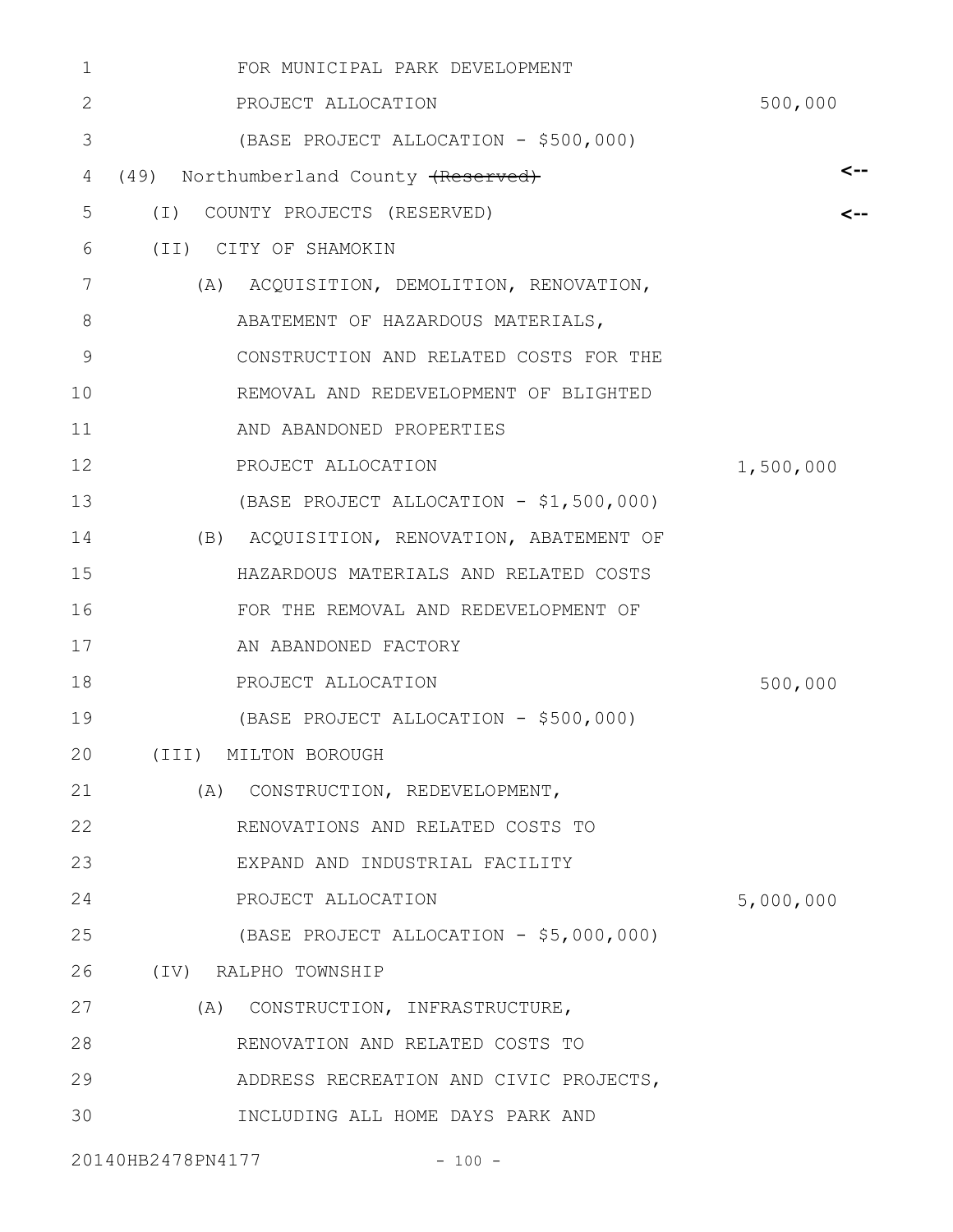| 1  | TOWNSHIP BUILDINGS                      |            |
|----|-----------------------------------------|------------|
| 2  | PROJECT ALLOCATION                      | 500,000    |
| 3  | (BASE PROJECT ALLOCATION - \$500,000)   |            |
| 4  | (50) Perry County                       |            |
| 5  | (i)<br>County projects                  |            |
| 6  | Land acquisition, infrastructure<br>(A) |            |
| 7  | improvements, demolition, site          |            |
| 8  | improvement, renovation, addition,      |            |
| 9  | utility expansion, construction,        |            |
| 10 | purchase of medically necessary         |            |
| 11 | fixtures and other related costs for    |            |
| 12 | facilities of the Holy Spirit Health    |            |
| 13 | System                                  |            |
| 14 | Project Allocation                      | 10,000,000 |
| 15 | (Base Project Allocation -              |            |
| 16 | \$10,000,000)                           |            |
| 17 | (51) Philadelphia County                |            |
| 18 | County projects<br>(i)                  |            |
| 19 | Renovation and related costs for<br>(A) |            |
| 20 | First Tee of Greater Philadelphia       |            |
| 21 | Project Allocation                      | 500,000    |
| 22 | (Base Project Allocation - \$500,000)   |            |
| 23 | (B)<br>CONSTRUCTION, INFRASTRUCTURE,    |            |
| 24 | RENOVATION AND OTHER RELATED COSTS FOR  |            |
| 25 | THOMAS JEFFERSON UNIVERSITY AND TJUH    |            |
| 26 | SYSTEM                                  |            |
| 27 | PROJECT ALLOCATION                      | 10,000,000 |
| 28 | (BASE PROJECT ALLOCATION -              |            |
| 29 | \$10,000,000)                           |            |
| 30 | (ii) City of Philadelphia               |            |
|    |                                         |            |

20140HB2478PN4177 - 101 -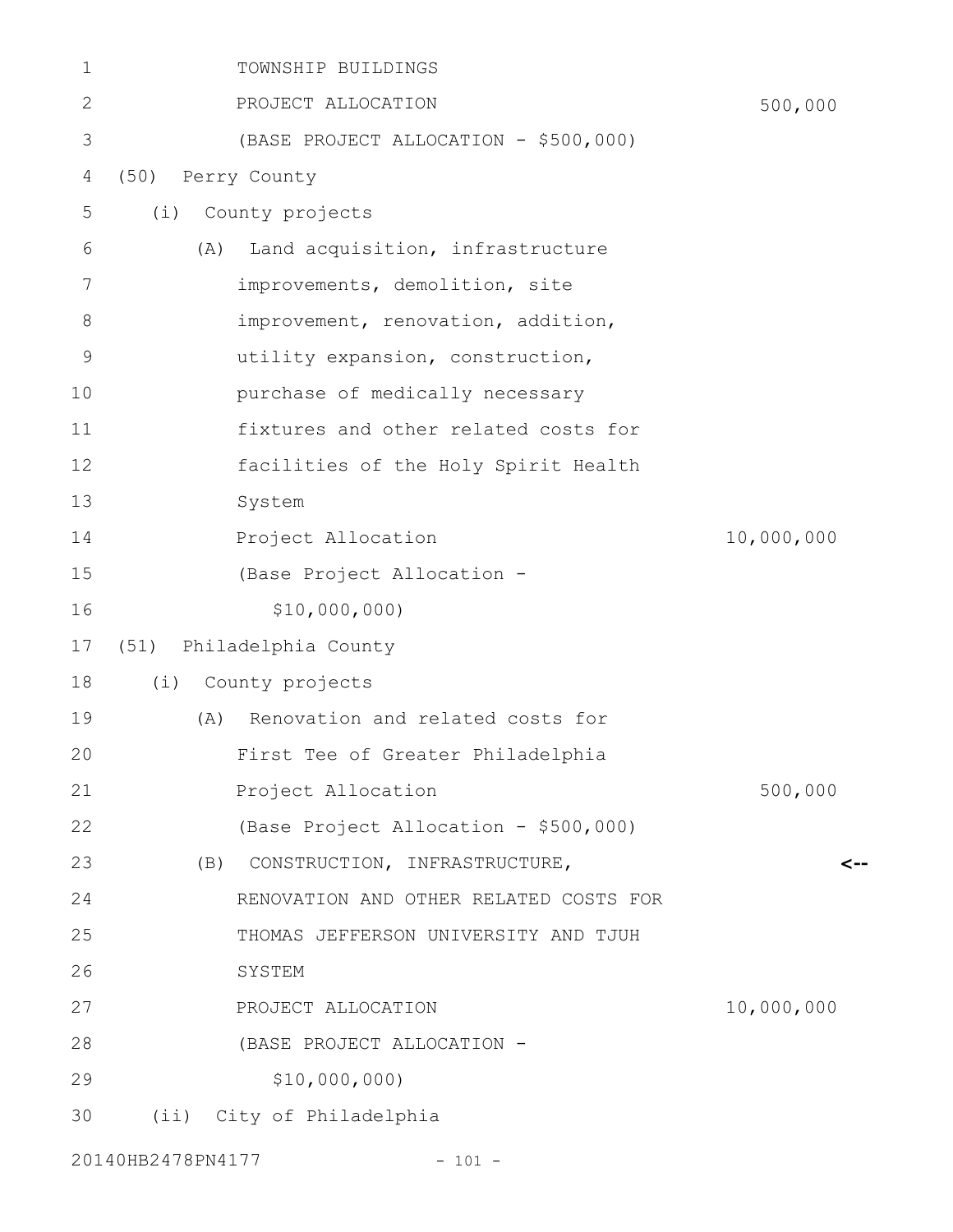| 1  | (A) | Acquisition, construction,              |           |
|----|-----|-----------------------------------------|-----------|
| 2  |     | infrastructure, redevelopment,          |           |
| 3  |     | renovation, rehabilitation, abatement   |           |
| 4  |     | of hazardous materials and other        |           |
| 5  |     | related costs to revitalize commercial  |           |
| 6  |     | corridors in northwest Philadelphia,    |           |
| 7  |     | including Vernon Road, Chew Avenue and  |           |
| 8  |     | other surrounding areas                 |           |
| 9  |     | Project Allocation                      | 2,500,000 |
| 10 |     | (Base Project Allocation - \$2,500,000) |           |
| 11 | (B) | Acquisition, construction,              |           |
| 12 |     | infrastructure, redevelopment,          |           |
| 13 |     | renovation, rehabilitation, abatement   |           |
| 14 |     | of hazardous materials and other        |           |
| 15 |     | related costs to create, enhance and    |           |
| 16 |     | develop recreational facilities and     |           |
| 17 |     | athletic fields in northwest            |           |
| 18 |     | Philadelphia                            |           |
| 19 |     | Project Allocation                      | 2,500,000 |
| 20 |     | (Base Project Allocation - \$2,500,000) |           |
| 21 | (C) | Acquisition, construction,              |           |
| 22 |     | infrastructure, redevelopment,          |           |
| 23 |     | renovation, rehabilitation, abatement   |           |
| 24 |     | of hazardous materials and other        |           |
| 25 |     | related costs for the Northwest         |           |
| 26 |     | Philadelphia Redevelopment Project to   |           |
| 27 |     | revitalize commercial corridors,        |           |
| 28 |     | recreational facilities and other       |           |
| 29 |     | community improvements                  |           |
| 30 |     | Project Allocation                      | 5,000,000 |
|    |     |                                         |           |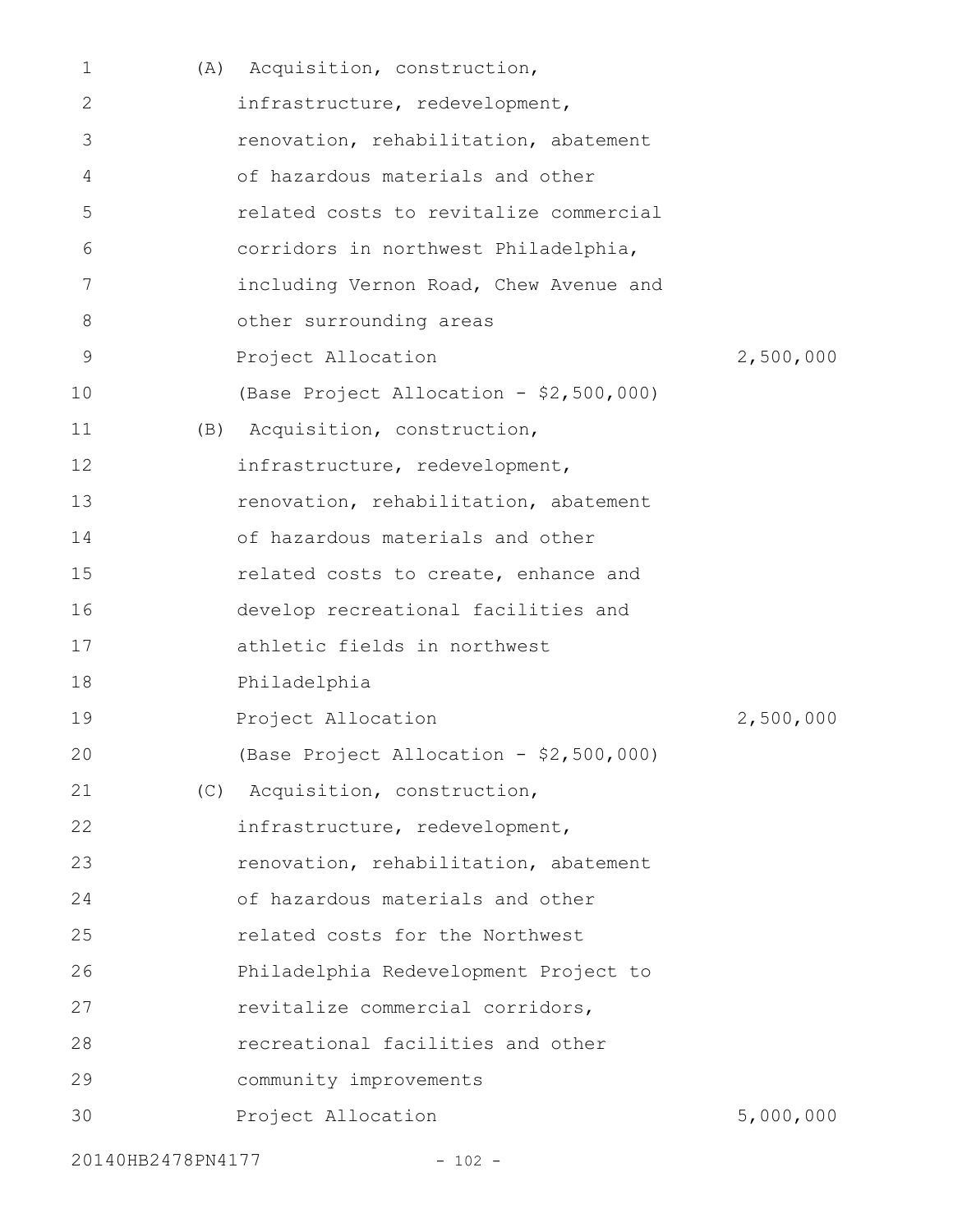| $\mathbf 1$       |     | (Base Project Allocation - \$5,000,000) |           |
|-------------------|-----|-----------------------------------------|-----------|
| 2                 |     | (D) Construction, renovation,           |           |
| 3                 |     | infrastructure, redevelopment and       |           |
| 4                 |     | abatement of hazardous materials and    |           |
| 5                 |     | other related costs for the Reading     |           |
| 6                 |     | Viaduct project                         |           |
| 7                 |     | Project Allocation                      | 3,500,000 |
| 8                 |     | (Base Project Allocation - \$3,500,000) |           |
| 9                 | (E) | Construction, infrastructure and        |           |
| 10                |     | other related costs for a YMCA branch   |           |
| 11                |     | expansion in West Philadelphia          |           |
| 12                |     | Project Allocation                      | 2,000,000 |
| 13                |     | (Base Project Allocation - \$2,000,000) |           |
| 14                |     | (F) Construction, infrastructure,       |           |
| 15                |     | renovation, rehabilitation and other    |           |
| 16                |     | related costs for the Wistar Institute  |           |
| 17                |     | biomedical laboratory project           |           |
| 18                |     | Project Allocation                      | 4,000,000 |
| 19                |     | (Base Project Allocation - \$4,000,000) |           |
| 20                |     | (G) CONSTRUCTION, INFRASTRUCTURE,       | <--       |
| 21                |     | REDEVELOPMENT, RENOVATION, ABATEMENT    |           |
| 22                |     | OF HAZARDOUS MATERIALS AND OTHER        |           |
| 23                |     | RELATED COSTS FOR HILL FREEDMAN SCHOOL  |           |
| 24                |     | PROJECT ALLOCATION                      | 2,500,000 |
| 25                |     | (BASE PROJECT ALLOCATION - \$2,500,000) |           |
| 26                |     | (H) ACQUISITION, CONSTRUCTION,          |           |
| 27                |     | INFRASTRUCTURE, REDEVELOPMENT,          |           |
| 28                |     | RENOVATION AND OTHER RELATED COSTS FOR  |           |
| 29                |     | THE BUSINESS CENTER FOR                 |           |
| 30                |     | ENTREPRENEURSHIP AND SOCIAL ENTERPRISE  |           |
| 20140HB2478PN4177 |     | $-103 -$                                |           |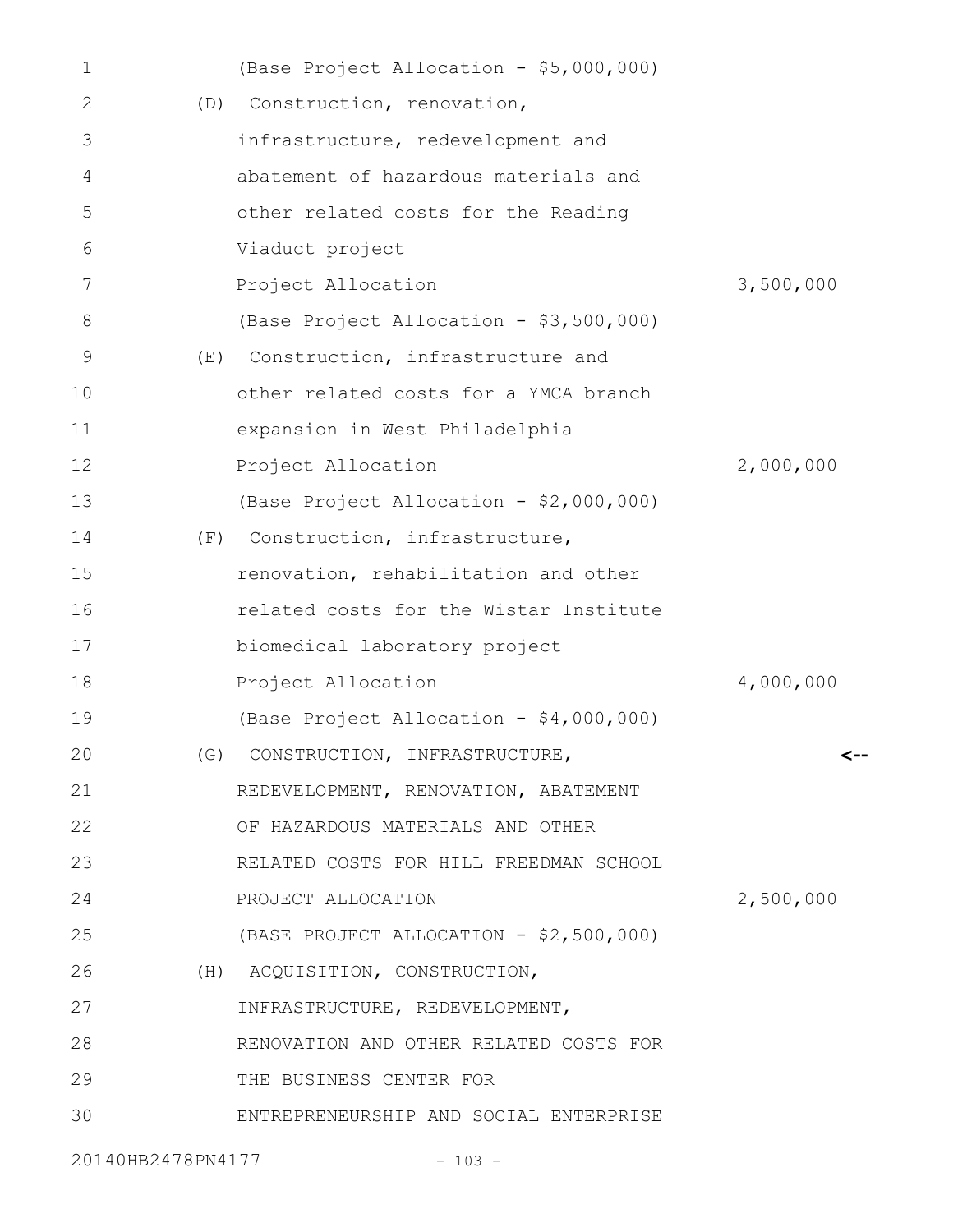| $\mathbf 1$ | PROJECT ALLOCATION                      | 500,000   |
|-------------|-----------------------------------------|-----------|
| 2           | (BASE PROJECT ALLOCATION - \$500,000)   |           |
| 3           | (I) ACQUISITION, CONSTRUCTION,          |           |
| 4           | INFRASTRUCTURE AND OTHER RELATED COSTS  |           |
| 5           | FOR A MIXED-USE HOUSING, SCIENCE AND    |           |
| 6           | TECHNOLOGY AND HEALTH AND WELLNESS      |           |
| 7           | TRAUMA CARE FACILITY                    |           |
| 8           | PROJECT ALLOCATION                      | 2,500,000 |
| 9           | (BASE PROJECT ALLOCATION - \$2,500,000) |           |
| 10          | (J) ACQUISITION, CONSTRUCTION,          |           |
| 11          | INFRASTRUCTURE AND OTHER RELATED COSTS  |           |
| 12          | FOR BELOVED HOUSE COMMUNITY CENTER      |           |
| 13          | PROJECT ALLOCATION                      | 1,000,000 |
| 14          | (BASE PROJECT ALLOCATION - \$1,000,000) |           |
| 15          | (K) ACQUISITION, CONSTRUCTION,          |           |
| 16          | INFRASTRUCTURE, REDEVELOPMENT,          |           |
| 17          | RENOVATION AND OTHER RELATED COSTS TO   |           |
| 18          | REHABILITATE AN ABANDONED BUILDING FOR  |           |
| 19          | RESIDENTIAL AND COMMERCIAL USE          |           |
| 20          | PROJECT ALLOCATION                      | 3,000,000 |
| 21          | (BASE PROJECT ALLOCATION - \$3,000,000) |           |
| 22          | (L) ACQUISITION, CONSTRUCTION,          |           |
| 23          | INFRASTRUCTURE, REDEVELOPMENT,          |           |
| 24          | RENOVATION AND OTHER RELATED COSTS TO   |           |
| 25          | REHABILITATE AN ABANDONED BUILDING FOR  |           |
| 26          | USE BY LIGHT MANUFACTURING COMPANIES    |           |
| 27          | PROJECT ALLOCATION                      | 1,000,000 |
| 28          | (BASE PROJECT ALLOCATION - \$1,000,000) |           |
| 29          | (M) ACQUISITION, CONSTRUCTION,          |           |
| 30          | REDEVELOPMENT, RENOVATION AND OTHER     |           |
|             |                                         |           |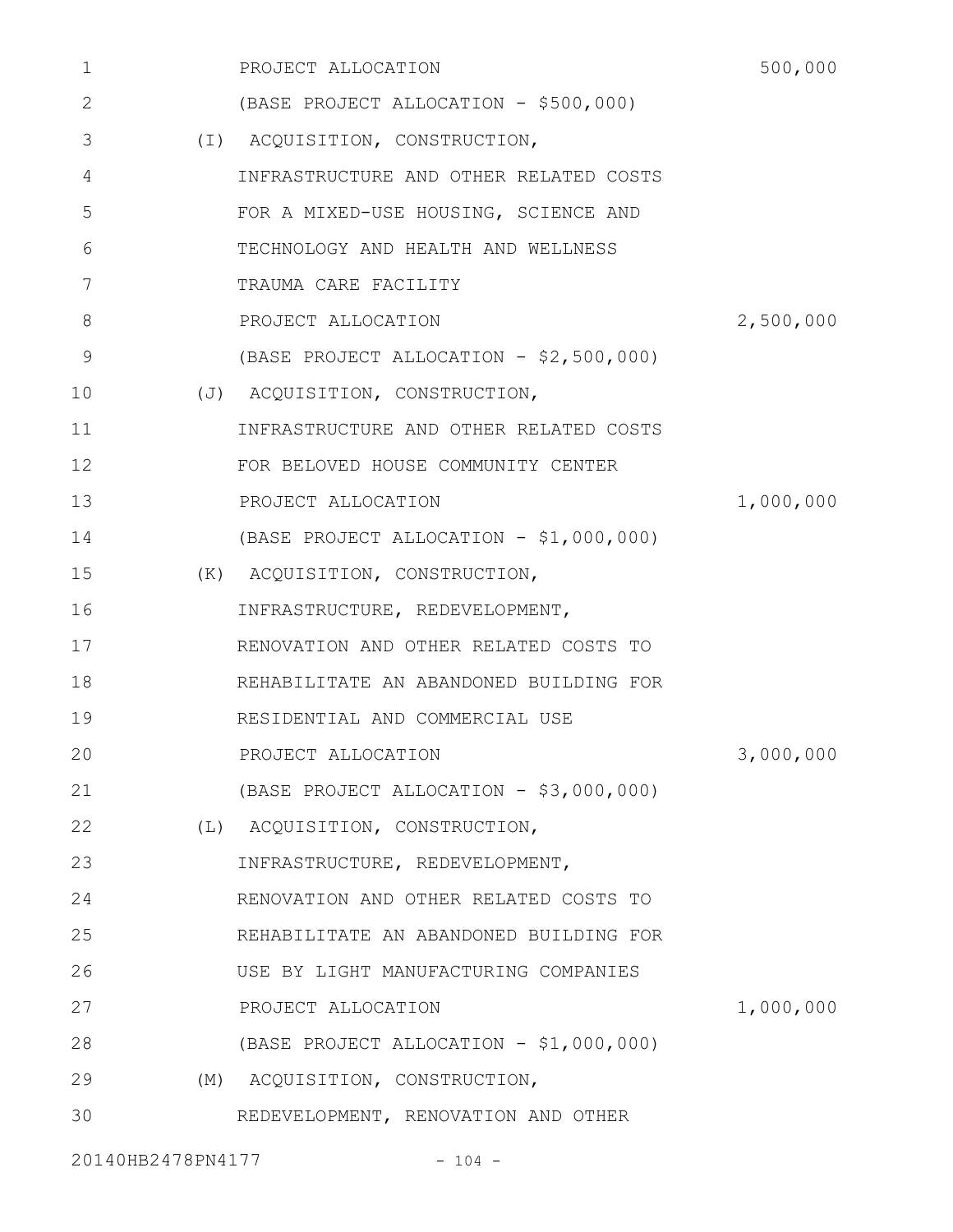| 1  | RELATED COSTS TO REHABILITATE A         |            |
|----|-----------------------------------------|------------|
| 2  | BUILDING FOR USE AS AN EDUCATION AND    |            |
| 3  | YOUTH ACTIVITY FACILITY                 |            |
| 4  | PROJECT ALLOCATION                      | 500,000    |
| 5  | (BASE PROJECT ALLOCATION - \$500,000)   |            |
| 6  | (N) ACQUISITION, CONSTRUCTION,          |            |
| 7  | INFRASTRUCTURE, REDEVELOPMENT AND       |            |
| 8  | OTHER RELATED COSTS FOR A RETAIL        |            |
| 9  | FAMILY RESTAURANT                       |            |
| 10 | PROJECT ALLOCATION                      | 2,000,000  |
| 11 | (BASE PROJECT ALLOCATION - \$2,000,000) |            |
| 12 | (O) ACQUISITION, CONSTRUCTION,          |            |
| 13 | INFRASTRUCTURE, REDEVELOPMENT AND       |            |
| 14 | OTHER RELATED COSTS FOR REHABILITATION  |            |
| 15 | OF PROPERTY INTO COMMERCIAL AND RETAIL  |            |
| 16 | USE                                     |            |
| 17 | PROJECT ALLOCATION                      | 4,000,000  |
| 18 | (BASE PROJECT ALLOCATION - \$4,000,000) |            |
| 19 | (P) CONSTRUCTION, INFRASTRUCTURE,       |            |
| 20 | REDEVELOPMENT AND OTHER RELATED COSTS   |            |
| 21 | FOR COMMUNITY CARE CAMPUS               |            |
| 22 | PROJECT ALLOCATION                      | 3,000,000  |
| 23 | (BASE PROJECT ALLOCATION - \$3,000,000) |            |
| 24 | (Q) ACQUISITION, CONSTRUCTION,          |            |
| 25 | INFRASTRUCTURE, RENOVATION AND OTHER    |            |
| 26 | RELATED COSTS FOR FACILITY UPGRADES AT  |            |
| 27 | AKER PHILADELPHIA SHIPYARD              |            |
| 28 | PROJECT ALLOCATION                      | 15,000,000 |
| 29 | (BASE PROJECT ALLOCATION -              |            |
| 30 | \$15,000,000                            |            |

20140HB2478PN4177 - 105 -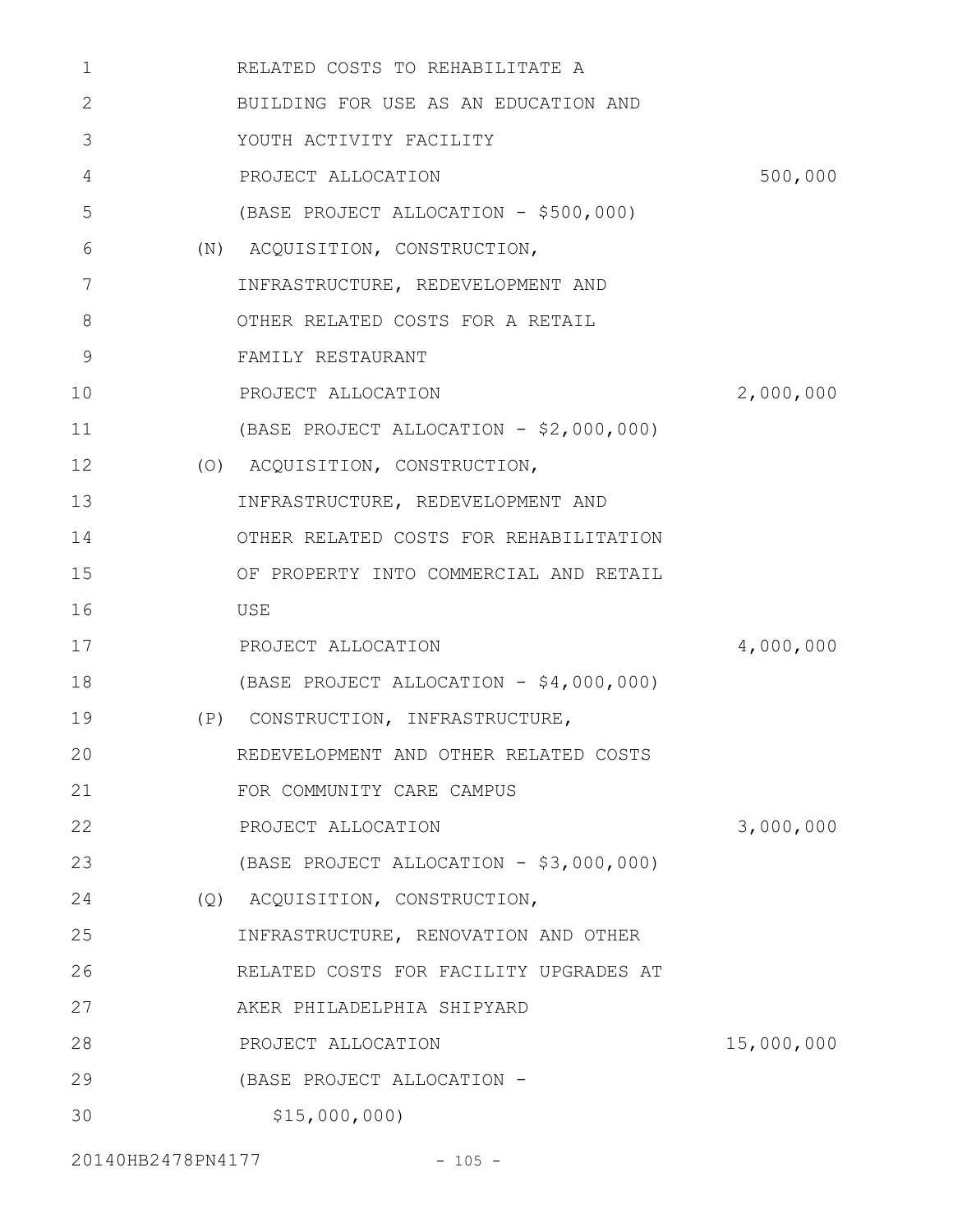| 1                 | (R) ACQUISITION, DEMOLITION,            |            |
|-------------------|-----------------------------------------|------------|
| 2                 | IMPROVEMENTS, REDEVELOPMENT AND OTHER   |            |
| 3                 | RELATED COSTS TO DEVELOP RETAIL,        |            |
| 4                 | OFFICE AND RESIDENTIAL PROPERTIES       |            |
| 5                 | PROJECT ALLOCATION                      | 10,000,000 |
| 6                 | (BASE PROJECT ALLOCATION -              |            |
| 7                 | \$10,000,000)                           |            |
| 8                 | (S) CONSTRUCTION, INFRASTRUCTURE AND    |            |
| $\mathsf 9$       | OTHER RELATED COSTS TO REVITALIZE FDR   |            |
| 10                | PARK                                    |            |
| 11                | PROJECT ALLOCATION                      | 3,000,000  |
| 12                | (BASE PROJECT ALLOCATION - \$3,000,000) |            |
| 13                | (T) ACQUISITION, CONSTRUCTION,          |            |
| 14                | INFRASTRUCTURE, RENOVATION AND OTHER    |            |
| 15                | RELATED COSTS FOR PHILADELPHIA          |            |
| 16                | PERFORMING ARTS CHARTER SCHOOL          |            |
| 17                | PROJECT ALLOCATION                      | 7,500,000  |
| 18                | (BASE PROJECT ALLOCATION - \$7,500,000) |            |
| 19                | (U) ACQUISITION, CONSTRUCTION,          |            |
| 20                | INFRASTRUCTURE, DEMOLITION AND OTHER    |            |
| 21                | RELATED COSTS FOR DEVELOPMENT OF AN     |            |
| 22                | EDUCATIONAL FACILITY ON THE 2300 BLOCK  |            |
| 23                | OF SWANSON STREET                       |            |
| 24                | PROJECT ALLOCATION                      | 2,500,000  |
| 25                | (BASE PROJECT ALLOCATION - \$2,500,000) |            |
| 26                | (V) ACQUISITION, CONSTRUCTION AND OTHER |            |
| 27                | RELATED COSTS FOR A CHARTER SCHOOL ON   |            |
| 28                | SOUTH FRONT STREET                      |            |
| 29                | PROJECT ALLOCATION                      | 10,000,000 |
| 30                | (BASE PROJECT ALLOCATION -              |            |
| 20140HB2478PN4177 | $-106 -$                                |            |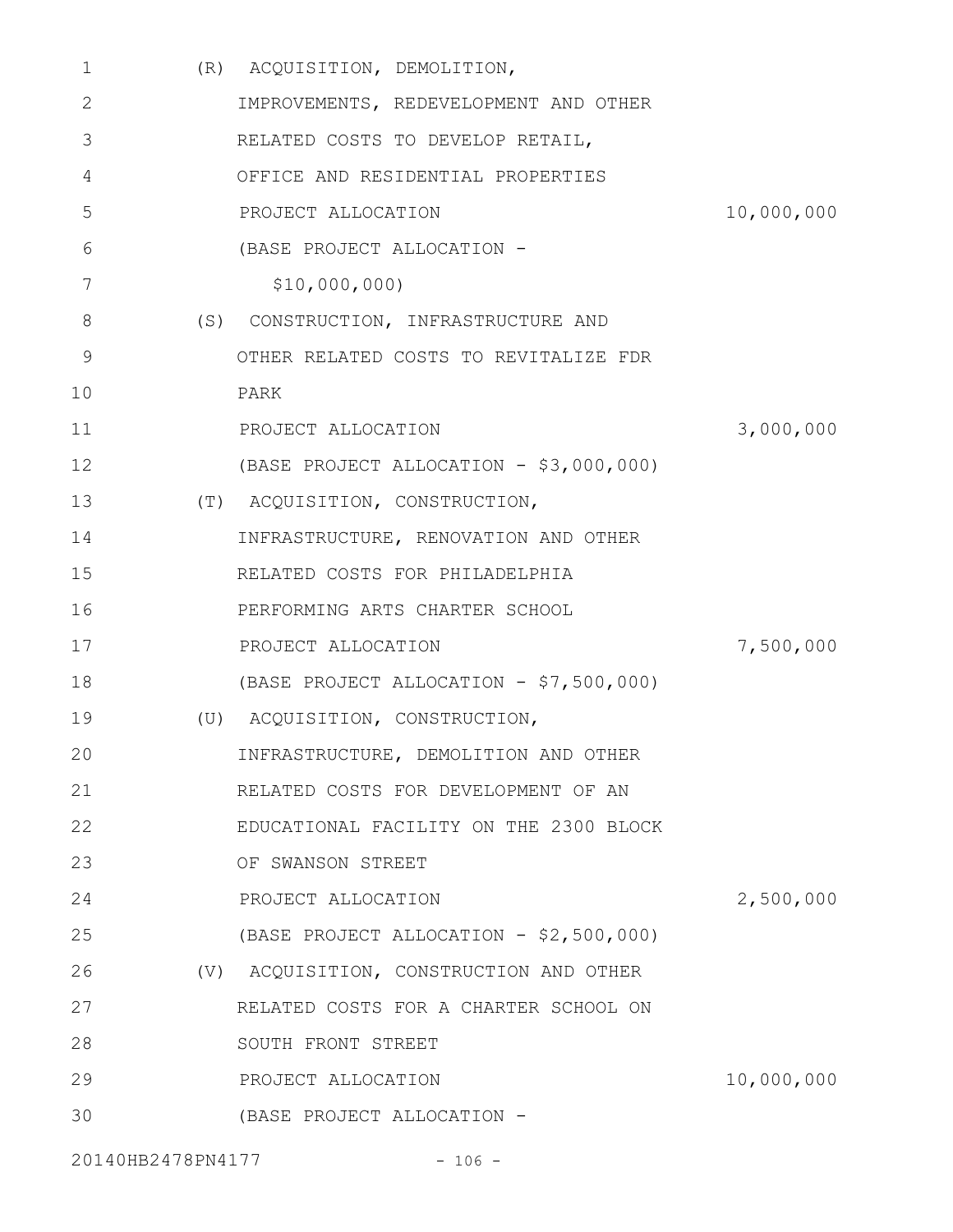| 1  | \$10,000,000)                            |            |
|----|------------------------------------------|------------|
| 2  | (W) ACQUISITION, DEMOLITION,             |            |
| 3  | CONSTRUCTION, INFRASTRUCTURE AND OTHER   |            |
| 4  | RELATED COSTS FOR THE DEVELOPMENT OF     |            |
| 5  | AN EDUCATIONAL FACILITY ON THE FIRST     |            |
| 6  | BLOCK OF WOLF STREET                     |            |
| 7  | PROJECT ALLOCATION                       | 2,500,000  |
| 8  | (BASE PROJECT ALLOCATION - \$2,500,000)  |            |
| 9  | (X) ACQUISITION, CONSTRUCTION,           |            |
| 10 | DEMOLITION, REDEVELOPMENT AND OTHER      |            |
| 11 | RELATED COSTS FOR AN EDUCATIONAL         |            |
| 12 | FACILITY IN SOUTH PHILADELPHIA           |            |
| 13 | PROJECT ALLOCATION                       | 10,000,000 |
| 14 | (BASE PROJECT ALLOCATION -               |            |
| 15 | \$10,000,000)                            |            |
| 16 | (Y) ACQUISITION, CONSTRUCTION,           |            |
| 17 | DEMOLITION, REDEVELOPMENT,               |            |
| 18 | INFRASTRUCTURE AND OTHER RELATED COSTS   |            |
| 19 | FOR A TRAINING FACILITY IN SOUTH         |            |
| 20 | PHILADELPHIA                             |            |
| 21 | PROJECT ALLOCATION                       | 10,000,000 |
| 22 | (BASE PROJECT ALLOCATION -               |            |
| 23 | \$10,000,000                             |            |
| 24 | (Z) ACQUISITION, CONSTRUCTION AND OTHER  |            |
| 25 | RELATED COSTS FOR THE PHILADELPHIA       |            |
| 26 | POLYTECHNIC CHARTER HIGH SCHOOL          |            |
| 27 | PROJECT ALLOCATION                       | 10,000,000 |
| 28 | (BASE PROJECT ALLOCATION -               |            |
| 29 | \$10,000,000                             |            |
| 30 | (AA) CONSTRUCTION, ACQUISITION AND OTHER |            |
|    |                                          |            |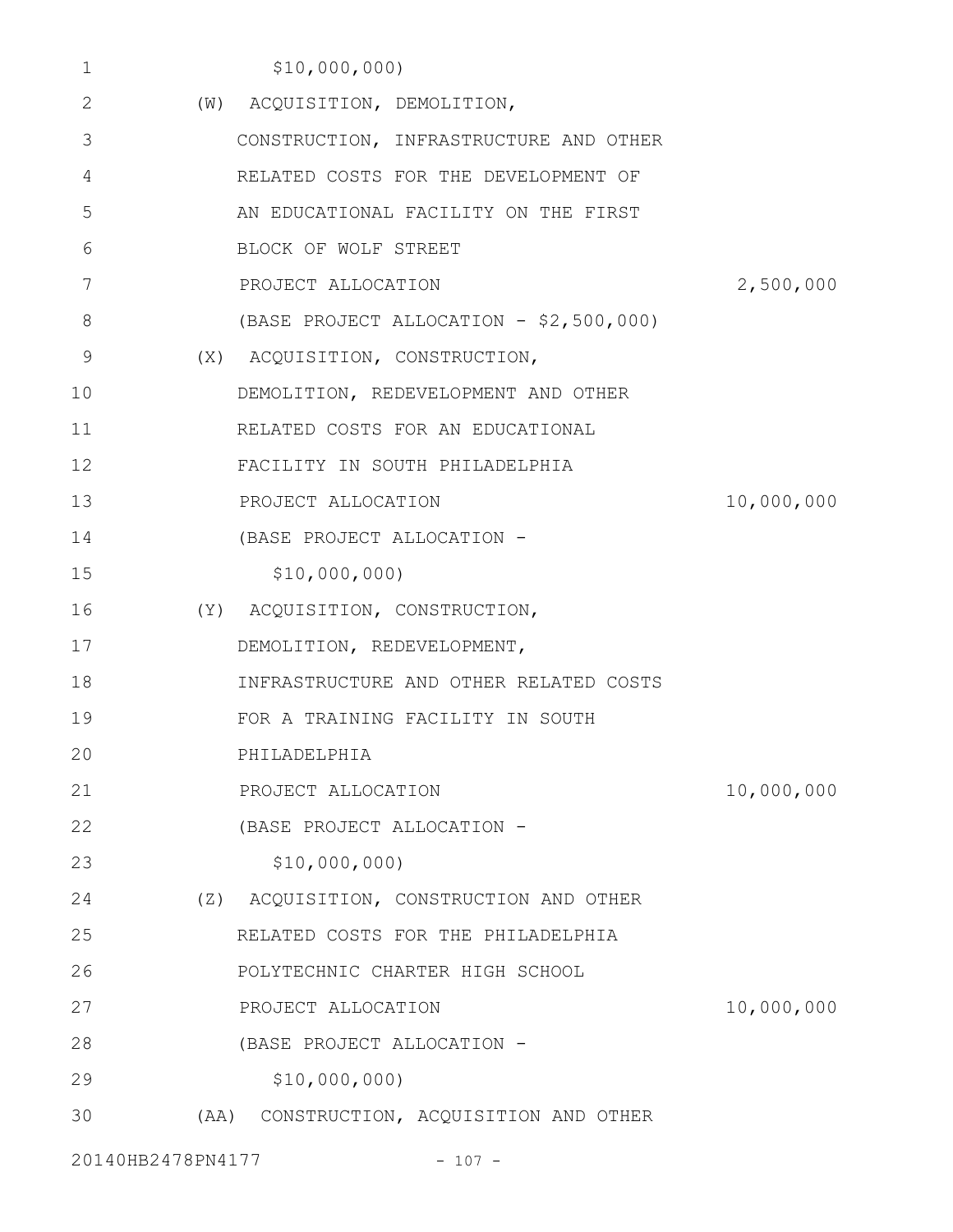| $\mathbf 1$  | RELATED COSTS FOR A RESIDENTIAL          |            |
|--------------|------------------------------------------|------------|
| $\mathbf{2}$ | HOUSING PROJECT ON THE 400 BLOCK OF      |            |
| 3            | CANTRELL STREET                          |            |
| 4            | PROJECT ALLOCATION                       | 10,000,000 |
| 5            | (BASE PROJECT ALLOCATION -               |            |
| 6            | \$10,000,000                             |            |
| 7            | (BB) CONSTRUCTION, ACQUISITION AND OTHER |            |
| 8            | RELATED COSTS FOR A RESIDENTIAL          |            |
| 9            | HOUSING PROJECT ON THE 500 BLOCK OF      |            |
| 10           | MERCY STREET                             |            |
| 11           | PROJECT ALLOCATION                       | 10,000,000 |
| 12           | (BASE PROJECT ALLOCATION -               |            |
| 13           | \$10,000,000)                            |            |
| 14           | (CC) ACQUISITION, CONSTRUCTION AND OTHER |            |
| 15           | RELATED COSTS FOR AN ECONOMIC            |            |
| 16           | DEVELOPMENT PROJECT AT 21 WOLF STREET    |            |
| 17           | PROJECT ALLOCATION                       | 10,000,000 |
| 18           | (BASE PROJECT ALLOCATION -               |            |
| 19           | \$10,000,000)                            |            |
| 20           | (DD) ACQUISITION, CONSTRUCTION AND OTHER |            |
| 21           | RELATED COSTS FOR A TRAINING AND         |            |
| 22           | EDUCATION CENTER AT 3670 SOUTH           |            |
| 23           | LAWRENCE STREET                          |            |
| 24           | PROJECT ALLOCATION                       | 10,000,000 |
| 25           | (BASE PROJECT ALLOCATION -               |            |
| 26           | \$10,000,000)                            |            |
| 27           | (EE) ACQUISITION, CONSTRUCTION AND OTHER |            |
| 28           | RELATED COSTS FOR A COMPUTER AND         |            |
| 29           | BILLBOARD DESIGN TRAINING CENTER AT      |            |
| 30           | 2200 WECCACOE AVENUE                     |            |
|              |                                          |            |

20140HB2478PN4177 - 108 -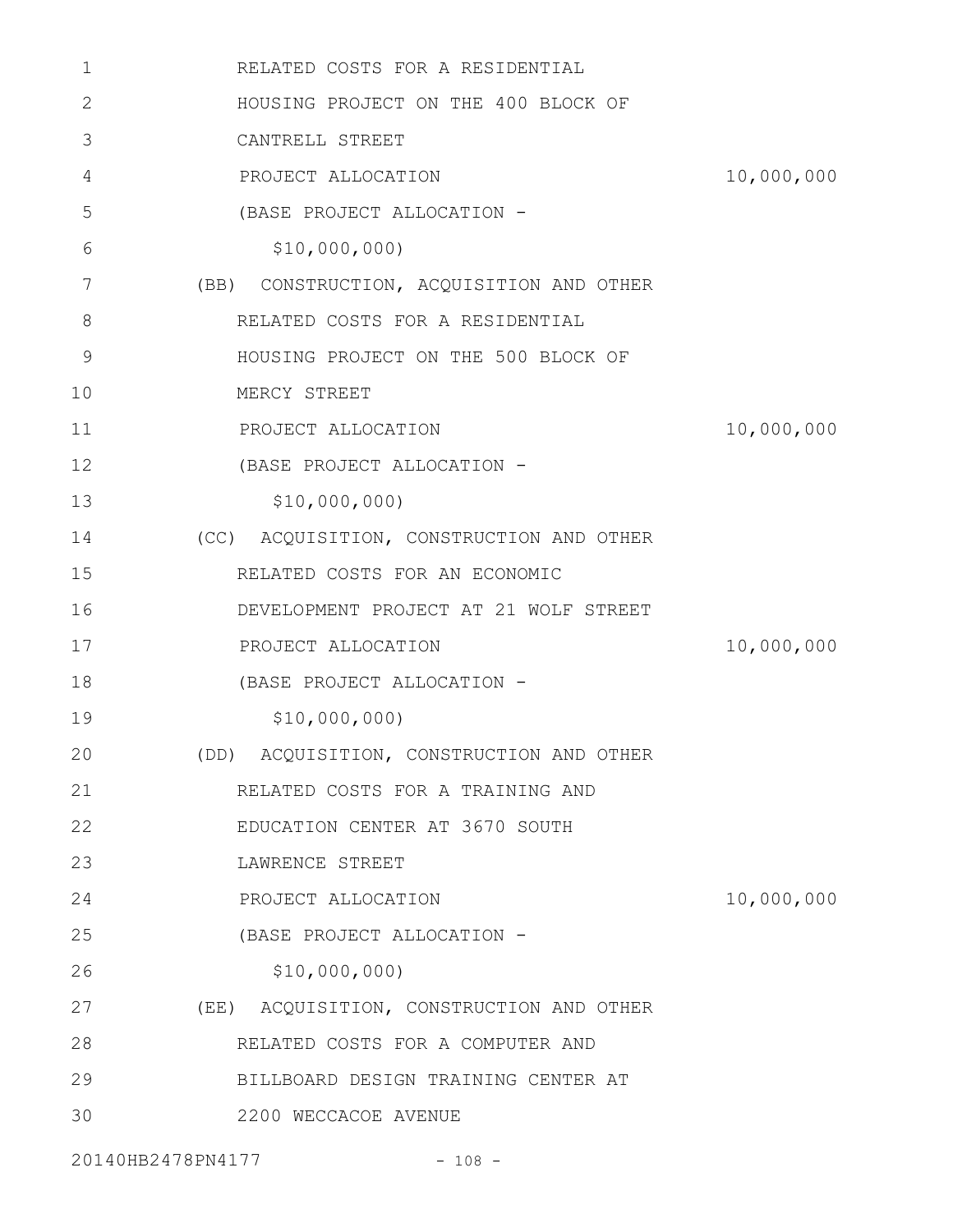| 1  | PROJECT ALLOCATION                      | 10,000,000 |
|----|-----------------------------------------|------------|
| 2  | (BASE PROJECT ALLOCATION -              |            |
| 3  | \$10,000,000)                           |            |
| 4  | (FF) CONSTRUCTION, ACQUISITION,         |            |
| 5  | DEMOLITION, REDEVELOPMENT AND OTHER     |            |
| 6  | COSTS ASSOCIATED WITH THE SOUTH         |            |
| 7  | PHILADELPHIA HOUSING REVITALIZATION     |            |
| 8  | PROJECT ALLOCATION                      | 10,000,000 |
| 9  | (BASE PROJECT ALLOCATION -              |            |
| 10 | \$10,000,000                            |            |
| 11 | (GG) LAND ACQUISITION, INFRASTRUCTURE,  |            |
| 12 | IMPROVEMENTS, REHABILITATION, NEW       |            |
| 13 | CONSTRUCTION AND REMOVAL OF BLIGHT      |            |
| 14 | FROM THE SOUTH PHILADELPHIA AREA        |            |
| 15 | PROJECT ALLOCATION                      | 1,000,000  |
| 16 | (BASE PROJECT ALLOCATION - \$1,000,000) |            |
| 17 | (HH) ACQUISITION, DEMOLITION,           |            |
| 18 | IMPROVEMENTS AND REDEVELOPMENT OF       |            |
| 19 | VACANT LOTS AND STRUCTURES              |            |
| 20 | PROJECT ALLOCATION                      | 5,000,000  |
| 21 | (BASE PROJECT ALLOCATION - \$5,000,000) |            |
| 22 | (II) CONSTRUCTION, INFRASTRUCTURE AND   |            |
| 23 | OTHER RELATED COSTS FOR A WASTE-TO-     |            |
| 24 | RAIL TRANSFER STATION                   |            |
| 25 | PROJECT ALLOCATION                      | 6,424,000  |
| 26 | (BASE PROJECT ALLOCATION - \$6,424,000) |            |
| 27 | (JJ) ACQUISITION, DEMOLITION,           |            |
| 28 | IMPROVEMENTS AND REDEVELOPMENT OF       |            |
| 29 | VACANT LOTS AND STRUCTURES LOCATED AT   |            |
| 30 | 2930 JASPER STREET                      |            |
|    |                                         |            |

20140HB2478PN4177 - 109 -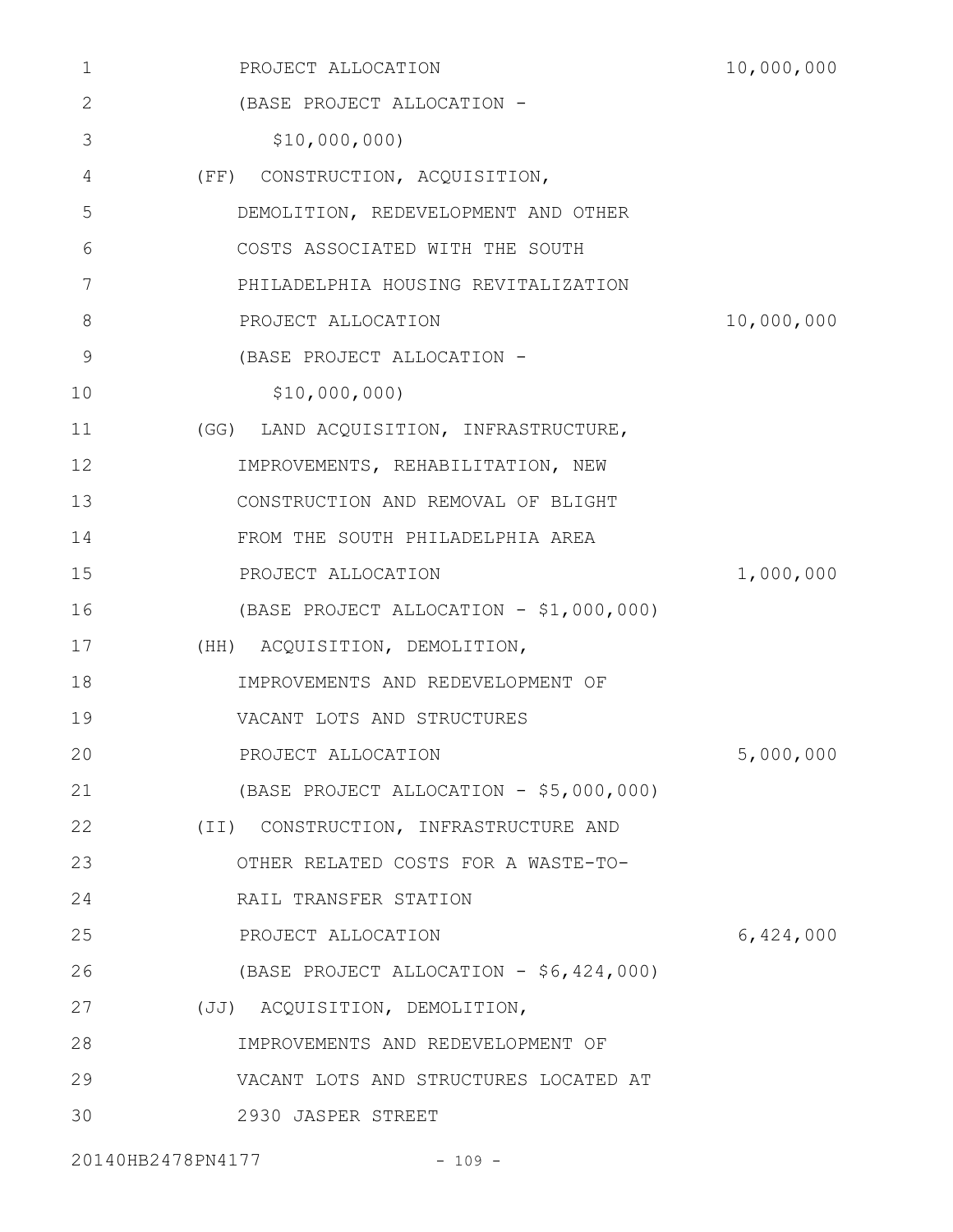| 1            | PROJECT ALLOCATION                      | 1,000,000 |
|--------------|-----------------------------------------|-----------|
| $\mathbf{2}$ | (BASE PROJECT ALLOCATION - \$1,000,000) |           |
| 3            | (KK) LAND ACQUISITION, INFRASTRUCTURE,  |           |
| 4            | IMPROVEMENTS, REHABILITATION, NEW       |           |
| 5            | CONSTRUCTION AND REMOVAL OF BLIGHT      |           |
| 6            | FROM THE SOUTH PHILADELPHIA AREA        |           |
| 7            | PROJECT ALLOCATION                      | 1,000,000 |
| 8            | (BASE PROJECT ALLOCATION - \$1,000,000) |           |
| 9            | (LL) INFRASTRUCTURE, ACQUISITION,       |           |
| 10           | CONSTRUCTION, RENOVATION AND OTHER      |           |
| 11           | RELATED COSTS FOR THE SOUTH PHILLY      |           |
| 12           | PROJECT 2300 ARENA                      |           |
| 13           | PROJECT ALLOCATION                      | 5,000,000 |
| 14           | (BASE PROJECT ALLOCATION - \$5,000,000) |           |
| 15           | (MM) DEVELOPMENT OF NEW INTERMODAL      |           |
| 16           | FACILITY TO ASSIST IN INCREASING PORT   |           |
| 17           | OF PHILADELPHIA CONTAINER BUSINESS      |           |
| 18           | PROJECT ALLOCATION                      | 6,000,000 |
| 19           | (BASE PROJECT ALLOCATION - \$6,000,000) |           |
| 20           | (NN) DEVELOPMENT OF NEW INTERMODAL      |           |
| 21           | FACILITY TO ASSIST IN INCREASING PORT   |           |
| 22           | OF PHILADELPHIA CONTAINER BUSINESS      |           |
| 23           | PROJECT ALLOCATION                      | 6,000,000 |
| 24           | (BASE PROJECT ALLOCATION - \$6,000,000) |           |
| 25           | (OO) MATERIAL DROP YARD AND RECYCLING   |           |
| 26           | CENTER                                  |           |
| 27           | PROJECT ALLOCATION                      | 5,000,000 |
| 28           | (BASE PROJECT ALLOCATION - \$5,000,000) |           |
| 29           | (PP) CONSTRUCTION, INFRASTRUCTURE,      |           |
| 30           | REDEVELOPMENT, RENOVATION AND OTHER     |           |
|              | 20140HB2478PN4177<br>$-110 -$           |           |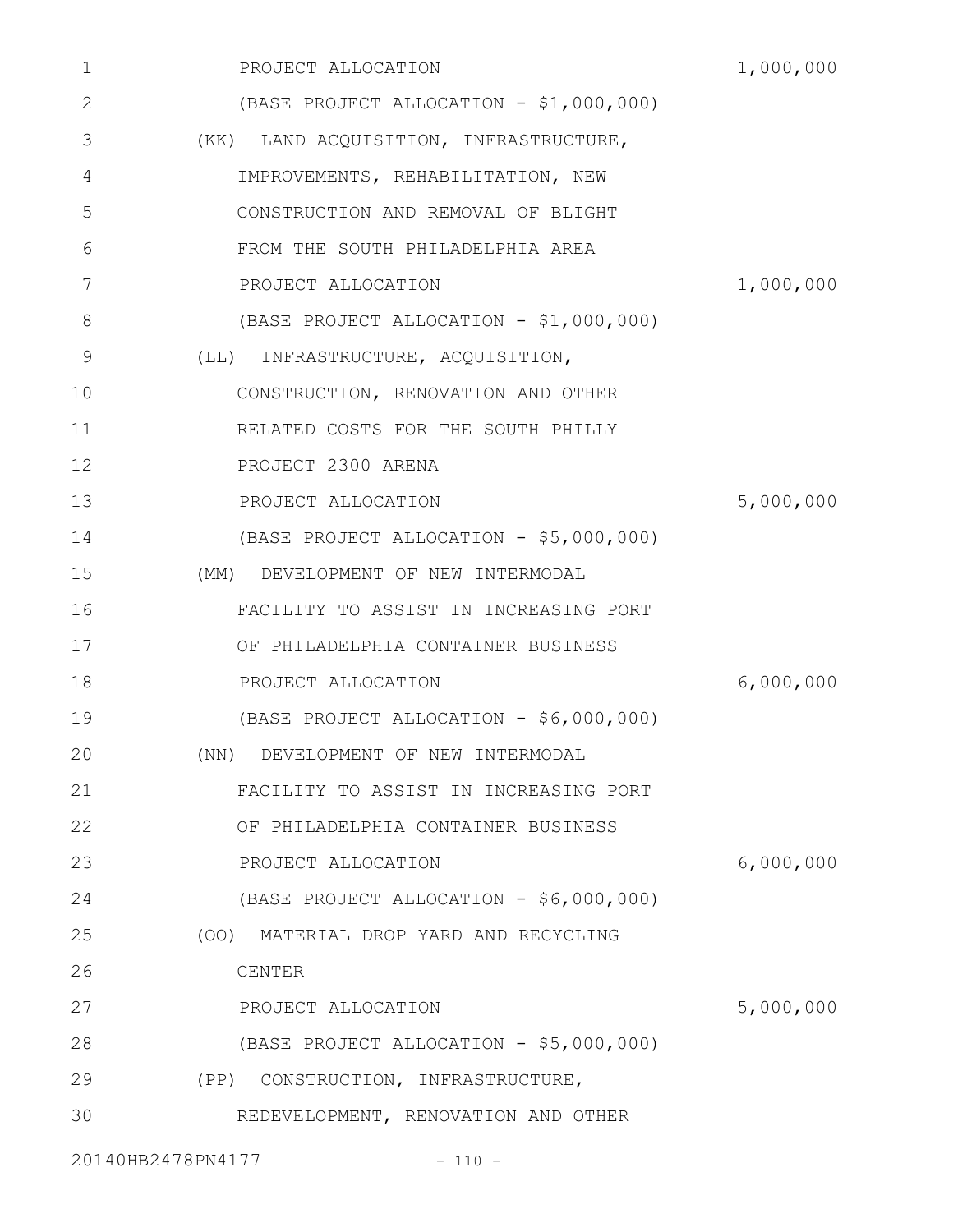| $\mathbf 1$  | RELATED COSTS FOR STERLING MIXED-USE    |           |
|--------------|-----------------------------------------|-----------|
| $\mathbf{2}$ | APARTMENTS, RETAIL AND COMMERCIAL       |           |
| 3            | SPACE                                   |           |
| 4            | PROJECT ALLOCATION                      | 5,000,000 |
| 5            | (BASE PROJECT ALLOCATION - \$5,000,000) |           |
| 6            | (QQ) ACQUISITION, CONSTRUCTION,         |           |
| 7            | INFRASTRUCTURE, REDEVELOPMENT,          |           |
| 8            | RENOVATION AND OTHER RELATED COSTS FOR  |           |
| 9            | PHILADELPHIA FIGHT CLINIC SPACE         |           |
| 10           | EXPANSION                               |           |
| 11           | PROJECT ALLOCATION                      | 1,000,000 |
| 12           | (BASE PROJECT ALLOCATION - \$1,000,000) |           |
| 13           | (RR) CONSTRUCTION, INFRASTRUCTURE,      |           |
| 14           | REDEVELOPMENT AND OTHER RELATED COSTS   |           |
| 15           | FOR A GREENWAY ALONG THE WEST BANK OF   |           |
| 16           | THE SCHUYLKILL RIVER FROM SOUTH OF      |           |
| 17           | BARTRAM'S GARDEN TO THE VICINITY OF     |           |
| 18           | PASSYUNK AVENUE                         |           |
| 19           | PROJECT ALLOCATION                      | 2,000,000 |
| 20           | (BASE PROJECT ALLOCATION - \$2,000,000) |           |
| 21           | (SS) ACQUISITION, CONSTRUCTION,         |           |
| 22           | INFRASTRUCTURE, REDEVELOPMENT,          |           |
| 23           | RENOVATION AND OTHER RELATED COSTS FOR  |           |
| 24           | DEVELOPMENT AT 31ST AND REED STREETS    |           |
| 25           | PROJECT ALLOCATION                      | 5,000,000 |
| 26           | (BASE PROJECT ALLOCATION - \$5,000,000) |           |
| 27           | (TT) ACQUISITION, CONSTRUCTION,         |           |
| 28           | INFRASTRUCTURE, REDEVELOPMENT AND       |           |
| 29           | OTHER RELATED COSTS FOR ARIA HEALTH     |           |
| 30           | SYSTEM FACILITIES TO PROVIDE MEDICAL    |           |
|              | 20140HB2478PN4177<br>$-111 -$           |           |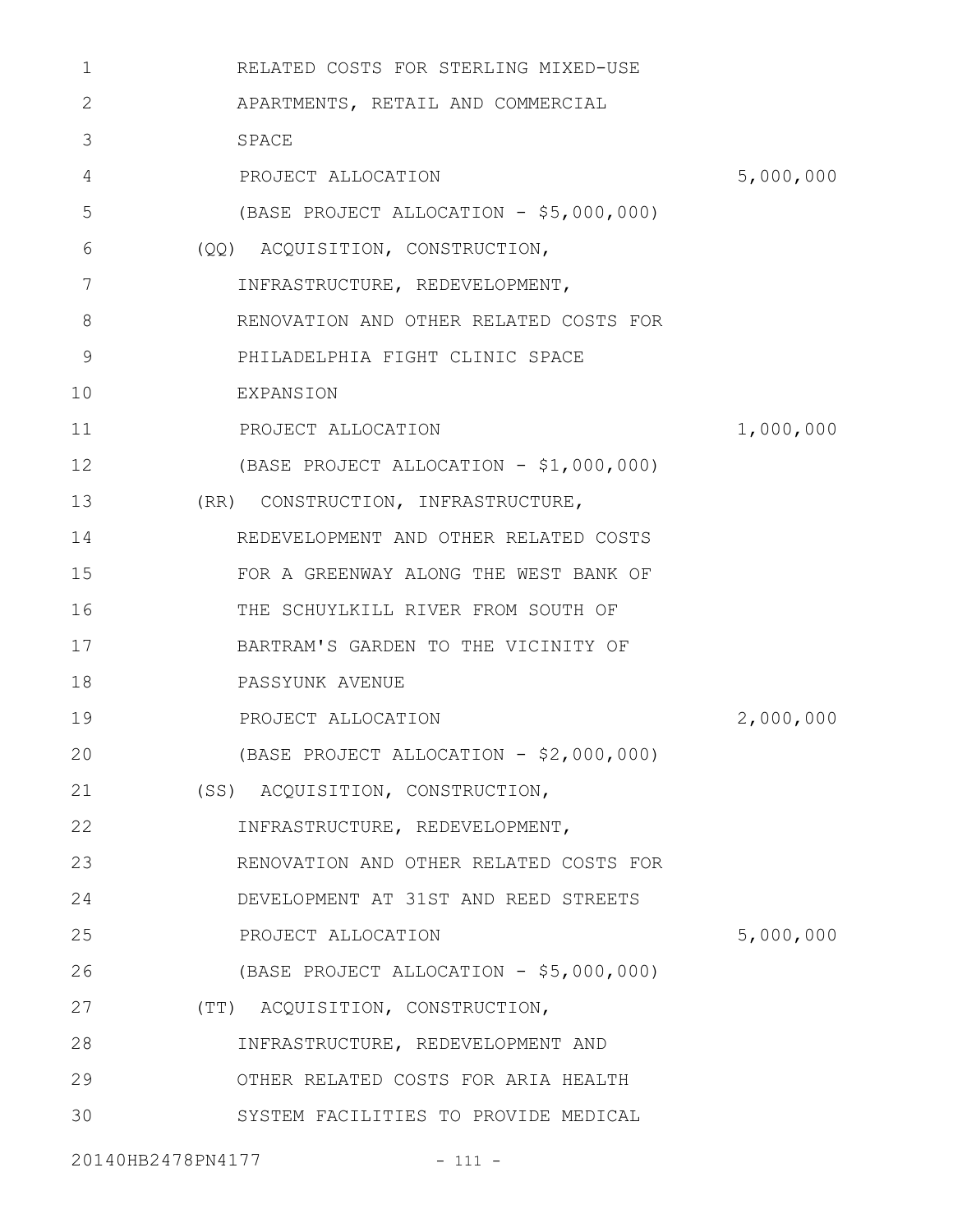| $\mathbf{1}$ | SERVICES, CONDUCT RESEARCH, PROVIDE    |            |
|--------------|----------------------------------------|------------|
| 2            | HOUSING AND OTHER RELATED ACTIVITIES   |            |
| 3            | PROJECT ALLOCATION                     | 15,000,000 |
| 4            | (BASE PROJECT ALLOCATION -             |            |
| 5            | \$15,000,000                           |            |
| 6            | (UU) CONSTRUCTION, RENOVATION AND      |            |
| 7            | INFRASTRUCTURE IMPROVEMENTS FOR AN     |            |
| 8            | INDUSTRIAL FACILITY AT THE NORTHEAST   |            |
| 9            | PHILADELPHIA AIRPORT                   |            |
| 10           | PROJECT ALLOCATION                     | 10,000,000 |
| 11           | (BASE PROJECT ALLOCATION -             |            |
| 12           | \$10,000,000                           |            |
| 13           | (VV) ACQUISITION, CONSTRUCTION,        |            |
| 14           | INFRASTRUCTURE, REDEVELOPMENT,         |            |
| 15           | CREATION OF GREEN SPACE AND OTHER      |            |
| 16           | RELATED COSTS FOR THE CARPENTER GREEN  |            |
| 17           | PROJECT                                |            |
| 18           | PROJECT ALLOCATION                     | 500,000    |
| 19           | (BASE PROJECT ALLOCATION - \$500,000)  |            |
|              | 20 (52) Pike County (Reserved)         |            |
| 21           | (53) Potter County (Reserved)          |            |
| 22           | (54) Schuylkill County                 |            |
| 23           | (i)<br>County projects (Reserved)      |            |
| 24           | (ii) East Union Township               |            |
| 25           | Construction, infrastructure,<br>(A)   |            |
| 26           | renovation, rehabilitation and other   |            |
| 27           | related costs for infrastructure       |            |
| 28           | improvements to Municipal Authority of |            |
| 29           | the Shenandoah Borough facilities      |            |
| 30           | Project Allocation                     | 1,000,000  |
|              | 20140HB2478PN4177<br>$- 112 -$         |            |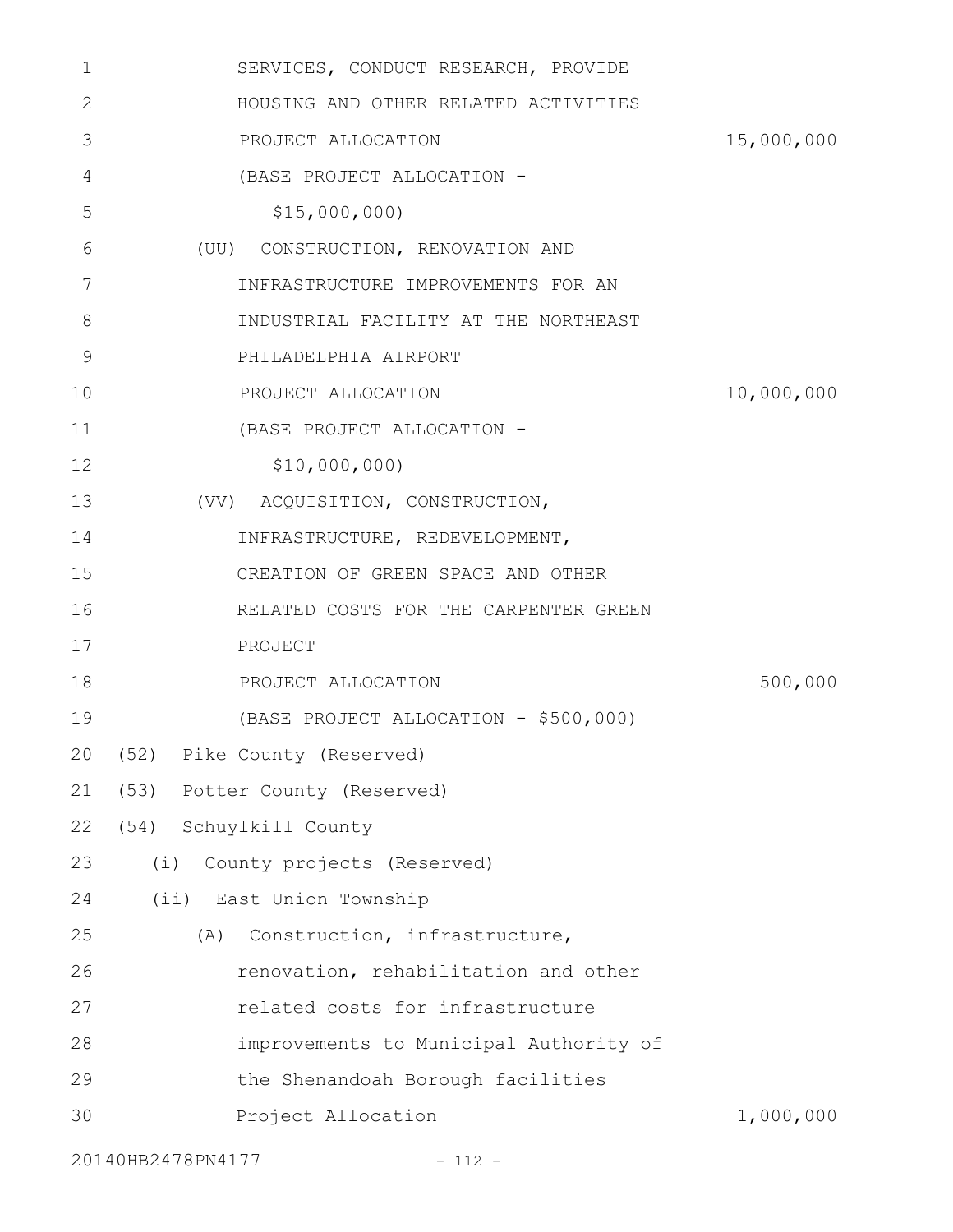| $\mathbf 1$ |      | (Base Project Allocation - \$1,000,000)      |           |
|-------------|------|----------------------------------------------|-----------|
| 2           |      | (iii) West Mahanoy Township                  |           |
| 3           |      | Construction, renovations and related<br>(A) |           |
| 4           |      | costs for a fire training facility           |           |
| 5           |      | Project Allocation                           | 500,000   |
| 6           |      | (Base Project Allocation - \$500,000)        |           |
| 7           | (55) | Snyder County (Reserved)                     |           |
| 8           | (56) | Somerset County (Reserved)                   |           |
| 9           | (57) | Sullivan County (Reserved)                   |           |
| 10          |      | (58) Susquehanna County                      |           |
| 11          |      | (i)<br>County projects                       |           |
| 12          |      | Construction, infrastructure,<br>(A)         |           |
| 13          |      | acquisition and related costs for the        |           |
| 14          |      | development of a new business park           |           |
| 15          |      | Project Allocation                           | 1,500,000 |
| 16          |      | (Base Project Allocation - \$1,500,000)      |           |
| 17          | (59) | Tioga County (Reserved)                      |           |
| 18          | (60) | Union County (Reserved)                      |           |
| 19          | (61) | Venango County                               |           |
|             |      | 20 (i) County projects (Reserved)            |           |
| 21          |      | (ii) City of Oil City                        |           |
| 22          |      | (A) Construction, rehabilitation and         |           |
| 23          |      | related costs for the renovation of          |           |
| 24          |      | Oil City Industrial Park                     |           |
| 25          |      | Project Allocation                           | 875,000   |
| 26          |      | (Base Project Allocation - \$875,000)        |           |
| 27          |      | (62) Warren County (Reserved)                |           |
| 28          |      | (63) Washington County (Reserved)            |           |
| 29          | (64) | Wayne County (Reserved)                      |           |
| 30          |      | (65) Westmoreland County                     |           |
|             |      | 20140HB2478PN4177<br>$-113 -$                |           |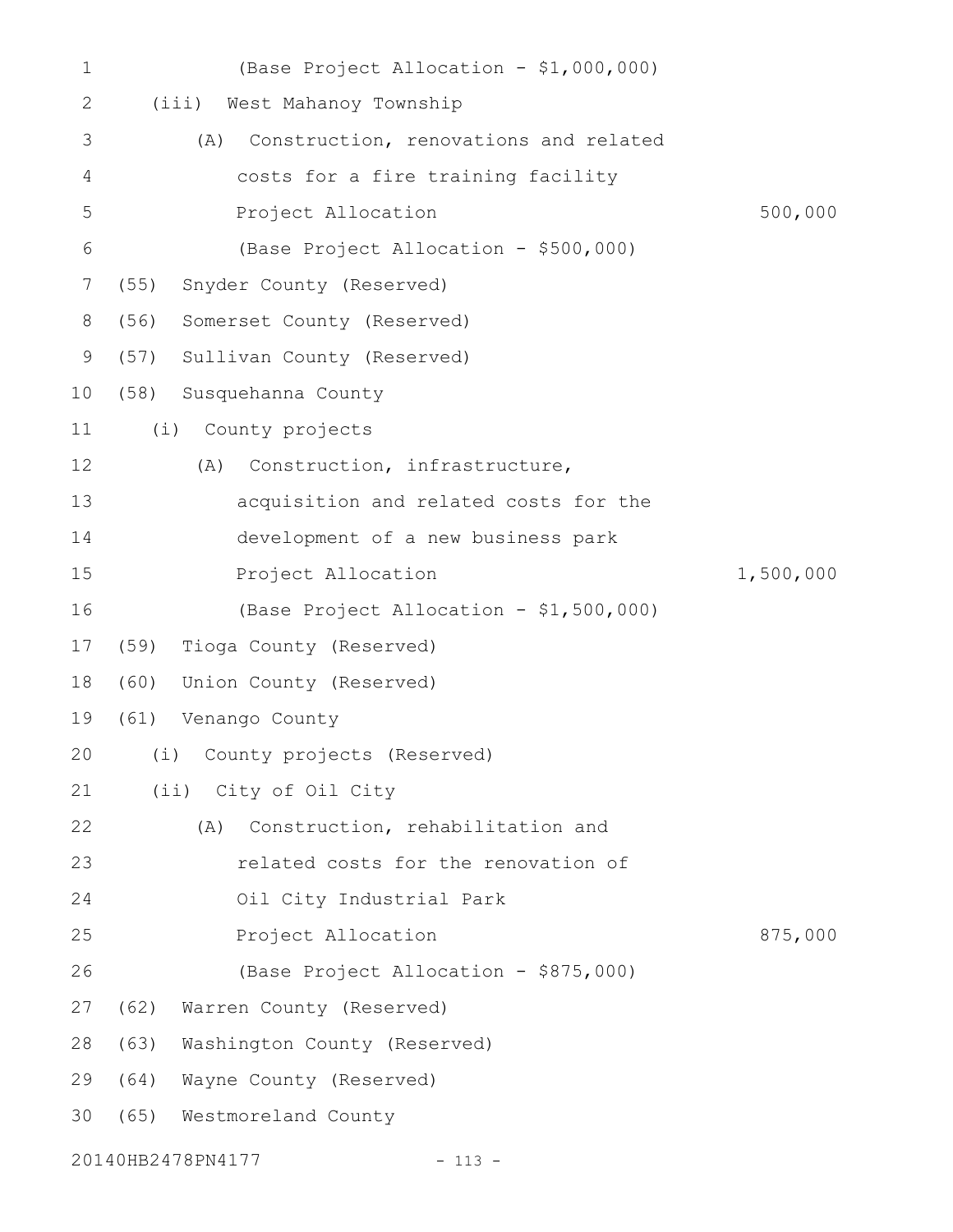| $\mathbf 1$ | County projects (Reserved)<br>(i)        |            |
|-------------|------------------------------------------|------------|
| 2           | Ligonier Borough<br>(i <sub>i</sub> )    |            |
| 3           | Construction, redevelopment,<br>(A)      |            |
| 4           | renovation and related costs for the     |            |
| 5           | expansion of a museum and restoration    |            |
| 6           | of exhibits                              |            |
| 7           | Project Allocation                       | 800,000    |
| 8           | (Base Project Allocation - \$800,000)    |            |
| 9           | (iii)<br>Unity Township                  |            |
| 10          | Construction and related costs of<br>(A) |            |
| 11          | academic facilities for Saint Vincent    |            |
| 12          | College                                  |            |
| 13          | Project Allocation                       | 5,000,000  |
| 14          | (Base Project Allocation - \$5,000,000)  |            |
| 15          | Wyoming County (Reserved)<br>(66)        |            |
| 16          | (67) York County                         |            |
| 17          | (i) County projects                      |            |
| 18          | Land acquisition, infrastructure<br>(A)  |            |
| 19          | improvements, demolition, site           |            |
| 20          | improvement, renovation, addition,       |            |
| 21          | utility expansion, construction,         |            |
| 22          | purchase of medically necessary          |            |
| 23          | fixtures and other related costs for     |            |
| 24          | facilities of the Holy Spirit Health     |            |
| 25          | System                                   |            |
| 26          | Project Allocation                       | 10,000,000 |
| 27          | (Base Project Allocation -               |            |
| 28          | \$10,000,000)                            |            |
| 29          | ACQUISITION, CONSTRUCTION,<br>(B)        | <--        |
| 30          | INFRASTRUCTURE, REDEVELOPMENT,           |            |
|             |                                          |            |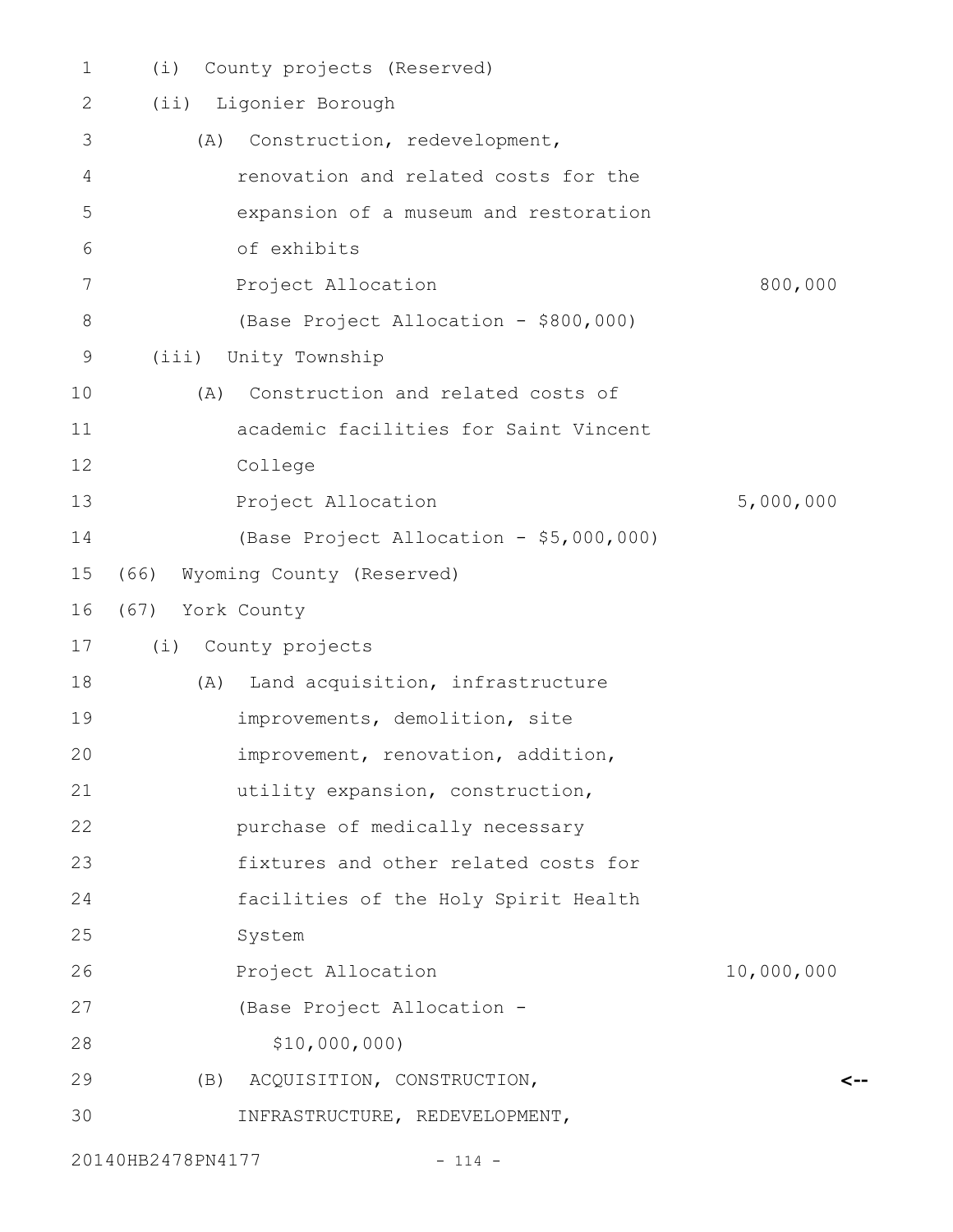| 1            | RENOVATION, ABATEMENT OF HAZARDOUS      |            |
|--------------|-----------------------------------------|------------|
| $\mathbf{2}$ | MATERIALS AND OTHER RELATED COSTS FOR   |            |
| 3            | DEMOLITION OF FORMER GRAIN MILL         |            |
| 4            | FACILITY TO CONSTRUCT A HOTEL AND       |            |
| 5            | TOURIST AMENITIES IN THE CITY OF YORK   |            |
| 6            | AND WEST YORK BOROUGH                   |            |
| 7            | PROJECT ALLOCATION                      | 5,000,000  |
| 8            | (BASE PROJECT ALLOCATION - \$5,000,000) |            |
| 9            | (II) CITY OF YORK                       |            |
| 10           | (A) ACQUISITION, CONSTRUCTION,          |            |
| 11           | INFRASTRUCTURE, REDEVELOPMENT,          |            |
| 12           | RENOVATION, ABATEMENT OF HAZARDOUS      |            |
| 13           | MATERIALS AND OTHER RELATED COSTS FOR   |            |
| 14           | HISTORICAL HOTEL AND PARKING STRUCTURE  |            |
| 15           | PROJECT ALLOCATION                      | 10,000,000 |
| 16           | (BASE PROJECT ALLOCATION -              |            |
| 17           | \$10,000,000)                           |            |
| 18           | (B) CONSTRUCTION, INFRASTRUCTURE,       |            |
| 19           | REDEVELOPMENT, RENOVATION, ABATEMENT    |            |
| 20           | OF HAZARDOUS MATERIALS AND OTHER        |            |
| 21           | RELATED COSTS FOR THE GOODRIDGE HOUSE   |            |
| 22           | MUSEUM AND MEMORIAL PROJECT             |            |
| 23           | PROJECT ALLOCATION                      | 1,000,000  |
| 24           | (BASE PROJECT ALLOCATION - \$1,000,000) |            |
| 25           | (C) ACQUISITION, CONSTRUCTION,          |            |
| 26           | INFRASTRUCTURE, REDEVELOPMENT,          |            |
| 27           | RENOVATION, ABATEMENT OF HAZARDOUS      |            |
| 28           | MATERIALS AND OTHER RELATED COSTS FOR   |            |
| 29           | HISTORIC BUILDINGS IN ROYAL SQUARE      |            |
| 30           | REDEVELOPMENT AREA                      |            |
|              |                                         |            |

20140HB2478PN4177 - 115 -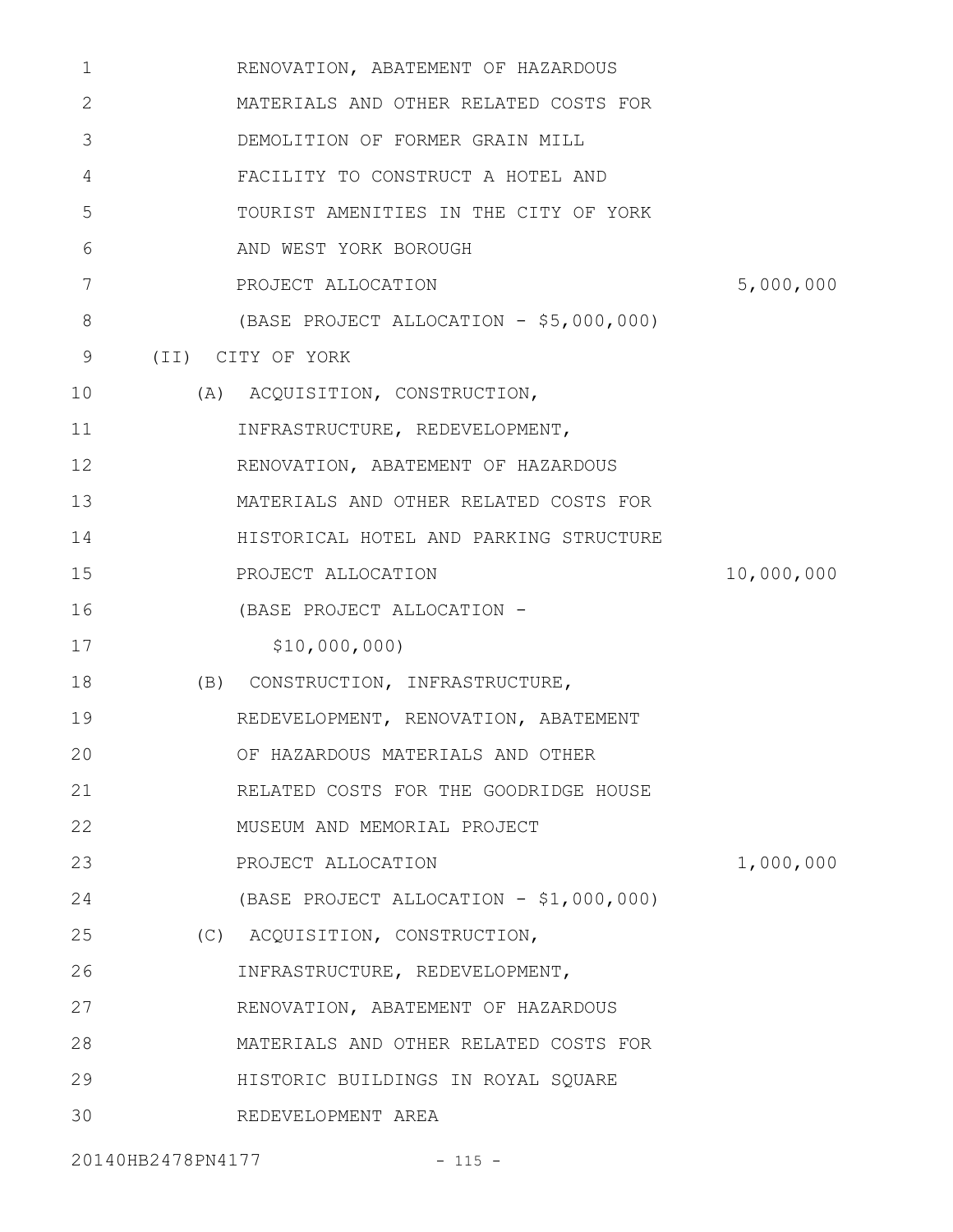| 1              |     | PROJECT ALLOCATION                      | 1,000,000  |
|----------------|-----|-----------------------------------------|------------|
| 2              |     | (BASE PROJECT ALLOCATION - \$1,000,000) |            |
| 3              |     | (D) ACQUISITION, CONSTRUCTION,          |            |
| 4              |     | INFRASTRUCTURE, REDEVELOPMENT,          |            |
| 5              |     | RENOVATION AND OTHER RELATED COSTS FOR  |            |
| 6              |     | THE ADAPTIVE REUSE OF HISTORIC          |            |
| 7              |     | BUILDINGS                               |            |
| 8              |     | PROJECT ALLOCATION                      | 5,000,000  |
| $\overline{9}$ |     | (BASE PROJECT ALLOCATION - \$5,000,000) |            |
| 10             |     | (E) ACQUISITION, CONSTRUCTION,          |            |
| 11             |     | INFRASTRUCTURE, REDEVELOPMENT,          |            |
| 12             |     | RENOVATION AND OTHER RELATED COSTS FOR  |            |
| 13             |     | CONTINENTAL SQUARE RENOVATION PROJECT   |            |
| 14             |     | PROJECT ALLOCATION                      | 3,500,000  |
| 15             |     | (BASE PROJECT ALLOCATION - \$3,500,000) |            |
| 16             |     | (F) ACQUISITION, INFRASTRUCTURE,        |            |
| 17             |     | REDEVELOPMENT, ABATEMENT OF HAZARDOUS   |            |
| 18             |     | MATERIALS AND OTHER RELATED COSTS FOR   |            |
| 19             |     | A BIKING AND HIKING TRAIL               |            |
| 20             |     | PROJECT ALLOCATION                      | 10,000,000 |
| 21             |     | (BASE PROJECT ALLOCATION -              |            |
| 22             |     | \$10,000,000)                           |            |
| 23             |     | (III) Fairview Township                 | <--        |
| 24             | (A) | Construction, infrastructure,           |            |
| 25             |     | acquisition and related costs for an    |            |
| 26             |     | economic development project at         |            |
| 27             |     | Capital City Airport                    |            |
| 28             |     | Project Allocation                      | 5,000,000  |
| 29             |     | (Base Project Allocation - \$5,000,000) |            |
| 30             | (B) | CONSTRUCTION, INFRASTRUCTURE,           |            |
|                |     |                                         |            |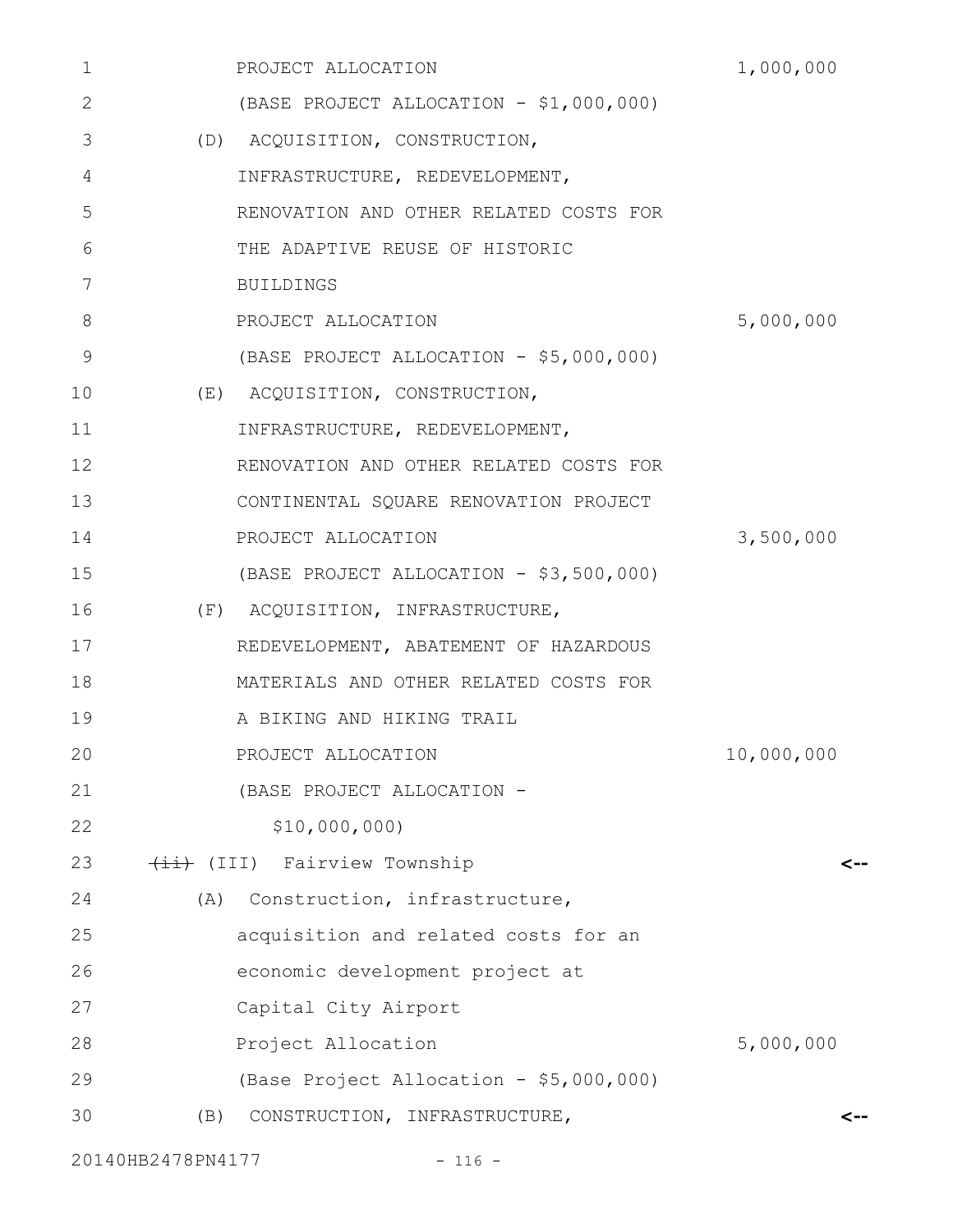| 1  | ACQUISITION, REDEVELOPMENT AND RELATED  |            |
|----|-----------------------------------------|------------|
| 2  | COSTS FOR FEDERALLY QUALIFIED HEALTH    |            |
| 3  | CENTER FACILITY                         |            |
| 4  | PROJECT ALLOCATION                      | 2,000,000  |
| 5  | (BASE PROJECT ALLOCATION - \$2,000,000) |            |
| 6  | $(\text{IV})$<br>HANOVER BOROUGH        |            |
| 7  | (A)<br>CONSTRUCTION, INFRASTRUCTURE,    |            |
| 8  | REDEVELOPMENT, RENOVATION AND RELATED   |            |
| 9  | COSTS FOR THE REVITALIZATION/REPURPOSE  |            |
| 10 | OF A PROPERTY TO BE USED AS THE         |            |
| 11 | HERITAGE CONFERENCE CENTER              |            |
| 12 | PROJECT ALLOCATION                      | 900,000    |
| 13 | (BASE PROJECT ALLOCATION - \$900,000)   |            |
| 14 | (V) Spring Garden Township              |            |
| 15 | Construction, infrastructure and<br>(A) |            |
| 16 | related costs for the redevelopment of  |            |
| 17 | the former Yorktowne Paper Mill site    |            |
| 18 | Project Allocation                      | 10,000,000 |
| 19 | (Base Project Allocation -              |            |
| 20 | \$10,000,000)                           |            |
| 21 | (B) ACQUISITION, CONSTRUCTION,          | <--        |
| 22 | INFRASTRUCTURE AND OTHER RELATED COSTS  |            |
| 23 | FOR MUNICIPAL FACILITY                  |            |
| 24 | PROJECT ALLOCATION                      | 7,500,000  |
| 25 | (BASE PROJECT ALLOCATION - \$7,500,000) |            |
| 26 | (VI) SPRINGETTSBURY TOWNSHIP            |            |
| 27 | (A) CONSTRUCTION, REDEVELOPMENT,        |            |
| 28 | INFRASTRUCTURE IMPROVEMENTS AND         |            |
| 29 | RENOVATION/ADDITIONS TO AN EXISTING     |            |
| 30 | LOCATION TO MODERNIZE THE FACILITY      |            |
|    | 20140HB2478PN4177<br>$-117 -$           |            |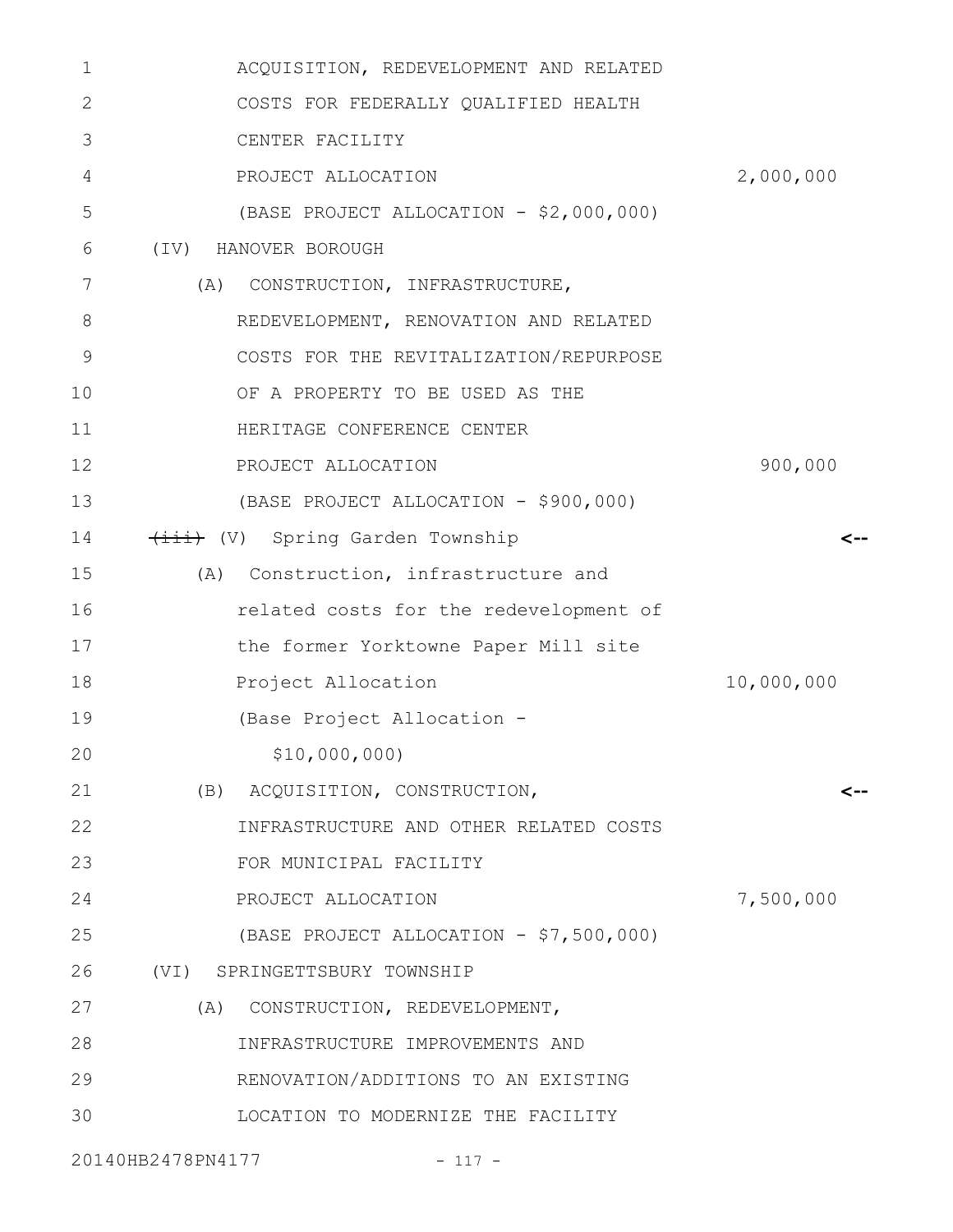| 1           | PROJECT ALLOCATION                  |                                         | 3,500,000  |
|-------------|-------------------------------------|-----------------------------------------|------------|
| 2           |                                     | (BASE PROJECT ALLOCATION - \$3,500,000) |            |
| 3           | Multiple Counties<br>(68)           |                                         |            |
| 4           | Beaver and Lawrence Counties<br>(i) |                                         |            |
| 5           | (A)                                 | Construction, acquisition,              |            |
| 6           |                                     | infrastructure, abatement of hazardous  |            |
| 7           |                                     | materials, renovation, rehabilitation   |            |
| 8           |                                     | and other related costs of a public     |            |
| $\mathsf 9$ |                                     | works building for the Ellwood City     |            |
| 10          | Borough                             |                                         |            |
| 11          | Project Allocation                  |                                         | 5,000,000  |
| 12          |                                     | (Base Project Allocation - \$5,000,000) |            |
| 13          | (B)                                 | Construction, acquisition,              |            |
| 14          |                                     | infrastructure, renovation,             |            |
| 15          |                                     | rehabilitation and other related costs  |            |
| 16          |                                     | for a public parks system in Ellwood    |            |
| 17          | City Borough                        |                                         |            |
| 18          | Project Allocation                  |                                         | 2,500,000  |
| 19          |                                     | (Base Project Allocation - \$2,500,000) |            |
| 20          | (II) BERKS AND YORK COUNTIES        |                                         | <--        |
| 21          | (A) ACQUISITION, CONSTRUCTION,      |                                         |            |
| 22          |                                     | INFRASTRUCTURE, REDEVELOPMENT,          |            |
| 23          |                                     | RENOVATION, ABATEMENT OF HAZARDOUS      |            |
| 24          |                                     | MATERIALS AND OTHER RELATED COSTS FOR   |            |
| 25          |                                     | INSTALLATION OF A FIBER OPTIC NETWORK   |            |
| 26          |                                     | AND THE CONSTRUCTION OF DATA CENTER     |            |
| 27          |                                     | FACILITIES IN CITIES OF YORK AND        |            |
| 28          | READING                             |                                         |            |
| 29          | PROJECT ALLOCATION                  |                                         | 25,000,000 |
| 30          |                                     | (BASE PROJECT ALLOCATION -              |            |
|             | 20140HB2478PN4177                   | $-118 -$                                |            |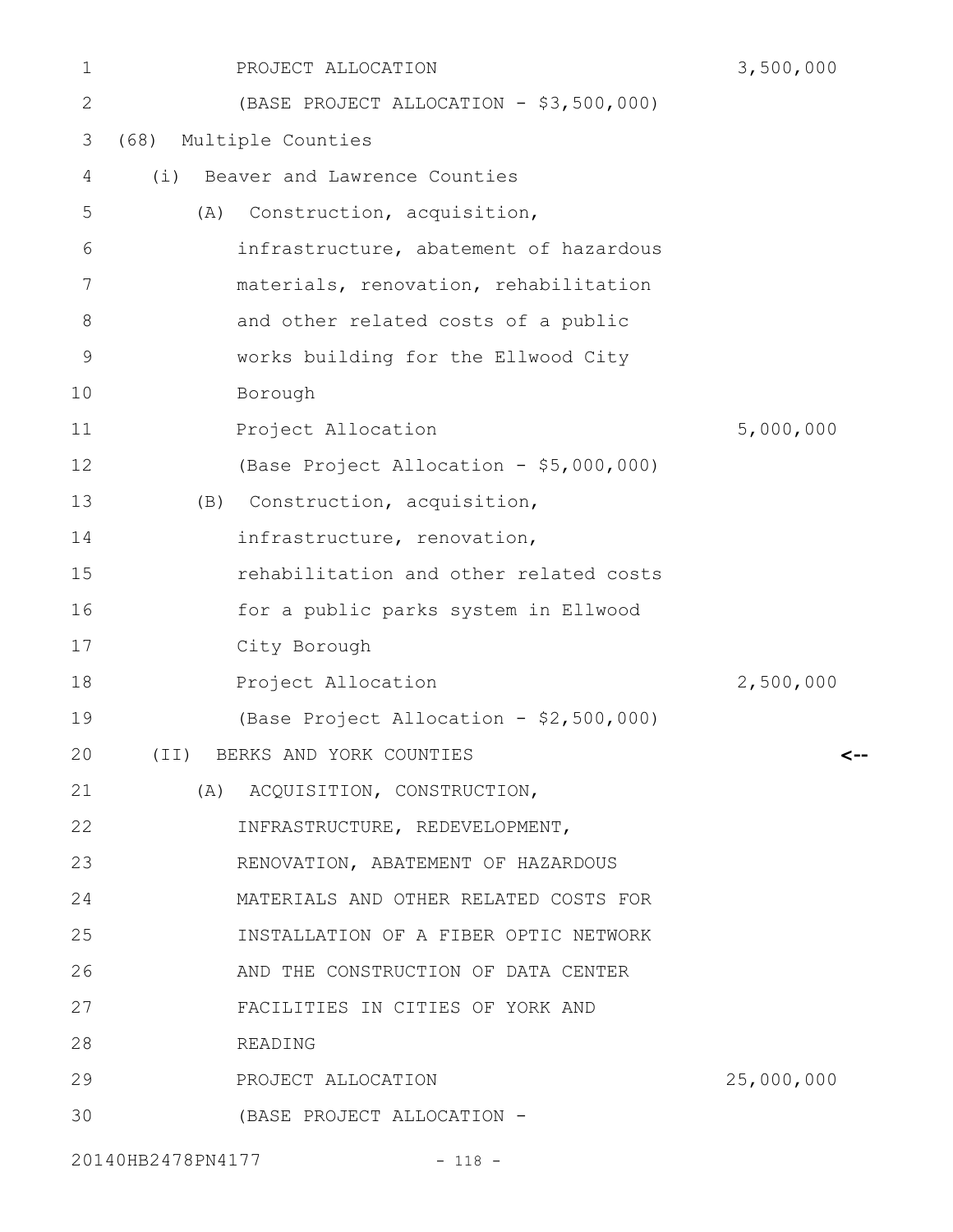| 1             |          | \$25,000,000                                                     |               |
|---------------|----------|------------------------------------------------------------------|---------------|
| 2             |          | Section 7. Itemization of flood control projects.                |               |
| 3             |          | Additional capital projects in the category of flood control     |               |
| 4             |          | projects to be constructed by the Department of Environmental    |               |
| 5             |          | Protection, its successors or assigns, and to be financed by the |               |
| 6             |          | incurring of debt are hereby itemized, together with their       |               |
| 7             |          | respective estimated costs, as follows:                          |               |
| 8             |          |                                                                  | Total Project |
| $\mathcal{G}$ |          | Project                                                          | Allocation    |
| 10            | (1)      | Department of Environmental Protection                           |               |
| 11            | $(\top)$ | BUCKS COUNTY                                                     |               |
| 12            | (A)      | FLOOD MITIGATION, INCREASE RESILIENCY                            |               |
| 13            |          | AND ADDRESS LONG-TERM FLOOD                                      |               |
| 14            |          | SUSTAINABILITY FOR THE DELAWARE CANAL                            |               |
| 15            |          | STATE PARK                                                       |               |
| 16            |          | PROJECT ALLOCATION                                               | 2,000,000     |
| 17            |          | (BASE PROJECT ALLOCATION - \$2,000,000)                          |               |
| 18            | (B)      | CONSTRUCTION AND OTHER RELATED COSTS                             |               |
| 19            |          | FOR A SPILLWAY ALONG THE DELAWARE                                |               |
| 20            |          | CANAL TOWPATH IN MORRISVILLE BOROUGH                             |               |
| 21            |          | PROJECT ALLOCATION                                               | 750,000       |
| 22            |          | (BASE PROJECT ALLOCATION - \$750,000)                            |               |
| 23            |          | (C) CONSTRUCTION AND OTHER RELATED COSTS                         |               |
| 24            |          | FOR FLOOD MITIGATION PROJECTS IN                                 |               |
| 25            |          | YARDLEY BOROUGH                                                  |               |
| 26            |          | PROJECT ALLOCATION                                               | 50,000        |
| 27            |          | (BASE PROJECT ALLOCATION - \$50,000)                             |               |
| 28            |          | (D) CONSTRUCTION, RENOVATION AND OTHER                           |               |
| 29            |          | RELATED COSTS TO REMOVE SEDIMENT AND                             |               |
| 30            |          | DEBRIS NEAR CSX RAILROAD BRIDGE PIERS                            |               |
|               |          |                                                                  |               |

20140HB2478PN4177 - 119 -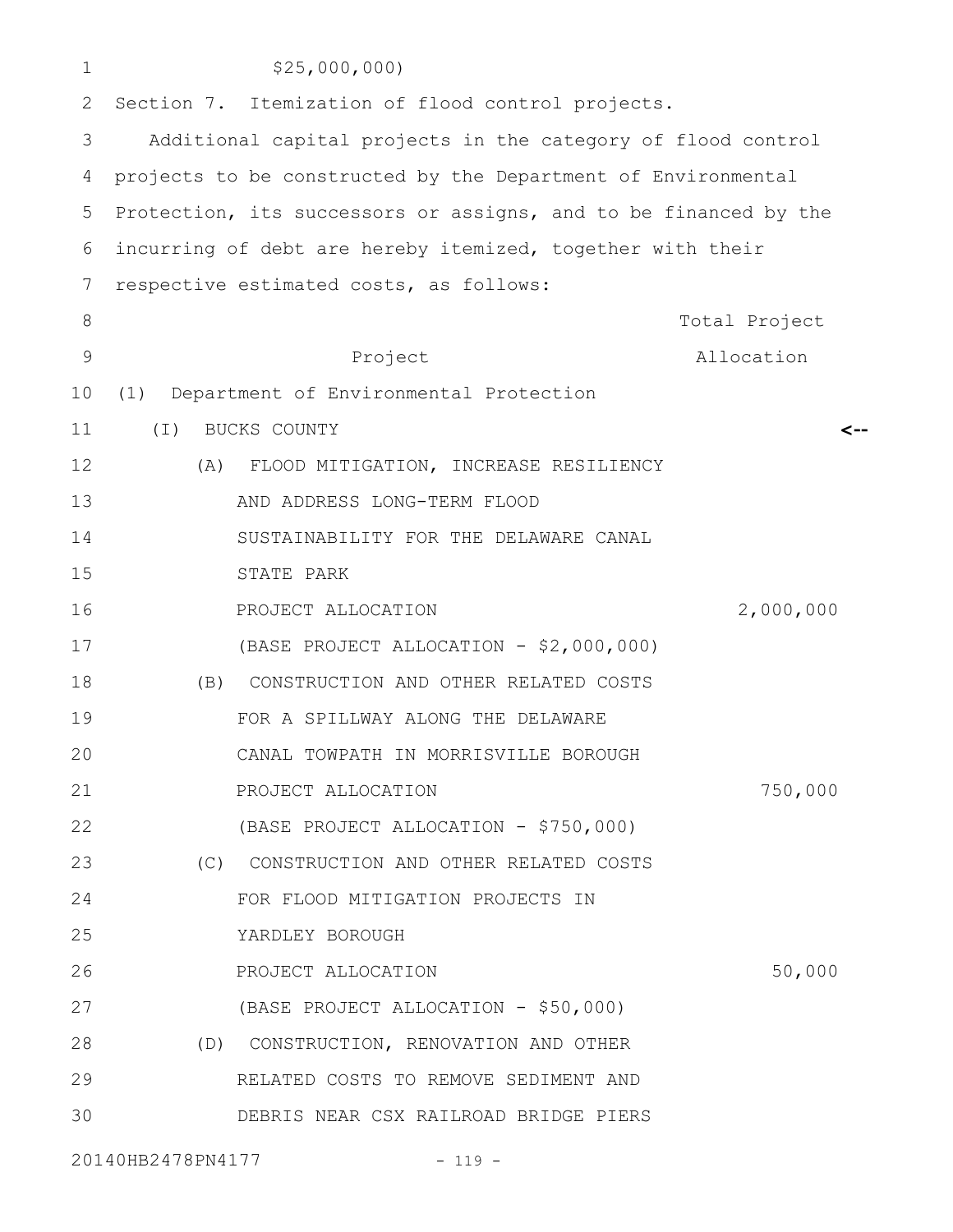| 1  | AND THE ABANDONED BRIDGE PIERS IN            |            |
|----|----------------------------------------------|------------|
| 2  | YARDLEY BOROUGH                              |            |
| 3  | PROJECT ALLOCATION                           | 40,000     |
| 4  | (BASE PROJECT ALLOCATION - \$40,000)         |            |
| 5  | (E)<br>RENOVATION AND OTHER RELATED COSTS TO |            |
| 6  | REMOVE SEDIMENT AND DEBRIS NEAR NORTH        |            |
| 7  | MAIN STREET BRIDGE IN YARDLEY BOROUGH        |            |
| 8  | PROJECT ALLOCATION                           | 30,000     |
| 9  | (BASE PROJECT ALLOCATION - \$30,000)         |            |
| 10 | (II) Dauphin County                          | <--        |
| 11 | (A) Construction, infrastructure,            |            |
| 12 | redevelopment, renovation and related        |            |
| 13 | costs for pedestrian safety, public          |            |
| 14 | improvements, campus security upgrades       |            |
| 15 | and flood control improvements at Penn       |            |
| 16 | State Hershey Medical Center                 |            |
| 17 | Project Allocation                           | 25,000,000 |
| 18 | (Base Project Allocation -                   |            |
| 19 | \$25,000,000                                 |            |
| 20 | (B) Construction, acquisition,               |            |
| 21 | redevelopment, renovation and related        |            |
| 22 | costs for student pedestrian safety,         |            |
| 23 | infrastructure improvements, campus          |            |
| 24 | security upgrades and flood control          |            |
| 25 | improvements to Pennsylvania State           |            |
| 26 | University Harrisburg Campus                 |            |
| 27 | Project Allocation                           | 20,000,000 |
| 28 | (Base Project Allocation -                   |            |
| 29 | \$20,000,000                                 |            |
| 30 | $(\text{III})$<br>DELAWARE COUNTY            | <--        |
|    |                                              |            |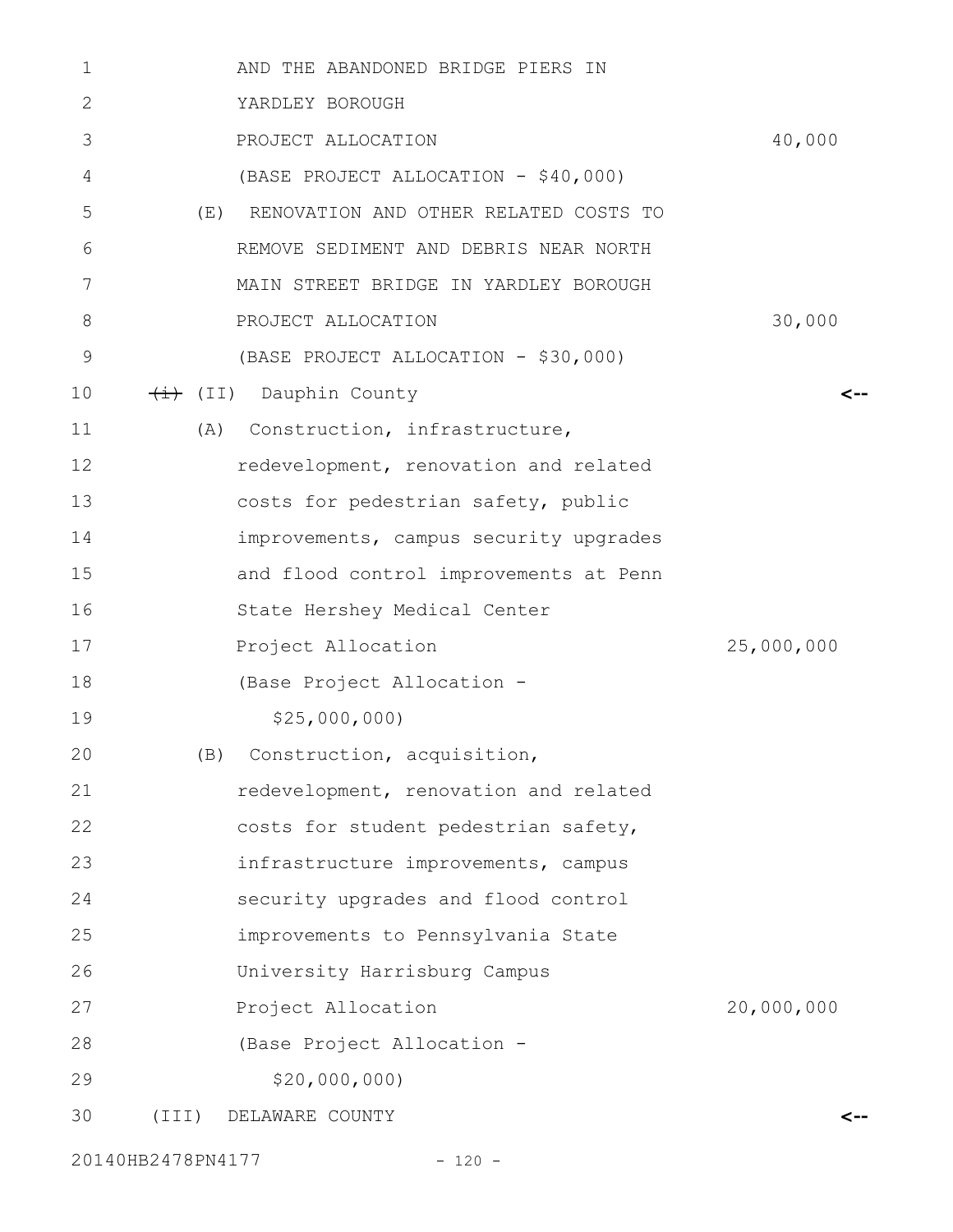| 1  | (A) DESIGN, CONSTRUCTION AND RELATED     |           |
|----|------------------------------------------|-----------|
| 2  | COSTS FOR A STORMWATER POND BMP FOR      |           |
| 3  | STORMWATER MANAGEMENT IN MARPLE          |           |
| 4  | TOWNSHIP                                 |           |
| 5  | PROJECT ALLOCATION                       | 61,000    |
| 6  | (BASE PROJECT ALLOCATION - \$61,000)     |           |
| 7  | (B) CONSTRUCTION, INFRASTRUCTURE AND     |           |
| 8  | RELATED COSTS FOR A STORMWATER           |           |
| 9  | MANAGEMENT PROJECT IN RADNOR TOWNSHIP    |           |
| 10 | PROJECT ALLOCATION                       | 2,000,000 |
| 11 | (BASE PROJECT ALLOCATION - \$2,000,000)  |           |
| 12 | (IV) Lycoming County                     | <--       |
| 13 | (A) Construction and related costs for a |           |
| 14 | flood mitigation project                 |           |
| 15 | Project Allocation                       | 3,000,000 |
| 16 | (Base Project Allocation - \$3,000,000)  |           |
| 17 | (B) CONSTRUCTION, INFRASTRUCTURE,        | <--       |
| 18 | RENOVATION AND OTHER RELATED COSTS FOR   |           |
| 19 | A FLOOD CONTROL SYSTEM AND STUDY         |           |
| 20 | PROJECT ALLOCATION                       | 2,000,000 |
| 21 | (BASE PROJECT ALLOCATION - \$2,000,000)  |           |
| 22 | (V) Montgomery County                    | <--       |
| 23 | (A) Construction, infrastructure,        |           |
| 24 | renovation and related costs to          |           |
| 25 | replace failing stormwater culvert in    |           |
| 26 | Hatfield Borough                         |           |
| 27 | Project Allocation                       | 205,000   |
| 28 | (Base Project Allocation - \$205,000)    |           |
| 29 | (B) CONSTRUCTION AND RELATED COSTS FOR   | <--       |
| 30 | MULTIPLE DETENTION BASINS THAT ARE       |           |
|    |                                          |           |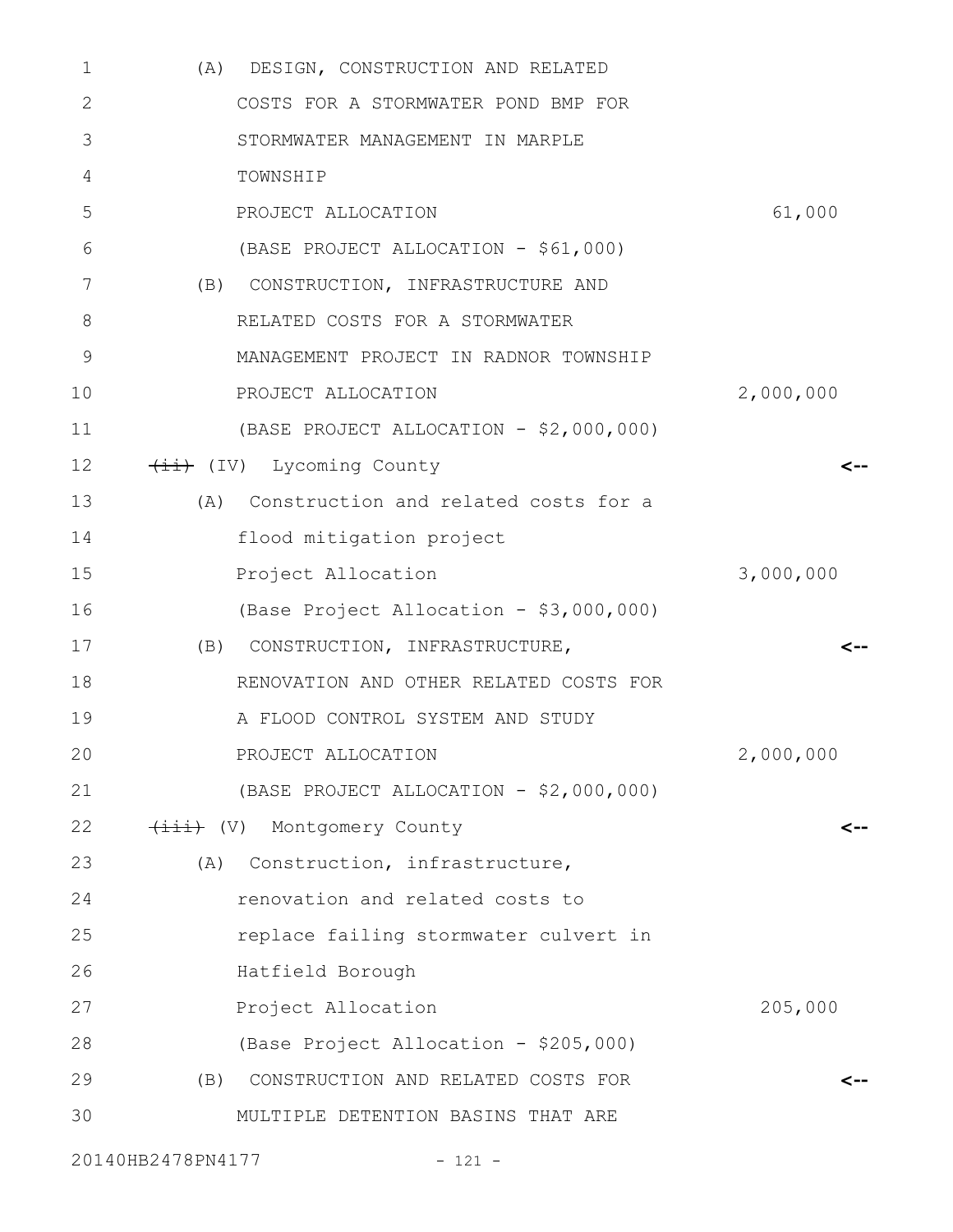| 1            | NEEDED TO REDUCE HABITUAL DOWNSTREAM      |         |
|--------------|-------------------------------------------|---------|
| $\mathbf{2}$ | FLOODING IN HORSHAM TOWNSHIP              |         |
| 3            | PROJECT ALLOCATION                        | 375,000 |
| 4            | (BASE PROJECT ALLOCATION - \$375,000)     |         |
| 5            | (C) ACQUISITION AND RELATED COSTS FOR THE |         |
| 6            | PURCHASE OF A PROPERTY LOCATED ALONG      |         |
| 7            | AN UNNAMED STREAM IN THE NESHAMINY        |         |
| 8            | CREEK WATERSHED THAT HAS BEEN             |         |
| 9            | SUBJECTED TO REPETITIVE HEAVY FLOOD       |         |
| 10           | DAMAGE, AND REPAIR AND RESTORE THE        |         |
| 11           | RIPARIAN BUFFER AND ADD ADDITIONAL        |         |
| 12           | FLOOD CONTROLS TO REDUCE HABITUAL         |         |
| 13           | DOWNSTREAM FLOODING IN HORSHAM            |         |
| 14           | TOWNSHIP                                  |         |
| 15           | PROJECT ALLOCATION                        | 200,000 |
| 16           | (BASE PROJECT ALLOCATION - \$200,000)     |         |
| 17           | (D) ACQUISITION AND RELATED COSTS FOR THE |         |
| 18           | PURCHASE OF A PROPERTY LOCATED ALONG      |         |
| 19           | THE PENNYPACK CREEK THAT HAS BEEN         |         |
| 20           | SUBJECTED TO REPETITIVE HEAVY FLOOD       |         |
| 21           | DAMAGE, AND REPAIR AND RESTORE THE        |         |
| 22           | RIPARIAN BUFFER AND ADD ADDITIONAL        |         |
| 23           | FLOOD CONTROLS TO REDUCE HABITUAL         |         |
| 24           | DOWNSTREAM FLOODING IN HORSHAM            |         |
| 25           | TOWNSHIP                                  |         |
| 26           | PROJECT ALLOCATION                        | 300,000 |
| 27           | (BASE PROJECT ALLOCATION - \$300,000)     |         |
| 28           | (VI) MONTOUR COUNTY                       |         |
| 29           | (A) UPGRADES, RENOVATIONS AND RELATED     |         |
| 30           | COSTS TO SECHLER RUN PUMPING STATION      |         |
|              | 20140HB2478PN4177<br>$-122 -$             |         |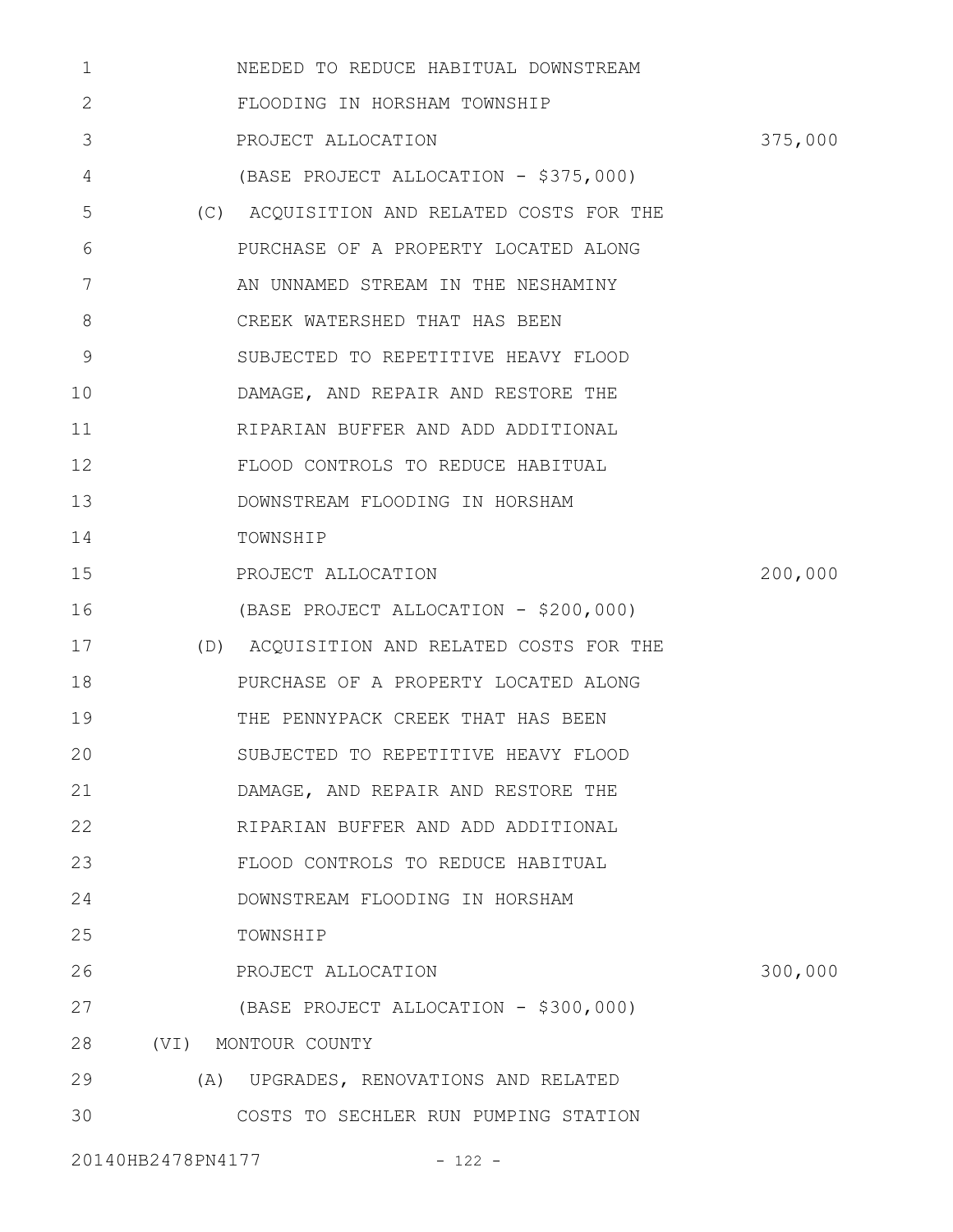| 1  |                   | IN DANVILLE BOROUGH                                           |           |
|----|-------------------|---------------------------------------------------------------|-----------|
| 2  |                   | PROJECT ALLOCATION                                            | 3,000,000 |
| 3  |                   | (BASE PROJECT ALLOCATION - \$3,000,000)                       |           |
| 4  |                   | (B) ACQUISITION, CONSTRUCTION,                                |           |
| 5  |                   | INFRASTRUCTURE, RENOVATION AND OTHER                          |           |
| 6  |                   | RELATED COSTS FOR GLENSIDE FLOOD                              |           |
| 7  |                   | CONTROL PROJECT PHASE II IN CHELTENHAM                        |           |
| 8  |                   | TOWNSHIP                                                      |           |
| 9  |                   | PROJECT ALLOCATION                                            | 2,500,000 |
| 10 |                   | (BASE PROJECT ALLOCATION - \$2,500,000)                       |           |
| 11 |                   | (C) ACQUISITION, CONSTRUCTION,                                |           |
| 12 |                   | INFRASTRUCTURE AND OTHER RELATED COSTS                        |           |
| 13 |                   | FOR CARLISLE ROAD DETENTION BASIN                             |           |
| 14 |                   | PROJECT IN SPRINGFIELD TOWNSHIP                               |           |
| 15 |                   | PROJECT ALLOCATION                                            | 741,000   |
| 16 |                   | (BASE PROJECT ALLOCATION - \$741,000)                         |           |
| 17 |                   | (VII) PHILADELPHIA COUNTY                                     |           |
| 18 |                   | (A) ACQUISITION, CONSTRUCTION,                                |           |
| 19 |                   | INFRASTRUCTURE, REDEVELOPMENT,                                |           |
| 20 |                   | CREATION OF GREEN SPACE AND OTHER                             |           |
| 21 |                   | RELATED COSTS TO MITIGATE FLOODING                            |           |
| 22 |                   | THROUGH THE CARPENTER GREEN PROJECT IN                        |           |
| 23 |                   | CITY OF PHILADELPHIA                                          |           |
| 24 |                   | PROJECT ALLOCATION                                            | 250,000   |
| 25 |                   | (BASE PROJECT ALLOCATION - \$250,000)                         |           |
| 26 |                   | Section 8. Itemization of Keystone Recreation, Park and       |           |
| 27 |                   | Conservation Fund.                                            |           |
| 28 |                   | Projects in the category of public improvement projects to be |           |
| 29 |                   | constructed by the Department of Conservation and Natural     |           |
| 30 |                   | Resources, its successors or assigns, and to be financed by   |           |
|    | 20140HB2478PN4177 | $-123 -$                                                      |           |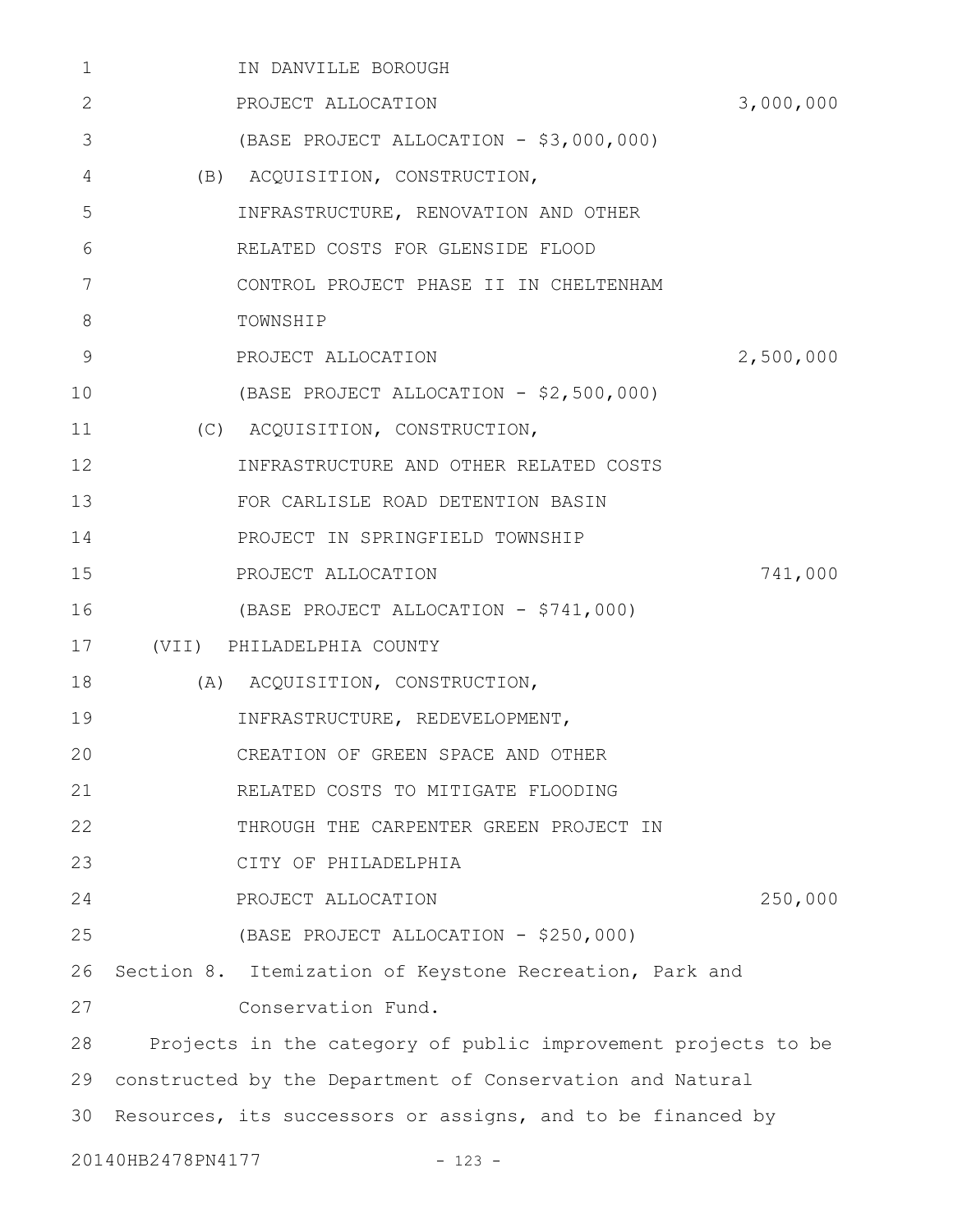| $\mathbf 1$ | current revenues of the Keystone Recreation, Park and      |                  |  |  |
|-------------|------------------------------------------------------------|------------------|--|--|
| 2           | Conservation Fund are hereby itemized, together with their |                  |  |  |
| 3           | respective estimated costs, as follows:                    |                  |  |  |
| 4           |                                                            | Total Project    |  |  |
| 5           | Project                                                    | Allocation       |  |  |
| 6           | Department of Conservation and Natural<br>(1)              |                  |  |  |
| 7           | Resources                                                  |                  |  |  |
| 8           | (i) Bald Eagle State Park FOREST                           |                  |  |  |
| 9           | Rehabilitate Mid State Trail Tunnel<br>(A)                 |                  |  |  |
| 10          | Project Allocation                                         | 1,600,000        |  |  |
| 11          | (Base Project Allocation - \$1,600,000)                    |                  |  |  |
| 12          | (B) Repave Poe Valley Road and Millhiem-                   |                  |  |  |
| 13          | Siglerville Pike                                           |                  |  |  |
| 14          | Project Allocation                                         | 500,000          |  |  |
| 15          | (Base Project Allocation - \$500,000)                      |                  |  |  |
| 16          | (C) Replace main waterline within park                     |                  |  |  |
| 17          | Project Allocation                                         | <del>500.0</del> |  |  |
| 18          | (Base Project Allocation - \$500,000)                      |                  |  |  |
| 19          | BALD EAGLE STATE PARK<br>(TI)                              |                  |  |  |
| 20          | (A) REPLACE MAIN WATERLINE WITHIN PARK                     |                  |  |  |
| 21          | PROJECT ALLOCATION                                         | 500,000          |  |  |
| 22          | (BASE PROJECT ALLOCATION - \$500,000)                      |                  |  |  |
| 23          | (B) REHABILITATE ENVIRONMENTAL LEARNING                    |                  |  |  |
| 24          | CENTER BUILDING                                            |                  |  |  |
| 25          | PROJECT ALLOCATION                                         | 250,000          |  |  |
| 26          | (BASE PROJECT ALLOCATION - \$250,000)                      |                  |  |  |
| 27          | (III) BLACK MOSHANNON STATE PARK                           |                  |  |  |
| 28          | (A) REHABILITATE PARK SHOOTING RANGE                       |                  |  |  |
| 29          | PROJECT ALLOCATION                                         | 400,000          |  |  |
| 30          | (BASE PROJECT ALLOCATION - \$400,000)                      |                  |  |  |
|             | 20140HB2478PN4177<br>$-124 -$                              |                  |  |  |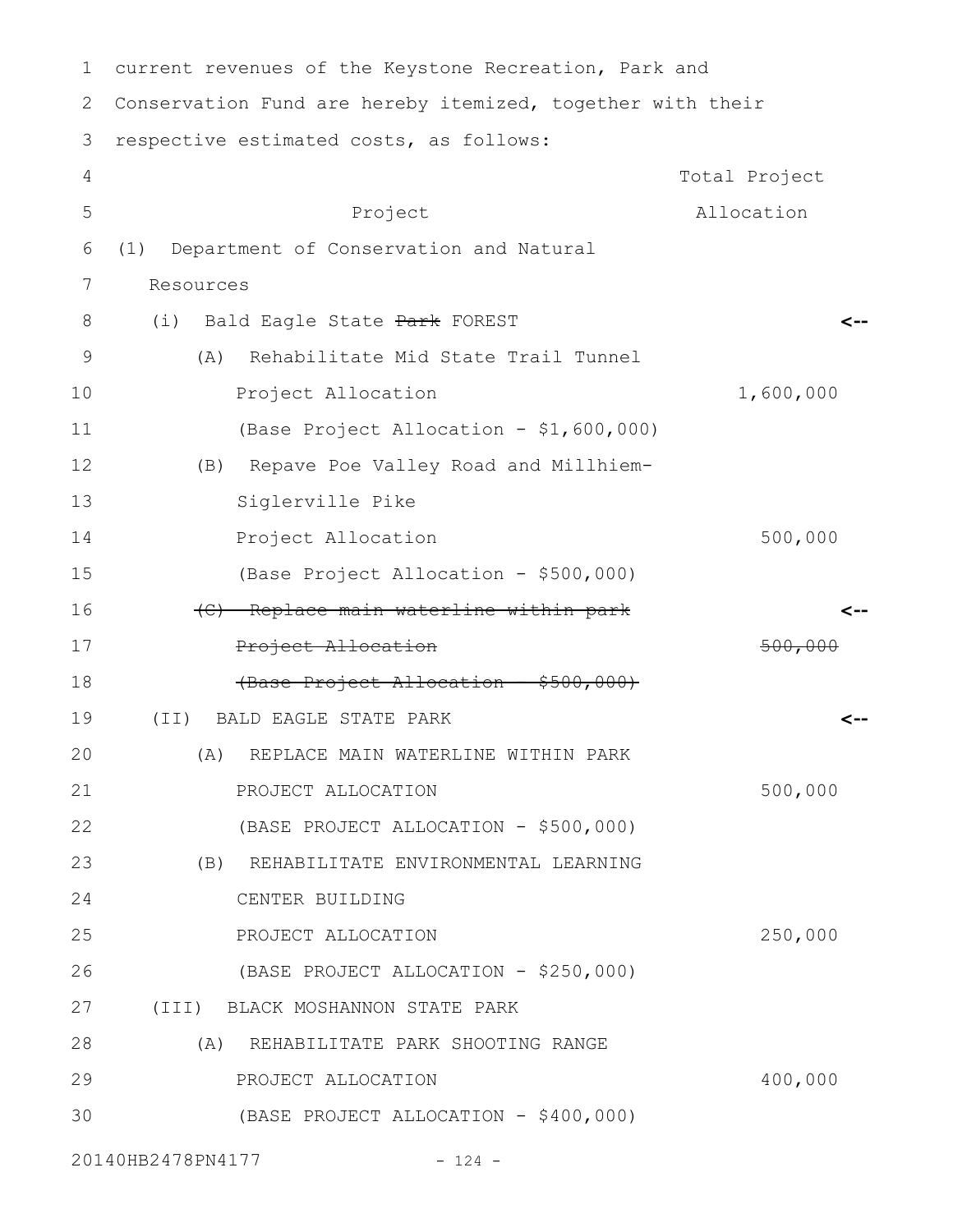| 1              | (IV) Buchanan State Park                     |           |
|----------------|----------------------------------------------|-----------|
| 2              | (A)<br>Construct resource management center, |           |
| 3              | including infrastructure                     |           |
| 4              | Project Allocation                           | 4,865,000 |
| 5              | (Base Project Allocation - \$4,865,000)      |           |
| 6              | Replace Chaneysville Maintenance<br>(B)      |           |
| 7              | Building                                     |           |
| 8              | Project Allocation                           | 750,000   |
| $\overline{9}$ | (Base Project Allocation - \$750,000)        |           |
| 10             | (V) Caledonia State Park                     | <--       |
| 11             | Rehabilitate campgrounds, including<br>(A)   |           |
| 12             | infrastructure                               |           |
| 13             | Project Allocation                           | 2,500,000 |
| 14             | (Base Project Allocation - \$2,500,000)      |           |
| 15             | (VI) Canoe Creek State Park                  | <--       |
| 16             | Rehabilitate sewage treatment plant<br>(A)   |           |
| 17             | Project Allocation                           | 500,000   |
| 18             | (Base Project Allocation - \$500,000)        |           |
| 19             | Codorus State Park<br>$\overline{(+)}$ (VII) |           |
| 20             | Replace main boat launch, band shell<br>(A)  |           |
| 21             | area and comfort station, including          |           |
| 22             | infrastructure                               |           |
| 23             | Project Allocation                           | 450,000   |
| 24             | (Base Project Allocation - \$450,000)        |           |
| 25             | (VIII) COOK FOREST STATE PARK                | <--       |
| 26             | (A)<br>REMOVE UST AND INSTALL AST            |           |
| 27             | MAINTENANCE SYSTEM                           |           |
| 28             | PROJECT ALLOCATION                           | 200,000   |
| 29             | (BASE PROJECT ALLOCATION - \$200,000         |           |
| 30             | (Vi) Delaware Canal State Park               | <--       |
|                |                                              |           |

20140HB2478PN4177 - 125 -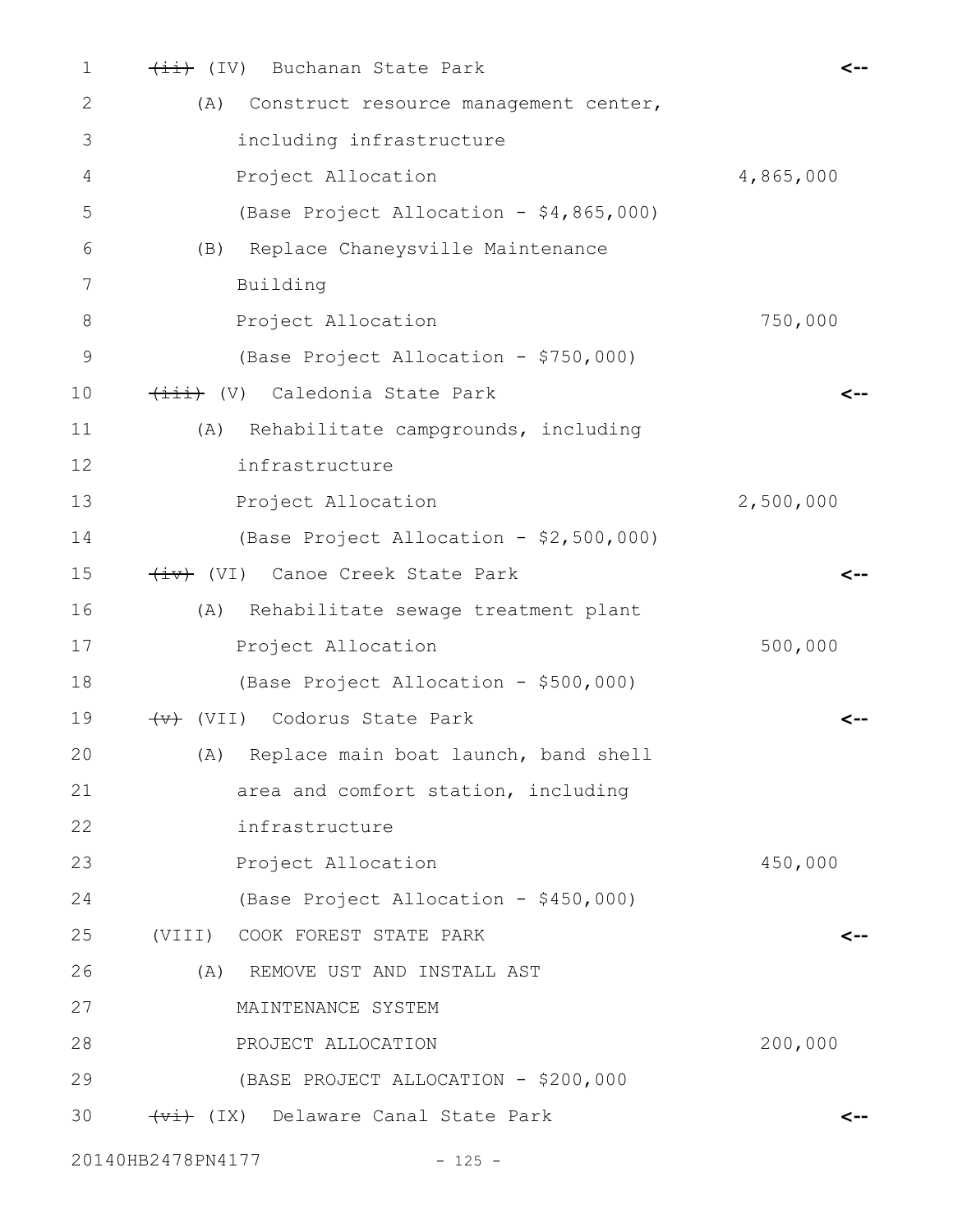| 1  | Replace Lower Limeport Bridge No.2682<br>(A)                       |         |
|----|--------------------------------------------------------------------|---------|
| 2  | Project Allocation                                                 | 400,000 |
| 3  | (Base Project Allocation - \$400,000)                              |         |
| 4  | Replace Smithtown Bridge No.3517<br>(B)                            |         |
| 5  | Project Allocation                                                 | 400,000 |
| 6  | (Base Project Allocation - \$400,000)                              |         |
| 7  | (C) Provide for repairs to Cuttalossa                              |         |
| 8  | culvert                                                            |         |
| 9  | Project Allocation                                                 | 750,000 |
| 10 | (Base Project Allocation - \$750,000)                              |         |
| 11 | $\overline{+ \overline{ \mathsf{v} \pm \pm}}$ (X) Elk State Forest |         |
| 12 | (A) Repair HVAC system for district                                |         |
| 13 | office, including infrastructure and                               |         |
| 14 | pipe repair                                                        |         |
| 15 | Project Allocation                                                 | 250,000 |
| 16 | (Base Project Allocation - \$250,000)                              |         |
| 17 | (Viii) (XI) Forbes State Forest                                    |         |
| 18 | Construct office addition to Negro<br>(A)                          |         |
| 19 | Mountain Maintenance Complex                                       |         |
| 20 | Project Allocation                                                 | 500,000 |
| 21 | (Base Project Allocation - \$500,000)                              |         |
| 22 | (XII) FORBES STATE PARK                                            | <--     |
| 23 | (A)<br>CONSTRUCT POLE BUILDING FOR STORAGE                         |         |
| 24 | PROJECT ALLOCATION                                                 | 600,000 |
| 25 | (BASE PROJECT ALLOCATION - \$600,000                               |         |
| 26 | (XIII) GALLITZAN STATE PARK                                        |         |
| 27 | (A) REMEDIATE PARK SKEET RANGE                                     |         |
| 28 | PROJECT ALLOCATION                                                 | 200,000 |
| 29 | (BASE PROJECT ALLOCATION - \$200,000                               |         |
| 30 | (XIV) Greenwood Furnace State Park                                 | <--     |
|    | 20140HB2478PN4177<br>$-126 -$                                      |         |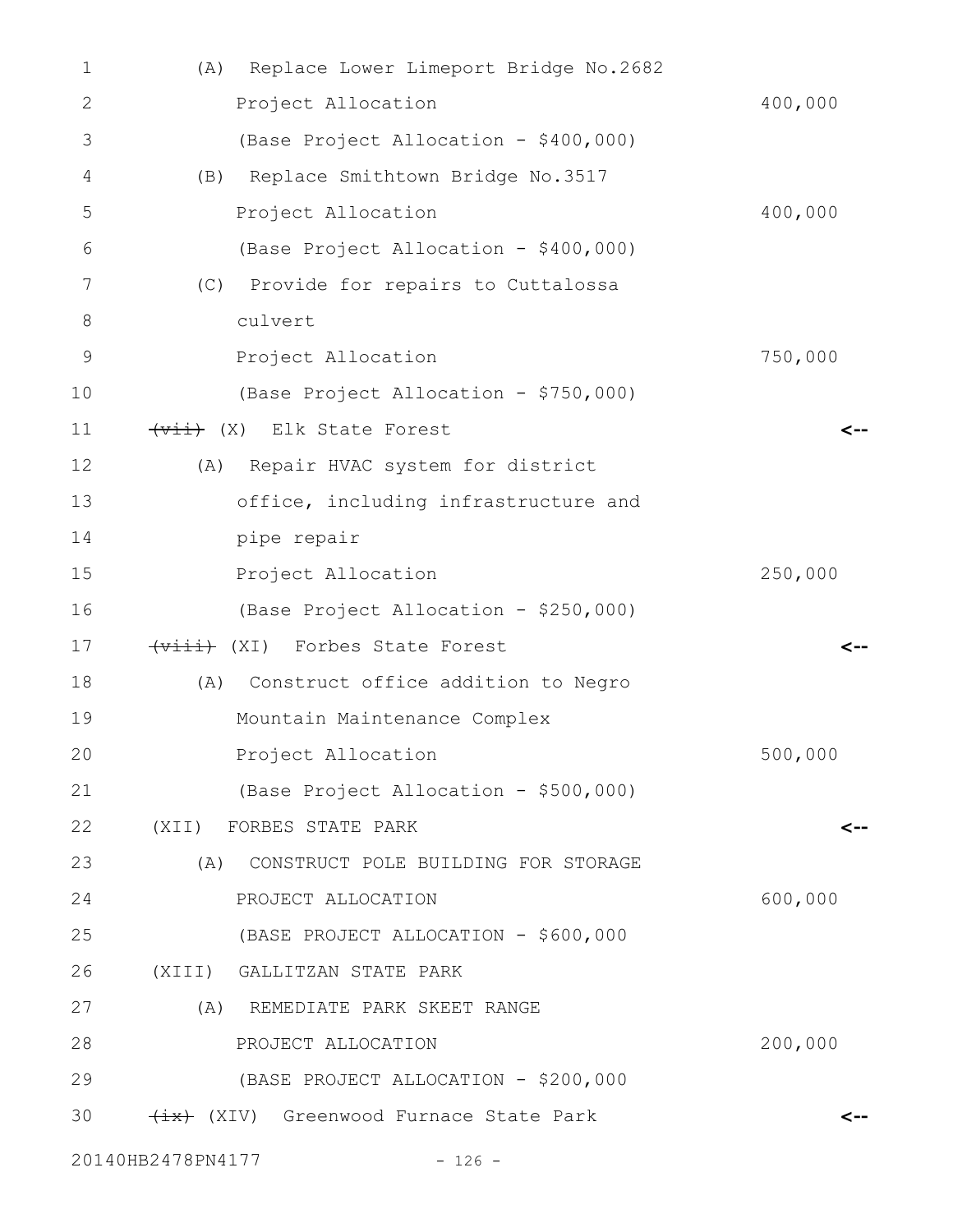| 1  | Rehabilitate maintenance building<br>(A)   |                 |
|----|--------------------------------------------|-----------------|
| 2  | Project Allocation                         | 550,000         |
| 3  | (Base Project Allocation - \$550,000)      |                 |
| 4  | HILLS CREEK STATE PARK<br>(XV)             |                 |
| 5  | REPLACE CULVERT AT MAIN PARK ROAD<br>(A)   |                 |
| 6  | PROJECT ALLOCATION                         | 250,000         |
| 7  | (BASE PROJECT ALLOCATION - \$250,000       |                 |
| 8  | (XVI) Keystone State Park                  |                 |
| 9  | Provide for connection to municipal<br>(A) |                 |
| 10 | sewage system                              |                 |
| 11 | Project Allocation                         | 300,000         |
| 12 | (Base Project Allocation - \$300,000)      |                 |
| 13 | (XVII) Lackawanna State Forest             | <--             |
| 14 | Renovate park office and foyer<br>(A)      |                 |
| 15 | Project Allocation                         | $750,000$ <--   |
| 16 | PROJECT ALLOCATION                         | $1,300,000$ <-- |
| 17 | (Base Project Allocation - \$750,000-      | <--             |
| 18 | \$1,300,000)                               | $\leftarrow$    |
| 19 | Remove Olyphant Dam No.2<br>(B)            |                 |
| 20 | Project Allocation                         | 800,000         |
| 21 | (Base Project Allocation - \$800,000)      |                 |
| 22 | (XVIII) Little Buffalo State Park          | $\leftarrow$    |
| 23 | (A) Replace campground shower house        |                 |
| 24 | Project Allocation                         | 500,000         |
| 25 | (Base Project Allocation - \$500,000)      |                 |
| 26 | (XIX) MICHAUX STATE FOREST                 | $\leftarrow$    |
| 27 | (A)<br>REHABILITATE TARGET RANGE AT LONG   |                 |
| 28 | PINE RUN RESERVOIR                         |                 |
| 29 | PROJECT ALLOCATION                         | 300,000         |
| 30 | (BASE PROJECT ALLOCATION - \$300,000)      |                 |
|    | 20140HB2478PN4177<br>$-127 -$              |                 |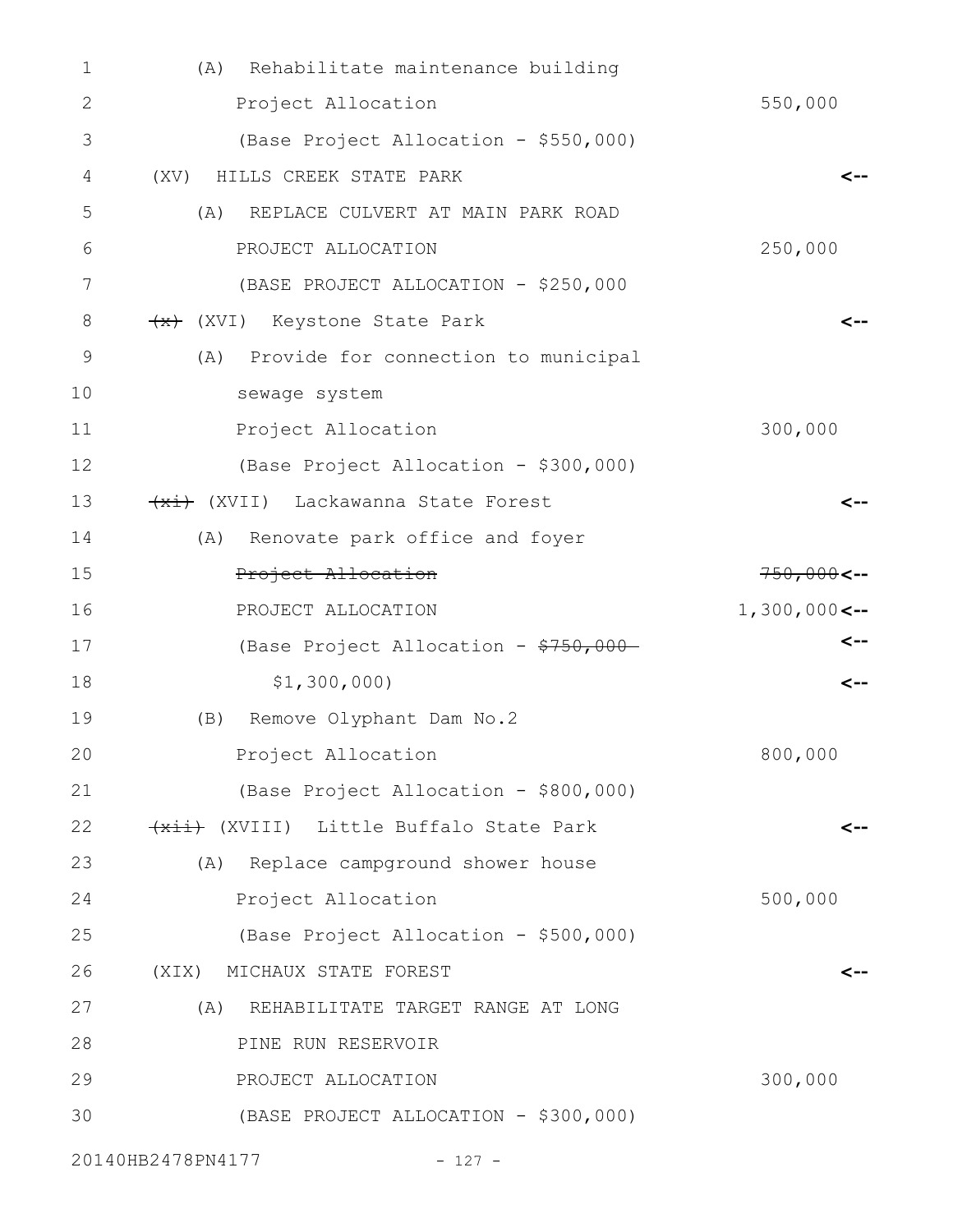| 1           | (xiii) (XX) Moraine State Park               | <--     |
|-------------|----------------------------------------------|---------|
| 2           | (A) Rehabilitate sewage system at            |         |
| 3           | Pleasant Valley                              |         |
| 4           | Project Allocation                           | 500,000 |
| 5           | (Base Project Allocation - \$500,000)        |         |
| 6           | (XXI) PARK REGION 3                          | <--     |
| 7           | REPLACE HVAC AND ADA UPGRADES AT<br>(A)      |         |
| 8           | REGIONAL OFFICE                              |         |
| $\mathsf 9$ | PROJECT ALLOCATION                           | 275,000 |
| 10          | (BASE PROJECT ALLOCATION - \$275,000)        |         |
| 11          | (XXII) PYMATUNING STATE PARK                 |         |
| 12          | (A) REHABILITATE WATER SYSTEM AT             |         |
| 13          | JAMESTOWN CABINS                             |         |
| 14          | PROJECT ALLOCATION                           | 300,000 |
| 15          | (BASE PROJECT ALLOCATION - \$300,000)        |         |
| 16          | (XXIII) Rothrock State Forest                | <--     |
| 17          | (A) Rehabilitate district office parking     |         |
| 18          | lots, including drainage and paving          |         |
| 19          | Project Allocation                           | 250,000 |
| 20          | (Base Project Allocation - \$250,000)        |         |
| 21          | CONSTRUCT POLE BUILDING AT GREENWOOD<br>(B)  | <--     |
| 22          | HEADQUARTERS                                 |         |
| 23          | PROJECT ALLOCATION                           | 250,000 |
| 24          | (BASE PROJECT ALLOCATION - \$250,000)        |         |
| 25          | (XXIV) SPROUL STATE FOREST                   |         |
| 26          | (A)<br>INVESTIGATE GEOTHERMAL HEATING SYSTEM |         |
| 27          | PROJECT ALLOCATION                           | 200,000 |
| 28          | (BASE PROJECT ALLOCATION - \$200,000)        |         |
| 29          | (XXV) Tuscarora State Forest                 | <--     |
| 30          | (A) Rehabilitate Bryner Maintenance          |         |
|             | 20140HB2478PN4177<br>$-128 -$                |         |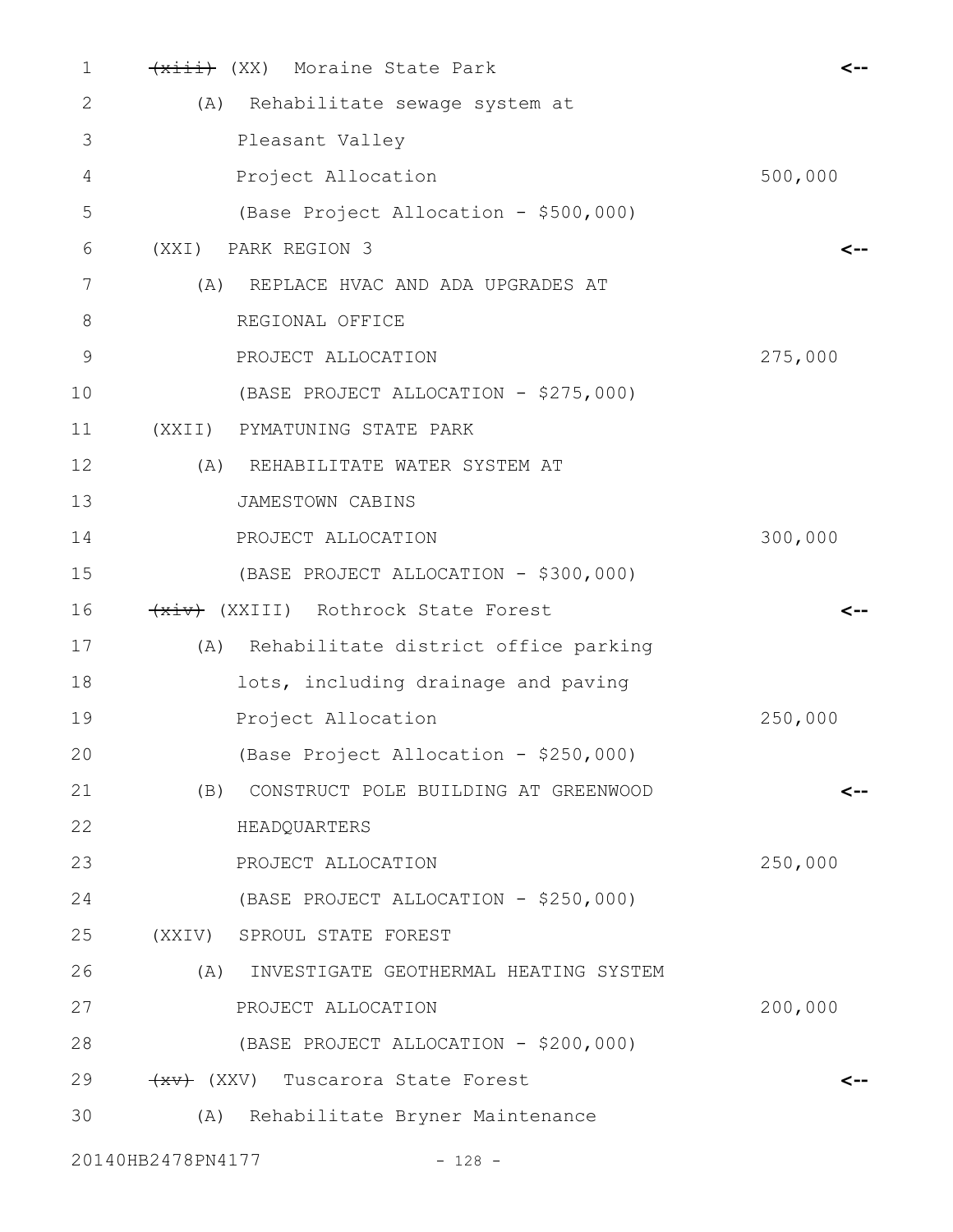| $\mathbf 1$    | headquarters, including infrastructure                         |               |  |
|----------------|----------------------------------------------------------------|---------------|--|
| 2              | Project Allocation                                             | 1,200,000     |  |
| 3              | (Base Project Allocation - \$1,200,000)                        |               |  |
| 4              | CONSTRUCT EAST LICKING CREEK POLE<br>(B)                       |               |  |
| 5              | <b>BUILDING</b>                                                |               |  |
| 6              | PROJECT ALLOCATION                                             | 250,000       |  |
| 7              | (BASE PROJECT ALLOCATION - \$250,000)                          |               |  |
| 8              | (XXVI) Weiser State Forest                                     |               |  |
| $\overline{9}$ | Rehabilitate Haldeman Maintenance<br>(A)                       |               |  |
| 10             | Headquarters, including infrastructure                         |               |  |
| 11             | Project Allocation                                             | 1,200,000     |  |
| 12             | (Base Project Allocation - \$1,200,000)                        |               |  |
| 13             | Section 9. Itemization of Environmental Stewardship Fund.      |               |  |
| 14             | The individual projects to be developed by the Department of   |               |  |
| 15             | Conservation and Natural Resources, its successors or assigns, |               |  |
| 16             | and to be financed from current revenues of the Environmental  |               |  |
| 17             | Stewardship Fund are hereby itemized, together with their      |               |  |
| 18             | respective estimated costs, as follows:                        |               |  |
| 19             |                                                                | Total Project |  |
| 20             | Project                                                        | Allocation    |  |
| 21             | (1) Department of Conservation and Natural                     |               |  |
| 22             | Resources                                                      |               |  |
| 23             | (I) BALD EAGLE STATE FOREST                                    | <--           |  |
| 24             | CONSTRUCT A NEW POLE BUILDING AT THE<br>(A)                    |               |  |
| 25             | BALD EAGLE MAINTENANCE HEADQUARTERS                            |               |  |
| 26             | PROJECT ALLOCATION                                             | 350,000       |  |
| 27             | (BASE PROJECT ALLOCATION - \$350,000)                          |               |  |
| 28             | $\overline{+i}$ (I.1) Buchanan State Forest                    |               |  |
| 29             | (A) Rehabilitate Siding SIDLING Hill                           |               |  |
| 30             | maintenance shop, including                                    |               |  |
|                |                                                                |               |  |

20140HB2478PN4177 - 129 -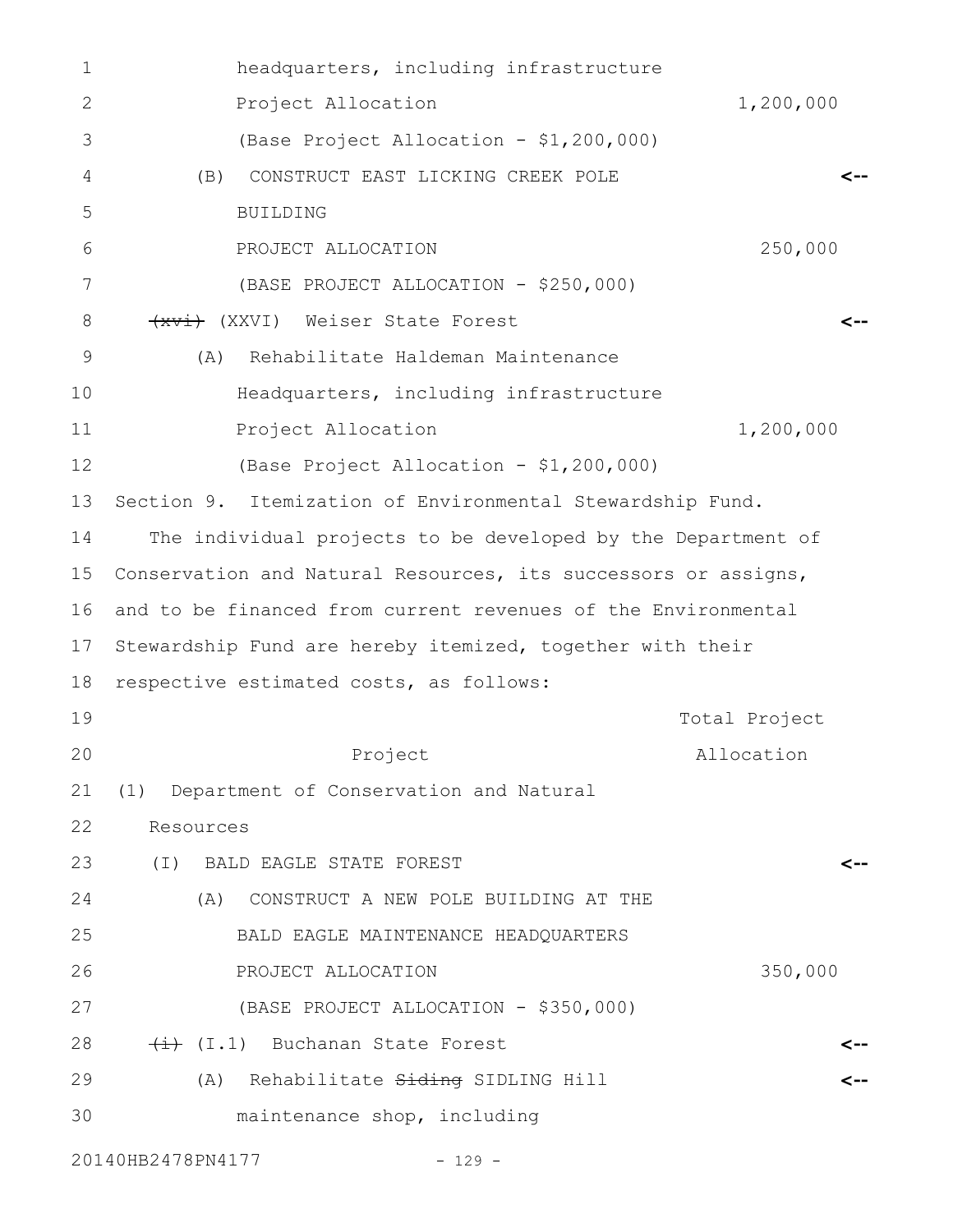| 1            | infrastructure                               |           |
|--------------|----------------------------------------------|-----------|
| $\mathbf{2}$ | Project Allocation                           | 750,000   |
| 3            | (Base Project Allocation - \$750,000)        |           |
| 4            | CONSTRUCT A WATER TREATMENT AND<br>(B)       | <--       |
| 5            | STORAGE UNIT                                 |           |
| 6            | PROJECT ALLOCATION                           | 200,000   |
| 7            | (BASE PROJECT ALLOCATION - \$200,000         |           |
| $8\,$        | (ii) Colonel Denning State Park              |           |
| 9            | Rehabilitate comfort station with new<br>(A) |           |
| 10           | shower house and sewage infrastructure       |           |
| 11           | Project Allocation                           | 1,000,000 |
| 12           | (Base Project Allocation - \$1,000,000)      |           |
| 13           | (II.1) DELAWARE CANAL STATE PARK             | <--       |
| 14           | (A) REPLACE SMITHTOWN BRIDGE #4              |           |
| 15           | PROJECT ALLOCATION                           | 400,000   |
| 16           | (BASE PROJECT ALLOCATION - \$400,000)        |           |
| 17           | REPLACE REDFIELD ROAD BRIDGE<br>(B)          |           |
| 18           | PROJECT ALLOCATION                           | 450,000   |
| 19           | (BASE PROJECT ALLOCATION - \$450,000)        |           |
| 20           | (iii) Frances Slocum State Park              |           |
| 21           | (A) Rehabilitate sewage connection to        |           |
| 22           | DAMA and demolish current STP                |           |
| 23           | Project Allocation                           | 1,050,000 |
| 24           | (Base Project Allocation - \$1,050,000)      |           |
| 25           | (B) REHABILITATE THE ENVIRONMENTAL           | <--       |
| 26           | EDUCATION CENTER                             |           |
| 27           | PROJECT ALLOCATION                           | 1,600,000 |
| 28           | (BASE PROJECT ALLOCATION - \$1,600,000)      |           |
| 29           | (iv) Greenwood Furnace State Park            |           |
| 30           | Replace water line from reservoir to<br>(A)  |           |
|              | 20140HB2478PN4177<br>$-130 -$                |           |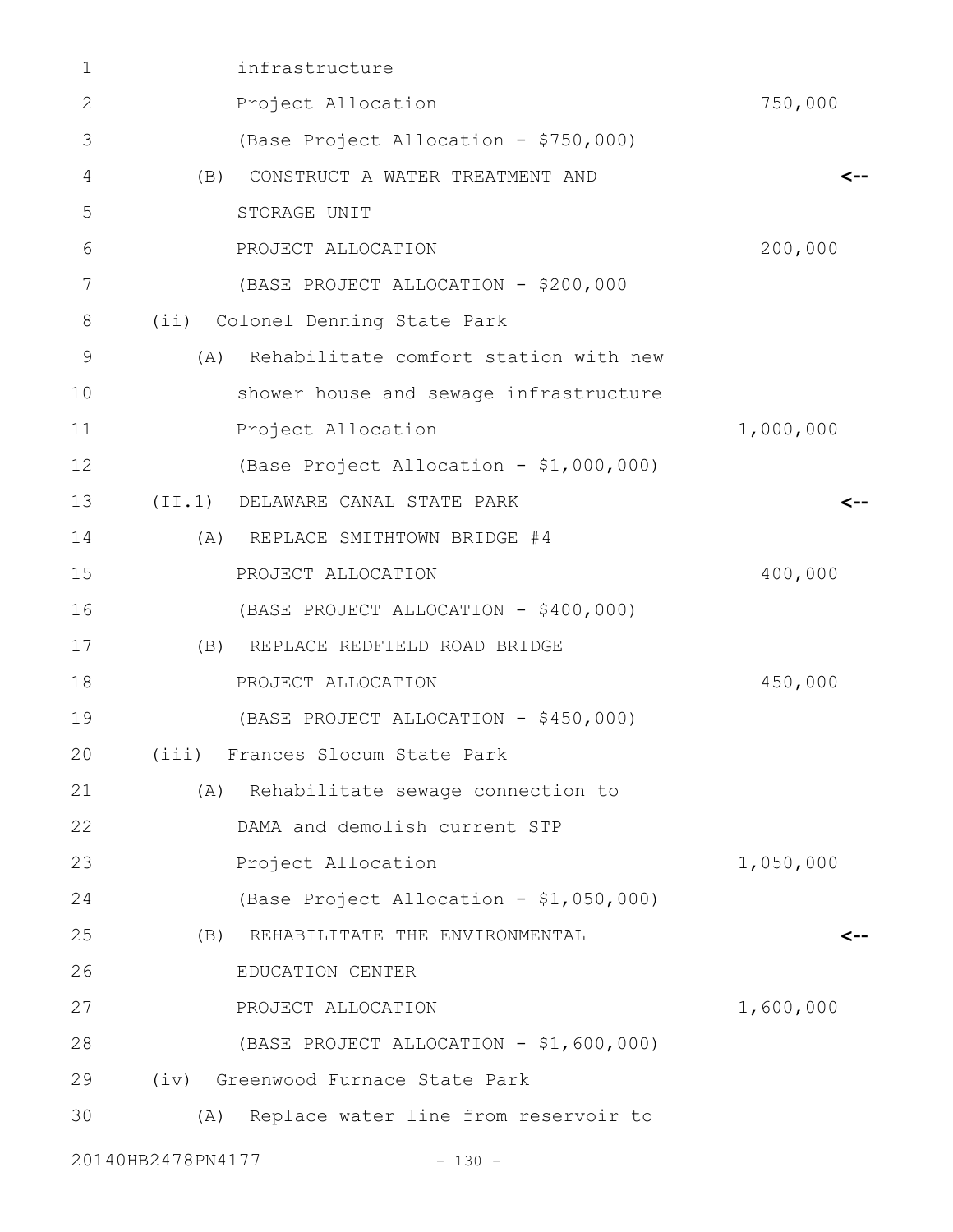| 1              | mansion                                      |           |
|----------------|----------------------------------------------|-----------|
| $\overline{2}$ | Project Allocation                           | 400,000   |
| 3              | (Base Project Allocation - \$400,000)        |           |
| 4              | (v) Laurel Hill State Park                   |           |
| 5              | Rehabilitate STP and dredge lagoons<br>(A)   |           |
| 6              | Project Allocation                           | 540,000   |
| 7              | (Base Project Allocation - \$540,000)        |           |
| 8              | (V, 1)<br>LEHIGH GORGE STATE PARK            | <--       |
| 9              | (A)<br>REPAIR THE GLEN ONOKO BRIDGE BEARINGS |           |
| 10             | PROJECT ALLOCATION                           | 575,000   |
| 11             | (BASE PROJECT ALLOCATION - \$575,000)        |           |
| 12             | (vi) Moshannon State Forest                  |           |
| 13             | Construct groomer storage building at<br>(A) |           |
| 14             | Black Mountain headquarters                  |           |
| 15             | Project Allocation                           | 250,000   |
| 16             | (Base Project Allocation - \$250,000)        |           |
| 17             | (VI.1) NOCKAMIXON STATE PARK                 | <--       |
| 18             | (A) REHABILITATE AND PAVE VARIOUS            |           |
| 19             | ROADWAYS WITHIN THE PARK                     |           |
| 20             | PROJECT ALLOCATION                           | 1,500,000 |
| 21             | (BASE PROJECT ALLOCATION - \$1,500,000)      |           |
| 22             | (vii) Park Region No.2                       |           |
| 23             | Scour and protect four bridges within<br>(A) |           |
| 24             | park region                                  |           |
| 25             | Project Allocation                           | 600,000   |
| 26             | (Base Project Allocation - \$600,000)        |           |
| 27             | (viii) Prince Gallitzin State Park           |           |
| 28             | (A) Rehabilitate parking, including          |           |
| 29             | paving and drainage improvements             |           |
| 30             | Project Allocation                           | 1,000,000 |
|                | 20140HB2478PN4177<br>$-131 -$                |           |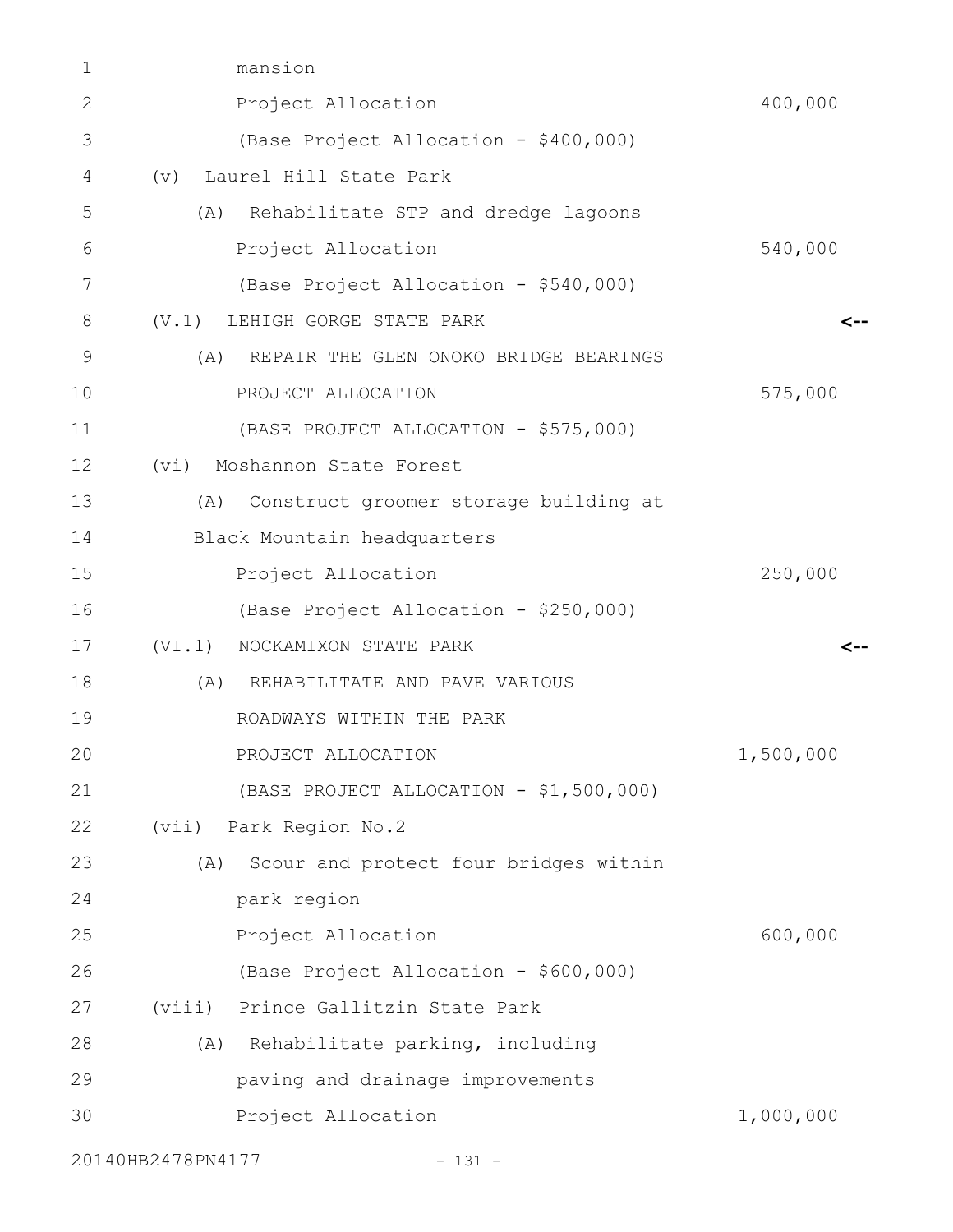| $\mathbf 1$ |                   | (Base Project Allocation - \$1,000,000) |         |
|-------------|-------------------|-----------------------------------------|---------|
| 2           |                   | (ix) Poe Valley State Park              |         |
| 3           |                   | (A) Replace park office                 |         |
| 4           |                   | Project Allocation                      | 750,000 |
| 5           |                   | (Base Project Allocation - \$750,000)   |         |
| 6           |                   | (IX.1) PRESQUE ISLE STATE PARK          |         |
| 7           | (A)               | CONNECT BEACH NO.1 TO MUNICIPAL         |         |
| 8           |                   | SEWAGE FACILITY                         |         |
| $\mathsf 9$ |                   | PROJECT ALLOCATION                      | 400,000 |
| 10          |                   | (BASE PROJECT ALLOCATION - \$400,000)   |         |
| 11          |                   | (IX.2) REED GAP STATE PARK              |         |
| 12          | (A)               | DEMOLISH SEWAGE TREATMENT PLANT AND     |         |
| 13          |                   | CONSTRUCT NEW SYSTEM                    |         |
| 14          |                   | PROJECT ALLOCATION                      | 375,000 |
| 15          |                   | (BASE PROJECT ALLOCATION - \$375,000)   |         |
| 16          |                   | (x) Ridley Creek State Park             |         |
| 17          | (A)               | Construct new equestrian building       |         |
| 18          |                   | Project Allocation                      | 900,000 |
| 19          |                   | (Base Project Allocation - \$900,000)   |         |
| 20          | (xi)              | Rothrock State Forest                   |         |
| 21          | (A)               | Rehabilitate pole building at Whipple   |         |
| 22          |                   | Dam                                     |         |
| 23          |                   | Project Allocation                      | 250,000 |
| 24          |                   | (Base Project Allocation - \$250,000)   |         |
| 25          |                   | (xii) Sproul State Forest               |         |
| 26          | (A)               | Construct pole building at district     |         |
| 27          |                   | office SNOW SHOE                        |         |
| 28          |                   | Project Allocation                      | 250,000 |
| 29          |                   | (Base Project Allocation - \$250,000)   |         |
| 30          |                   | (XIII) SUSQUEHANNOCK STATE PARK         | <--     |
|             | 20140HB2478PN4177 | $-132 -$                                |         |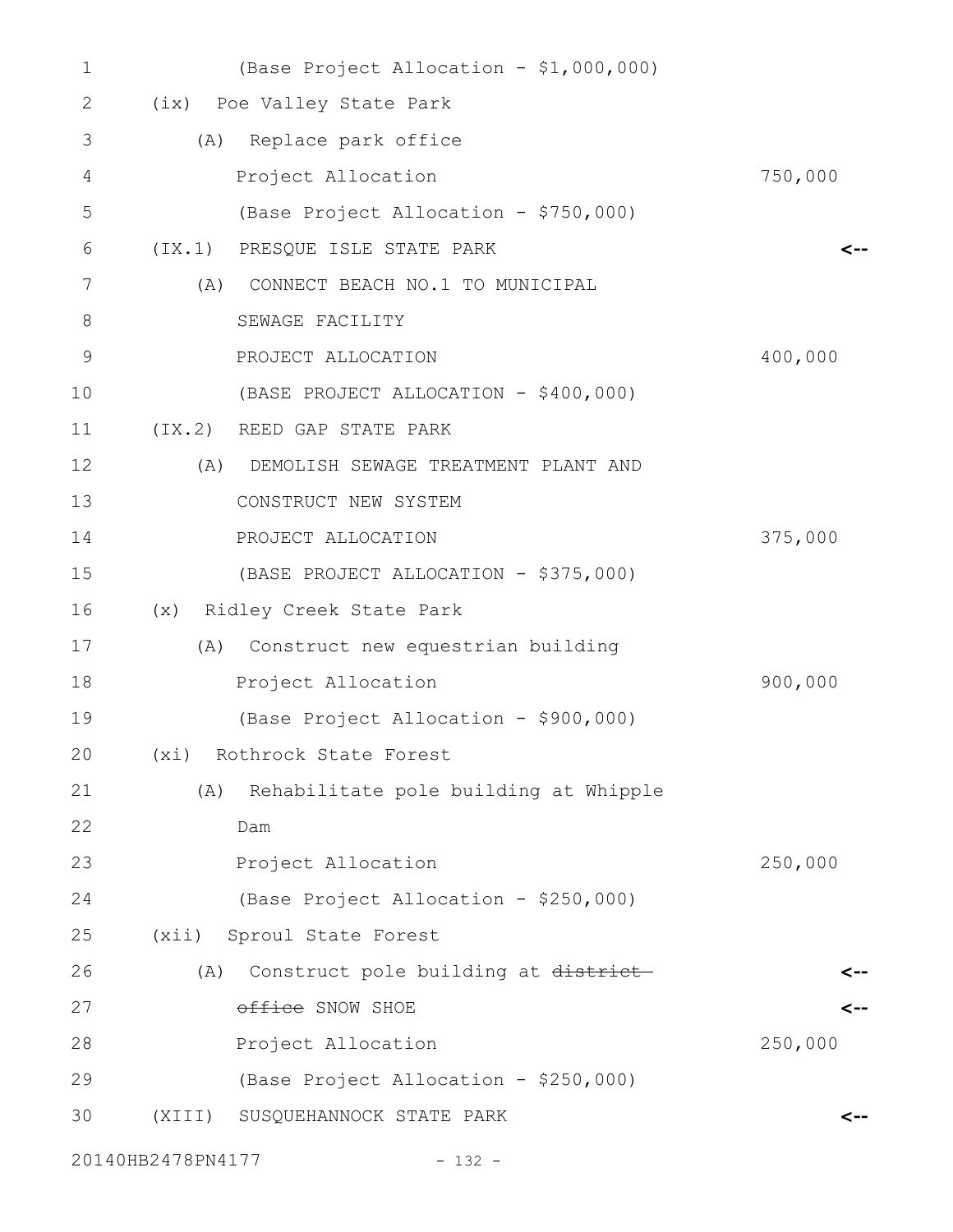| $\mathbf 1$ | (A)<br>PAVE MAIN PARK ROAD                                       |               |
|-------------|------------------------------------------------------------------|---------------|
| 2           | PROJECT ALLOCATION                                               | 250,000       |
| 3           | (BASE PROJECT ALLOCATION - \$250,000)                            |               |
| 4           | Section 10. Itemization of State forestry bridge projects.       |               |
| 5           | Projects in the category of State forestry bridge projects to    |               |
| 6           | be constructed by the Department of Conservation and Natural     |               |
| 7           | Resources, its successors or assigns, and to be financed by oil  |               |
| 8           | company franchise tax revenues under 75 Pa.C.S. § 9502(a)(2)(iv) |               |
| 9           | (related to imposition of tax) are hereby itemized, together     |               |
| 10          | with their respective estimated costs, as follows:               |               |
| 11          |                                                                  | Total Project |
| 12          | Project                                                          | Allocation    |
| 13          | (1)<br>Cameron County CAMBRIA COUNTY                             |               |
| 14          | GALLITZAN STATE FOREST<br>$(\top)$                               |               |
| 15          | REPLACE BABCOCK CREEK ROAD BRIDGE<br>(A)                         |               |
| 16          | OVER BABCOCK CREEK                                               |               |
| 17          | PROJECT ALLOCATION                                               | 200,000       |
| 18          | (BASE PROJECT ALLOCATION - \$200,000)                            |               |
| 19          | (1.1)<br>CAMERON COUNTY                                          |               |
| 20          | (i) Elk State Forest                                             |               |
| 21          | Replace Fee Hollow Road structure<br>(A)                         |               |
| 22          | over West Cowley Run                                             |               |
| 23          | Project Allocation                                               | 200,000       |
| 24          | (Base Project Allocation - \$200,000)                            |               |
| 25          | (B) Replace Vantassel culvert                                    |               |
| 26          | Project Allocation                                               | 200,000       |
| 27          | (Base Project Allocation - \$200,000)                            |               |
| 28          | REPLACE BRIDGE NO.13-9008 AT EAST<br>(C)                         | <--           |
| 29          | HICKS RUN OVER SAND SPRING RUN                                   |               |
| 30          | PROJECT ALLOCATION                                               | 200,000       |
|             |                                                                  |               |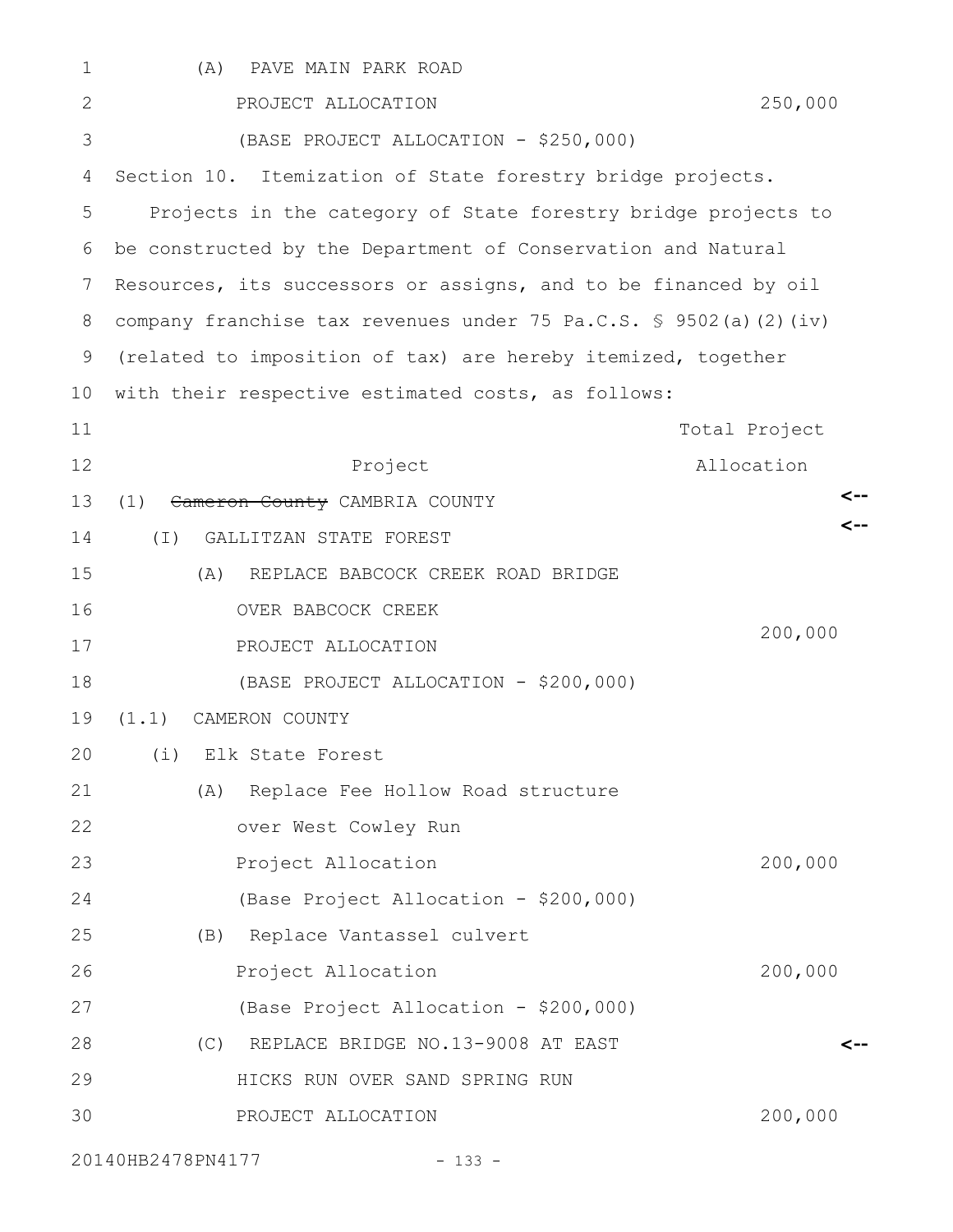| 1             | (BASE PROJECT ALLOCATION - \$200,000)     |         |
|---------------|-------------------------------------------|---------|
| 2             | (D) REPLACE DENTS RUN ROAD OVER DENTS RUN |         |
| 3             | PROJECT ALLOCATION                        | 200,000 |
| 4             | (BASE PROJECT ALLOCATION - \$200,000)     |         |
| 5             | (E) REPLACE FEE HOLLOW OVER WEST COWLEY   |         |
| 6             | <b>RUN</b>                                |         |
| 7             | PROJECT ALLOCATION                        | 200,000 |
| 8             | (BASE PROJECT ALLOCATION - \$200,000)     |         |
| $\mathcal{G}$ | (F) REPLACE HICKS RUN ROAD OVER BELDIN    |         |
| 10            | HOLLOW                                    |         |
| 11            | PROJECT ALLOCATION                        | 200,000 |
| 12            | (BASE PROJECT ALLOCATION - \$200,000)     |         |
| 13            | (G) REPLACE BRIDGE NO.13-9016, NO.13-9019 |         |
| 14            | AND NO.13-9021 ON NAVAL HOLLOW ROAD       |         |
| 15            | OVER NAVAL HOLLOW CREEK                   |         |
| 16            | PROJECT ALLOCATION                        | 600,000 |
| 17            | (BASE PROJECT ALLOCATION - \$600,000)     |         |
| 18            | (2) Clearfield County                     |         |
| 19            | (i) Moshannon State Forest                |         |
| 20            | (A) Replace Ames Road structure over Deer |         |
| 21            | Creek                                     |         |
| 22            | Project Allocation                        | 200,000 |
| 23            | (Base Project Allocation - \$200,000)     |         |
| 24            | (B) Replace Medix Grade Road structure    |         |
| 25            | over tributary of Medix Run               |         |
| 26            | Project Allocation                        | 200,000 |
| 27            | (Base Project Allocation - \$200,000)     |         |
| 28            | (C) REPLACE BRIDGE NO.09-0038 ON GORDON   | <--     |
| 29            | ROAD OVER WHITNEY RUN                     |         |
| 30            | PROJECT ALLOCATION                        | 200,000 |
|               |                                           |         |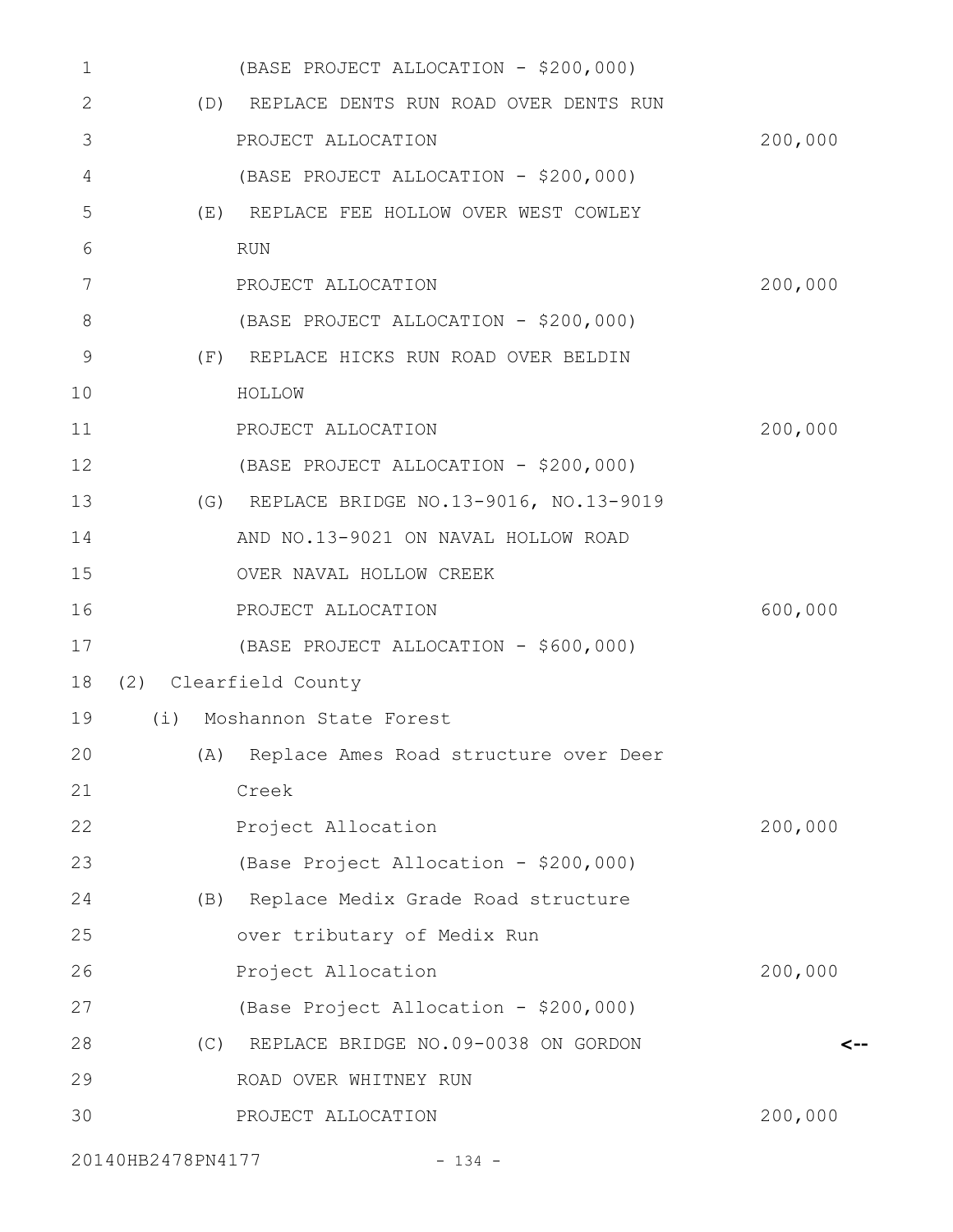| 1  |                    | (BASE PROJECT ALLOCATION - \$200,000)    |         |
|----|--------------------|------------------------------------------|---------|
| 2  |                    | (D) REPLACE BRIDGE NO.09-0039 ON HARLEY  |         |
| 3  |                    | DEAN ROAD OVER LAUREL RUN                |         |
| 4  |                    | PROJECT ALLOCATION                       | 200,000 |
| 5  |                    | (BASE PROJECT ALLOCATION - \$200,000)    |         |
| 6  |                    | (E) REPLACE BRIDGE NO.09-0040 ON         |         |
| 7  |                    | BLACKWELL ROAD OVER TRIBUTARY OF         |         |
| 8  |                    | LAURAL RUN                               |         |
| 9  |                    | PROJECT ALLOCATION                       | 200,000 |
| 10 |                    | (BASE PROJECT ALLOCATION - \$200,000)    |         |
| 11 |                    | (II) SPROUL STATE FOREST                 |         |
| 12 | (A)                | REPLACE BARNEY RIDGE ROAD OVER           |         |
| 13 |                    | <b>BARNEYS RUN</b>                       |         |
| 14 |                    | PROJECT ALLOCATION                       | 200,000 |
| 15 |                    | (BASE PROJECT ALLOCATION - \$200,000)    |         |
| 16 |                    | (B) REPLACE BRIDGE A, NO.10-0069 ON COLE |         |
| 17 |                    | RUN ROAD OVER CAMP RUN                   |         |
| 18 |                    | PROJECT ALLOCATION                       | 200,000 |
| 19 |                    | (BASE PROJECT ALLOCATION - \$200,000)    |         |
| 20 |                    | (C) REPLACE BRIDGE B, NO.10-0068 ON COLE |         |
| 21 |                    | RUN ROAD                                 |         |
| 22 |                    | PROJECT ALLOCATION                       | 200,000 |
| 23 |                    | (BASE PROJECT ALLOCATION - \$200,000)    |         |
| 24 | (3) Clinton County |                                          |         |
| 25 |                    | (i) Sproul State Park                    |         |
| 26 |                    | (A) Replace Graham Road structure over   |         |
| 27 |                    | Ferney Run                               |         |
| 28 |                    | Project Allocation                       | 200,000 |
| 29 |                    | (Base Project Allocation - \$200,000)    |         |
| 30 |                    | (4) Franklin County                      |         |
|    |                    |                                          |         |

20140HB2478PN4177 - 135 -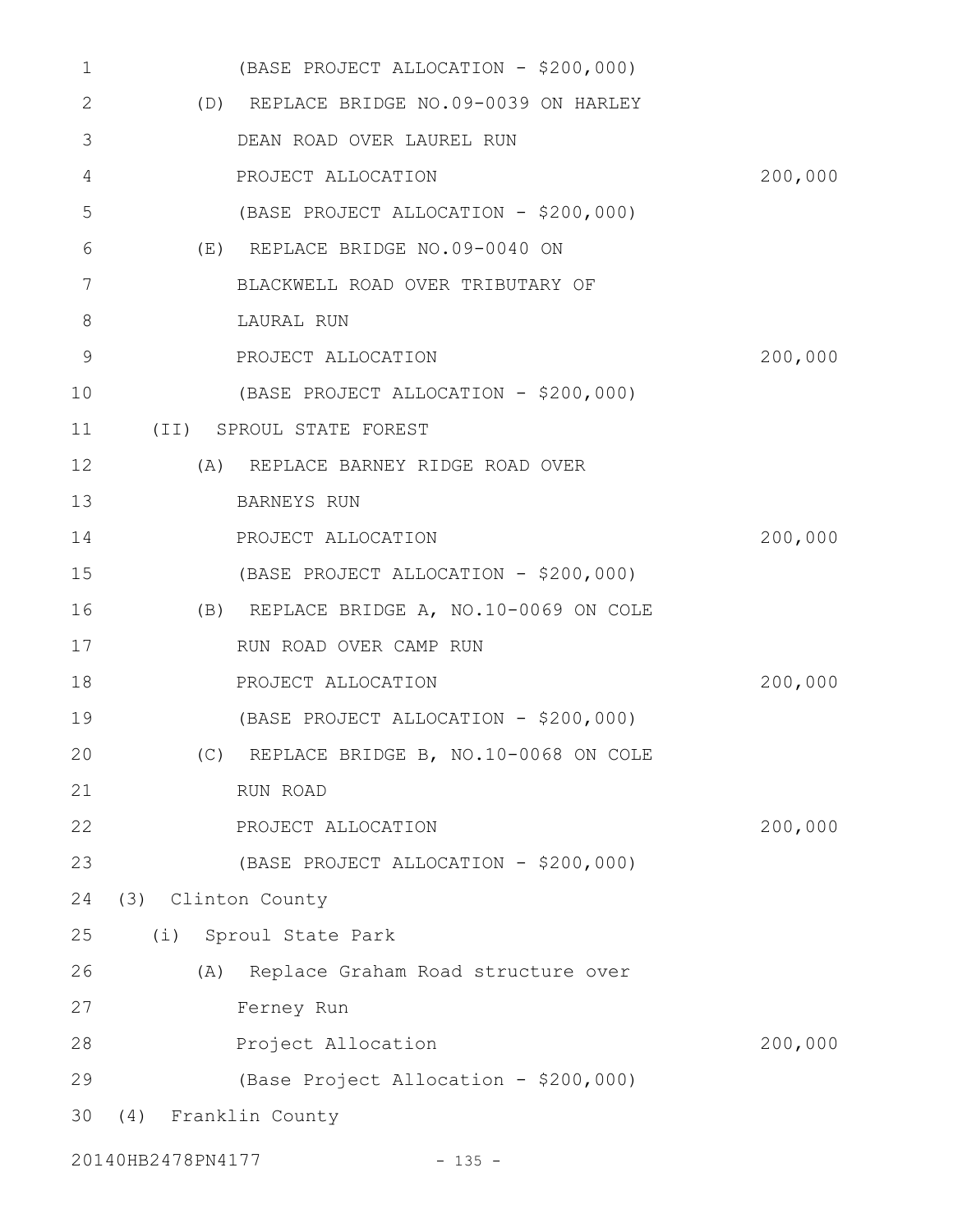| 1  | (i)               | Michaux State Forest                     |         |
|----|-------------------|------------------------------------------|---------|
| 2  | (A)               | Replace box culvert along Milesburn      |         |
| 3  |                   | Road over Kato Run                       |         |
| 4  |                   | Project Allocation                       | 200,000 |
| 5  |                   | (Base Project Allocation - \$200,000)    |         |
| 6  | (5)               | Huntingdon County                        |         |
| 7  | (i)               | Rothrock State Forest                    |         |
| 8  | (A)               | Replace Laurel Run Road structure        |         |
| 9  |                   | over tributary of Galbraith Gap Run      |         |
| 10 |                   | Project Allocation                       | 200,000 |
| 11 |                   | (Base Project Allocation - \$200,000)    |         |
| 12 | (B)               | REPLACE TWO BOX CULVERTS AT BOAL GAP     |         |
| 13 |                   | ROAD AND KRISE VALLEY ROAD OVER BOAL     |         |
| 14 |                   | GAP RUN                                  |         |
| 15 |                   | PROJECT ALLOCATION                       | 400,000 |
| 16 |                   | (BASE PROJECT ALLOCATION - \$400,000)    |         |
| 17 |                   | (C) REPLACE BRIDGE NO.05-0029 ON SPRUCE  |         |
| 18 |                   | MOUNTAIN ROAD OVER UNNAMED TRIBUTARY     |         |
| 19 |                   | PROJECT ALLOCATION                       | 200,000 |
| 20 |                   | (BASE PROJECT ALLOCATION - \$200,000)    |         |
| 21 |                   | (D) REPLACE BRIDGE NO.05-0030 ON CINKLIN |         |
| 22 |                   | ROAD OVER LINGLE CREEK                   |         |
| 23 |                   | PROJECT ALLOCATION                       | 200,000 |
| 24 |                   | (BASE PROJECT ALLOCATION - \$200,000)    |         |
| 25 |                   | (6) Lycoming County                      |         |
| 26 |                   | (i) Tiadaghton State Forest              |         |
| 27 |                   | (A) Replace Morris Run structure over    |         |
| 28 |                   | Slate Run 0046                           |         |
| 29 |                   | Project Allocation                       | 350,000 |
| 30 |                   | (Base Project Allocation - \$350,000)    |         |
|    | 20140HB2478PN4177 | $-136 -$                                 |         |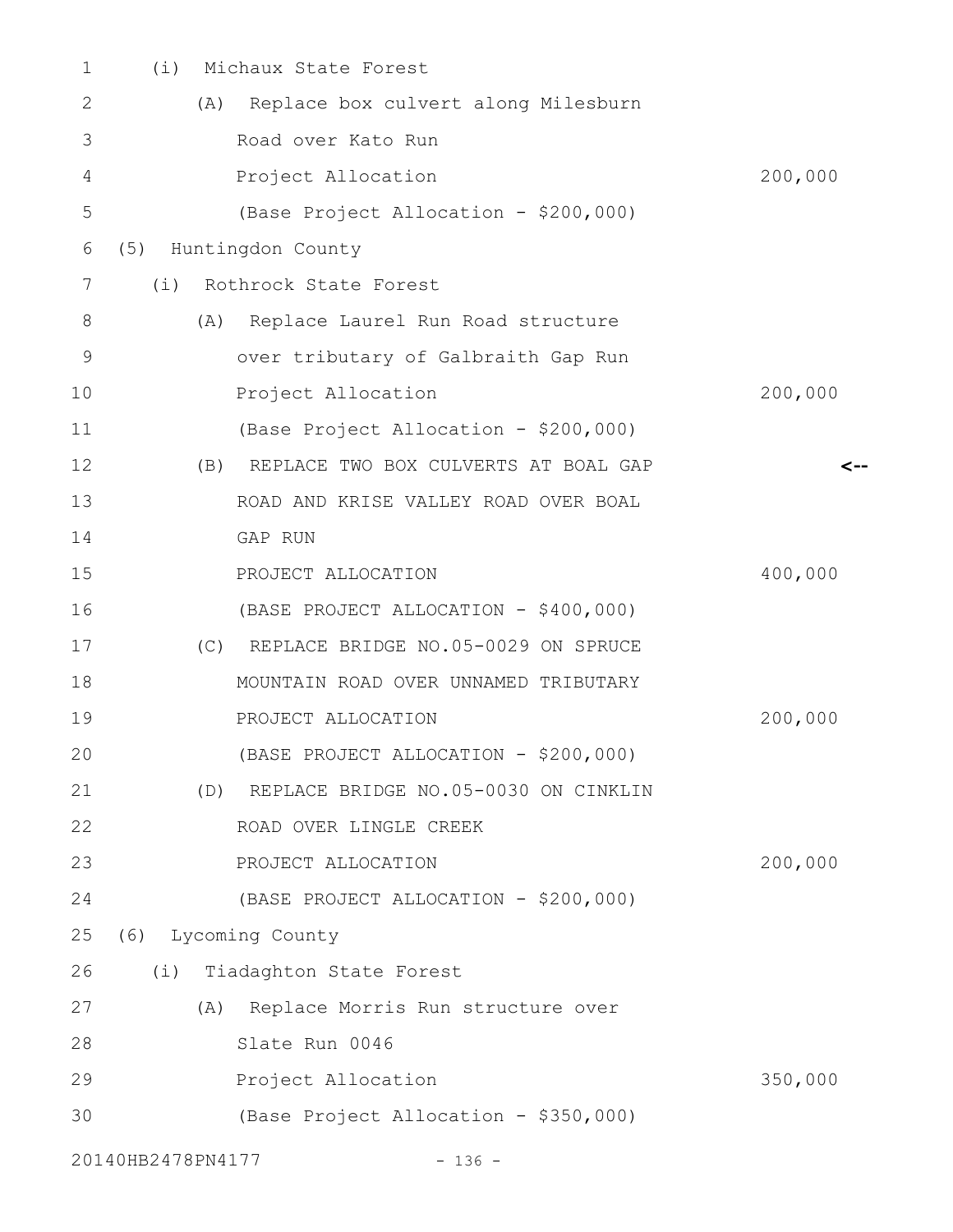| 1  | REPLACE BROWNS RUN ROAD OVER BROWNS<br>(B) |               |
|----|--------------------------------------------|---------------|
| 2  | <b>RUN</b>                                 |               |
| 3  | PROJECT ALLOCATION                         | 200,000       |
| 4  | (BASE PROJECT ALLOCATION - \$200,000)      |               |
| 5  | Monroe County<br>(7)                       |               |
| 6  | (i)<br>Delaware State Forest               |               |
| 7  | (A) Replace Bald Hill Road structure over  |               |
| 8  | unnamed creek                              |               |
| 9  | Project Allocation                         | 200,000       |
| 10 | (Base Project Allocation - \$200,000)      |               |
| 11 | REPLACE TWO CULVERTS NEAR FIVE MILE<br>(B) |               |
| 12 | MEADOW ROAD                                |               |
| 13 | PROJECT ALLOCATION                         | 400,000       |
| 14 | (BASE PROJECT ALLOCATION - \$400,000)      |               |
| 15 | (8) Perry County                           |               |
| 16 | (i)<br>Tuscarora State Forest              |               |
| 17 | (A) Replace Spectacle Gap Road structure   |               |
| 18 | over Spectacle Run and replace Stelzer     |               |
| 19 | Road structure over Black Log Creek        |               |
| 20 | Project Allocation                         | $300,000$ <-- |
| 21 | (Base Project Allocation - \$300,000)      |               |
| 22 | (9) Tioga County                           |               |
| 23 | (i) Tioga State Forest                     |               |
| 24 | (A) Replace Painter Leetonia Road-         |               |
| 25 | structure over Four Mile Run               |               |
| 26 | Project Allocation                         | 320,000       |
| 27 | (Base Project Allocation - \$320,000)      |               |
| 28 | PROJECT ALLOCATION                         | $350,000$ <-- |
| 29 | (BASE PROJECT ALLOCATION - \$350,000)      |               |
| 30 | (9)<br>POTTER COUNTY                       |               |

20140HB2478PN4177 - 137 -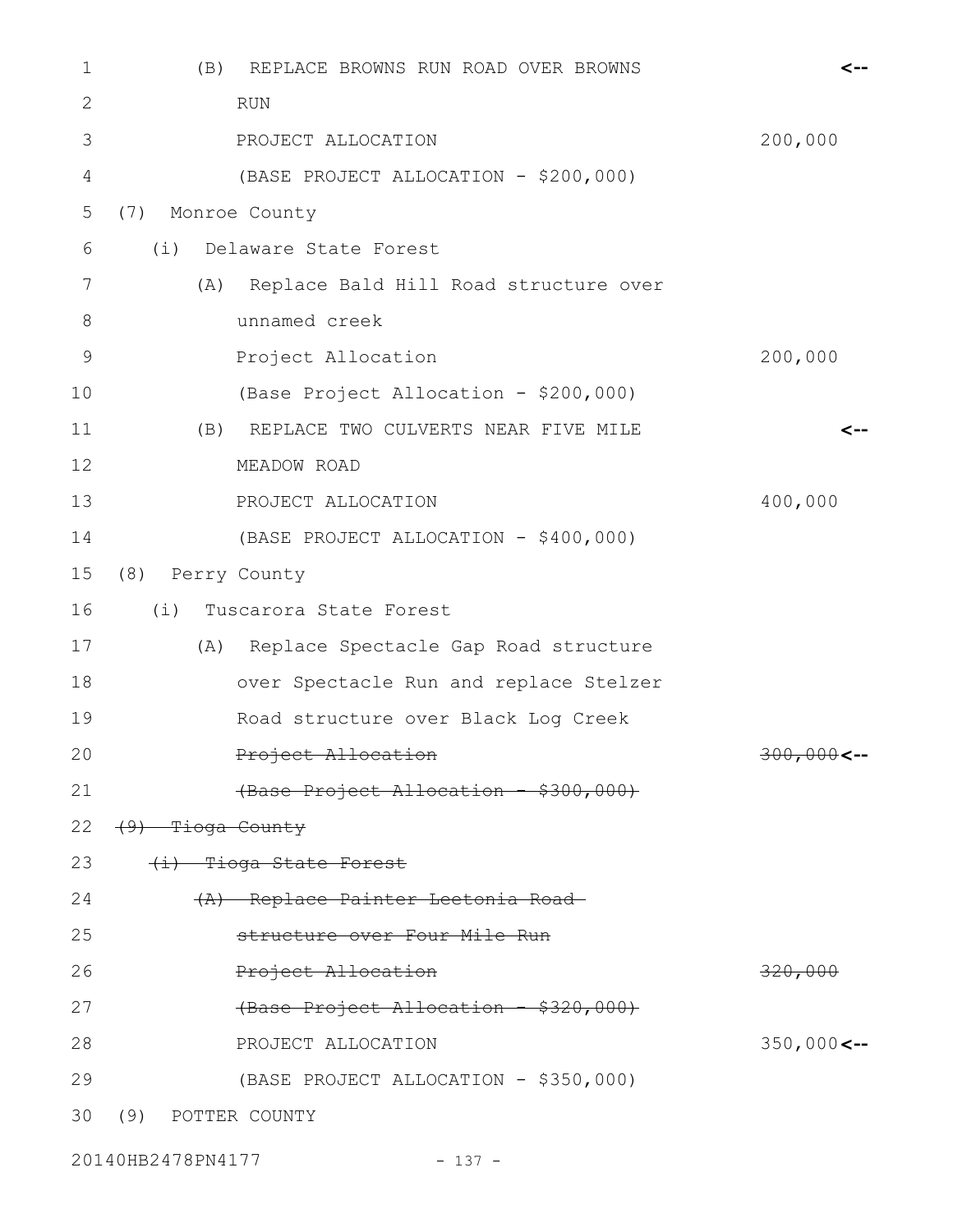| 1  | $(\top)$ | SUSQUEHANNOCK STATE FOREST               |         |
|----|----------|------------------------------------------|---------|
| 2  | (A)      | REPLACE BRIDGE NO.15-9000 ON LEBO        |         |
| 3  |          | ROAD OVER BIG SPRING BRANCH OF LEBO      |         |
| 4  |          | <b>ROAD</b>                              |         |
| 5  |          | PROJECT ALLOCATION                       | 200,000 |
| 6  |          | (BASE PROJECT ALLOCATION - \$200,000)    |         |
| 7  | (10)     | Schuylkill County                        |         |
| 8  | (i)      | Weiser State Forest                      |         |
| 9  | (A)      | Construct south branch trail bridge      |         |
| 10 |          | over south branch of Roaring Creek       |         |
| 11 |          | Project Allocation                       | 300,000 |
| 12 |          | (Base Project Allocation - \$300,000)    |         |
| 13 | (11)     | Somerset County                          |         |
| 14 |          | (i) Forbes State Forest                  |         |
| 15 | (A)      | Replace bridge No.1 and culvert over     |         |
| 16 |          | Lick Hollow                              |         |
| 17 |          | Project Allocation                       | 200,000 |
| 18 |          | (Base Project Allocation - \$200,000)    |         |
| 19 |          | (12) Sullivan County                     |         |
|    |          | 20 (i) Loyalsock State Forest            |         |
| 21 | (A)      | Replace Walker Road structure over       |         |
| 22 |          | east branch of Mill Creek                |         |
| 23 |          | Project Allocation                       | 200,000 |
| 24 |          | (Base Project Allocation - \$200,000)    |         |
| 25 |          | (B) Replace Rock Run Road structure over |         |
| 26 |          | Loyalsock Creek                          |         |
| 27 |          | Project Allocation                       | 300,000 |
| 28 |          | (Base Project Allocation - \$300,000)    |         |
| 29 | (C)      | REHABILITATE MCCARTY ROAD OVER           |         |
| 30 |          | <b>DUTTERS RUN</b>                       |         |
|    |          |                                          |         |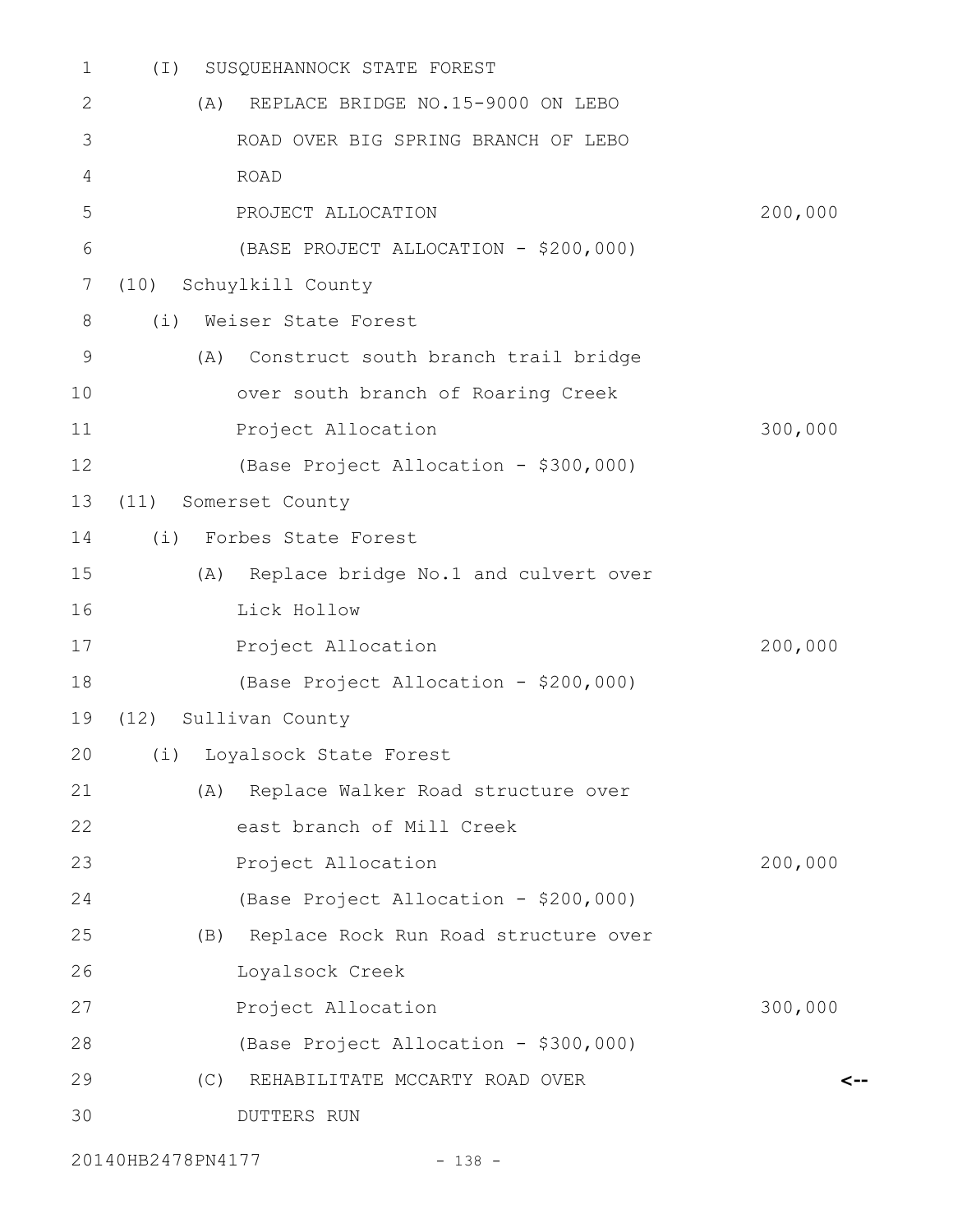| 1           | PROJECT ALLOCATION                                              | 200,000       |
|-------------|-----------------------------------------------------------------|---------------|
| 2           | (BASE PROJECT ALLOCATION - \$200,000)                           |               |
| 3           | (13) TIOGA COUNTY                                               |               |
| 4           | (I) TIOGA STATE FOREST                                          |               |
| 5           | (A) REPLACE PAINTER LEETONIA ROAD                               |               |
| 6           | STRUCTURE OVER FOUR MILE RUN                                    |               |
| 7           | PROJECT ALLOCATION                                              | 320,000       |
| $8\,$       | (BASE PROJECT ALLOCATION - \$320,000)                           |               |
| $\mathsf 9$ | (14)<br>UNION COUNTY                                            |               |
| 10          | (I) BALD EAGLE STATE FOREST                                     |               |
| 11          | (A) REPLACE BRIDGE NO.07-0001 AT HAVICE                         |               |
| 12          | VALLEY ROAD OVER HAVICE CREEK                                   |               |
| 13          | PROJECT ALLOCATION                                              | 320,000       |
| 14          | (BASE PROJECT ALLOCATION - \$320,000)                           |               |
| 15          | (B) REPLACE BRIDGE NO.07-0025 AT SWIFT                          |               |
| 16          | RUN ROAD OVER SWIFT RUN                                         |               |
| 17          | PROJECT ALLOCATION                                              | 320,000       |
| 18          | (BASE PROJECT ALLOCATION - \$320,000)                           |               |
| 19          | (C) REPLACE BRIDGE NO.07-9006 AT ENGLE                          |               |
| 20          | ROAD OVER WHITE DEER CREEK                                      |               |
| 21          | PROJECT ALLOCATION                                              | 200,000       |
| 22          | (BASE PROJECT ALLOCATION - \$200,000)                           |               |
| 23          | Section 11. Itemization of Motor License Fund projects.         |               |
| 24          | Projects in the category of Motor License Fund projects to be   |               |
| 25          | constructed by the Department of Transportation, its successors |               |
| 26          | or assigns, and to be financed by current revenues are hereby   |               |
| 27          | itemized, together with their respective estimated costs, as    |               |
| 28          | follows:                                                        |               |
| 29          |                                                                 | Total Project |
| 30          | Project                                                         | Allocation    |
|             | 20140HB2478PN4177<br>$-139 -$                                   |               |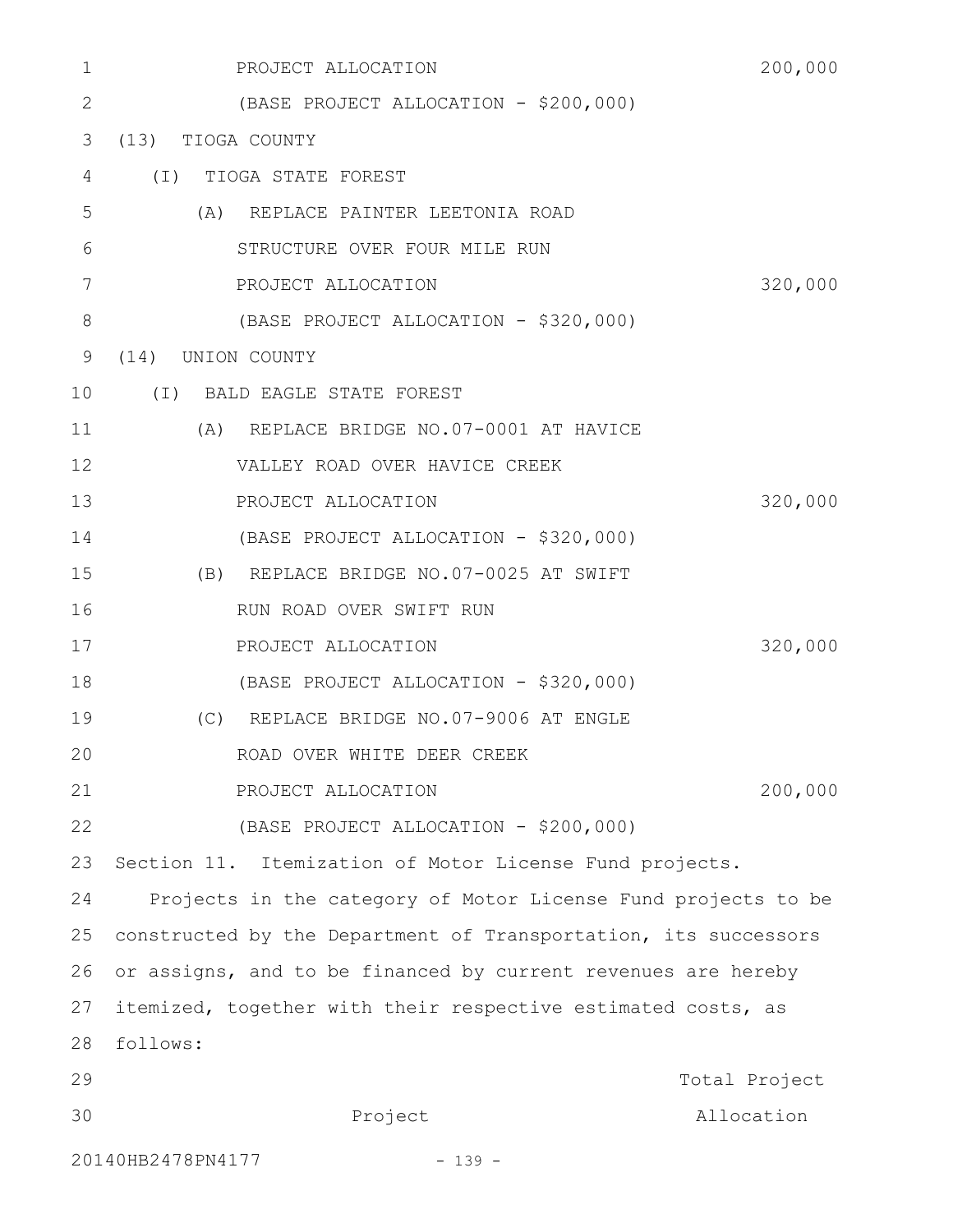(1) Adams County 1

| 2             | Adams County Maintenance Facility<br>(i)     |            |
|---------------|----------------------------------------------|------------|
| 3             | Construct new storage building,<br>(A)       |            |
| 4             | including site purchase, development,        |            |
| 5             | design and site work                         |            |
| 6             | Project Allocation                           | 3,000,000  |
| 7             | (Base Project Allocation - \$1,750,000)      |            |
| 8             | $(Land Allocation - $750,000)$               |            |
| $\mathcal{G}$ | (Design & Contingencies - \$500,000)         |            |
| 10            | (2) Allegheny County                         |            |
| 11            | Allegheny County Maintenance Facility<br>(i) |            |
| 12            | (A)<br>Construct new storage building,       |            |
| 13            | including site purchase, development,        |            |
| 14            | design and site work                         |            |
| 15            | Project Allocation                           | 3,000,000  |
| 16            | (Base Project Allocation - \$2,400,000)      |            |
| 17            | (Land Allocation - $$100,000)$               |            |
| 18            | (Design & Contingencies - \$500,000)         |            |
| 19            | Allegheny County Maintenance Garage<br>(i)   |            |
| 20            | Develop new stockpile, including site<br>(A) |            |
| 21            | purchase, development, design and            |            |
| 22            | construction of all required buildings       |            |
| 23            | Project Allocation                           | 13,000,000 |
| 24            | (Base Project Allocation -                   |            |
| 25            | \$10,500,000                                 |            |
| 26            | (Land Allocation - $$2,000,000)$             |            |
| 27            | (Design & Contingencies - \$500,000)         |            |
| 28            | Allegheny County Stockpile Facility<br>(iii) |            |
| 29            | Construct two new salt storage<br>(A)        |            |
| 30            | buildings                                    |            |
|               |                                              |            |

20140HB2478PN4177 - 140 -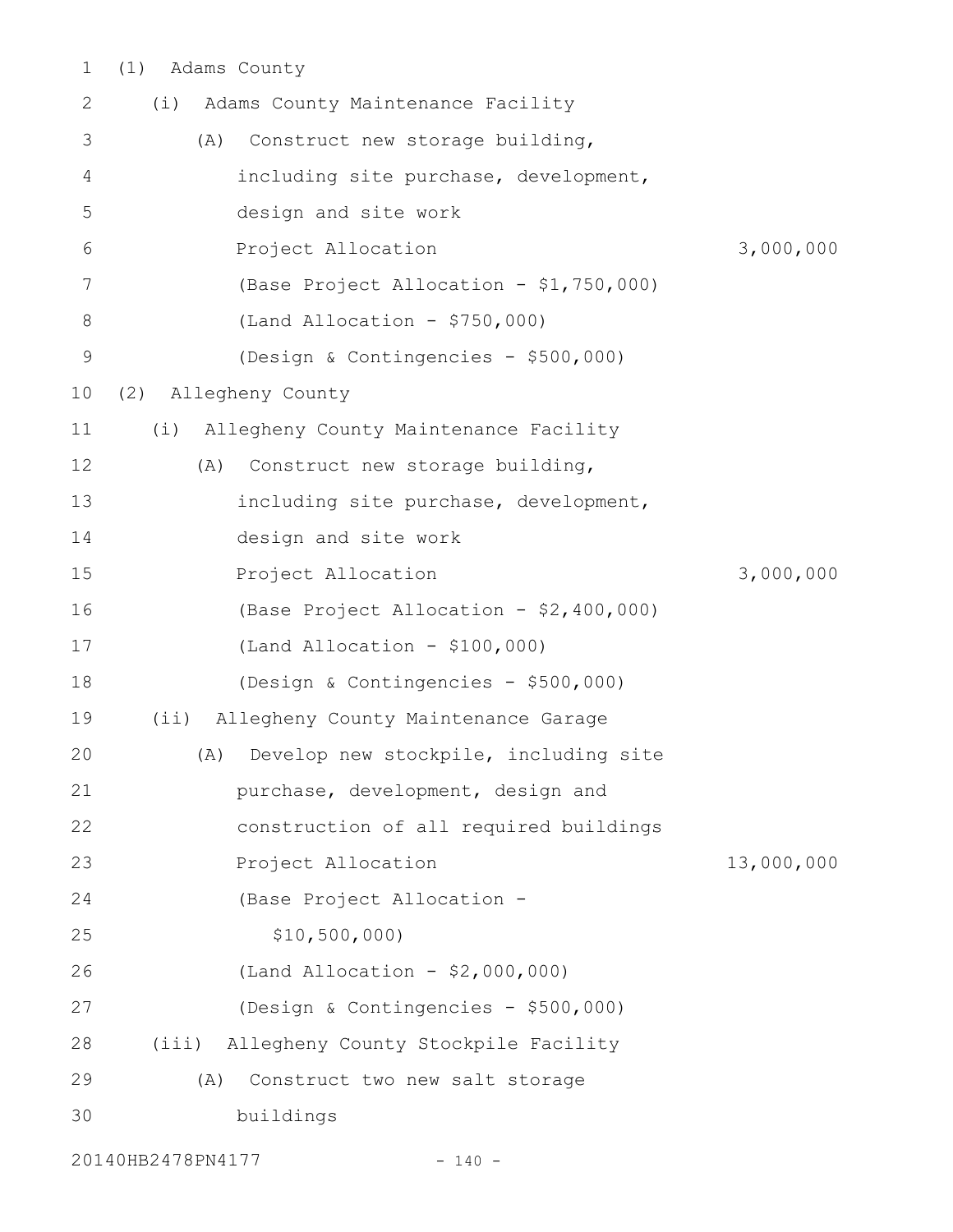| 1            | Project Allocation                           | 1,000,000 |
|--------------|----------------------------------------------|-----------|
| $\mathbf{2}$ | (Base Project Allocation - \$900,000)        |           |
| 3            | (Design & Contingencies - \$100,000)         |           |
| 4            | Armstrong County<br>(3)                      |           |
| 5            | Armstrong County Maintenance Facility<br>(i) |           |
| 6            | Develop new stockpile, including site<br>(A) |           |
| 7            | purchase, development, design and            |           |
| 8            | construction of all required buildings       |           |
| $\mathsf 9$  | Project Allocation                           | 3,000,000 |
| 10           | (Base Project Allocation - \$1,750,000)      |           |
| 11           | $(Land Allocation - $750,000)$               |           |
| 12           | (Design & Contingencies - \$500,000)         |           |
| 13           | (4)<br>Beaver County                         |           |
| 14           | Beaver County Maintenance Facility<br>(i)    |           |
| 15           | (A)<br>Construct new storage building,       |           |
| 16           | including site purchase, development,        |           |
| 17           | design and site work                         |           |
| 18           | Project Allocation                           | 3,000,000 |
| 19           | (Base Project Allocation - \$2,400,000)      |           |
| 20           | $(Land Allocation - $100,000)$               |           |
| 21           | (Design & Contingencies - \$500,000)         |           |
| 22           | (i)<br>Beaver County Maintenance Garage      |           |
| 23           | Construct new stockpile, including<br>(A)    |           |
| 24           | site purchase, development, design and       |           |
| 25           | construction of all required buildings       |           |
| 26           | Project Allocation                           | 2,200,000 |
| 27           | (Base Project Allocation - \$2,000,000)      |           |
| 28           | $(Land Allocation - $100,000)$               |           |
| 29           | (Design & Contingencies - \$100,000)         |           |
| 30           | Bedford County<br>(5)                        |           |
|              |                                              |           |

20140HB2478PN4177 - 141 -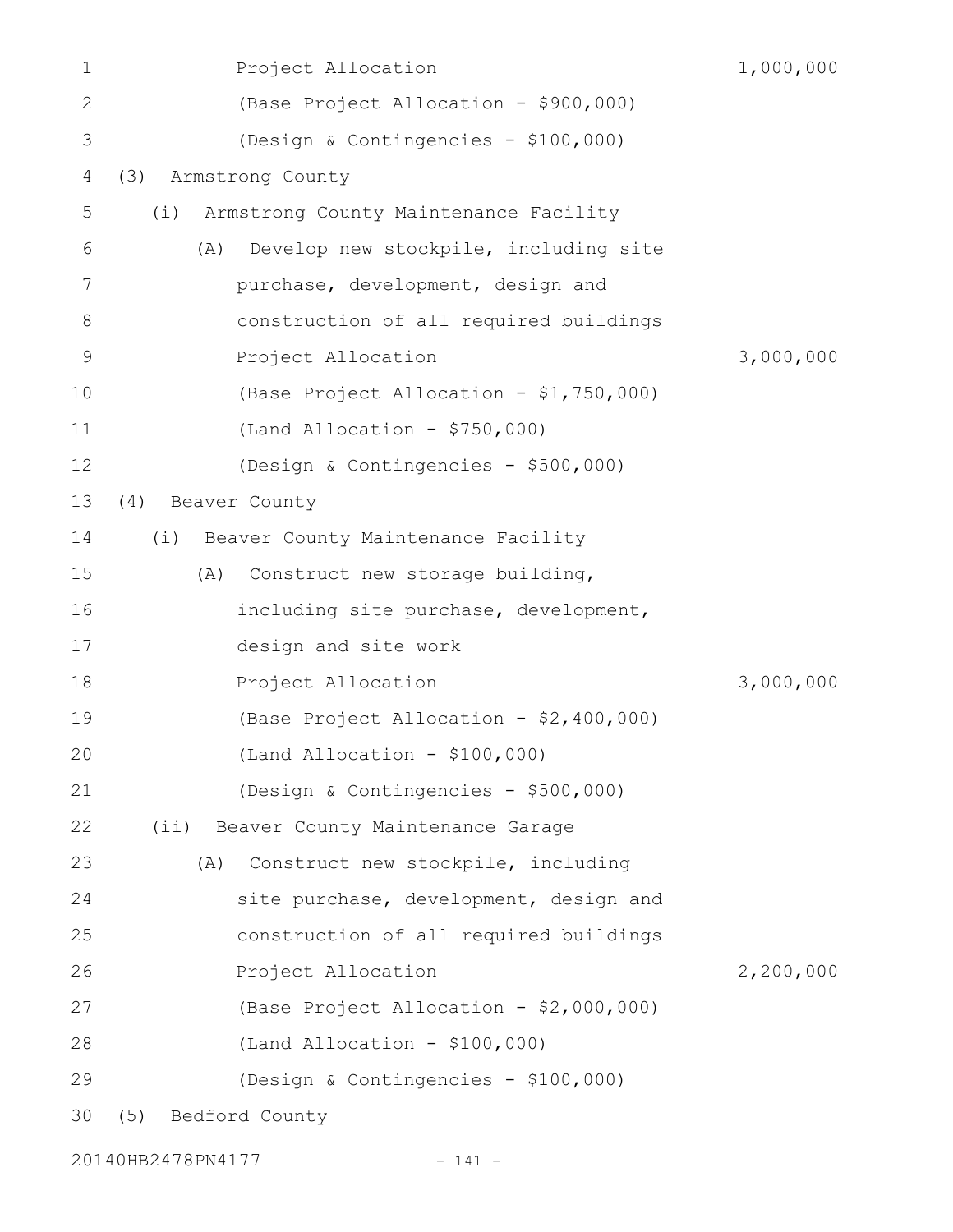| 1  | (i)               | Bedford County Maintenance Facility     |           |
|----|-------------------|-----------------------------------------|-----------|
| 2  | (A)               | Construct new stockpile, including      |           |
| 3  |                   | site purchase, development, design and  |           |
| 4  |                   | construction of all required buildings  |           |
| 5  |                   | Project Allocation                      | 3,000,000 |
| 6  |                   | (Base Project Allocation - \$2,400,000) |           |
| 7  |                   | $(Land Allocation - $100,000)$          |           |
| 8  |                   | (Design & Contingencies - \$500,000)    |           |
| 9  | (i)               | Bedford County Stockpile Facility       |           |
| 10 | (A)               | Construct two new salt storage          |           |
| 11 |                   | buildings                               |           |
| 12 |                   | Project Allocation                      | 1,000,000 |
| 13 |                   | (Base Project Allocation - \$900,000)   |           |
| 14 |                   | (Design & Contingencies - \$100,000)    |           |
| 15 | (6) Blair County  |                                         |           |
| 16 |                   | (i) Blair County Stockpile Facility     |           |
| 17 | (A)               | Construct two new salt storage          |           |
| 18 |                   | buildings                               |           |
| 19 |                   | Project Allocation                      | 1,000,000 |
| 20 |                   | (Base Project Allocation - \$900,000)   |           |
| 21 |                   | (Design & Contingencies - \$100,000)    |           |
| 22 | (7) Berks County  |                                         |           |
| 23 |                   | (i) Berks County Maintenance Facility   |           |
| 24 | (A)               | Construct new storage building,         |           |
| 25 |                   | including site purchase, development,   |           |
| 26 |                   | design and site work                    |           |
| 27 |                   | Project Allocation                      | 3,000,000 |
| 28 |                   | (Base Project Allocation - \$1,750,000) |           |
| 29 |                   | $(Land Allocation - $750,000)$          |           |
| 30 |                   | (Design & Contingencies - \$500,000)    |           |
|    | 20140HB2478PN4177 | $-142 -$                                |           |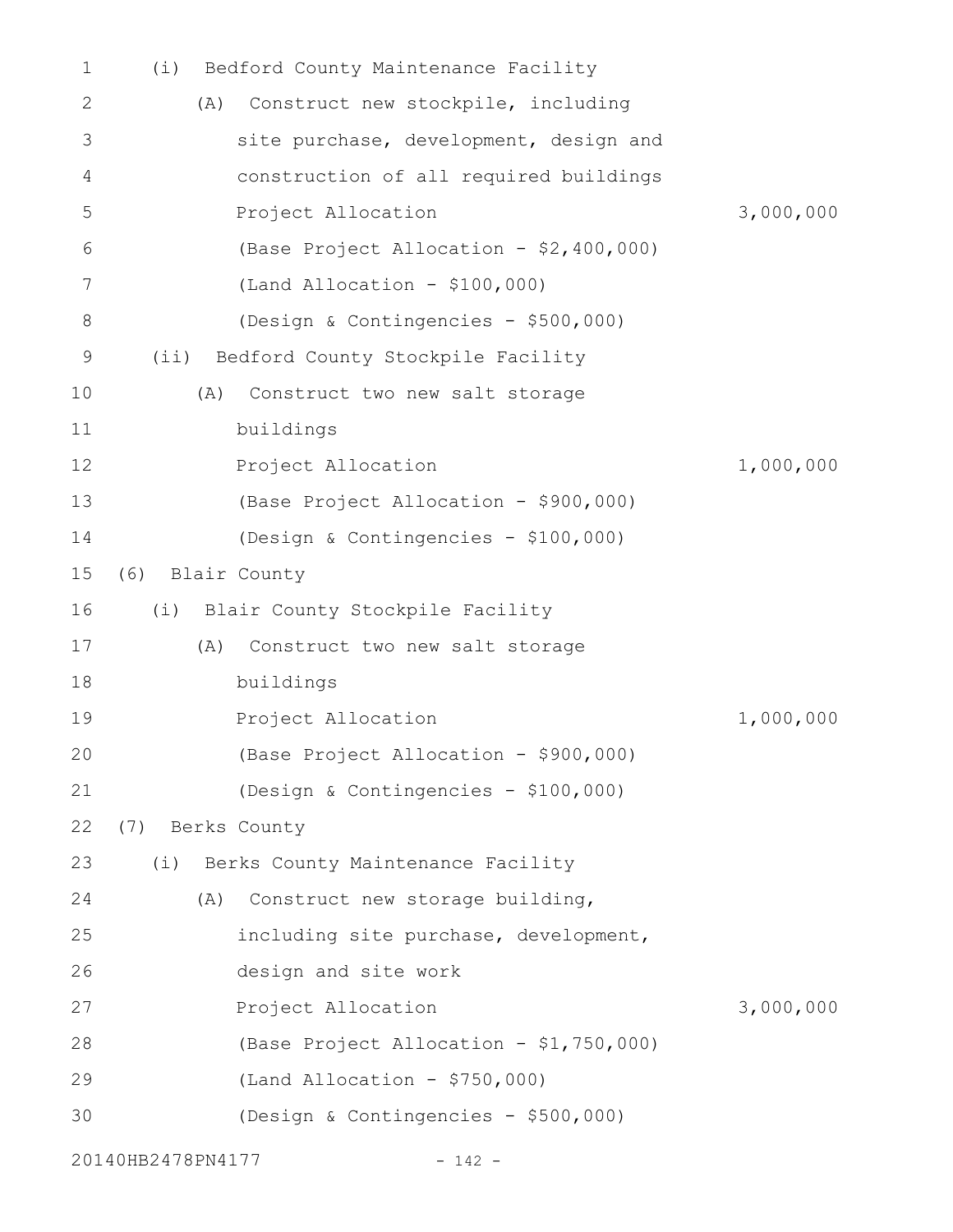(8) Bucks County 1

| $\mathbf{2}$ | (i)               | Bucks County Maintenance Facility       |            |
|--------------|-------------------|-----------------------------------------|------------|
| 3            | (A)               | Construct new storage building,         |            |
| 4            |                   | including site purchase, development,   |            |
| 5            |                   | design and site work                    |            |
| 6            |                   | Project Allocation                      | 3,000,000  |
| 7            |                   | (Base Project Allocation - \$1,750,000) |            |
| $8\,$        |                   | $(Land$ Allocation - \$750,000)         |            |
| $\mathsf 9$  |                   | (Design & Contingencies - \$500,000)    |            |
| 10<br>(9)    |                   | Butler County                           |            |
| 11           | (i)               | Butler County Maintenance Facility      |            |
| 12           | (A)               | Develop new stockpile, including site   |            |
| 13           |                   | purchase, development, design and       |            |
| 14           |                   | construction of all required buildings  |            |
| 15           |                   | Project Allocation                      | 3,000,000  |
| 16           |                   | (Base Project Allocation - \$1,750,000) |            |
| 17           |                   | $(Land Allocation - $750,000)$          |            |
| 18           |                   | (Design & Contingencies - \$500,000)    |            |
| 19           | $(i$ i)           | Butler County Stockpile Facility        |            |
| 20           | (A)               | Construct new salt storage building     |            |
| 21           |                   | Project Allocation                      | 500,000    |
| 22           |                   | (Base Project Allocation - \$450,000)   |            |
| 23           |                   | (Design & Contingencies - \$50,000)     |            |
| 24           | (10)              | Cambria County                          |            |
| 25           | (i)               | Cambria County Maintenance Garage       |            |
| 26           | (A)               | Construct new stockpile, including      |            |
| 27           |                   | site purchase, development, design and  |            |
| 28           |                   | construction of all required buildings  |            |
| 29           |                   | Project Allocation                      | 15,000,000 |
| 30           |                   | (Base Project Allocation -              |            |
|              | 20140HB2478PN4177 | $- 143 -$                               |            |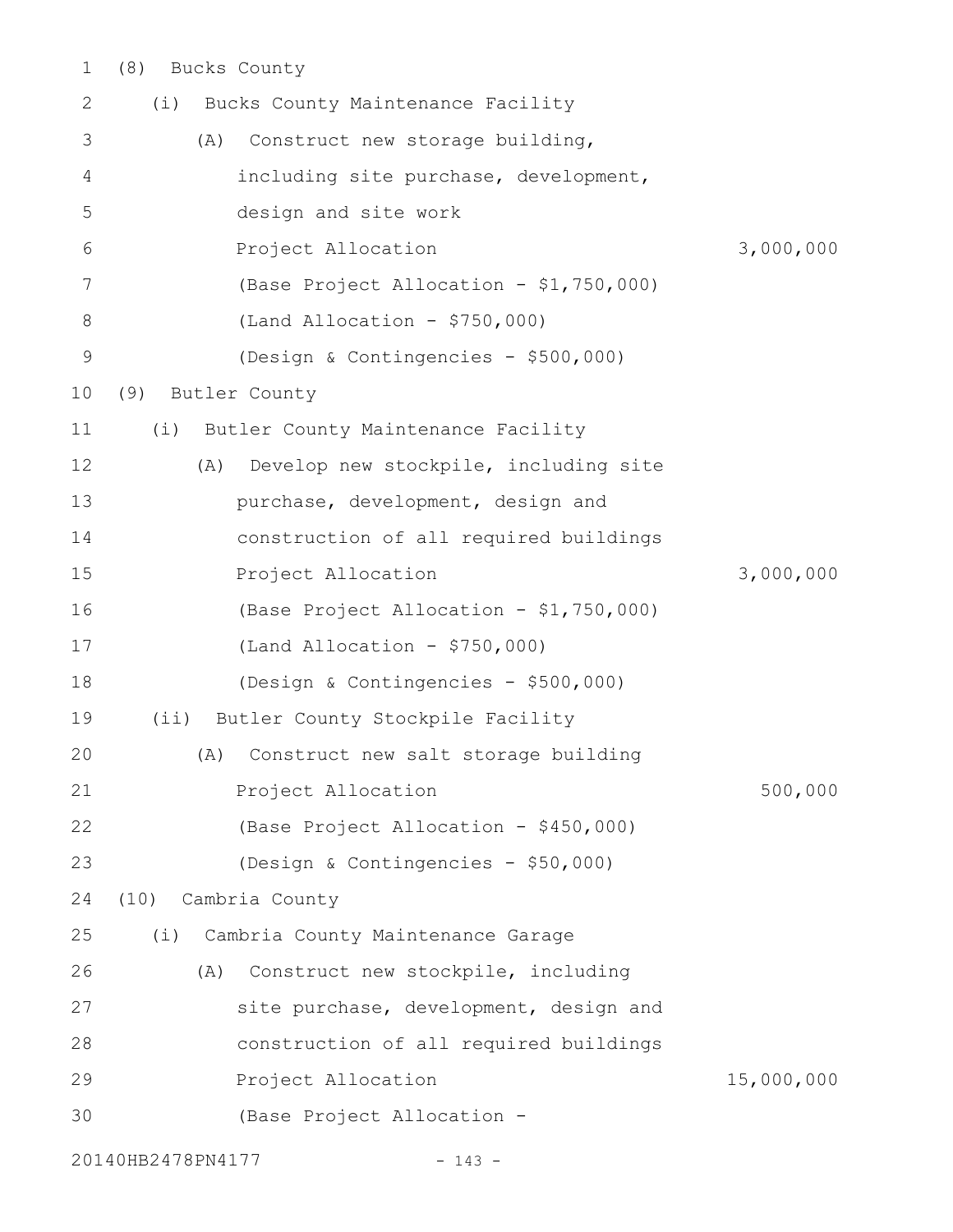| $\mathbf 1$  | \$12,500,000                                 |           |
|--------------|----------------------------------------------|-----------|
| $\mathbf{2}$ | (Land Allocation - $$2,000,000)$             |           |
| 3            | (Design & Contingencies - \$500,000)         |           |
| 4            | Cameron County<br>(11)                       |           |
| 5            | Cameron County Bridgebeam Facility<br>(i)    |           |
| 6            | Renovate and expand current facility,<br>(A) |           |
| 7            | including upgrading building systems,        |           |
| 8            | roof repair and energy-efficiency            |           |
| 9            | measures                                     |           |
| 10           | Project Allocation                           | 3,000,000 |
| 11           | (Base Project Allocation - \$2,750,000)      |           |
| 12           | (Design & Contingencies - \$250,000)         |           |
| 13           | Cameron County Maintenance Facility<br>(i)   |           |
| 14           | Construct new storage building,<br>(A)       |           |
| 15           | including site purchase, development,        |           |
| 16           | design and site work                         |           |
| 17           | Project Allocation                           | 3,000,000 |
| 18           | (Base Project Allocation - \$1,750,000)      |           |
| 19           | (Land Allocation - $$750,000)$               |           |
| 20           | (Design & Contingencies - \$500,000)         |           |
| 21           | (iii) Cameron County Stockpile Facility      |           |
| 22           | (A) Construct new salt storage building      |           |
| 23           | Project Allocation                           | 500,000   |
| 24           | (Base Project Allocation - \$450,000)        |           |
| 25           | (Design & Contingencies - \$50,000)          |           |
| 26           | Carbon County<br>(12)                        |           |
| 27           | Carbon County Maintenance Facility<br>(i)    |           |
| 28           | (A) Construct new storage building,          |           |
| 29           | including site purchase, development,        |           |
| 30           | design and site work                         |           |
|              | 20140HB2478PN4177<br>$-144 -$                |           |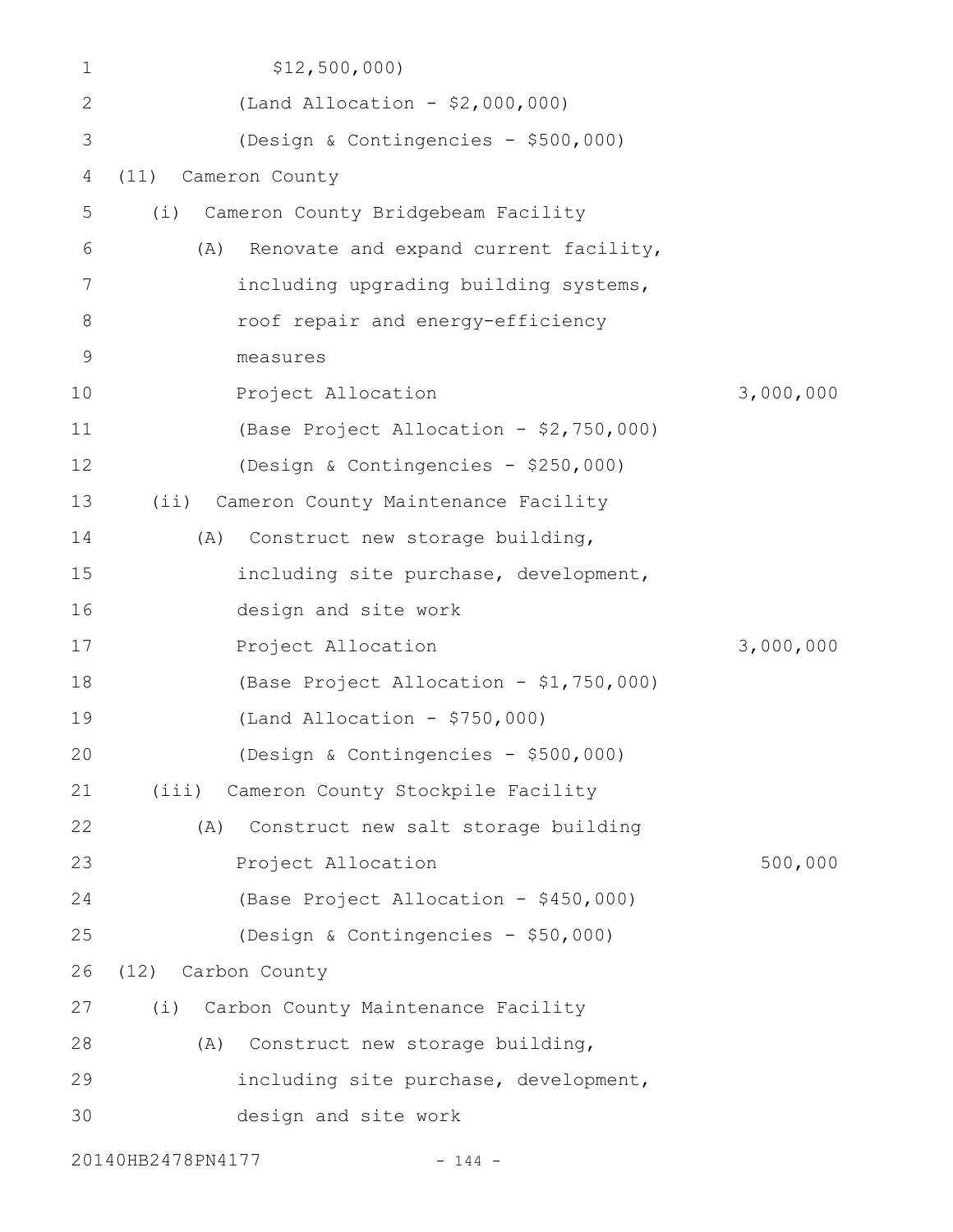| 1              |                   | Project Allocation                         | 3,000,000 |
|----------------|-------------------|--------------------------------------------|-----------|
| $\mathbf{2}$   |                   | (Base Project Allocation - \$1,750,000)    |           |
| 3              |                   | $(Land$ Allocation - \$750,000)            |           |
| $\overline{4}$ |                   | (Design & Contingencies - \$500,000)       |           |
| 5              | (13)              | Centre County                              |           |
| 6              | (i)               | Centre County Maintenance Facility         |           |
| 7              | (A)               | Construct new storage building,            |           |
| 8              |                   | including site purchase, development,      |           |
| $\mathsf 9$    |                   | design and site work                       |           |
| 10             |                   | Project Allocation                         | 3,000,000 |
| 11             |                   | (Base Project Allocation - \$1,750,000)    |           |
| 12             |                   | $(Land$ Allocation - \$750,000)            |           |
| 13             |                   | (Design & Contingencies - \$500,000)       |           |
| 14             |                   | (ii) Centre County Stockpile Facility      |           |
| 15             | (A)               | Construct new salt storage building        |           |
| 16             |                   | Project Allocation                         | 500,000   |
| 17             |                   | (Base Project Allocation - \$450,000)      |           |
| 18             |                   | (Design & Contingencies - \$50,000)        |           |
| 19             |                   | (14) Chester County                        |           |
|                |                   | 20 (i) Chester County Maintenance Facility |           |
| 21             | (A)               | Construct new storage building,            |           |
| 22             |                   | including site purchase, development,      |           |
| 23             |                   | design and site work                       |           |
| 24             |                   | Project Allocation                         | 3,000,000 |
| 25             |                   | (Base Project Allocation - \$1,750,000)    |           |
| 26             |                   | $(Land Allocation - $750,000)$             |           |
| 27             |                   | (Design & Contingencies - \$500,000)       |           |
| 28             |                   | (15) Clarion County                        |           |
| 29             | (i)               | Clarion County Maintenance Garage          |           |
| 30             | (A)               | Construct new stockpile, including         |           |
|                | 20140HB2478PN4177 | $-145 -$                                   |           |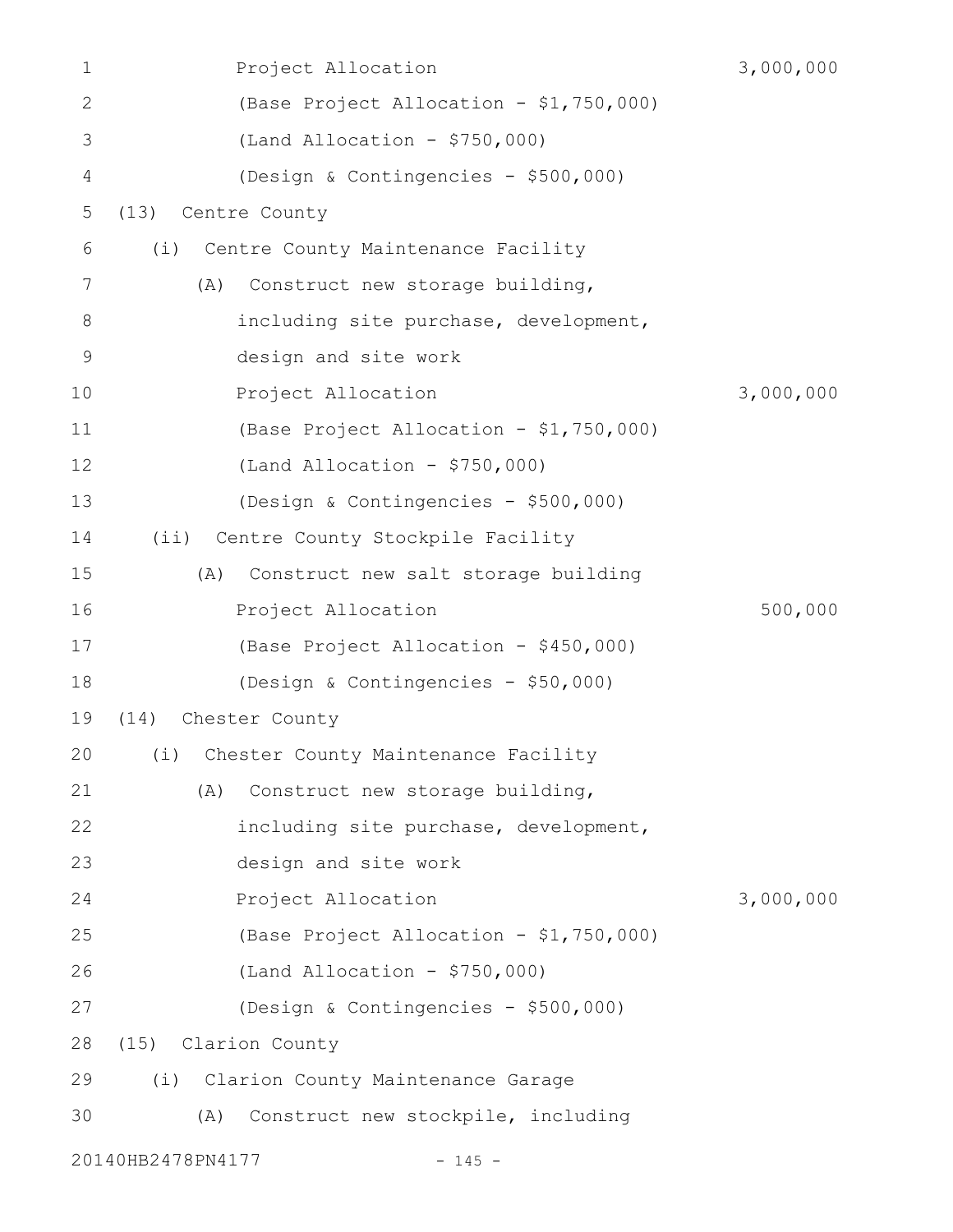| 1           |                        | site purchase, development, design and  |            |
|-------------|------------------------|-----------------------------------------|------------|
| 2           |                        | construction of all required buildings  |            |
| 3           | Project Allocation     |                                         | 15,000,000 |
| 4           |                        | (Base Project Allocation -              |            |
| 5           | \$12,500,000           |                                         |            |
| 6           |                        | (Land Allocation - $$2,000,000)$        |            |
| 7           |                        | (Design & Contingencies - \$500,000)    |            |
| 8           | (i)                    | Clarion County Maintenance Facility     |            |
| $\mathsf 9$ | (A)                    | Construct new stockpile, including      |            |
| 10          |                        | site purchase, development, design and  |            |
| 11          |                        | construction of all required buildings  |            |
| 12          | Project Allocation     |                                         | 3,000,000  |
| 13          |                        | (Base Project Allocation - \$1,750,000) |            |
| 14          |                        | (Land Allocation - $$750,000$ )         |            |
| 15          |                        | (Design & Contingencies - \$500,000)    |            |
| 16          | (iii)                  | Clarion County Stockpile Facility       |            |
| 17          | (A)                    | Construct new salt storage building     |            |
| 18          | Project Allocation     |                                         | 500,000    |
| 19          |                        | (Base Project Allocation - \$450,000)   |            |
| 20          |                        | (Design & Contingencies - \$50,000)     |            |
| 21          | Clinton County<br>(16) |                                         |            |
| 22          | (i)                    | Clinton County Maintenance Facility     |            |
| 23          | (A)                    | Renovate and expand storage building,   |            |
| 24          |                        | including building systems, roof        |            |
| 25          |                        | replacement and energy-efficiency       |            |
| 26          | measures               |                                         |            |
| 27          | Project Allocation     |                                         | 2,500,000  |
| 28          |                        | (Base Project Allocation - \$2,000,000) |            |
| 29          |                        | (Design & Contingencies - \$500,000)    |            |
| 30          | (B)                    | Construct new storage building,         |            |
|             | 20140HB2478PN4177      | $-146 -$                                |            |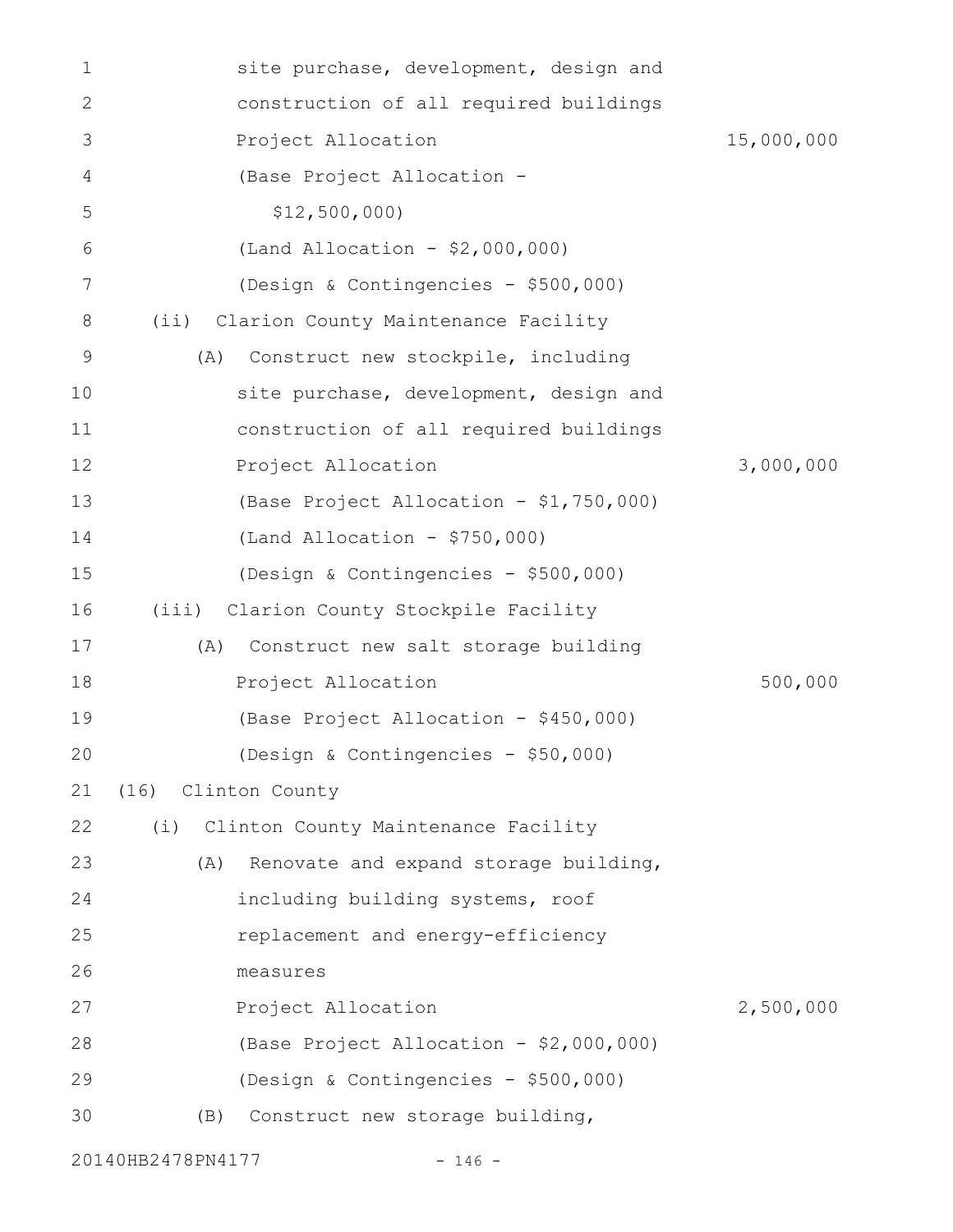| 1              |                   | including site purchase, development,     |           |
|----------------|-------------------|-------------------------------------------|-----------|
| 2              |                   | design and site work                      |           |
| 3              |                   | Project Allocation                        | 3,000,000 |
| $\overline{4}$ |                   | (Base Project Allocation - \$1,750,000)   |           |
| 5              |                   | $(Land Allocation - $750,000)$            |           |
| 6              |                   | (Design & Contingencies - \$500,000)      |           |
| 7              | (17)              | Columbia County                           |           |
| 8              | (i)               | Columbia County Maintenance Facility      |           |
| 9              | (A)               | Develop new stockpile, including site     |           |
| 10             |                   | purchase, development, design and         |           |
| 11             |                   | construction of all required buildings    |           |
| 12             |                   | Project Allocation                        | 3,000,000 |
| 13             |                   | (Base Project Allocation - \$1,750,000)   |           |
| 14             |                   | (Land Allocation - $$750,000$ )           |           |
| 15             |                   | (Design & Contingencies - \$500,000)      |           |
| 16             | (18)              | Crawford County                           |           |
| 17             | (i)               | Crawford County Bridgebeam Facility       |           |
| 18             | (A)               | Renovate and expand current facility,     |           |
| 19             |                   | including upgrading building systems,     |           |
| 20             |                   | roof repair and energy-efficiency         |           |
| 21             |                   | measures                                  |           |
| 22             |                   | Project Allocation                        | 3,000,000 |
| 23             |                   | (Base Project Allocation - \$2,750,000)   |           |
| 24             |                   | (Design & Contingencies - \$250,000)      |           |
| 25             |                   | (ii) Crawford County Maintenance Facility |           |
| 26             | (A)               | Construct new storage building,           |           |
| 27             |                   | including site purchase, development,     |           |
| 28             |                   | design and site work                      |           |
| 29             |                   | Project Allocation                        | 3,000,000 |
| 30             |                   | (Base Project Allocation - \$1,750,000)   |           |
|                | 20140HB2478PN4177 | $-147 -$                                  |           |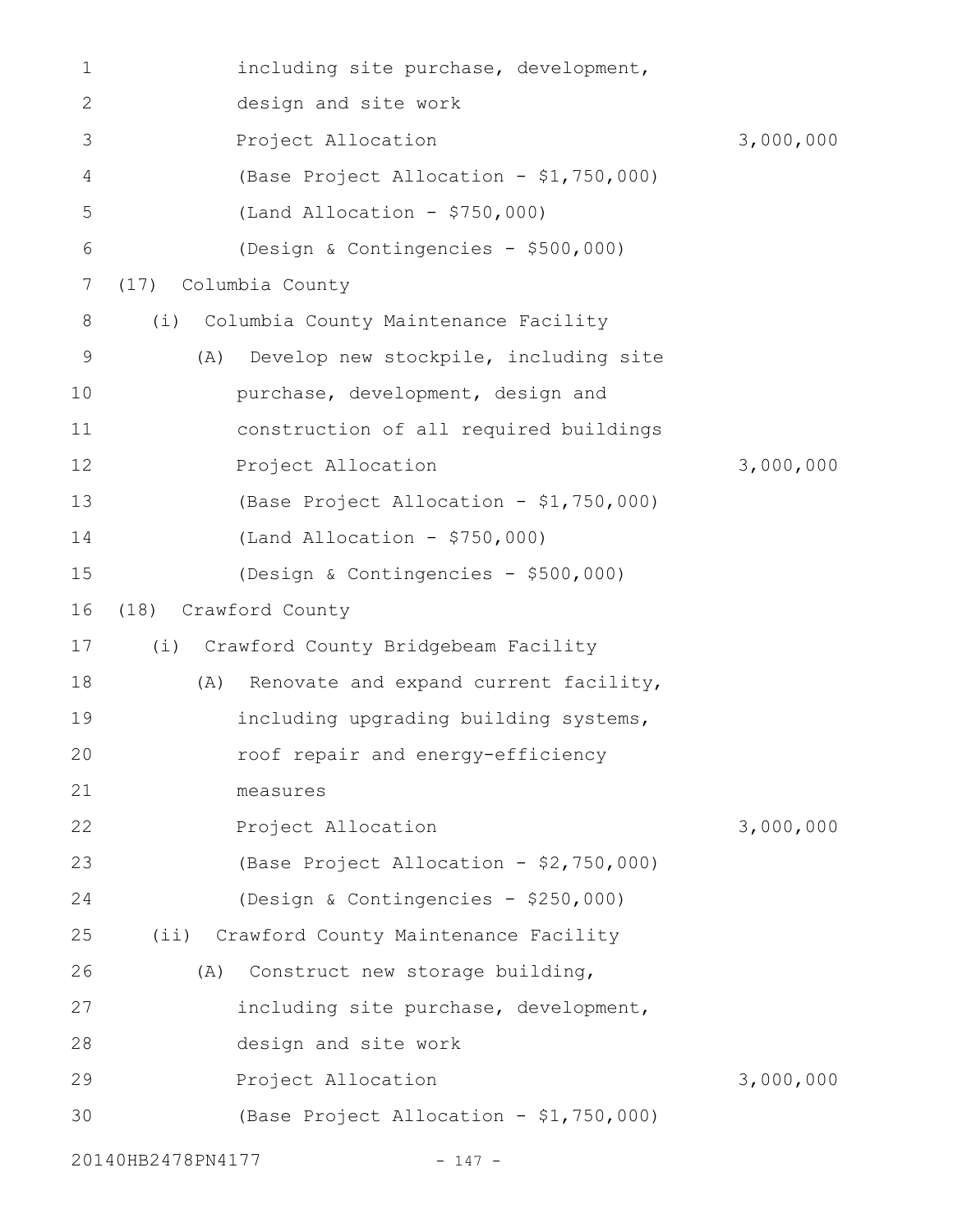| 1            | $(Land$ Allocation - \$750,000)               |           |
|--------------|-----------------------------------------------|-----------|
| $\mathbf{2}$ | (Design & Contingencies - \$500,000)          |           |
| 3            | Crawford County Stockpile Facility<br>(iii)   |           |
| 4            | Construct new salt storage building<br>(A)    |           |
| 5            | Project Allocation                            | 500,000   |
| 6            | (Base Project Allocation - \$450,000)         |           |
| 7            | (Design & Contingencies - \$50,000)           |           |
| 8            | Cumberland County<br>(19)                     |           |
| 9            | Cumberland County Maintenance Facility<br>(i) |           |
| 10           | Construct new storage building,<br>(A)        |           |
| 11           | including site purchase, development,         |           |
| 12           | design and site work                          |           |
| 13           | Project Allocation                            | 3,000,000 |
| 14           | (Base Project Allocation - \$1,750,000)       |           |
| 15           | (Land Allocation - $$750,000$ )               |           |
| 16           | (Design & Contingencies - \$500,000)          |           |
| 17           | Dauphin County<br>(20)                        |           |
| 18           | Dauphin County Maintenance Facility<br>(i)    |           |
| 19           | Construct new storage building,<br>(A)        |           |
| 20           | including site purchase, development,         |           |
| 21           | design and site work                          |           |
| 22           | Project Allocation                            | 3,000,000 |
| 23           | (Base Project Allocation - \$1,750,000)       |           |
| 24           | $(Land$ Allocation - \$750,000)               |           |
| 25           | (Design & Contingencies - \$500,000)          |           |
| 26           | (21) Delaware County                          |           |
| 27           | Delaware County Maintenance Facility<br>(i)   |           |
| 28           | Construct new storage building,<br>(A)        |           |
| 29           | including site purchase, development,         |           |
| 30           | design and site work                          |           |
|              | 20140HB2478PN4177<br>$-148 -$                 |           |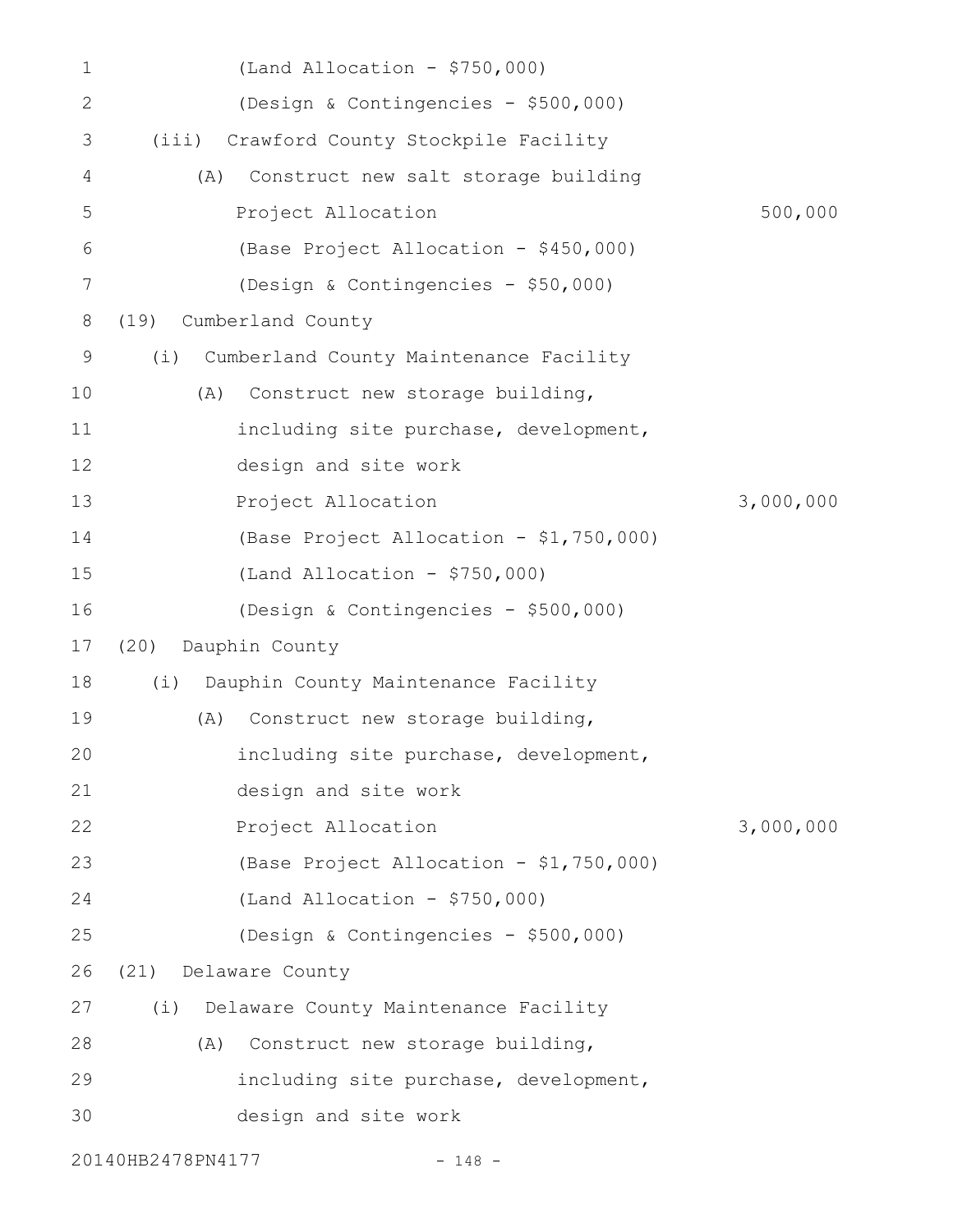| $\mathbf 1$ | Project Allocation                           | 3,000,000  |
|-------------|----------------------------------------------|------------|
| 2           | (Base Project Allocation - \$1,750,000)      |            |
| 3           | (Land Allocation - $$750,000$ )              |            |
| 4           | (Design & Contingencies - \$500,000)         |            |
| 5           | Elk County<br>(22)                           |            |
| 6           | Elk County Maintenance Garage<br>(i)         |            |
| 7           | Renovate and expand storage building,<br>(A) |            |
| 8           | including upgrading building systems,        |            |
| 9           | roof replacement and energy-efficiency       |            |
| 10          | measures                                     |            |
| 11          | Project Allocation                           | 2,500,000  |
| 12          | (Base Project Allocation - \$2,000,000)      |            |
| 13          | (Design & Contingencies - \$500,000)         |            |
| 14          | Elk County Maintenance Facility<br>$(i$ i)   |            |
| 15          | Develop new stockpile, including site<br>(A) |            |
| 16          | purchase, development, design and            |            |
| 17          | construction of all required buildings       |            |
| 18          | Project Allocation                           | 3,000,000  |
| 19          | (Base Project Allocation - \$1,750,000)      |            |
| 20          | $(Land Allocation - $750,000)$               |            |
| 21          | (Design & Contingencies - \$500,000)         |            |
| 22          | (23) Erie County                             |            |
| 23          | (i) Erie County Maintenance Garage           |            |
| 24          | Construct new storage building,<br>(A)       |            |
| 25          | including site purchase, development,        |            |
| 26          | design and site work                         |            |
| 27          | Project Allocation                           | 15,000,000 |
| 28          | (Base Project Allocation -                   |            |
| 29          | \$12,500,000                                 |            |
| 30          | (Land Allocation - $$2,000,000)$             |            |
|             | 20140HB2478PN4177<br>$-149 -$                |            |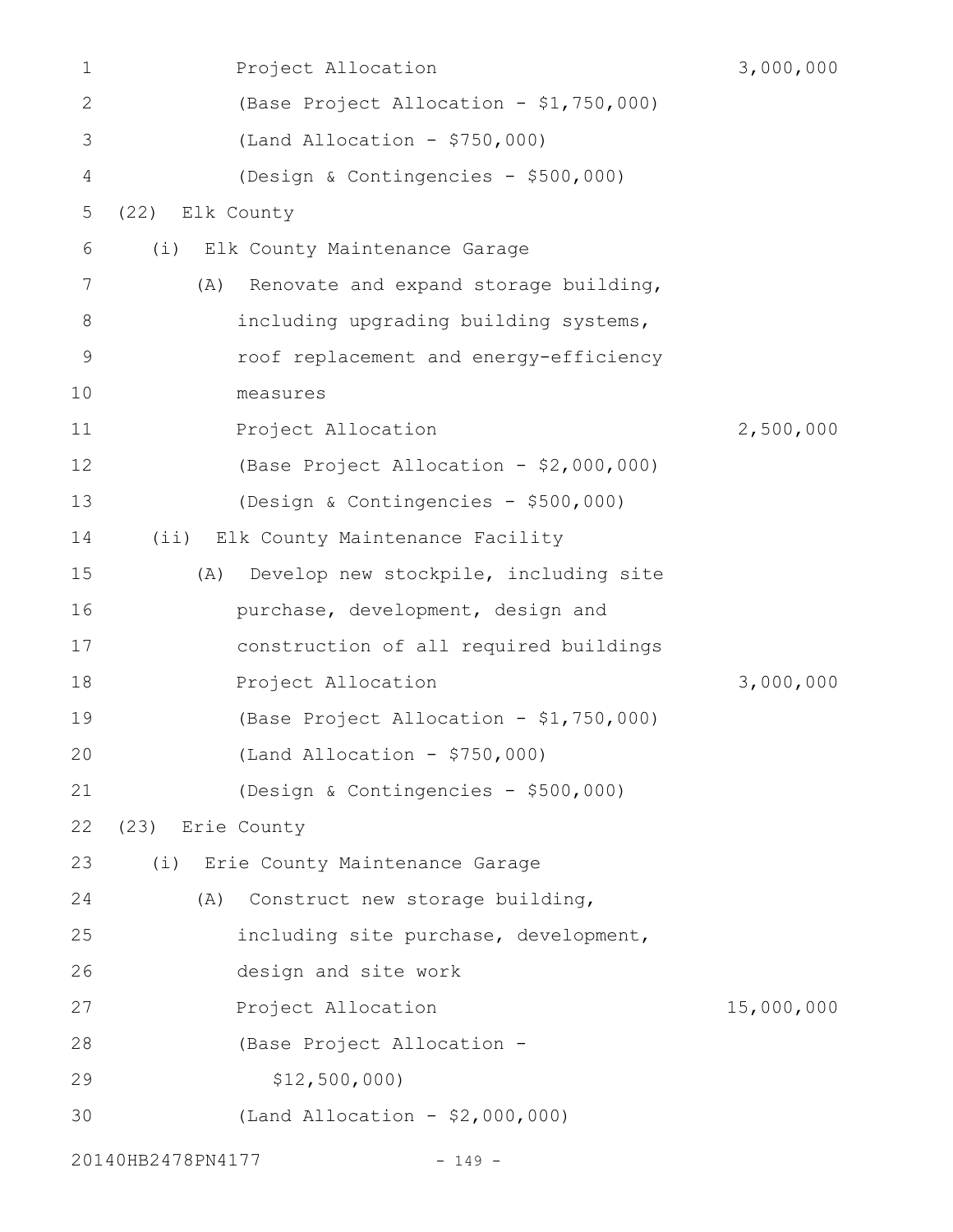| $\mathbf 1$    | (Design & Contingencies - \$500,000)        |           |
|----------------|---------------------------------------------|-----------|
| 2              | (ii) Erie County Stockpile Facility         |           |
| 3              | Construct new salt storage building<br>(A)  |           |
| 4              | Project Allocation                          | 500,000   |
| 5              | (Base Project Allocation - \$450,000)       |           |
| 6              | (Design & Contingencies - \$50,000)         |           |
| $\overline{7}$ | Forest County<br>(24)                       |           |
| 8              | (i)<br>Forest County Maintenance Facility   |           |
| 9              | Construct new storage building,<br>(A)      |           |
| 10             | including site purchase, development,       |           |
| 11             | design and site work                        |           |
| 12             | Project Allocation                          | 3,000,000 |
| 13             | (Base Project Allocation - \$1,750,000)     |           |
| 14             | (Land Allocation - $$750,000$ )             |           |
| 15             | (Design & Contingencies - \$500,000)        |           |
| 16             | Franklin County<br>(25)                     |           |
| 17             | (i)<br>Franklin County Maintenance Facility |           |
| 18             | Construct new storage building,<br>(A)      |           |
| 19             | including site purchase, development,       |           |
| 20             | design and site work                        |           |
| 21             | Project Allocation                          | 3,000,000 |
| 22             | (Base Project Allocation - \$1,750,000)     |           |
| 23             | (Land Allocation - $$750,000$ )             |           |
| 24             | (Design & Contingencies - \$500,000)        |           |
| 25             | Fulton County<br>(26)                       |           |
| 26             | Fulton County Maintenance Facility<br>(i)   |           |
| 27             | Construct new storage building,<br>(A)      |           |
| 28             | including site purchase, development,       |           |
| 29             | design and site work                        |           |
| 30             | Project Allocation                          | 3,000,000 |
|                | 20140HB2478PN4177<br>$-150 -$               |           |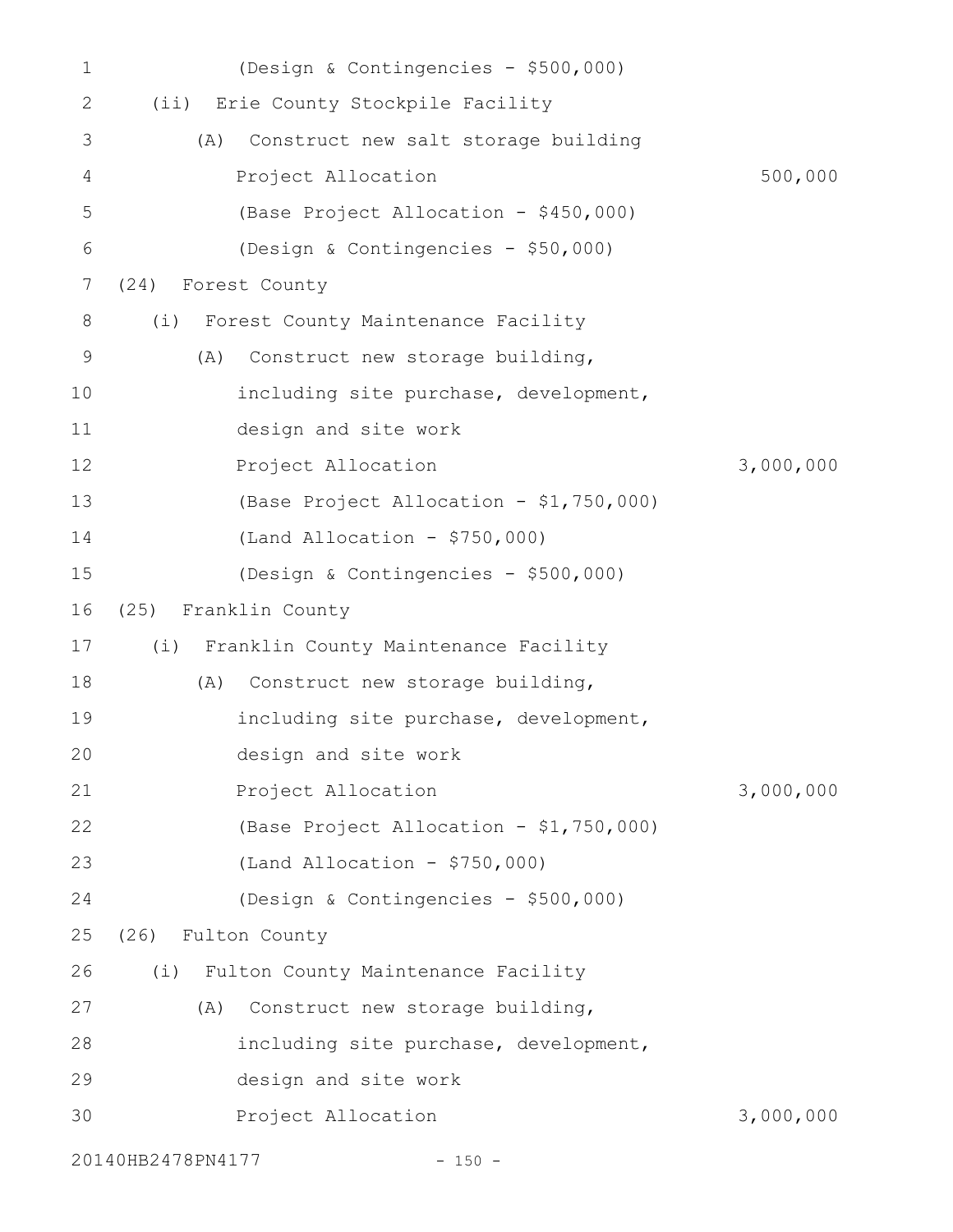| 1            | (Base Project Allocation - \$2,400,000)      |            |
|--------------|----------------------------------------------|------------|
| $\mathbf{2}$ | $(Land Allocation - $100,000)$               |            |
| 3            | (Design & Contingencies - \$500,000)         |            |
| 4            | Fulton County Maintenance Garage<br>(i)      |            |
| 5            | Develop new stockpile, including site<br>(A) |            |
| 6            | purchase, development, design and            |            |
| 7            | construction of all required buildings       |            |
| 8            | Project Allocation                           | 16,000,000 |
| 9            | (Base Project Allocation -                   |            |
| 10           | \$13,500,000                                 |            |
| 11           | (Land Allocation - $$2,000,000)$             |            |
| 12           | (Design & Contingencies - \$500,000)         |            |
| 13           | Fulton County Stockpile Facility<br>(iii)    |            |
| 14           | Construct two new salt storage<br>(A)        |            |
| 15           | buildings                                    |            |
| 16           | Project Allocation                           | 1,000,000  |
| 17           | (Base Project Allocation - \$900,000)        |            |
| 18           | (Design & Contingencies - \$100,000)         |            |
| 19           | (27) Greene County                           |            |
|              | 20 (i) Greene County Maintenance Facility    |            |
| 21           | Construct new storage building,<br>(A)       |            |
| 22           | including site purchase, development,        |            |
| 23           | design and site work                         |            |
| 24           | Project Allocation                           | 3,000,000  |
| 25           | (Base Project Allocation - \$2,400,000)      |            |
| 26           | $(Land Allocation - $100,000)$               |            |
| 27           | (Design & Contingencies - \$500,000)         |            |
| 28           | (ii) Green County Maintenance Garage         |            |
| 29           | Construct new stockpile, including<br>(A)    |            |
| 30           | site purchase, development, design and       |            |
|              | 20140HB2478PN4177<br>$-151 -$                |            |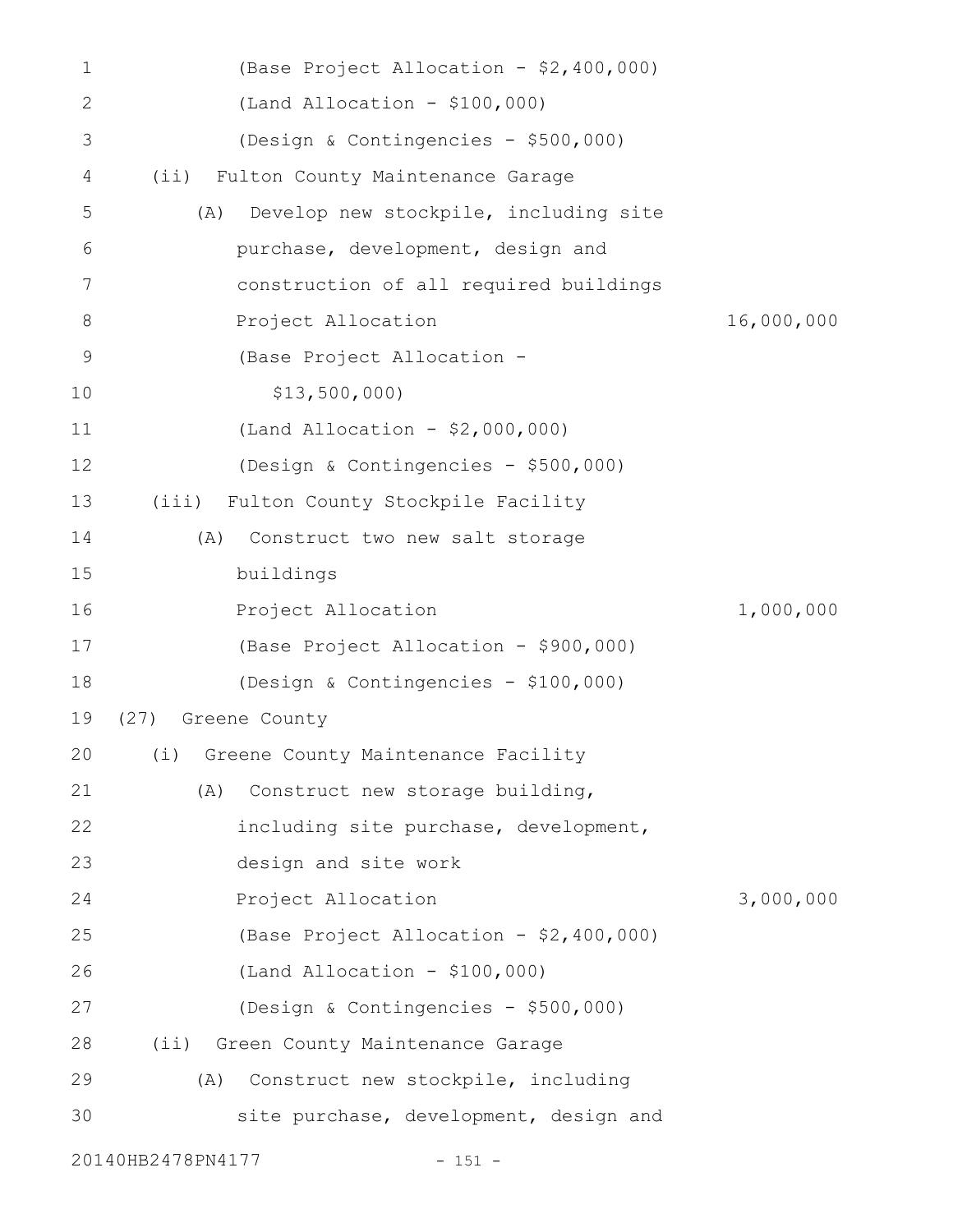| 1             | construction of all required buildings        |            |
|---------------|-----------------------------------------------|------------|
| $\mathbf 2$   | Project Allocation                            | 15,000,000 |
| 3             | (Base Project Allocation -                    |            |
| 4             | \$12,500,000                                  |            |
| 5             | (Land Allocation - $$2,000,000)$              |            |
| 6             | (Design & Contingencies - \$500,000)          |            |
| 7             | (iii)<br>Greene County Stockpile Facility     |            |
| 8             | Construct two new salt storage<br>(A)         |            |
| $\mathcal{G}$ | buildings                                     |            |
| 10            | Project Allocation                            | 1,000,000  |
| 11            | (Base Project Allocation - \$900,000)         |            |
| 12            | (Design & Contingencies - \$100,000)          |            |
| 13            | Huntingdon County<br>(28)                     |            |
| 14            | Huntingdon County Maintenance Facility<br>(i) |            |
| 15            | (A)<br>Construct new storage building,        |            |
| 16            | including site purchase, development,         |            |
| 17            | design and site work                          |            |
| 18            | Project Allocation                            | 3,000,000  |
| 19            | (Base Project Allocation - \$2,400,000)       |            |
| 20            | $(Land Allocation - $100,000)$                |            |
| 21            | (Design & Contingencies - \$500,000)          |            |
| 22            | (29)<br>Indiana County                        |            |
| 23            | (i)<br>Indiana County Maintenance Garage      |            |
| 24            | Develop new stockpile, including site<br>(A)  |            |
| 25            | purchase, development, design and             |            |
| 26            | construction of all required buildings        |            |
| 27            | Project Allocation                            | 15,000,000 |
| 28            | (Base Project Allocation -                    |            |
| 29            | \$12,500,000                                  |            |
| 30            | (Land Allocation - \$2,000,000)               |            |
|               | 20140HB2478PN4177<br>$-152 -$                 |            |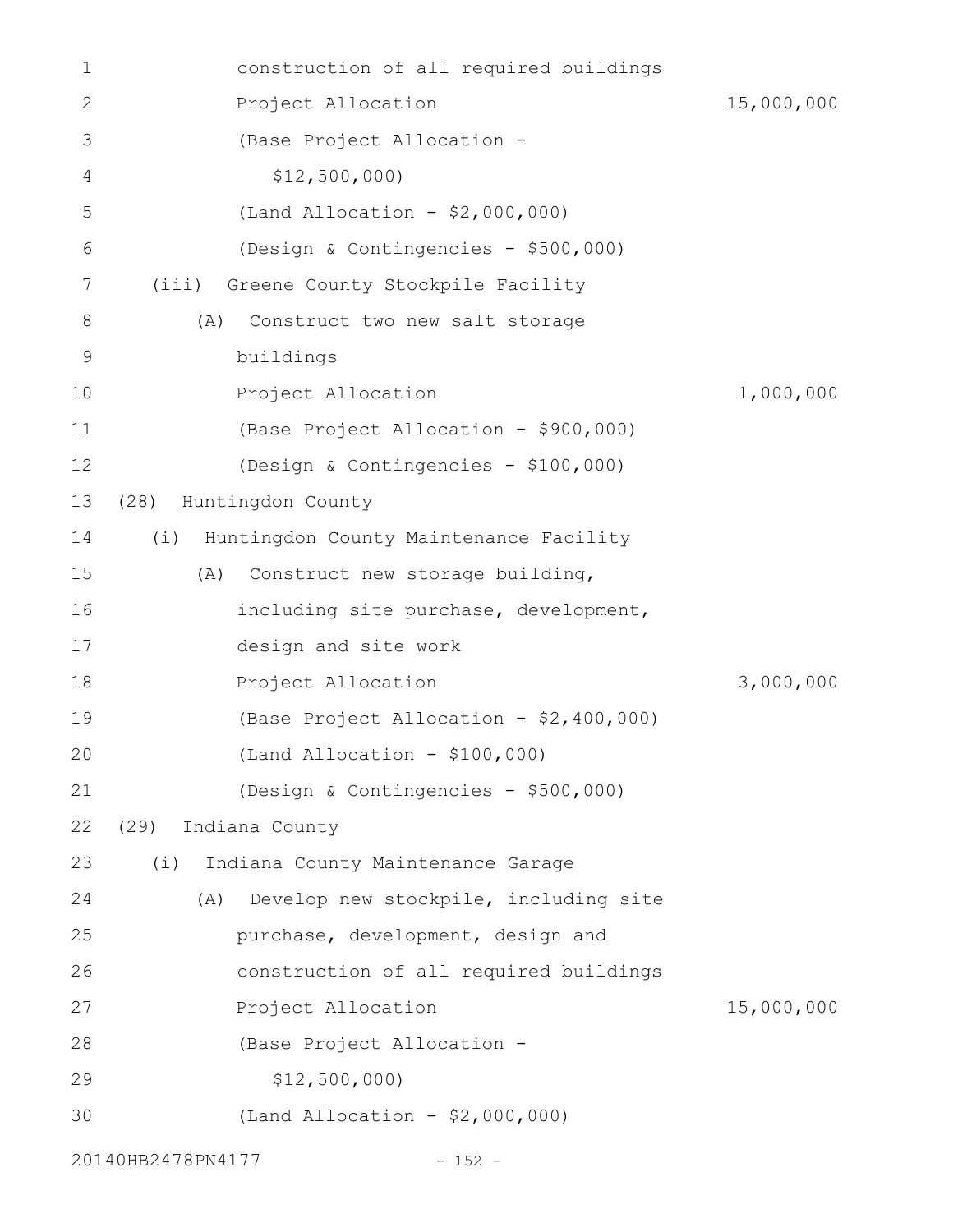| 1            | (Design & Contingencies - \$500,000)         |            |
|--------------|----------------------------------------------|------------|
| $\mathbf{2}$ | Indiana County Stockpile Facility<br>(i)     |            |
| 3            | Construct new salt storage building<br>(A)   |            |
| 4            | Project Allocation                           | 500,000    |
| 5            | (Base Project Allocation - \$450,000)        |            |
| 6            | (Design & Contingencies - \$50,000)          |            |
| 7            | Jefferson County<br>(30)                     |            |
| 8            | Jefferson County Maintenance Facility<br>(i) |            |
| 9            | Construct new stockpile, including<br>(A)    |            |
| 10           | site purchase, development, design and       |            |
| 11           | construction of all required buildings       |            |
| 12           | Project Allocation                           | 3,000,000  |
| 13           | (Base Project Allocation - \$1,750,000)      |            |
| 14           | (Land Allocation - $$750,000$ )              |            |
| 15           | (Design & Contingencies - \$500,000)         |            |
| 16           | Jefferson County Maintenance Garage<br>(i)   |            |
| 17           | Construct new stockpile, including<br>(A)    |            |
| 18           | site purchase, development, design and       |            |
| 19           | construction of all required buildings       |            |
| 20           | Project Allocation                           | 15,000,000 |
| 21           | (Base Project Allocation -                   |            |
| 22           | \$12,500,000                                 |            |
| 23           | (Land Allocation - \$2,000,000)              |            |
| 24           | (Design & Contingencies - \$500,000)         |            |
| 25           | (iii)<br>Jefferson County Stockpile Facility |            |
| 26           | Construct new salt storage building<br>(A)   |            |
| 27           | Project Allocation                           | 500,000    |
| 28           | (Base Project Allocation - \$450,000)        |            |
| 29           | (Design & Contingencies - \$50,000)          |            |
| 30           | (31)<br>Juniata County                       |            |
|              |                                              |            |

20140HB2478PN4177 - 153 -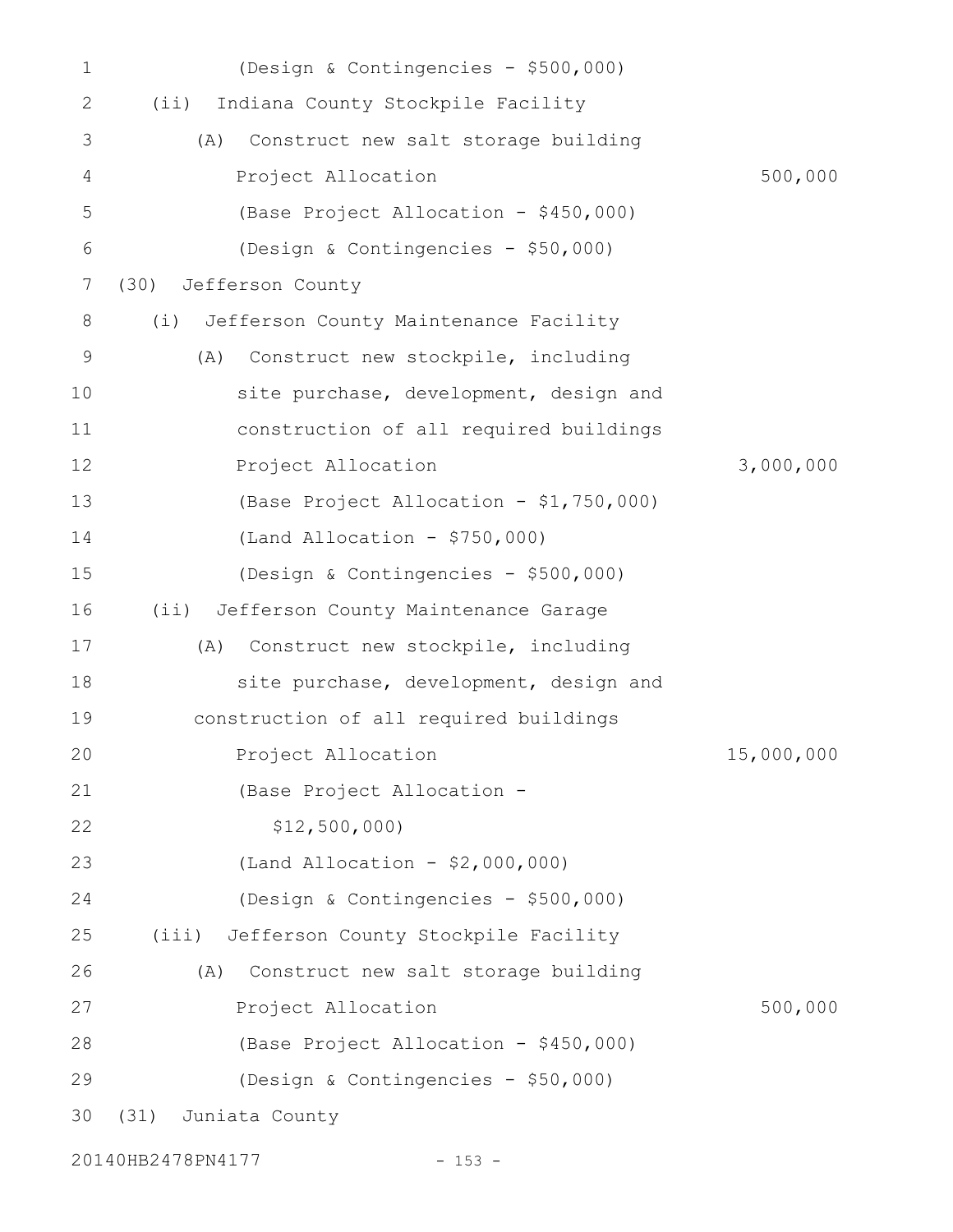| 1  | Juniata County Maintenance Facility<br>(i)    |            |
|----|-----------------------------------------------|------------|
| 2  | Construct new stockpile, including<br>(A)     |            |
| 3  | site purchase, development, design and        |            |
| 4  | construction of all required buildings        |            |
| 5  | Project Allocation                            | 3,000,000  |
| 6  | (Base Project Allocation - \$1,750,000)       |            |
| 7  | $(Land$ Allocation - \$750,000)               |            |
| 8  | (Design & Contingencies - \$500,000)          |            |
| 9  | (iii)<br>Juniata County Maintenance Garage    |            |
| 10 | (A)<br>Renovate and expand storage building,  |            |
| 11 | including building systems, roof              |            |
| 12 | replacement and energy-efficiency             |            |
| 13 | measures                                      |            |
| 14 | Project Allocation                            | 15,000,000 |
| 15 | (Base Project Allocation -                    |            |
| 16 | \$12,500,000                                  |            |
| 17 | (Land Allocation - $$2,000,000$ )             |            |
| 18 | (Design & Contingencies - \$500,000)          |            |
| 19 | Juniata County Stockpile Facility<br>(iii)    |            |
| 20 | (A) Construct new salt storage building       |            |
| 21 | Project Allocation                            | 500,000    |
| 22 | (Base Project Allocation - \$450,000)         |            |
| 23 | (Design & Contingencies - \$50,000)           |            |
| 24 | (32) Lackawanna County                        |            |
| 25 | Lackawanna County Maintenance Facility<br>(i) |            |
| 26 | Construct new storage building,<br>(A)        |            |
| 27 | including site purchase, development,         |            |
| 28 | design and site work                          |            |
| 29 | Project Allocation                            | 3,000,000  |
| 30 | (Base Project Allocation - \$1,750,000)       |            |
|    | 20140HB2478PN4177<br>$-154 -$                 |            |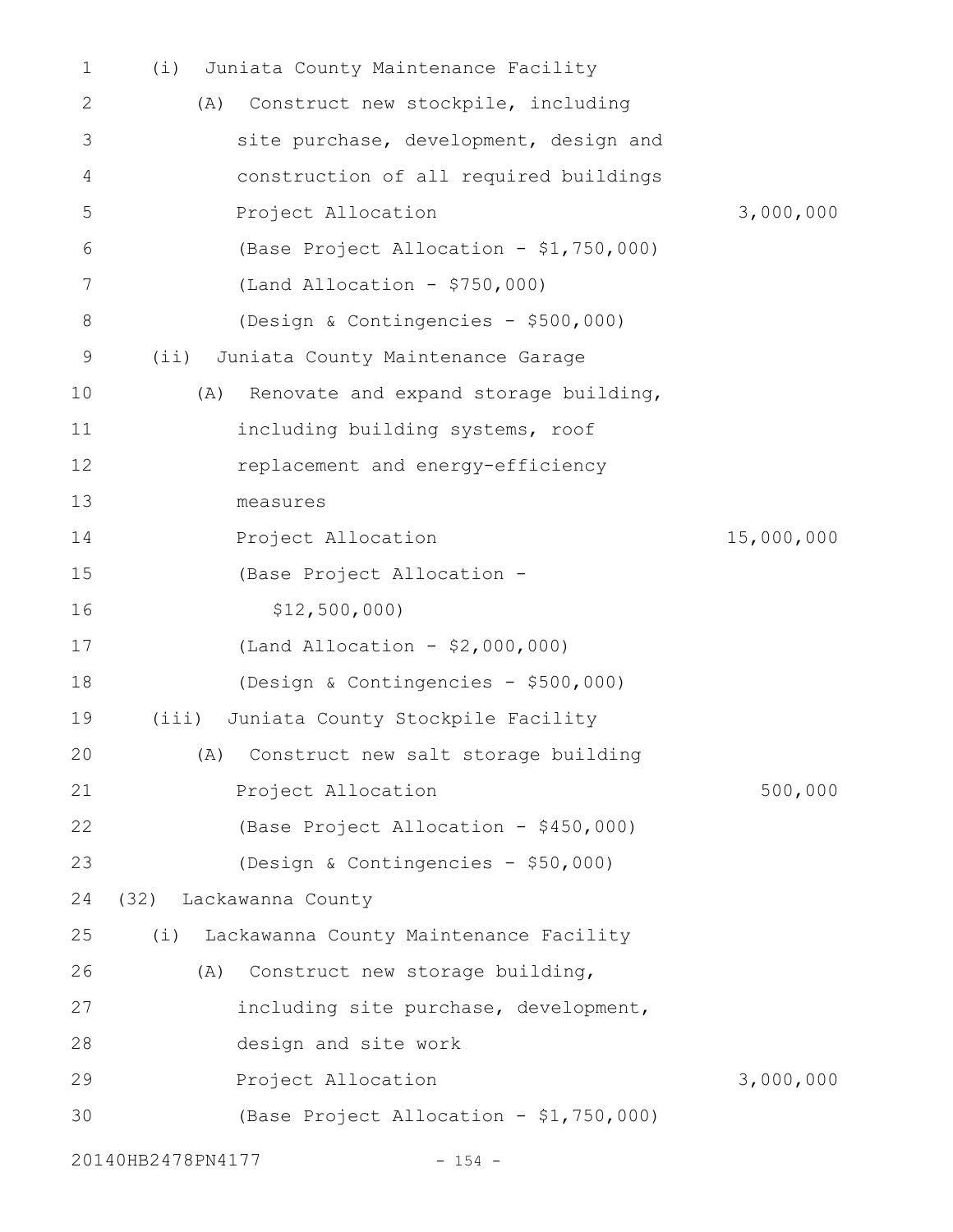| 1            |                   | $(Land$ Allocation - \$750,000)         |           |
|--------------|-------------------|-----------------------------------------|-----------|
| $\mathbf{2}$ |                   | (Design & Contingencies - \$500,000)    |           |
| 3            | (33)              | Lancaster County                        |           |
| 4            | (i)               | Lancaster County Maintenance Facility   |           |
| 5            | (A)               | Construct new storage building,         |           |
| 6            |                   | including site purchase, development,   |           |
| 7            |                   | design and site work                    |           |
| 8            |                   | Project Allocation                      | 3,000,000 |
| 9            |                   | (Base Project Allocation - \$1,750,000) |           |
| 10           |                   | $(Land Allocation - $750,000)$          |           |
| 11           |                   | (Design & Contingencies - \$500,000)    |           |
| 12           | (34)              | Lawrence County                         |           |
| 13           | (i)               | Lawrence County Stockpile Facility      |           |
| 14           | (A)               | Construct two new salt storage          |           |
| 15           |                   | buildings                               |           |
| 16           |                   | Project Allocation                      | 1,000,000 |
| 17           |                   | (Base Project Allocation - \$900,000)   |           |
| 18           |                   | (Design & Contingencies - \$100,000)    |           |
| 19           |                   | (35) Lebanon County                     |           |
| 20           |                   | (i) Lebanon County Maintenance Facility |           |
| 21           | (A)               | Construct new storage building,         |           |
| 22           |                   | including site purchase, development,   |           |
| 23           |                   | design and site work                    |           |
| 24           |                   | Project Allocation                      | 3,000,000 |
| 25           |                   | (Base Project Allocation - \$1,750,000) |           |
| 26           |                   | (Land Allocation - $$750,000$ )         |           |
| 27           |                   | (Design & Contingencies - \$500,000)    |           |
| 28           |                   | (36) Lehigh County                      |           |
| 29           | (i)               | Lehigh County Maintenance Facility      |           |
| 30           | (A)               | Construct new storage building,         |           |
|              | 20140HB2478PN4177 | $-155 -$                                |           |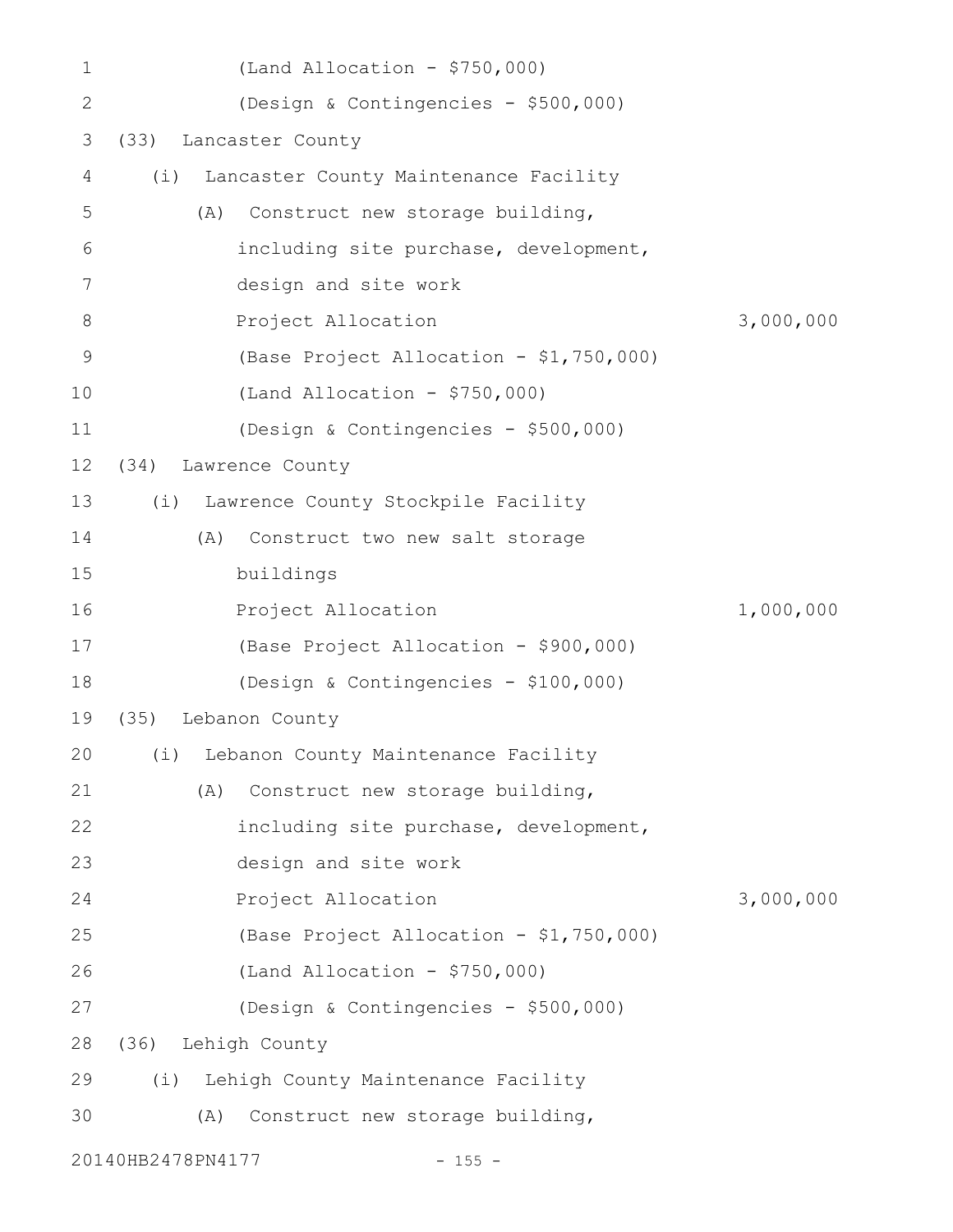| 1  | including site purchase, development,       |            |
|----|---------------------------------------------|------------|
| 2  | design and site work                        |            |
| 3  | Project Allocation                          | 3,000,000  |
| 4  | (Base Project Allocation - \$1,750,000)     |            |
| 5  | (Land Allocation - $$750,000$ )             |            |
| 6  | (Design & Contingencies - \$500,000)        |            |
| 7  | Lycoming County<br>(37)                     |            |
| 8  | Lycoming County Maintenance Facility<br>(i) |            |
| 9  | Construct new stockpile, including<br>(A)   |            |
| 10 | site purchase, development, design and      |            |
| 11 | construction of all required buildings      |            |
| 12 | Project Allocation                          | 3,000,000  |
| 13 | (Base Project Allocation - \$1,750,000)     |            |
| 14 | (Land Allocation - $$750,000$ )             |            |
| 15 | (Design & Contingencies - \$500,000)        |            |
| 16 | McKean County<br>(38)                       |            |
| 17 | McKean County Maintenance Facility<br>(i)   |            |
| 18 | Construct new storage building,<br>(A)      |            |
| 19 | including site purchase, development,       |            |
| 20 | design and site work                        |            |
| 21 | Project Allocation                          | 3,000,000  |
| 22 | (Base Project Allocation - \$1,750,000)     |            |
| 23 | $(Land$ Allocation - \$750,000)             |            |
| 24 | (Design & Contingencies - \$500,000)        |            |
| 25 | McKean County Maintenance Garage<br>$(i$ i) |            |
| 26 | Construct new stockpile, including<br>(A)   |            |
| 27 | site purchase, development, design and      |            |
| 28 | construction of all required buildings      |            |
| 29 | Project Allocation                          | 14,000,000 |
| 30 | (Base Project Allocation -                  |            |
|    | 20140HB2478PN4177<br>$-156 -$               |            |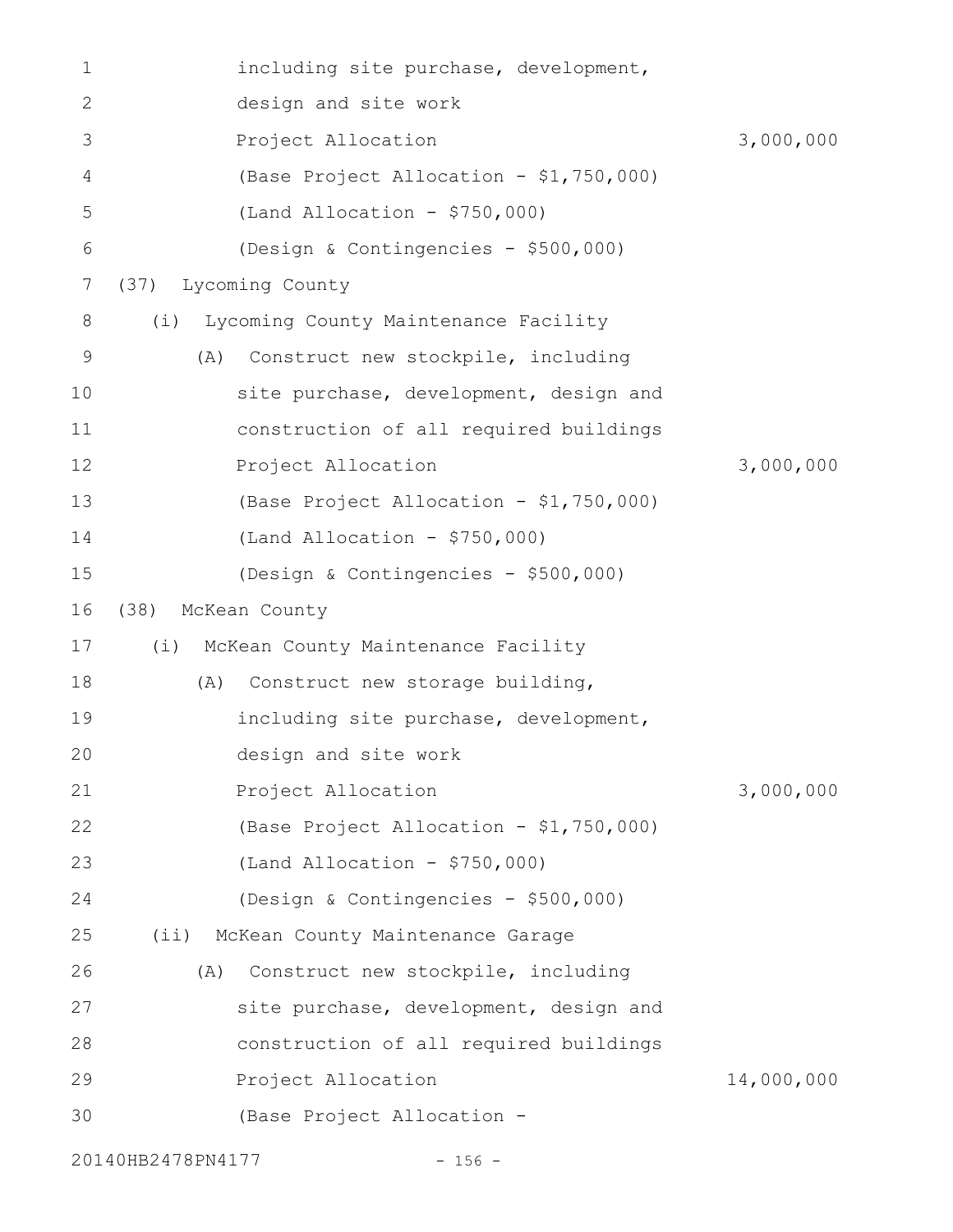| 1            | \$12,500,000                                 |           |
|--------------|----------------------------------------------|-----------|
| $\mathbf{2}$ | (Land Allocation - $$1,000,000)$             |           |
| 3            | (Design & Contingencies - \$500,000)         |           |
| 4            | Mercer County<br>(39)                        |           |
| 5            | Mercer County Bridgebeam Facility<br>(i)     |           |
| 6            | Renovate and expand current facility,<br>(A) |           |
| 7            | including upgrading building systems,        |           |
| 8            | roof repair and energy-efficiency            |           |
| 9            | measures                                     |           |
| 10           | Project Allocation                           | 3,000,000 |
| 11           | (Base Project Allocation - \$2,750,000)      |           |
| 12           | (Design & Contingencies - \$250,000)         |           |
| 13           | Mifflin County<br>(40)                       |           |
| 14           | (i) Mifflin County Maintenance Facility      |           |
| 15           | Construct new stockpile, including<br>(A)    |           |
| 16           | site purchase, development, design and       |           |
| 17           | construction of all required buildings       |           |
| 18           | Project Allocation                           | 3,000,000 |
| 19           | (Base Project Allocation - \$1,750,000)      |           |
| 20           | $(Land Allocation - $750,000)$               |           |
| 21           | (Design & Contingencies - \$500,000)         |           |
| 22           | (ii) Mifflin County Stockpile Facility       |           |
| 23           | Construct new salt storage building<br>(A)   |           |
| 24           | Project Allocation                           | 500,000   |
| 25           | (Base Project Allocation - \$450,000)        |           |
| 26           | (Design & Contingencies - \$50,000)          |           |
| 27           | (41) Monroe County                           |           |
| 28           | Monroe County Maintenance Facility<br>(i)    |           |
| 29           | Construct new storage building,<br>(A)       |           |
| 30           | including site purchase, development,        |           |
|              | 20140HB2478PN4177<br>$-157 -$                |           |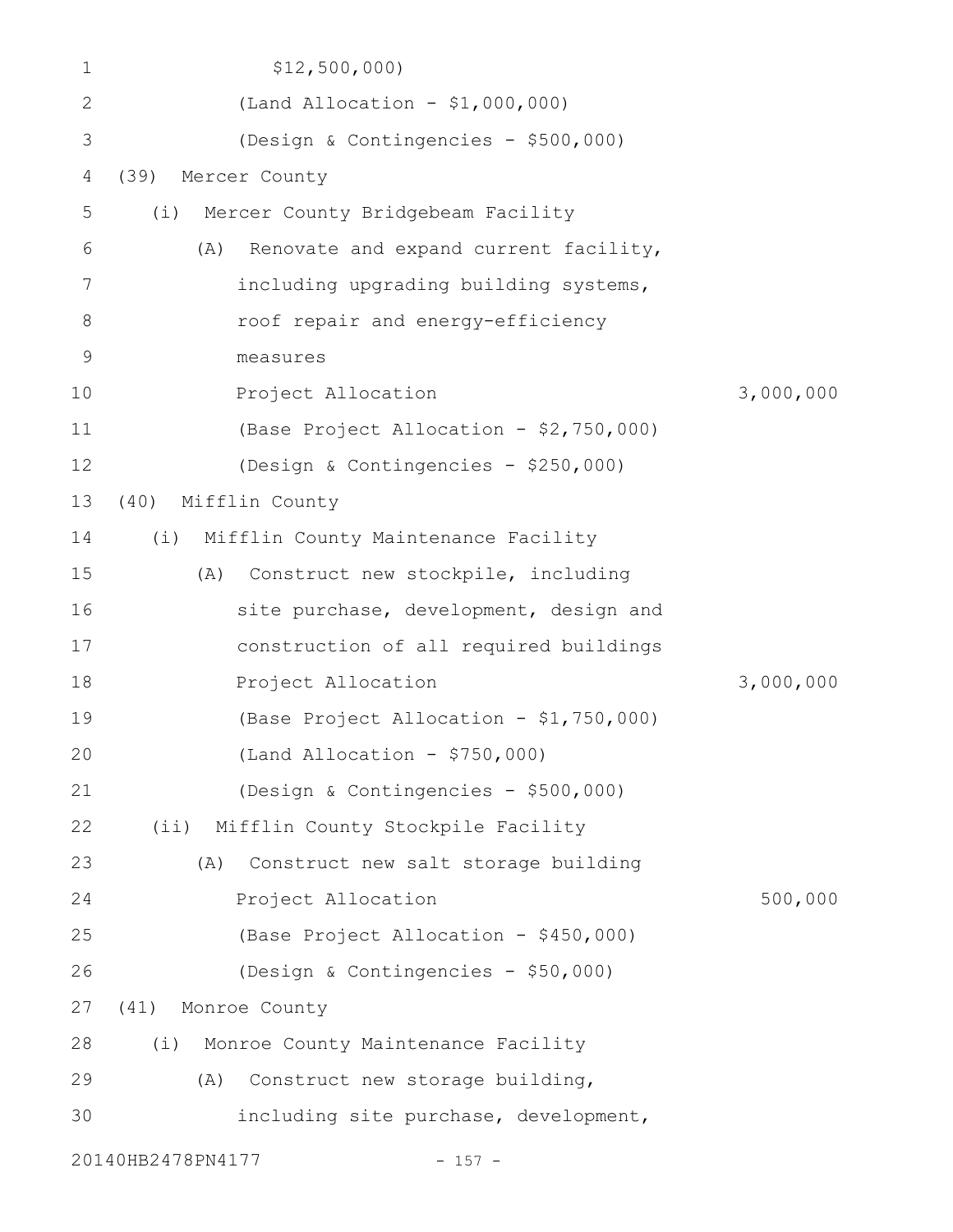| $\mathbf 1$  | design and site work                            |           |
|--------------|-------------------------------------------------|-----------|
| $\mathbf{2}$ | Project Allocation                              | 3,000,000 |
| 3            | (Base Project Allocation - \$1,750,000)         |           |
| 4            | $(Land Allocation - $750,000)$                  |           |
| 5            | (Design & Contingencies - \$500,000)            |           |
| 6            | (42)<br>Montgomery County                       |           |
| 7            | Montgomery County 6-0 Parking Garage<br>(i)     |           |
| 8            | Renovate and repair existing parking<br>(A)     |           |
| $\mathsf 9$  | garage                                          |           |
| 10           | Project Allocation                              | 4,000,000 |
| 11           | (Base Project Allocation - \$3,600,000)         |           |
| 12           | (Design & Contingencies - \$400,000)            |           |
| 13           | Montgomery County 6-0 District Office<br>(i)    |           |
| 14           | Install standby generator capable of<br>(A)     |           |
| 15           | running entire facility                         |           |
| 16           | Project Allocation                              | 2,500,000 |
| 17           | (Base Project Allocation - \$2,250,000)         |           |
| 18           | (Design & Contingencies - \$250,000)            |           |
| 19           | Montgomery County Maintenance Facility<br>(iii) |           |
| 20           | (A) Construct new storage building,             |           |
| 21           | including site purchase, development,           |           |
| 22           | design and site work                            |           |
| 23           | Project Allocation                              | 3,000,000 |
| 24           | (Base Project Allocation - \$1,750,000)         |           |
| 25           | $(Land Allocation - $750,000)$                  |           |
| 26           | (Design & Contingencies - \$500,000)            |           |
| 27           | (43)<br>Montour County                          |           |
| 28           | Montour County Maintenance Facility<br>(i)      |           |
| 29           | Construct new stockpile, including<br>(A)       |           |
| 30           | site purchase, development, design and          |           |
|              | 20140HB2478PN4177<br>$-158 -$                   |           |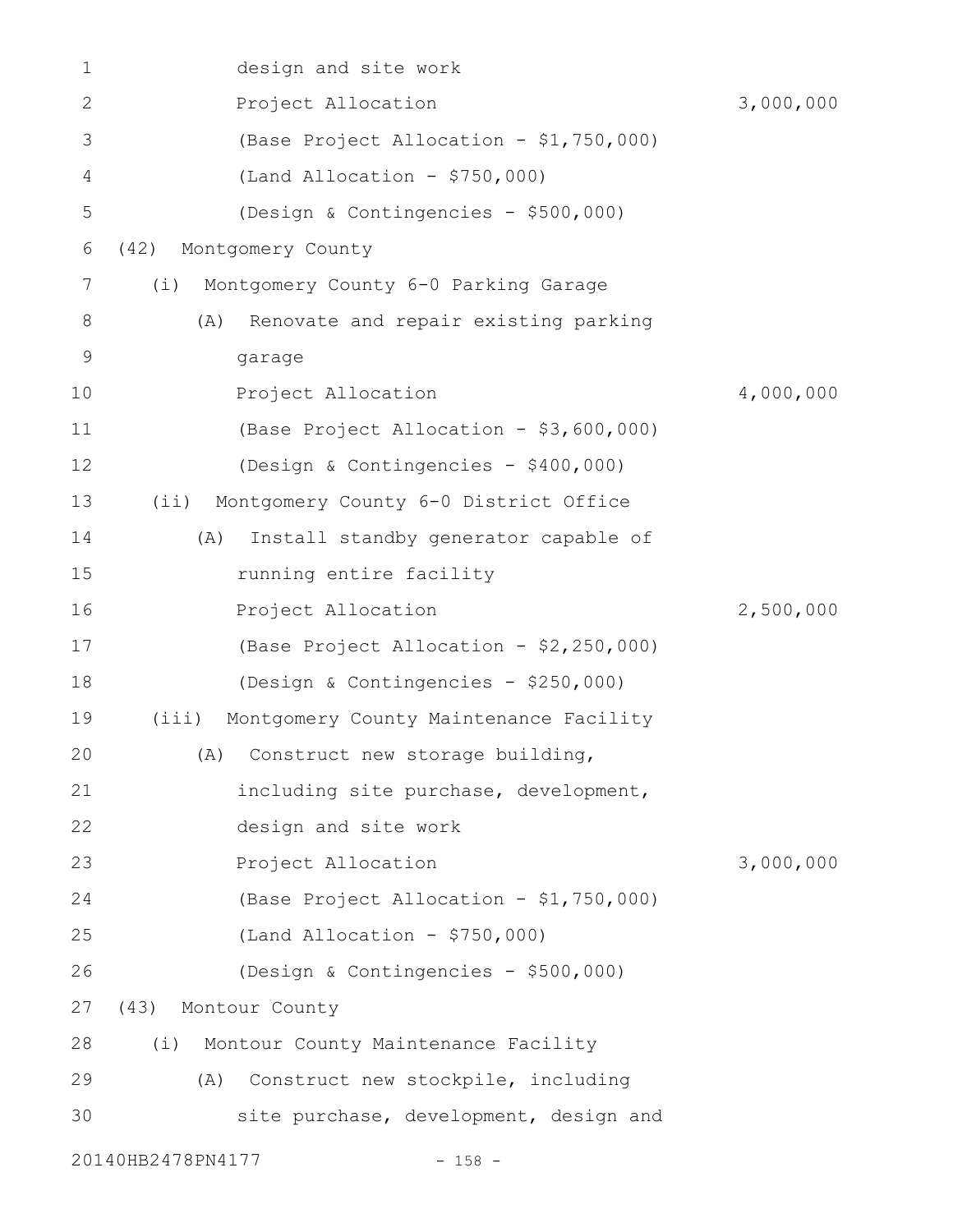| 1             |                   | construction of all required buildings    |           |
|---------------|-------------------|-------------------------------------------|-----------|
| $\mathbf{2}$  |                   | Project Allocation                        | 3,000,000 |
| 3             |                   | (Base Project Allocation - \$1,750,000)   |           |
| 4             |                   | (Land Allocation - $$750,000$ )           |           |
| 5             |                   | (Design & Contingencies - \$500,000)      |           |
| 6             | (44)              | Northampton County                        |           |
| 7             | (i)               | Northampton County Maintenance Facility   |           |
| 8             | (A)               | Construct new storage building,           |           |
| $\mathcal{G}$ |                   | including site purchase, development,     |           |
| 10            |                   | design and site work                      |           |
| 11            |                   | Project Allocation                        | 3,000,000 |
| 12            |                   | (Base Project Allocation - \$1,750,000)   |           |
| 13            |                   | $(Land$ Allocation - \$750,000)           |           |
| 14            |                   | (Design & Contingencies - \$500,000)      |           |
| 15            | (45)              | Northumberland County                     |           |
| 16            | (i)               | Northumberland County Bridgebeam Facility |           |
| 17            | (A)               | Renovate and expand current facility,     |           |
| 18            |                   | including upgrading building systems,     |           |
| 19            |                   | roof repair and energy-efficiency         |           |
| 20            |                   | measures                                  |           |
| 21            |                   | Project Allocation                        | 3,000,000 |
| 22            |                   | (Base Project Allocation - \$2,750,000)   |           |
| 23            |                   | (Design & Contingencies - \$250,000)      |           |
| 24            | (i)               | Northumberland County Maintenance         |           |
| 25            |                   | Facility                                  |           |
| 26            | (A)               | Construct new stockpile, including        |           |
| 27            |                   | site purchase, development, design and    |           |
| 28            |                   | construction of all required buildings    |           |
| 29            |                   | Project Allocation                        | 3,000,000 |
| 30            |                   | (Base Project Allocation - \$1,750,000)   |           |
|               | 20140HB2478PN4177 | $-159 -$                                  |           |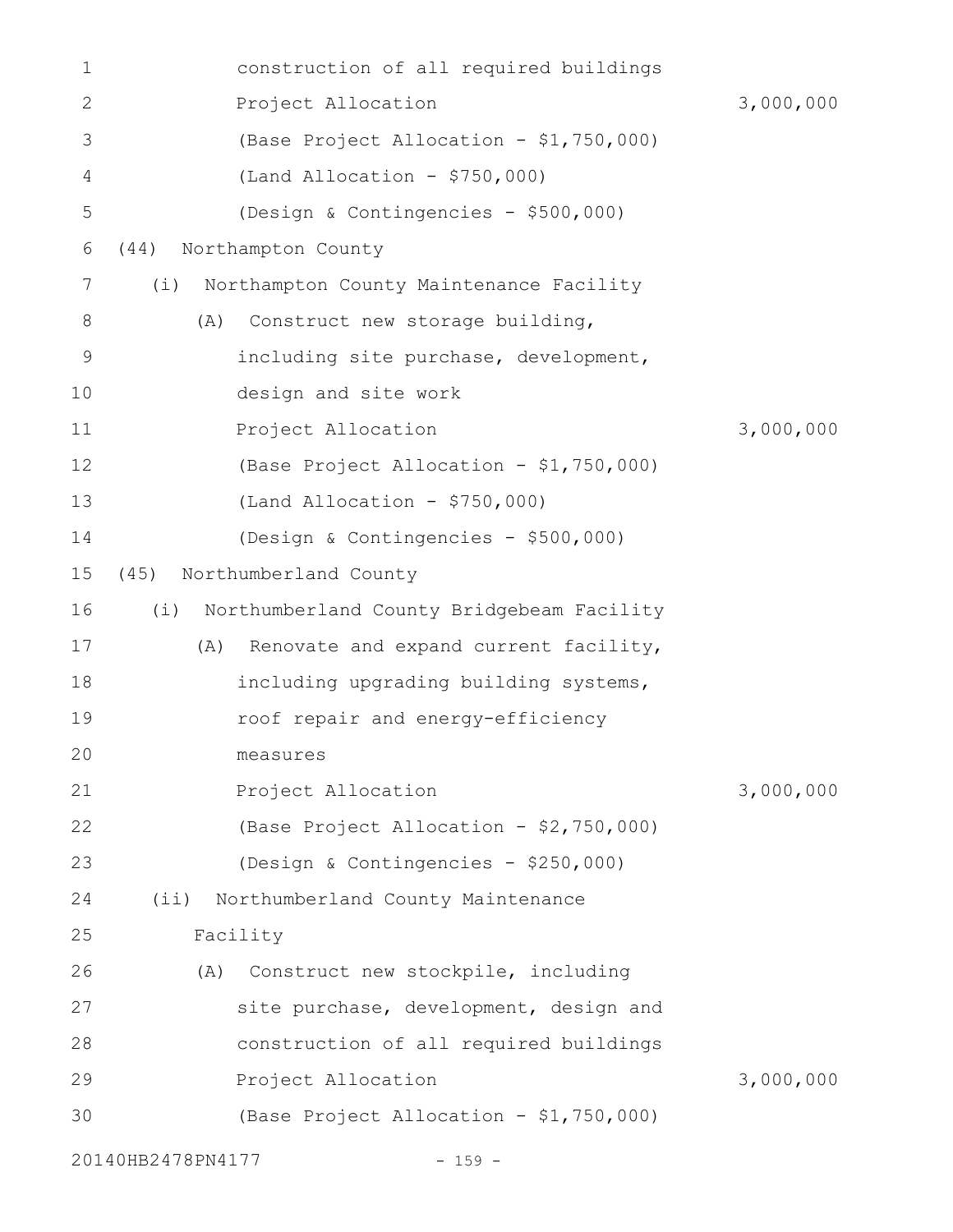| 1  |                    | $(Land$ Allocation - \$750,000)              |           |
|----|--------------------|----------------------------------------------|-----------|
| 2  |                    | (Design & Contingencies - \$500,000)         |           |
| 3  | (46) Perry County  |                                              |           |
| 4  |                    | (i) Perry County Maintenance Facility        |           |
| 5  | (A)                | Construct new storage building,              |           |
| 6  |                    | including site purchase, development,        |           |
| 7  |                    | design and site work                         |           |
| 8  |                    | Project Allocation                           | 3,000,000 |
| 9  |                    | (Base Project Allocation - \$1,750,000)      |           |
| 10 |                    | $(Land Allocation - $750,000)$               |           |
| 11 |                    | (Design & Contingencies - \$500,000)         |           |
| 12 | (47)               | Philadelphia County                          |           |
| 13 |                    | (i) Philadelphia County Maintenance Facility |           |
| 14 | (A)                | Construct new storage building,              |           |
| 15 |                    | including site purchase, development,        |           |
| 16 |                    | design and site work                         |           |
| 17 |                    | Project Allocation                           | 3,000,000 |
| 18 |                    | (Base Project Allocation - \$1,750,000)      |           |
| 19 |                    | $(Land$ Allocation - \$750,000)              |           |
| 20 |                    | (Design & Contingencies - \$500,000)         |           |
| 21 | (48) Pike County   |                                              |           |
| 22 |                    | (i) Pike County Maintenance Facility         |           |
| 23 | (A)                | Construct new storage building,              |           |
| 24 |                    | including site purchase, development,        |           |
| 25 |                    | design and site work                         |           |
| 26 |                    | Project Allocation                           | 3,000,000 |
| 27 |                    | (Base Project Allocation - \$1,750,000)      |           |
| 28 |                    | $(Land Allocation - $750,000)$               |           |
| 29 |                    | (Design & Contingencies - \$500,000)         |           |
| 30 | (49) Potter County |                                              |           |
|    |                    |                                              |           |

20140HB2478PN4177 - 160 -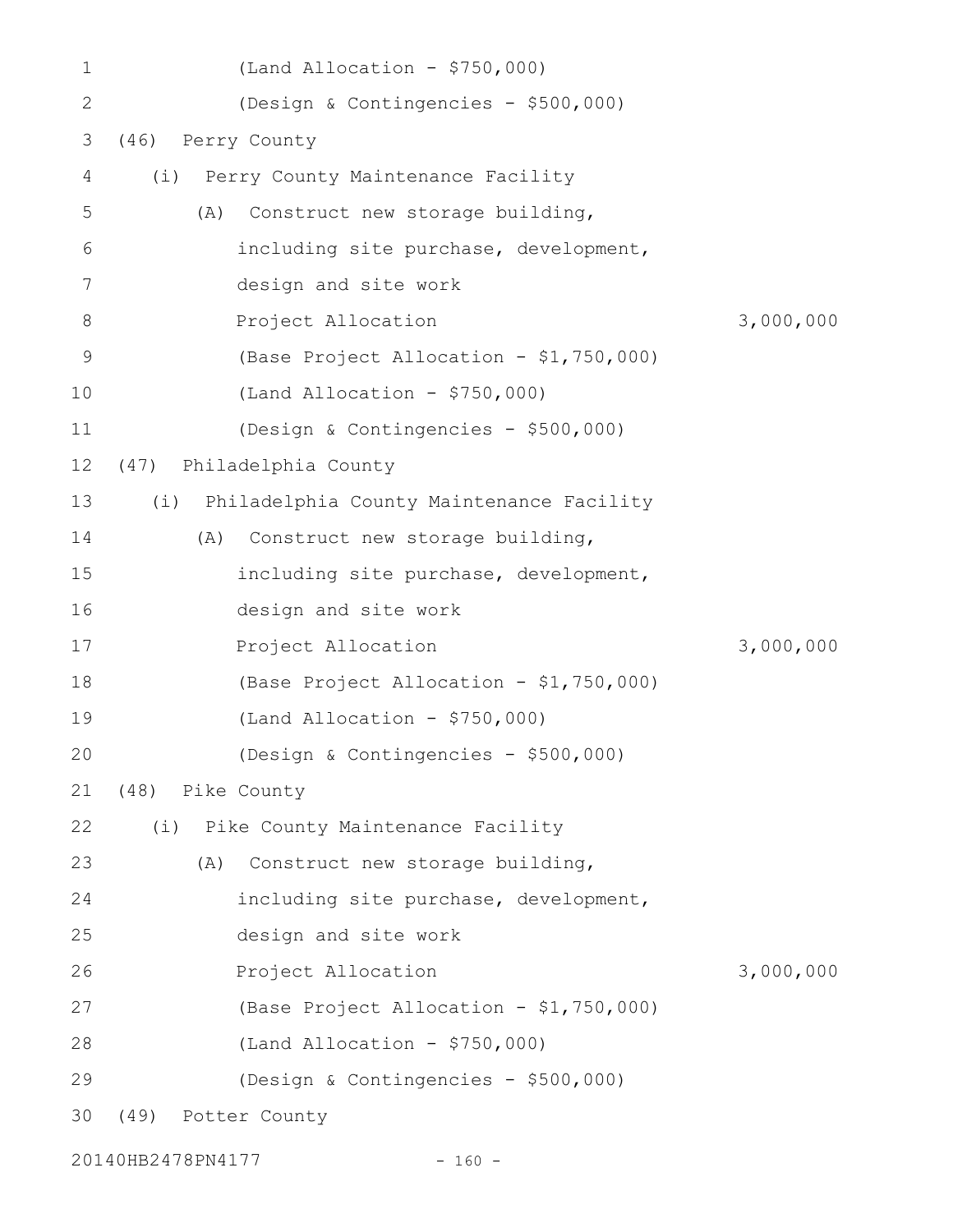| 1           | (i)               | Potter County Maintenance Facility        |           |
|-------------|-------------------|-------------------------------------------|-----------|
| 2           | (A)               | Construct new stockpile, including        |           |
| 3           |                   | site purchase, development, design and    |           |
| 4           |                   | construction of all required buildings    |           |
| 5           |                   | Project Allocation                        | 3,000,000 |
| 6           |                   | (Base Project Allocation - \$1,750,000)   |           |
| 7           |                   | (Land Allocation - $$750,000$ )           |           |
| 8           |                   | (Design & Contingencies - \$500,000)      |           |
| $\mathsf 9$ | (50)              | Schuylkill County                         |           |
| 10          | (i)               | Schuylkill County Maintenance Facility    |           |
| 11          | (A)               | Construct new storage building,           |           |
| 12          |                   | including site purchase, development,     |           |
| 13          |                   | design and site work                      |           |
| 14          |                   | Project Allocation                        | 3,000,000 |
| 15          |                   | (Base Project Allocation - \$1,750,000)   |           |
| 16          |                   | (Land Allocation - $$750,000$ )           |           |
| 17          |                   | (Design & Contingencies - \$500,000)      |           |
| 18          | (51)              | Snyder County                             |           |
| 19          | (i)               | Snyder County Maintenance Garage          |           |
| 20          |                   | (A) Renovate and expand storage building, |           |
| 21          |                   | including upgrading building systems,     |           |
| 22          |                   | roof repair and energy-efficiency         |           |
| 23          |                   | measures                                  |           |
| 24          |                   | Project Allocation                        | 2,500,000 |
| 25          |                   | (Base Project Allocation - \$2,000,000)   |           |
| 26          |                   | (Design & Contingencies - \$500,000)      |           |
| 27          | $(i$ i)           | Snyder County Maintenance Facility        |           |
| 28          | (A)               | Construct new stockpile, including        |           |
| 29          |                   | site purchase, development, design and    |           |
| 30          |                   | construction of all required buildings    |           |
|             | 20140HB2478PN4177 | $-161 -$                                  |           |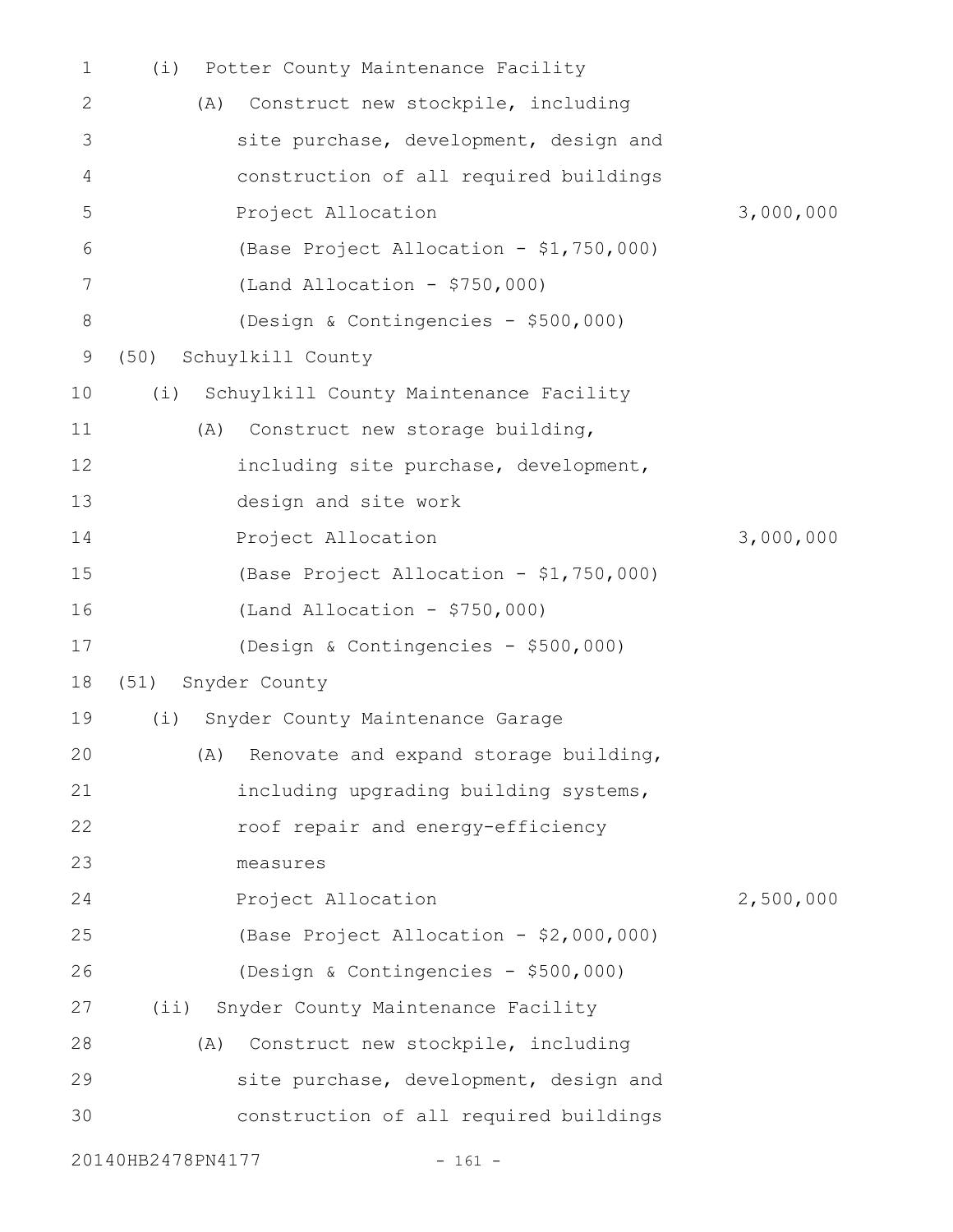| 1             | Project Allocation                            | 3,000,000  |
|---------------|-----------------------------------------------|------------|
| $\mathbf{2}$  | (Base Project Allocation - \$1,750,000)       |            |
| 3             | $(Land Allocation - $750,000)$                |            |
| 4             | (Design & Contingencies - \$500,000)          |            |
| 5             | (52)<br>Somerset County                       |            |
| 6             | (i)<br>Somerset County Maintenance Facility   |            |
| 7             | Construct new storage facility,<br>(A)        |            |
| 8             | including site purchase, development,         |            |
| $\mathcal{G}$ | design and site work                          |            |
| 10            | Project Allocation                            | 2,200,000  |
| 11            | (Base Project Allocation - \$1,600,000)       |            |
| 12            | $(Land Allocation - $100,000)$                |            |
| 13            | (Design & Contingencies - \$500,000)          |            |
| 14            | $(i$ i)<br>Somerset County Maintenance Garage |            |
| 15            | Construct new stockpile, including<br>(A)     |            |
| 16            | site purchase, development, design and        |            |
| 17            | construction of all required buildings        |            |
| 18            | Project Allocation                            | 15,000,000 |
| 19            | (Base Project Allocation -                    |            |
| 20            | \$12,500,000                                  |            |
| 21            | (Land Allocation - $$2,000,000)$              |            |
| 22            | (Design & Contingencies - \$500,000)          |            |
| 23            | (iii)<br>Somerset County Stockpile Facility   |            |
| 24            | Construct two new salt storage<br>(A)         |            |
| 25            | buildings                                     |            |
| 26            | Project Allocation                            | 1,000,000  |
| 27            | (Base Project Allocation - \$900,000)         |            |
| 28            | $(Land Allocation - $100,000)$                |            |
| 29            | (53) Sullivan County                          |            |
| 30            | (i)<br>Sullivan County Maintenance Facility   |            |
|               | 20140HB2478PN4177<br>$-162 -$                 |            |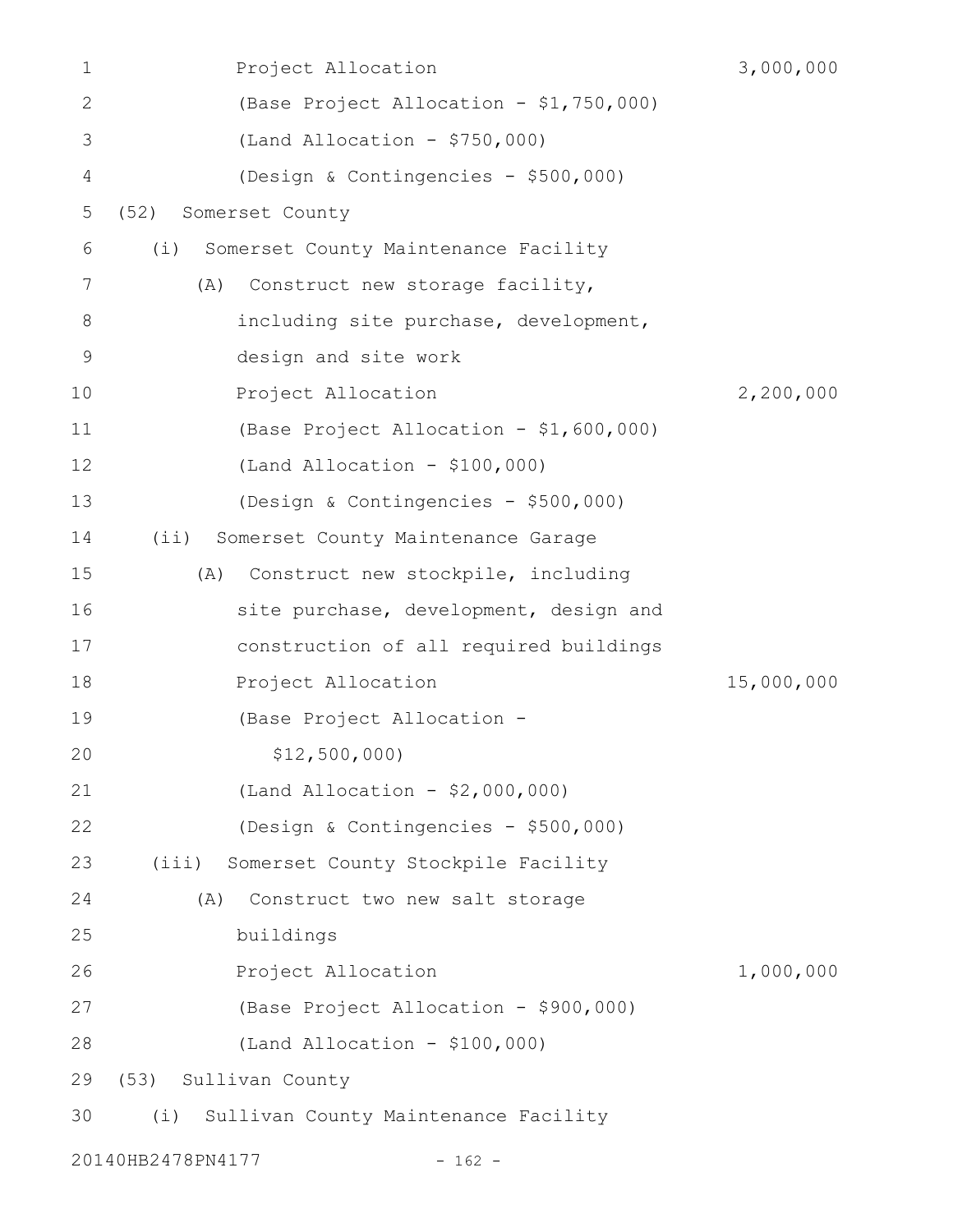| 1            | (A)               | Construct new stockpile, including      |           |
|--------------|-------------------|-----------------------------------------|-----------|
| $\mathbf{2}$ |                   | site purchase, development, design and  |           |
| 3            |                   | construction of all required buildings  |           |
| 4            |                   | Project Allocation                      | 3,000,000 |
| 5            |                   | (Base Project Allocation - \$1,750,000) |           |
| 6            |                   | $(Land$ Allocation - \$750,000)         |           |
| 7            |                   | (Design & Contingencies - \$500,000)    |           |
| 8            | (54)              | Susquehanna County                      |           |
| 9            | (i)               | Susquehanna County Maintenance Facility |           |
| 10           | (A)               | Construct new storage building,         |           |
| 11           |                   | including site purchase, development,   |           |
| 12           |                   | design and site work                    |           |
| 13           |                   | Project Allocation                      | 3,100,000 |
| 14           |                   | (Base Project Allocation - \$1,750,000) |           |
| 15           |                   | $(Land$ Allocation - \$750,000)         |           |
| 16           |                   | (Design & Contingencies - \$600,000)    |           |
| 17           | (B)               | Construct new storage building,         |           |
| 18           |                   | including site purchase, development,   |           |
| 19           |                   | design and site work                    |           |
| 20           |                   | Project Allocation                      | 1,500,000 |
| 21           |                   | (Base Project Allocation - \$975,000)   |           |
| 22           |                   | $(Land Allocation - $300,000)$          |           |
| 23           |                   | (Design & Contingencies - \$225,000)    |           |
| 24           | (55) Tioga County |                                         |           |
| 25           |                   | (i) Tioga County Maintenance Facility   |           |
| 26           | (A)               | Construct new stockpile, including      |           |
| 27           |                   | site purchase, development, design and  |           |
| 28           |                   | construction of all required buildings  |           |
| 29           |                   | Project Allocation                      | 3,000,000 |
| 30           |                   | (Base Project Allocation - \$1,750,000) |           |
|              | 20140HB2478PN4177 | $-163 -$                                |           |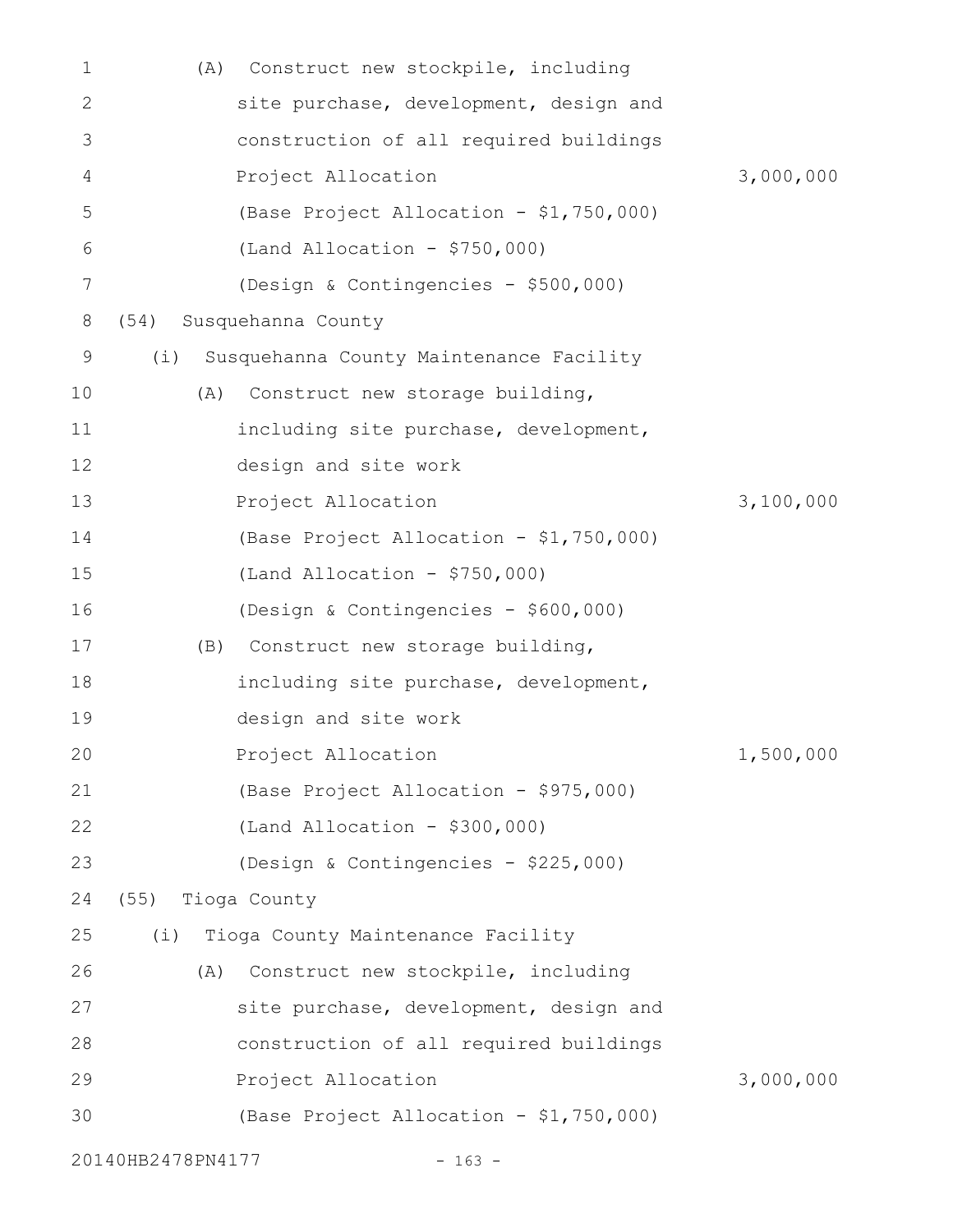| $\mathbf 1$  |                   | $(Land$ Allocation - \$750,000)              |           |
|--------------|-------------------|----------------------------------------------|-----------|
| $\mathbf{2}$ |                   | (Design & Contingencies - \$500,000)         |           |
| 3            | (56)              | Union County                                 |           |
| 4            | (i)               | Union County Maintenance Facility            |           |
| 5            |                   | Construct new stockpile, including<br>(A)    |           |
| 6            |                   | site purchase, development, design and       |           |
| 7            |                   | construction of all required buildings       |           |
| 8            |                   | Project Allocation                           | 3,000,000 |
| 9            |                   | (Base Project Allocation - \$1,750,000)      |           |
| 10           |                   | (Land Allocation - $$750,000$ )              |           |
| 11           |                   | (Design & Contingencies - \$500,000)         |           |
| 12           | (57)              | Venango County                               |           |
| 13           | (i)               | Venango County Maintenance Facility          |           |
| 14           |                   | Construct new storage building,<br>(A)       |           |
| 15           |                   | including site purchase, development,        |           |
| 16           |                   | design and site work                         |           |
| 17           |                   | Project Allocation                           | 3,000,000 |
| 18           |                   | (Base Project Allocation - \$1,750,000)      |           |
| 19           |                   | (Land Allocation - $$750,000$ )              |           |
| 20           |                   | (Design & Contingencies - \$500,000)         |           |
| 21           | (58)              | Warren County                                |           |
| 22           | (i)               | Warren County Bridgebeam Facility            |           |
| 23           |                   | (A)<br>Renovate and expand current facility, |           |
| 24           |                   | including upgrading building systems,        |           |
| 25           |                   | roof repair and energy-efficiency            |           |
| 26           |                   | measures                                     |           |
| 27           |                   | Project Allocation                           | 3,000,000 |
| 28           |                   | (Base Project Allocation - \$2,750,000)      |           |
| 29           |                   | (Design & Contingencies - \$250,000)         |           |
| 30           | (i)               | Warren County Maintenance Facility           |           |
|              | 20140HB2478PN4177 | $-164 -$                                     |           |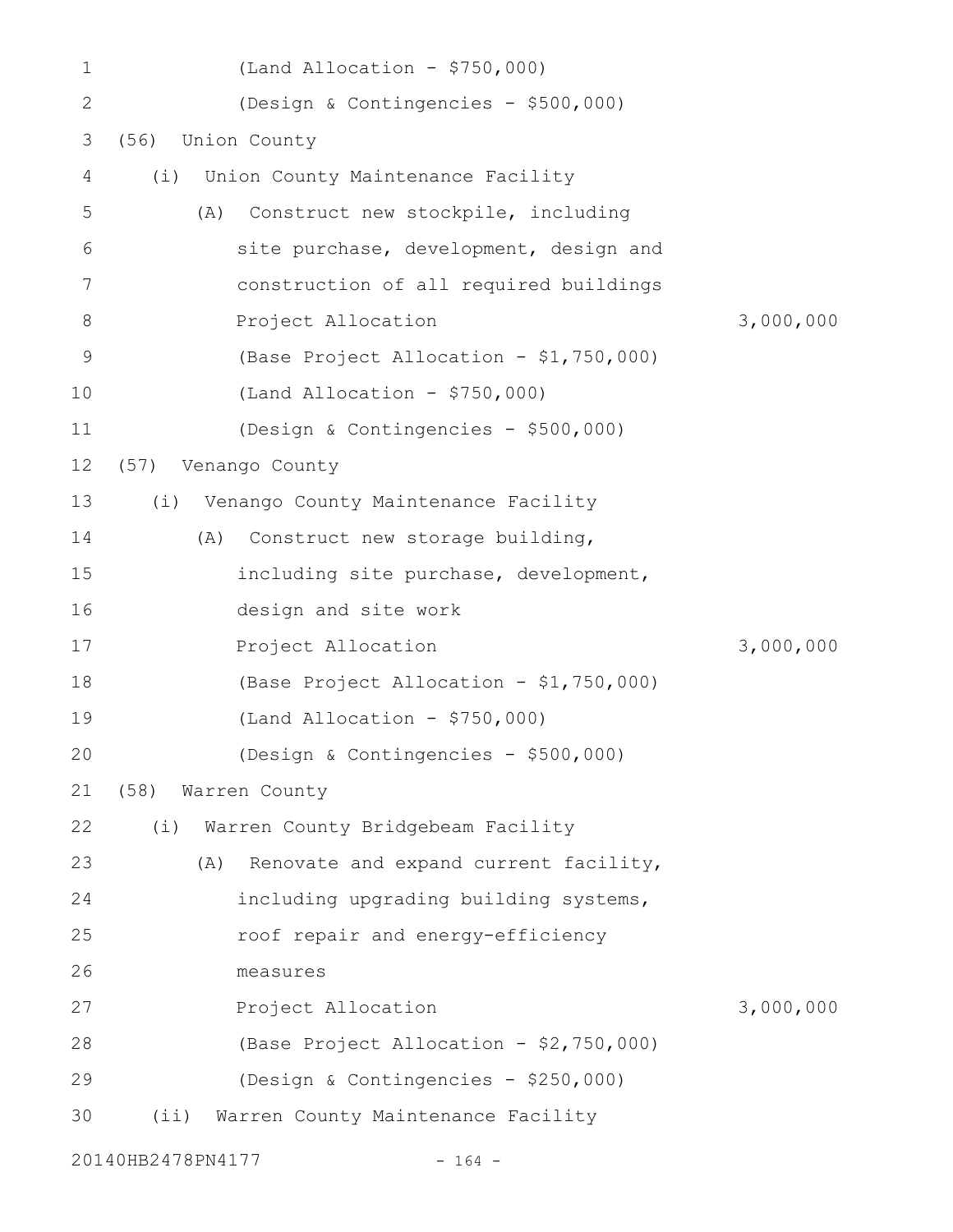| $\mathbf 1$ | Construct new storage building,<br>(A)      |            |
|-------------|---------------------------------------------|------------|
| 2           | including site purchase, development,       |            |
| 3           | design and site work                        |            |
| 4           | Project Allocation                          | 3,000,000  |
| 5           | (Base Project Allocation - \$1,750,000)     |            |
| 6           | (Land Allocation - $$750,000$ )             |            |
| 7           | (Design & Contingencies - \$500,000)        |            |
| 8           | Warren County Maintenance Garage<br>(iii)   |            |
| 9           | Construct new stockpile, including<br>(A)   |            |
| 10          | site purchase, development, design and      |            |
| 11          | construction of all required buildings      |            |
| 12          | Project Allocation                          | 15,000,000 |
| 13          | (Base Project Allocation -                  |            |
| 14          | \$12,500,000                                |            |
| 15          | (Land Allocation - \$2,000,000)             |            |
| 16          | (Design & Contingencies - \$500,000)        |            |
| 17          | Washington County<br>(59)                   |            |
| 18          | (i)<br>Washington County Stockpile Facility |            |
| 19          | Construct two new salt storage<br>(A)       |            |
| 20          | buildings                                   |            |
| 21          | Project Allocation                          | 1,000,000  |
| 22          | (Base Project Allocation - \$900,000)       |            |
| 23          | (Design & Contingencies - \$100,000)        |            |
| 24          | (60)<br>Wayne County                        |            |
| 25          | Wayne County Maintenance Facility<br>(i)    |            |
| 26          | Construct new storage building,<br>(A)      |            |
| 27          | including site purchase, development,       |            |
| 28          | design and site work                        |            |
| 29          | Project Allocation                          | 3,000,000  |
| 30          | (Base Project Allocation - \$1,750,000)     |            |
|             | 20140HB2478PN4177<br>$-165 -$               |            |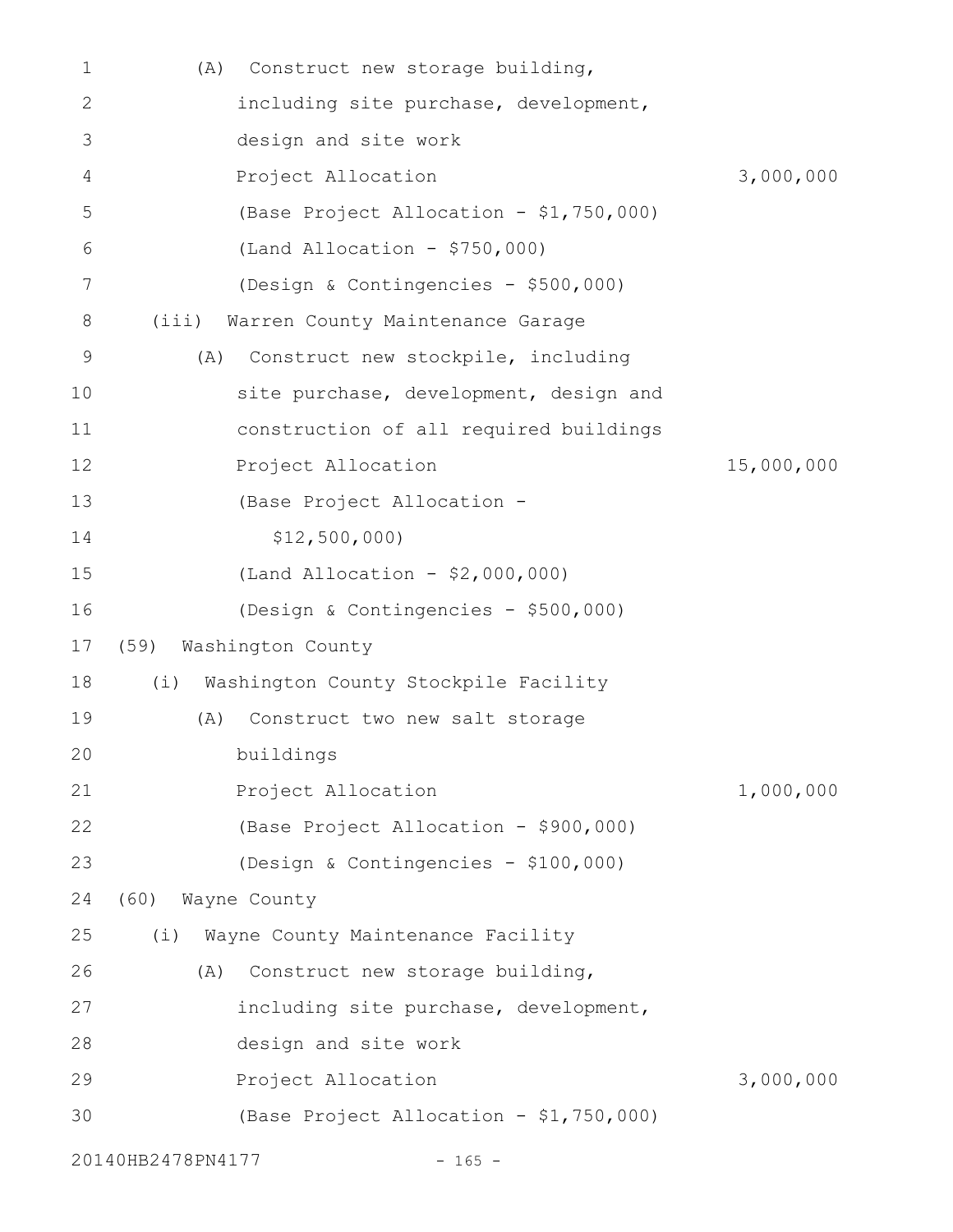| 1            | $(Land$ Allocation - \$750,000)                 |           |
|--------------|-------------------------------------------------|-----------|
| $\mathbf{2}$ | (Design & Contingencies - \$500,000)            |           |
| 3            | (i)<br>Wayne County Maintenance Garage          |           |
| 4            | Resurface garage floors and perform<br>(A)      |           |
| 5            | any necessary repairs                           |           |
| 6            | Project Allocation                              | 500,000   |
| 7            | (Base Project Allocation - \$450,000)           |           |
| 8            | (Design & Contingencies - \$50,000)             |           |
| 9            | (61)<br>Westmoreland County                     |           |
| 10           | Westmoreland County Maintenance Facility<br>(i) |           |
| 11           | Construct new salt storage building<br>(A)      |           |
| 12           | Project Allocation                              | 6,000,000 |
| 13           | (Base Project Allocation - \$5,500,000)         |           |
| 14           | (Design & Contingencies - \$500,000)            |           |
| 15           | (B) Construct new storage building,             |           |
| 16           | including site purchase, development,           |           |
| 17           | design and site work                            |           |
| 18           | Project Allocation                              | 3,000,000 |
| 19           | (Base Project Allocation - \$2,400,000)         |           |
| 20           | $(Land Allocation - $100,000)$                  |           |
| 21           | (Design & Contingencies - \$500,000)            |           |
| 22           | (i)<br>Westmoreland County Stockpile Facility   |           |
| 23           | Construct two new salt storage<br>(A)           |           |
| 24           | buildings                                       |           |
| 25           | Project Allocation                              | 1,000,000 |
| 26           | (Base Project Allocation - \$900,000)           |           |
| 27           | (Design & Contingencies - \$100,000)            |           |
| 28           | (62) Wyoming County                             |           |
| 29           | Wyoming County Maintenance Facility<br>(i)      |           |
| 30           | Construct new storage building,<br>(A)          |           |
|              | 20140HB2478PN4177<br>$-166 -$                   |           |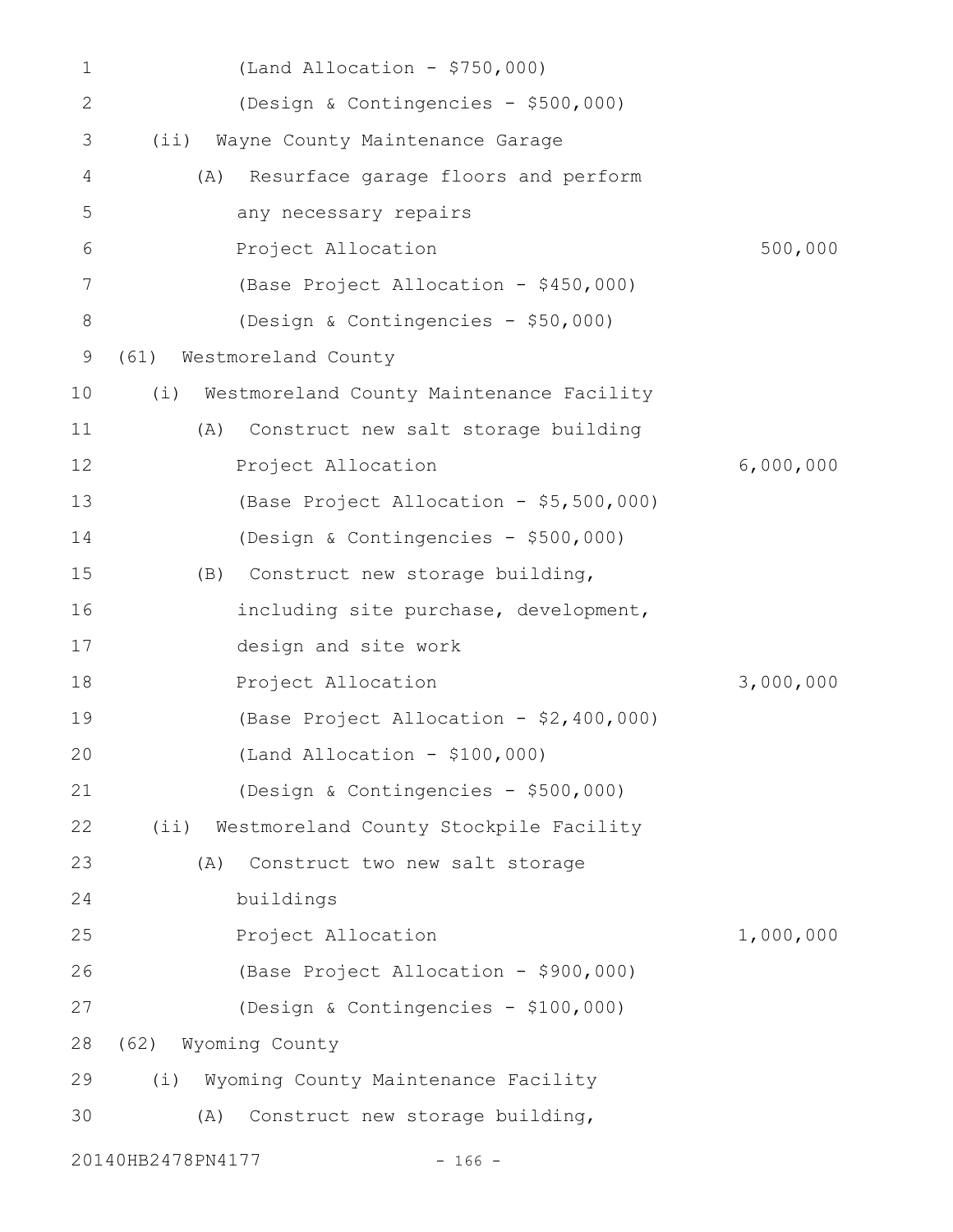| 1  | including site purchase, development,                            |           |
|----|------------------------------------------------------------------|-----------|
| 2  | design and site work                                             |           |
| 3  | Project Allocation                                               | 3,000,000 |
| 4  | (Base Project Allocation - \$1,750,000)                          |           |
| 5  | $(Land Allocation - $750,000)$                                   |           |
| 6  | (Design & Contingencies - \$500,000)                             |           |
| 7  | (63)<br>York County                                              |           |
| 8  | York County Maintenance Facility<br>(i)                          |           |
| 9  | Construct new storage building,<br>(A)                           |           |
| 10 | including site purchase, development,                            |           |
| 11 | design and site work                                             |           |
| 12 | Project Allocation                                               | 3,000,000 |
| 13 | (Base Project Allocation - \$1,750,000)                          |           |
| 14 | $(Land Allocation - $750,000)$                                   |           |
| 15 | (Design & Contingencies - \$500,000)                             |           |
| 16 | Various Counties<br>(64)                                         |           |
| 17 | (i) Bridgebeam Facilities                                        |           |
| 18 | Design and construct three new<br>(A)                            |           |
| 19 | bridgebeam fabrication facilities                                |           |
| 20 | Project Allocation                                               | 9,000,000 |
| 21 | (Base Project Allocation - \$8,100,000)                          |           |
| 22 | (Design & Contingencies - \$900,000)                             |           |
| 23 | SECTION 11.1. ITEMIZATION OF PENNSYLVANIA FISH AND BOAT          | <--       |
| 24 | COMMISSION CAPITAL PROJECTS.                                     |           |
| 25 | THE INDIVIDUAL CAPITAL PROJECTS IN THE CATEGORY OF PUBLIC        |           |
| 26 | IMPROVEMENTS PROJECTS TO BE ACQUIRED OR DEVELOPED BY THE         |           |
| 27 | PENNSYLVANIA FISH AND BOAT COMMISSION AND TO BE FINANCED BY THE  |           |
| 28 | INCURRING OF DEBT OR BY THE CURRENT REVENUES OF THE FISH FUND    |           |
| 29 | AND THE BOAT FUND PURSUANT TO EXECUTIVE AUTHORIZATIONS ARE       |           |
| 30 | HEREBY ITEMIZED, TOGETHER WITH THEIR RESPECTIVE ESTIMATED COSTS, |           |
|    | 20140HB2478PN4177<br>$-167 -$                                    |           |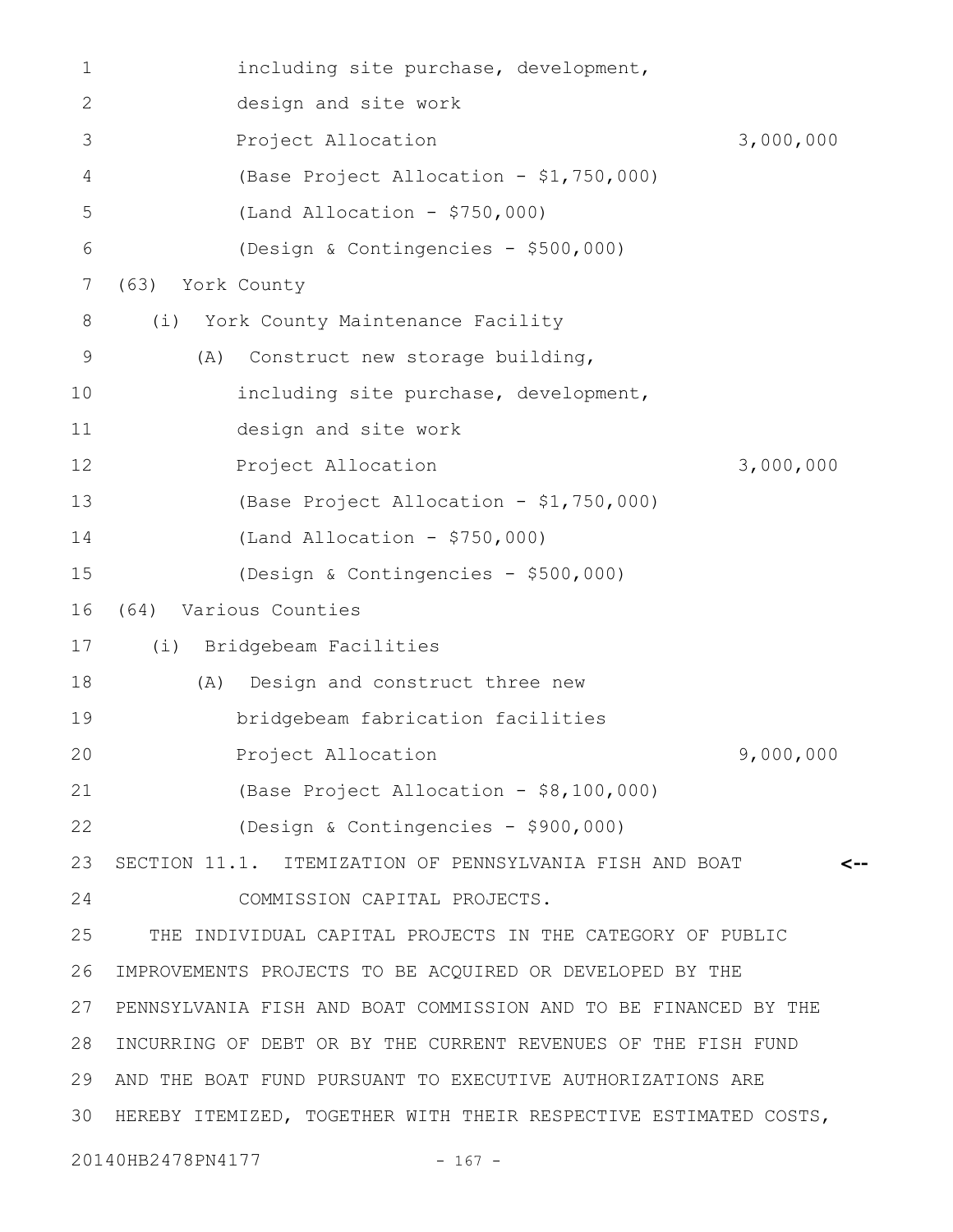| $\mathbf{2}$  |                                           | TOTAL PROJECT |
|---------------|-------------------------------------------|---------------|
| 3             | PROJECT                                   | ALLOCATION    |
| 4             | (1) PENNSYLVANIA FISH AND BOAT COMMISSION |               |
| 5             | $(\top)$<br>BERKS COUNTY                  |               |
| 6             | (A) DESIGN, PERMIT, CONSTRUCT AND         |               |
| 7             | MITIGATE EPA CONTAMINATION SITE           |               |
| 8             | PROJECT ALLOCATION                        | 500,000       |
| $\mathcal{G}$ | (BASE PROJECT ALLOCATION - \$500,000)     |               |
| 10            | (II) FULTON COUNTY                        |               |
| 11            | (A) DESIGN, PERMIT AND CONSTRUCT A        |               |
| 12            | REHABILITATED DAM TO MEET CURRENT DAM     |               |
| 13            | SAFETY REQUIREMENTS                       |               |
| 14            | PROJECT ALLOCATION                        | 2,562,000     |
| 15            | (BASE PROJECT ALLOCATION - \$2,562,000)   |               |
| 16            | (III) SNYDER COUNTY                       |               |
| 17            | (A) DESIGN, PERMIT AND CONSTRUCT A        |               |
| 18            | REHABILITATED DAM TO MEET CURRENT DAM     |               |
| 19            | SAFETY REQUIREMENTS                       |               |
| 20            | PROJECT ALLOCATION                        | 3,037,000     |
| 21            | (BASE PROJECT ALLOCATION - \$3,037,000)   |               |
| 22            | (IV) SOMERSET COUNTY                      |               |
| 23            | (A) DESIGN, PERMIT AND CONSTRUCT A        |               |
| 24            | REHABILITATED DAM TO MEET CURRENT DAM     |               |
| 25            | SAFETY REQUIREMENTS                       |               |
| 26            | PROJECT ALLOCATION                        | 2,160,000     |
| 27            | (BASE PROJECT ALLOCATION - \$2,160,000)   |               |
| 28            | (V) WAYNE COUNTY                          |               |
| 29            | (A) DESIGN, PERMIT AND CONSTRUCT A        |               |
| 30            | REHABILITATED DAM TO MEET CURRENT DAM     |               |
|               |                                           |               |

20140HB2478PN4177 - 168 -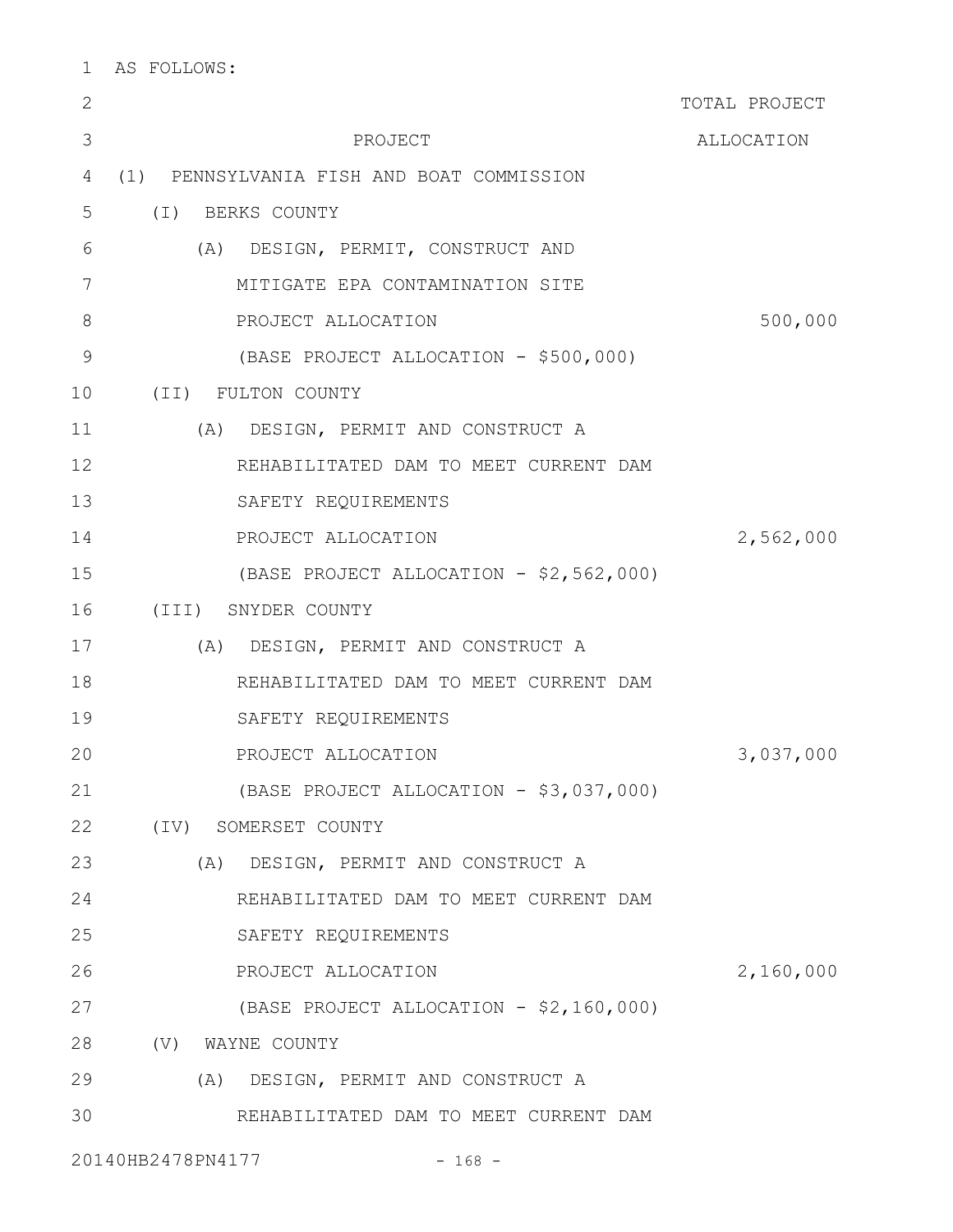| 1              | SAFETY REQUIREMENTS                     |           |
|----------------|-----------------------------------------|-----------|
| $\overline{2}$ | PROJECT ALLOCATION                      | 3,317,000 |
| 3              | (BASE PROJECT ALLOCATION - \$3,317,000) |           |
| 4              | (B) DESIGN, PERMIT AND CONSTRUCT A      |           |
| 5              | REHABILITATED DAM TO MEET CURRENT DAM   |           |
| 6              | SAFETY REQUIREMENTS                     |           |
| 7              | PROJECT ALLOCATION                      | 200,000   |
| 8              | (BASE PROJECT ALLOCATION - \$200,000)   |           |
| 9              | (C) DESIGN, PERMIT AND CONSTRUCT A      |           |
| 10             | REHABILITATED DAM TO MEET CURRENT DAM   |           |
| 11             | SAFETY REQUIREMENTS                     |           |
| 12             | PROJECT ALLOCATION                      | 3,317,000 |
| 13             | (BASE PROJECT ALLOCATION - \$3,317,000) |           |
|                | 14 Section 12. Debt authorization.      |           |

(a) Public improvements.--The Governor, Auditor General and State Treasurer are hereby authorized and directed to borrow from time to time in addition to any authorization heretofore or hereafter enacted, on the credit of the Commonwealth, subject to the limitations provided in the current capital budget, money not exceeding in the aggregate the sum of  $$565,191,000-$ \$949,966,000. **<-- <--** 15 16 17 18 19 20 21

(b) Furniture and equipment.--The Governor, Auditor General and State Treasurer are hereby authorized and directed to borrow from time to time in addition to any authorization heretofore or hereafter enacted on the credit of the Commonwealth, subject to the limitations provided in the current capital budget, money not exceeding in the aggregate the sum of \$<del>1,600,000</del> \$19,600,000 <-as may be found necessary to carry out the acquisition and construction of the public improvement projects consisting of the acquisition of original movable furniture and equipment 22 23 24 25 26 27 28 29 30

20140HB2478PN4177 - 169 -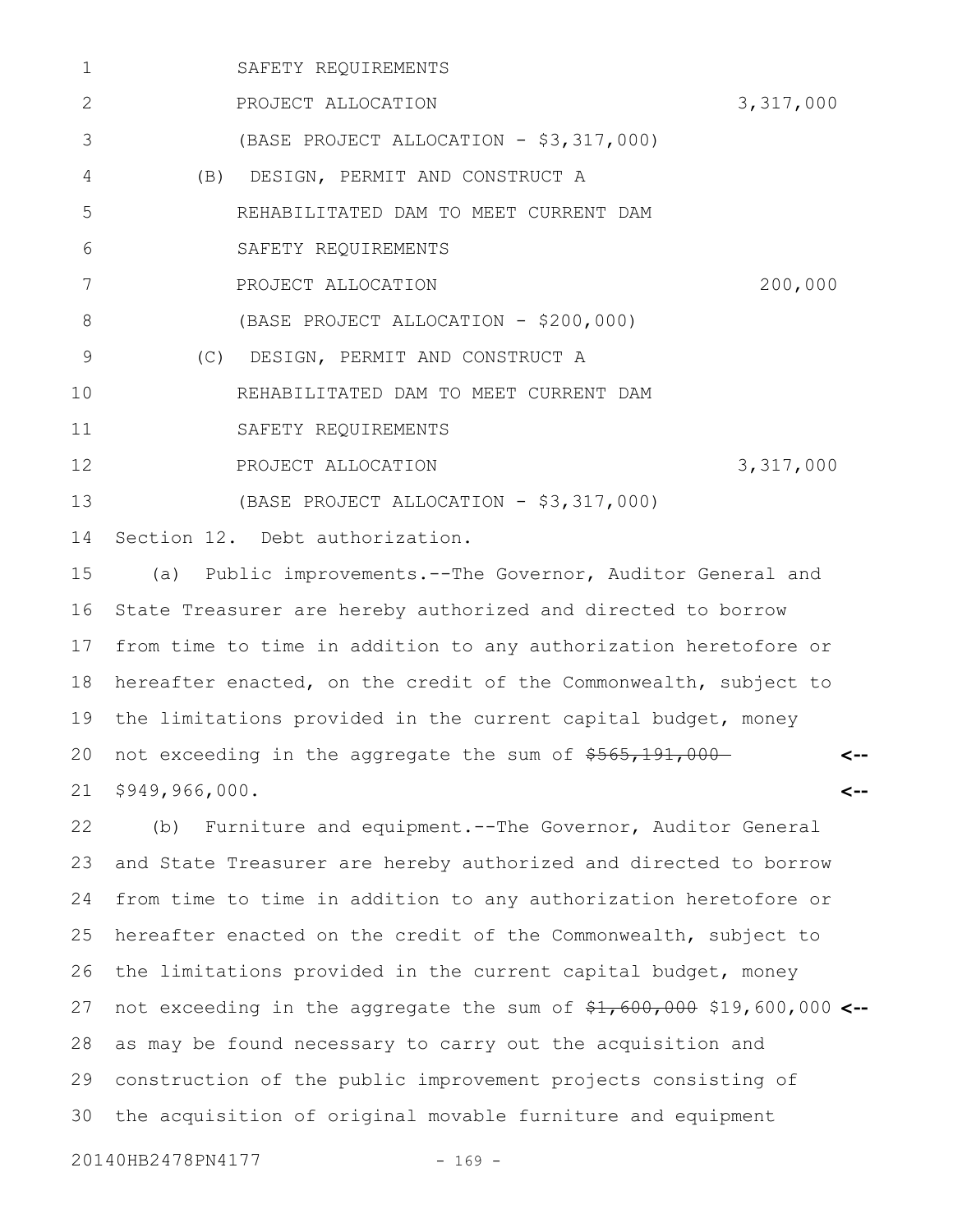specifically itemized in the capital budget. 1

(c) Transportation assistance.--The Governor, Auditor General and State Treasurer are hereby authorized and directed to borrow from time to time in addition to any authorization heretofore or hereafter enacted, on the credit of the Commonwealth, subject to the limitations provided in the current capital budget, money not exceeding in the aggregate the sum of \$451,893,000 \$554,771,000 as may be found necessary to carry out **<-** the acquisition and construction of the transportation assistance projects specifically itemized in a capital budget. (d) Redevelopment assistance.--Subject to the limitation in section 317(b) of the act of February 9, 1999 (P.L.1, No.1), known as the Capital Facilities Debt Enabling Act, the Governor, Auditor General and State Treasurer are hereby authorized and directed to borrow from time to time in addition to any authorization heretofore or hereafter enacted, on the credit of the Commonwealth, subject to the limitations provided in the current capital budget, money not exceeding in the aggregate the sum of \$787,027,000 \$1,512,030,000 as may be found necessary to **<-** carry out the redevelopment assistance capital projects specifically itemized in a capital budget. 2 3 4 5 6 7 8 9 10 11 12 13 14 15 16 17 18 19 20 21

(e) Flood control.--The Governor, Auditor General and State Treasurer are hereby authorized and directed to borrow from time to time in addition to an authorization heretofore or hereafter enacted, on the credit of the Commonwealth, subject to the limitations provided in the current capital budget, money not exceeding in the aggregate the sum of  $*48,205,000$  \$62,502,000 as <-may be found necessary to carry out the acquisition and construction of the flood control projects specifically itemized in a capital budget. 22 23 24 25 26 27 28 29 30

20140HB2478PN4177 - 170 -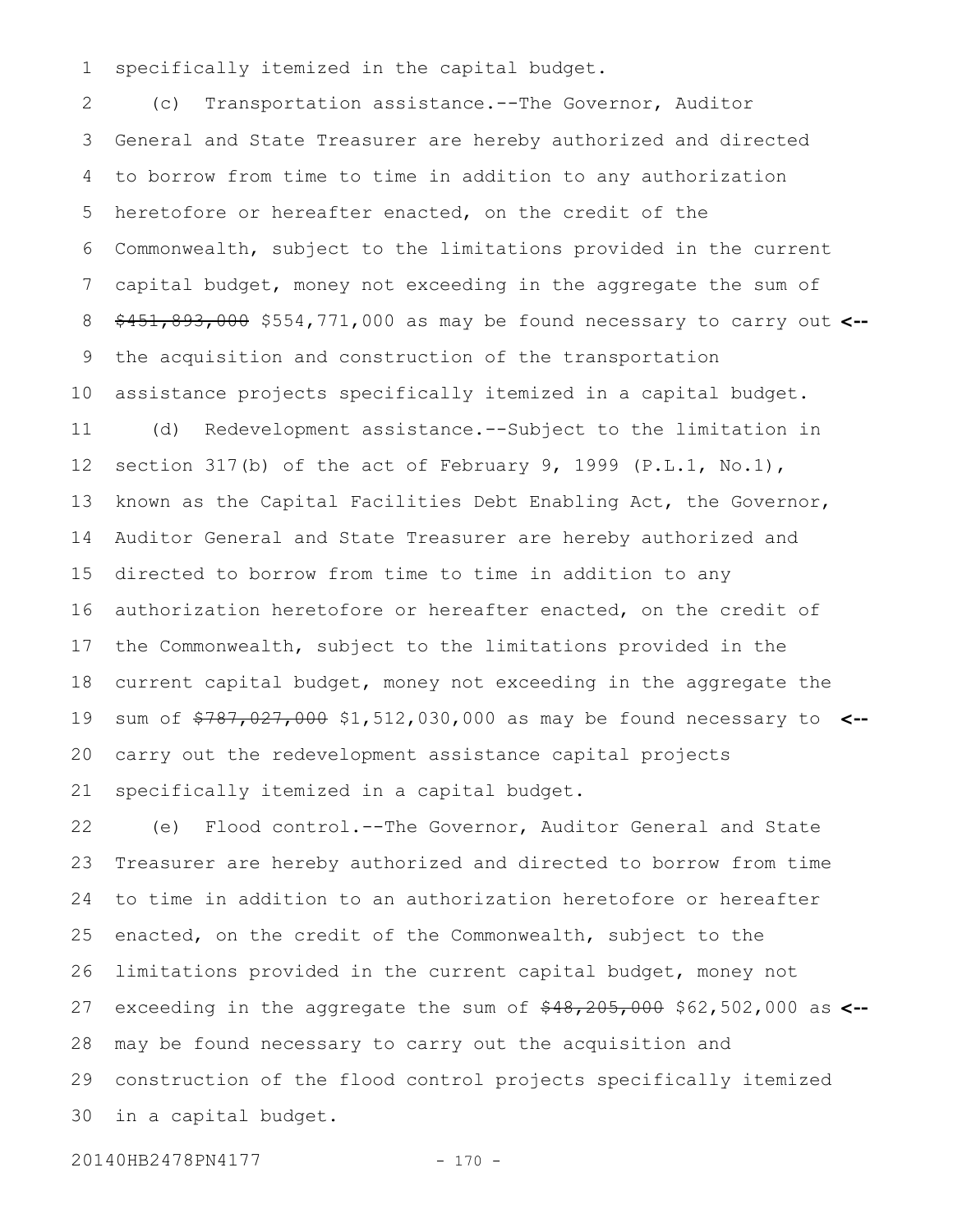(F) PENNSYLVANIA FISH AND BOAT COMMISSION PROJECTS.--THE 1 **<--** GOVERNOR, AUDITOR GENERAL AND STATE TREASURER ARE HEREBY AUTHORIZED AND DIRECTED TO BORROW FROM TIME TO TIME IN ADDITION TO ANY AUTHORIZATION HERETOFORE OR HEREAFTER ENACTED, ON THE CREDIT OF THE COMMONWEALTH, SUBJECT TO THE LIMITATIONS PROVIDED IN THE CURRENT CAPITAL BUDGET, MONEY NOT EXCEEDING IN THE AGGREGATE THE SUM OF \$15,093,000 AS MAY BE FOUND NECESSARY TO CARRY OUT THE ACQUISITION AND CONSTRUCTION OF THE PENNSYLVANIA FISH AND BOAT COMMISSION PROJECTS SPECIFICALLY ITEMIZED IN A CAPITAL BUDGET. 2 3 4 5 6 7 8 9 10

Section 13. Issue of bonds. 11

The indebtedness authorized in this act shall be incurred from time to time and shall be evidenced by one or more series of general obligation bonds of the Commonwealth in such aggregate principal amount for each series as the Governor, the Auditor General and the State Treasurer shall determine, but the latest stated maturity date shall not exceed estimated useful life of the projects being financed as stated in section 14. Section 14. Estimated useful life and term of debt. 12 13 14 15 16 17 18 19

(a) Estimated useful life.--The General Assembly states that the estimated useful life of the public improvement projects itemized in this act is as follows: 20 21 22

(1) Public improvement projects, 30 years. (2) Furniture and equipment, 10 years. (3) Transportation assistance projects: (i) Rolling stock, 15 years. (ii) Passenger buses, 12 years. (iii) Furniture and equipment, 10 years. (iv) All others, 30 years. (b) Term of debt.--The maximum term of the debt authorized 23 24 25 26 27 28 29 30

20140HB2478PN4177 - 171 -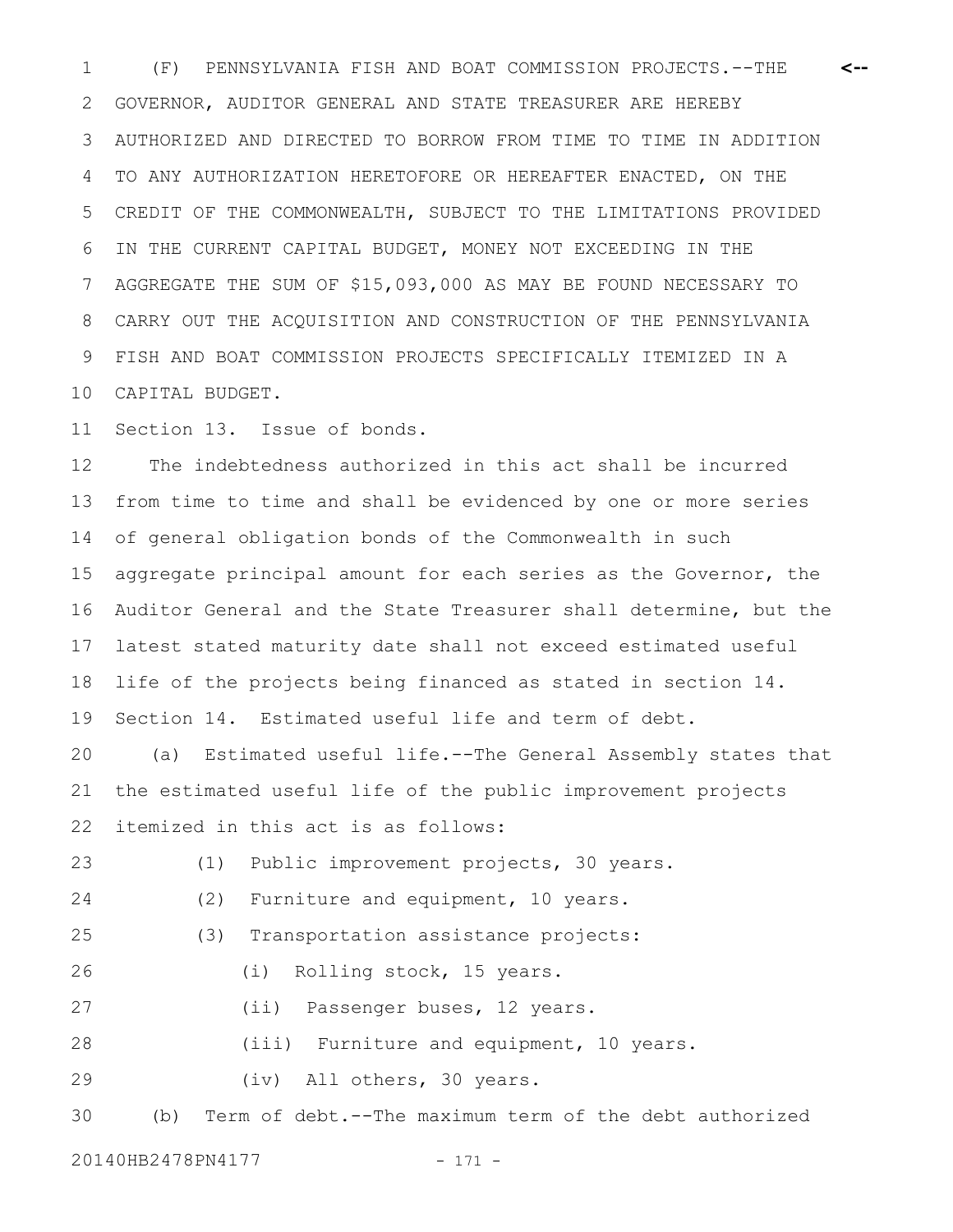to be incurred under this act is 30 years. 1

Section 15. Appropriations. 2

(a) Public improvements.--The net proceeds of the sale of the obligations authorized in this act are hereby appropriated from the Capital Facilities Fund to the Department of General Services in the maximum amount of  $$565,191,000$  \$949,966,000 to be used by it exclusively to defray the financial cost of the public improvement projects specifically itemized in a capital budget. After reserving or paying the expenses of the sale of the obligation, the State Treasurer shall pay to the Department of General Services the moneys as required and certified by it to be legally due payable. **<--** 3 4 5 6 7 8 9 10 11 12

(b) Furniture and equipment.--The net proceeds of the sale of the obligations authorized in this act are hereby appropriated from the Capital Facilities Fund to the Department of General Services in the maximum amount of  $\frac{1}{2}$ , 600,000-\$19,600,000 to be used by it exclusively to defray the financial **<-** cost of the public improvement projects consisting of the acquisition of original movable furniture and equipment specifically itemized in a capital budget. After reserving or paying the expenses of the sale of the obligation, the State Treasurer shall pay to the Department of General Services the moneys as required and certified by it to be legally due and payable. **<--** 13 14 15 16 17 18 19 20 21 22 23 24

(c) Transportation assistance.--The net proceeds of the sale of the obligations authorized in this act are hereby appropriated from the Capital Facilities Fund to the Department of Transportation in the maximum amount of \$451,893,000-\$554,771,000 to be used by it exclusively to defray the financial cost of the transportation assistance projects **<-- <--** 25 26 27 28 29 30

20140HB2478PN4177 - 172 -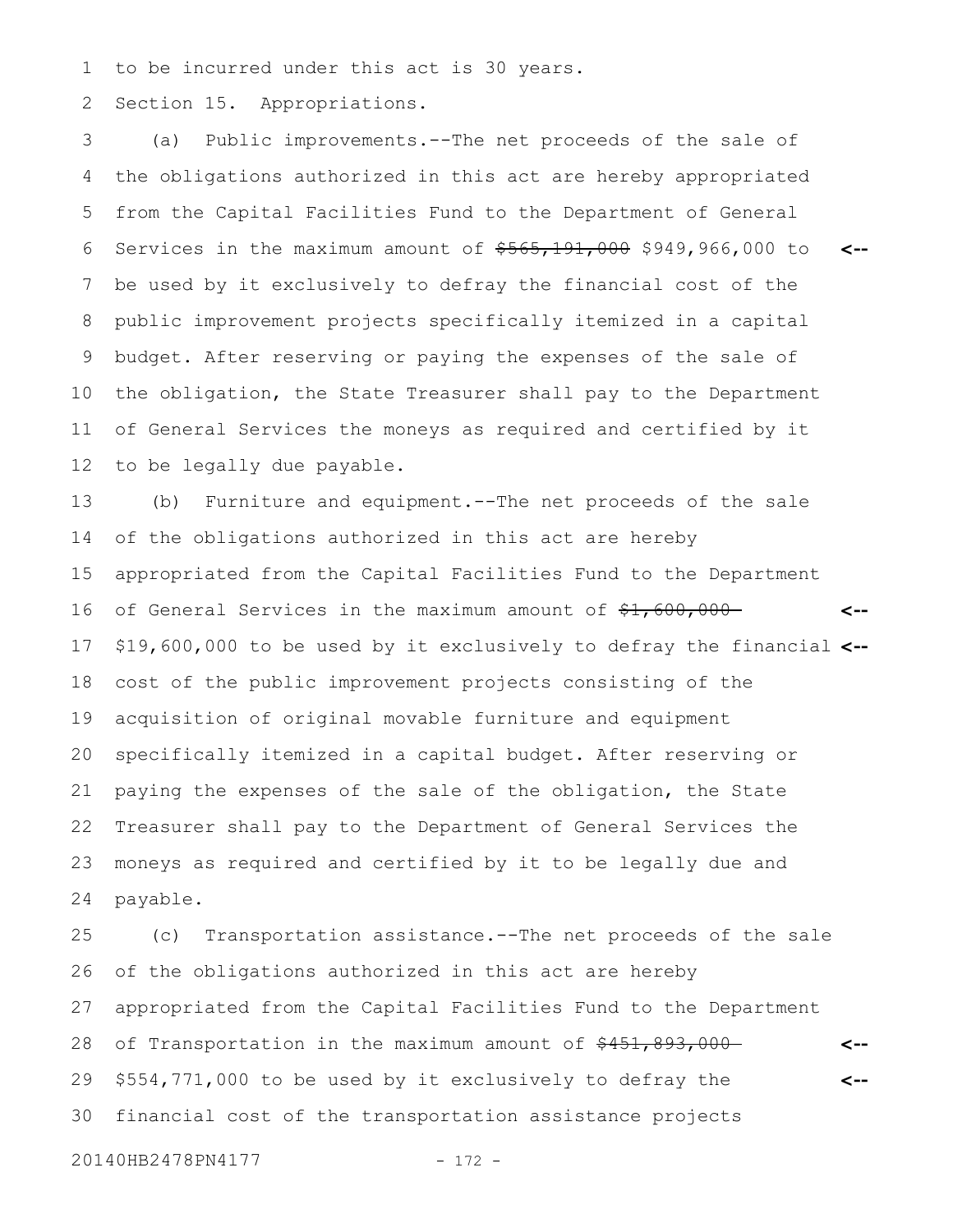specifically itemized in a capital budget. After reserving or paying the expenses of the sale of the obligation, the State Treasurer shall pay to the Department of Transportation the moneys as required and certified by it to be legally due and payable. 1 2 3 4 5

(d) Redevelopment assistance.--The net proceeds of the sale of the obligations authorized in this act are hereby appropriated from the Capital Facilities Fund to the Department of Community and Economic Development in the maximum amount of \$787,027,000 \$1,512,030,000 to be used by it exclusively to defray the financial cost of the redevelopment assistance capital projects specifically itemized in a capital budget. After reserving or paying the expenses of the sale of the obligation, the State Treasurer shall pay to the Department of Community and Economic Development the moneys as required and certified by it to be legally due and payable. 6 7 8 9 10 11 12 13 14 15 16

(e) Flood control.--The net proceeds of the sale of the obligations authorized in this act are hereby appropriated from the Capital Facilities Fund to the Department of Environmental Protection in the maximum amount of  $\frac{48}{205}$ , 000 \$62,502,000 to be used by it exclusively to defray the financial cost of the flood control projects specifically itemized in a capital budget. After reserving or paying the expenses of the sale of the obligation, the State Treasurer shall pay to the Department of Environmental Protection the moneys as required and certified by it to be legally due and payable. 17 18 19 20 21 22 23 24 25 26

**<--**

**<--**

Section 16. Federal funds. 27

(a) Projects itemized in this act.--All moneys received from the Federal Government for the projects specifically itemized in this act are also hereby appropriated for those projects. 28 29 30

20140HB2478PN4177 - 173 -